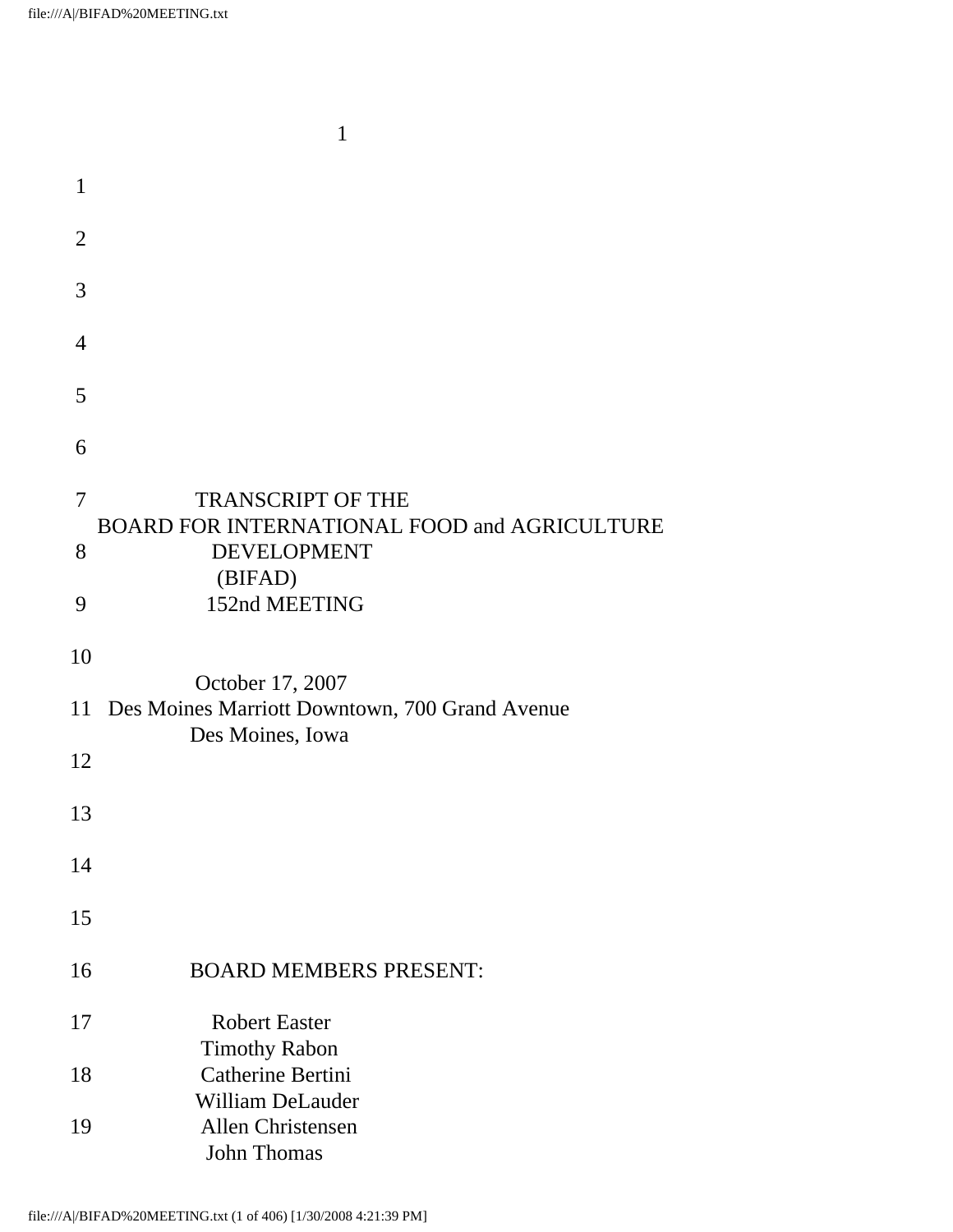| 20 |  |  |  |
|----|--|--|--|
| 21 |  |  |  |
| 22 |  |  |  |
| 23 |  |  |  |
| 24 |  |  |  |
| 25 |  |  |  |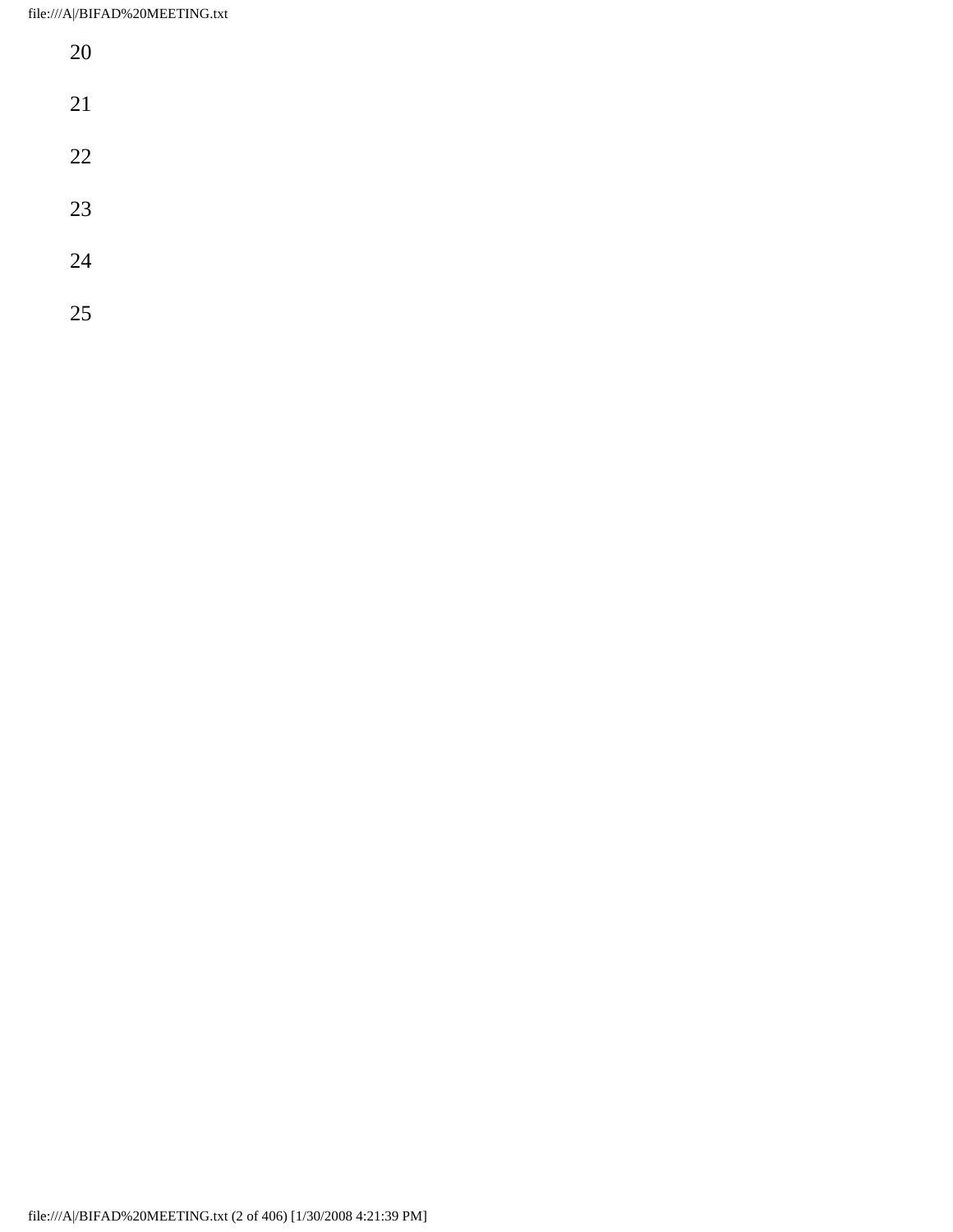| 1                   |                                     | <b>INDEX OF AGENDA</b>                                                 |     |
|---------------------|-------------------------------------|------------------------------------------------------------------------|-----|
|                     | 2 ITEM                              | <b>PAGE</b>                                                            |     |
|                     |                                     | 3 Welcoming and Opening Remarks 3                                      |     |
| $\overline{4}$<br>5 |                                     | <b>Operational and Management Issues</b>                               |     |
| 6                   |                                     | 2006 Title XII Report: Overview and<br>Recommendations for 2007 Report | - 6 |
| 7<br>8              |                                     | Revisions to USAID's ADS 216 as                                        |     |
| 9                   |                                     | <b>SPARE Management: BIFAD and the</b>                                 |     |
|                     |                                     |                                                                        |     |
| 11                  | <b>Strategic Direction of BIFAD</b> |                                                                        |     |
| 12<br>13            |                                     | 104                                                                    |     |
| 14                  | Special BIFAD Initiatives-XII       | and Transformational Development<br>-Defining a Title XII Activity;    | 104 |
| 15                  |                                     | BIFAD'S Role and Scope in                                              |     |
| 16                  | Center of Excellence for            | Recommending Directions<br>-VISION 2025: Formulating a                 | 121 |
| 17                  |                                     | Technology Adoption in Africa                                          | 123 |
| 18                  | for Tertiary Education in           | Harvesting the Future: The Case                                        |     |
| 19                  |                                     | Sub-Saharan Africa<br>167                                              |     |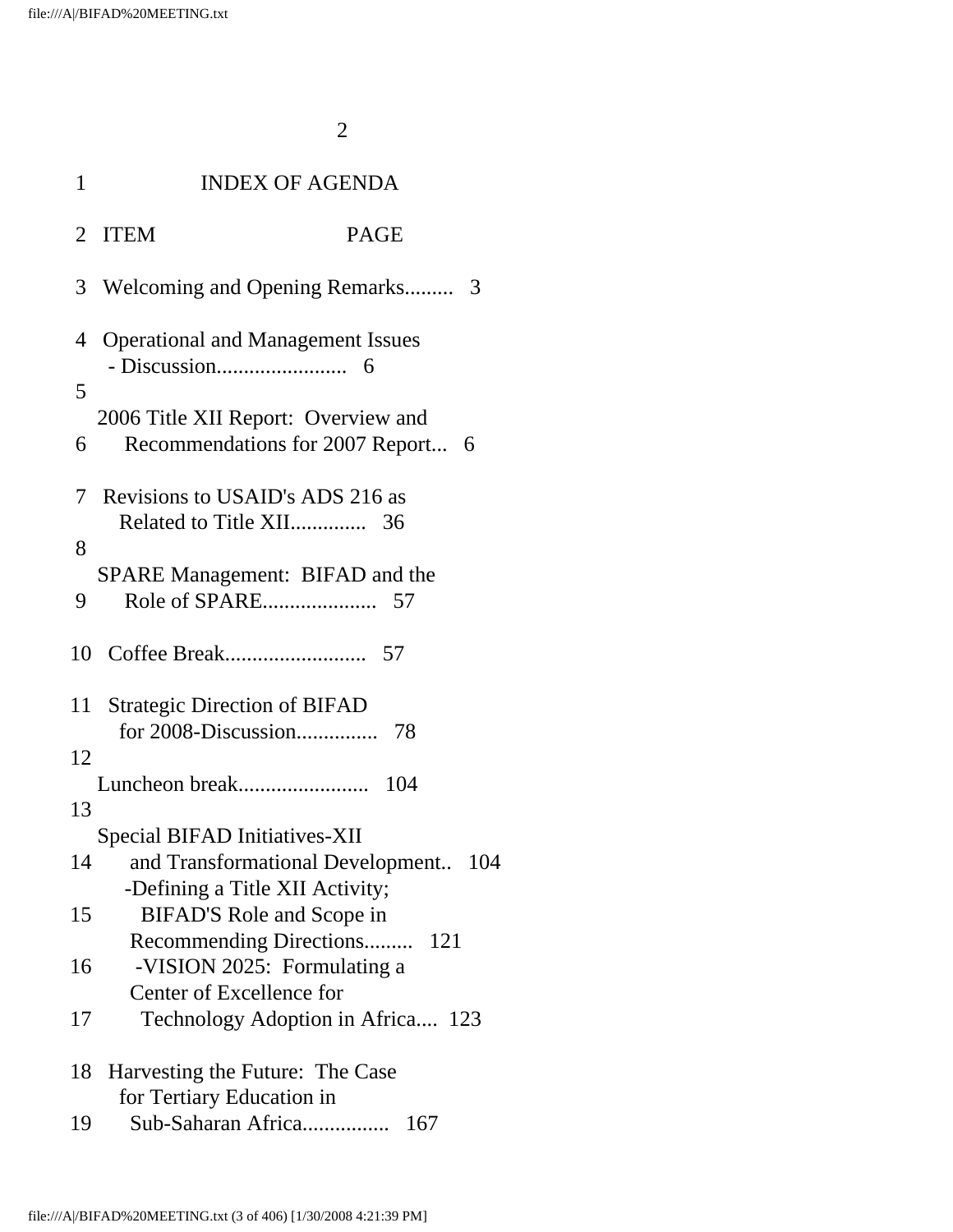## 20 Adjourn to Des Moines Hall............ 203

- 
- 
- 
- 
-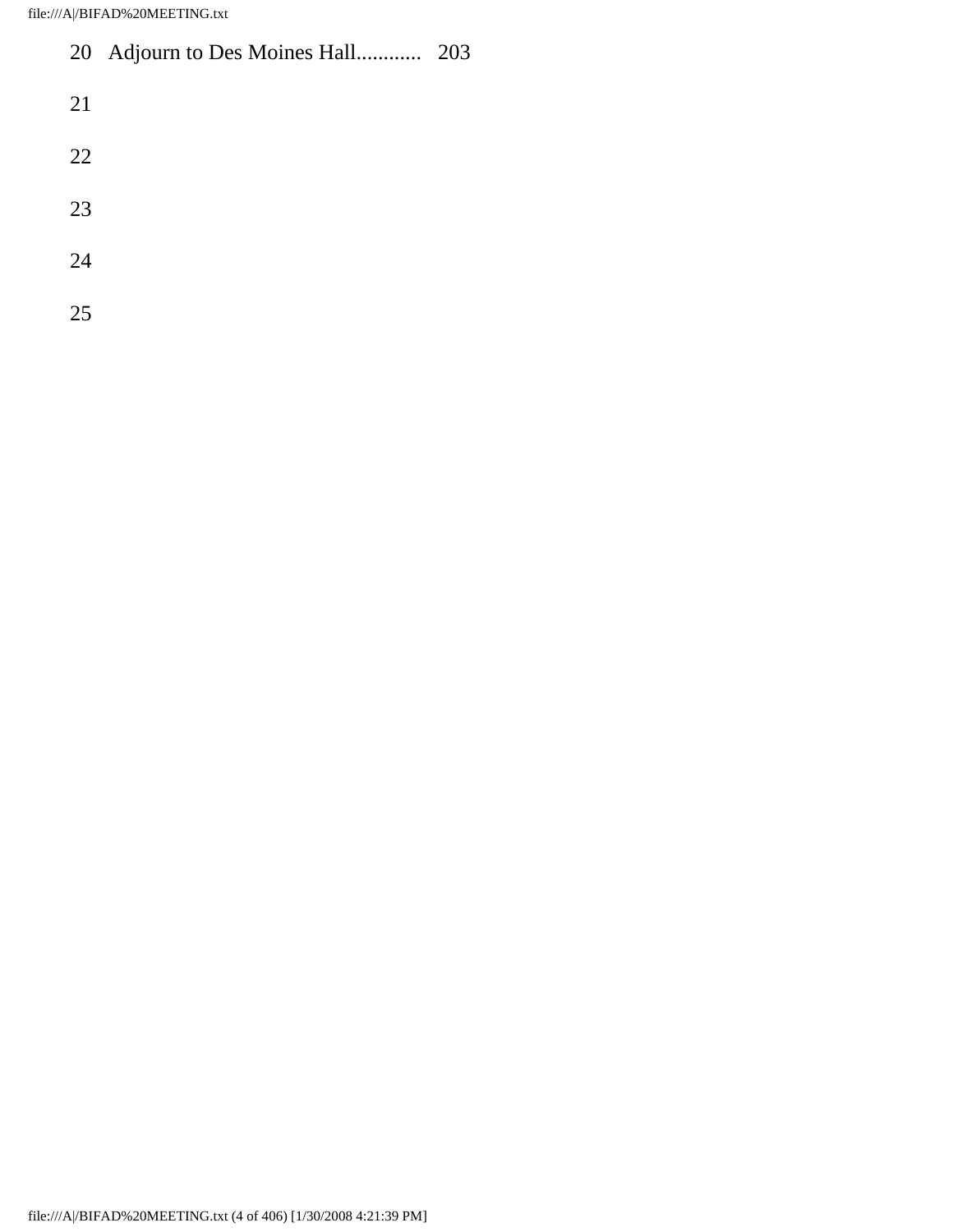1 CHAIRMAN EASTER: Good morning. It is 2 my privilege to be serving as the interim chair 3 of BIFAD. 4 Welcome to the 152nd meeting of the 5 Board for International Food and Agriculture 6 Development. Many are familiar with the long 7 history of BIFAD to advise and assist the 8 administrator involving Title XII. 9 Title XII assistance addresses 10 universities and activities of the agency, and 11 our agenda today involves conversations about 12 many of the issues that impact that process. We 13 are anxious as we go through our conversations 14 today to create an opportunity for comments. 15 Not only from the members of the board, but also 16 from the audience here. So feel free -- if that 17 is the right word -- to engage in the 18 conversation so we have the opportunity to bring 19 those things to you. Having said that, let me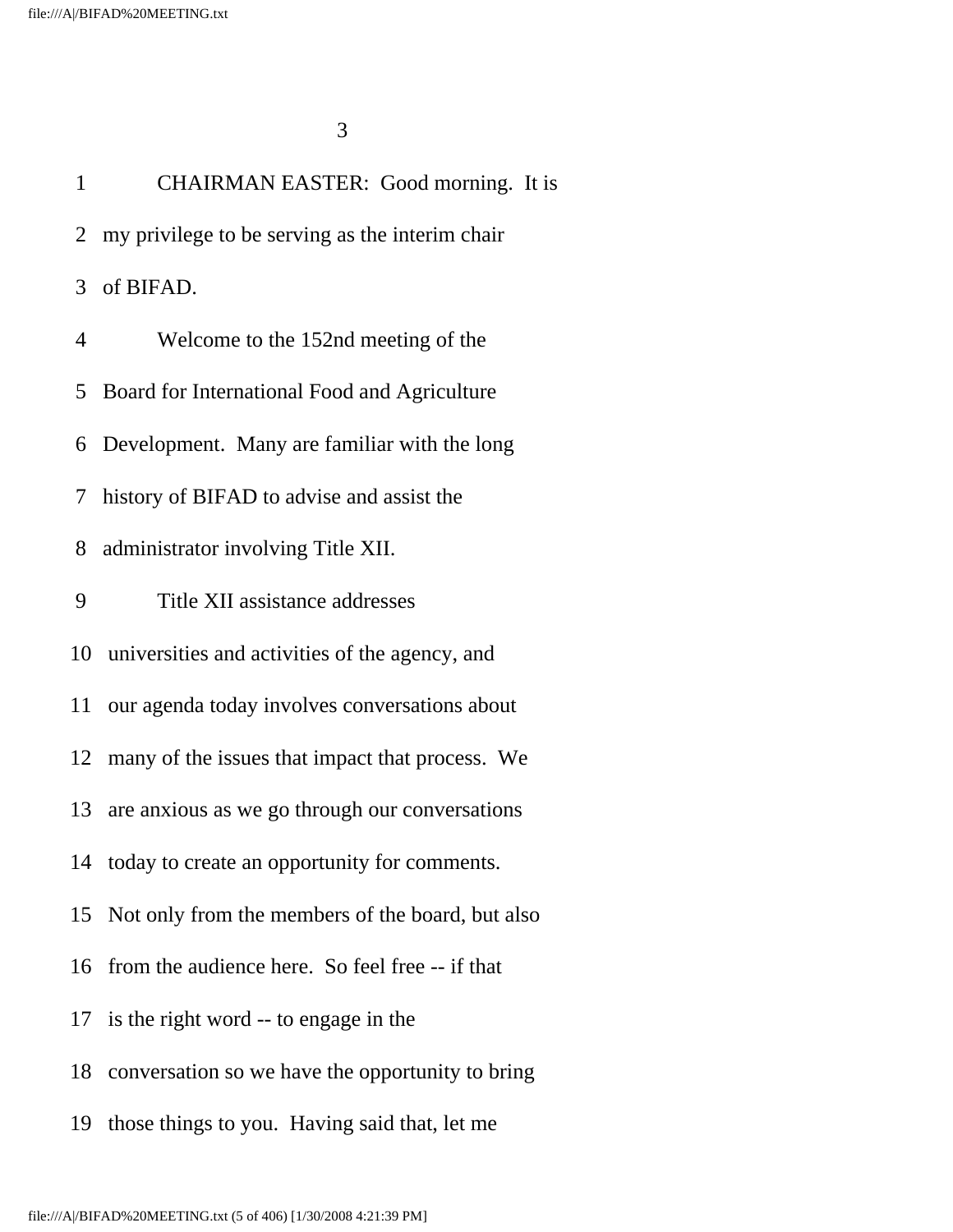- 20 introduce the members of my board.
- 21 To my left is Cathy Bertini, who
- 22 herself is a World Food Prize laureate. She is
- 23 a very distinguished person, a professor at
- 24 Syracuse University, and works with the Gates
- 25 Foundation and serves on a variety of boards.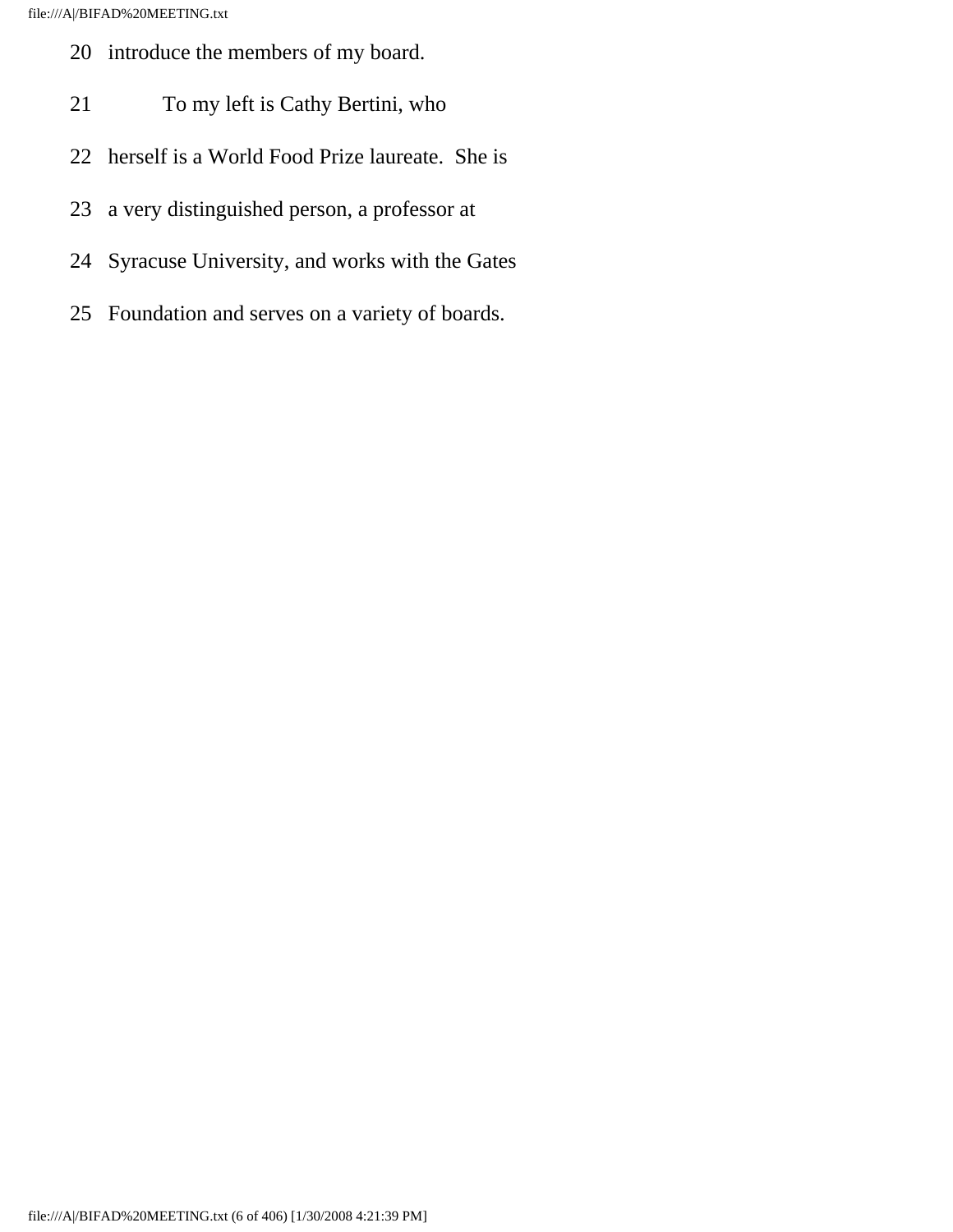| $\mathbf{1}$ | Next is Tim Rabon, who is sitting to               |
|--------------|----------------------------------------------------|
|              | 2 her left. Mr. Rabon is a rancher and             |
|              | 3 businessman from New Mexico and has been on the  |
|              | 4 board for 18 months. He brings a private-sector  |
|              | 5 perspective to our process.                      |
| 6            | The next individual is no stranger to              |
|              | 7 international activities. Allen Christensen is   |
| 8            | the director of the Benson Institute at Brigham    |
|              | 9 Young University. Prior to that he flunked       |
|              | 10 retirement. He was provost at Cal-Poly in       |
|              | 11 California and a faculty member of longstanding |
|              | 12 with a long history of engagement in            |
|              | 13 international activities. Today he is involved  |
|              | 14 in international programs.                      |
| 15           | George Wilson, who we will introduce               |
|              | 16 in a minute, is currently working in USAID.     |
| 17           | John Thomas is director of EGAT.                   |
| 18           | John, we very much appreciate your continued       |
|              | 19 involvement in all of the process.              |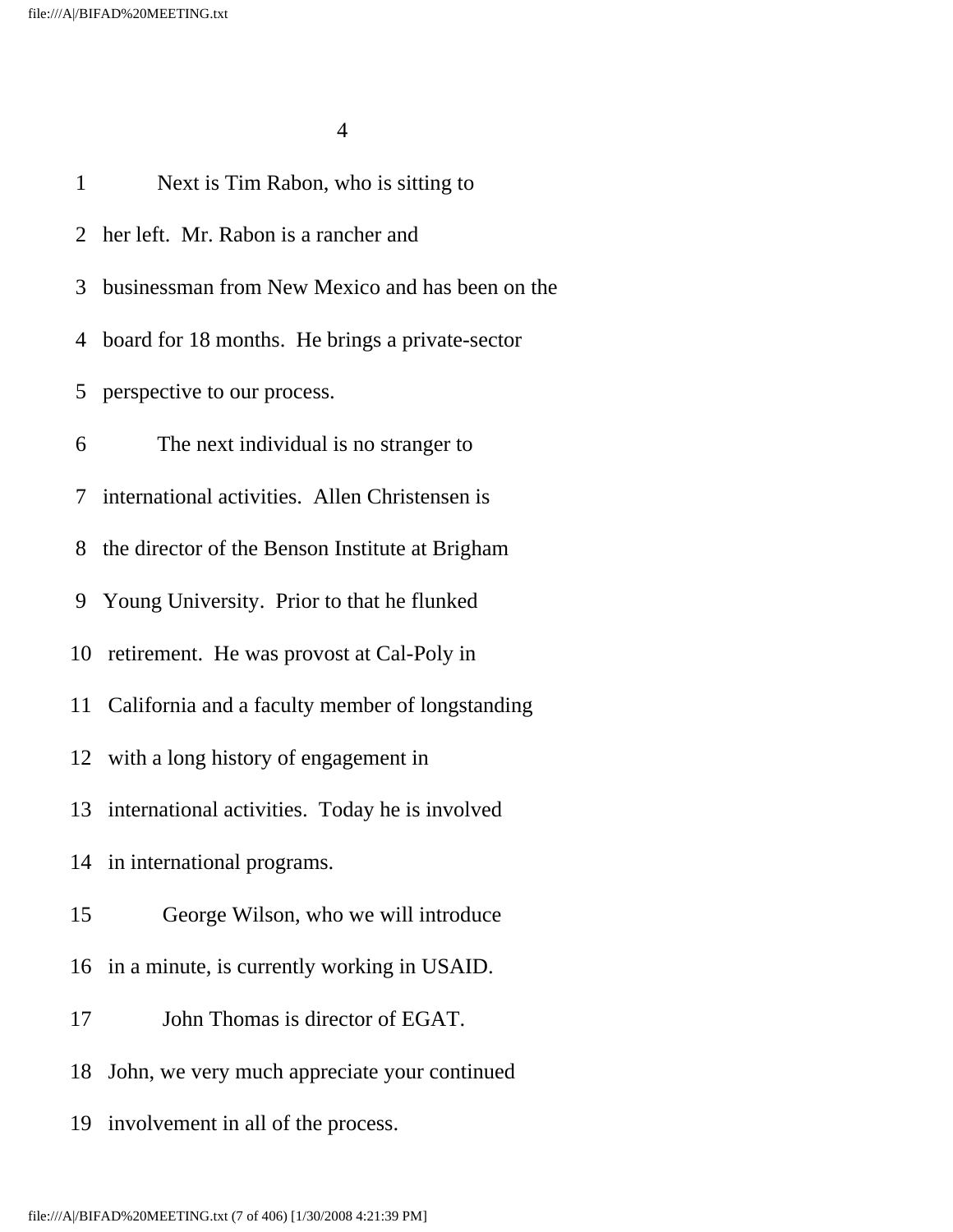- 20 Doctor DeLauder, the longest senior
- 21 member of the board currently, and President
- 22 Emeritus of Delaware State University. He will
- 23 add a great deal of experience and diversity to
- 24 this conversation.
- 25 Kerry Bolognese, sitting to my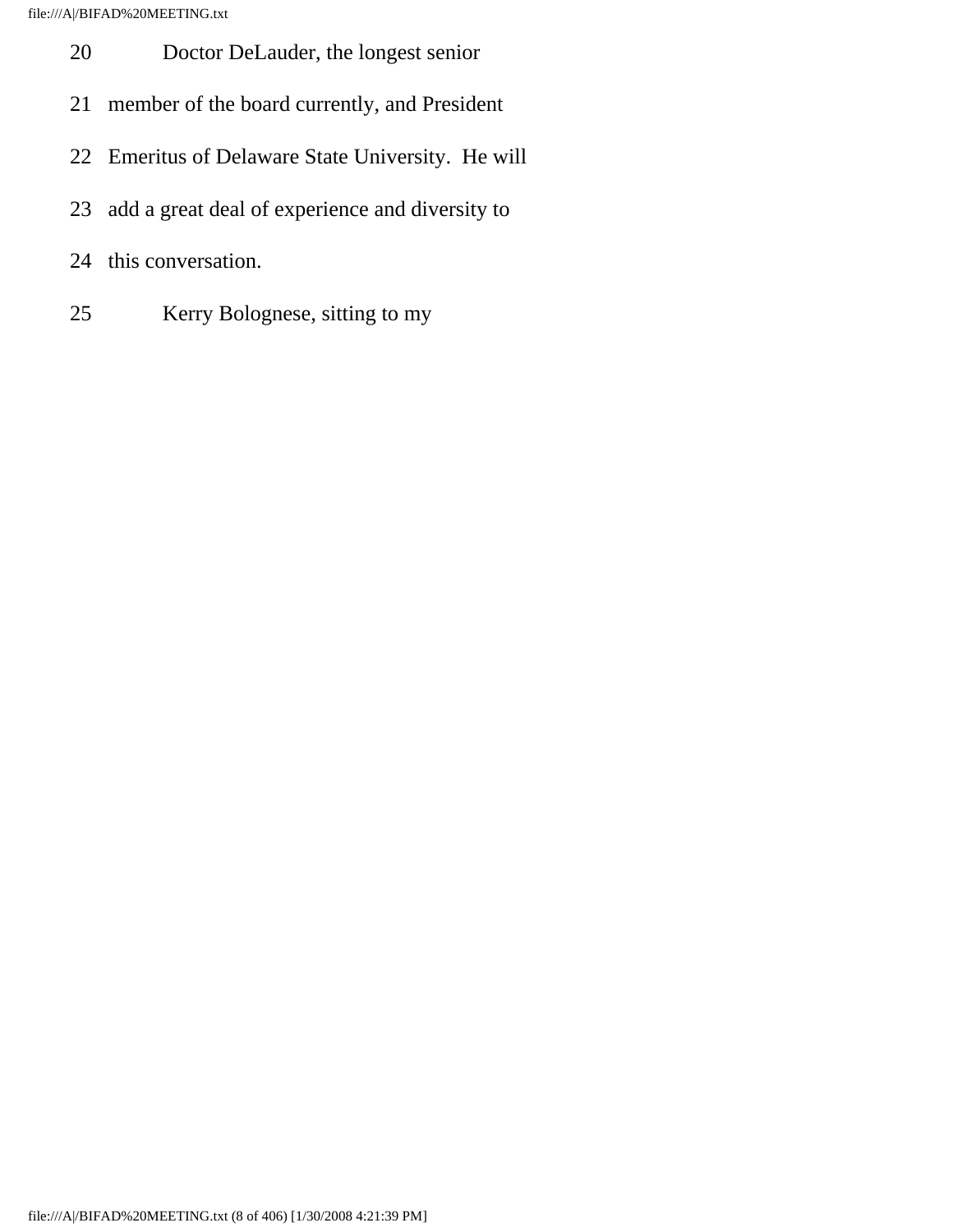2 Kerry, you are actually vice president for 3 International Programs, National Association for 4 State Universities. 5 Off in the corner is our secretary -- 6 Ron, I'm tempted to say you are the in the dark. 7 You don't have much illumination over there --

1 immediate right, serves as a staff person.

8 Ron Senykoff, longtime foreign service officer,

9 serves as the secretary.

10 With that, if the board members agree,

11 are there any items that you want to address on

12 the agenda, any additions or changes to our

13 agenda you would want us to address that are not

14 already called out?

15 BOARD MEMBER BERTINI: I may just have

16 to say there is a USDA seminar given on

17 science -- (inaudible).

18 CHAIRMAN EASTER: I understand you

19 have a lot of responsibilities. Thanks for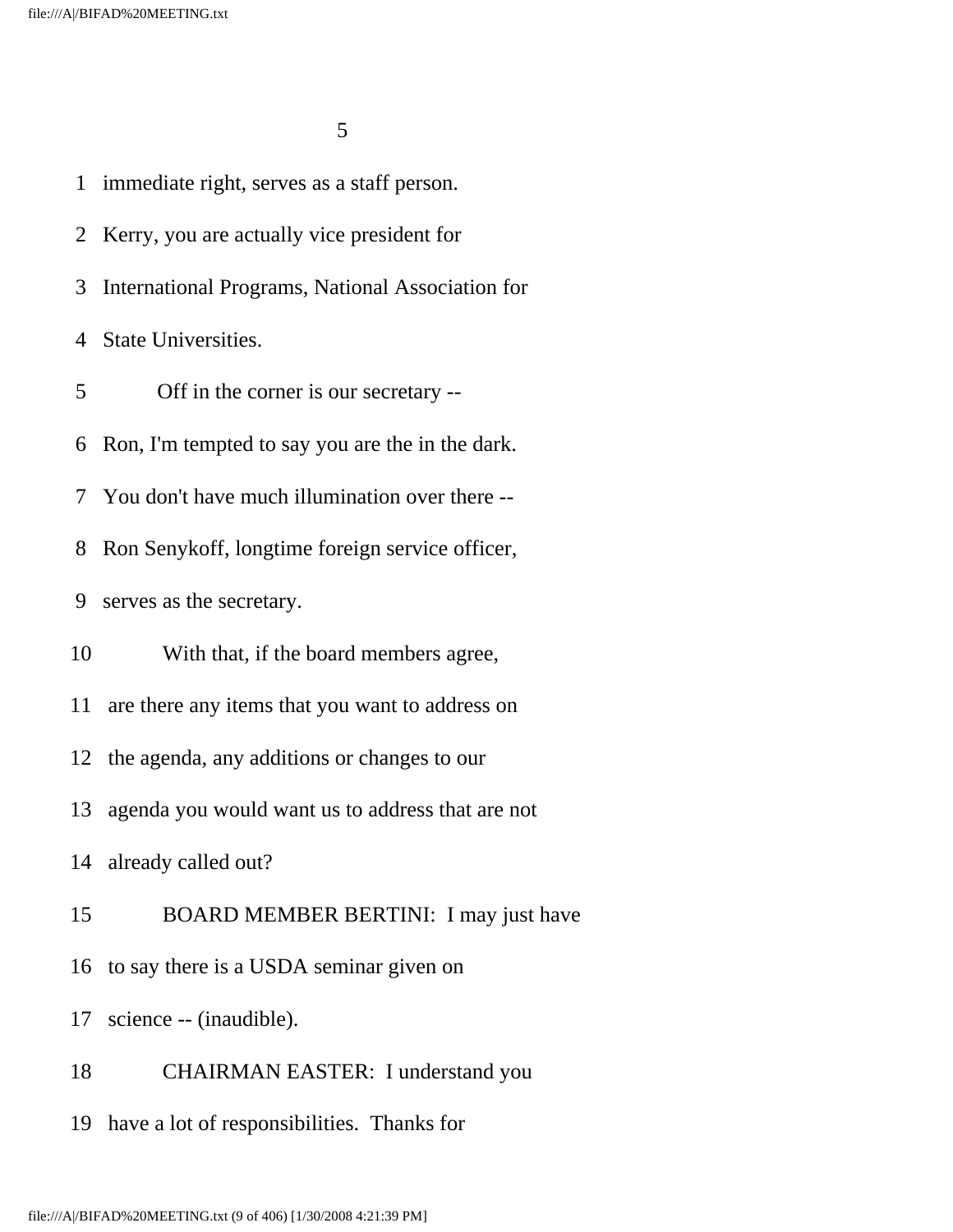- 20 being able to be with us.
- 21 AUDIENCE MEMBER: Could we possibly
- 22 turn the sound up?
- 23 CHAIRMAN EASTER: We are delighted to
- 24 get that opportunity. Let's move into our
- 25 agenda.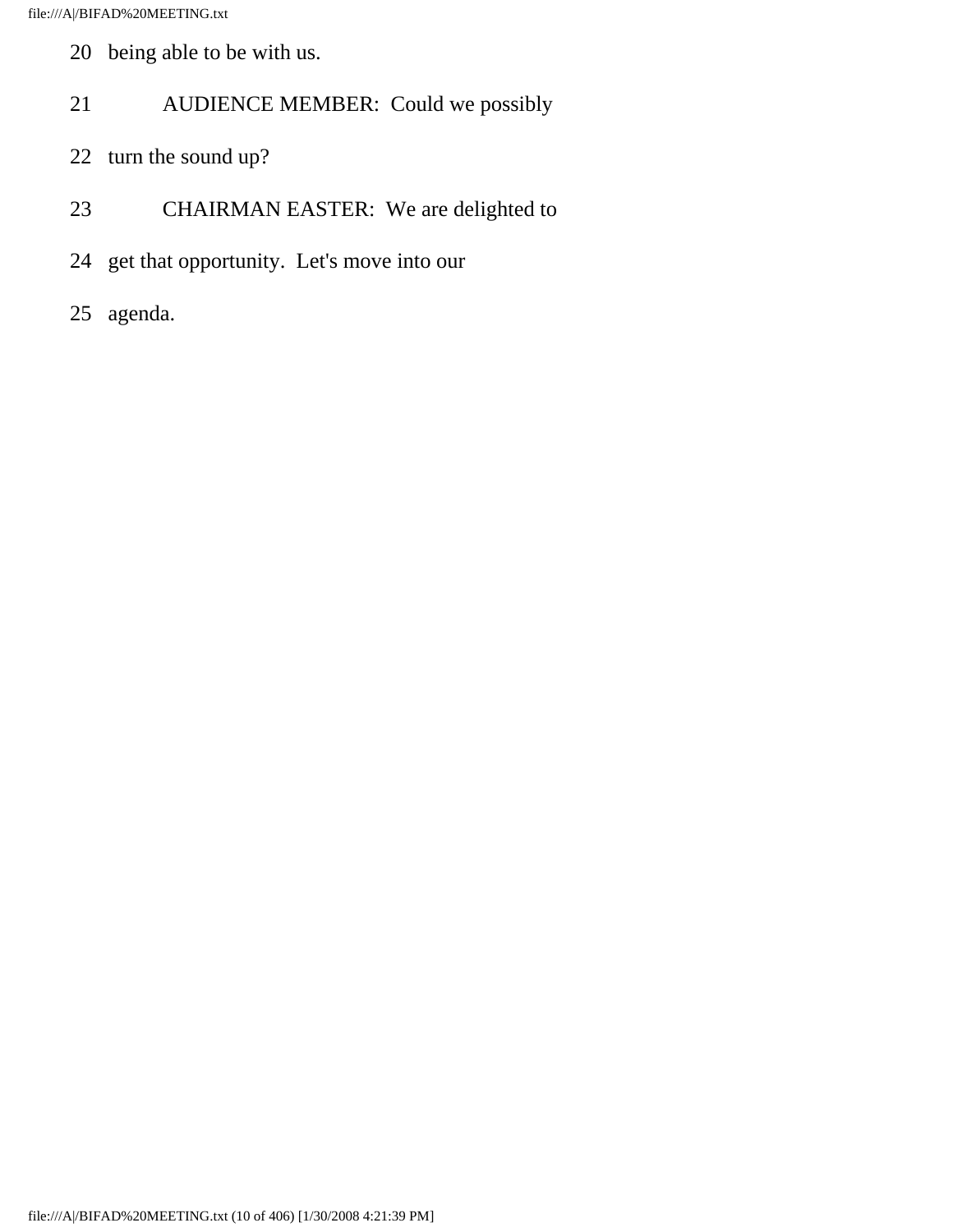$\sim$  6

| $\mathbf{1}$ | First item on the agenda, several                   |
|--------------|-----------------------------------------------------|
|              | 2 items under the title of "Operational and         |
| 3            | Management Issues and Title XII Report for 2006     |
|              | 4 Statutory Requirement, a Report to Congress."     |
| 5            | George Wilson -- remind me again.                   |
| 6            | <b>BOARD MEMBER WILSON: Personnel</b>               |
|              | 7 agreement.                                        |
| 8            | <b>CHAIRMAN EASTER: -- is on loan from</b>          |
| 9            | North Carolina State, the second-year               |
|              | 10 assignment. George, if you would present.        |
| 11           | BOARD MEMBER WILSON: I appreciate the               |
|              | 12 opportunity to talk about not just the Title XII |
|              | 13 report to Congress, but as you can see on your   |
|              | 14 chairs, I gave you a couple of pieces of paper,  |
| 15           | and this is basically -- this is what Title XII     |
|              | 16 is. Many times people say, "What is this thing,  |
| 17           | Title XII? Who is and who isn't a member            |
|              | 18 institution?" So we have reduced it to one page  |
|              | 19 of paper, and I'm sure you in this room will     |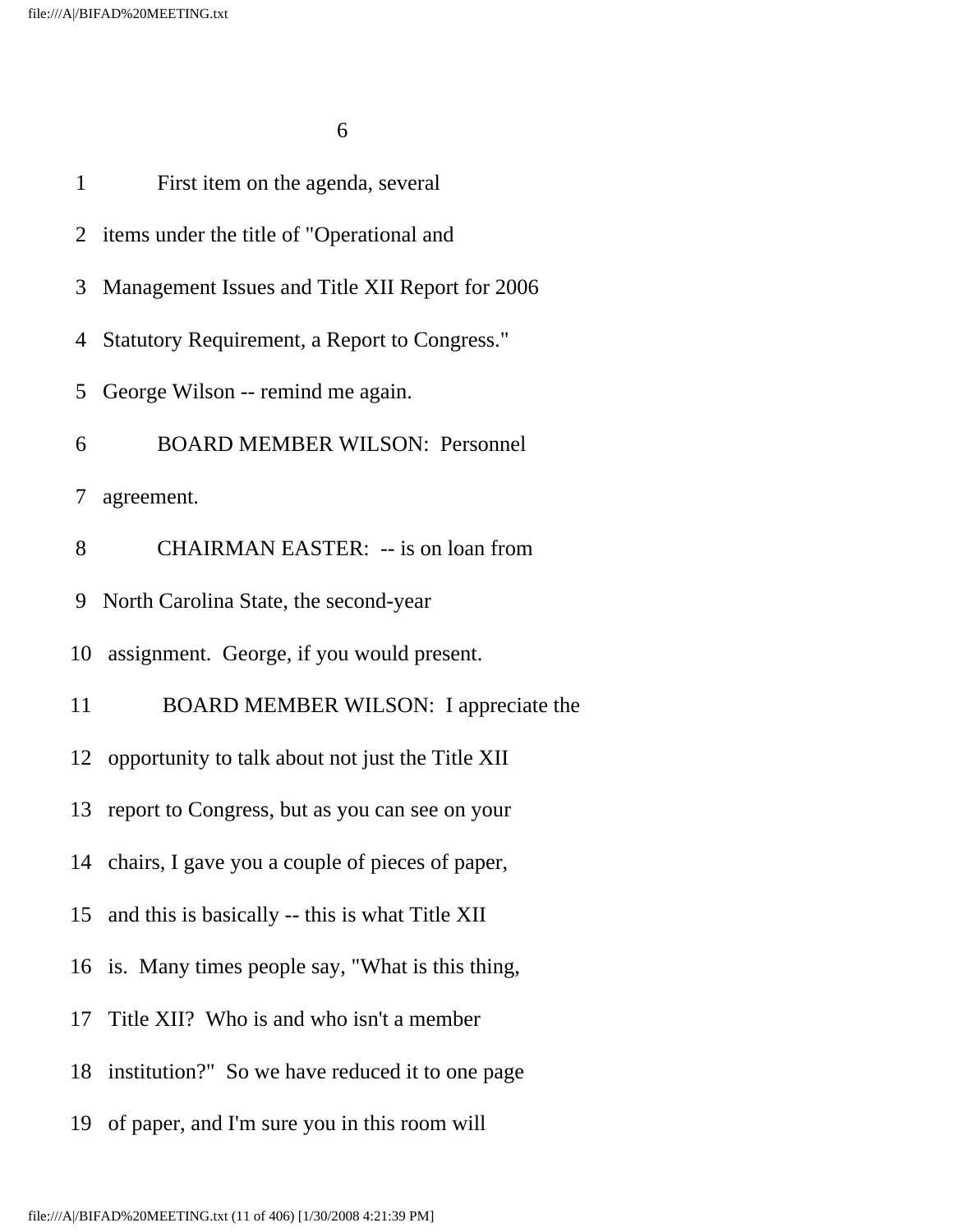- 20 have corrections. I should have put "Draft" up
- 21 in the corner. Nonetheless, that's where we're
- 22 starting, with Title XII.
- 23 The real topic of the next few minutes
- 24 is, Why do we prepare this Title XII report to
- 25 Congress? Well, this is in response to federal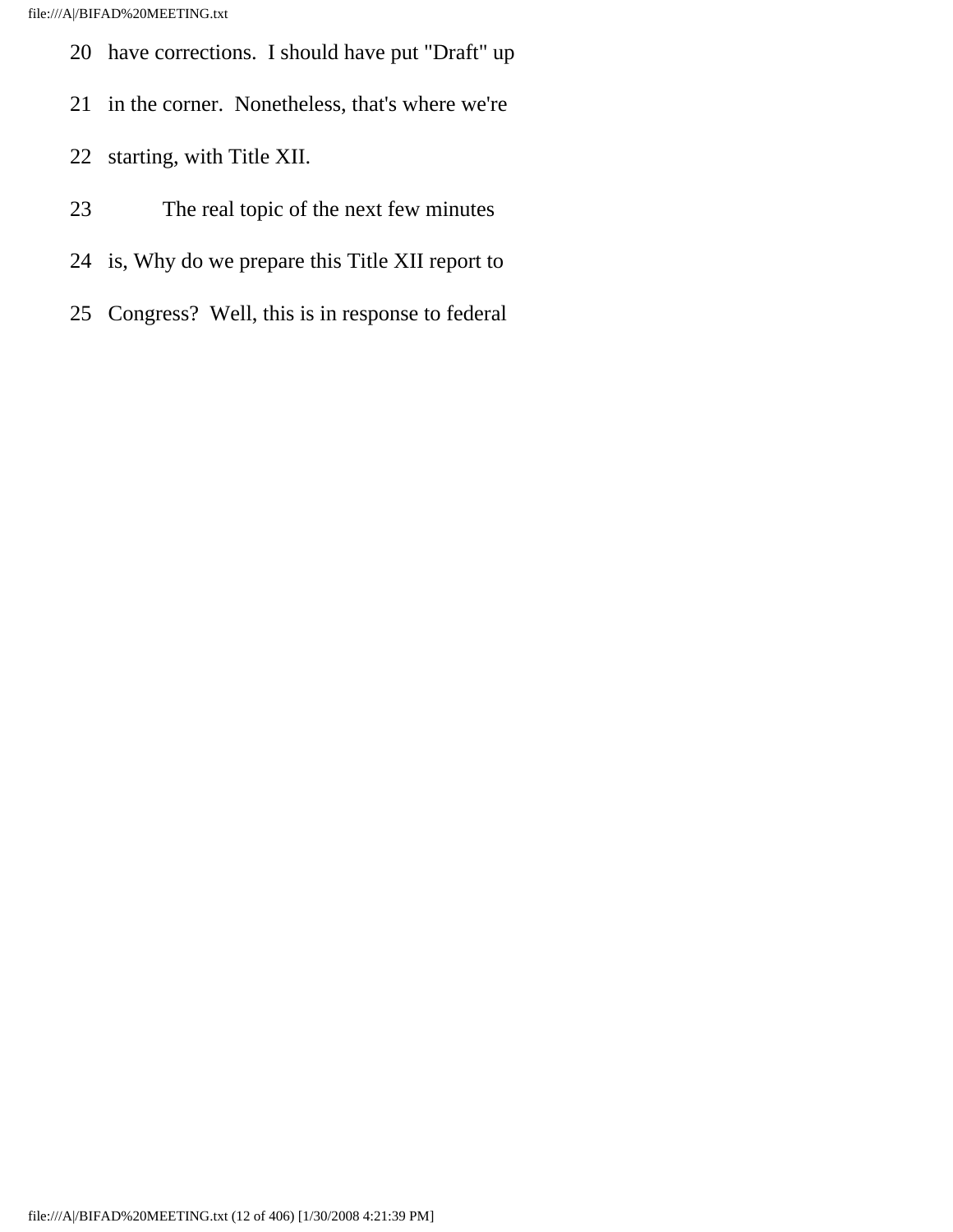1 legislation, and I believe, John, this is at the 2 request of the Title XII universities that we 3 report to Congress on the activities of the 4 universities as part of this partnership with 5 the USAID. The Title XII report to Congress has 6 been prepared and we reviewed it. I have a copy 7 of it here. It has been presented to BIFAD. In 8 a few minutes I will refer to the BIFAD 9 observations. This was not a "George Wilson" 10 document. This was a team effort -- John 11 Thomas; Susan Thompson, also in the Office of 12 Agriculture -- in fact, all of EGAT agriculture 13 and the universities. 14 What is different this year? You hear 15 about the report and a lot of you say, "What a 16 waste of time. Whoever reads it anyway?" We 17 decided this year to prepare it a little bit 18 differently. We decided to focus on the 19 university partnerships, to take a different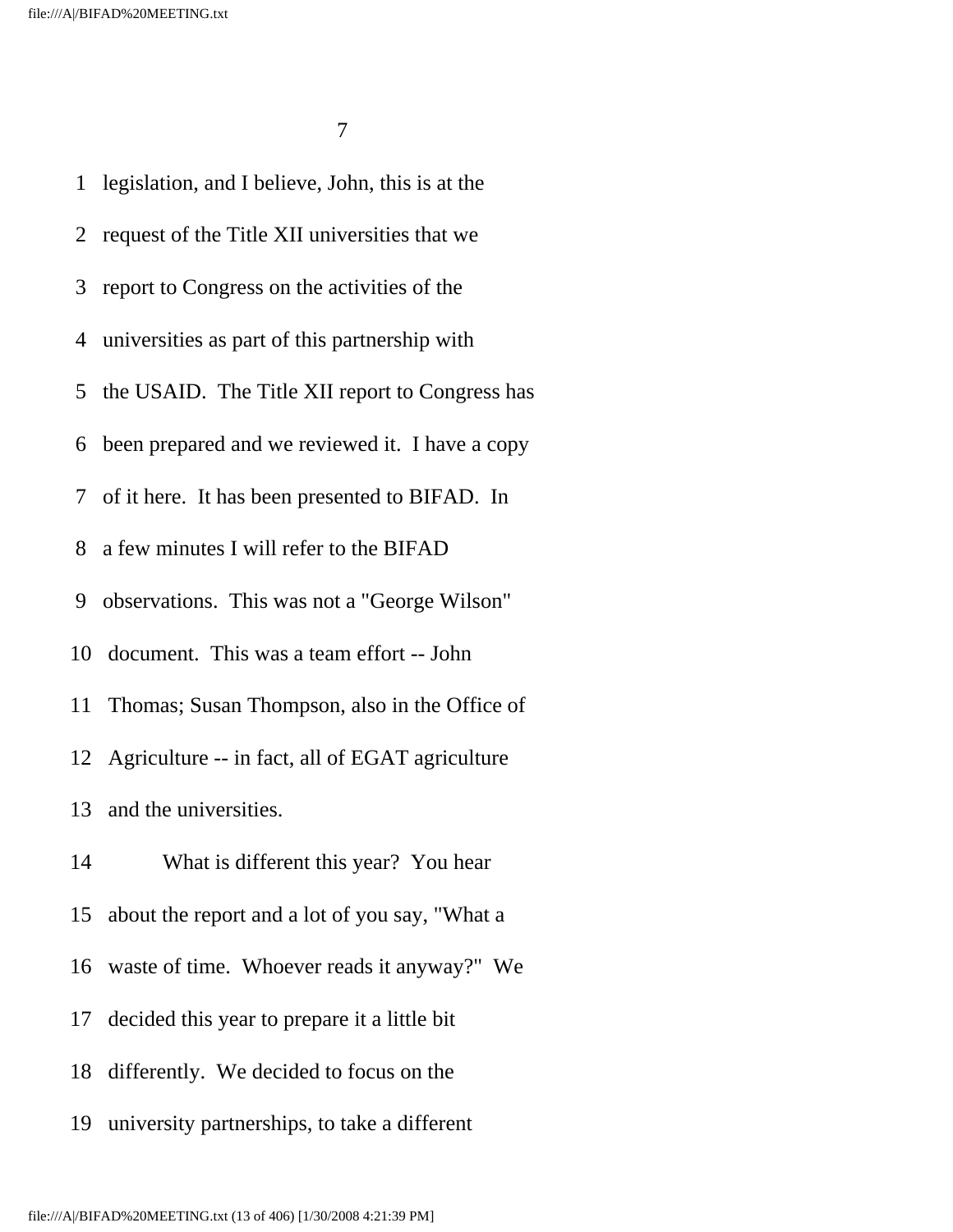- 20 format and to make sure that we capture the
- 21 important points of the contributions of the
- 22 Title XII university community, the USAID
- 23 agricultural programs.
- 24 So back in April John Thomas and I
- 25 sent out a letter to certainly all of you in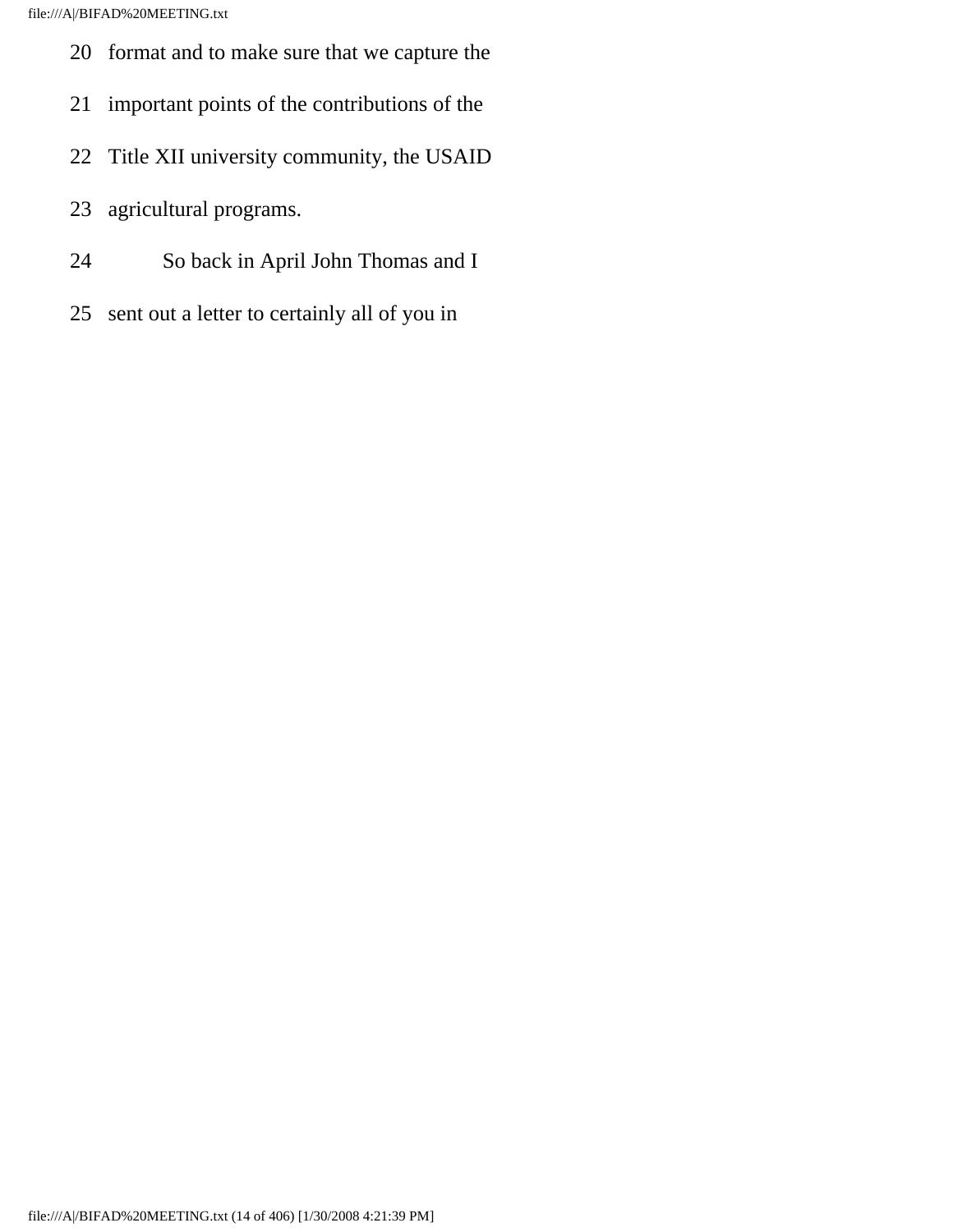1 this room, all of the deans and all of the 2 directors of international agricultural programs 3 and several more as well, to try to solicit 4 input from the universities. The reason for 5 that is in the past the field missions and 6 Washington bureaus were using the information 7 that they had and it didn't always incorporate 8 what was going on at the campuses. I think with 9 the new database improvements within the agency 10 now for fiscal year 2007, we should have an 11 easier job of that. 12 In fact, before I finish, I would like 13 to have your inputs on how we can improve the 14 Title XII report to Congress for next year and 15 for the future. We ask for everyone to provide 16 some information on the activities, where the 17 activities were, what the impacts were, what the 18 accomplishments were, and we got a lot of 19 responses. They were not only CRSP activities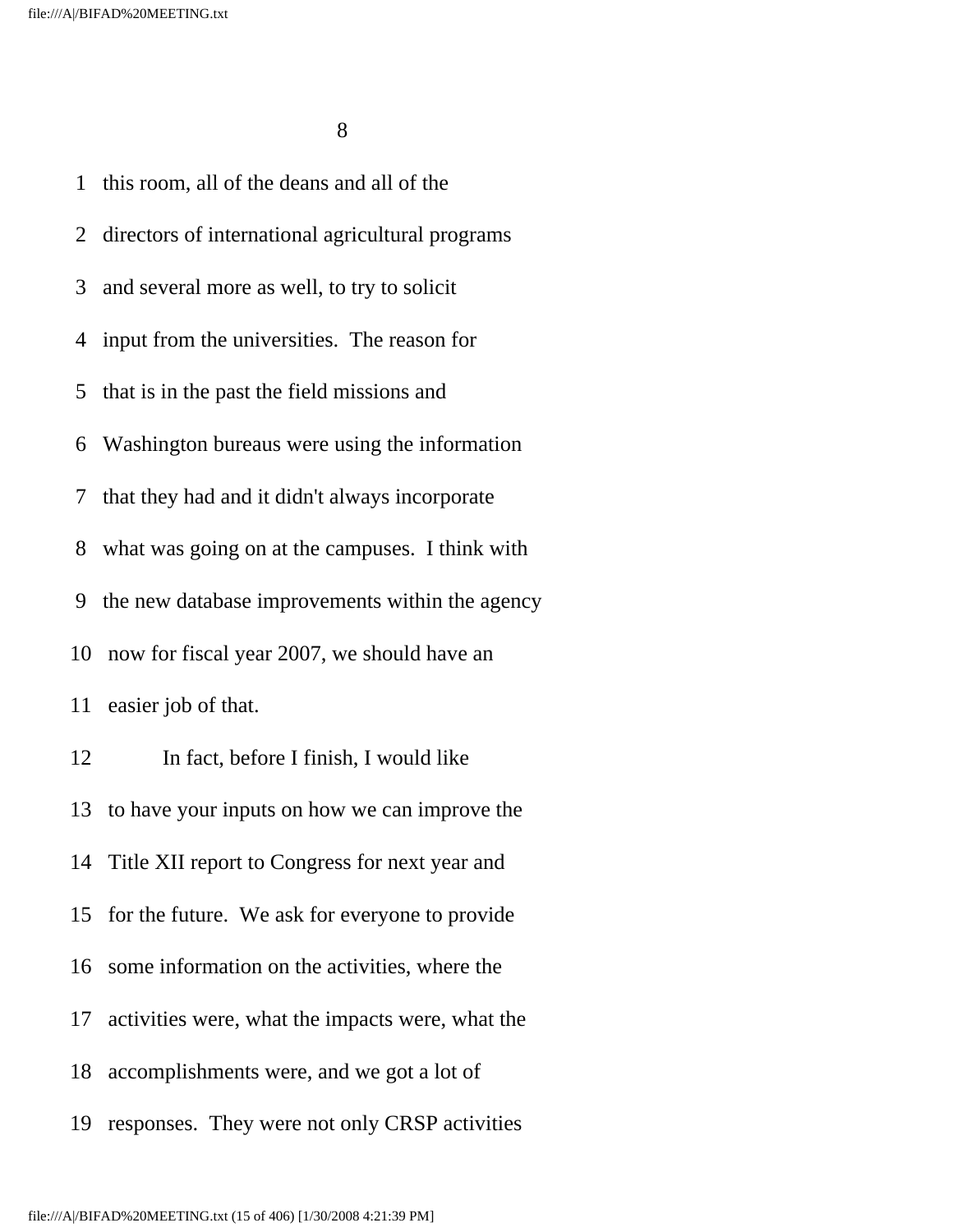- 20 but they were activities funded through
- 21 different parts of USAID-Higher Education for
- 22 Development, some mission-funded activities, any
- 23 activities that added value to the USAID global
- 24 mission.
- 25 So the way the information was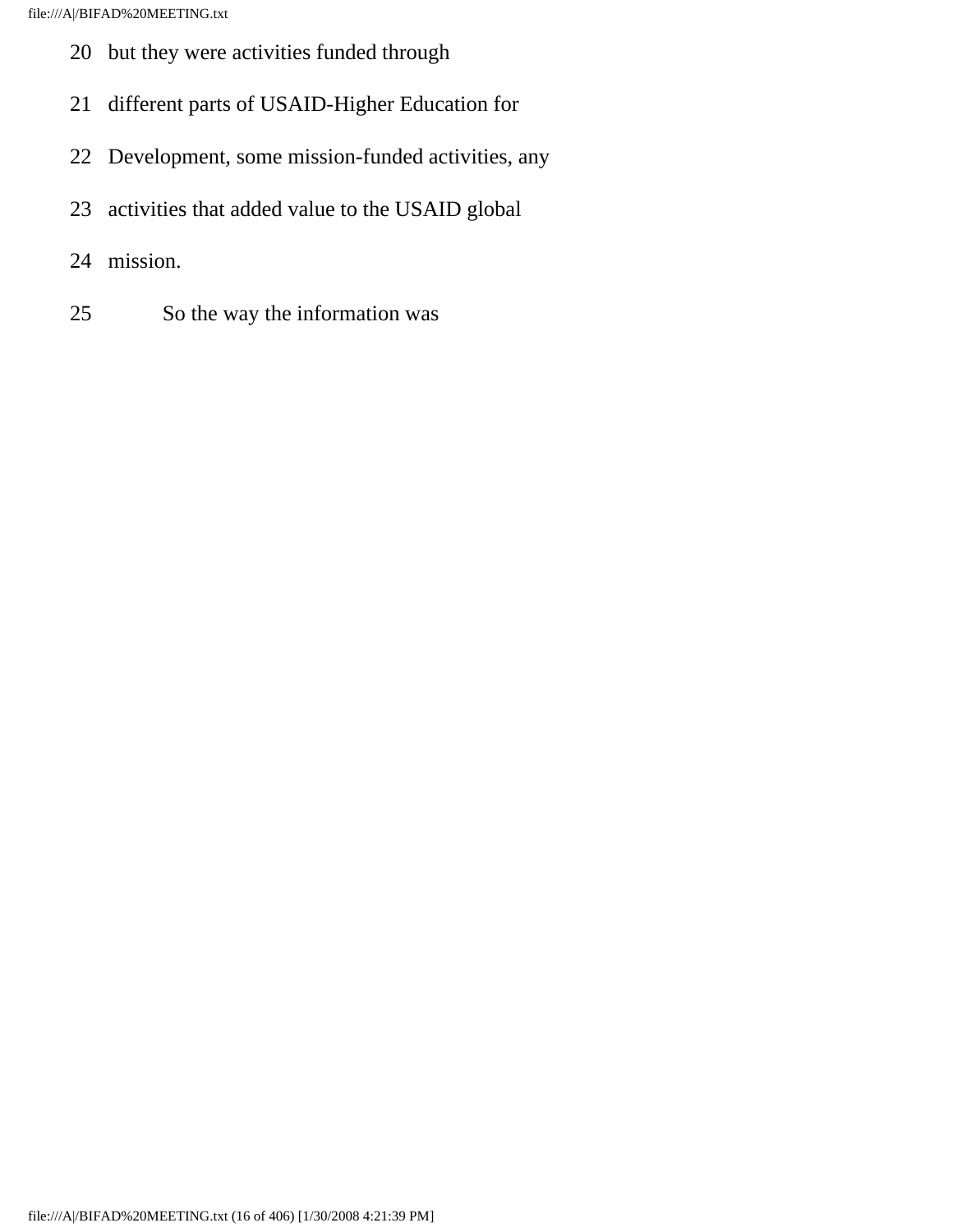1 generated was to go to the partners of the 2 university campuses. Now, we went to all the 3 Title XII universities. This doesn't mean just 4 land-grants. As you can see in the definition I 5 have provided you with, that it's land-grants 6 "plus, plus, plus," because there are a lot of 7 universities that have activities and interests 8 in working with the agency. 9 So we ended up with 32 responses. Not 10 very good, I guess, but I understand that is a 11 little bit better than we had in the past. 12 Could have/should have been a lot more 13 responses. In the report itself we, obviously, 14 with a 20-page limitation, could not include the 15 100-plus activities that were reported on. So 16 then how do you make choices? 17 Well, obviously, it's an interesting 18 process, but we did try to represent choices 19 that articulated the kinds of activities that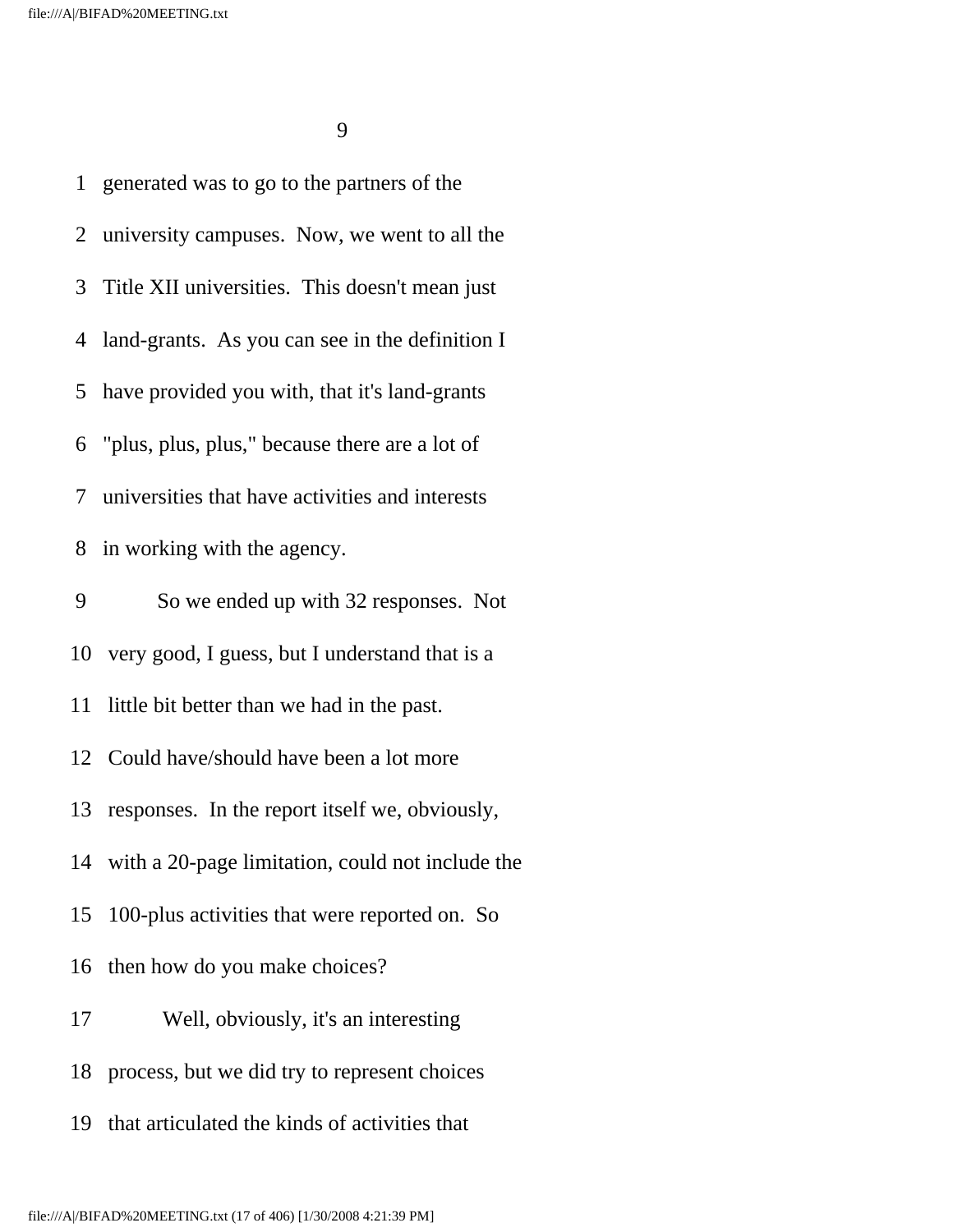- 20 were going on that illustrated the kinds of
- 21 things that were going on. Some from the CRSPs,
- 22 some from the partnerships with the
- 23 International Agricultural Research Centers,
- 24 CGIAR, just a whole array of activities because
- 25 we wanted Congress to know that we have a broad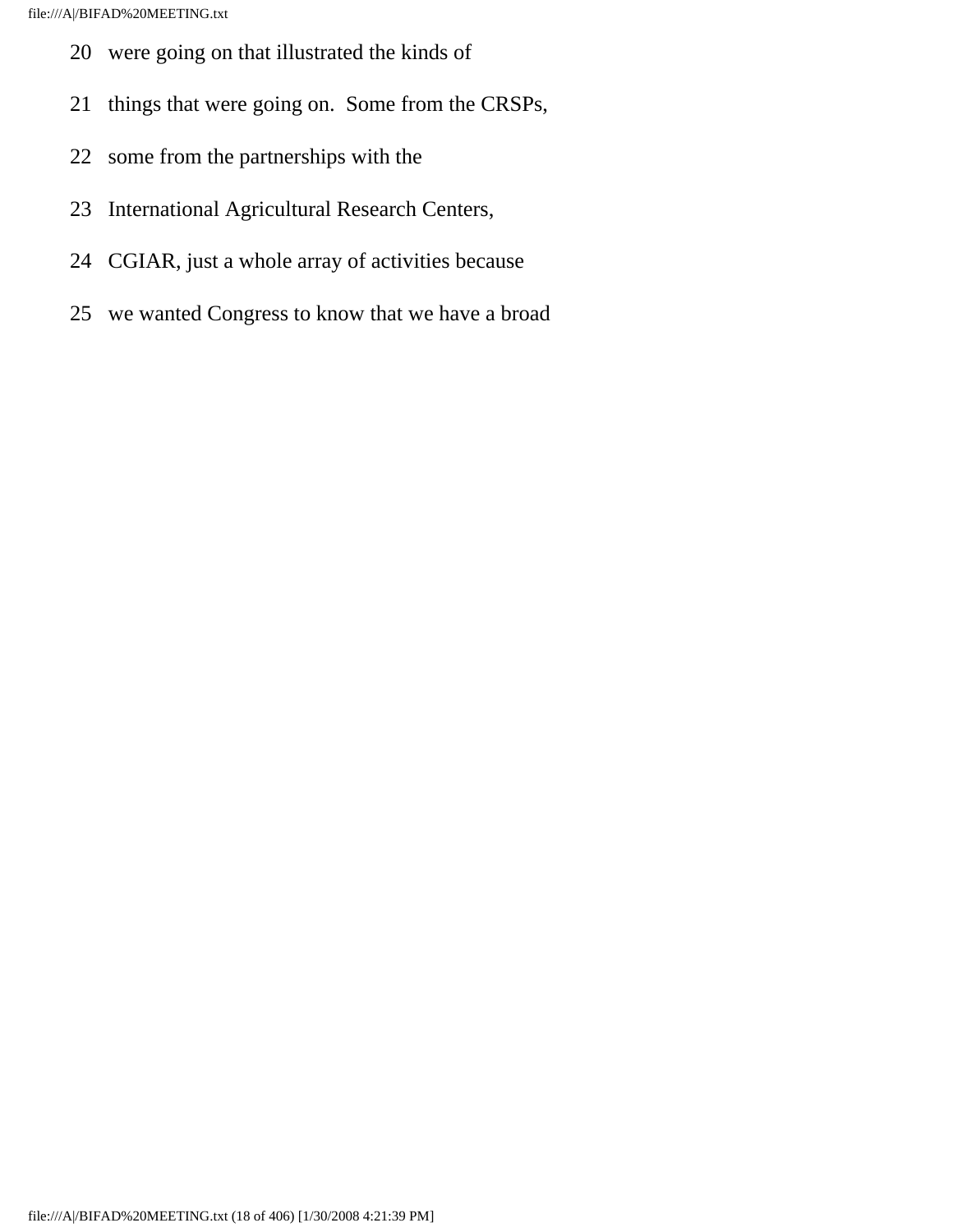1 base of partnership activities from the 2 universities. 3 So we ended up with 35 activities 4 actually reported in the report, and 20 of them 5 actually came from the responses that we got 6 from you, from the universities. A couple of 7 others -- thanks to people like John and Susan 8 who have the institutional memory, they said, 9 "By golly, we've got one over here that really 10 needs to be put in. If they didn't respond, 11 we're going to put it in," and that complemented 12 what we've been getting from you. 13 The other piece that you have on your 14 chair there is a draft dated the 10th of 15 October, 2007. This is about the Title XII 16 report to Congress. I should have said that in 17 the title, but it's more a way of amplifying in 18 that one page of it says, "This is Title XII, 19 and this is kind of what we did for fiscal year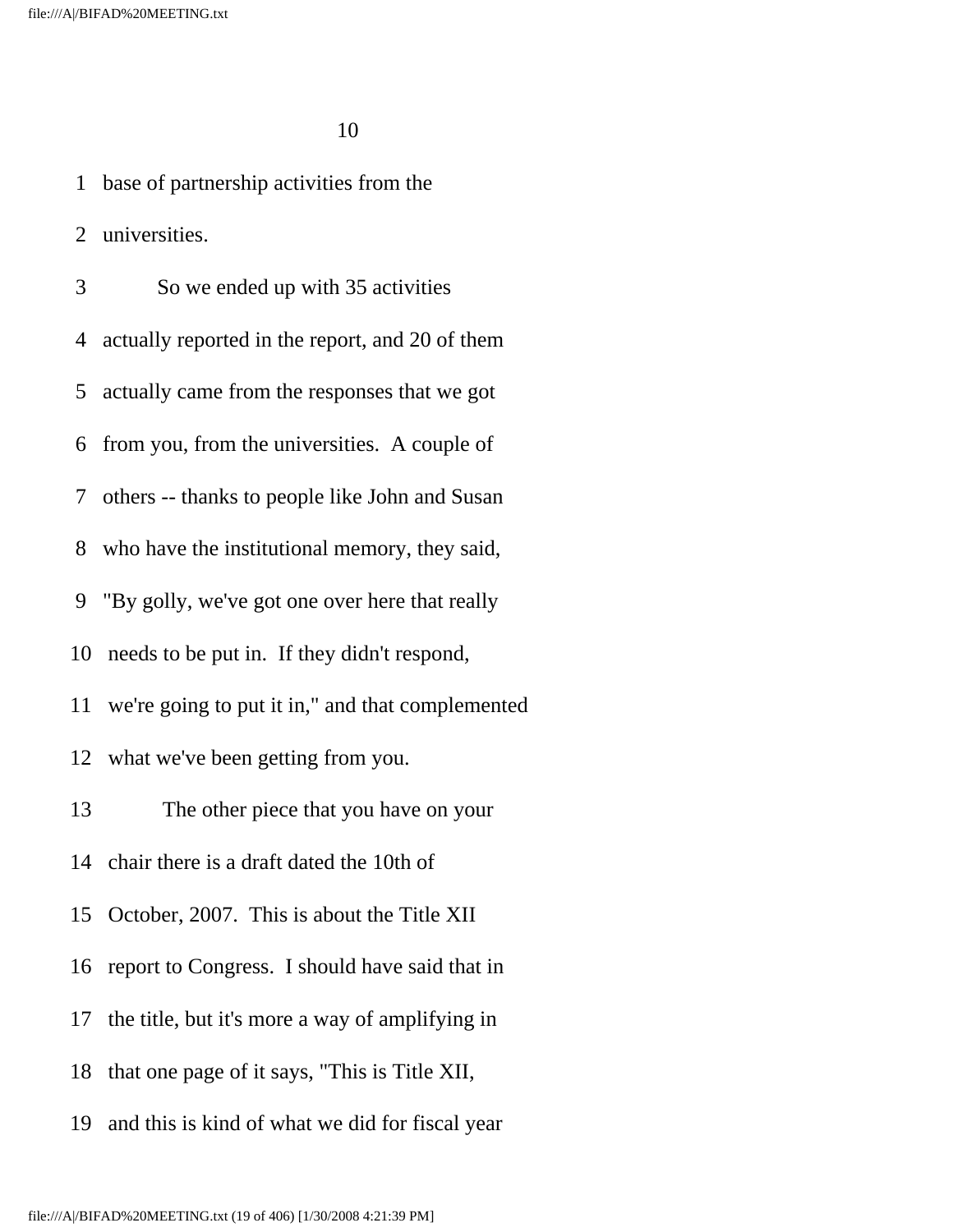- 20 2006. This is what we sent to Congress," and,
- 21 sure enough, it's not complete. We've got some
- 22 things in there, but not very much. But it does
- 23 give you a flavor of the kinds of things that
- 24 were in the report.
- 25 Then we had the BIFAD observations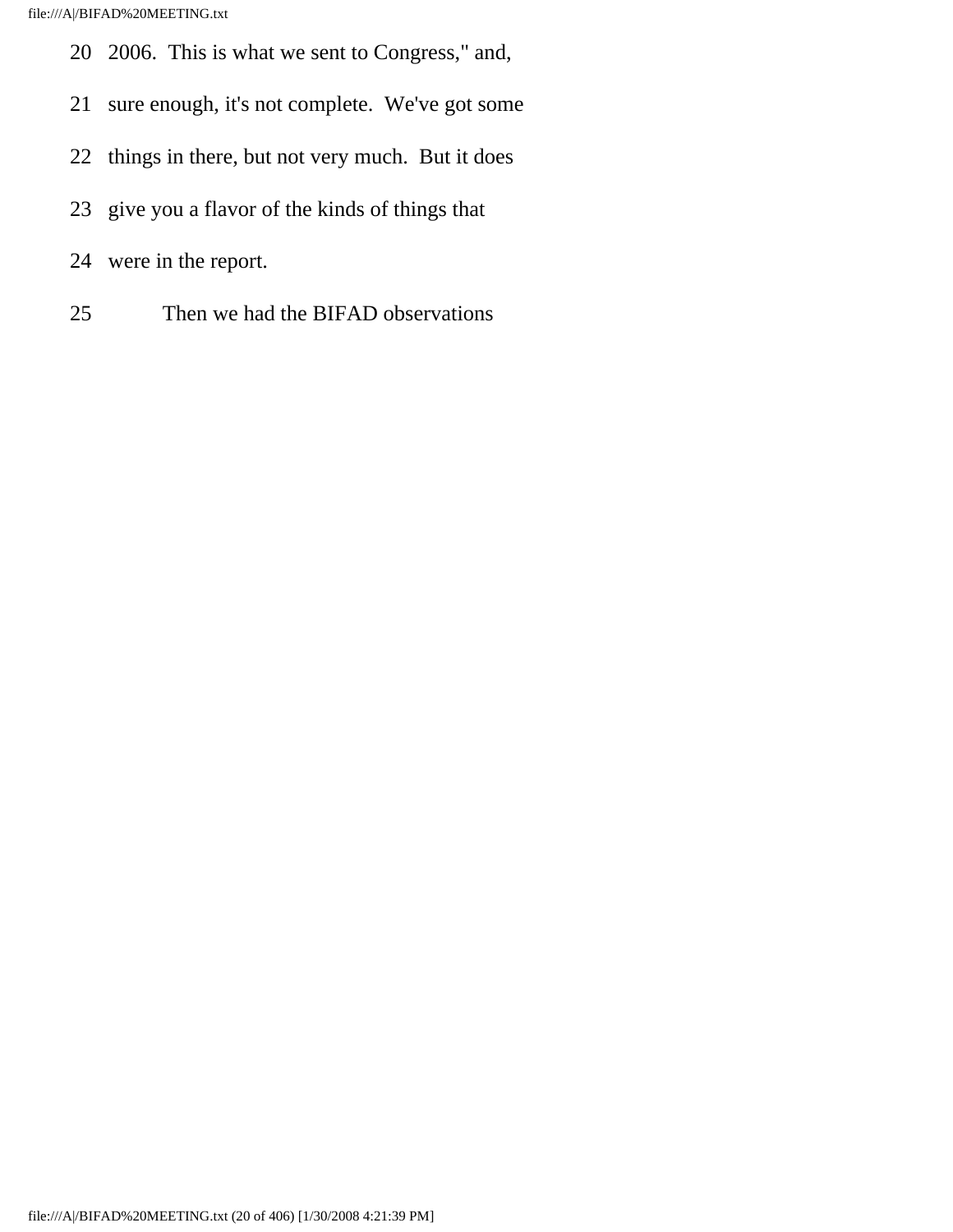1 which were provided by Chair Easter and the 2 BIFAD board, and I felt like the observations, 3 the responses, that came from BIFAD, really 4 added value to this current report. They were 5 fair but critical. I feel that they addressed 6 specific improvements for future reporting. 7 They made recommendations for the administrator, 8 which I felt were targeted and timely, the kinds 9 of things that we've been talking about anyway. 10 So we will be including that into the Title XII 11 report to Congress which is to be submitted to 12 Congress very soon. 13 So about the future. For next 14 year I'm sure that John will allow me, encourage 15 me, to be involved in it again. We will start 16 earlier, won't we? I think we'll probably have 17 a template, fill in the blanks, if you will, 18 something to make it easier for people to be 19 able to extrapolate from the many activities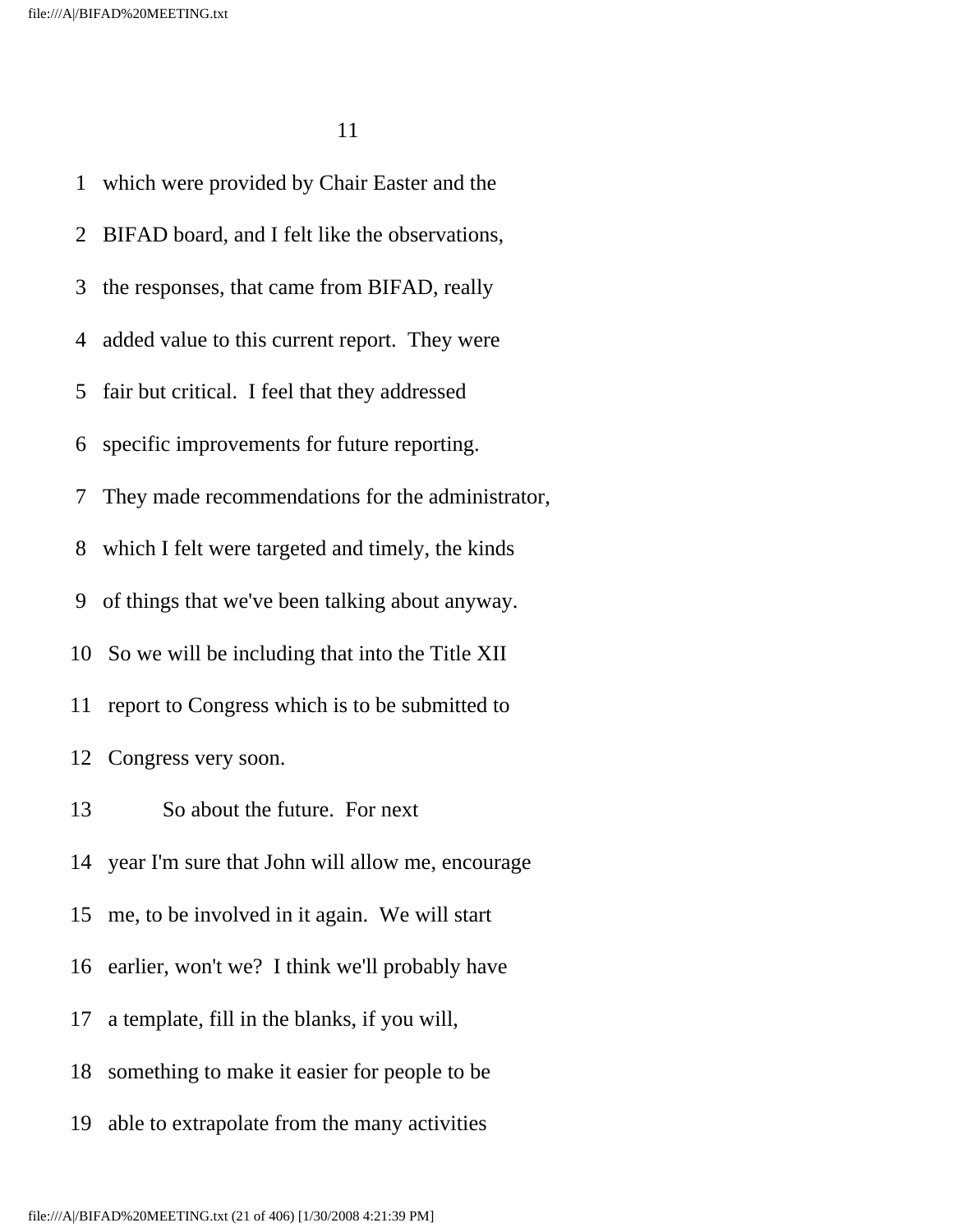- 20 that you have going on that could be/should be
- 21 included in what we tell Congress about the
- 22 USAID-university partnerships.
- 23 We have even thought about maybe a
- 24 theme. This is where I want some reaction from
- 25 you. We obviously don't have time for all of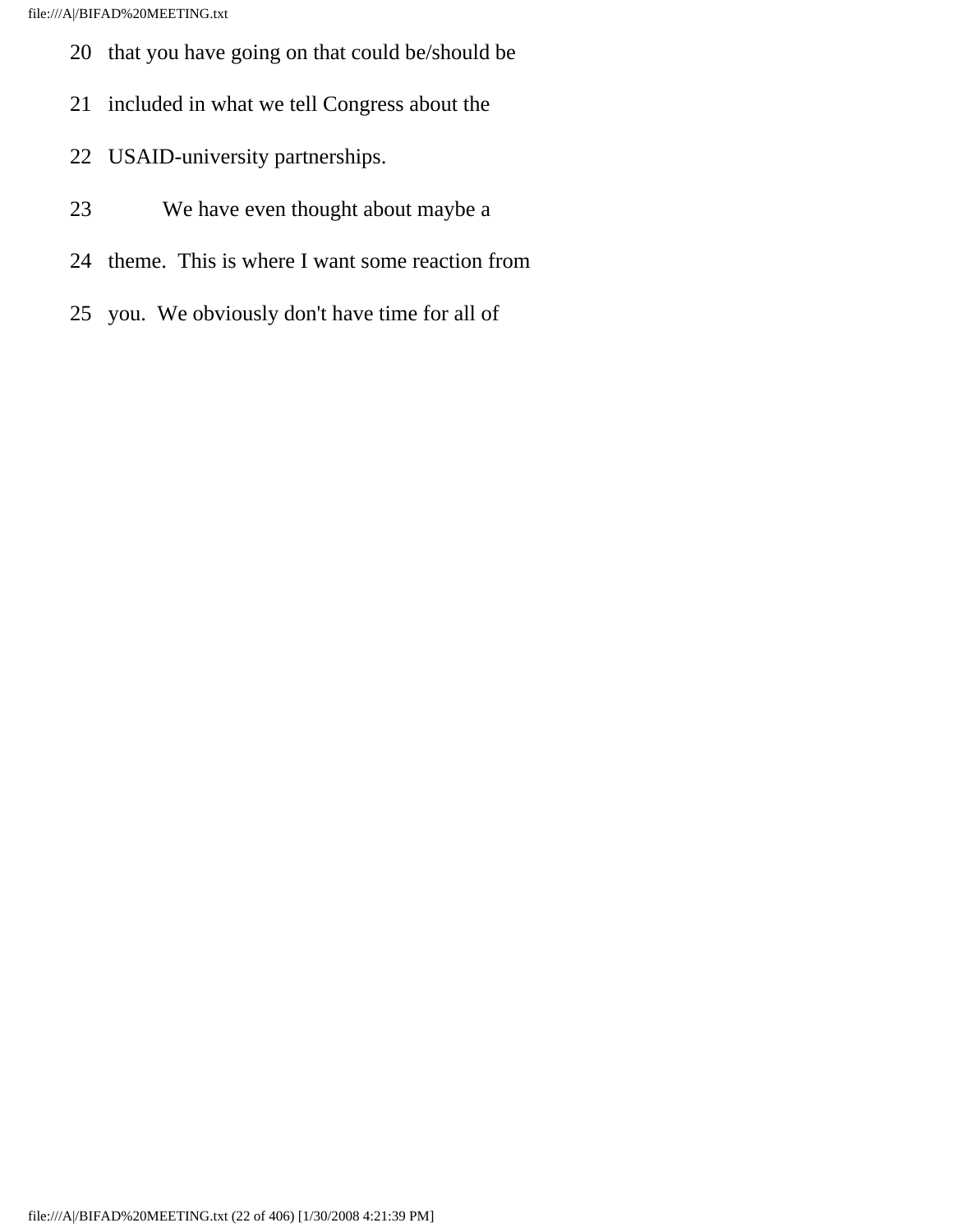1 your reactions today, but you know where I am.

2 You know how to reach me.

 3 One theme that has been suggested is 4 maybe water. What are the activities, the 5 partnerships between the universities and the 6 agencies that relate to water issues; or 7 high-value crops, horticultural crops; or income 8 diversification, maybe we should be focusing on 9 mostly the impact of the activities. 10 Mainly I think that we want to end up 11 with a report which is useful and that it's 12 valuable, maybe even interesting, so that it is 13 something which is not just another document 14 that will collect dust and turn yellow up on the 15 shelves. 16 Now, in the last few days, I have gone 17 to the Office of Legislative and Public Affairs,

18 LPA, and the USAID and asked them about our page

19 limit and how creative we might be able to get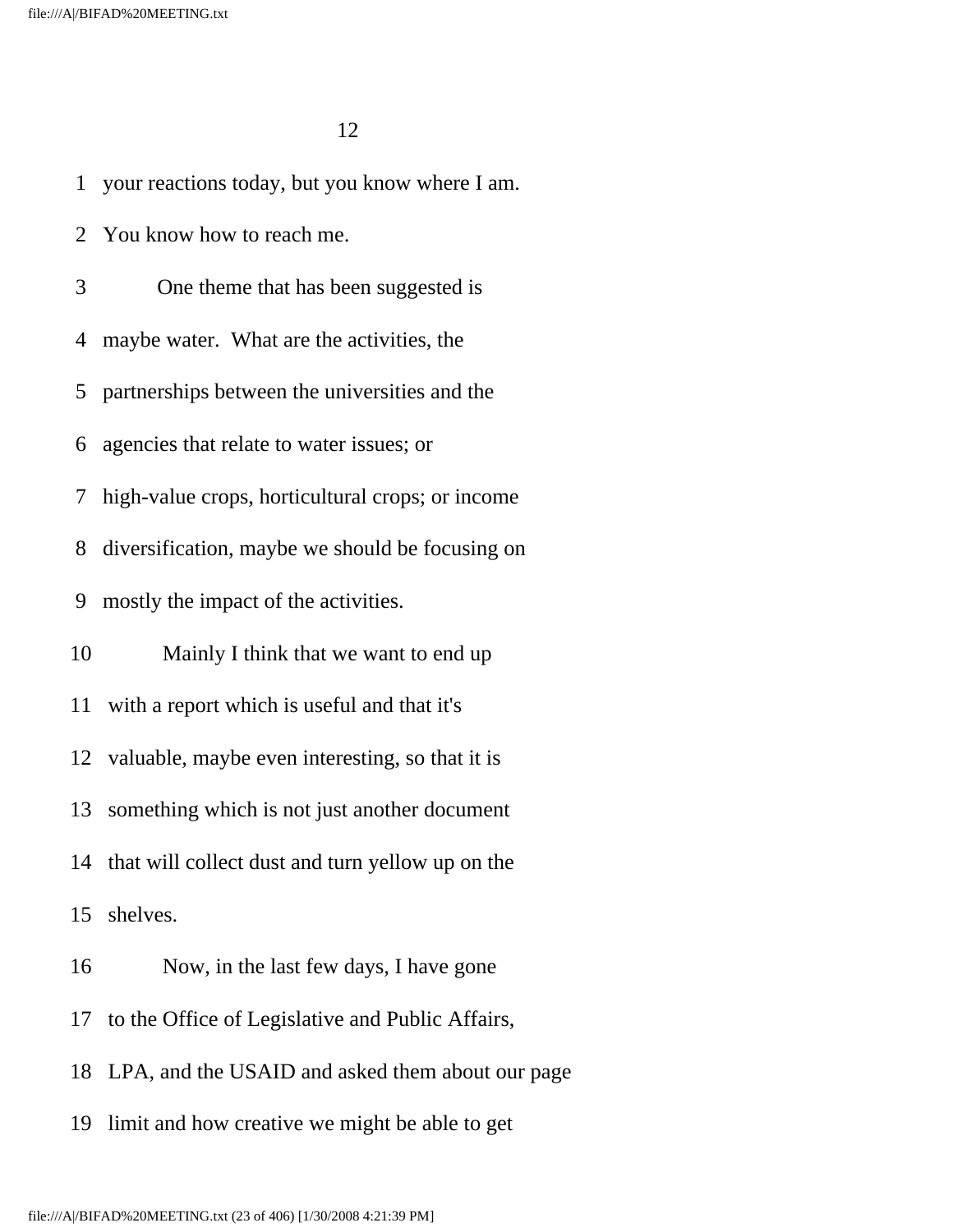- 20 in preparing this report. Basically what they
- 21 said is, "If you're thinking about changing --
- 22 changes for the next report, I would be happy to
- 23 listen so that the door is open, and we will try
- 24 to be as reasonable as possible." I think that
- 25 gives us an opportunity to move on with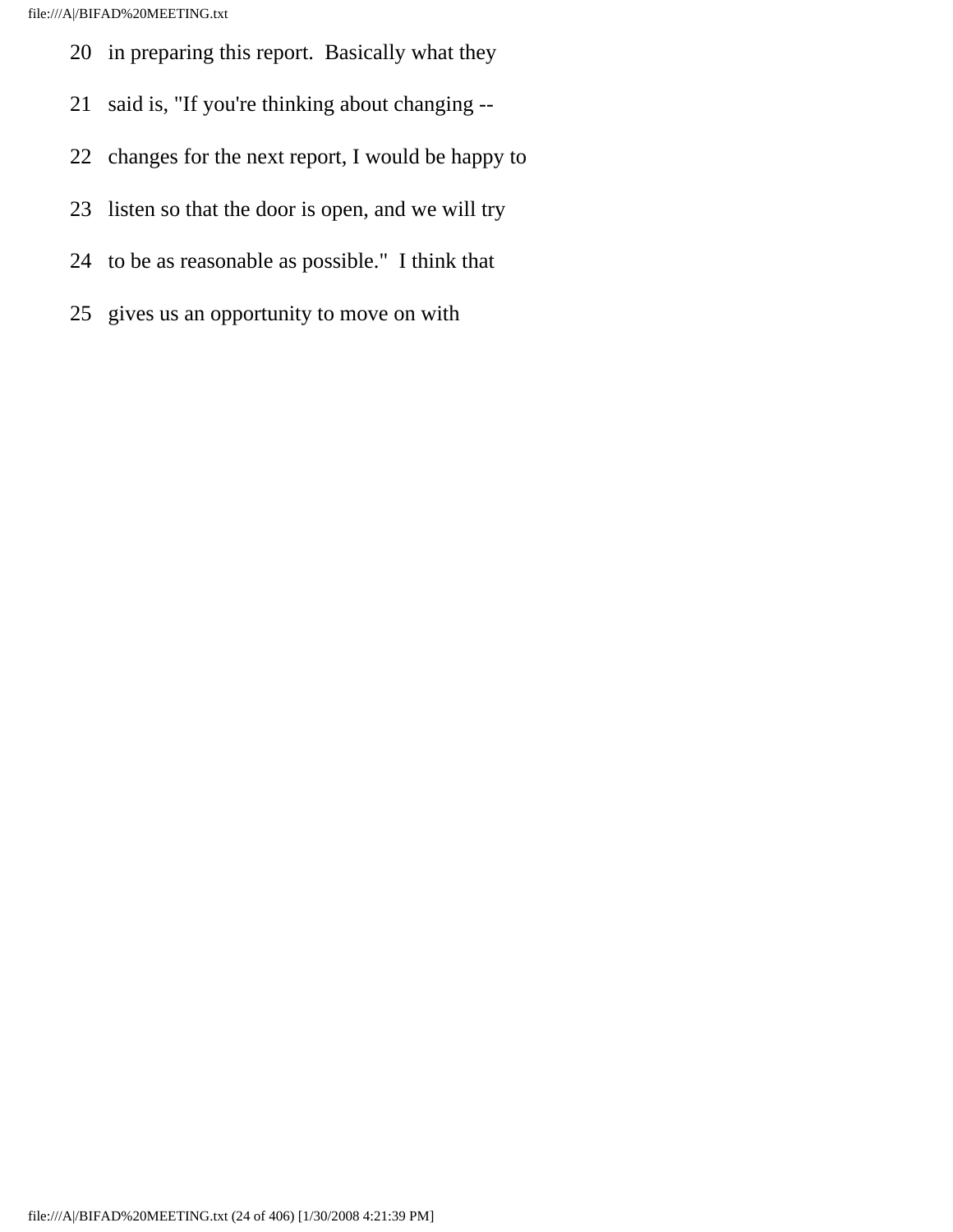- 1 improving that report.
- 2 Thank you.
- 3 CHAIRMAN EASTER: Doctor Wilson, I
- 4 compliment you on a solid effort and a well-
- 5 written document. Before I reopen this up to
- 6 the board for any questions, what happens now?
- 7 The document is submitted through your
- 8 organization, through USAID, to Congress, or how
- 9 does this process evolve from here?
- 10 BOARD MEMBER WILSON: I prefer that
- 11 John tell you because he's been through this
- 12 many times. John, would you respond to that?
- 13 BOARD MEMBER THOMAS: Well, the next
- 14 step is to the Director of Legislative Public
- 15 Affairs Office. We'll transmit the report
- 16 directly to Congress and that's it.
- 17 CHAIRMAN EASTER: Does the
- 18 administrator have to review the report or is
- 19 she involved in this? We're anxious that she be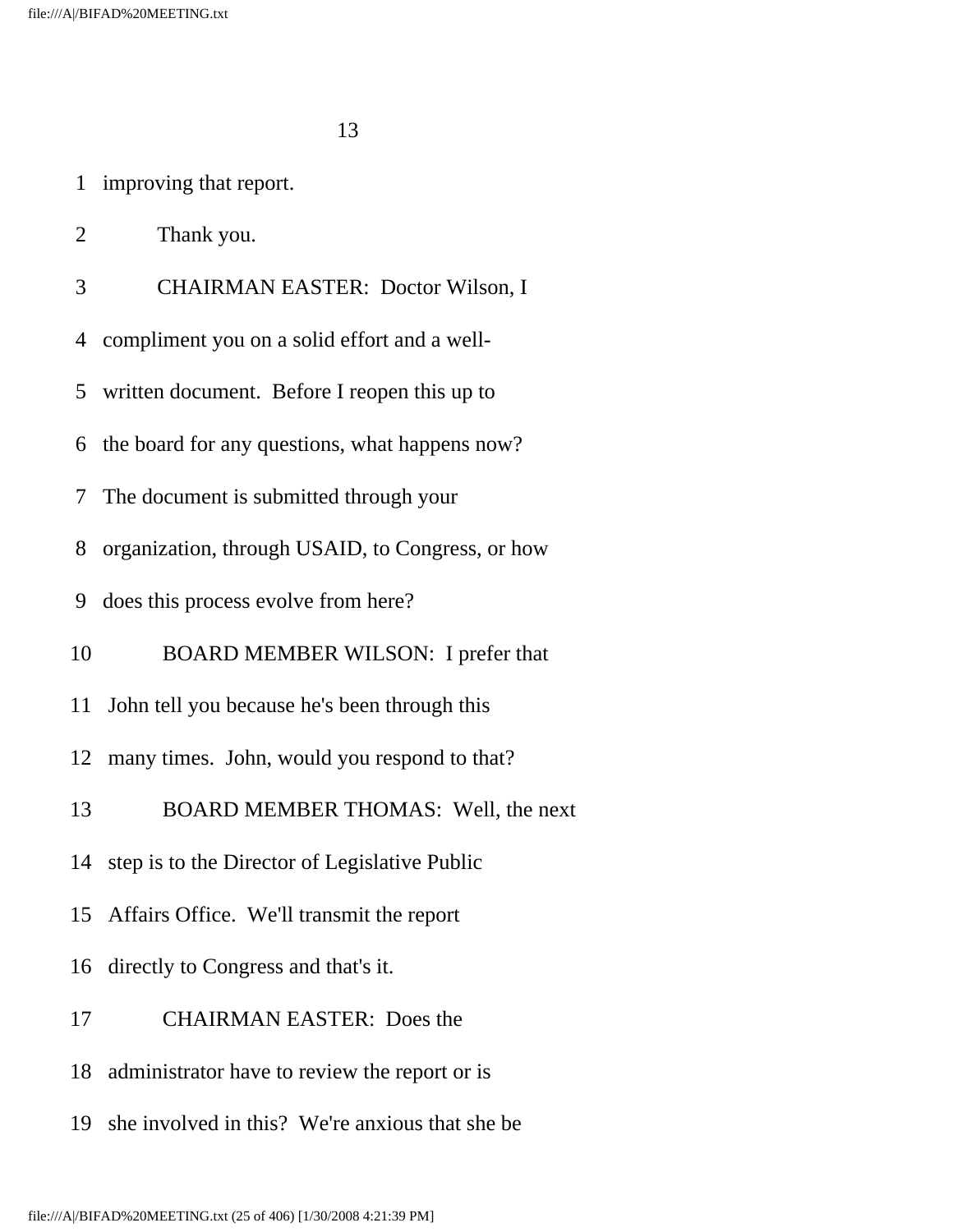- 20 aware of some of the observations of the many
- 21 positive things that are going on.
- 22 BOARD MEMBER THOMAS: That's a good
- 23 question. I don't know for sure if the
- 24 administrator reads through the report. She
- 25 probably hasn't read the current version. She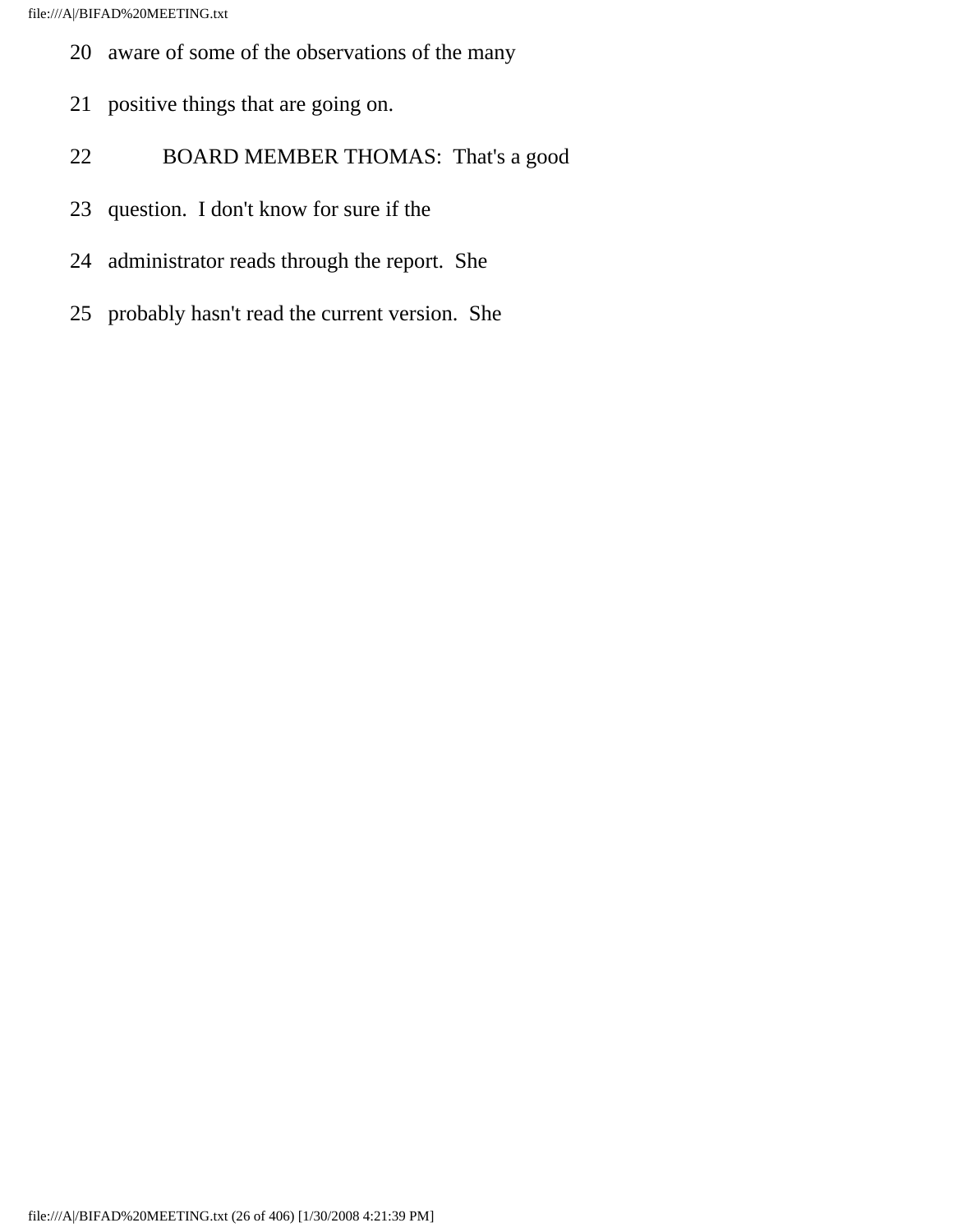1 has her staff to clear the report through her 2 office and then they make the decisions whether 3 it should go. But it's ready to go to them. 4 We have to find other opportunities to 5 highlight the important points of the report, 6 identify legislative defects, so that it gets to 7 her directly. It's more likely that she will 8 look for an opportunity to get some direct 9 feedback in a different forum than reading the 10 report. 11 BOARD MEMBER CHRISTENSEN: John, you 12 mean the report can go to Congress without going 13 through her? 14 BOARD MEMBER THOMAS: Yes, it can. 15 BOARD MEMBER BERTINI: (Inaudible to 16 the reporter.) 17 BOARD MEMBER CHRISTENSEN: I guess my 18 concern is that this is a -- this should be a 19 signal to report annually as to what is going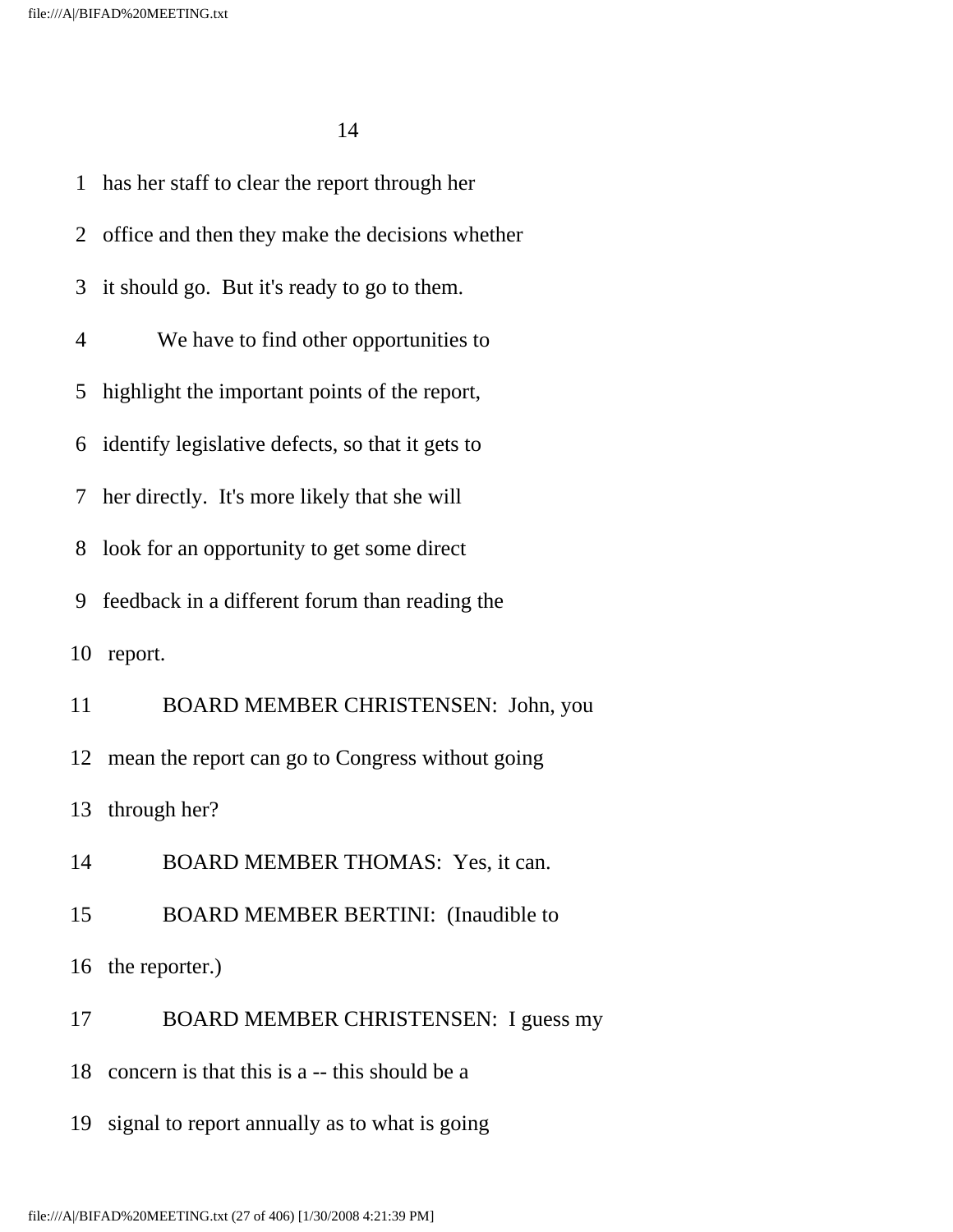- 20 on. I would think that if it has -- if it is to
- 21 have that kind of importance, that it would go
- 22 through her office to the Congress rather than
- 23 through some other entity because the Title XII
- 24 community is part of the land-grants and the
- 25 other universities who have gone through that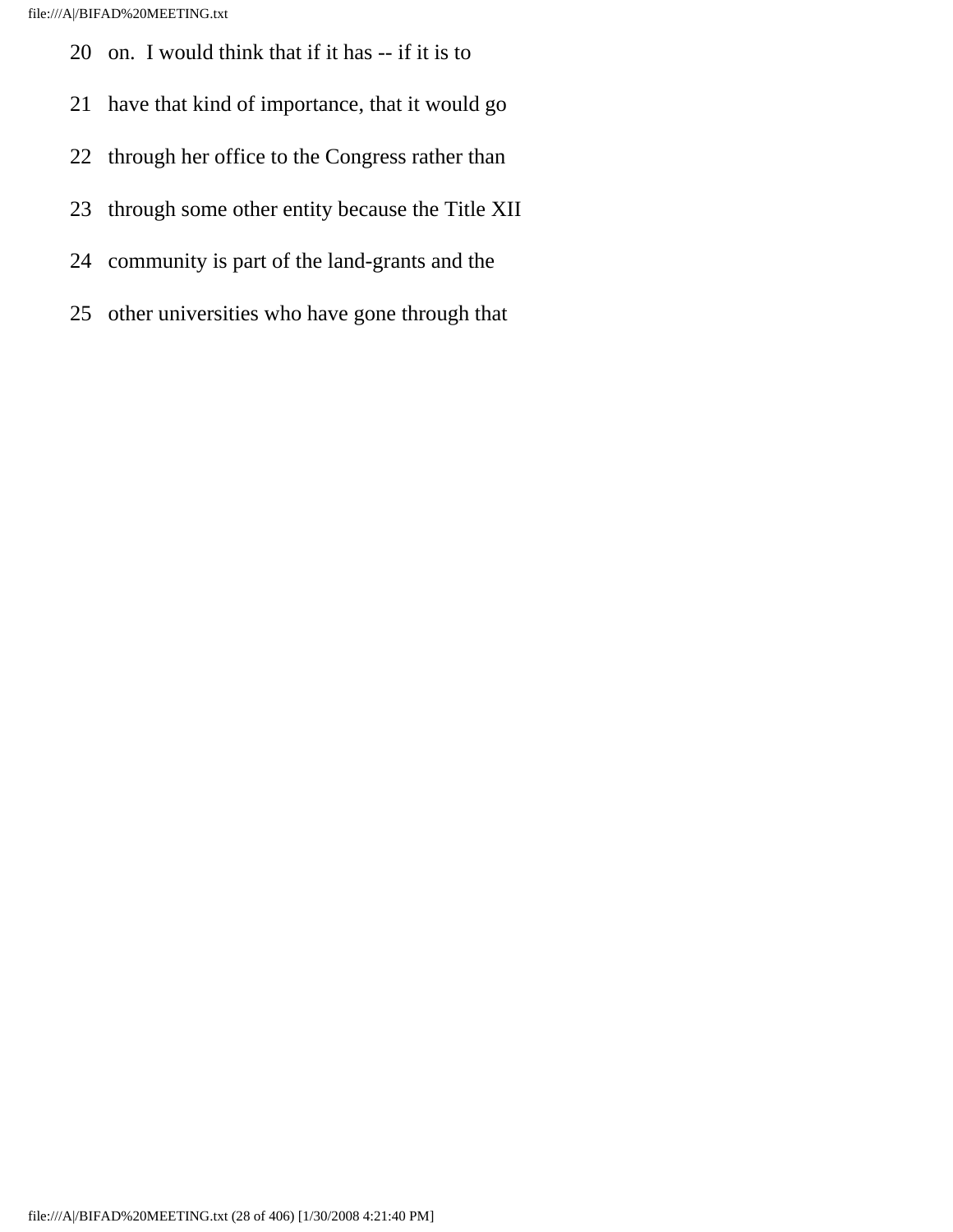|                | 1 qualification process, and our responsibility is  |
|----------------|-----------------------------------------------------|
|                | 2 to make sure that she is advised on those         |
|                | 3 particular kinds of issues and that those go to   |
|                | 4 her. How do we know that that is happening?       |
| 5 <sup>5</sup> | BOARD MEMBER THOMAS: Like I say, I                  |
|                | 6 think we should find a way to communicate         |
|                | 7 directly with the administrator, taking the       |
|                | 8 important points out of the report and sending    |
|                | 9 that to her directly. Maybe Jackie Schafer can    |
|                | 10 do this when she meets with her. We can          |
|                | 11 certainly send her a separate letter, briefing   |
| 12             | memo, on highlights of the report. I don't          |
|                | 13 think she is able to read the entire report.     |
| 14             | <b>BOARD MEMBER CHRISTENSEN: I can</b>              |
| 15             | understand that, but it seems to me like it         |
| 16             | ought to be forwarded to Congress over her          |
| 17             | signature rather than anybody else's. Also I        |
| 18             | seem to recall that years ago that every Title      |
|                | 19 XII university, whether they were land-grants or |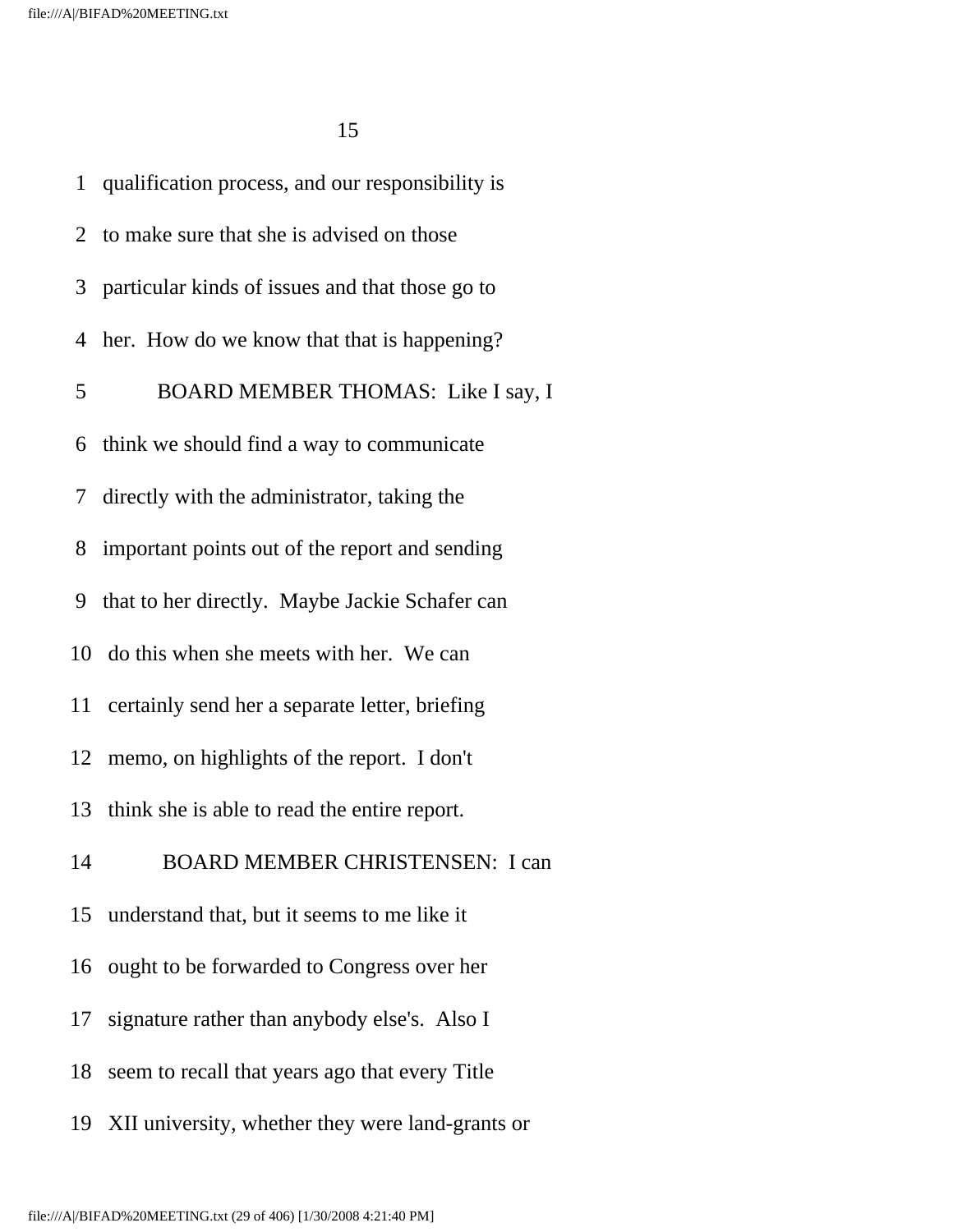- 20 an 1890 or an AASCAR or a private university
- 21 that had made the roster of Title XII
- 22 universities, were required to submit an annual
- 23 report of the kinds of things that had been
- 24 accomplished under Title XII projects. Is that
- 25 still done?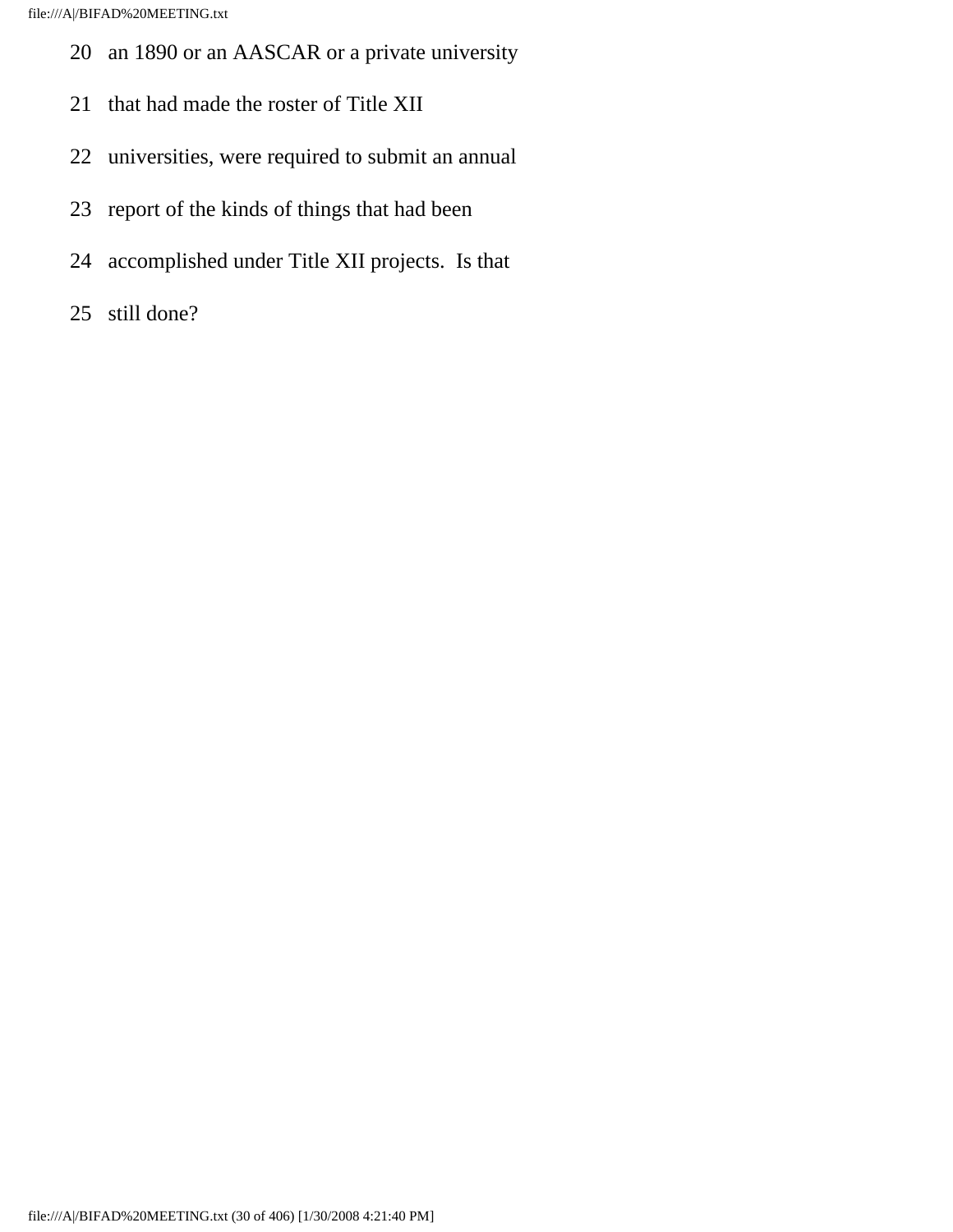| $\mathbf{1}$   | <b>BOARD MEMBER THOMAS: This committee?</b>         |
|----------------|-----------------------------------------------------|
| $\overline{2}$ | <b>BOARD MEMBER CHRISTENSEN: As I recall</b>        |
| 3              | from my years ago at Cal-Poly, we were required     |
|                | 4 to submit an annual Title XII report. Each        |
|                | 5 university, whether they had a Title XII          |
| 6              | project, irrespective of whether they were a        |
|                | 7 consulting university, an AASCAR university or a  |
| 8              | private university that were on the Title XII       |
| 9              | roster, annually submitted the report.              |
| 10             | We don't presently have a great many                |
| 11             | university Title XII projects. But in the six       |
|                | 12 years that I have been there, I don't recall     |
|                | 13 ever being asked to supply the Title XII reports |
|                | 14 as to what we were doing in terms of             |
|                | 15 international agricultural development. I don't  |
| 16             | know whether that is something that has changed     |
|                | 17 over time, but it seems to me that if there is,  |
| 18             | as George says, a format and a protocol that        |
| 19             | universities can submit their accomplishments so    |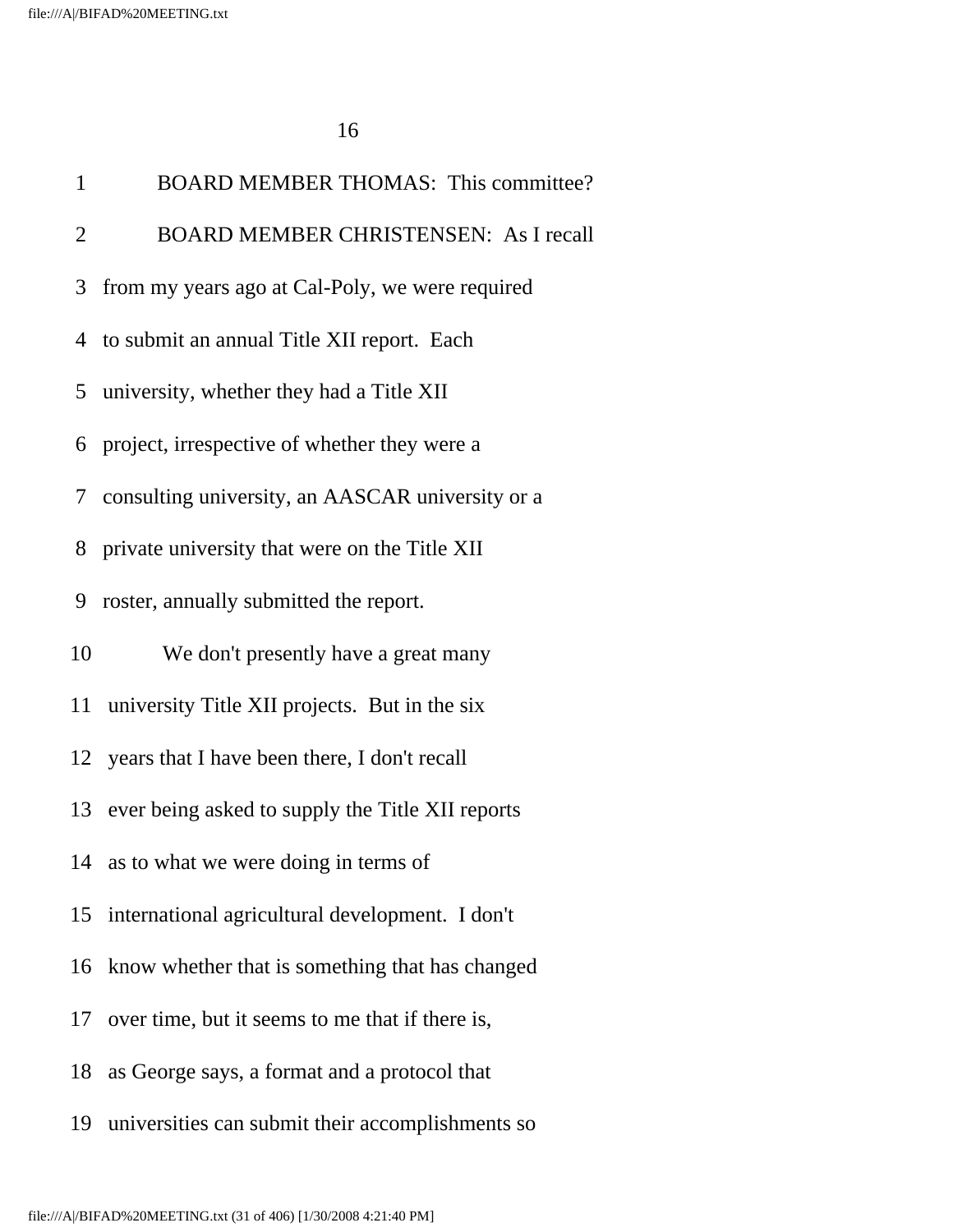- 20 that somewhere there is a permanent record of
- 21 those kinds of things, that could be very
- 22 valuable.
- 23 BOARD MEMBER THOMAS: I don't think
- 24 universities have to file their own Title XII
- 25 reports. I think the idea is that the work of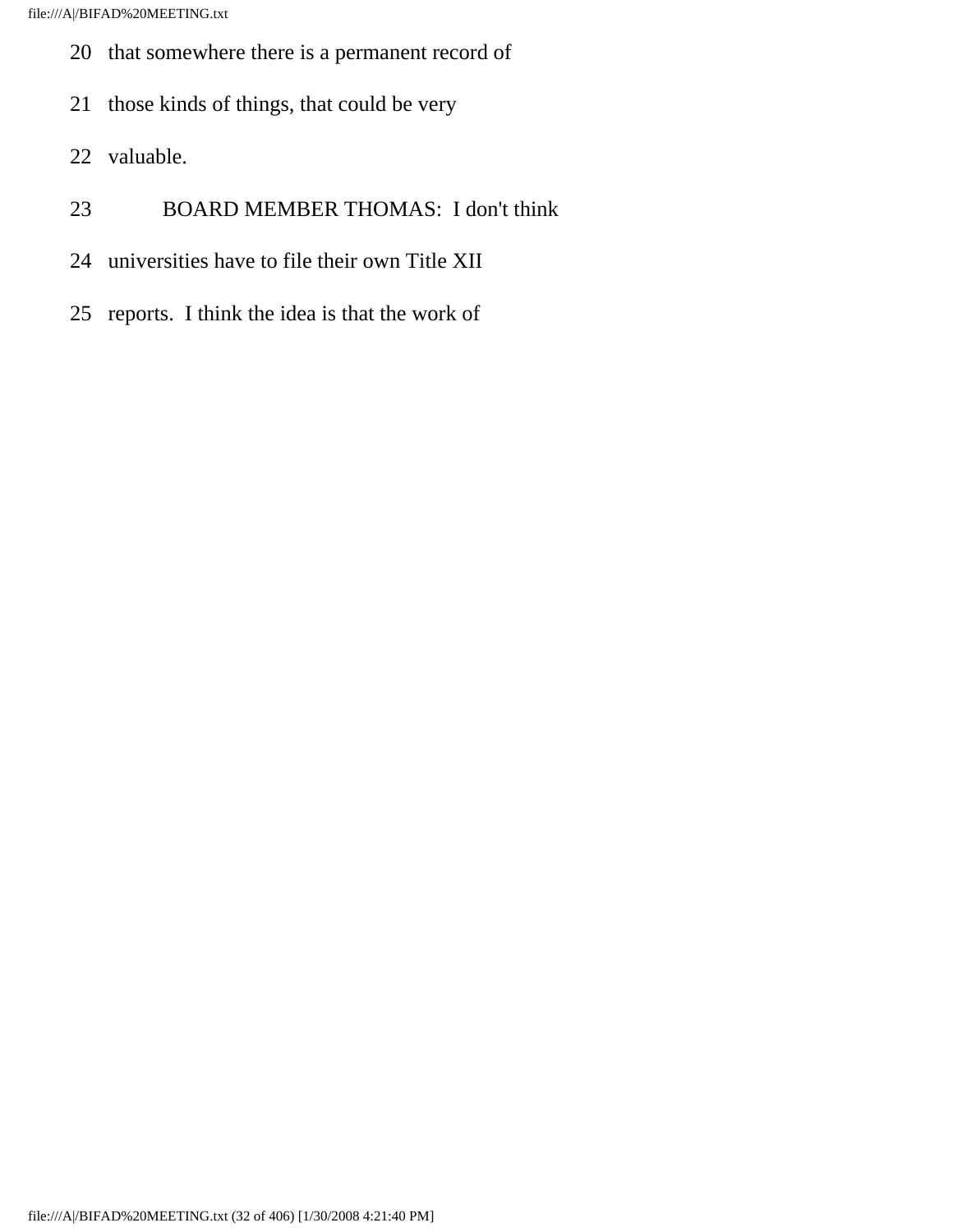|    | 1 the universities would be incorporated into the  |
|----|----------------------------------------------------|
|    | 2 USAID Title XII report, and the format George    |
| 3  | was talking about was a better way to capture      |
|    | 4 information from the universities.               |
| 5  | <b>BOARD MEMBER CHRISTENSEN: I think I</b>         |
| 6  | was required to submit one of those.               |
| 7  | <b>CHAIRMAN EASTER: This would be</b>              |
| 8  | something formed in the process of --              |
| 9  | <b>BOARD MEMBER CHRISTENSEN: It seemed</b>         |
|    | 10 like -- this is 20 years ago, so I may not      |
| 11 | remember it clearly -- but we had to do that.      |
| 12 | <b>BOARD MEMBER THOMAS: I think we have</b>        |
|    | 13 to find a better way to do these reports. As    |
|    | 14 you recall, I don't know if George has seen the |
|    | 15 last five years' reports, but they used to be   |
| 16 | thick documents. You have probably not seen        |
| 17 | those reports. For the last four years, there      |
| 18 | was a theme and the theme was one of the           |
| 19 | components of the case for agriculture strategy.   |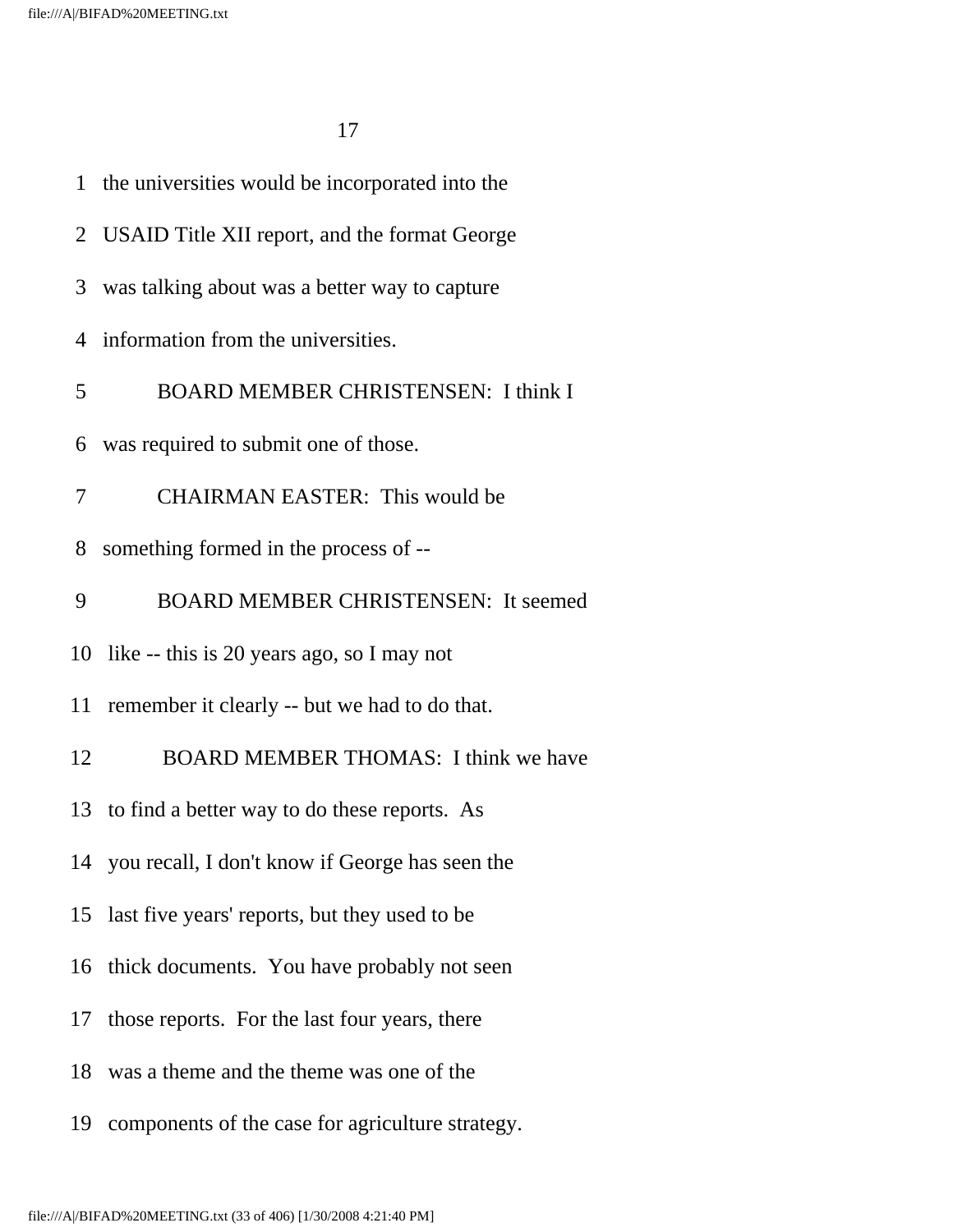- 20 One year the theme was on access to markets, so
- 21 there was an analytical section and that was
- 22 maybe about 20 pages of research and analysis of
- 23 how does the agricultural development process
- 24 perform in the market.
- 25 BOARD MEMBER CHRISTENSEN: Who decided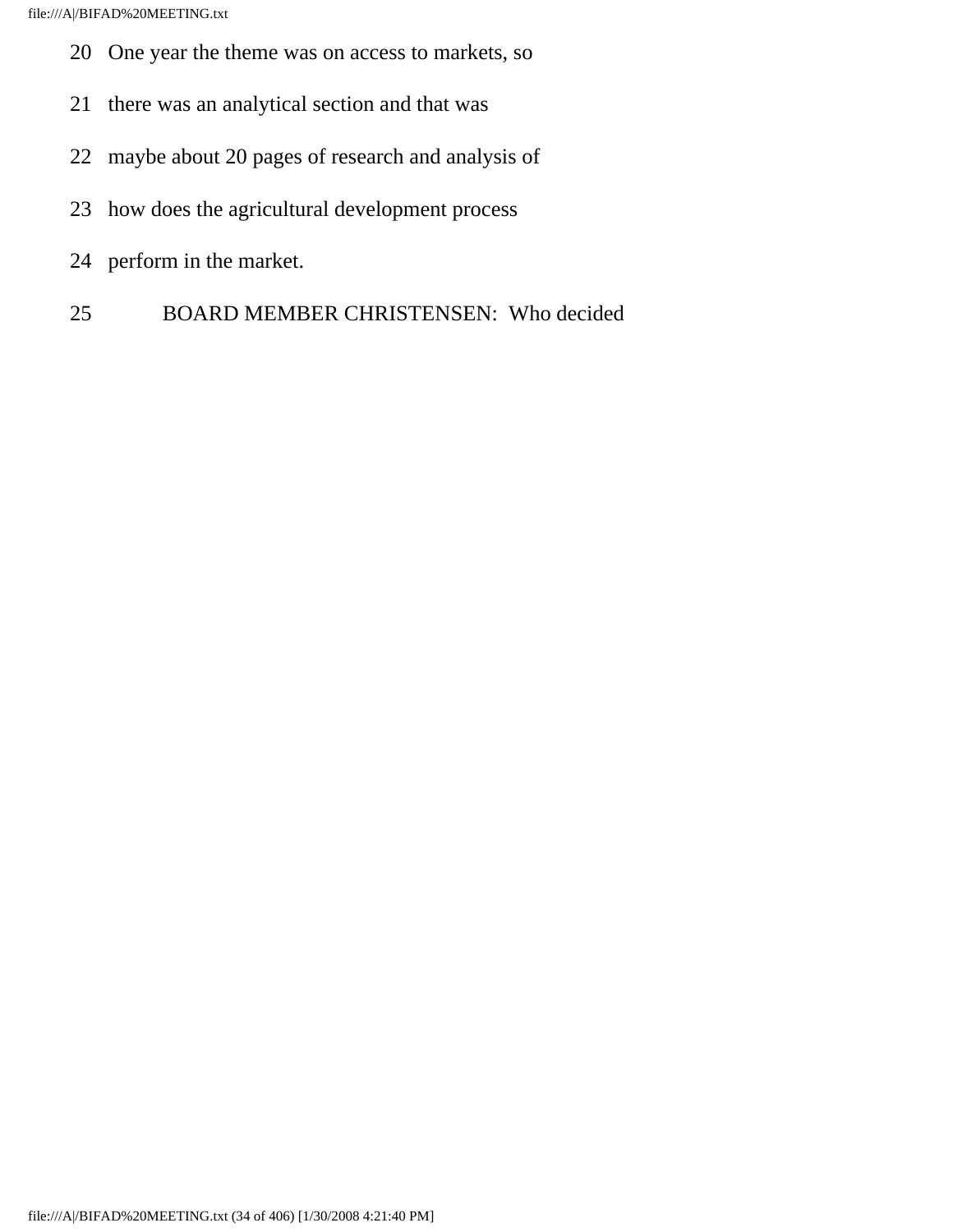## 1 on the theme?

 2 BOARD MEMBER THOMAS: That was a theme 3 that came out of the Agency on Agriculture 4 Strategy. Last year, when we had a new 5 administrator, he changed the format for the 6 reports. It was no longer the glossy cover, it 7 was no longer unlimited pages. It was 20 pages, 8 so we had to change our structure and we 9 couldn't do those things. 10 At the same time we were -- we had 11 received feedback from the universities -- and 12 really legitimate feedback -- that the report 13 wasn't responding to what the universities were 14 doing. It was a report on USAID agricultural 15 programs. It probably served our needs more 16 than informing Congress. It didn't respond to 17 Title XII legislation. 18 CHAIRMAN EASTER: Doctor Wilson.

19 BOARD MEMBER WILSON: I only had one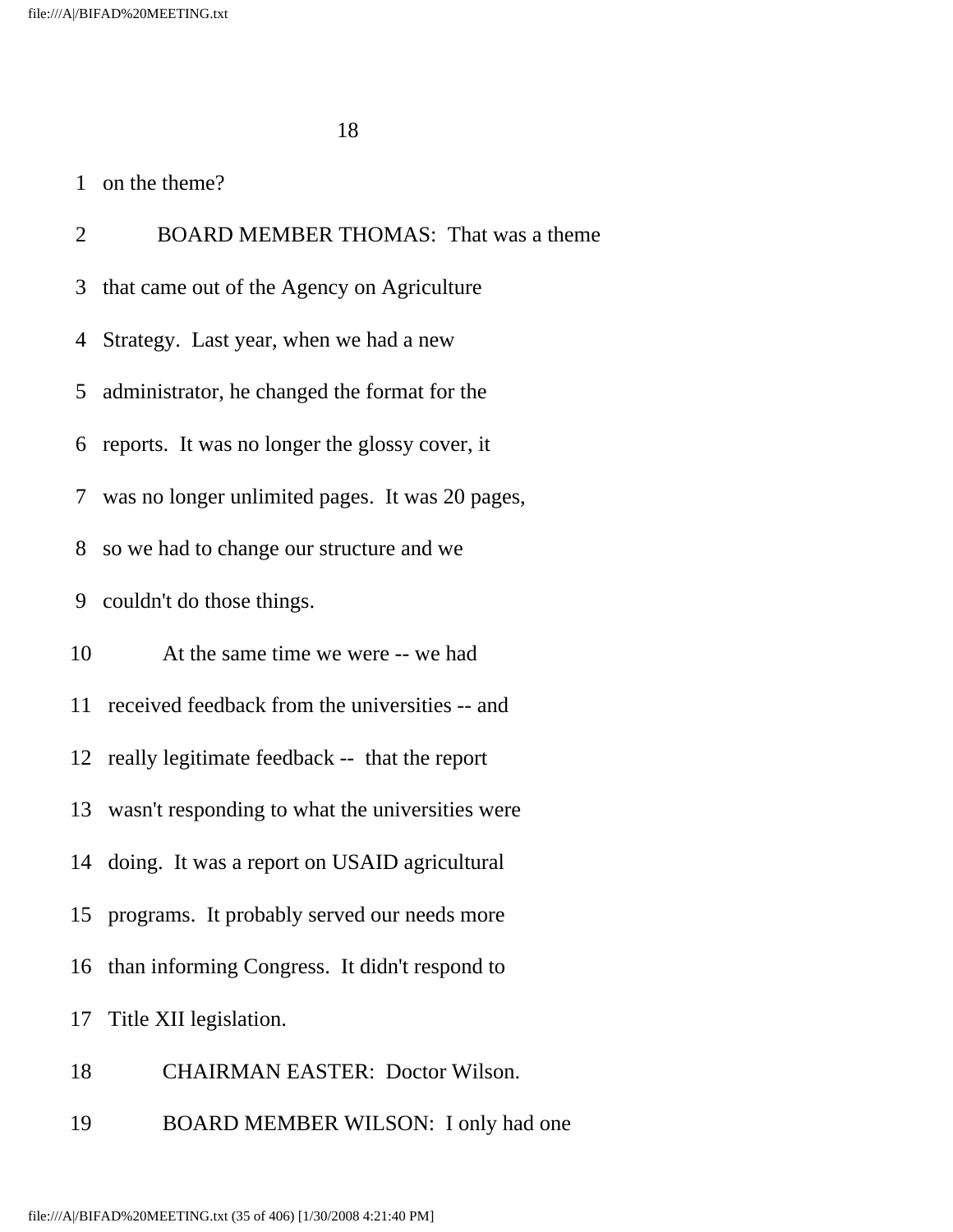- 20 additional comment and that is as we were
- 21 preparing this -- I remember talking with John
- 22 about this -- but whether it actually went to
- 23 the administrator or not, I felt like we were
- 24 all along preparing it for the administrator's
- 25 edification of what these were, what these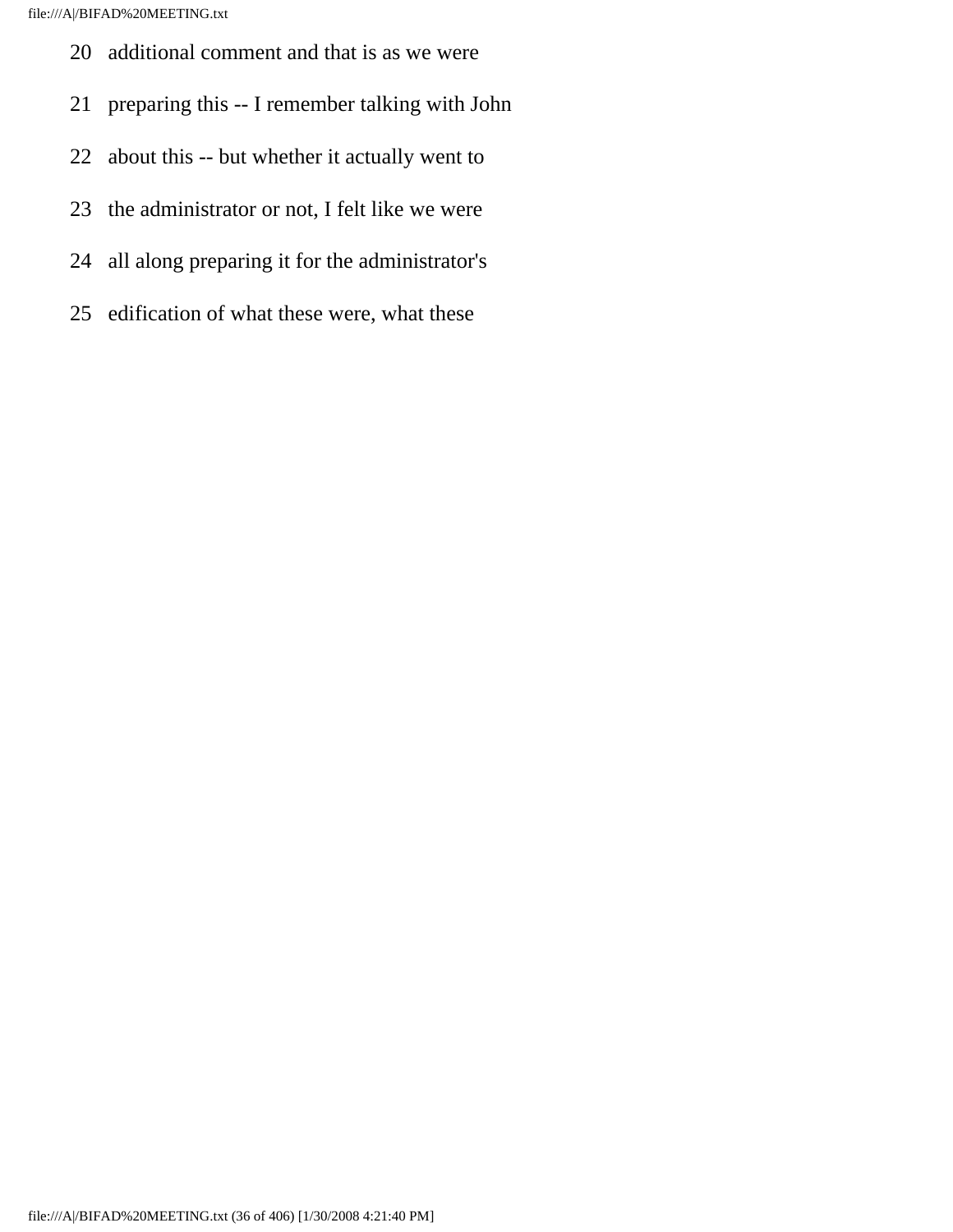|  | partnerships were. |
|--|--------------------|
|--|--------------------|

 2 BOARD MEMBER THOMAS: That's a good 3 point, but I think the reality is that she 4 probably doesn't have time to read it. 5 BOARD MEMBER CHRISTENSEN: The other 6 point, it seems to me, Mr. Chairman, is from a 7 leadership standpoint, somebody is doing 8 something and they're never given an opportunity 9 to report what they're doing. Then people 10 developed an attitude of, "Then why should I do 11 it?" If it's worth doing, it's worth reporting, 12 and I think the university community has every 13 right to expect that they submit and recognize 14 their contributions. 15 I know that people don't care to -- 16 "Well, I don't want to write another report," 17 but in reality people do want to have the 18 opportunity to tell what they have done. 19 BOARD MEMBER THOMAS: I think we have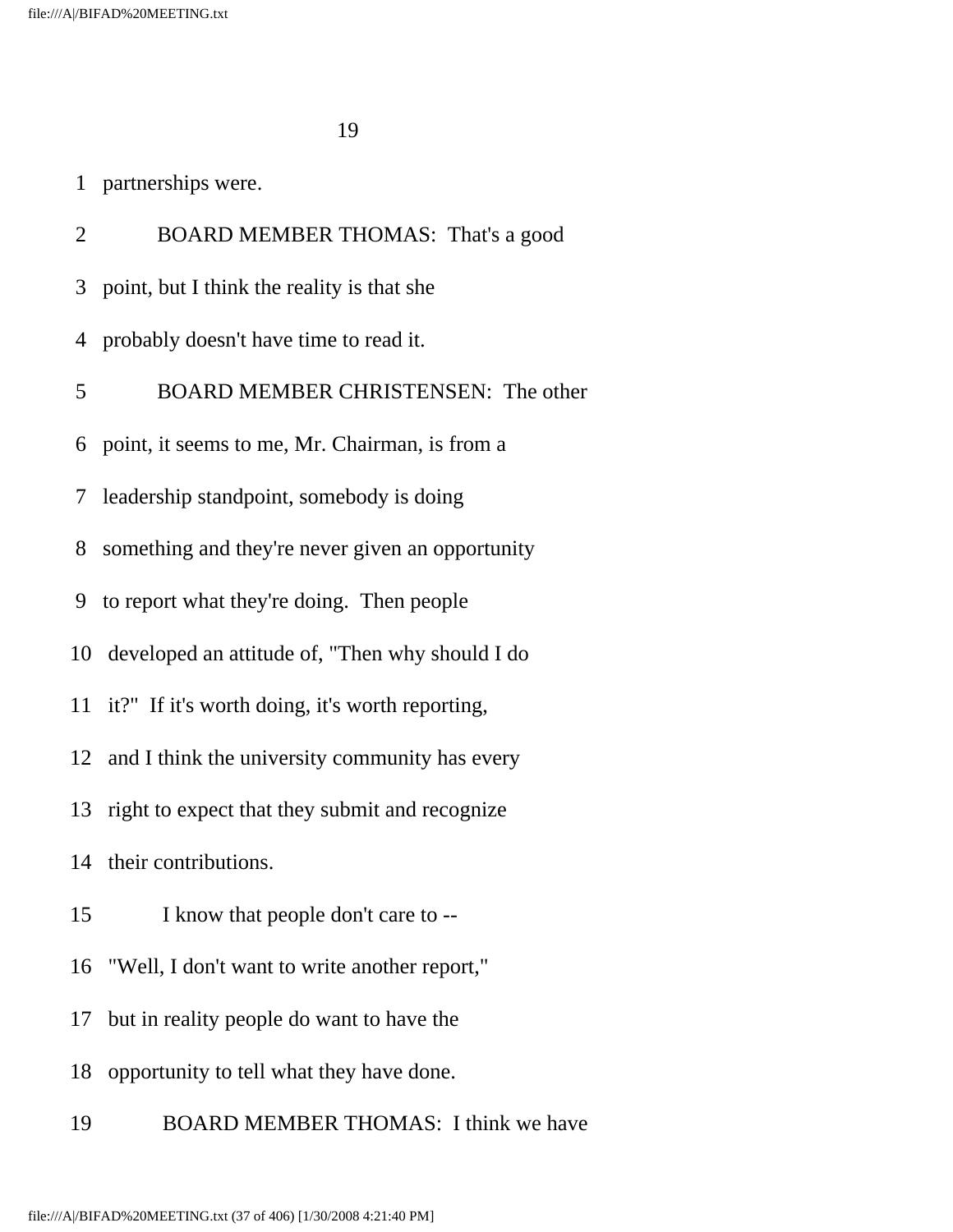- 20 to maybe find a way to make it easier for the
- 21 universities to submit the information. What is
- 22 the right format we want to present this to
- 23 Congress? That's why we're starting now to see,
- 24 How can this report be improved? Is there a
- 25 way -- last year, as George said, he sent the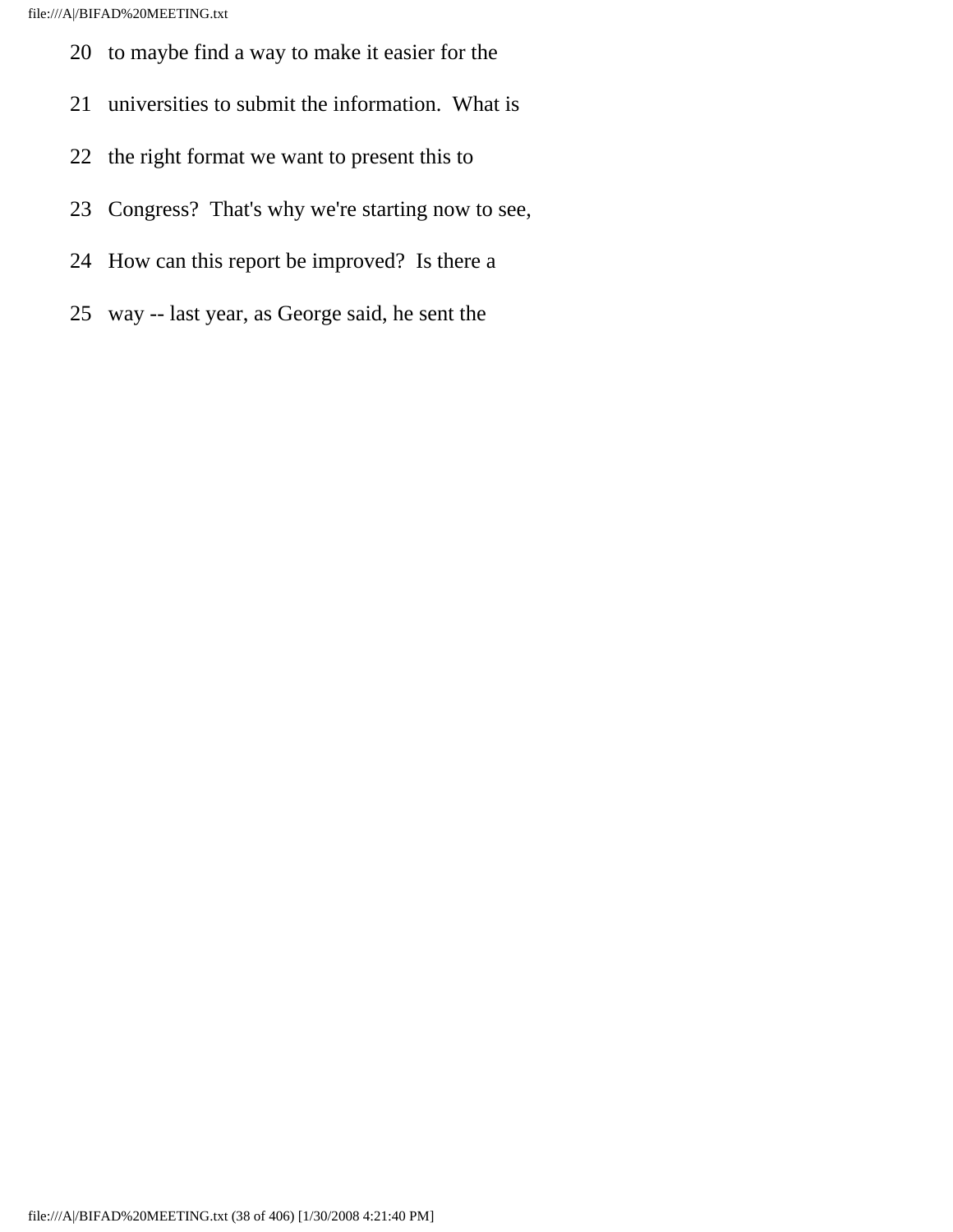1 letter to all of the universities. We asked a

2 lot of questions and many people wrote back and

3 said, "This is too much work. What exactly do

4 you need? And I'll provide that."

5 But we have to -- we know we want to

6 show the full range of university Title XII

7 programs, and it's hard to do that in 20 pages.

8 So we need to think through the right

9 information that we need for the universities to

10 submit that.

11 BOARD MEMBER CHRISTENSEN: Do you make

12 use of the Title XII officers at the

13 universities in terms of developing that type of

14 a reporting structure?

15 BOARD MEMBER THOMAS: Let me ask

16 George who responded to the letters. George,

17 did you write the Title XII offices?

18 CHAIRMAN EASTER: Let's get a response

19 from George and then --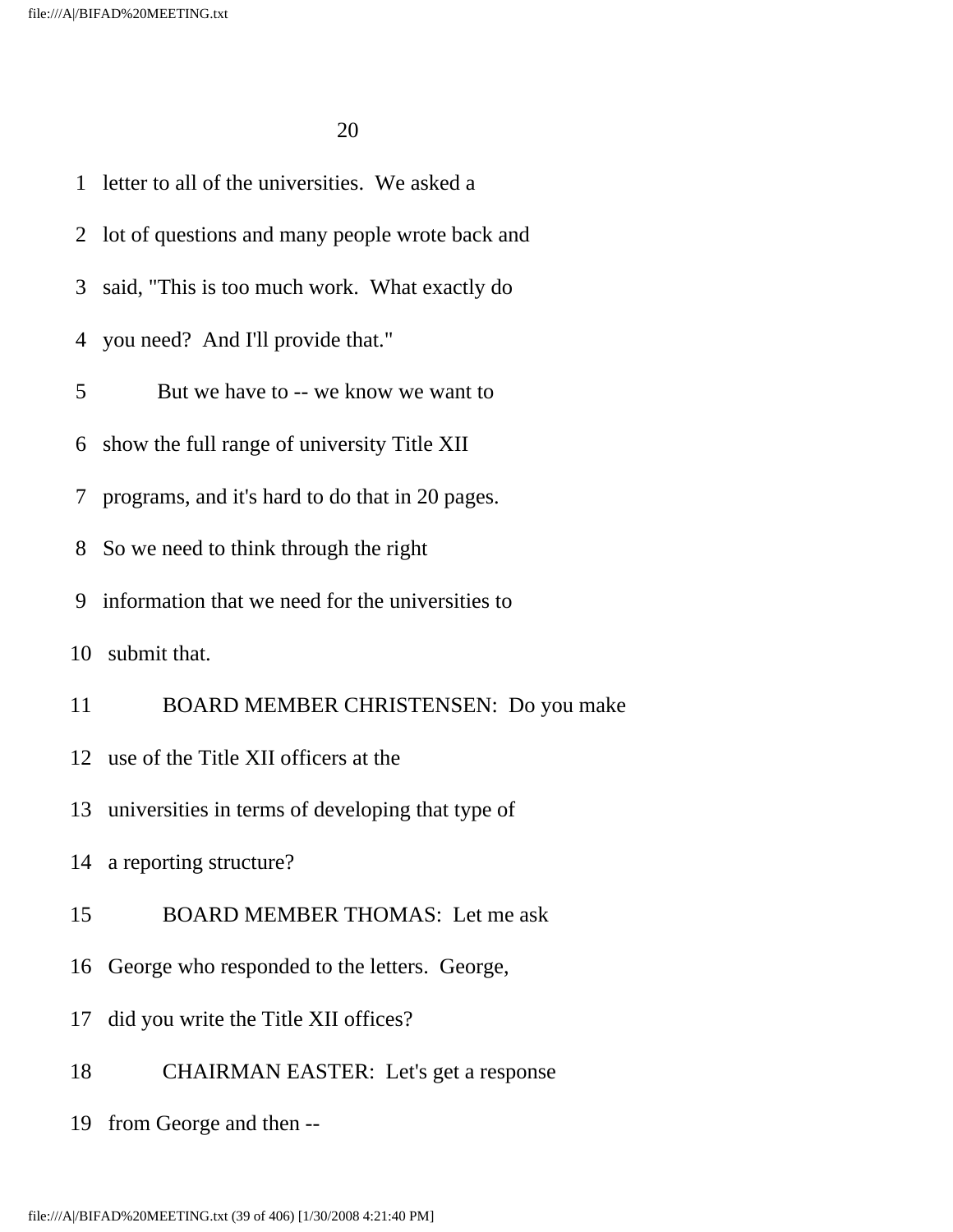- 20 BOARD MEMBER WILSON: The responses
- 21 came from deans, but mostly from the Office of
- 22 International Agriculture or from the Director
- 23 of International Agriculture.
- 24 CHAIRMAN EASTER: Doctor Bertini?
- 25 BOARD MEMBER BERTINI: Slightly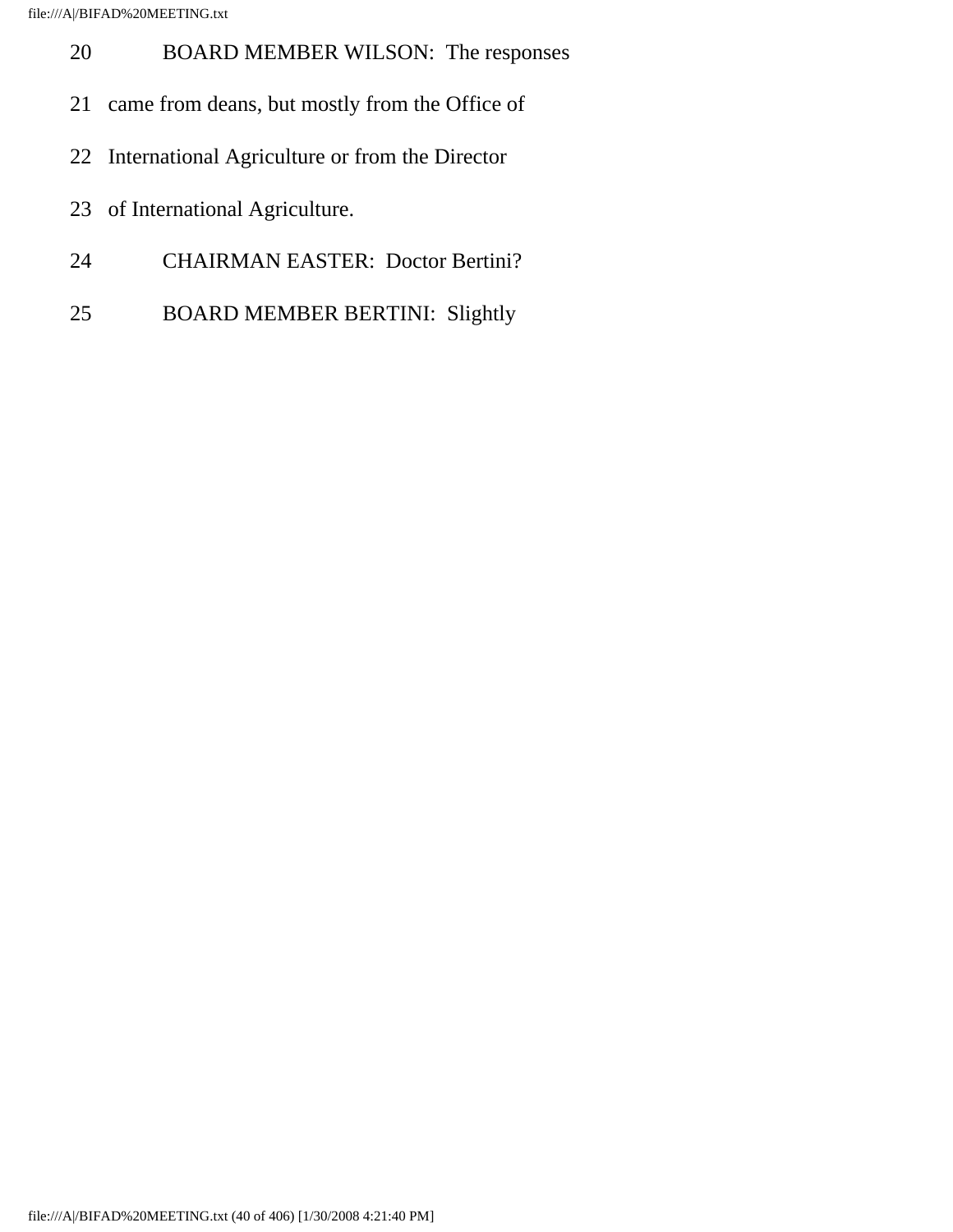|    | 1 different topic; and that is, the first question |
|----|----------------------------------------------------|
|    | 2 is: This report to Congress, is that final?      |
| 3  | Can there be a change made in it?                  |
| 4  | <b>BOARD MEMBER THOMAS: I think we</b>             |
|    | 5 could.                                           |
| 6  | <b>BOARD MEMBER BERTINI: Good, because</b>         |
|    | 7 on page 18 the list of BIFAD members doesn't     |
| 8  | include Robert Easter.                             |
| 9  | <b>BOARD MEMBER THOMAS: This is for</b>            |
|    | 10 2006.                                           |
| 11 | BOARD MEMBER BERTINI: Well, my name                |
|    | 12 is in it and Allen Christensen and Tim Rabon's  |
| 13 | name, and we all came on the board at the same     |
|    | 14 time. So I thought perhaps that should be       |
|    | 15 changed. There is also the name of somebody     |
|    | 16 named Anthony Lewis.                            |
| 17 | <b>BOARD MEMBER DeLAUDER:</b> He was a             |
|    | 18 previous member. When did the new members come  |
|    | 19 in?                                             |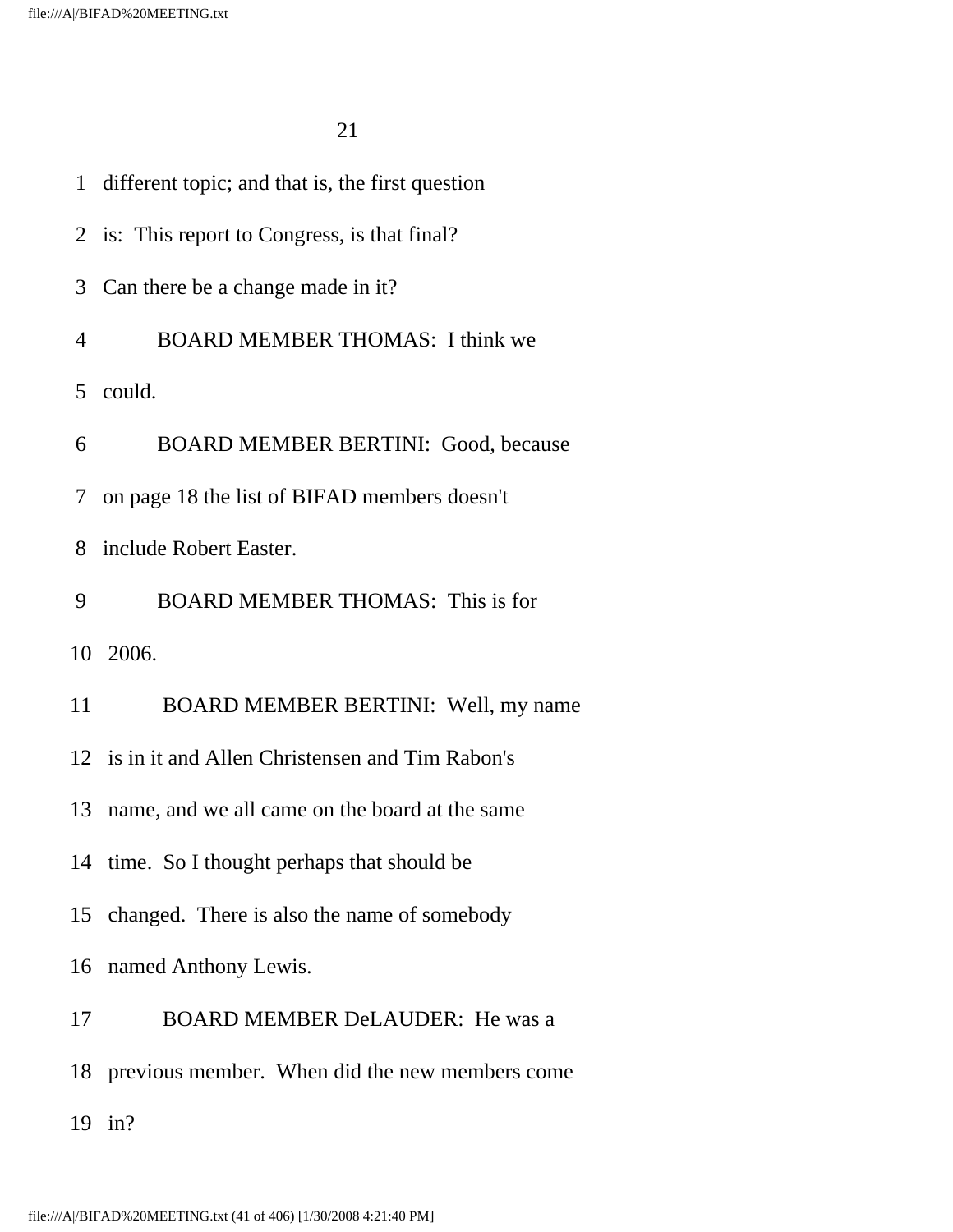- 20 BOARD MEMBER CHRISTENSEN: May. 21 BOARD MEMBER DeLAUDER: 2006? 22 BOARD MEMBER CHRISTENSEN: Yes.
- 23 BOARD MEMBER DeLAUDER: What is the
- 24 date of this?
- 25 BOARD MEMBER THOMAS: October 2005.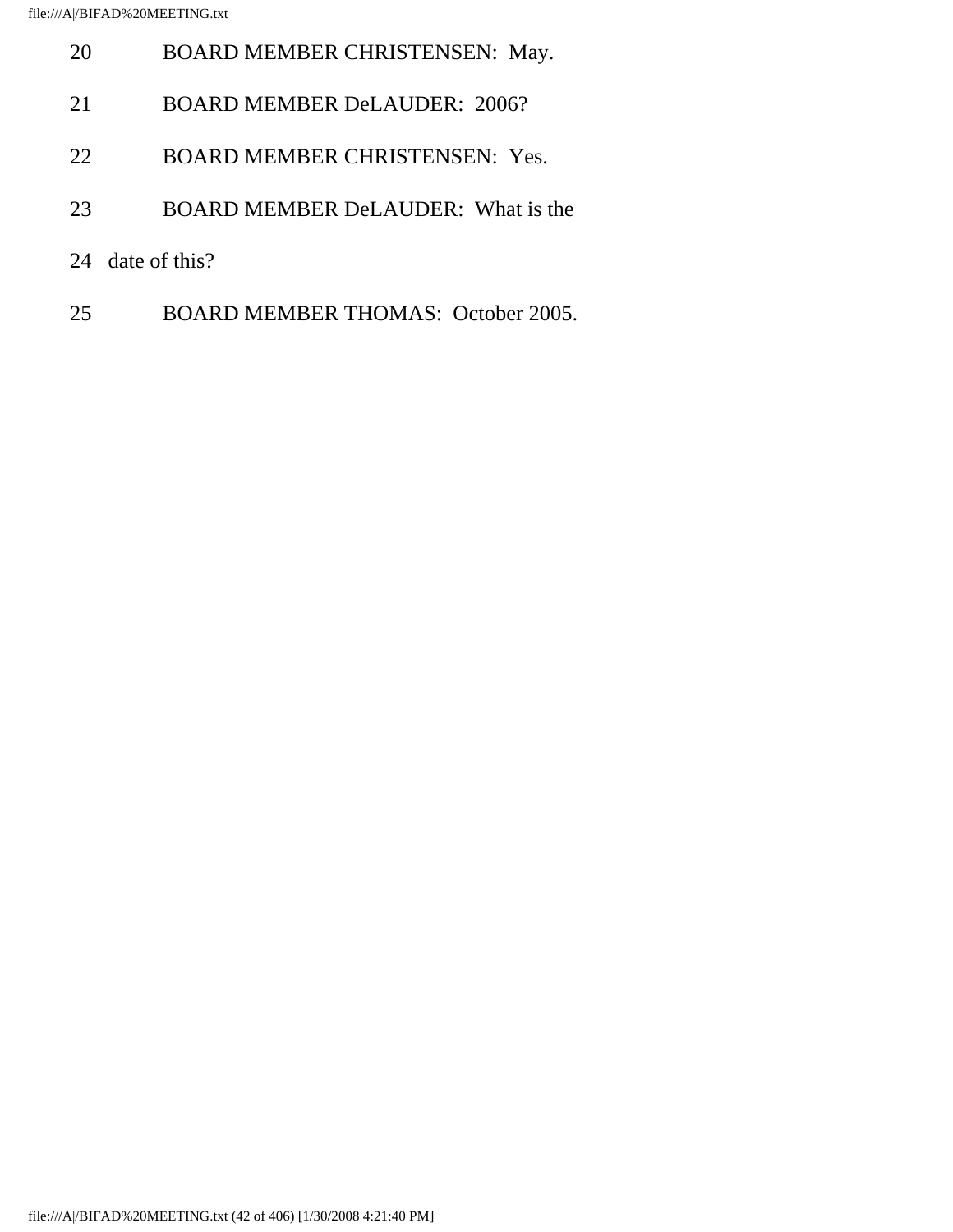| $\mathbf{1}$ | <b>BOARD MEMBER DeLAUDER: He was</b>                |
|--------------|-----------------------------------------------------|
|              | $2$ still $-$                                       |
| 3            | BOARD MEMBER BERTINI: Then so I would               |
| 4            | propose that be changed. Then I do want to          |
| 5            | follow up, come back to Allen's point but ask a     |
| 6            | different question.                                 |
| 7            | This is a useful narrative, but it                  |
| 8            | doesn't give me a sense of the completeness of      |
| 9            | the interaction between U.S. universities and       |
|              | 10 universities in other countries, and I am        |
|              | 11 wondering if we have seen it in another          |
|              | 12 document. But, if not, if there could be         |
|              | 13 created a listing of the University of Illinois, |
|              | 14 this is their school, this is the project;       |
| 15           | Brigham Young is the school, this is the            |
|              | 16 project; and have them include this.             |
| 17           | Now, if there is an issue -- coming                 |
| 18           | back to the Allen's point about input -- I would    |
| 19           | propose that this be created based on what we       |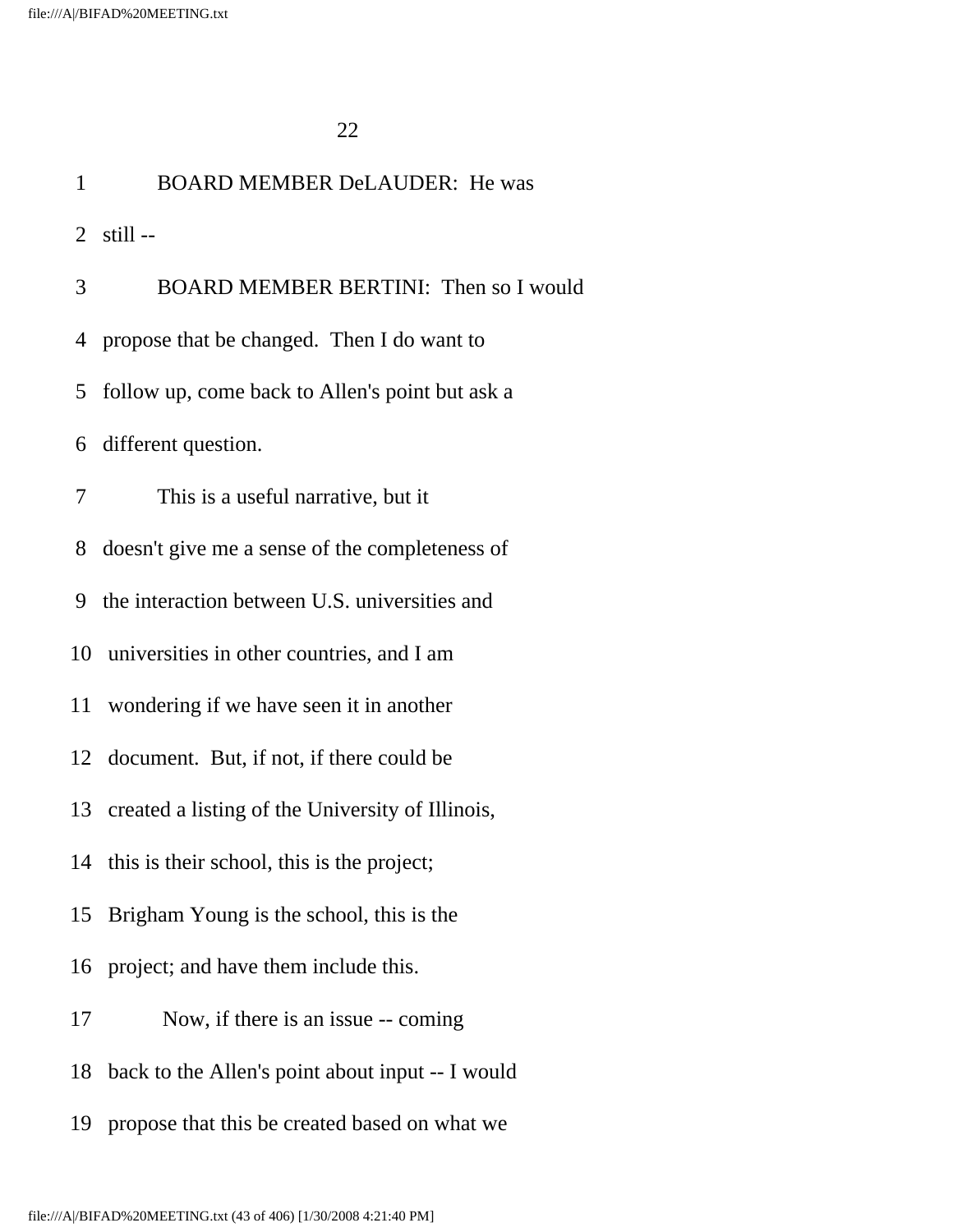- 20 have already, and then one possibility would be
- 21 that perhaps through NASULGC and its sister
- 22 organizations for private schools, that this
- 23 list be circulated to them. I would assume that
- 24 if anybody reads it, that a school that is not
- 25 listed or not listed properly, they would say,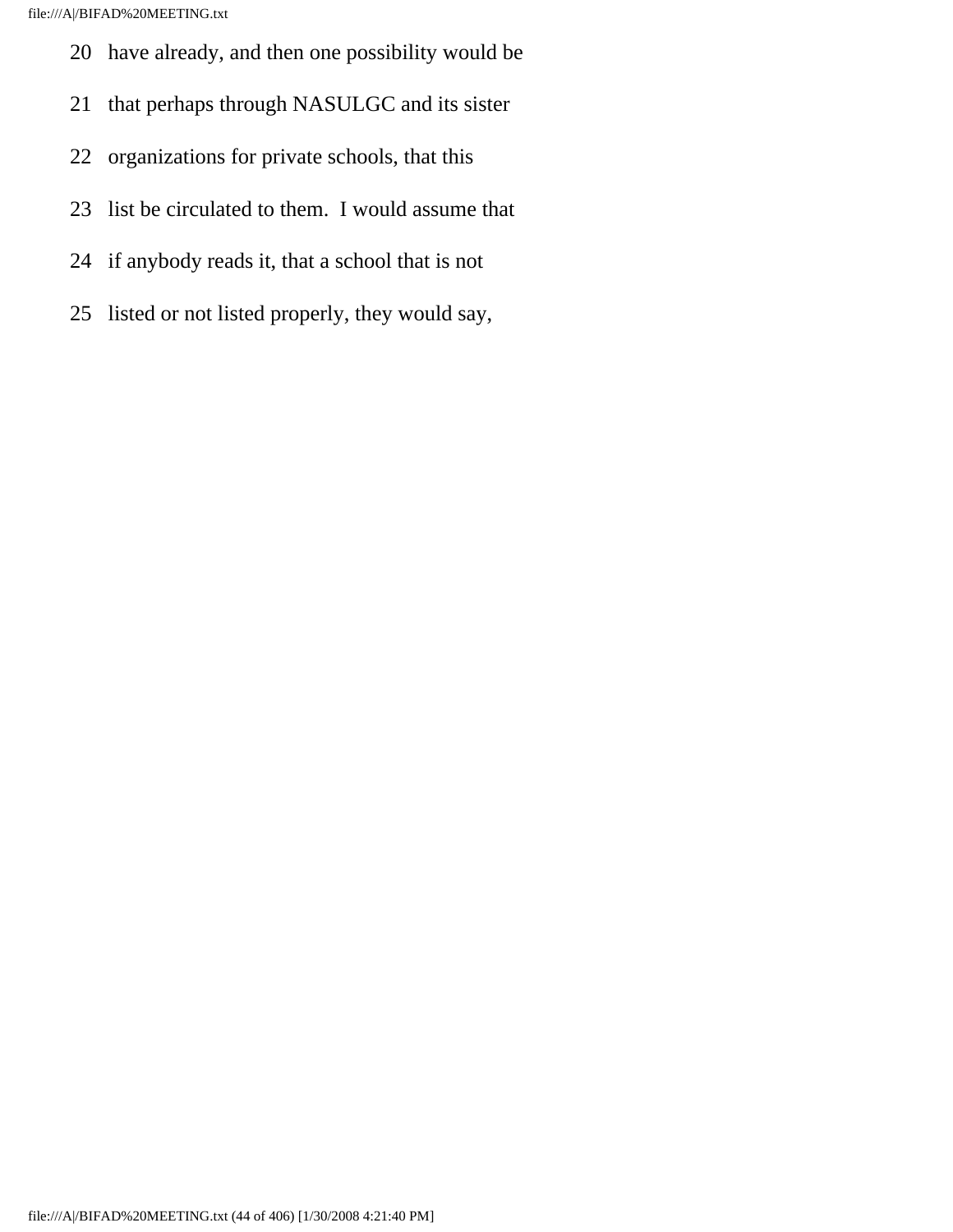1 "Wait a minute, correct it, because I'm not here 2 and I'm doing such and such." 3 So I guess this is both a question and 4 a statement. Could we have a listing, or does 5 it exist, if that could be created, of schools 6 and matching schools and projects without the 7 narrative, and then that is alleged to be a 8 complete listing and then maybe one way to 9 update it is through that route? 10 BOARD MEMBER WILSON: All of the 11 information that was reported is available to be 12 plugged in just that way. I am glad you 13 reinforced this because John and I talked about 14 it before, that it would be helpful to have just 15 a brief paragraph for everyone. Even though 16 they didn't make it to the report, it's there. 17 It's just a matter of getting it all translated 18 into that format.

19 BOARD MEMBER BERTINI: I would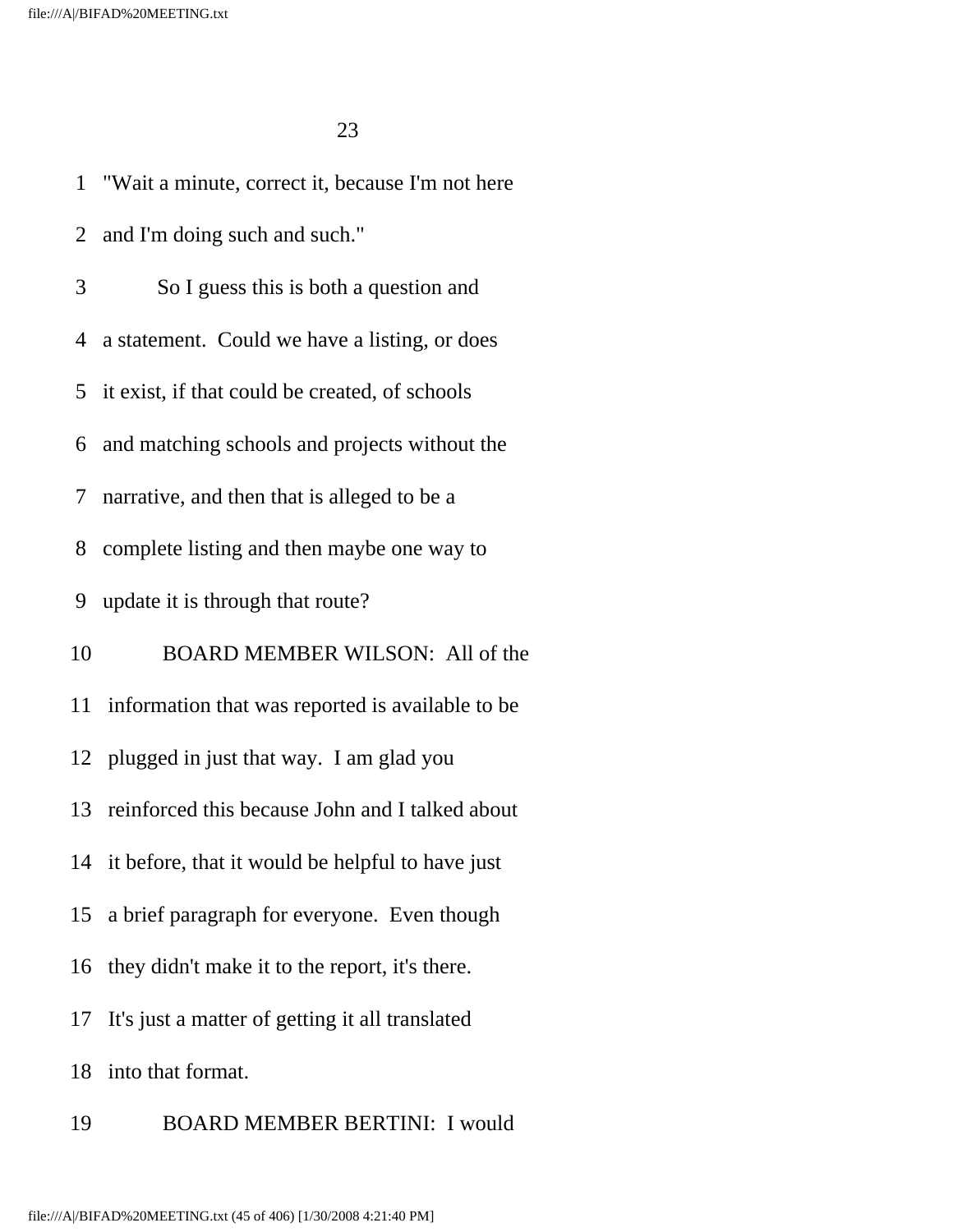- 20 appreciate if we could have that. One other
- 21 piece of information that would be useful in
- 22 such a chart would be when the relationship
- 23 began, because this -- did it start in 1974?
- 24 Did it start in 2000?
- 25 I mean, there is a long legacy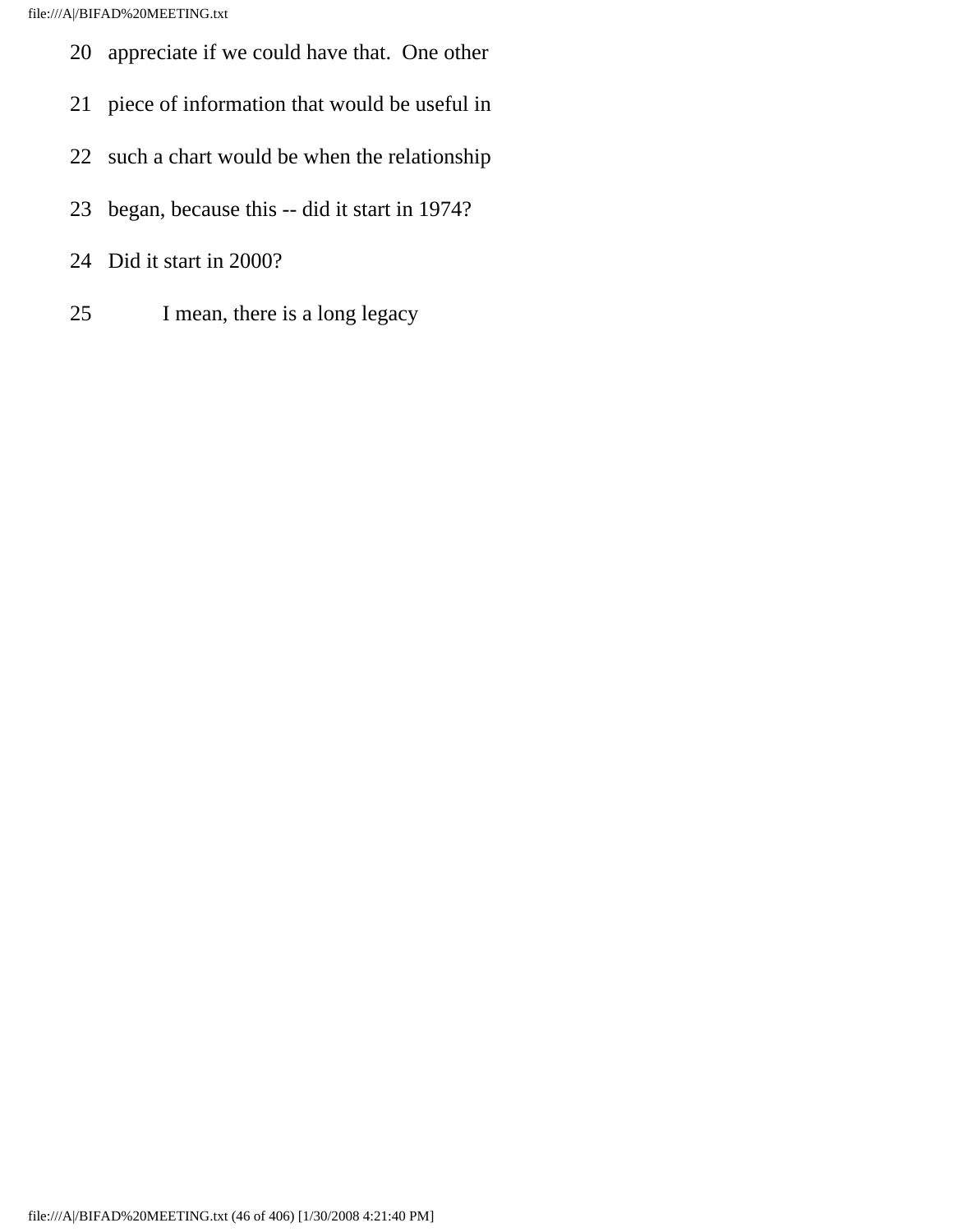| $\mathbf{1}$   | relationship. While there's a lot of good to        |
|----------------|-----------------------------------------------------|
| $\overline{2}$ | that, I certainly think that this needs to be       |
| 3              | sparked up; and whether that creates a new          |
| 4              | relationship or putting the spark into old          |
| 5              | relationships, it would be interesting to know      |
| 6              | the question about the longevity.                   |
| 7              | BOARD MEMBER WILSON: That may not be                |
| 8              | possible for 2006 because of the reporting that     |
| 9              | we got, but we would be certain to make sure        |
|                | 10 it's all included.                               |
| 11             | <b>CHAIRMAN EASTER: President DeLauder.</b>         |
| 12             | <b>BOARD MEMBER DeLAUDER: I was just</b>            |
|                | 13 going to get a clarification in terms of -- the  |
|                | 14 Title XII report is a report that USAID takes to |
|                | 15 Congress?                                        |
| 16             | BOARD MEMBER THOMAS: Yes, this is                   |
|                | 17 what the --                                      |
| 18             | <b>BOARD MEMBER DeLAUDER: It's from</b>             |
|                | 19 USAID to the Congress?                           |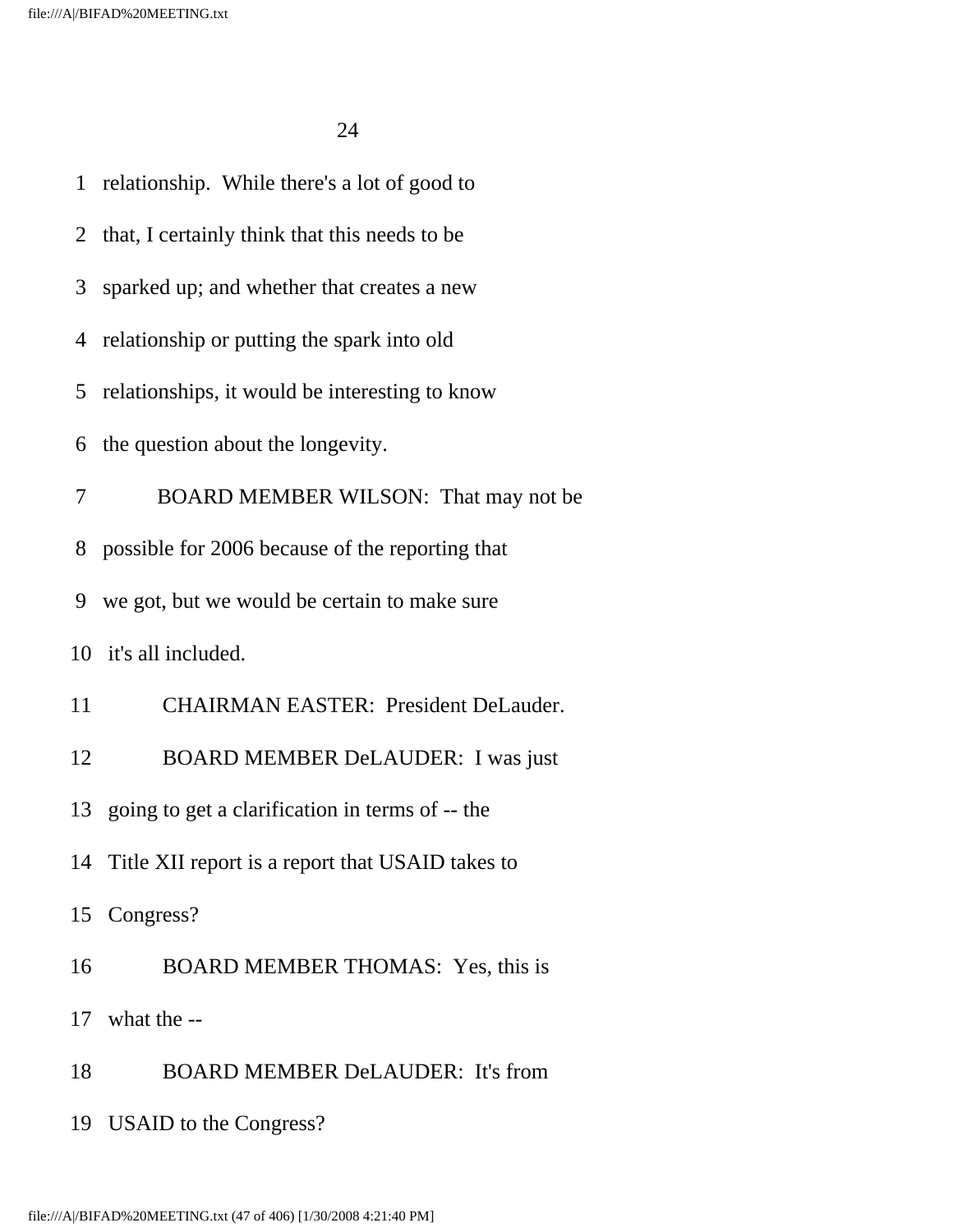| 20 | <b>BOARD MEMBER CONGRESS:</b> It says:      |
|----|---------------------------------------------|
| 21 | "The President of the United States"        |
| 22 | shall transmit to Congress no later than    |
| 23 | September 1 of each year a report detailing |
| 24 | the activities carried out pursuant to this |
| 25 | Title XII."                                 |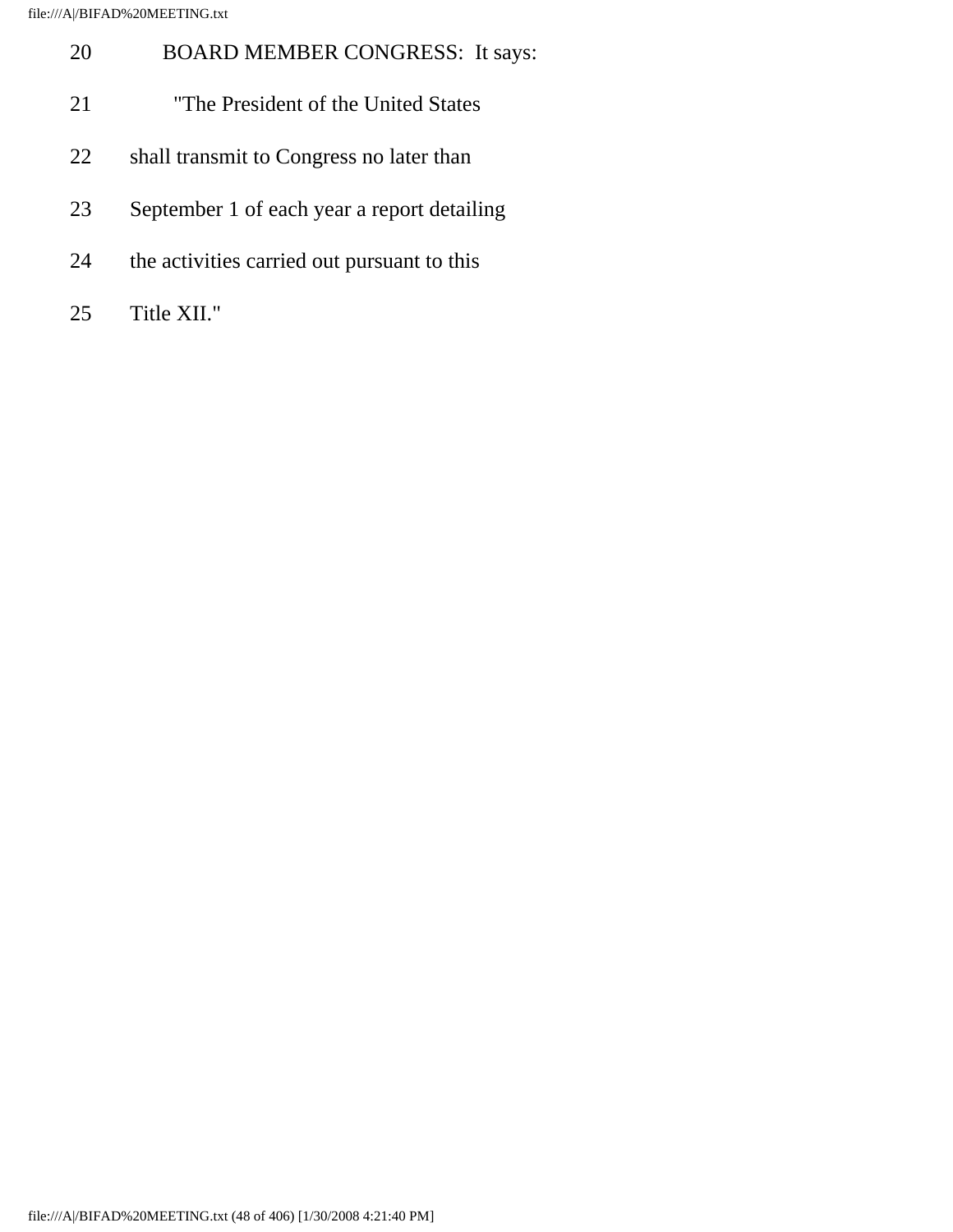| $\mathbf{1}$   | Earlier in the report it says:                    |
|----------------|---------------------------------------------------|
| $\overline{2}$ | "The President delegates the                      |
| 3              | authority to the USAID administrator."            |
| $\overline{4}$ | BOARD MEMBER DeLAUDER: So the report              |
|                | 5 is actually from the USAID administrator to the |
| 6              | Congress?                                         |
| 7              | BOARD MEMBER THOMAS: Yes. But then                |
| 8              | when it is transmitted to Congress, it is         |
| 9              | transmitted by the director of our                |
|                | 10 legislative public --                          |
| 11             | <b>BOARD MEMBER DeLAUDER: I understand</b>        |
|                | 12 that. But Congress is receiving a report that  |
|                | 13 they are assuming is coming from the           |
|                | 14 administrator?                                 |
| 15             | <b>BOARD MEMBER THOMAS: Right.</b>                |
| 16             | <b>BOARD MEMBER CHRISTENSEN: But it's</b>         |
| 17             | about Title XII activities. And it is a report    |
| 18             | in which the university community, the Title XII  |
| 19             | community, is intimately involved.                |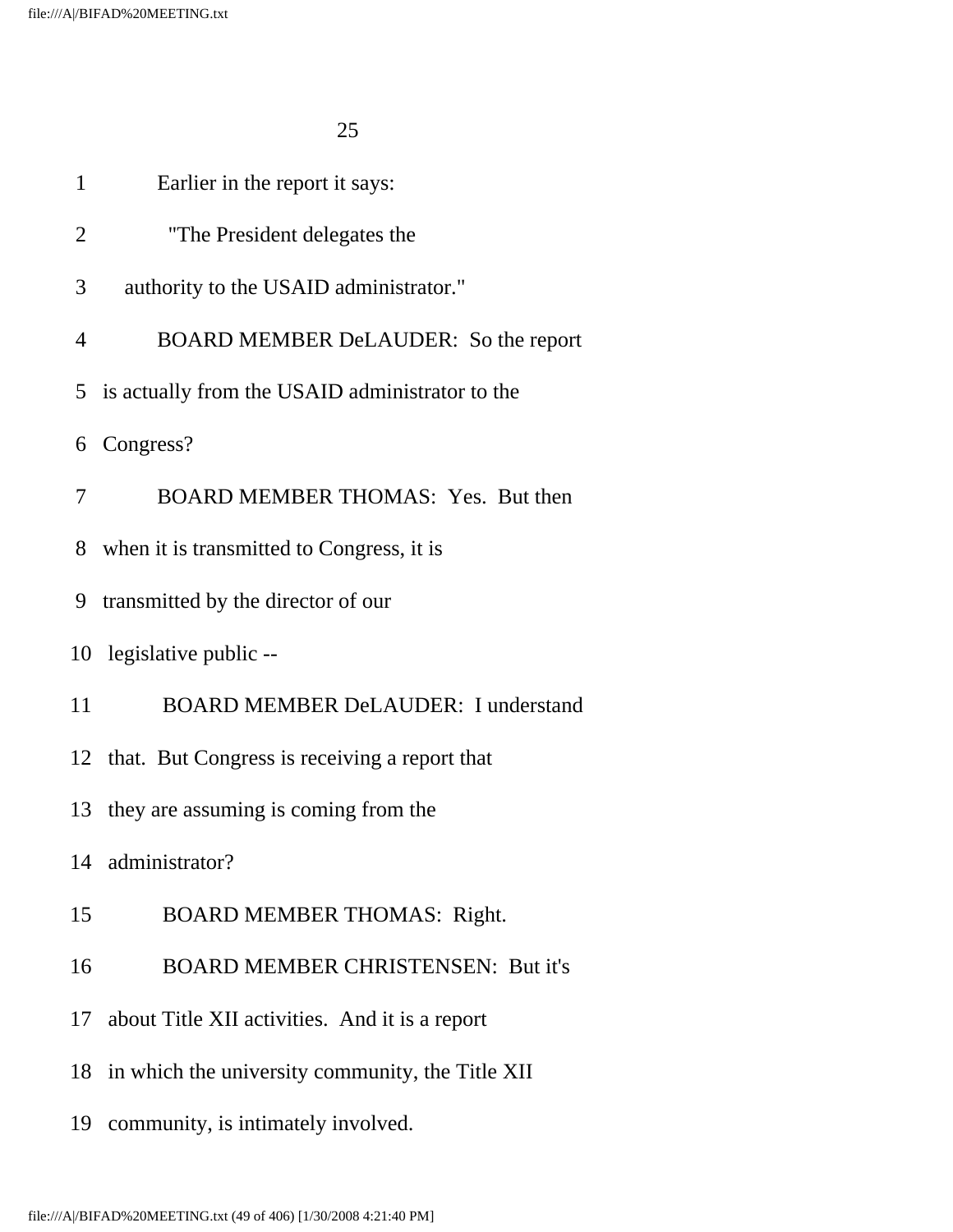- 20 BOARD MEMBER DeLAUDER: Absolutely.
- 21 BOARD MEMBER CHRISTENSEN: That
- 22 creates a very strong reason for BIFAD to be
- 23 involved.
- 24 BOARD MEMBER DeLAUDER: Absolutely.
- 25 What happens when it gets to Congress?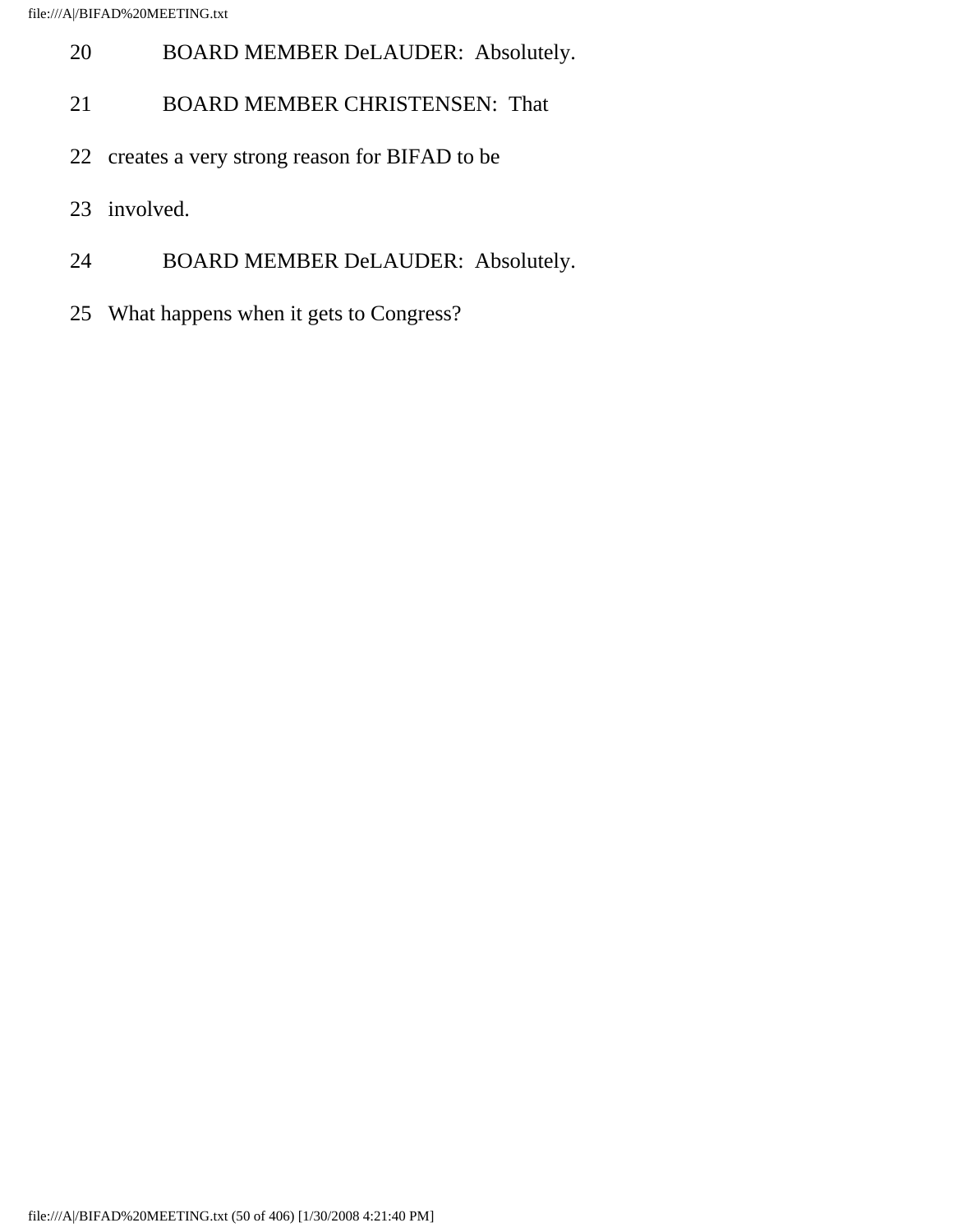| $\mathbf{1}$    | BOARD MEMBER THOMAS: I don't know. I               |
|-----------------|----------------------------------------------------|
|                 | 2 can't answer that.                               |
| 3               | <b>BOARD MEMBER DeLAUDER: I think it</b>           |
|                 | 4 would be significant because at some appropriate |
| 5               | time maybe it would be appropriate to have some    |
| 6               | hearings on Title XII activities and what each     |
| $7\overline{ }$ | does.                                              |
| 8               | <b>BOARD MEMBER THOMAS: We should make</b>         |
| 9               | sure we have a much better report. This isn't      |
|                 | 10 the best report. I think it's better than       |
|                 | 11 previous ones because it does focus on          |
|                 | 12 Title XII, but it still needs improvements.     |
| 13              | <b>CHAIRMAN EASTER:</b> Are you suggesting         |
|                 | 14 that perhaps BIFAD should engage in a           |
| 15              | conversation with the Congress?                    |
| 16              | BOARD MEMBER DeLAUDER: I think so.                 |
| 17              | <b>BOARD MEMBER THOMAS:</b> In that case I         |
| 18              | think it would be very important to -- it          |
| 19              | shouldn't be a report just written by me. It       |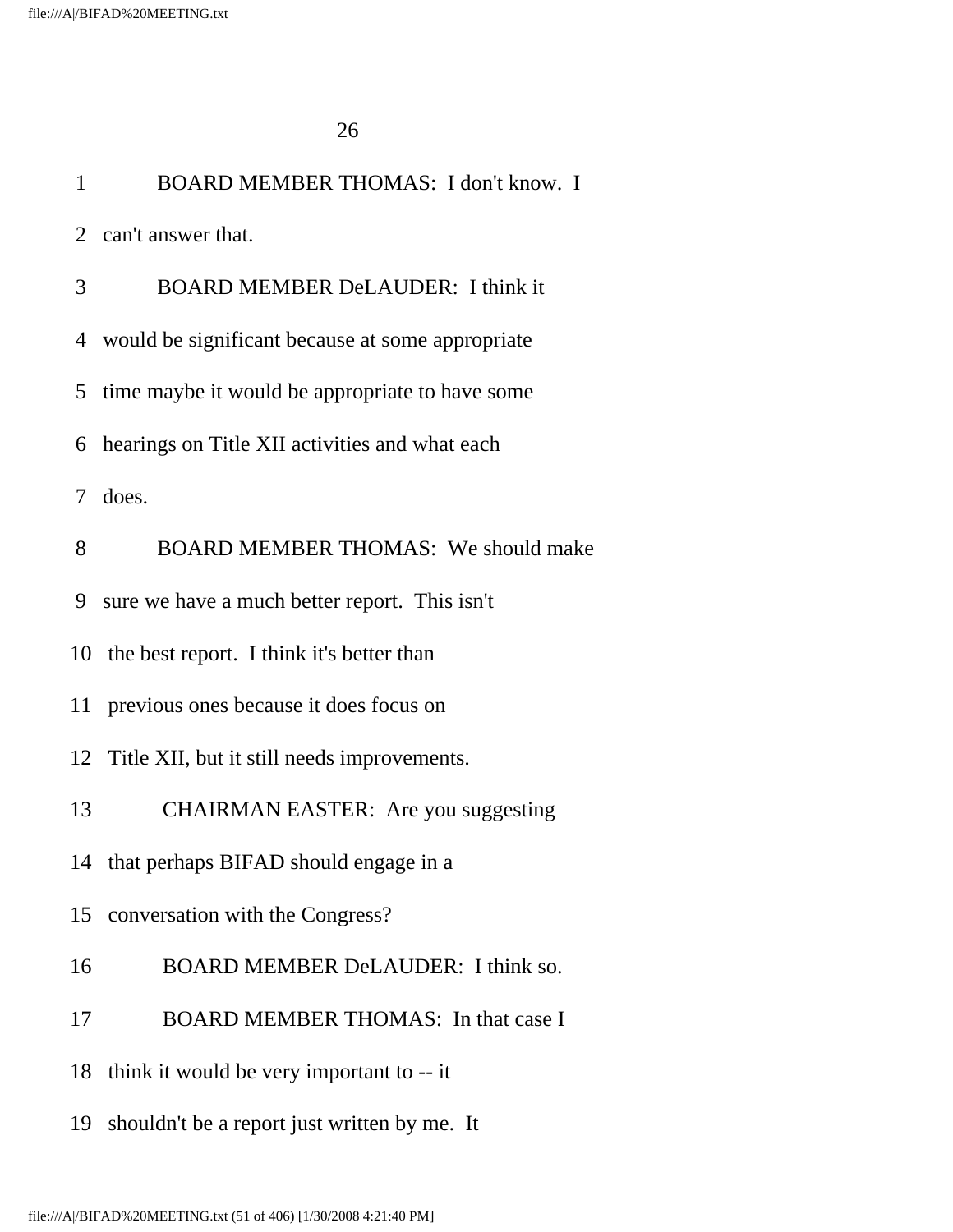- 20 should be a report that is written by the
- 21 Title XII community.
- 22 CHAIRMAN EASTER: If there are no
- 23 further comments from the board, let me just for
- 24 a couple minutes open it up. Let me see if we
- 25 have one here.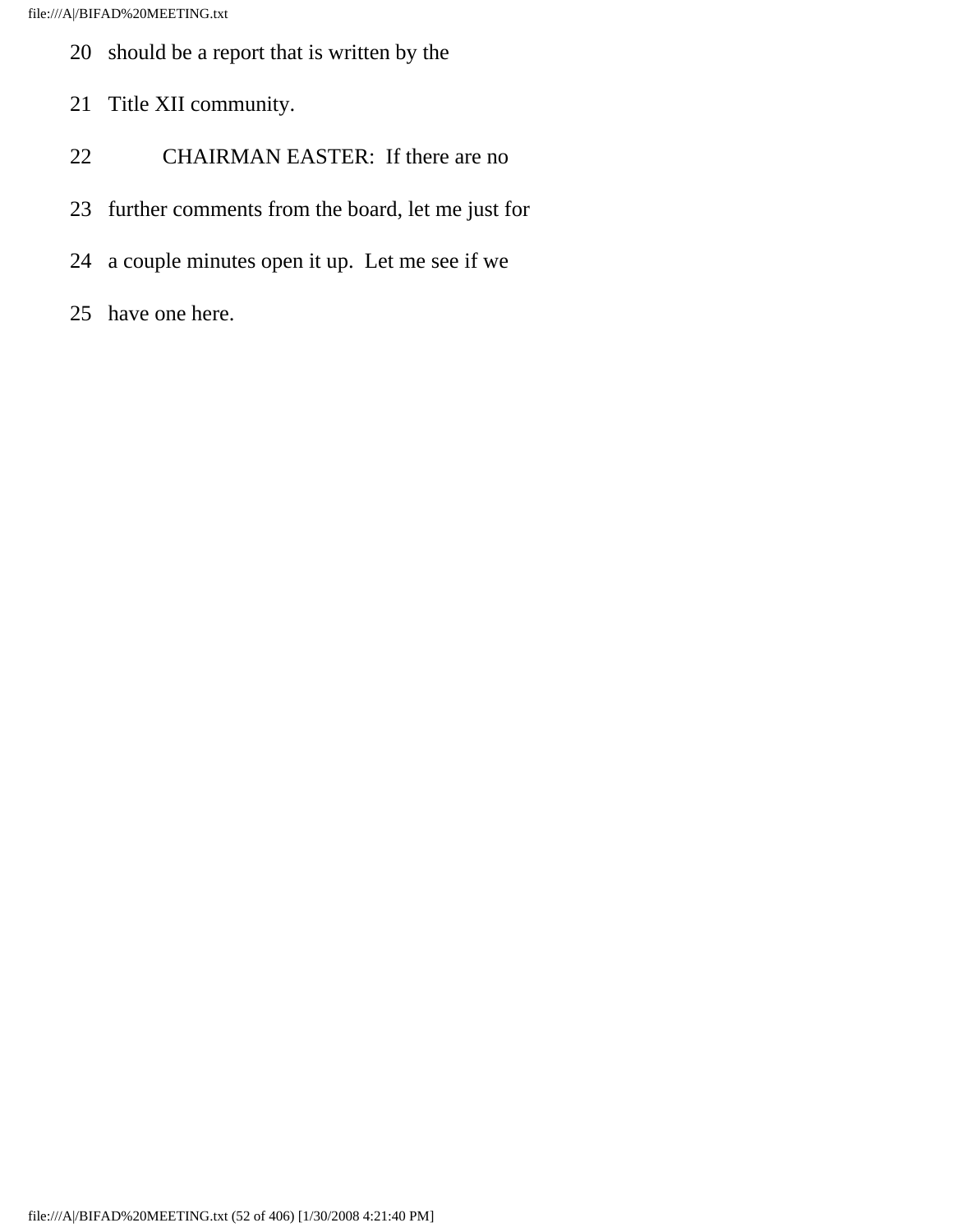1 MR. HANSEN: Dave Hansen from Ohio

 2 State University. 3 I was thinking back to the old days. 4 Back in the '90s we used to have a BIFAD budget 5 panel, and that panel worked with the Office of 6 the Budget, I guess Jim Binker and his group, 7 to, in a sense, look at flows of funding within 8 USAID that were directed towards Title XII- 9 related activities. 10 I think it's very interesting to see 11 us reporting what we are doing as a university 12 community, but I'm really wondering if we might 13 not want to go back and take a look at that idea 14 of assessing the regional bureau missions, as 15 well as the central bureau missions, as an 16 assessment of what funding is actually being 17 allocated towards Title XII-related activities. 18 It highlights the fact that Title XII 19 does exist within USAID. I think it builds

file:///A|/BIFAD%20MEETING.txt (53 of 406) [1/30/2008 4:21:40 PM]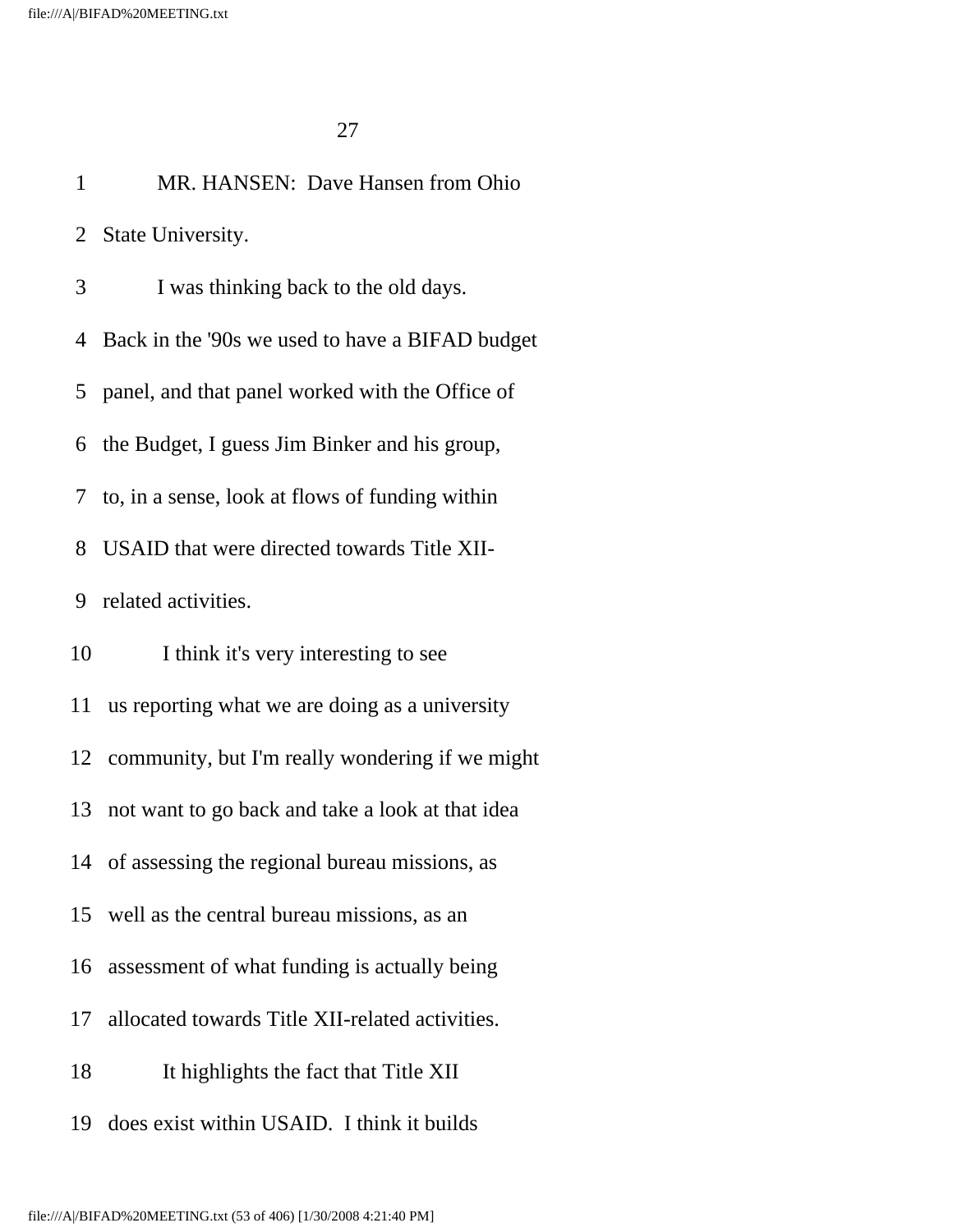- 20 ownership, and I recall Jim Binker on several
- 21 occasions thanking us for helping him think
- 22 through how, indeed, the funding was actually
- 23 being used within AID.
- 24 I guess my question -- and one I would
- 25 like to address to BIFAD, as well as perhaps to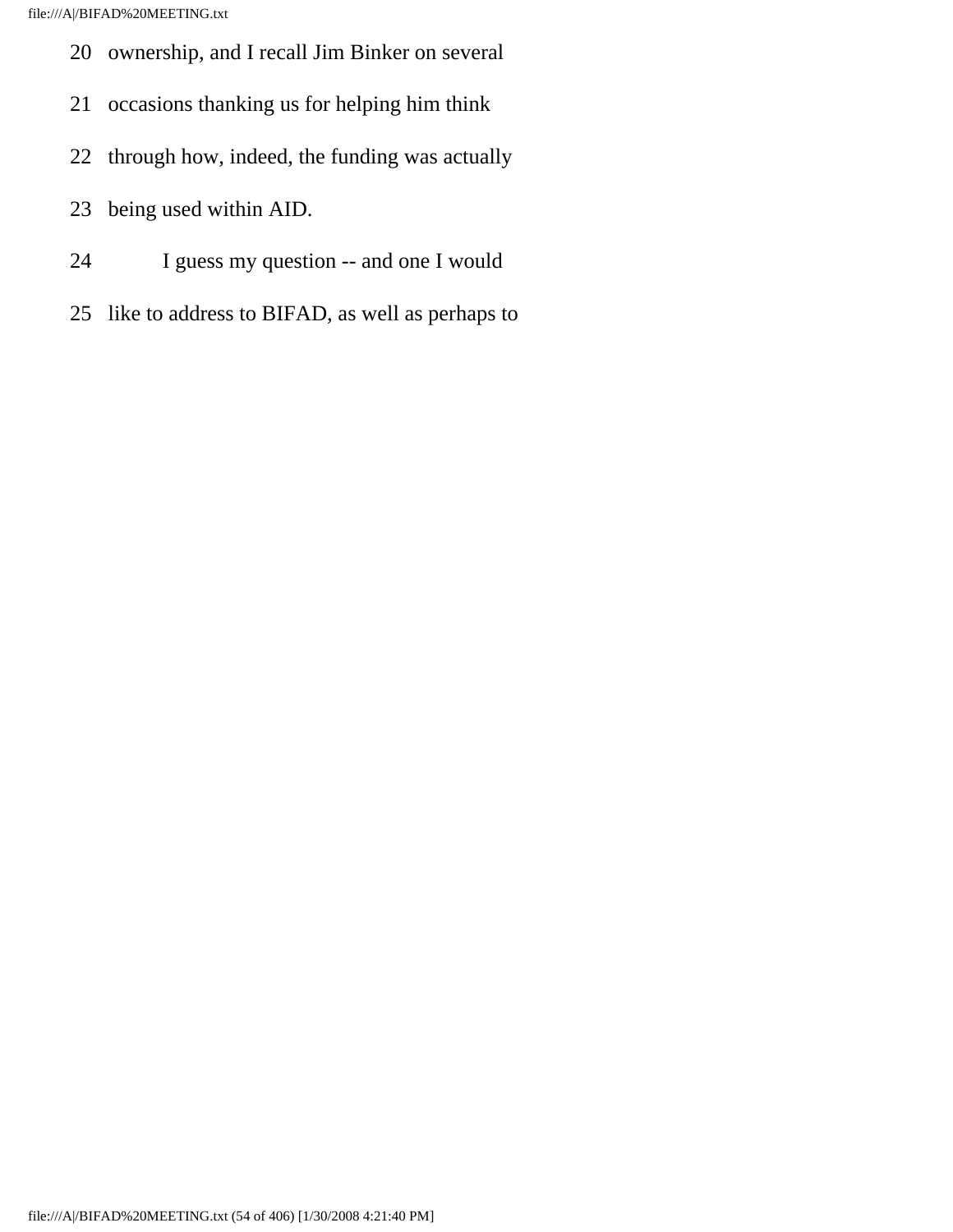1 John -- would be whether it would make sense to 2 attempt to resurrect this, have several 3 university people come in, perhaps work with 4 staff in your office, of course, to spend a few 5 days engaging these bureau people in the 6 discussion about what types of activities are 7 actually being funded within their bureaus. 8 CHAIRMAN EASTER: Doctor Demment, do 9 you have a question? 10 MR. DEMMENT: Tag Demment, University 11 of California-Davis. 12 I think one of the things that is 13 critical to this report is the fact that there 14 are a number of things reported in the report 15 that are not Title XII activities. Just because 16 it's with a university, doesn't make it a 17 Title XII activity. 18 A Title XII activity has certain 19 characteristics which are outlined specifically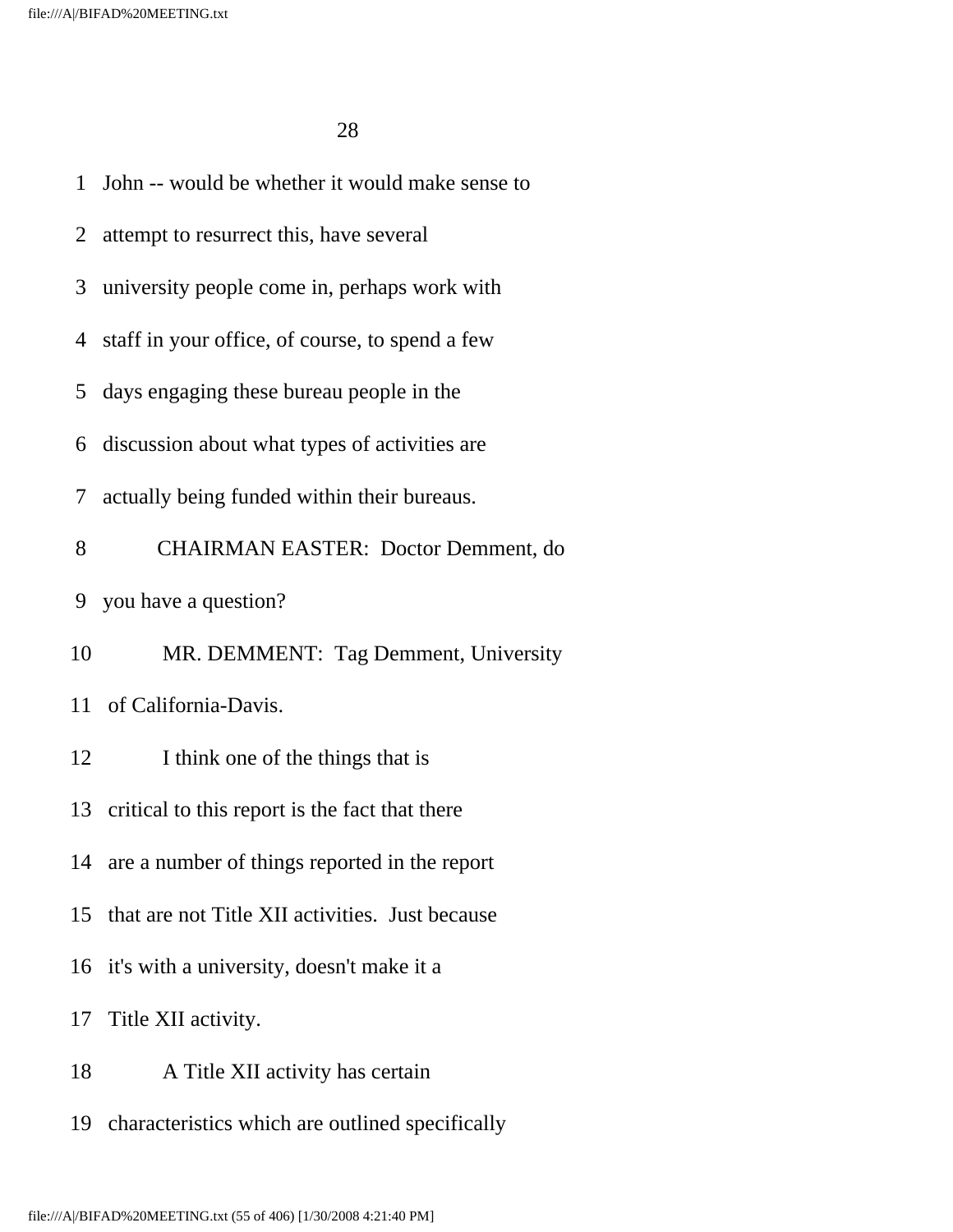- 20 in the legislation and that is not being
- 21 followed. So the numbers in the reports,
- 22 particularly -- I haven't read this year's
- 23 report as carefully as I have read last year's
- 24 report -- were totally out of whack with
- 25 reality. One of the questions I think BIFAD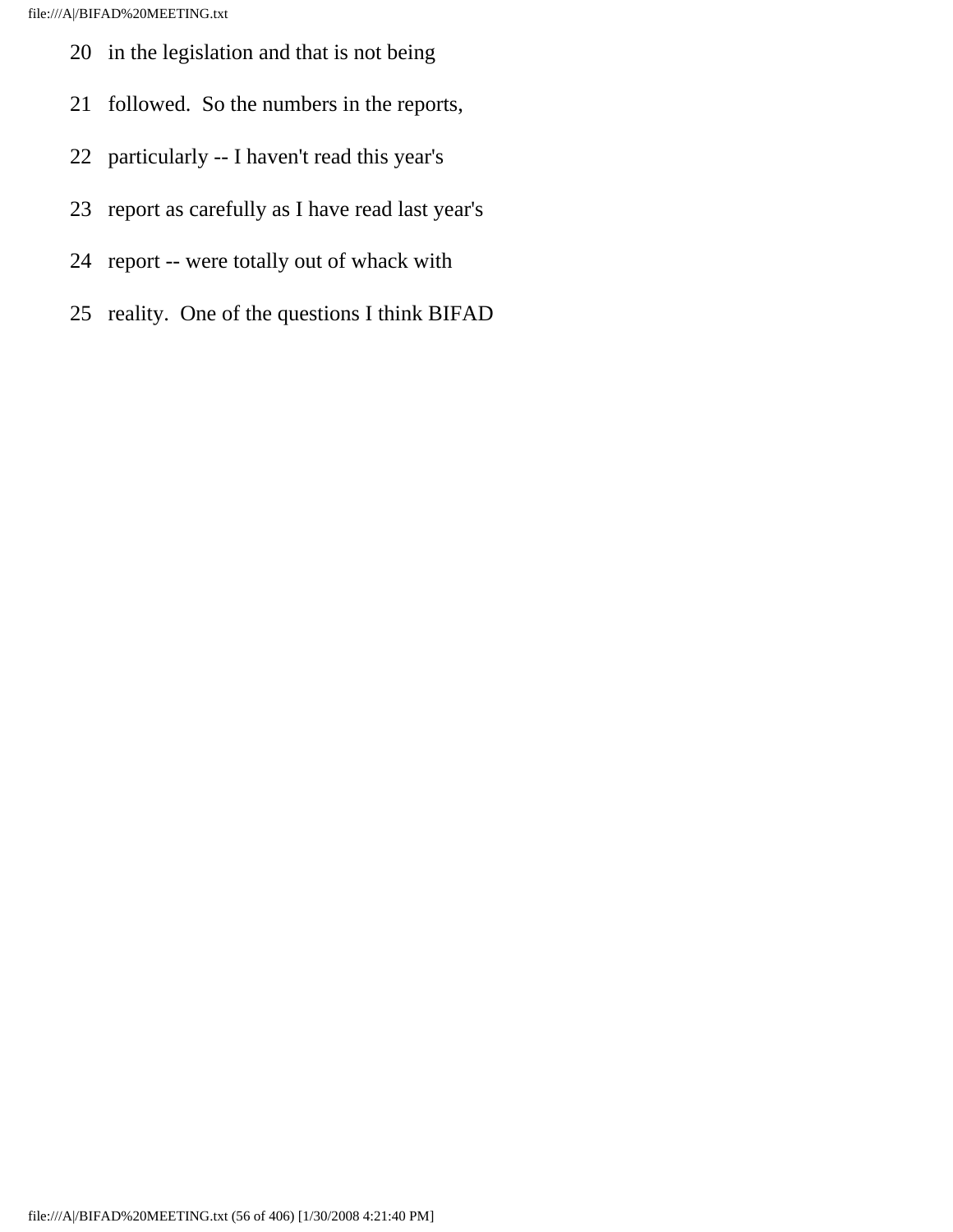1 should ask, and I would think that the Office of 2 Agriculture would want to promote, is the fact 3 of how little activity there is given the 4 importance of higher education, given the 5 importance of agriculture and given the capacity 6 of U.S. universities to do this kind of work. 7 But the theme of the report seems to 8 be suggesting there is a great deal of activity; 9 when, in fact, if you look at it, there is very 10 little activity under Title XII. 11 CHAIRMAN EASTER: Let's take one more 12 comment. 13 MR. WIDDERS: Irvin Widders, Michigan 14 State University. 15 I am curious as to the extent to which 16 Title XII activities that are supported by the 17 regional and country missions, as well as the 18 other bureaus, are reported in this document. A 19 statistic that Jeff Hill shared, I think, at a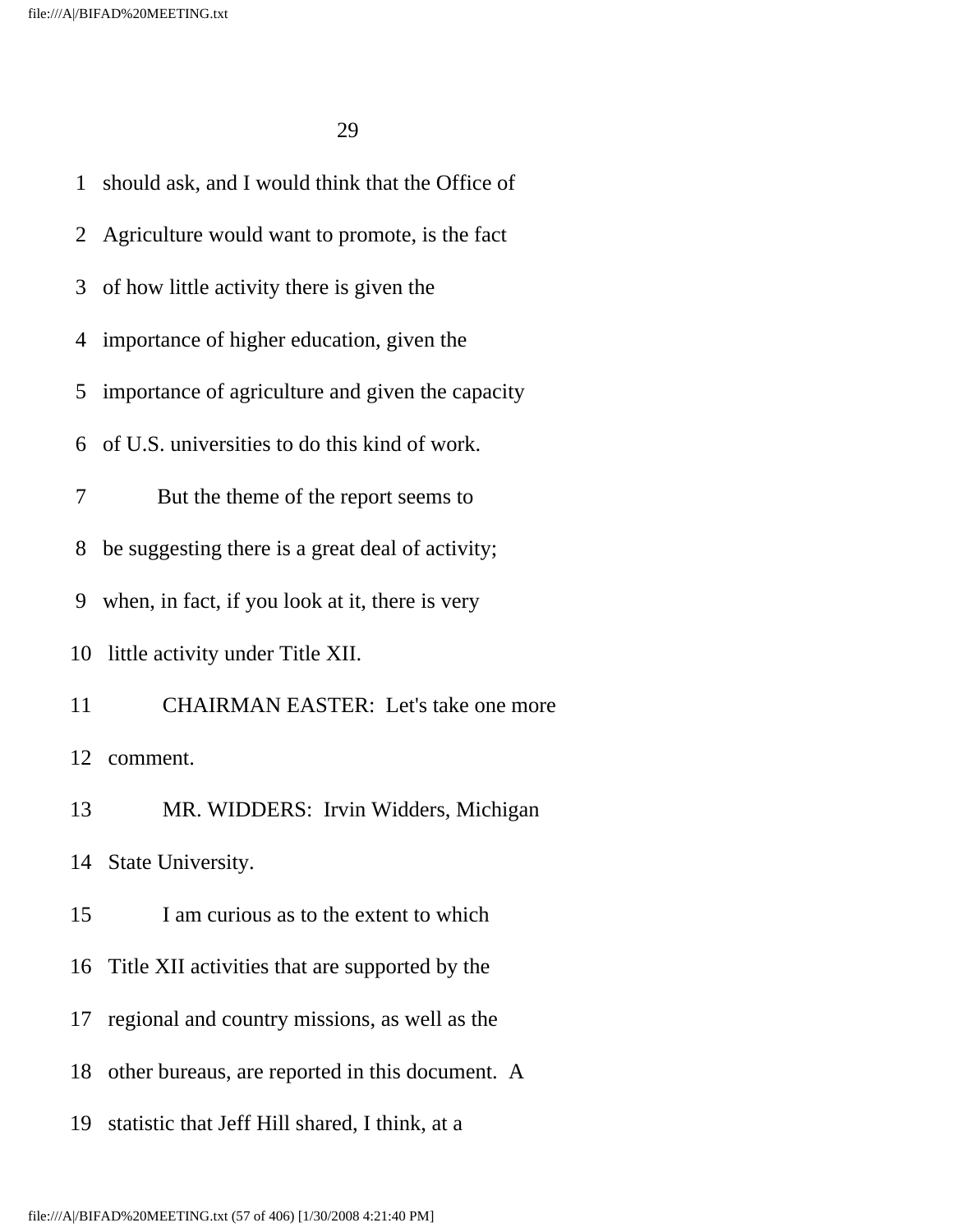- 20 recent SPARE meeting was that his budget for
- 21 agricultural research and development and
- 22 whatnot exceeded that of BIFAD's. He quoted a
- 23 figure of 250-some million. I don't know how
- 24 much or what percentage of that involves Title
- 25 XII projects.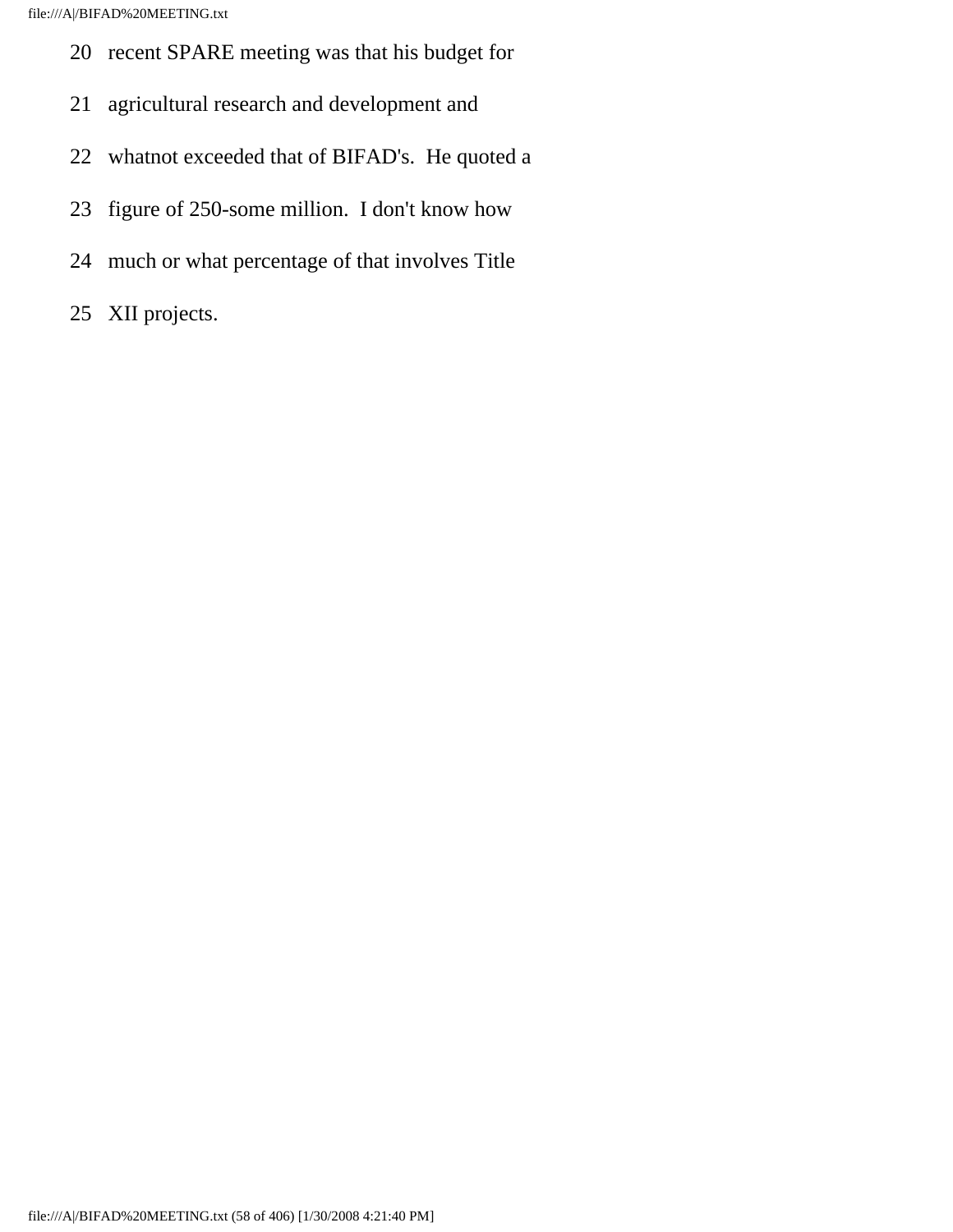| <b>BOARD MEMBER RABON:</b> I have a question |
|----------------------------------------------|
|                                              |
|                                              |
| BOARD MEMBER WILSON: Pick a number.          |
|                                              |
|                                              |
|                                              |
|                                              |
|                                              |
|                                              |
|                                              |
|                                              |
|                                              |
|                                              |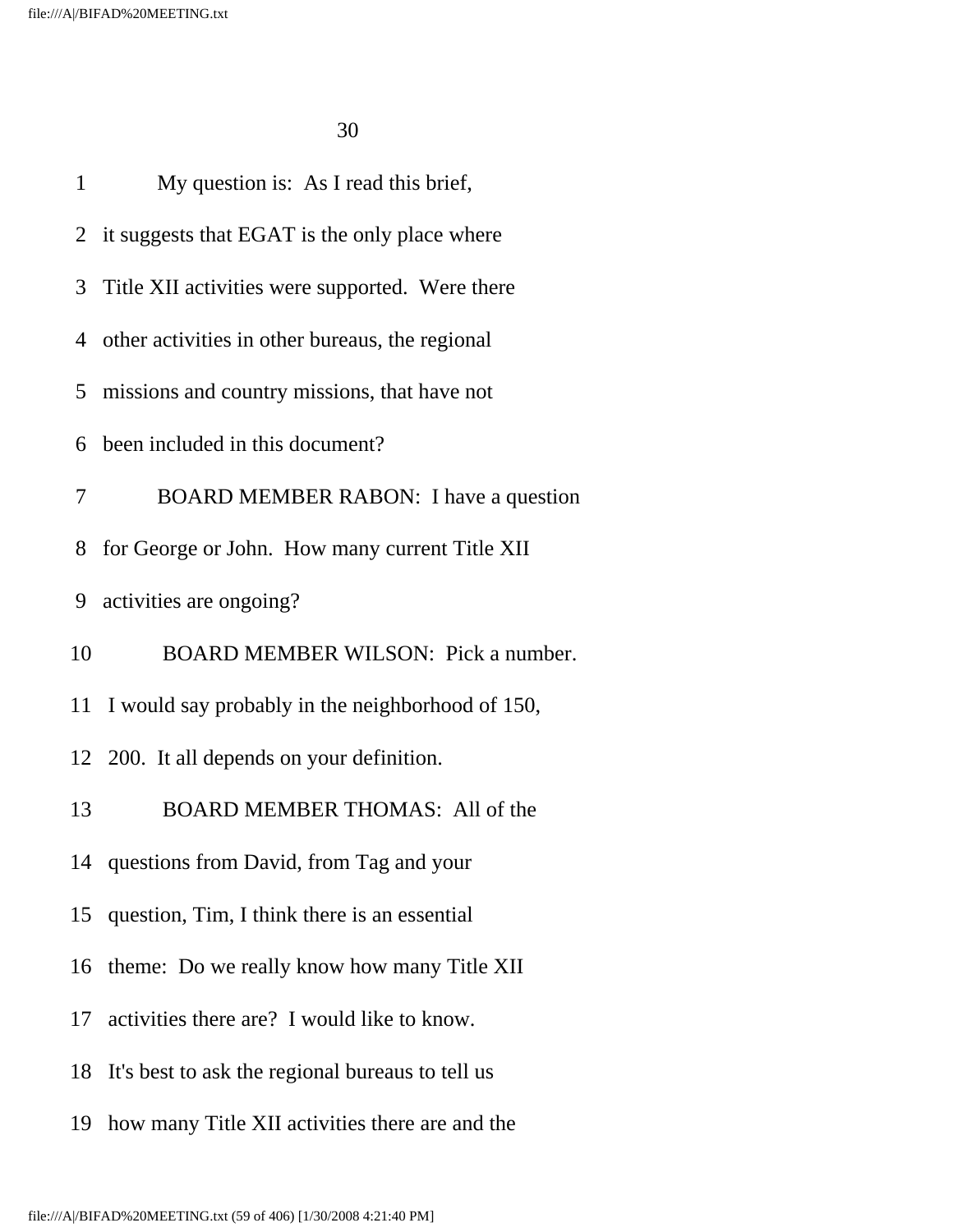- 20 funding. You will notice in this report, it
- 21 doesn't talk about funding. We gave examples of
- 22 Title XII activities. It doesn't talk about
- 23 funding.
- 24 We know how much of our budget goes to
- 25 Title XII activities. And I think a majority of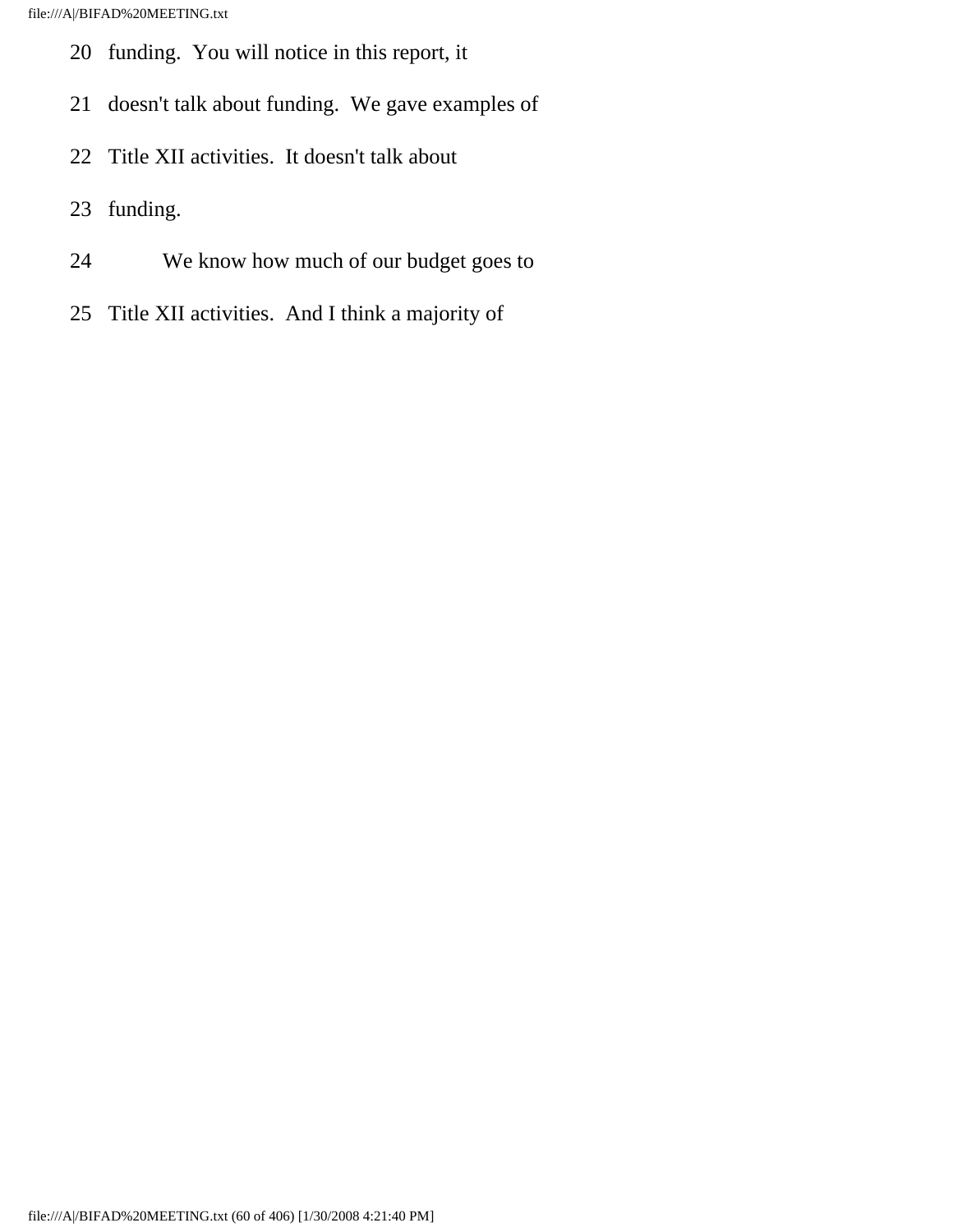1 the Title XII programs are supported by the 2 central bureaus, but that's not to say that 3 there aren't any Title XII activities that are 4 funded by missions. 5 We need to find out how many there 6 are, where they are, what types of activities 7 there are, what universities are involved. In 8 any case, we should try to get that information 9 from them. 10 MR. WILLIAMS: I'm Tim Williams from 11 the University of Georgia. 12 I think a lot of the meat of what we 13 have been talking about really relates to the 14 extent to which ADS 216 is applied because it's 15 a whole lot of things that are required of the 16 agency that the agency must do that are not 17 being done. Until the agency takes its own 18 policies seriously, we are just wasting our 19 time.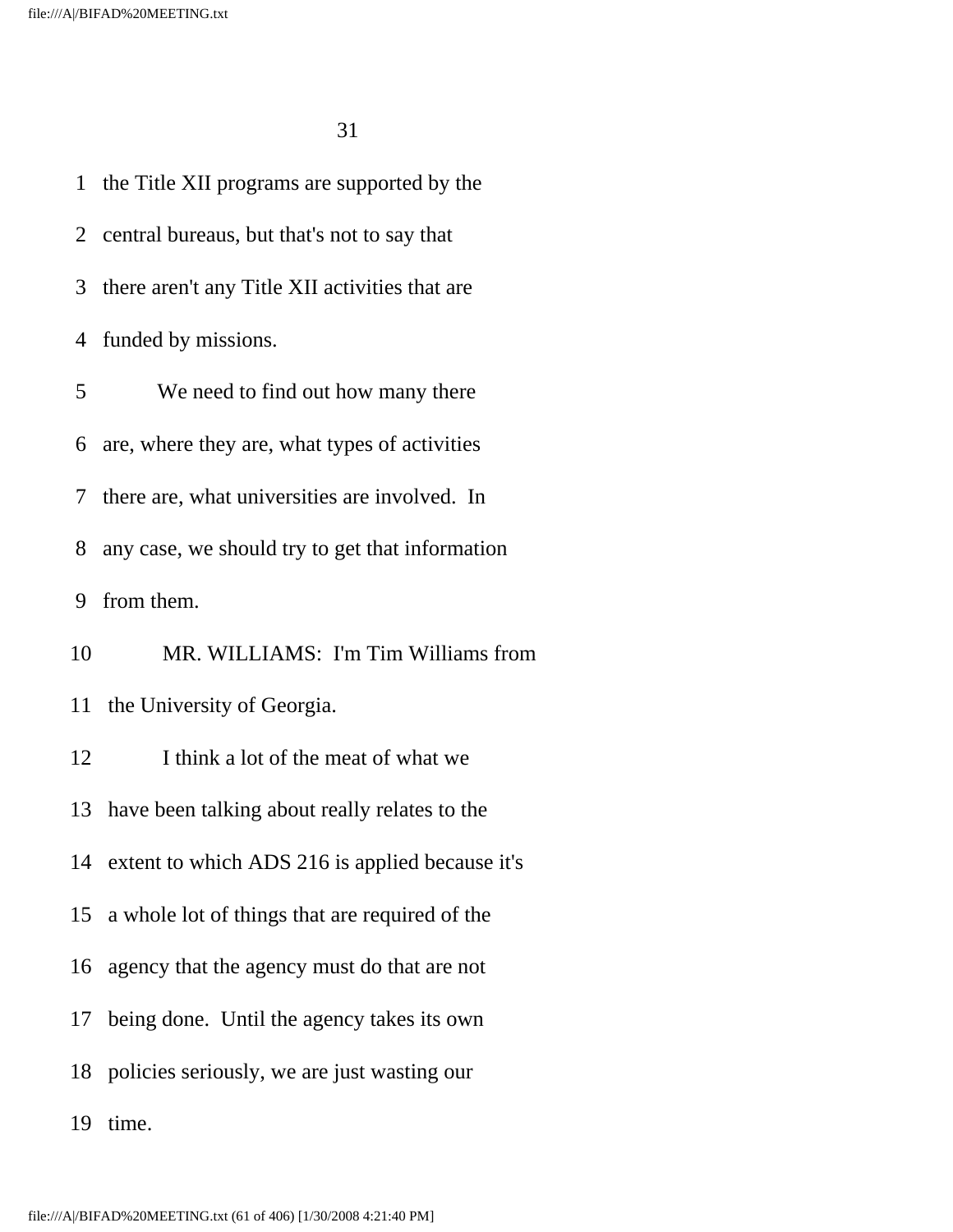- 20 CHAIRMAN EASTER: I'm going to take
- 21 one more comment.
- 22 MR. DEMMENT: Tag Demment again. I
- 23 think that this is a -- George said about 150
- 24 Title XII projects. I don't know where that
- 25 number comes from, George, but I have never seen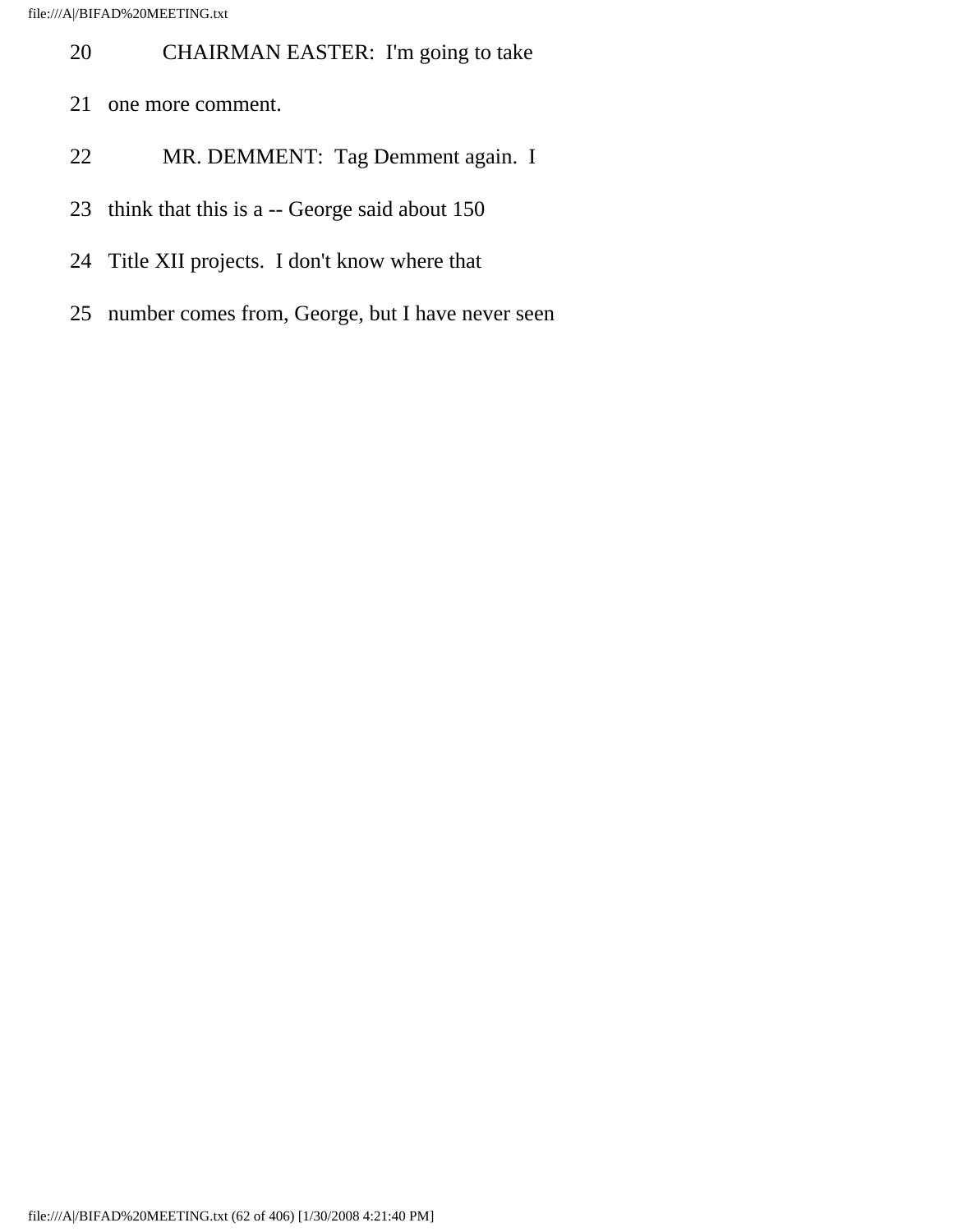- 1 BIFAD deal with any projects other than
- 2 primarily CRSPs. BIFAD is supposed to oversee,
- 3 approve, and participate in the planning of

4 Title XII projects.

- 5 So if that is the criteria, then the
- 6 CRSPs are about the only thing that falls under

7 Title XII.

 8 BOARD MEMBER WILSON: So the number is 9 60? 70?

10 MR. DEMMENT: I don't know what the

11 number is. It depends on how you count the CRSP

12 programs. I'm not trying to be contentious, but

13 one of the real issues here is that BIFAD has

14 never defined what is a Title XII project and

15 what isn't. If you look at the legislation,

16 there is very clear specificity about what a

- 17 Title XII project is. BIFAD is supposed to
- 18 participate in them, universities are supposed
- 19 to participate in the planning of them; so that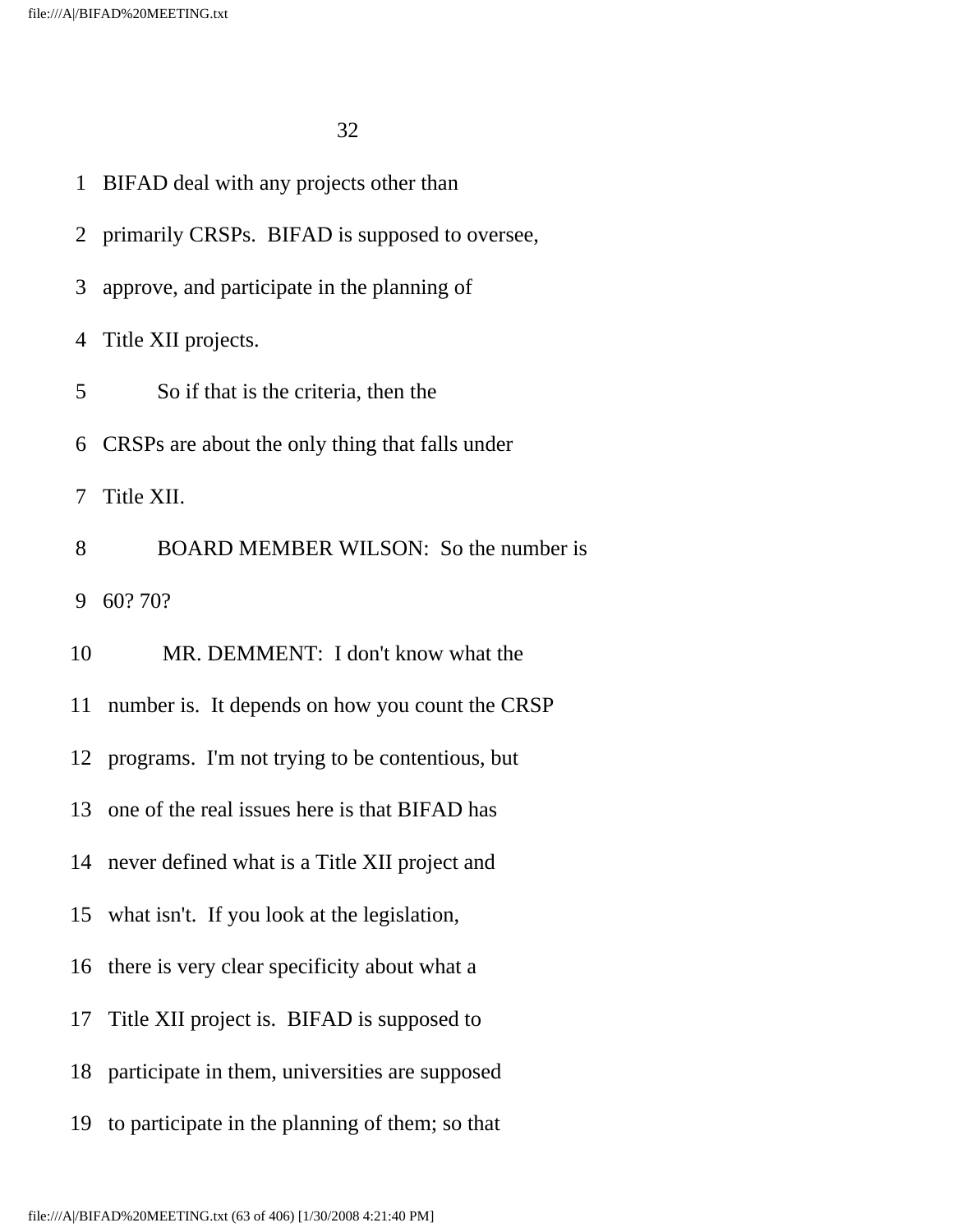- 20 just because a mission in Afghanistan gives
- 21 UC-Davis money to do a project, that doesn't
- 22 mean it's a Title XII project.
- 23 CHAIRMAN EASTER: Let me comment that
- 24 BIFAD has recently contracted with an individual
- 25 to develop a definition of two issues. One is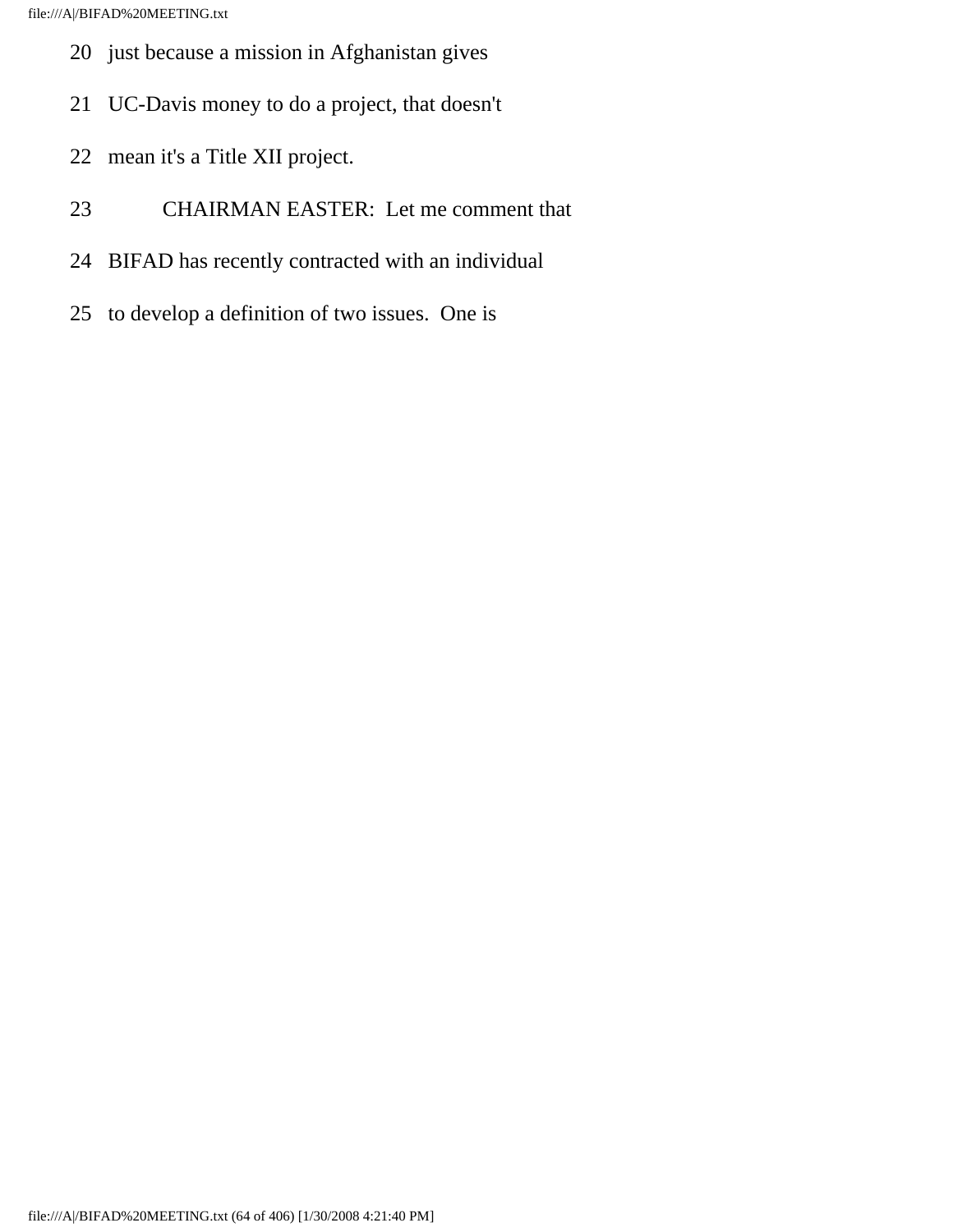1 what is a BIFAD university -- or not a BIFAD -- 2 a Title XII university and also the projects. 3 So hopefully we could add some clarity to that. 4 I am not anxious to cut this discussion off. We 5 have a significant agenda. 6 Doctor Christensen? 7 BOARD MEMBER CHRISTENSEN: I think 8 part of the problem relates to the fact that in 9 the initial legislation and its emphasis on 10 assisting the poorest of the poor, there are a 11 number of our universities that are Title XII 12 universities so probably doing those kinds of 13 things with funding that is external to USAID. 14 It's an interesting thing. If we are 15 here to decide on a university report of what 16 they have been doing, if it's strictly funded by 17 USAID and that's what is going to determine 18 whether or not it's a Title XII activity, then I 19 think Doctor Demment is probably right. That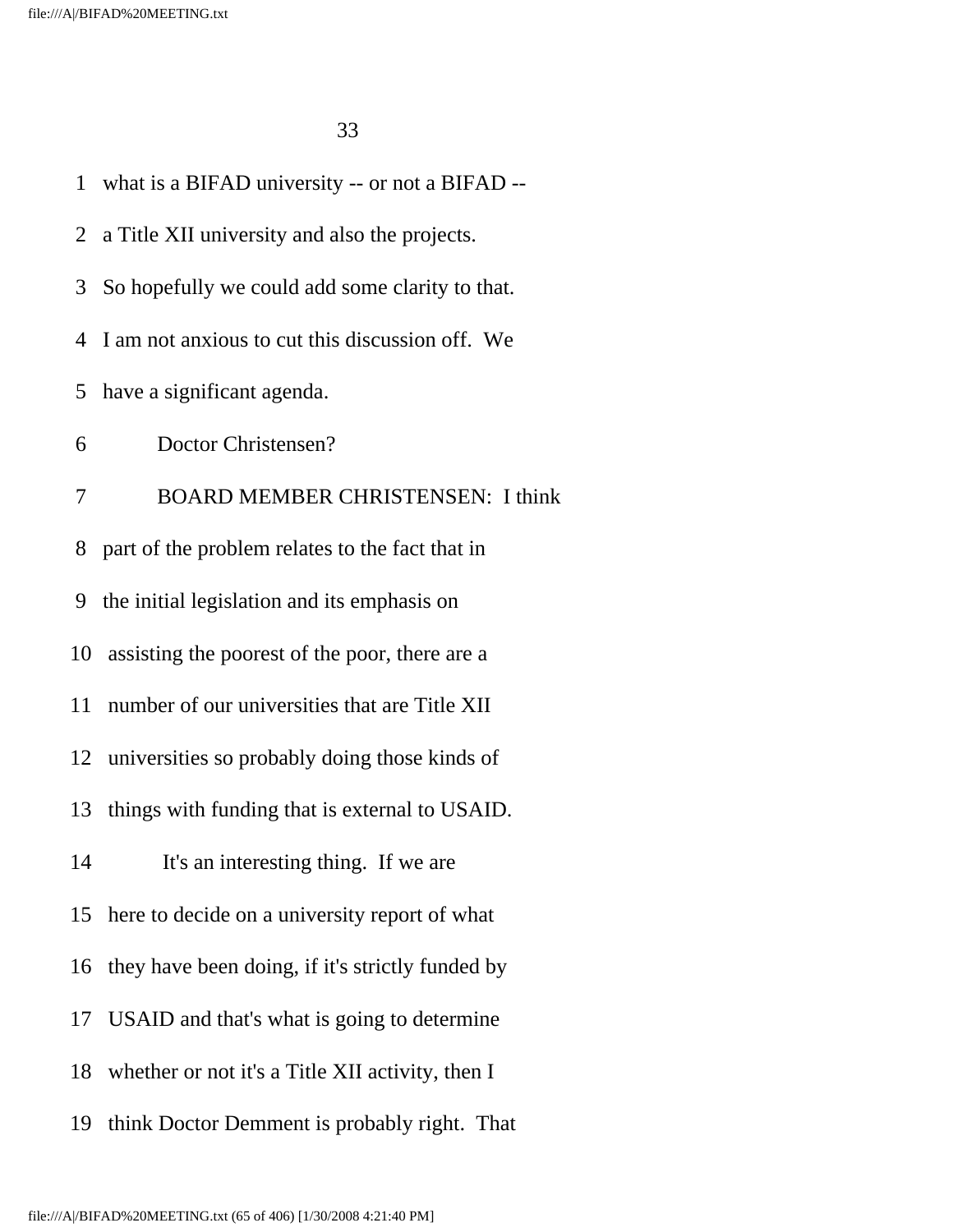- 20 number will be dramatic.
- 21 On the other hand, if you look at the
- 22 things that Title XII universities have done
- 23 because they have strength, because they did
- 24 these other kinds of things and they found a way
- 25 to carry on those kinds of activities despite a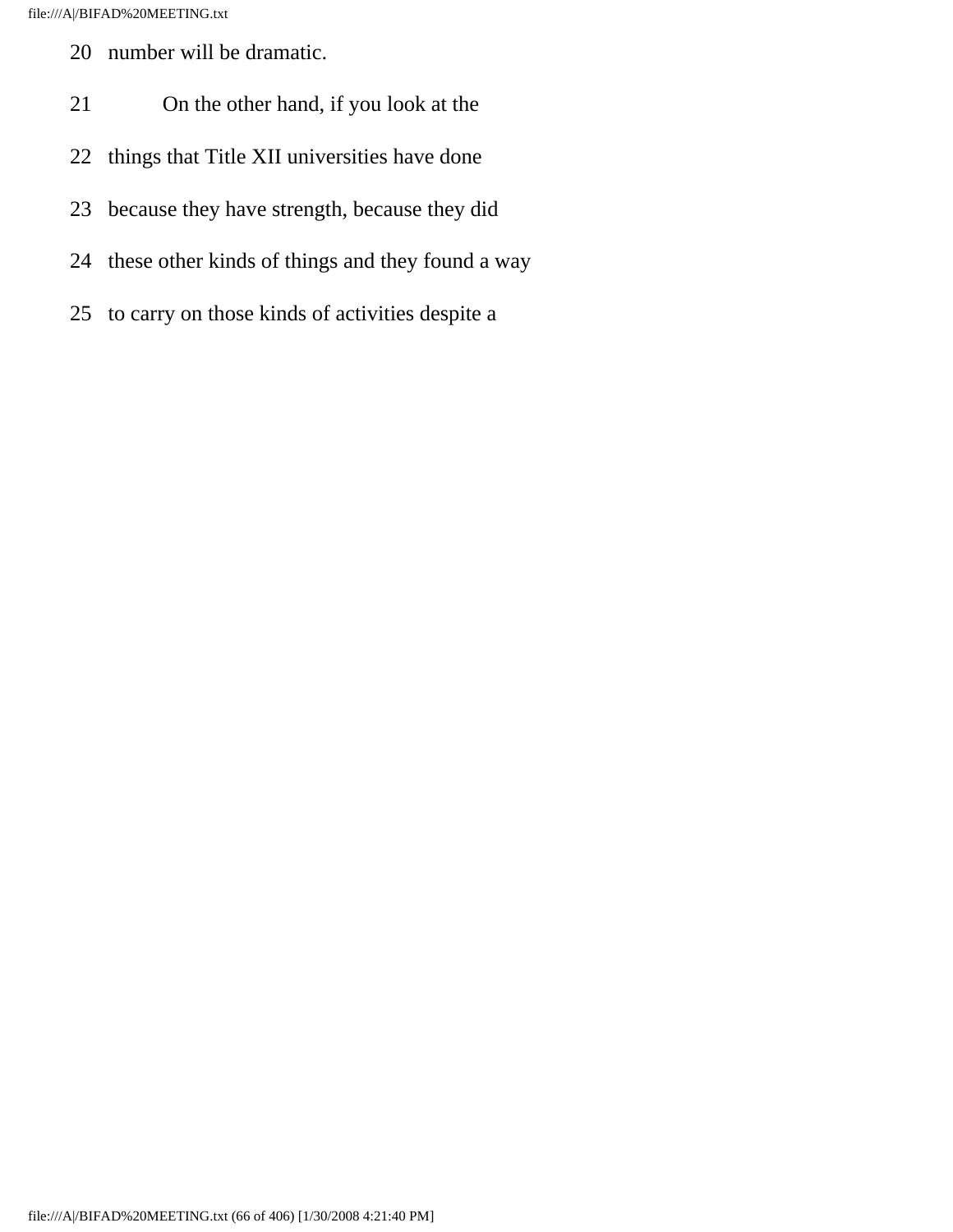- 1 lack of funding, then that number would be
- 2 dramatically expanded.
- 3 BOARD MEMBER WILSON: That's probably

4 where we were.

5 BOARD MEMBER THOMAS: Wouldn't that

6 Title XII activity be -- Title XII legislation

7 defines "agriculture." So that would be one

8 place to start, if the activity falls within

9 that definition of "agriculture." The

10 legislation also identifies what a Title XII

11 university is, the land-grants, public

12 universities, probably also the private

13 universities.

14 So I would say if a mission is funding

15 forestry activity and the Title XII or a

16 land-grant university is implementing that, then

17 that is a Title XII activity.

18 CHAIRMAN EASTER: I don't think we can

19 solve that here today. I think we need to have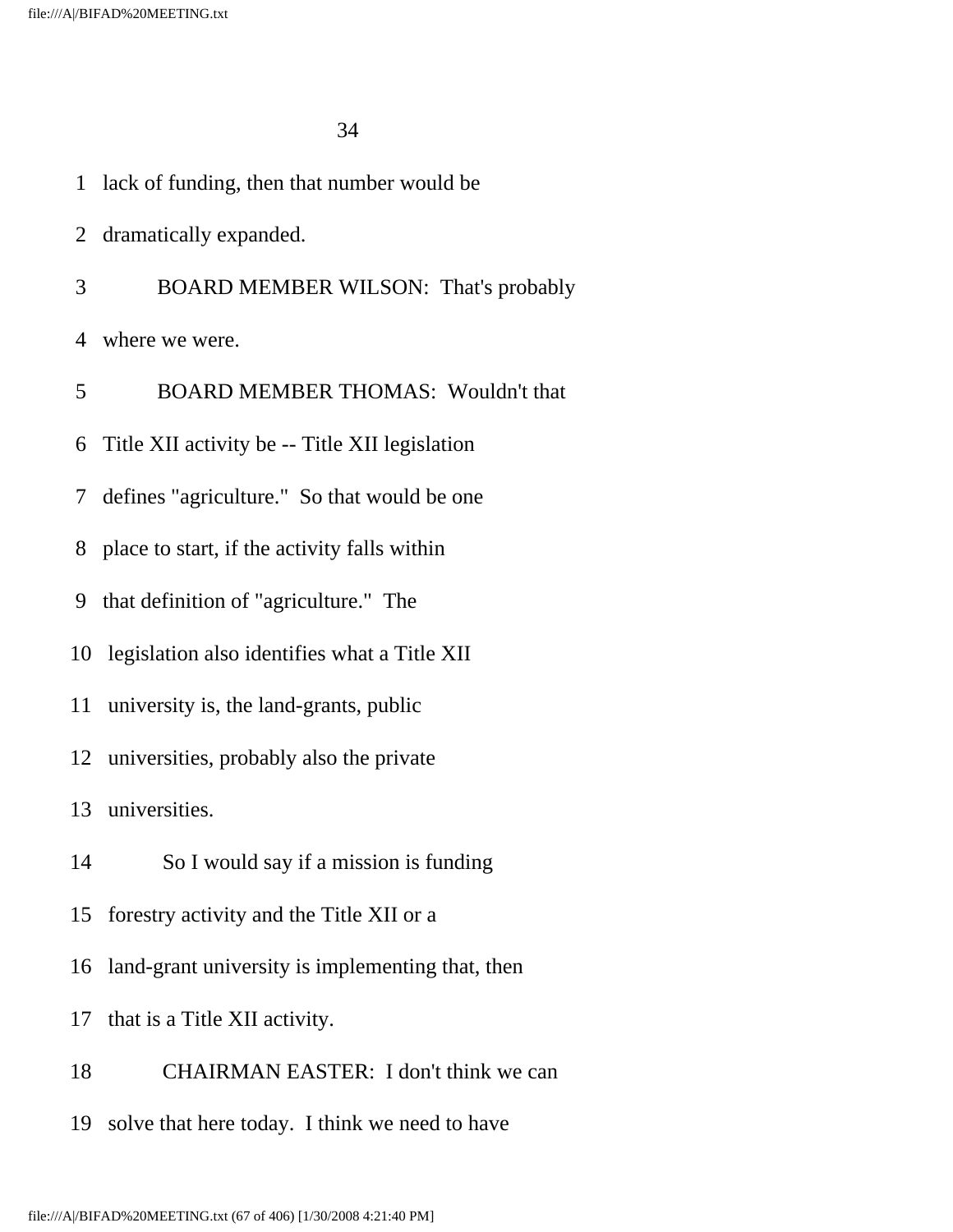- 20 initiated the process with the help --
- 21 (inaudible). Other comments from the board?
- 22 I would like for us to move to our
- 23 next topic. Let me, before we leave this, say
- 24 that I feel this has been a very helpful
- 25 discussion here this morning. I very much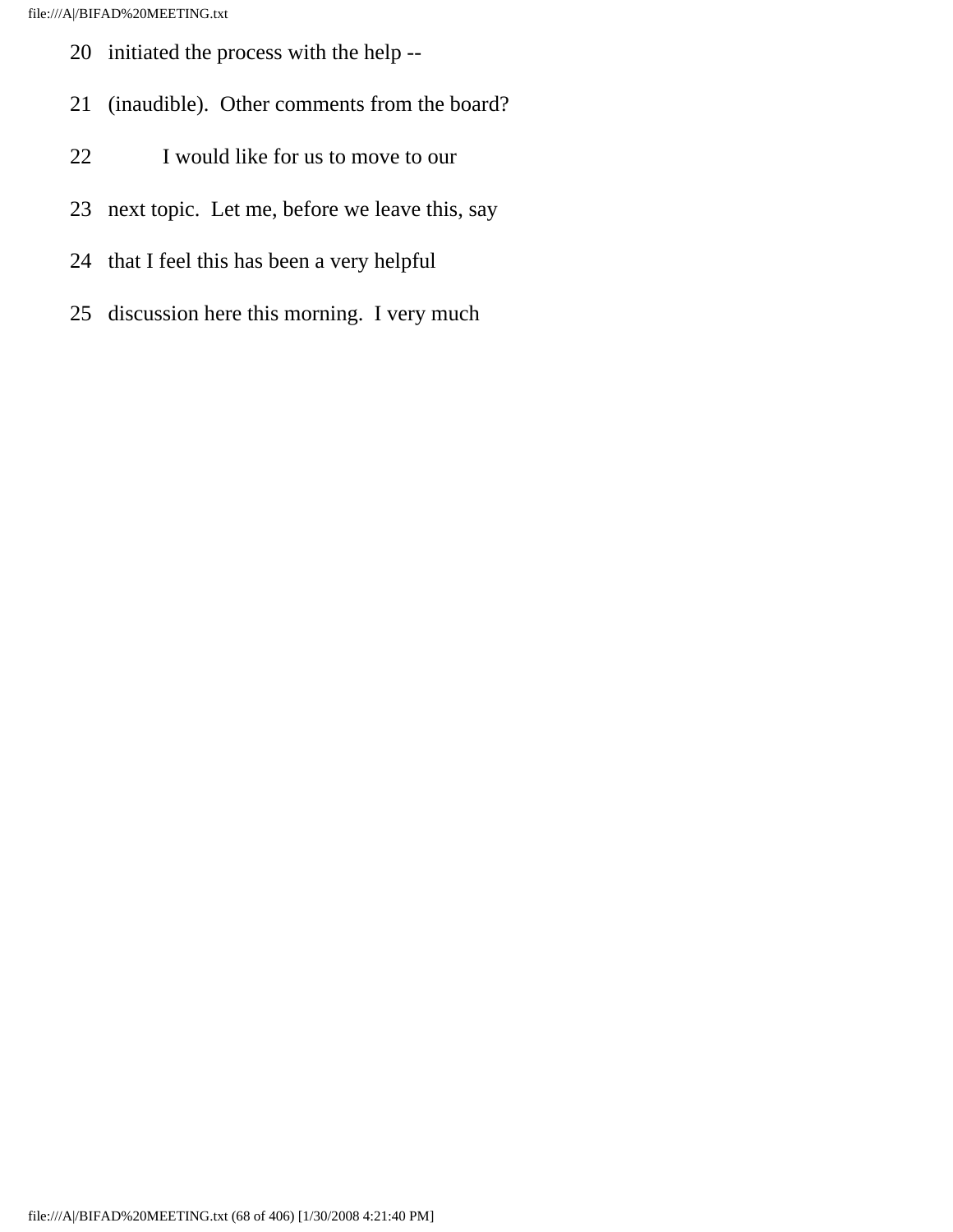1 appreciate your comments here and trying to work 2 with us in the Title XII community to make this 3 a true partnership and a more effective type of 4 process. We would be delighted to work with 5 you. 6 BOARD MEMBER DeLAUDER: I have a 7 question. That seems to me that it would be 8 appropriate after the ruling that we move to add 9 to the report -- whatever goes forward -- this 10 very fine statement that you have authored on 11 behalf of all of us, and I would move that it 12 become part of the permanent record. 13 CHAIRMAN EASTER: Do we have a second? 14 MR. WILLIAMS: I will second that. 15 CHAIRMAN EASTER: What is the normal 16 process for incorporating -- 17 BOARD MEMBER THOMAS: They're 18 incorporated into the report. It's one of the

19 required sections of the report. So when it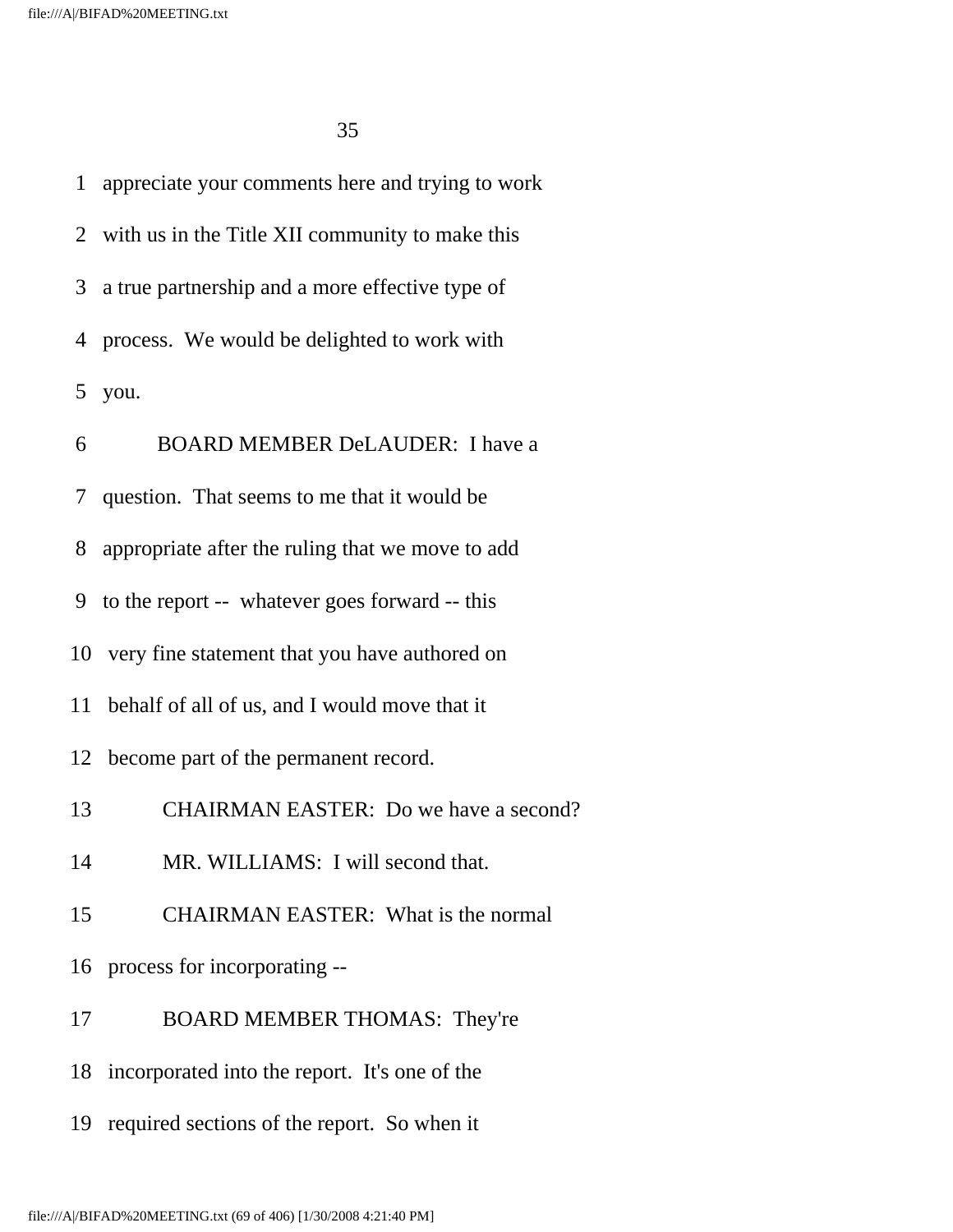- 20 goes to Congress, the views of BIFAD are
- 21 incorporated in the report.
- 22 CHAIRMAN EASTER: I guess the question
- 23 is: Do we need this resolution?
- 24 BOARD MEMBER CHRISTENSEN: I think
- 25 it's -- (inaudible).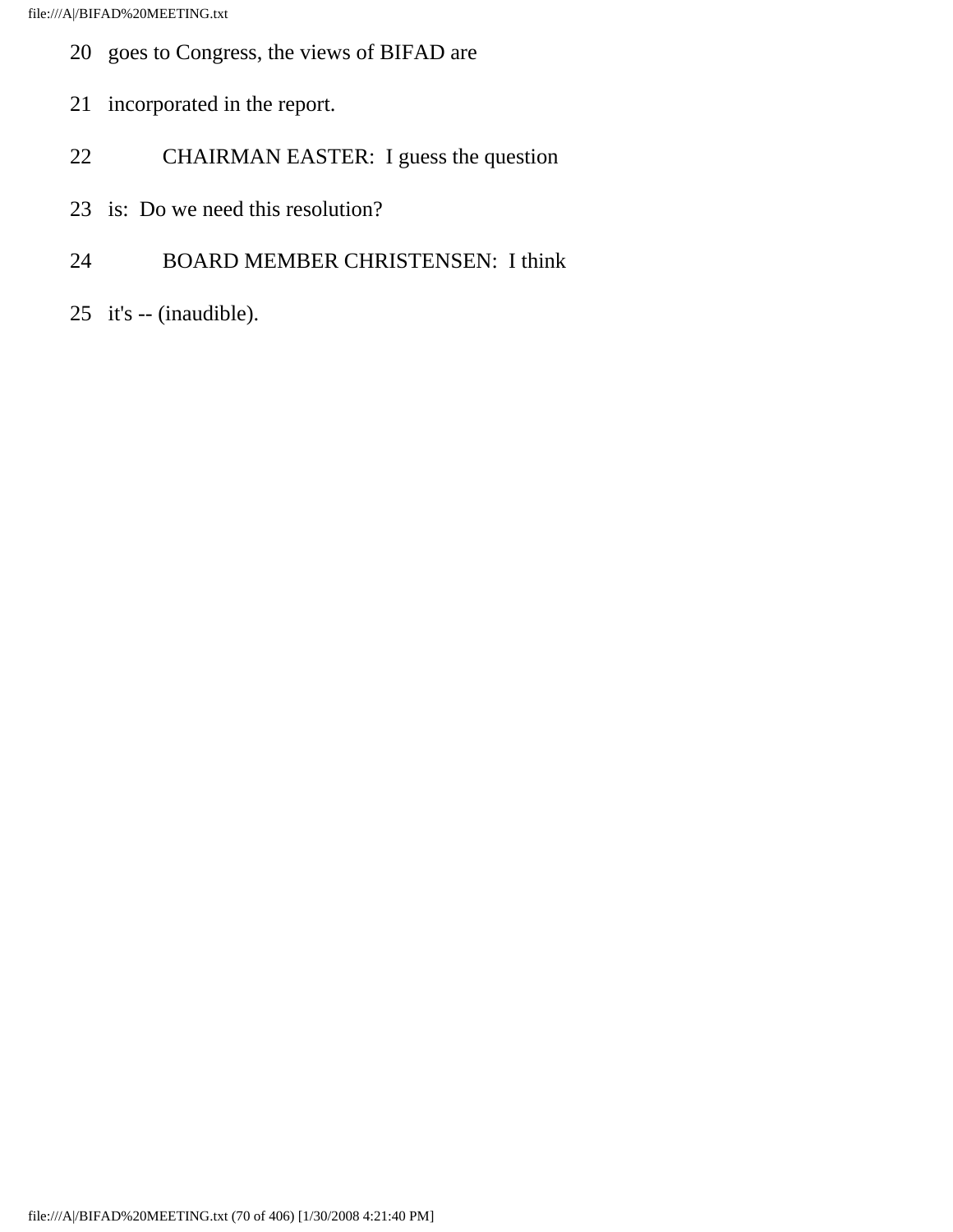| $\mathbf{1}$   | <b>CHAIRMAN EASTER: Any further comment</b>         |
|----------------|-----------------------------------------------------|
| 2              | from the board members?                             |
| 3              | Those in favor say aye.                             |
| 4              | THE BOARD: Aye.                                     |
| 5              | <b>CHAIRMAN EASTER:</b> Those opposed say           |
| 6              | nay. It passes, and we will try to further          |
| 7 <sup>1</sup> | reinforce our practice going forward.               |
| 8              | The comments from the audience a                    |
| 9              | minute ago, the guideline is ADS Chapter 216,       |
|                | 10 and Mr. Thomas is here to comment on the process |
|                | 11 that as I understand has been going on for some  |
|                | 12 time within the agency.                          |
| 13             | BOARD MEMBER THOMAS: I am going to                  |
|                | 14 respond to Tim's question. I appreciate the      |
| 15             | discussion about the Title XII report. Really       |
|                | 16 we're trying to make it better, and we have to   |
|                | 17 get your help to do this and to tell the story   |
|                | 18 of what the universities are doing. I want to    |
| 19             | explain a little bit about what is happening        |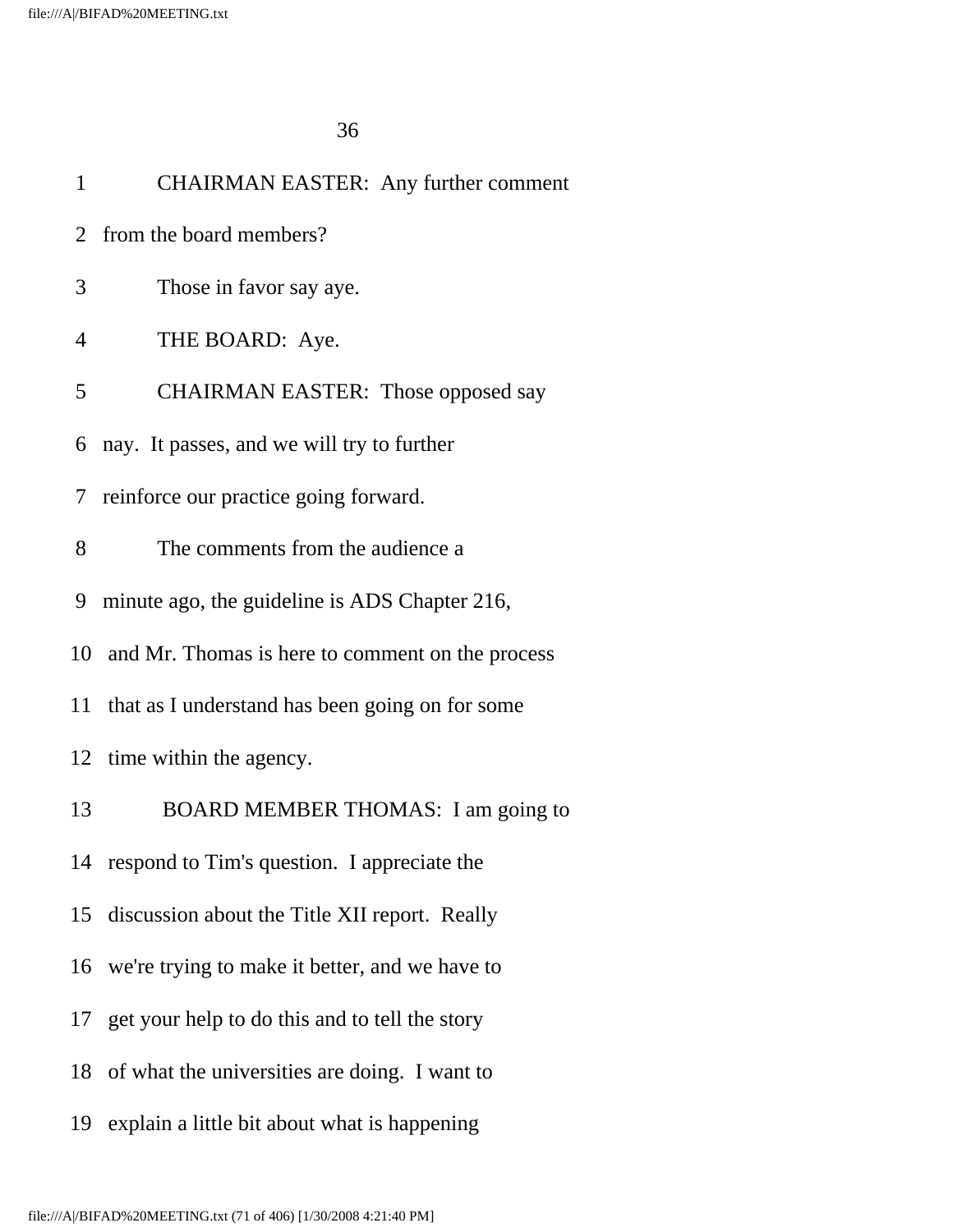- 20 with the ADS.
- 21 The ADS is called the "Automated
- 22 Directive System," and every U.S. government
- 23 agency has a set of directives, a directive
- 24 program. For USAID the purpose is to help the
- 25 employees understand their responsibilities to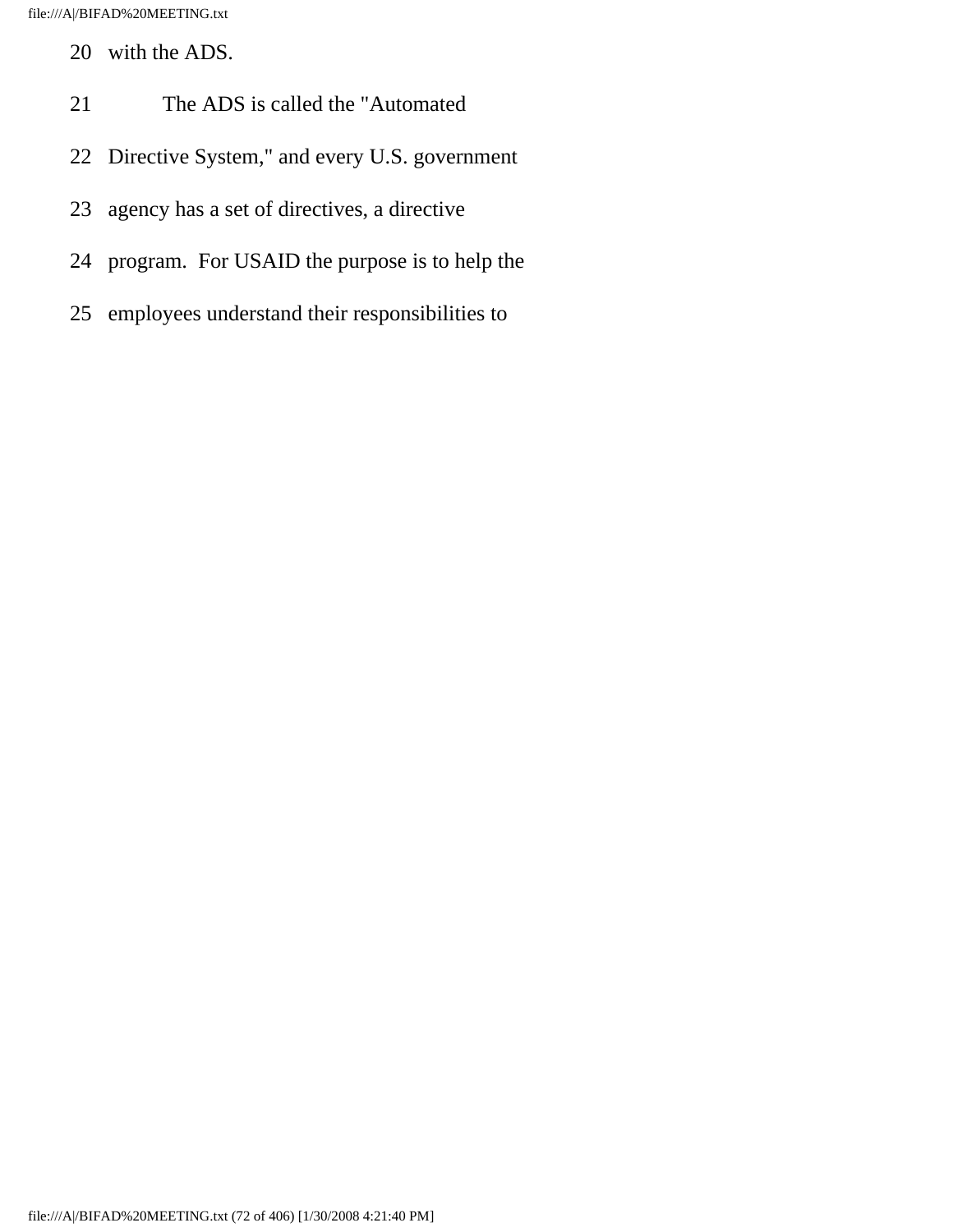1 achieve agency development goals that are 2 consistent with applicable rules, policies, 3 principles and national practices. So the ADS 4 provides structure to USAID to manage our 5 internal regulations, our policy directives and 6 our policy procedures. 7 There are six functional series to the 8 ADS. Series 100 is about agency organization, 9 legal affairs. Series 200 is programming and 10 that's what I wanted to talk about today, is 11 about the programming series. It's about how we 12 design programs, how we implement our 13 activities. 14 Series 300 is about acquisition and 15 assistance and contracting and granting. Series 16 400 is personnel, 500 is management services, 17 and Series 600 is about budget and finance. 18 So in these ADSs -- I think many of 19 you have read the ADSs and you will see there is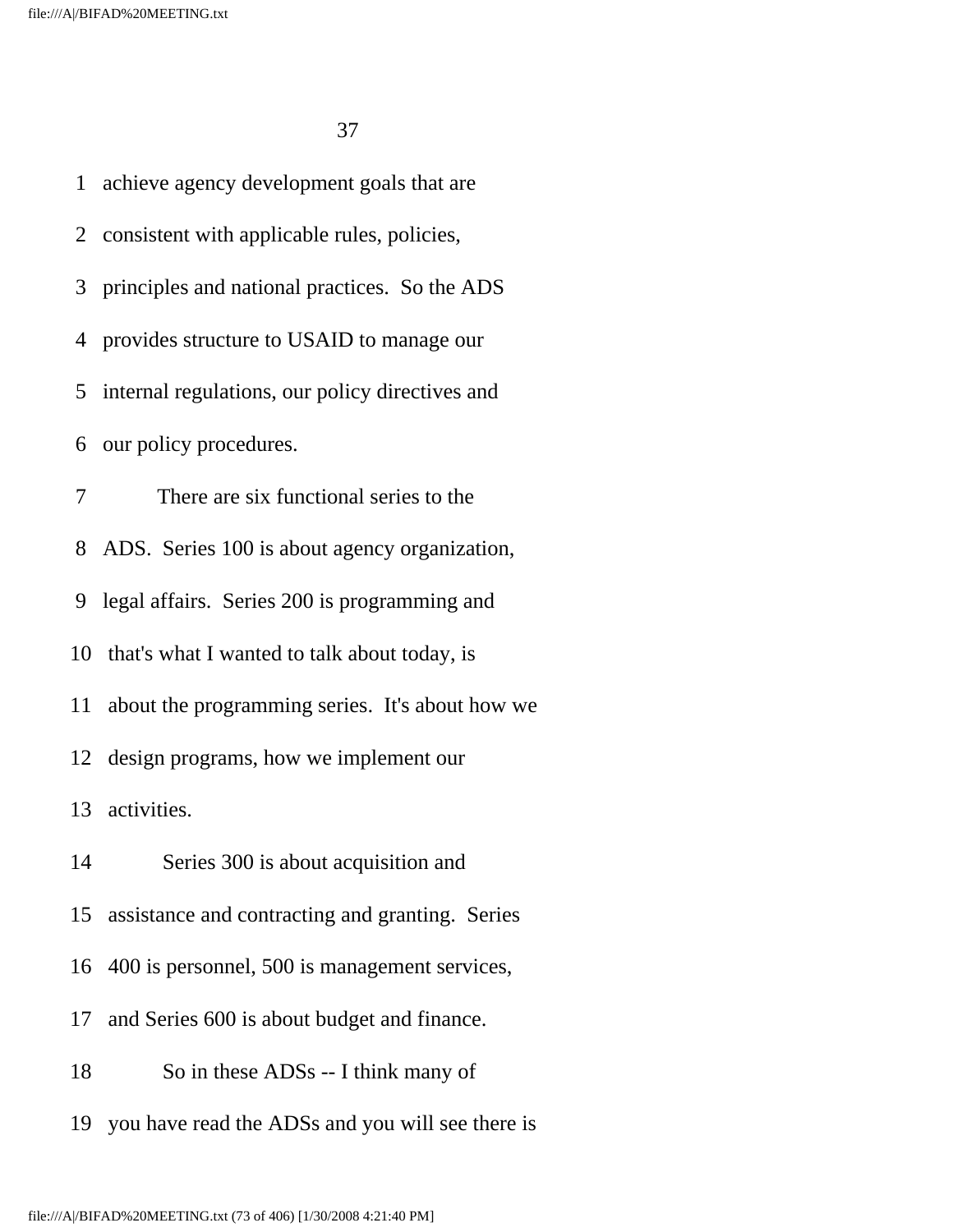- 20 mandatory and there is not mandatory guidance in
- 21 the ADS, and the agency goal is to keep the
- 22 mandatory guidance to a minimum. This is to
- 23 preserve operational flexibility to the extent
- 24 consistent with the laws and regulations and
- 25 sound principles and management practices.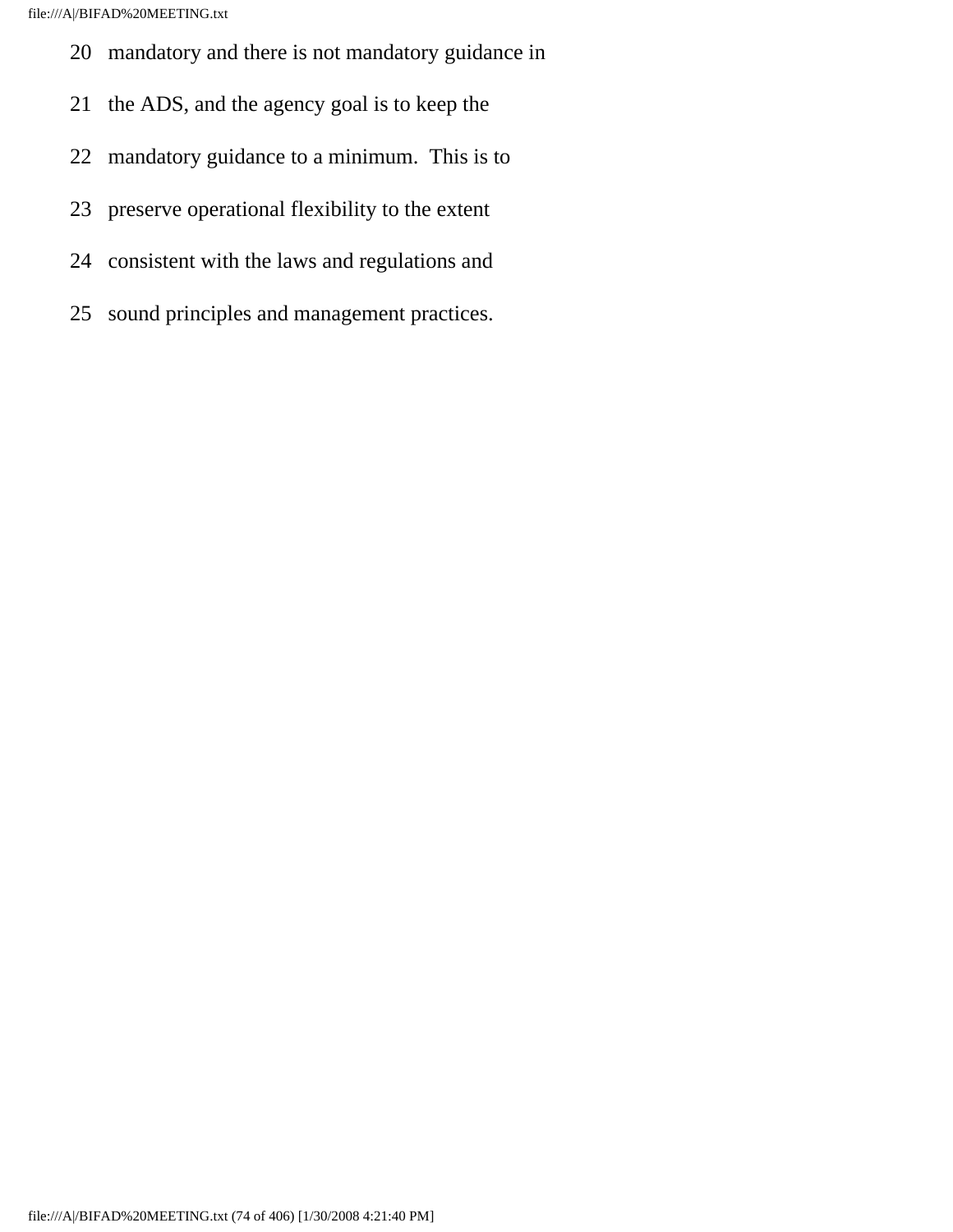| $\mathbf{1}$ | So when you read the ADS, you will see             |
|--------------|----------------------------------------------------|
|              | 2 the word "must." That is mandatory language.     |
|              | 3 If it says "should," it means that it's          |
|              | 4 "strongly recommended."                          |
| 5            | Now, the ADS 216 -- remember, if it's              |
|              | 6 in the Series 200, it's about programming.       |
|              | 7 Series 216 is about higher education for         |
|              | 8 community partnerships. Within that there is a   |
| 9            | Chapter 3.9 on Title XII. I mentioned at one of    |
|              | 10 the earlier meetings that the ADS is being      |
|              | 11 revised. It's not being changed. It's being     |
|              | 12 updated. It's being updated for consistency     |
|              | 13 with the foreign assistance framework. And in   |
|              | 14 the case of the ADS 216.3.9, it's being updated |
|              | 15 to be consistent with the amended Title XII     |
|              | 16 legislation.                                    |
| 17           | Let me give you an example of some of              |
| 18           | the changes that were made. In the ADS 216.3.9     |

19 that deals with Title XII, it's a page and a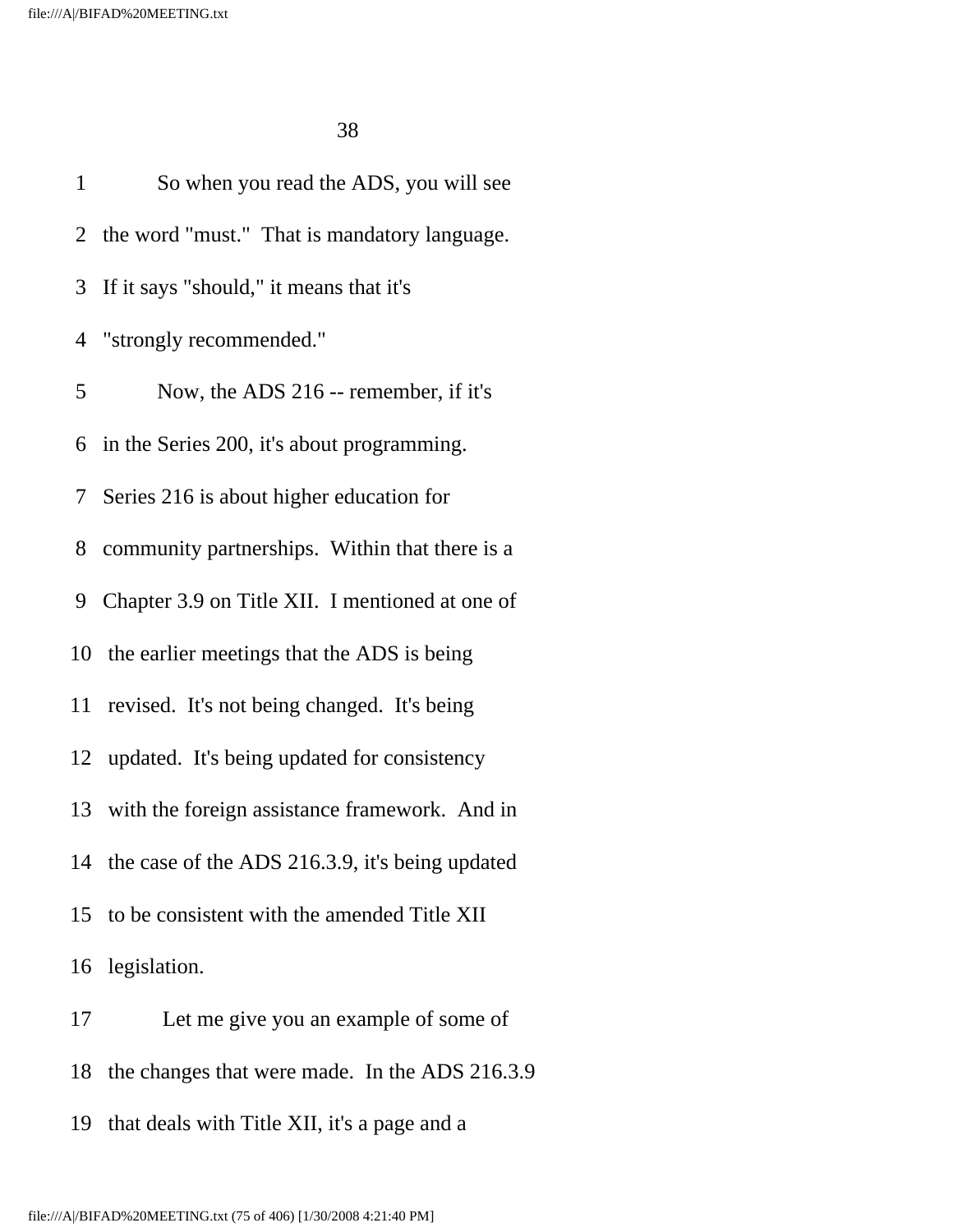- 20 quarter, so it's not a lot of text. But some of
- 21 the things that are being updated, for example,
- 22 the old version -- and this is still in review.
- 23 It hasn't been finalized at all -- but the old
- 24 version talks about agricultural science to
- 25 increase food production.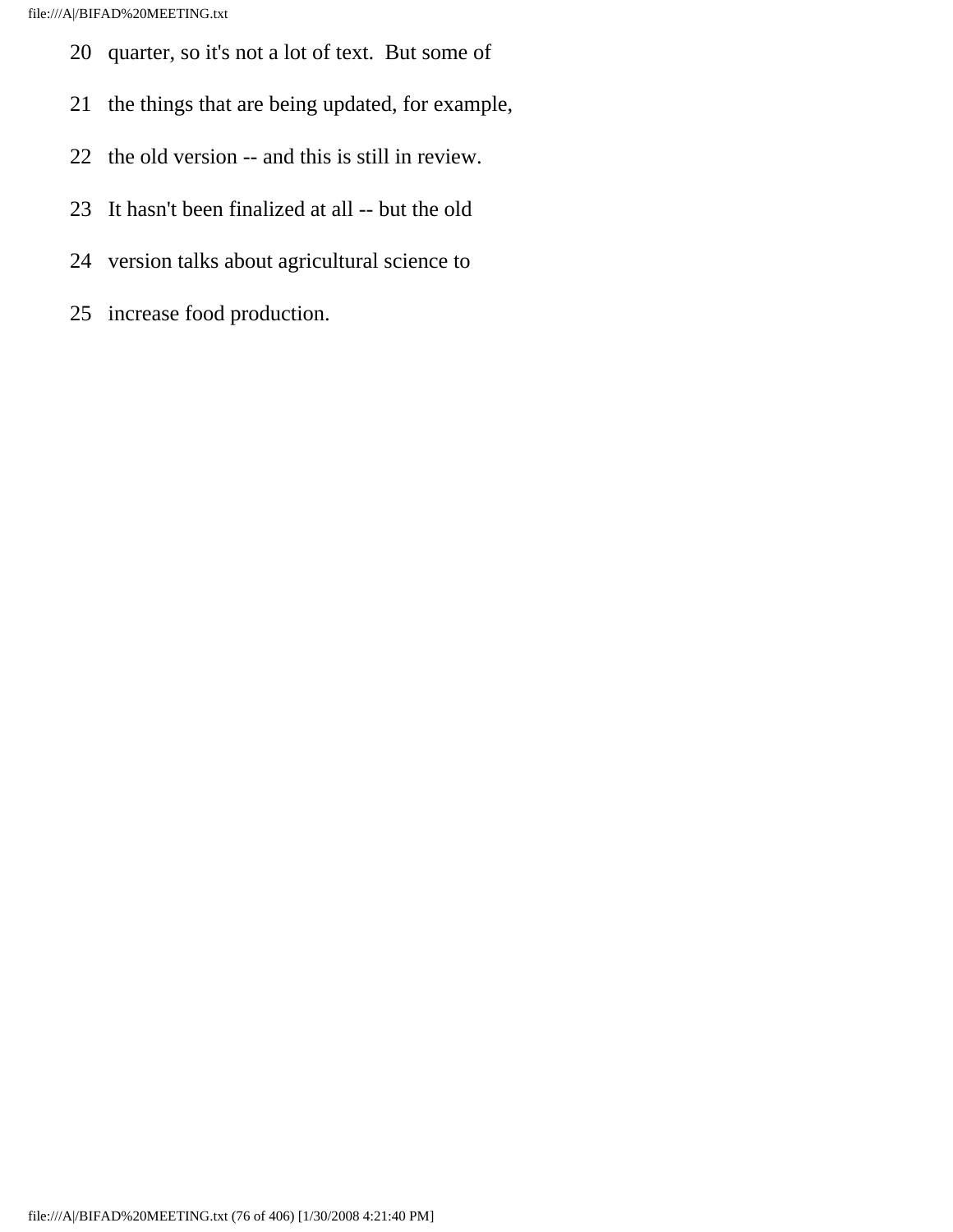1 The new version expands that. It's 2 not just agricultural science, but it talks 3 about the training. It talks about capacity 4 development, human and institutional capacity 5 development. The old one mentions only the U.S. 6 land-grants and public universities and 7 colleges. 8 The new version is more consistent 9 with the Title XII legislation versus a 10 land-grant, other eligible universities, public 11 and private partners of eligible universities. 12 So it puts the Title XII language in. The old 13 one talks about food production and agricultural 14 development. Just food production and 15 agricultural development. But the new one talks 16 more about a coordinated program to include the 17 agricultural sector, including management of 18 natural resources. Again, the natural resources 19 is part of the amended Title XII legislation.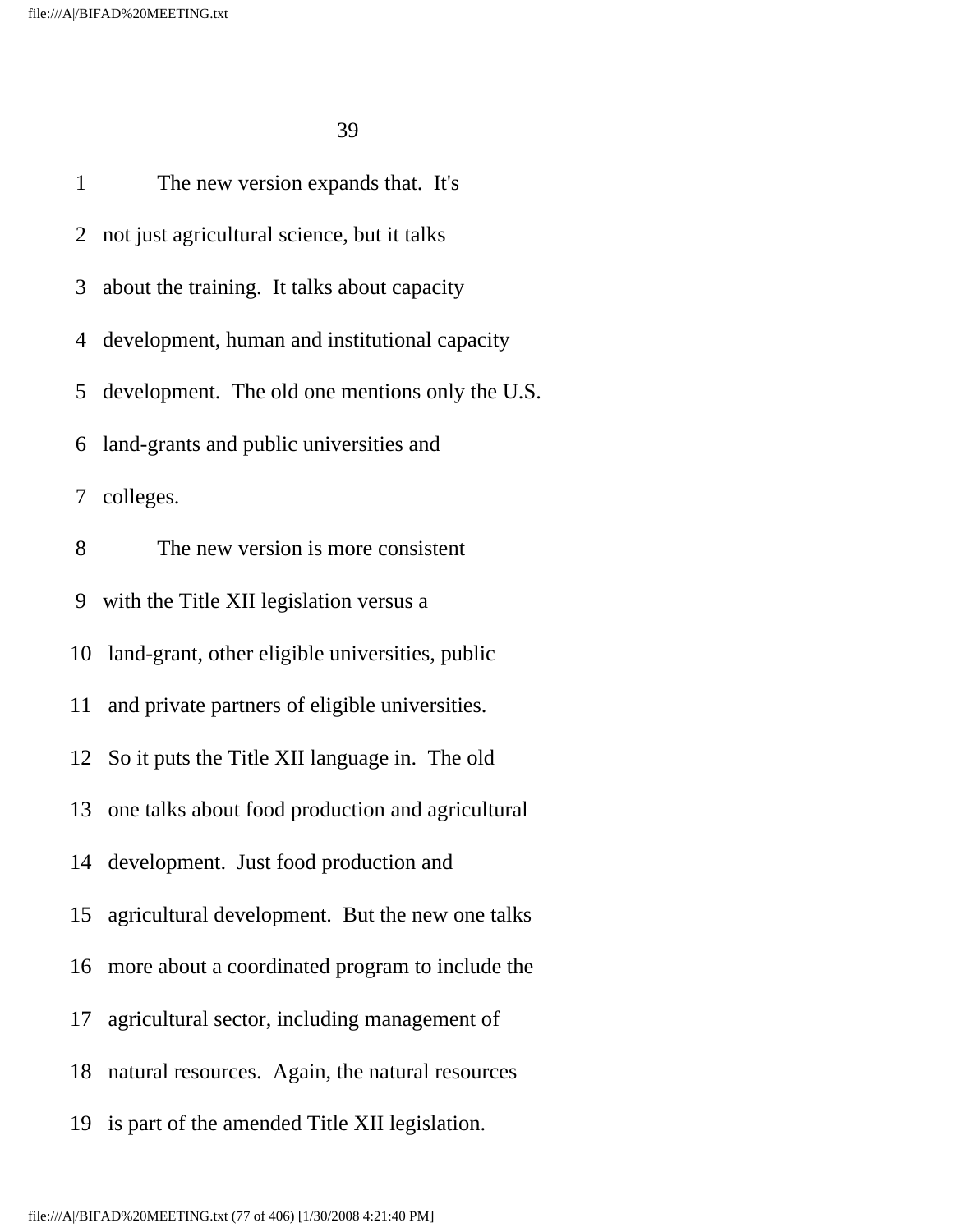- 20 The old one talks about Title XII --
- 21 our activities include primary strategic
- 22 objective is the development of host country
- 23 capacity. That is the primary objective. The
- 24 new one talks about the development of host
- 25 country capacities as one of the objectives.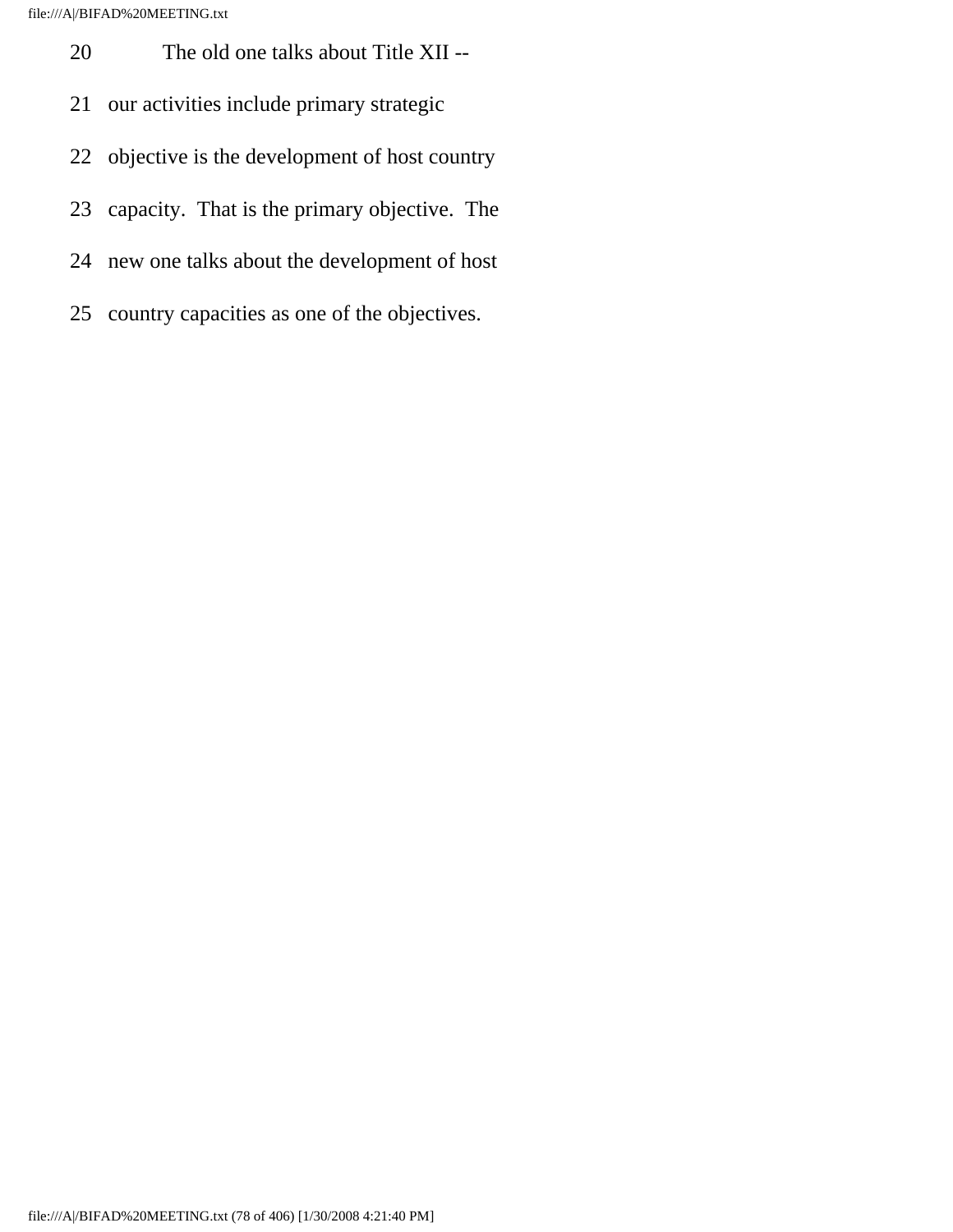1 But it also includes policy, working to 2 influence policy, working to -- it expands the 3 definition of "agriculture" to include forestry, 4 wildlife, fisheries and the expanded definition 5 in the Title XII language. That's what is being 6 changed in the ADS. It's an update. 7 I think the problem is not with the 8 language of the ADS. The problem is with the 9 implementation. I kind of brainstormed with 10 some of my colleagues in EGAT on Monday to talk 11 about why isn't ADS being implemented properly, 12 and there are a number of reasons. 13 One is that there is -- we have all 14 seen it. There is a lack of technical expertise 15 in the missions: people that understand 16 agricultural programs, that have trained in 17 agriculture, have gone through the land-grant 18 system. Most missions don't have people on 19 their staff who ask the right questions to know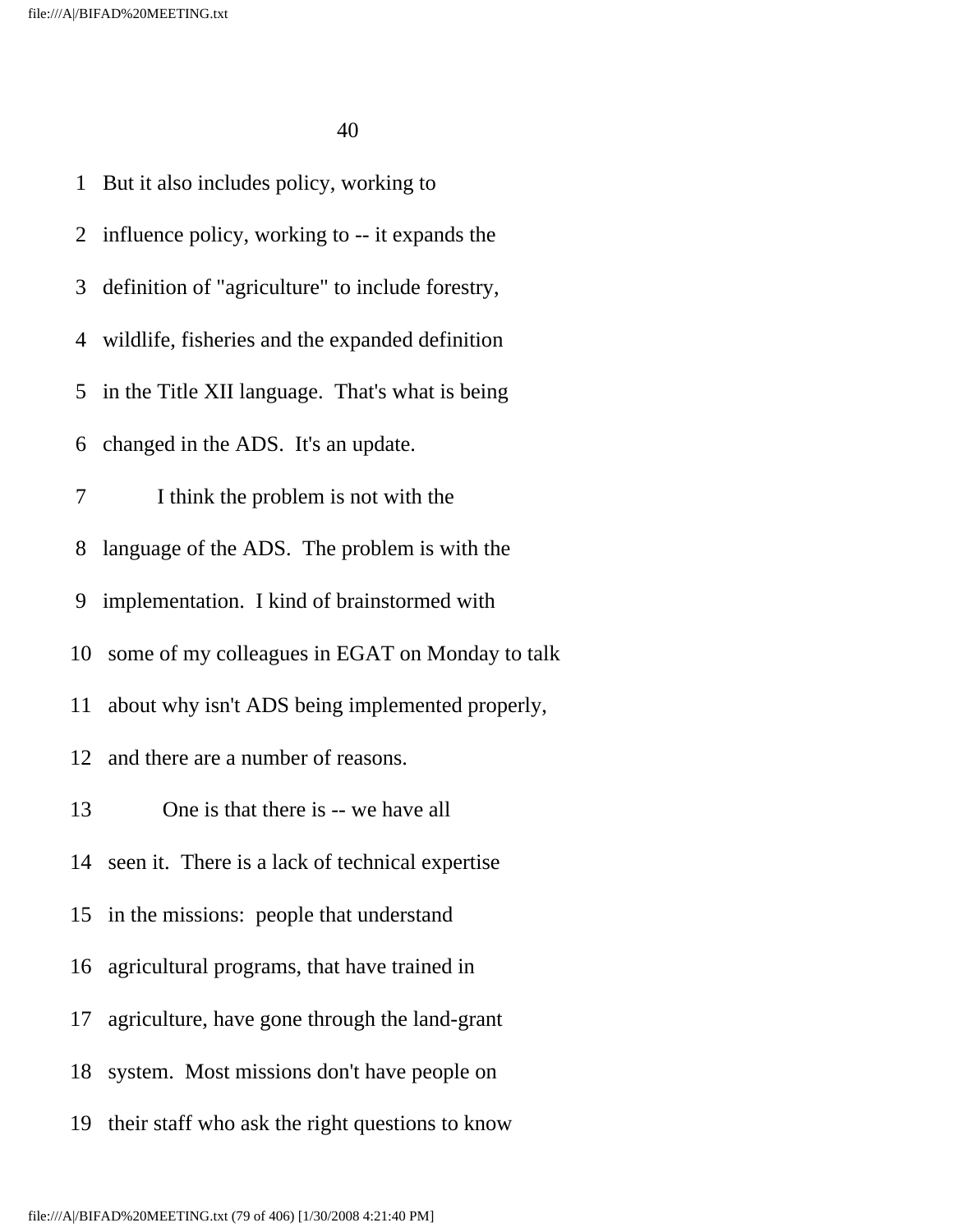- 20 when a university program -- a university could
- 21 implement a program and how mission staff do not
- 22 think of using a university as an option in
- 23 implementing. So that's one reason that ADS has
- 24 not been implemented.
- 25 Another reason is that in USAID now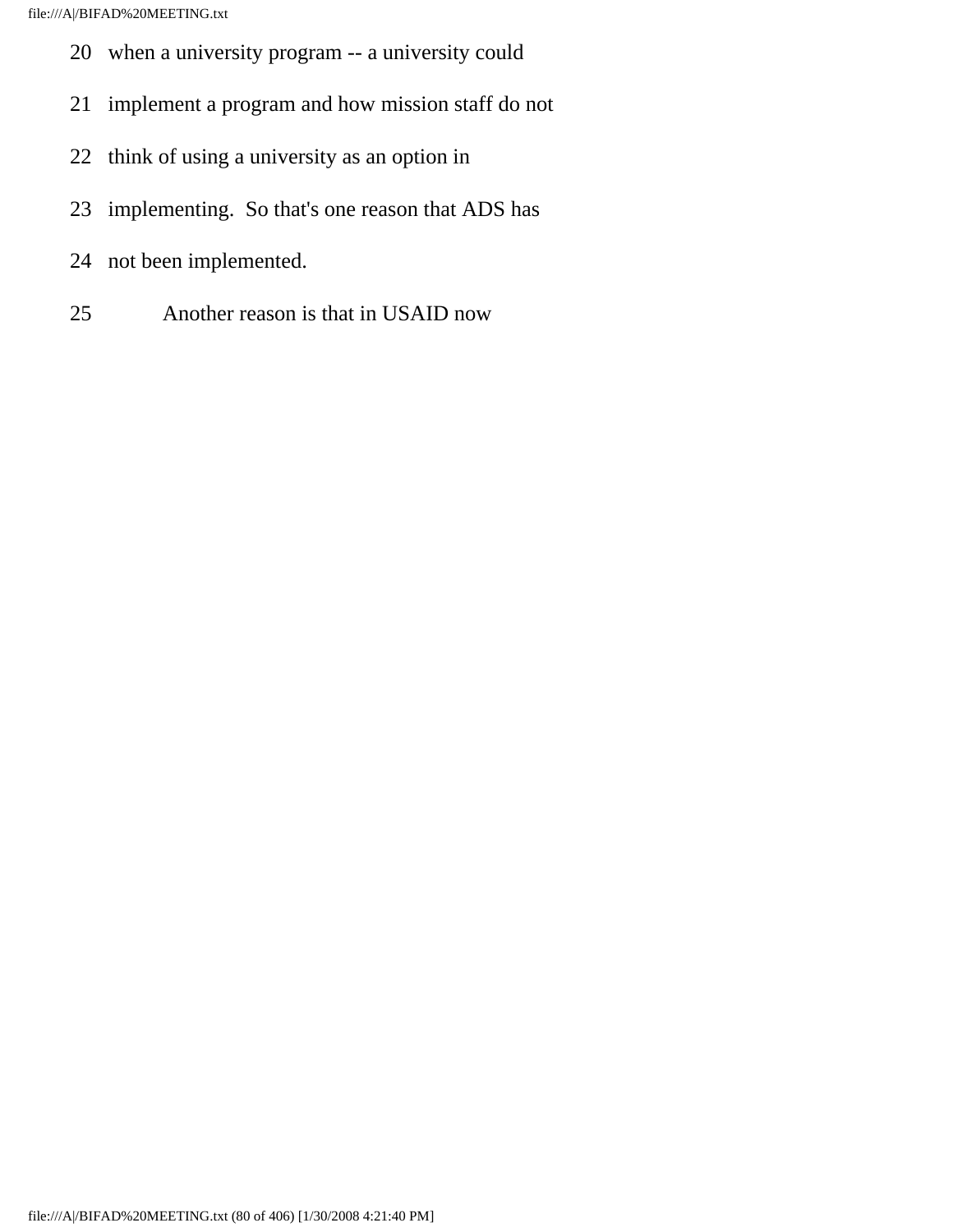1 the decision-making has been decentralized so 2 that it's down to the mission levels. The 3 missions decide what activities they're going to 4 fund and who is going to implement those 5 activities. It used to be that when the 6 regional bureaus and the pilot bureaus would be 7 involved through a review and approval process, 8 when a mission submits an activity design, that 9 it would be sent to Washington for review and 10 consideration of all of these questions about 11 how should it be implemented, what is the right 12 mechanism. That's not done any longer. It's 13 decentralized to the missions. 14 We no longer have the scope and the 15 range of technical analyses when we design 16 activities, feasibility analyses, economic 17 analyses, technical analysis. So when you have 18 people in the missions that don't have that 19 technical background to know which questions to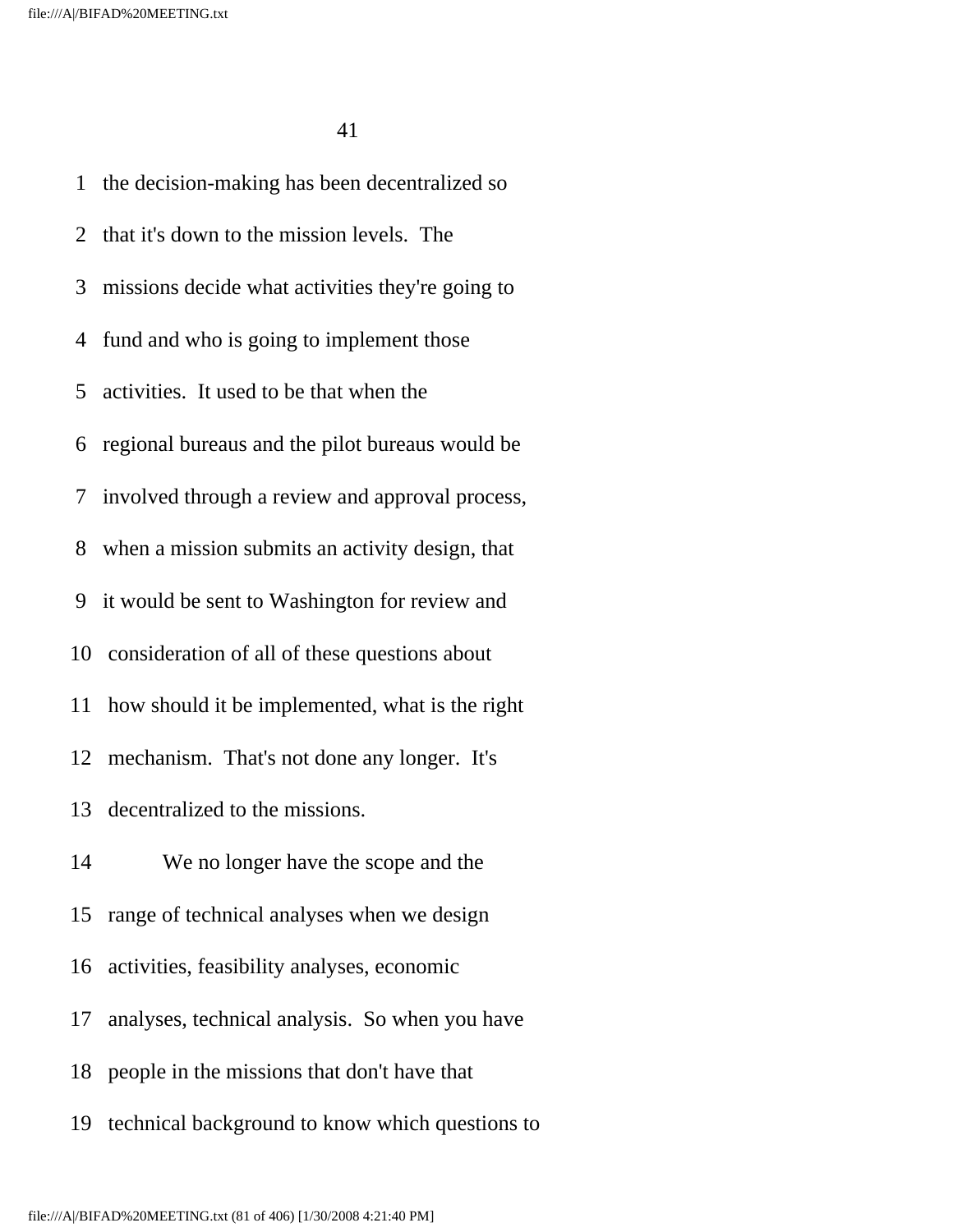- 20 ask and who are the -- what are the range of
- 21 implementers, it gets lost and the ADS is
- 22 forgotten.
- 23 Of course, we know there are changes
- 24 in the way missions do their work. There are
- 25 different changes in their needs and their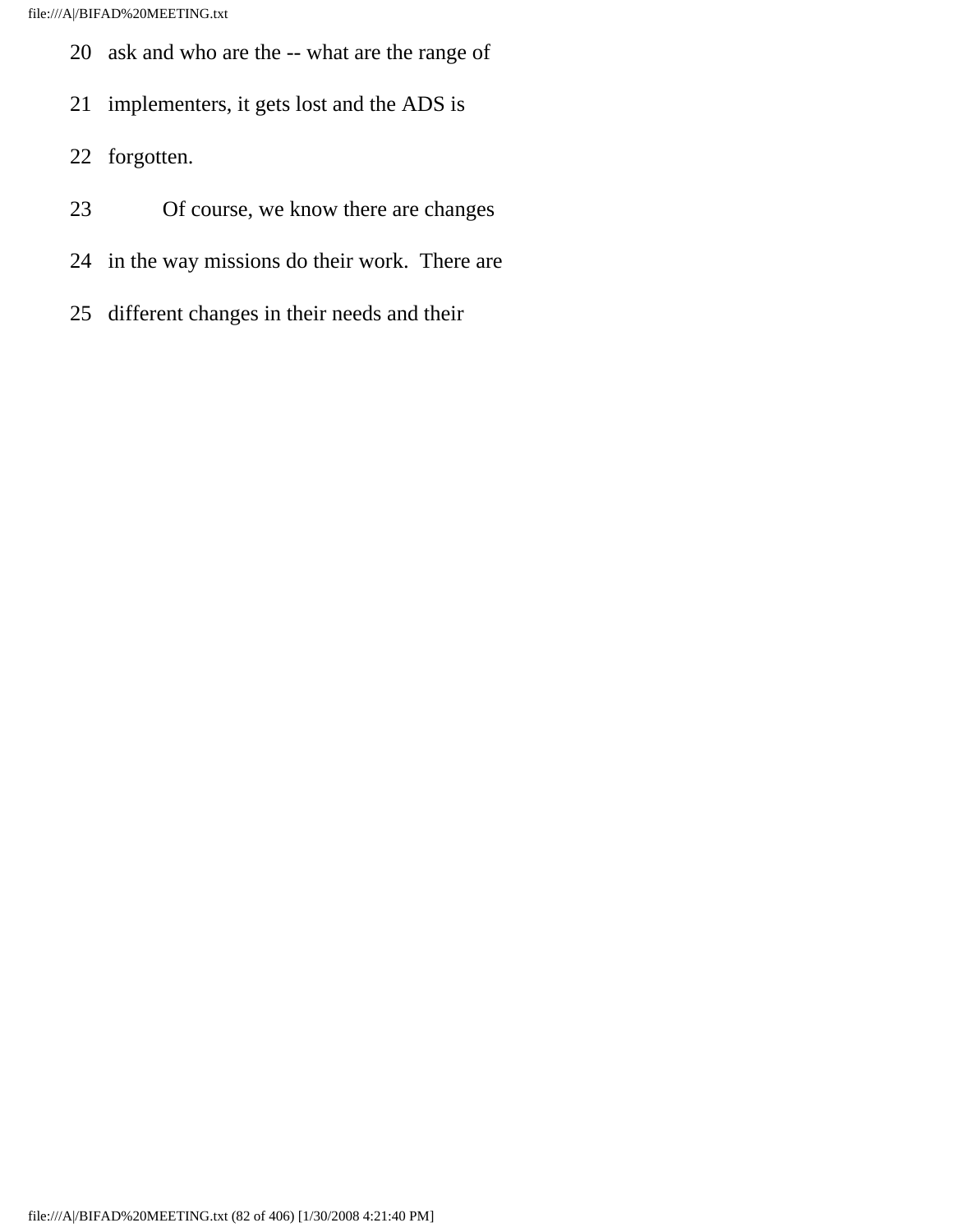1 preferences of implementers. We see missions 2 using maybe more precompeted field support 3 mechanisms. We're looking for a short 4 turnaround; contractual, performance-based 5 contracts; and these are not really appropriate 6 for university implementation. 7 We also know that the types of 8 activities in missions are changing. More 9 activities on marketing, trade, food safety and 10 certification; private-sector services such as 11 input delivery, finance; a lot of mission 12 programs on enabling the environment such as 13 policy, legal, institutional reform; and a lot 14 of technical dissemination now is being done by 15 NGO and in the private sector. 16 This is not to say that the 17 universities cannot assist in these various 18 missions. The universities can do this work. 19 But where we're seeing the universities being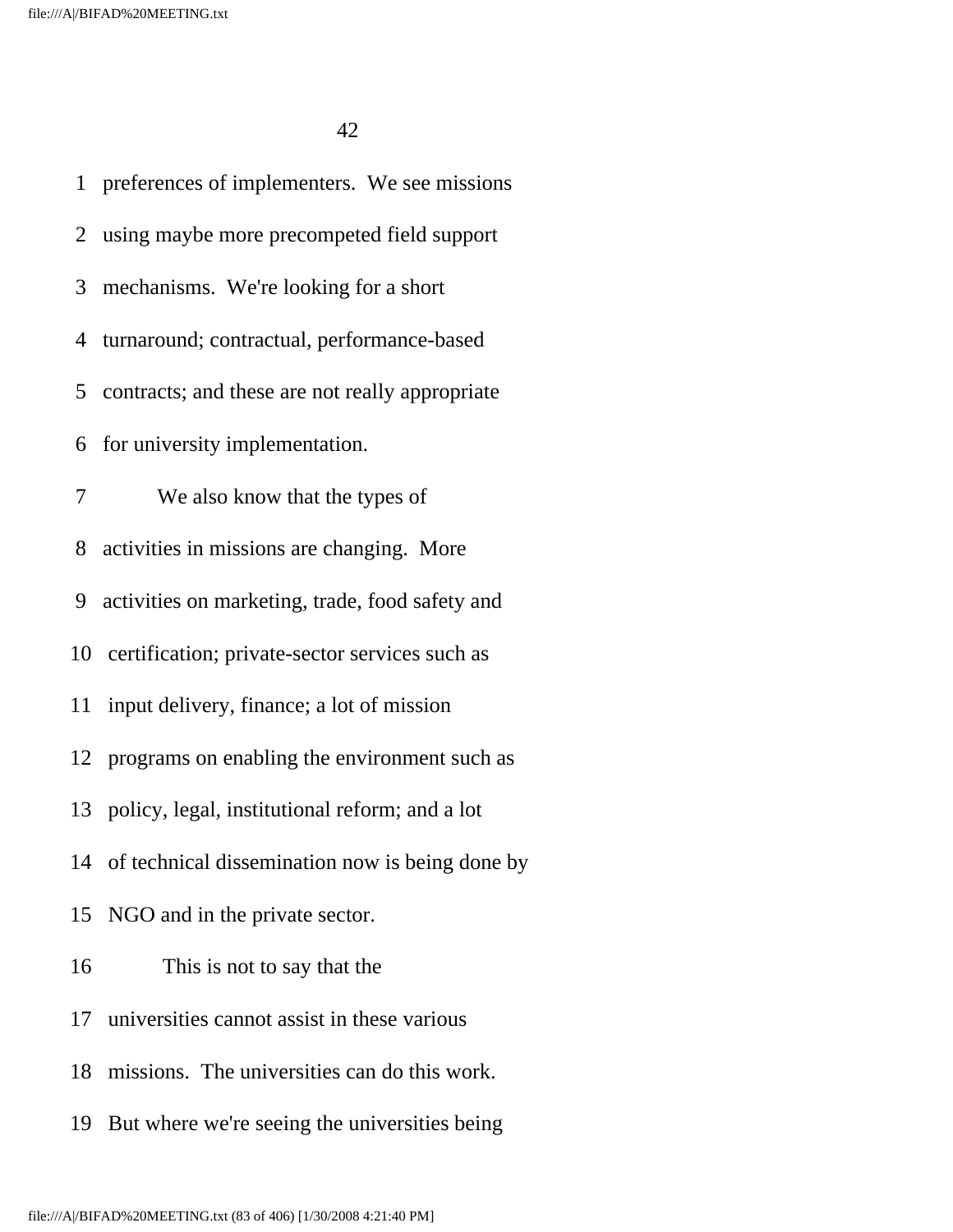- 20 called on as an implementer, calling back to the
- 21 ADS, is on the very big programs.
- 22 In particular, I know Egypt and
- 23 Afghanistan have programs with Title XII
- 24 universities. The largest -- the missions with
- 25 the largest agricultural budgets, according to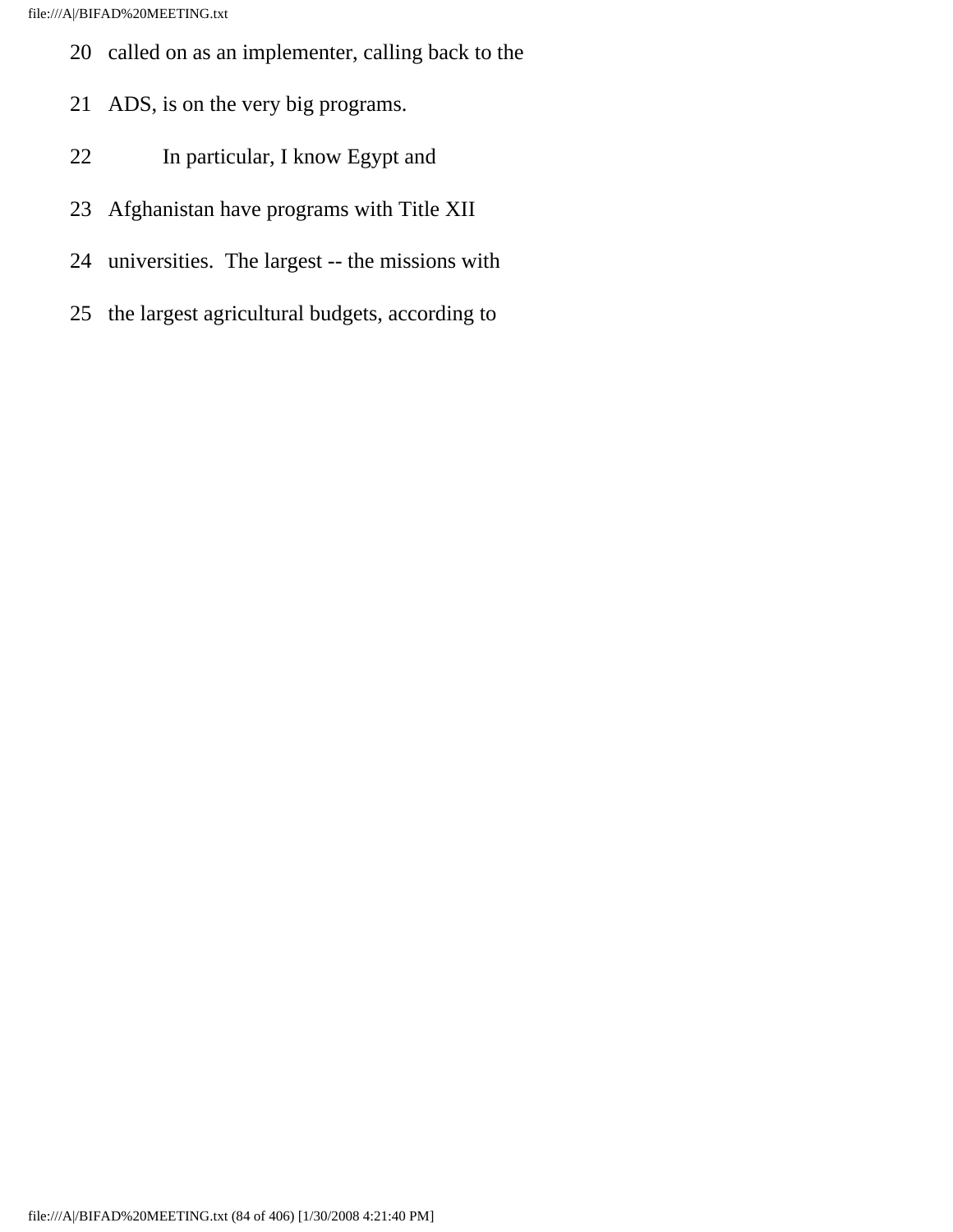1 the fiscal-year '07 Congressional publication, 2 there was Iraq, Afghanistan, Mozambique, Sudan; 3 the West African Regional Program, Uganda, 4 Haiti, Kenya, Liberia and Malawi. 5 What we're seeing is that with smaller 6 missions with smaller budgets, if they have an 7 agriculture activity, they have one activity. 8 It could be an activity that includes -- it 9 could be a technology development. There could 10 be a policy component. There could be a 11 marketing component. But the missions use one 12 implementer. They implement the entire thing by 13 one -- in many cases the contractor. 14 It's only in these large programs -- 15 Egypt and Iraq -- where they can have a separate 16 training program or a separate technology 17 development program, and they contract that out 18 or do it in cooperative agreement with the 19 university. So it's really the implementation.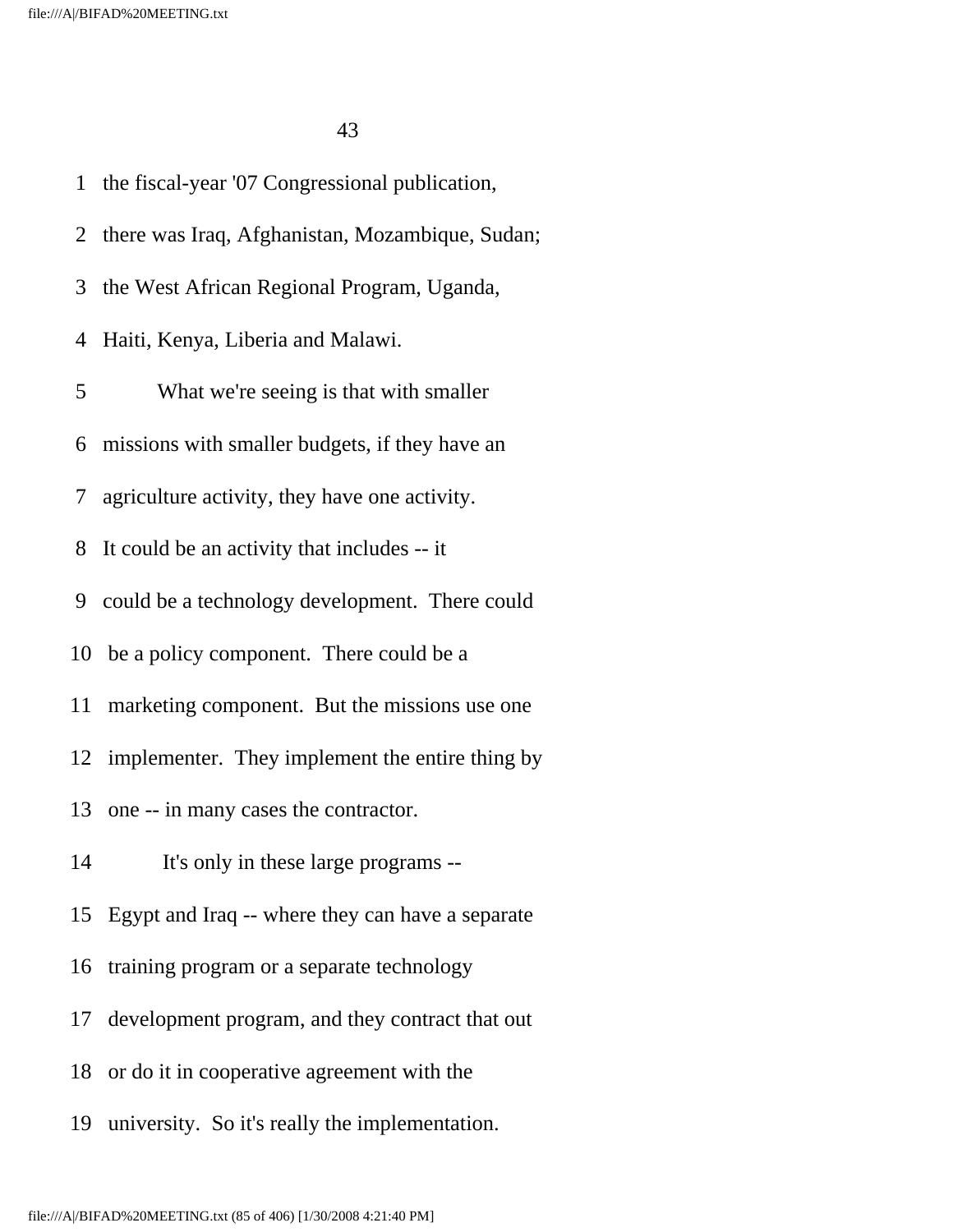- 20 I think we can discuss the language of the ADS,
- 21 but really in my view the real issue is: Is it
- 22 being implemented? And, Tim, you asked that
- 23 question. We have to do something to help the
- 24 missions implement the ADS.
- 25 Now, in another meeting just yesterday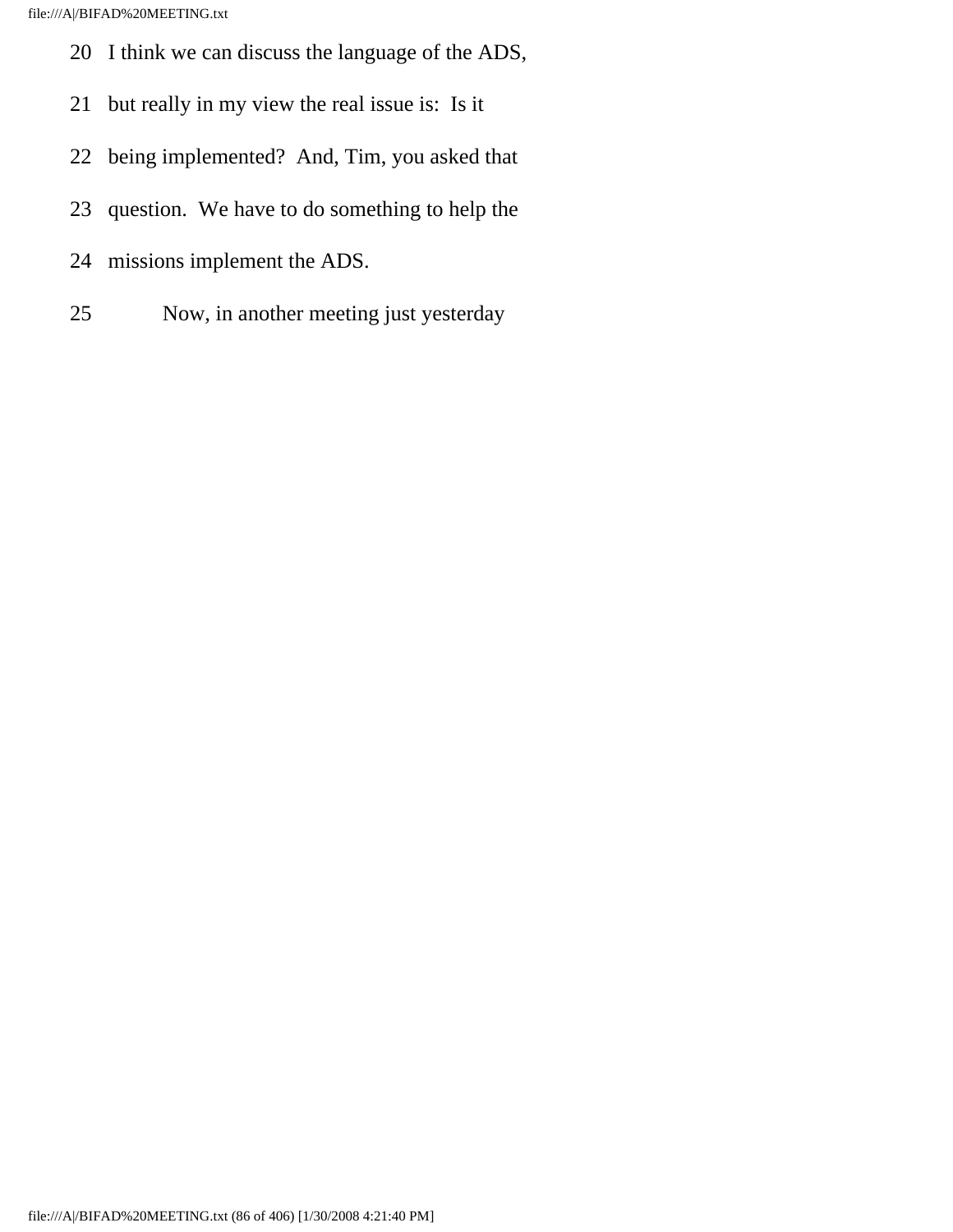1 or -- yes, it was Monday, and Ron was with me, 2 and we talked with people who are in the 3 management bureau who are rewriting the ADS and 4 we said, "How can we help the missions better 5 implement ADS?" 6 One idea we had is that we prepare a 7 mandatory checklist on how to use agriculture 8 money, that maybe the administrator sends a 9 message out or possibly even Jackie Schafer. 10 But as -- it's a mandatory checklist that when 11 missions develop their operational plans for the 12 next year -- their budget and they're 13 identifying new activities -- that they have to 14 ask: Does this activity have a research, a 15 training or a capacity-building component? Does 16 this activity involve the host public or private 17 university systems? Does this activity involve 18 technology development? 19 You can come up with a number of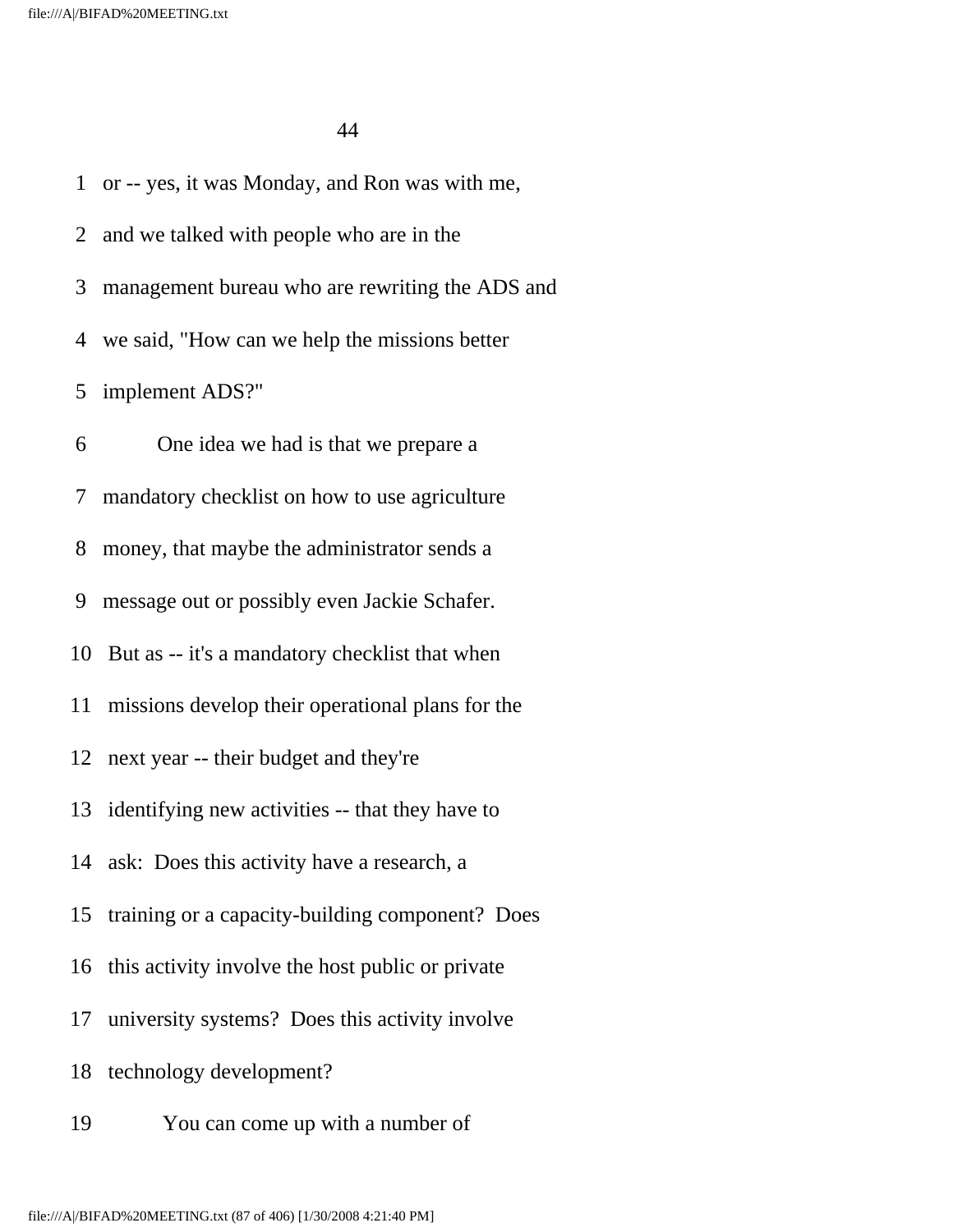- 20 questions that we need to ask the missions to
- 21 consider as they design a new activity and as
- 22 they put their budgets together. They actually
- 23 have done this in the health bureau and global
- 24 health. They have separate issues because they
- 25 have lots of money for child survival and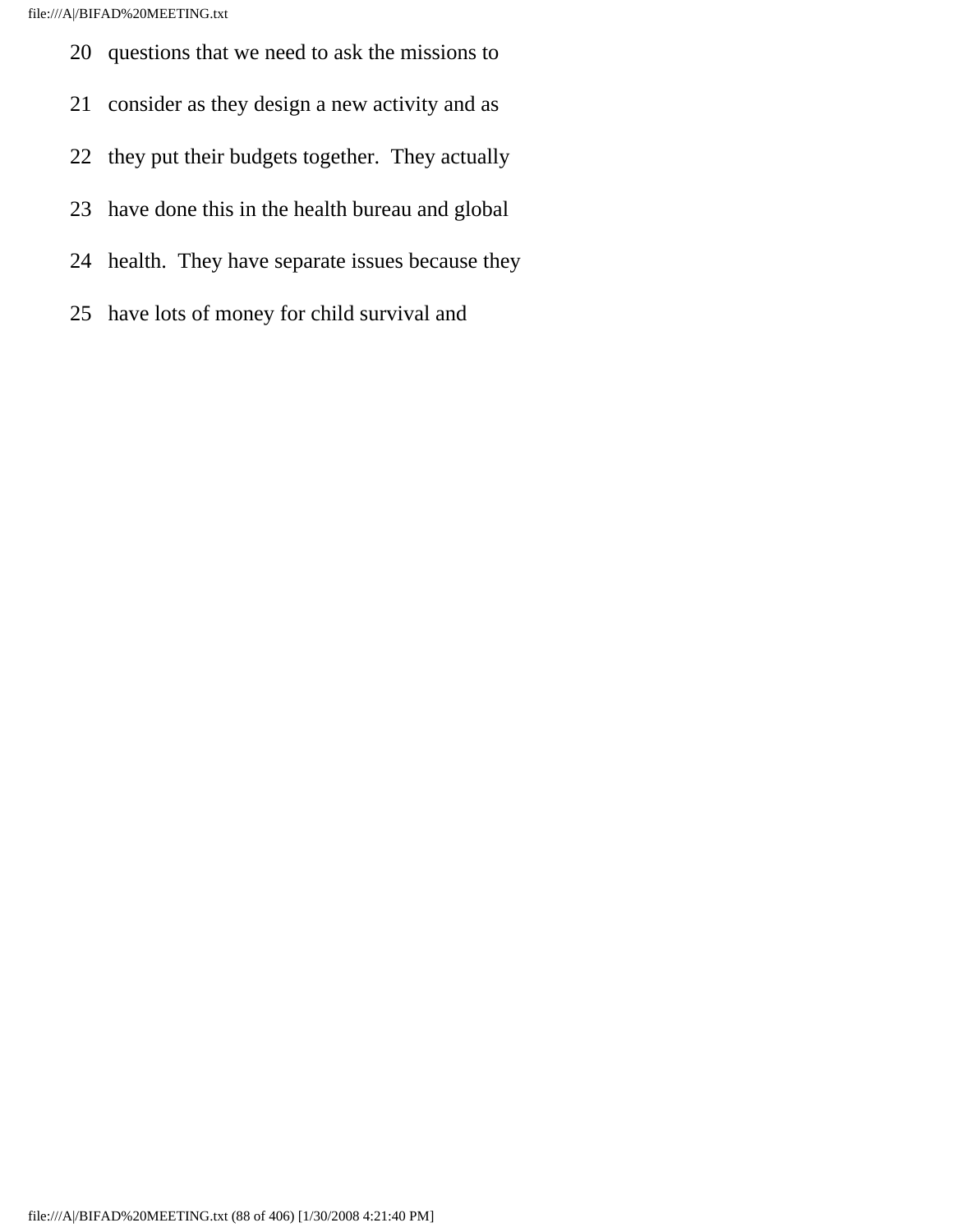1 population money. So they have mandatory 2 checklists for the missions; if they are doing a 3 child survival activity, that doesn't include 4 this and that. 5 So we can do the same thing in 6 agriculture. I think this is a realistic action 7 that the EGAT bureau can take charge of, and I 8 think it's something that EGAT and BIFAD can 9 work together on. I hope that that would make a 10 big difference in the way that ADS is 11 implemented. Really that's the problem. It's 12 getting implemented, and the ADS -- I think in 13 the pilot bureaus, we do fairly well in 14 implementing the ADS 216. Most of our programs 15 are Title XII programs. 16 But the real problem is in the 17 missions and getting them to understand what the 18 ADS does and how it's implemented.

19 CHAIRMAN EASTER: Thanks. Did you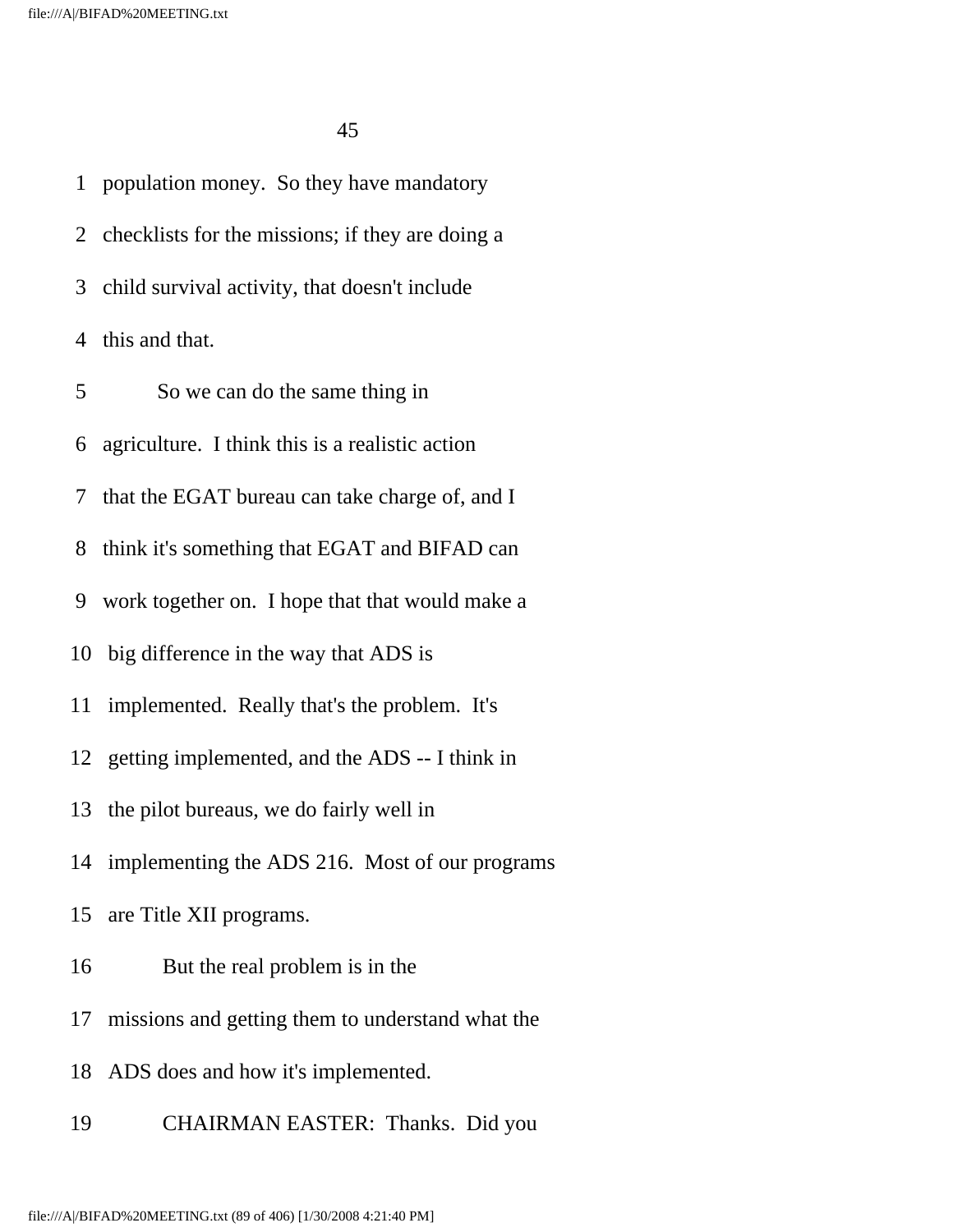- 20 have another comment?
- 21 BOARD MEMBER THOMAS: No.
- 22 CHAIRMAN EASTER: Questions?
- 23 BOARD MEMBER CHRISTENSEN: John, one
- 24 of the things I frequently hear is the comment
- 25 that there are not many -- limited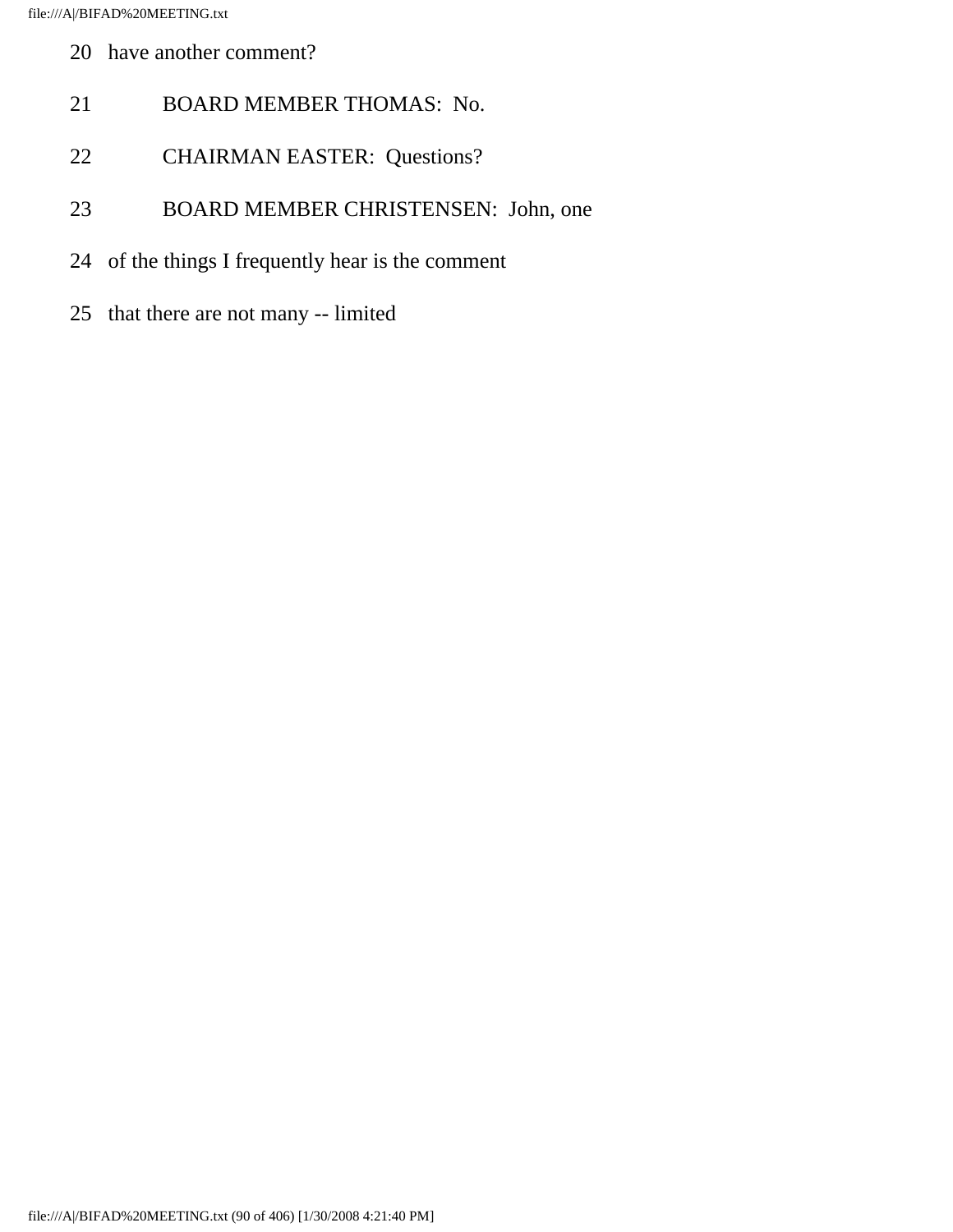1 agriculturalists on the mission staff, and it 2 seems to be an ongoing problem and the problem 3 seems to be more intense. 4 The question keeps coming back to me, 5 Why is that the case? Is it the USAID recruit 6 process that needs our attention to get 7 agriculturalists on their staff? Is it the 8 university agriculture curricula that needs 9 attention? Is there a concerted effort to find 10 out why we don't have these kinds of people and 11 have we turned to other avenues of activity 12 because we don't have agriculturalists on the 13 mission staff? 14 I don't know that we have made any 15 attempt to define why that's the case, but it 16 seems to me that there's not enough food being 17 produced. That's the responsibility of an 18 agriculturalist, and maybe we're not recruiting 19 the kind of people we need to have to do that or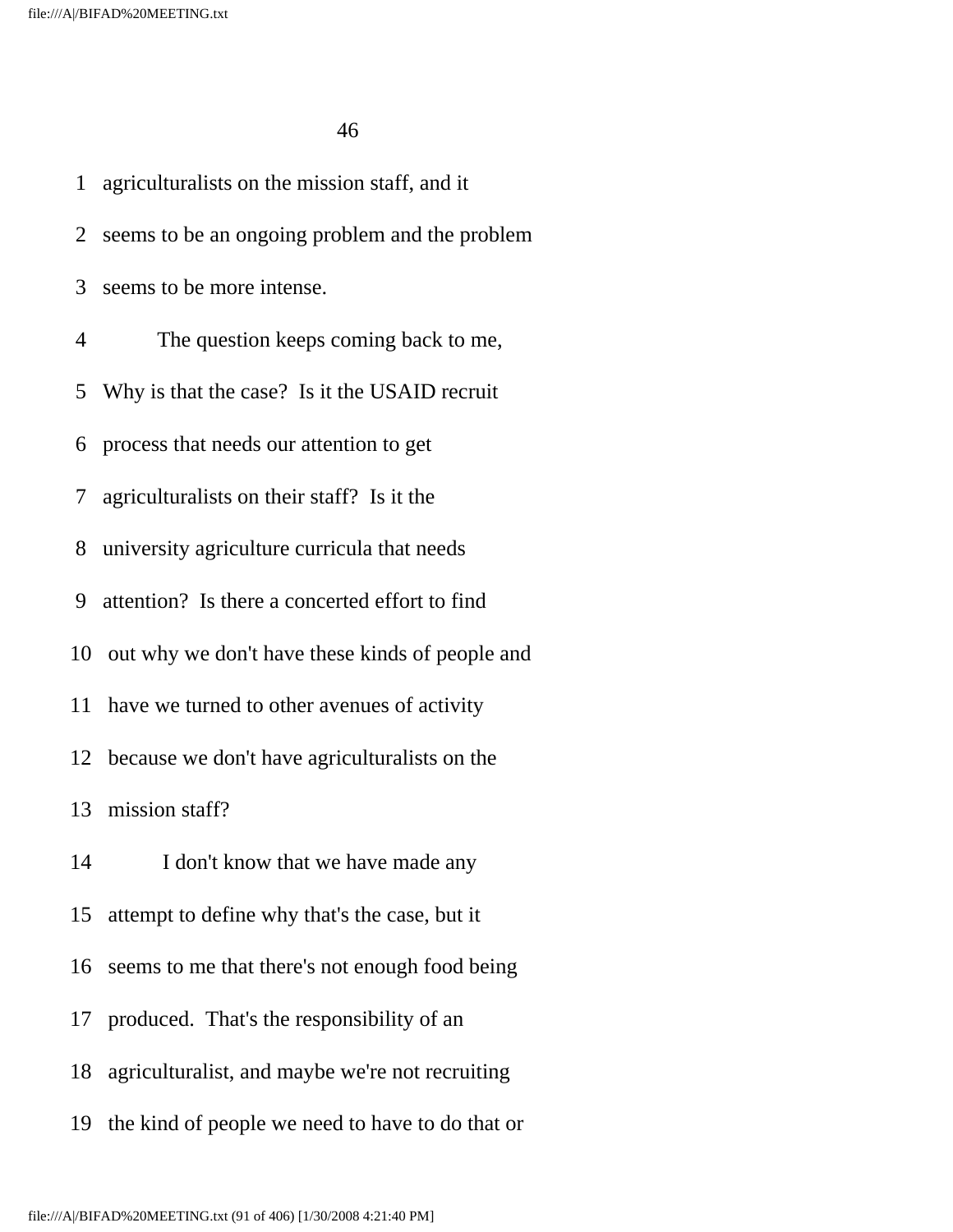- 20 maybe we're not preparing in the university
- 21 community the kind of people to address those
- 22 issues.
- 23 I guess my question, Mr. Chairman, is
- 24 that something we ought to be pursuing?
- 25 CHAIRMAN EASTER: It occurs to me that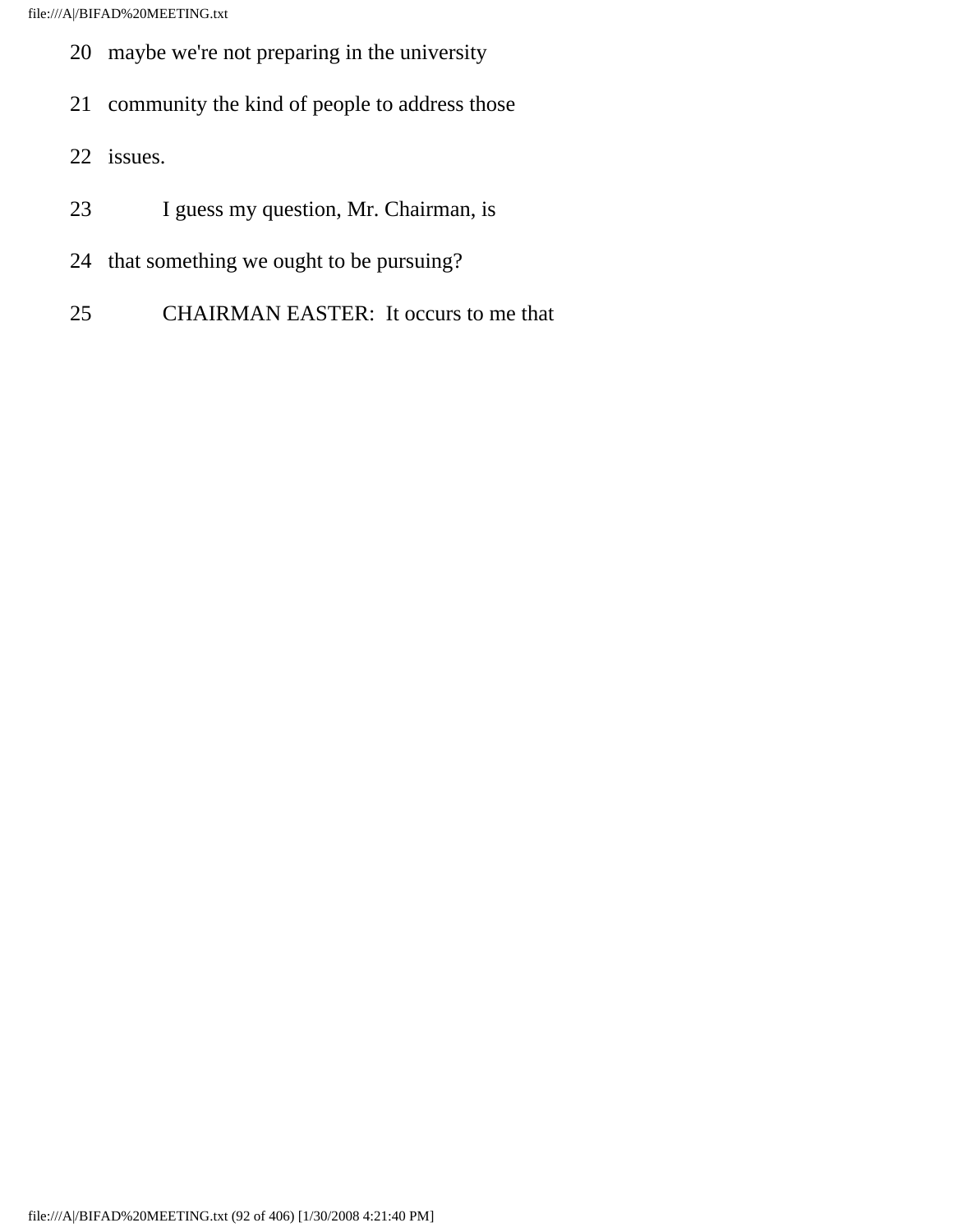|    | 1 in our role as advising administrator, that if |
|----|--------------------------------------------------|
|    | 2 this is something that needs to be addressed,  |
| 3  | then we should be providing that advice. I       |
| 4  | don't think we are prepared at this point to     |
| 5  | make that kind of a recommendation, but I --     |
| 6  | this isn't the first time that that has been     |
| 7  | brought up in the discussion.                    |
| 8  | Other reaction?                                  |
| 9  | BOARD MEMBER THOMAS: Actually, Allen,            |
|    | 10 we are trying to do something about that. For |
|    | 11 me the agency has recruited what we call      |
|    | 12 "economic growth experts." They could be      |
|    | 13 agriculturalists or agribusiness people,      |
|    | 14 specialists, economists, private enterprise   |
| 15 | specialists. But they're all included as one     |
|    | 16 category and then they become generalists     |
| 17 | because they don't have a specialty in any area. |
| 18 | When they go out to work in the missions, they   |
| 19 | work in the general development office.          |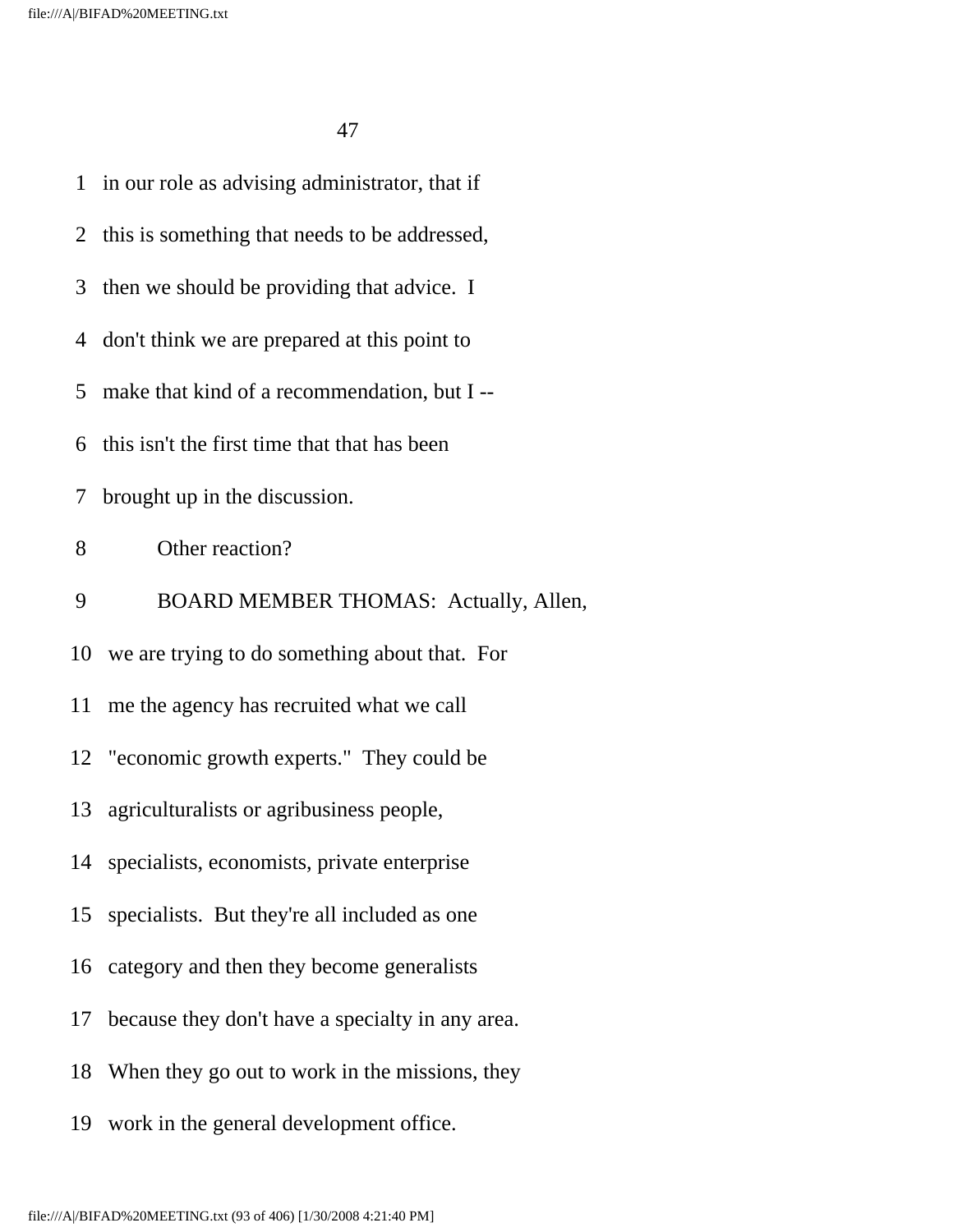- 20 What we're trying to do now is look at
- 21 that basket of recruited employees to ask the
- 22 agency to recruit specifically the people in
- 23 agriculture expertise. We also have to do an
- 24 analysis of how many missions are implementing
- 25 agriculture programs where an agriculturalist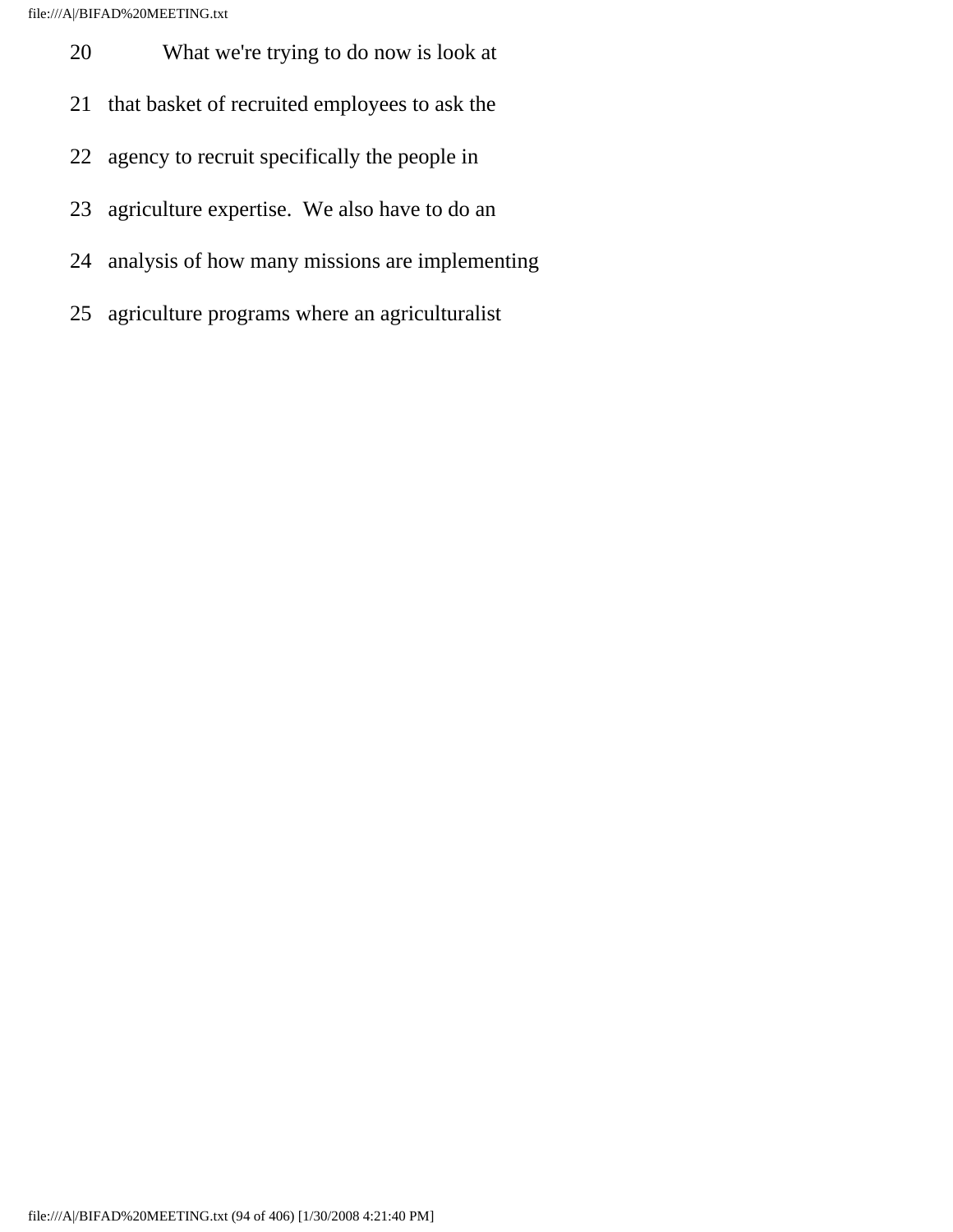1 would be needed, and we have to make that case 2 to the agency that there are this many missions 3 implementing agriculture activities. There's a 4 gap in the mission portfolio personnel of 5 agricultural experts to manage those activities 6 and we need to start recruitment for those 7 folks. 8 CHAIRMAN EASTER: Questions, comments 9 from the audience? 10 MR. WILLIAMS: Tim Williams. I guess 11 I have got two points to make. The first one is 12 a question in terms of language. We didn't talk 13 about the language. The historic language was 14 that this was a "mandatory" requirement. Is it 15 maintained as a mandatory requirement? 16 BOARD MEMBER THOMAS: This is a draft 17 language. It says: 18 "USAID must carry out Title XII 19 'Famine Prevention and Freedom from Hunger,'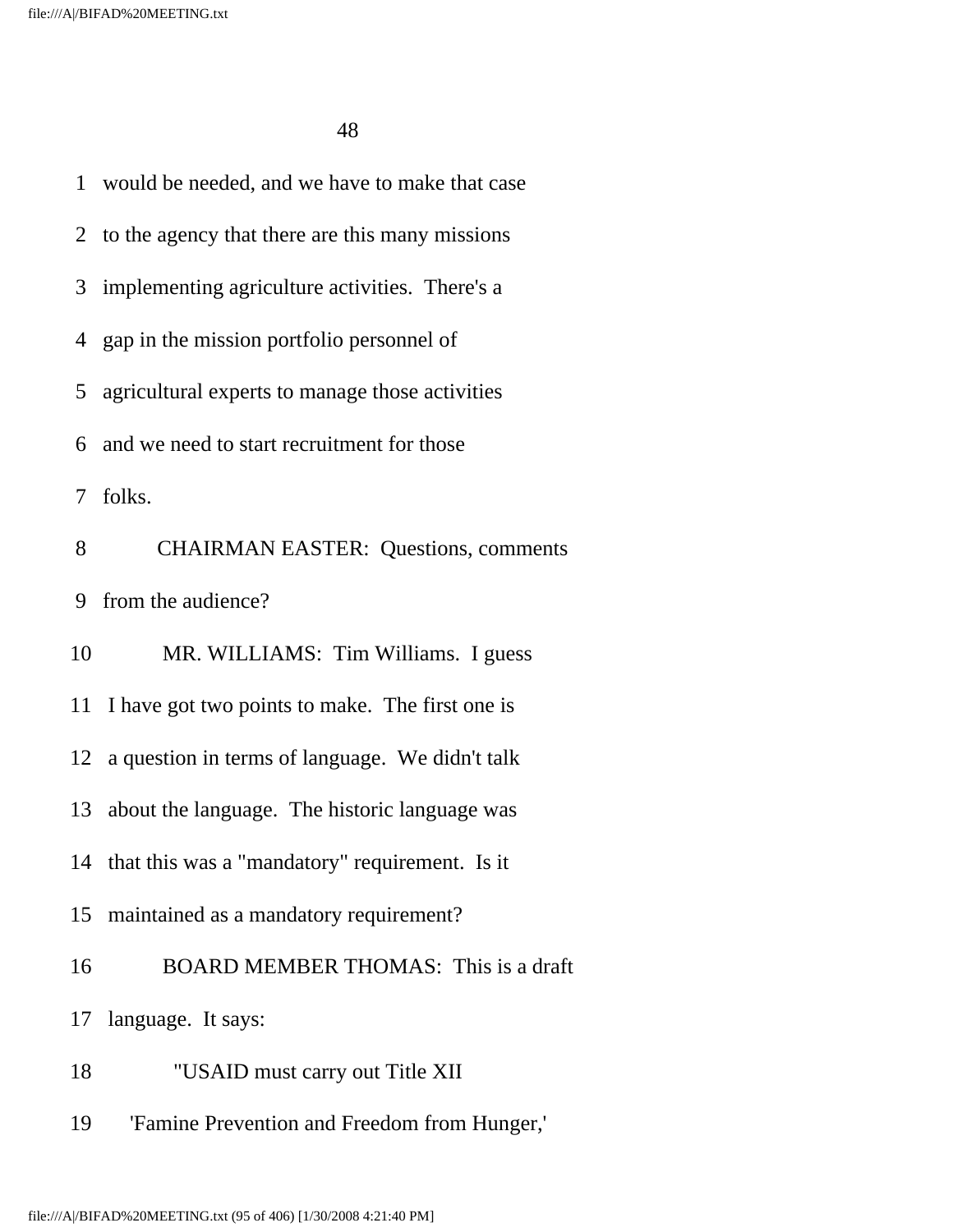- 20 of the Foreign Assistance Act of 1961, as
- 21 amended, which states that the USAID should
- 22 effectively involve land-grant and other
- 23 eligible universities in a program to
- 24 improve the agriculture sector, including
- 25 responsible management and financial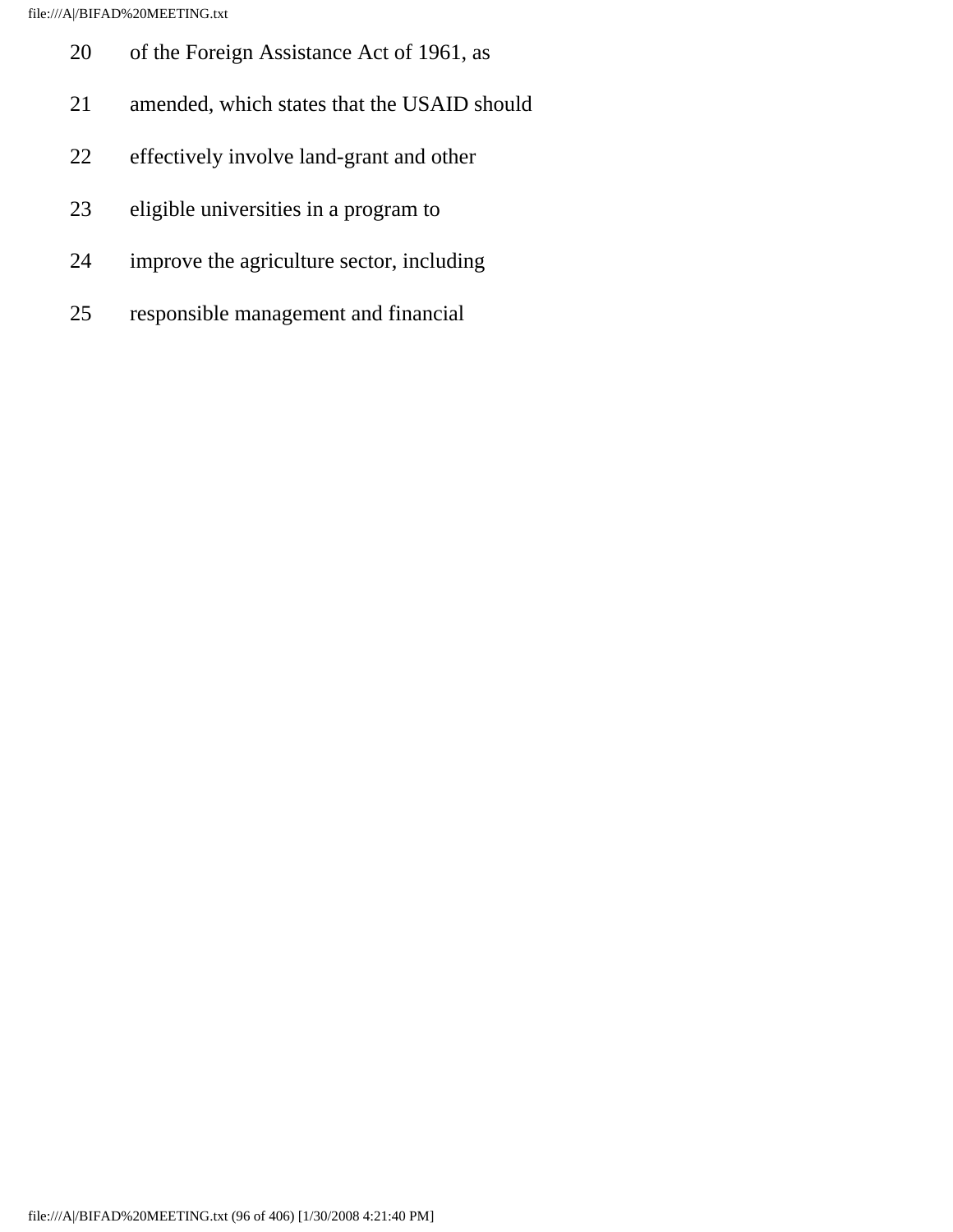1 resources.

| $\overline{2}$ | "Title XII activities must be                      |
|----------------|----------------------------------------------------|
| 3              | carried out insofar as cost appropriated by        |
| 4              | Title XII institutions and any additional          |
| 5              | Title XII resources as may be needed in            |
| 6              | subagreements. USAID missions should               |
| 7              | identify plans and agriculture                     |
| 8              | activities" --                                     |
| 9              | MR. WILLIAMS: That last "should" was               |
|                | 10 a "must." It was a "must."                      |
| 11             | <b>BOARD MEMBER THOMAS: That was a</b>             |
|                | 12 "must," you're right. But in reality that's not |
|                | 13 realistic. You can't ask -- if it's a "must,"   |
|                | 14 it's mandatory that every mission must have the |
|                | 15 Title XII. That cannot be done. Not every       |
| 16             | mission does the activities that are appropriate   |
|                | 17 for Title XII.                                  |
| 18             | MR. WILLIAMS: They should, at least,               |
| 19             | have someone responsible to see that it is -- do   |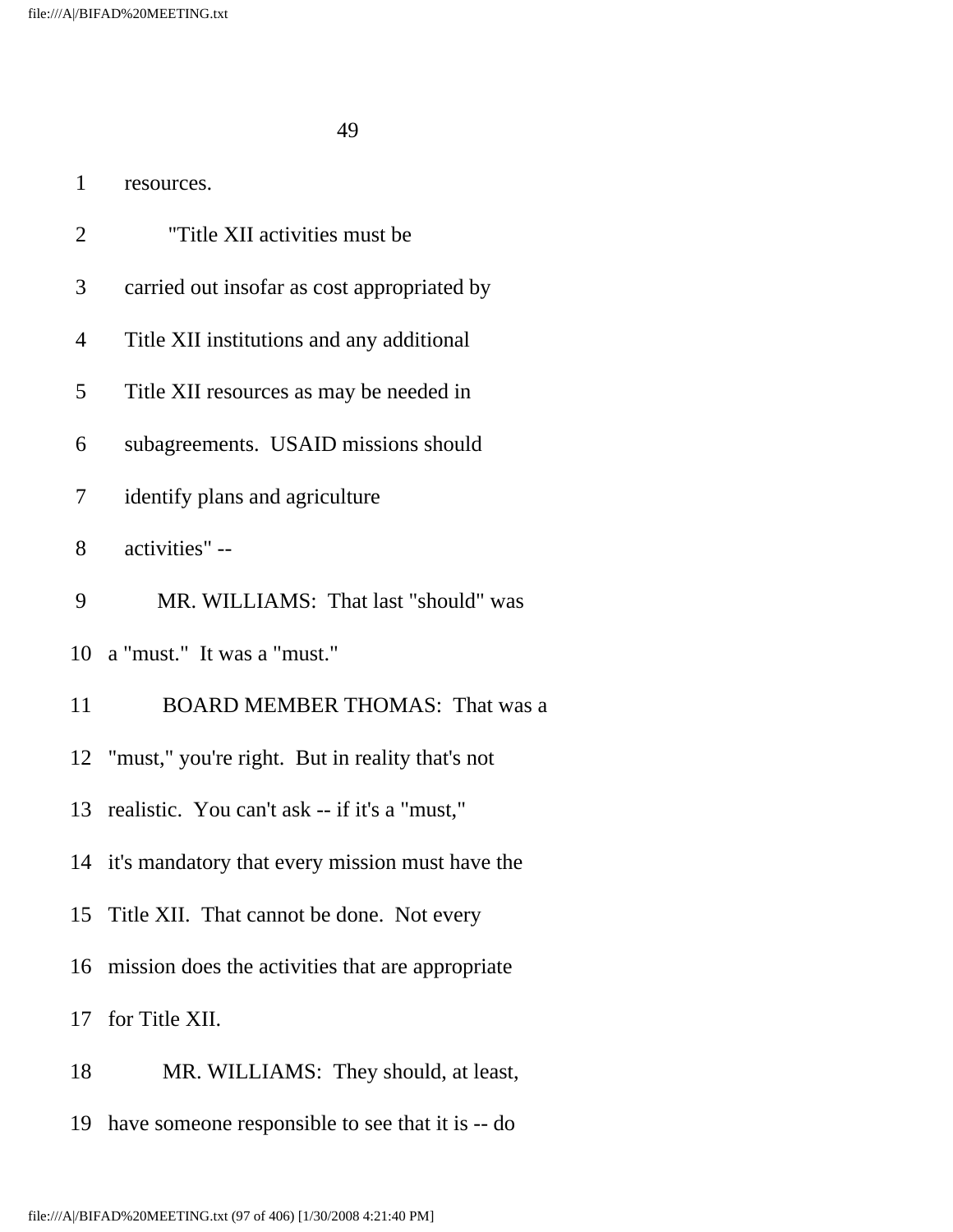- 20 that evaluation; otherwise, they...
- 21 BOARD MEMBER THOMAS: Exactly. That's
- 22 why we need some kind of a mandatory checklist
- 23 that when the missions prepare their operational
- 24 plans, that they consider: Does this activity
- 25 lend itself to a Title XII institution?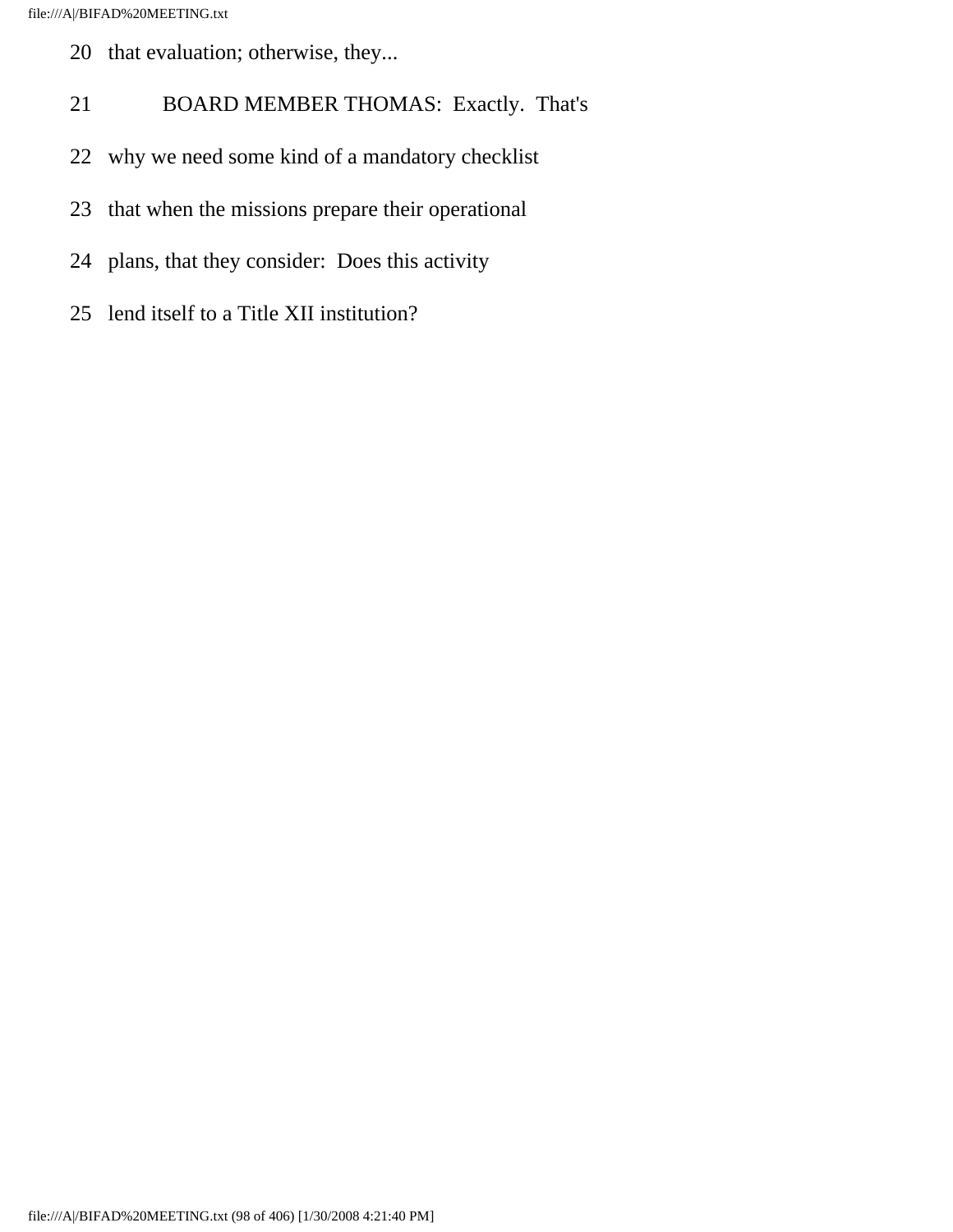| $\mathbf{1}$ | MR. WILLIAMS: Okay. I still think it              |
|--------------|---------------------------------------------------|
|              | 2 needs to be a "must" because I think that it's  |
|              | 3 really the agency has been extremely negligent  |
|              | 4 in this. They have just ignored 216. You have   |
|              | 5 to admit that. There's a long list of things.   |
|              | 6 I know of programs that should be Title XII,    |
|              | 7 that should be led by universities, and they're |
| 8            | not because it has been ignored.                  |
| 9            | <b>BOARD MEMBER THOMAS: I wouldn't</b>            |
|              | 10 say -- I don't agree that it has been ignored  |
| 11           | because missions do use Title XII universities    |
|              | 12 for their programs.                            |
| 13           | MR. WILLIAMS: That's not the same.                |
|              | 14 Missions might use what happens to be a        |
| 15           | Title XII university; but again, come back to     |
| 16           | tax dividend, interest in what constitutes the    |
| 17           | Title XII thing. If you sit down and say          |
| 18           | anything that happens to come out of the          |
| 19           | University of Georgia is Title XII, that is not   |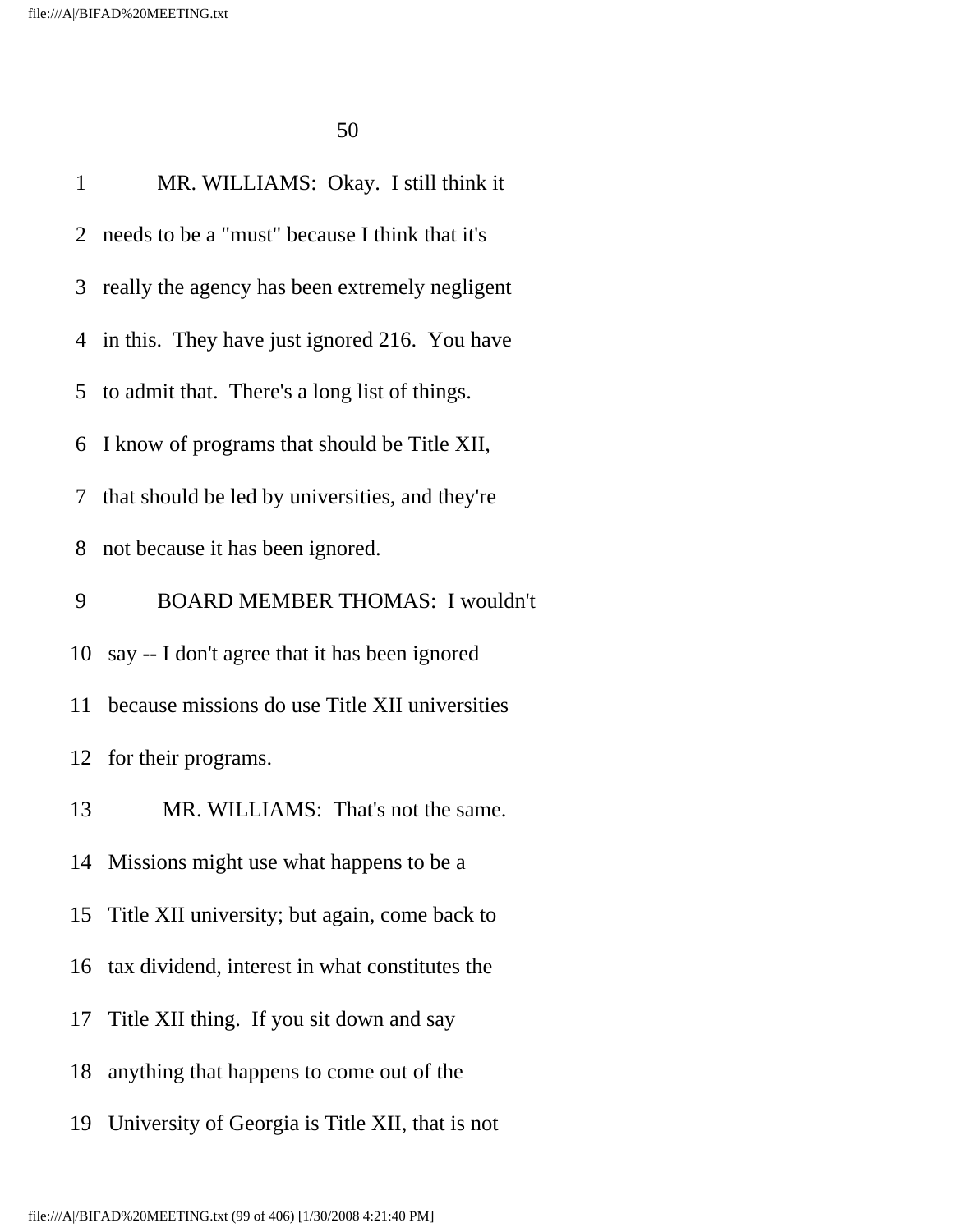- 20 consistent with the Title.
- 21 BOARD MEMBER THOMAS: Well, we do need
- 22 to put that mission as in Title XII because if
- 23 we're going to do -- if EGAT is to prepare
- 24 mandatory Title XII to the missions implementing
- 25 ASD 216, then we have to have a clear definition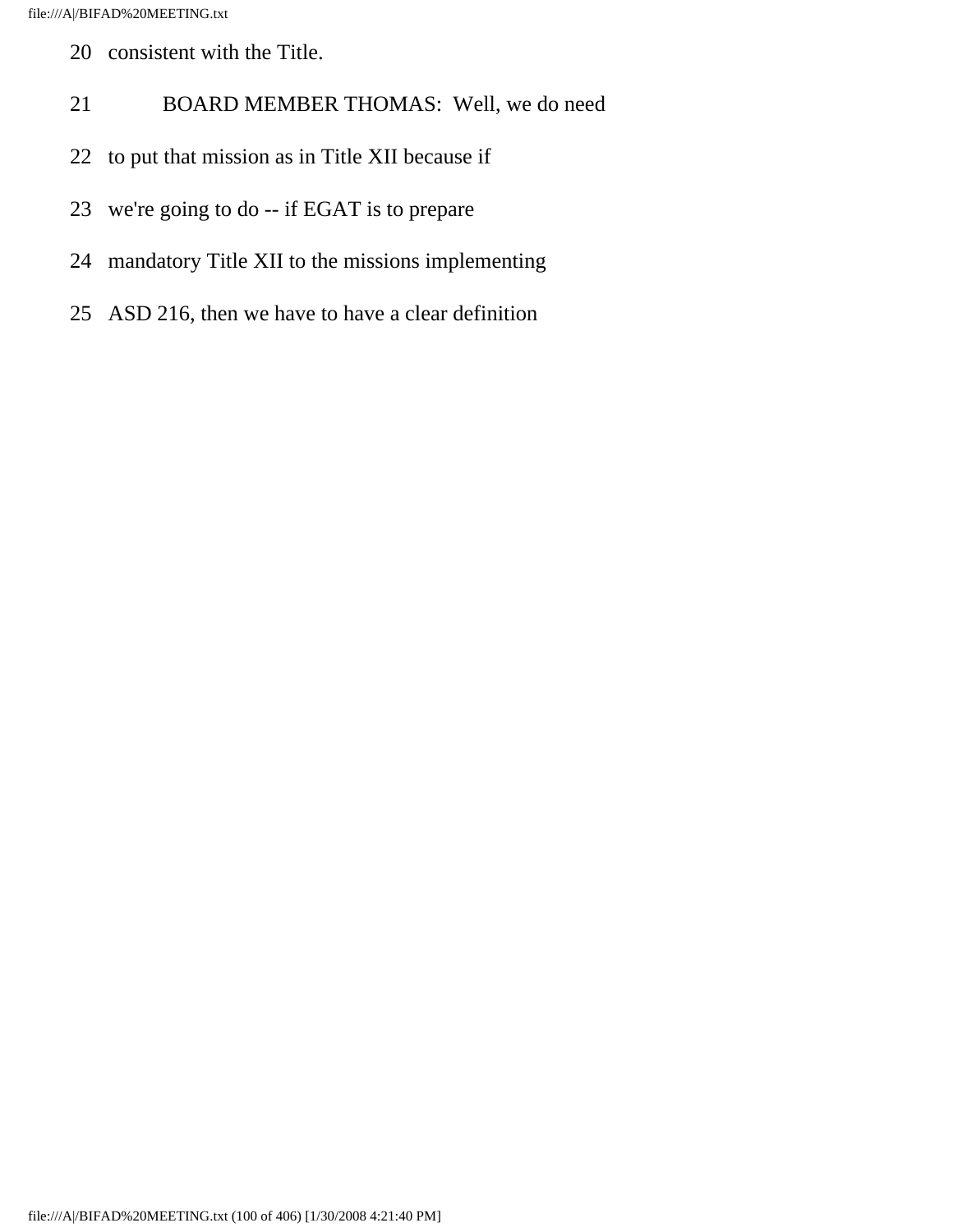1 of what is Title XII.

| 2  | MR. WILLIAMS: It's defined in the                |
|----|--------------------------------------------------|
| 3  | legislation. It's defined in the ADS. The        |
|    | 4 problem is ADS is not being paid attention to. |
|    | 5 I'm told until it's a uniform policy and the   |
|    | 6 administrator stands up and says, "You will    |
| 7  | order this," we're not going to -- (inaudible).  |
| 8  | <b>CHAIRMAN EASTER: Other comments?</b>          |
| 9  | MR. DEMMENT: Tag Demment, University             |
|    | 10 of California.                                |
| 11 | It just seems to me fundamental -- I'm           |
|    | 12 not trying to lecture the board, but I'm just |
| 13 | trying to give advice that you oversee Title     |
|    | 14 XII, yet you don't know how much money is     |
|    | 15 actually being spent on Title XII, you don't  |
| 16 | have a list of activities under Title XII and    |
| 17 | you don't have a list of universities who are    |
| 18 | eligible for Title XII. That seems to me to be   |
| 19 | a major issue for the board.                     |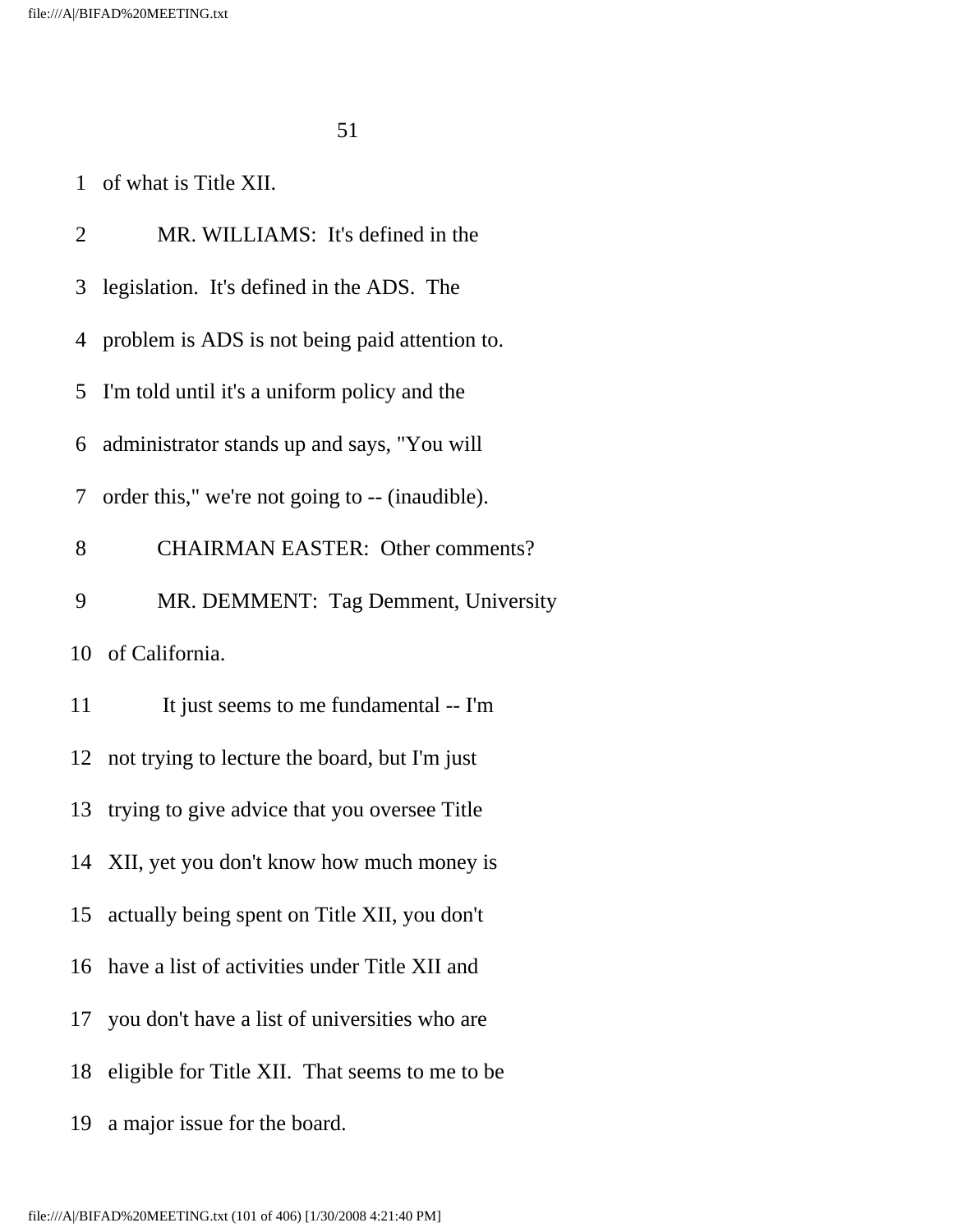- 20 I think it's one thing to look at
- 21 missions and say that's where the problem
- 22 resides. Everything has been centralized, but
- 23 just anecdotally, I was in two missions over the
- 24 past month. I was in India where they tried to
- 25 put forward \$4 million to support the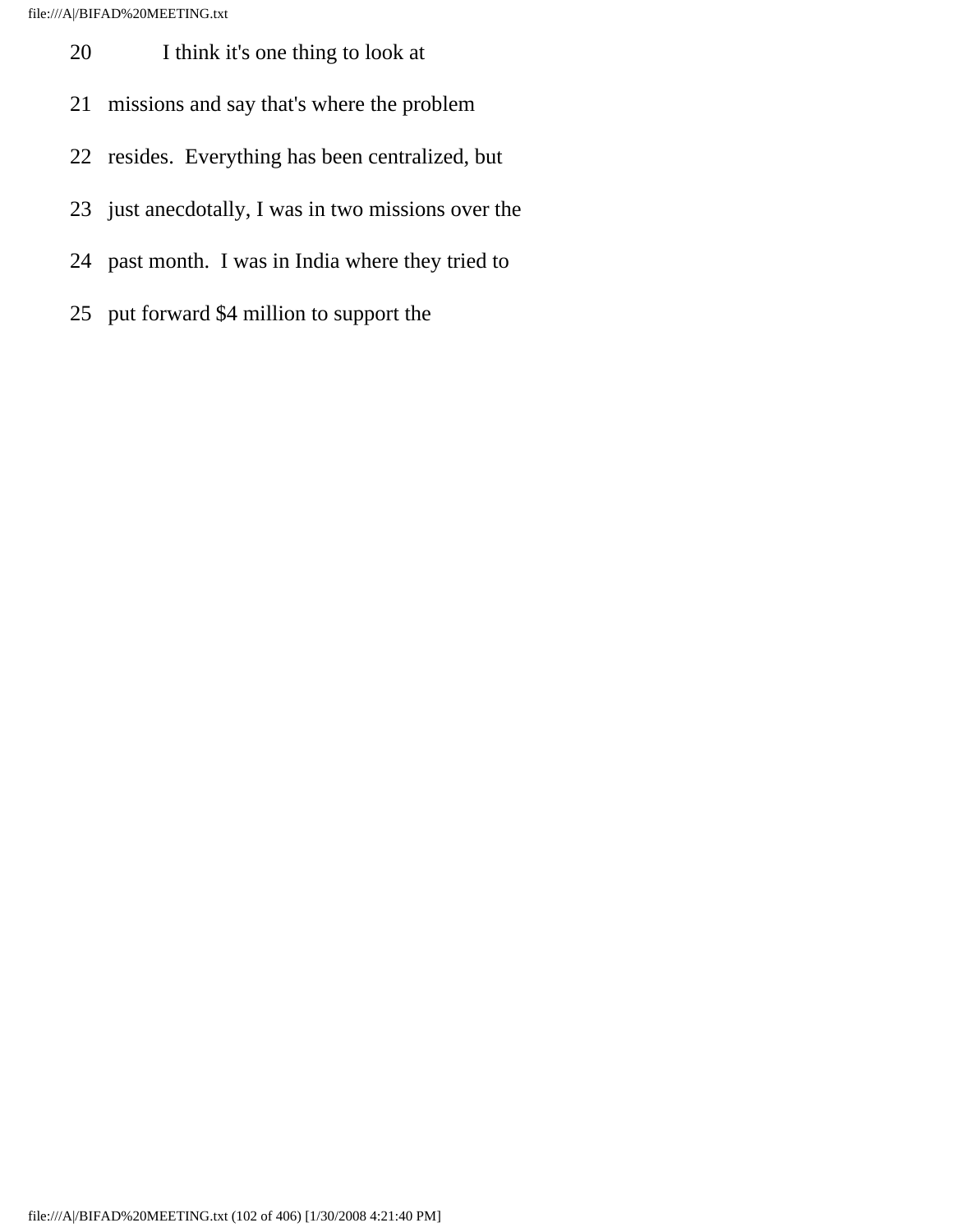1 agriculture knowledge initiative and somewhere 2 up in Washington, D.C., that got zapped. So it 3 wasn't the missions, but someone else in the 4 system. 5 Just recently I was in the Dominican 6 Republic where there was some emphasis on trying 7 to put long-term training into a project and 8 that also got nixed further on. On the one 9 hand, John, I think maybe you are right, that we 10 need to focus on the missions. But it's not 11 just there. We need to look at the entire USAID 12 structure. 13 CHAIRMAN EASTER: Any comments from 14 the board? 15 BOARD MEMBER CHRISTENSEN: In response 16 to Doctor Demment, I think he's made eloquently 17 a point that we require considerable staff 18 support. The board is -- despite all the

19 efforts that those present made, we don't have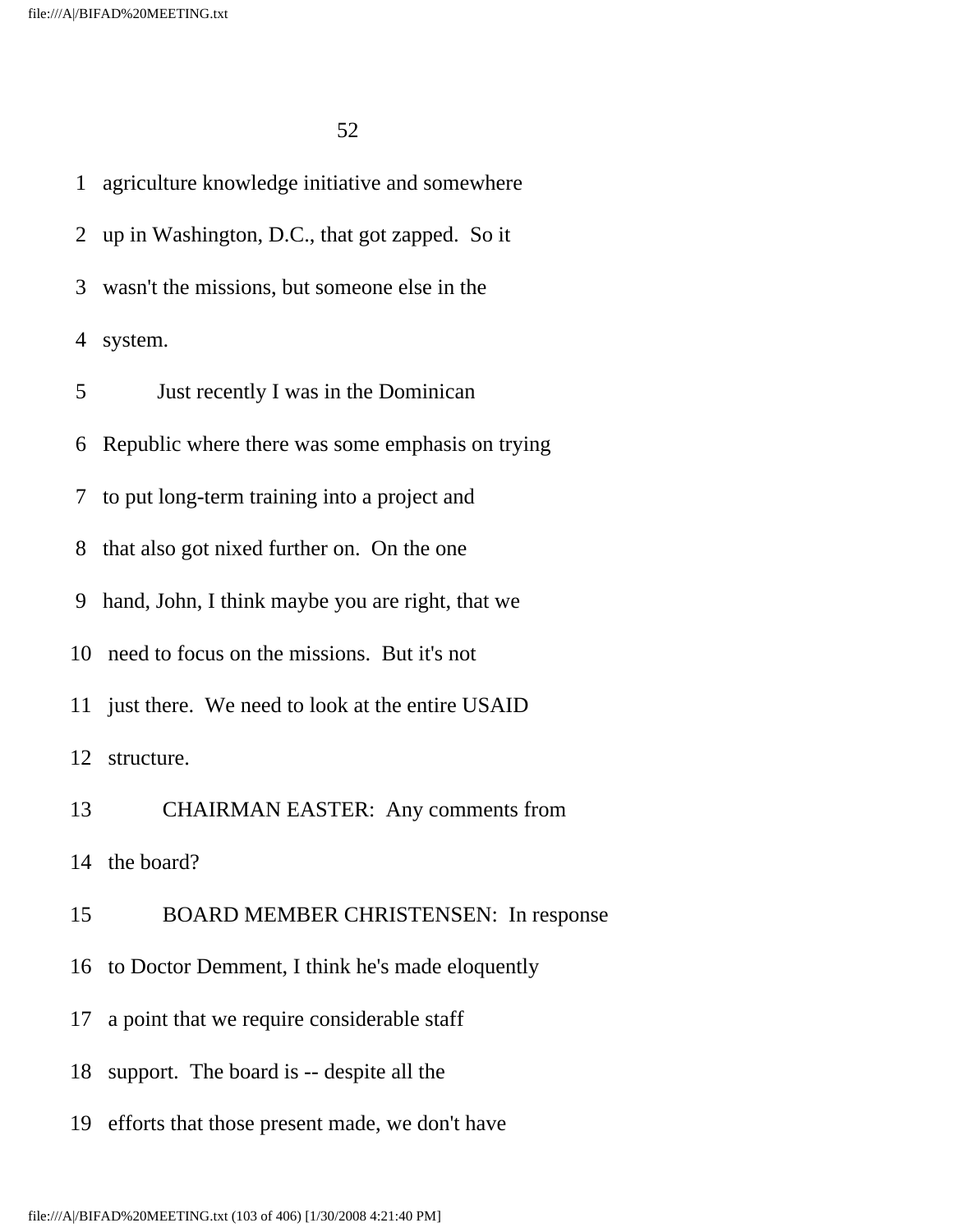- 20 the same sort of staff support that is required
- 21 to implement some of these issues.
- 22 This one in particular, it seems like
- 23 to me, that that is the case with the
- 24 administrator; that if we're going to get this
- 25 kind of information, to be able to provide to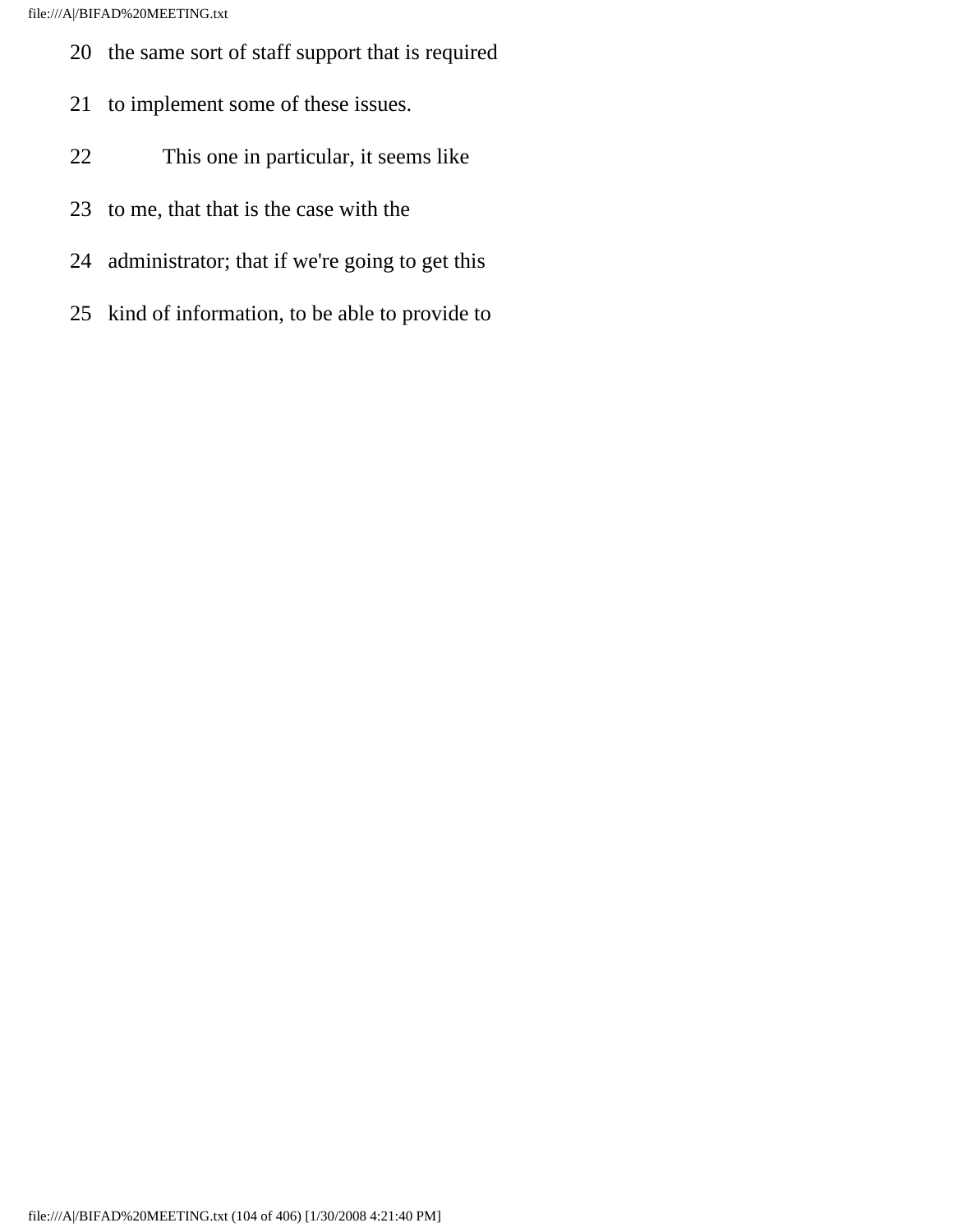1 her accurate and verifiable information, that we 2 have got to make the case there will be 3 additional support. It's an important point and 4 that's the only way we're going to get it done. 5 CHAIRMAN EASTER: Any comments from 6 the audience? 7 MR. WIDDERS: Irvin Widders, Michigan 8 State University. 9 One of the concerns that I have -- and 10 I would like to support Tim's recommendation -- 11 is that I think there should be something that 12 obligates USAID to look at Title XII programs 13 when there is evidence that universities have 14 comparative strengths and predominant capacity 15 to do something. 16 What disturbs me at times or 17 disappoints me is that universities or Title XII 18 programs are overlooked in institutional 19 capacity training projects when clearly this is

file:///A|/BIFAD%20MEETING.txt (105 of 406) [1/30/2008 4:21:40 PM]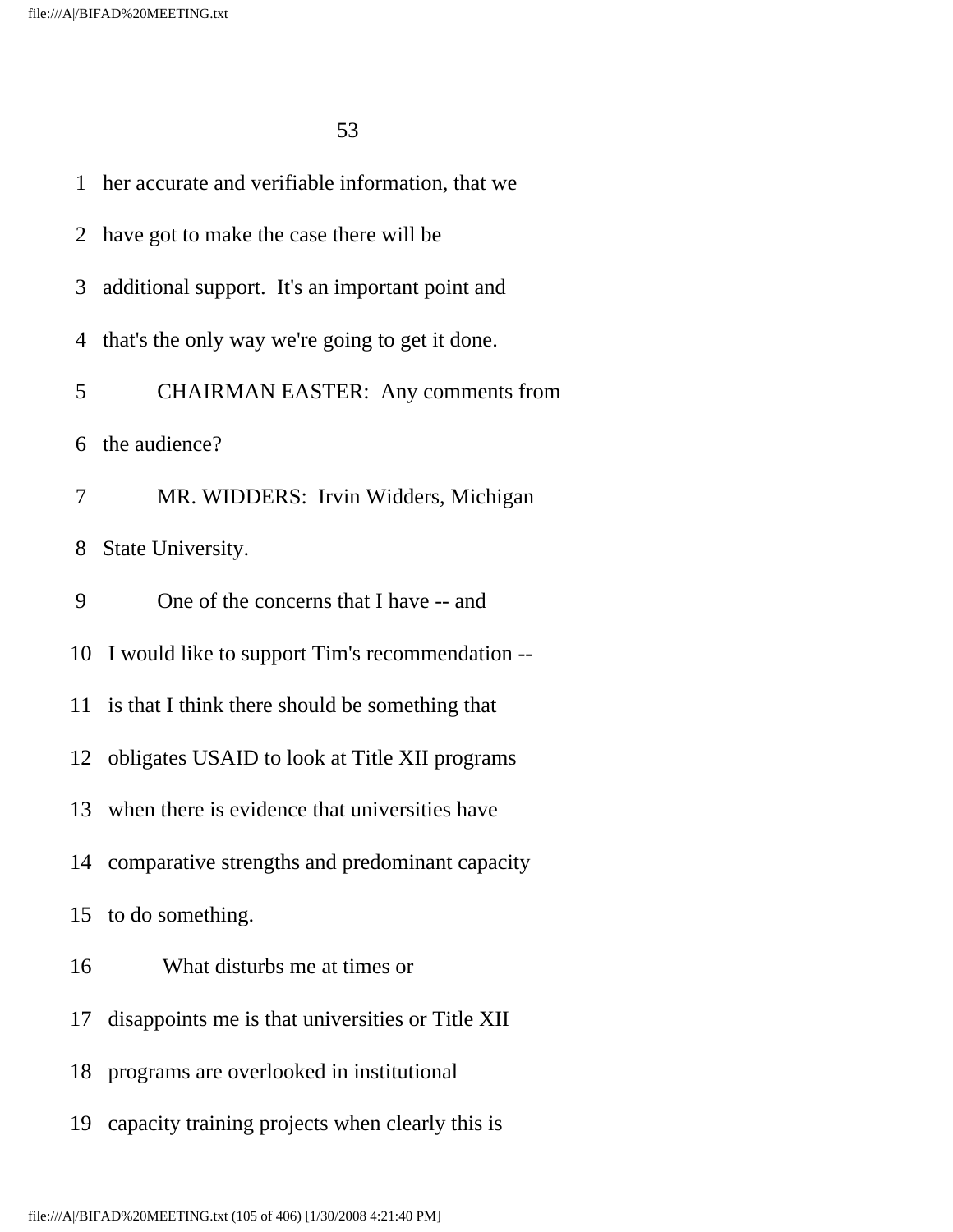- 20 our comparative strength. I don't understand.
- 21 I'm aware of a number of other examples where
- 22 it's the university community that has clearly
- 23 the capacity and the expertise to bring this to
- 24 bear and should be a leader in those kinds of
- 25 projects. I don't know how you could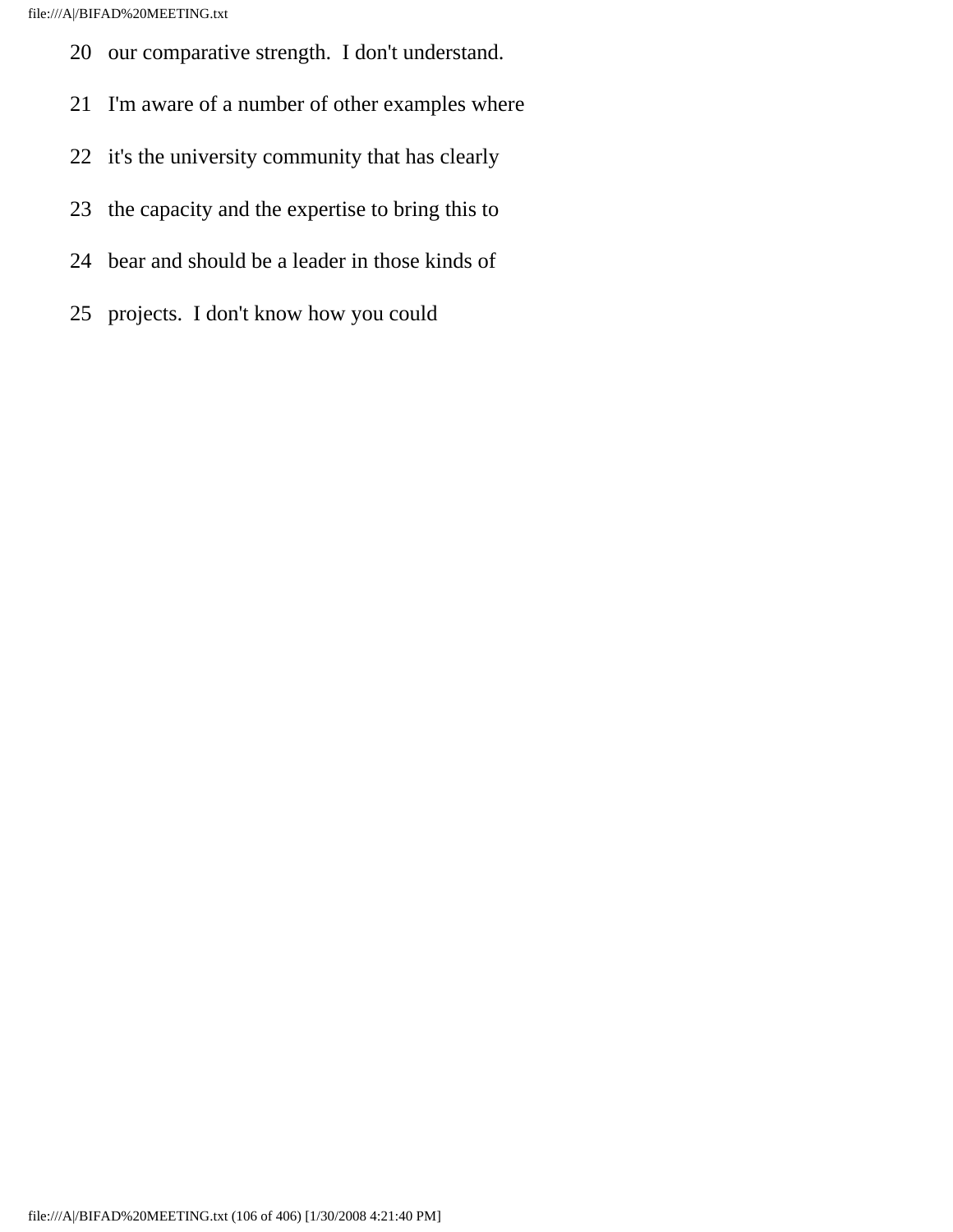1 incorporate that into the ADS.

 2 CHAIRMAN EASTER: Let me draw this, if 3 I can, to closure. I think we have had some 4 very good comments relative to this particular 5 area. I'm going to make a comment and then I 6 would like to pose a question directed to all of 7 you. 8 My comment is this: that there seems 9 to be -- and I picked this up in your 10 comments -- that agriculture is -- in a sense is 11 a production issue, and I think for most of us 12 the definition of "agriculture" includes some of 13 the other definitions that you were 14 addressing -- supply-chain management issues, 15 food-safety issues -- and at some level that is 16 perhaps unique. I'm not proposing that we have 17 the answer today but a conversation about that 18 definition itself.

19 My question is simple: that BIFAD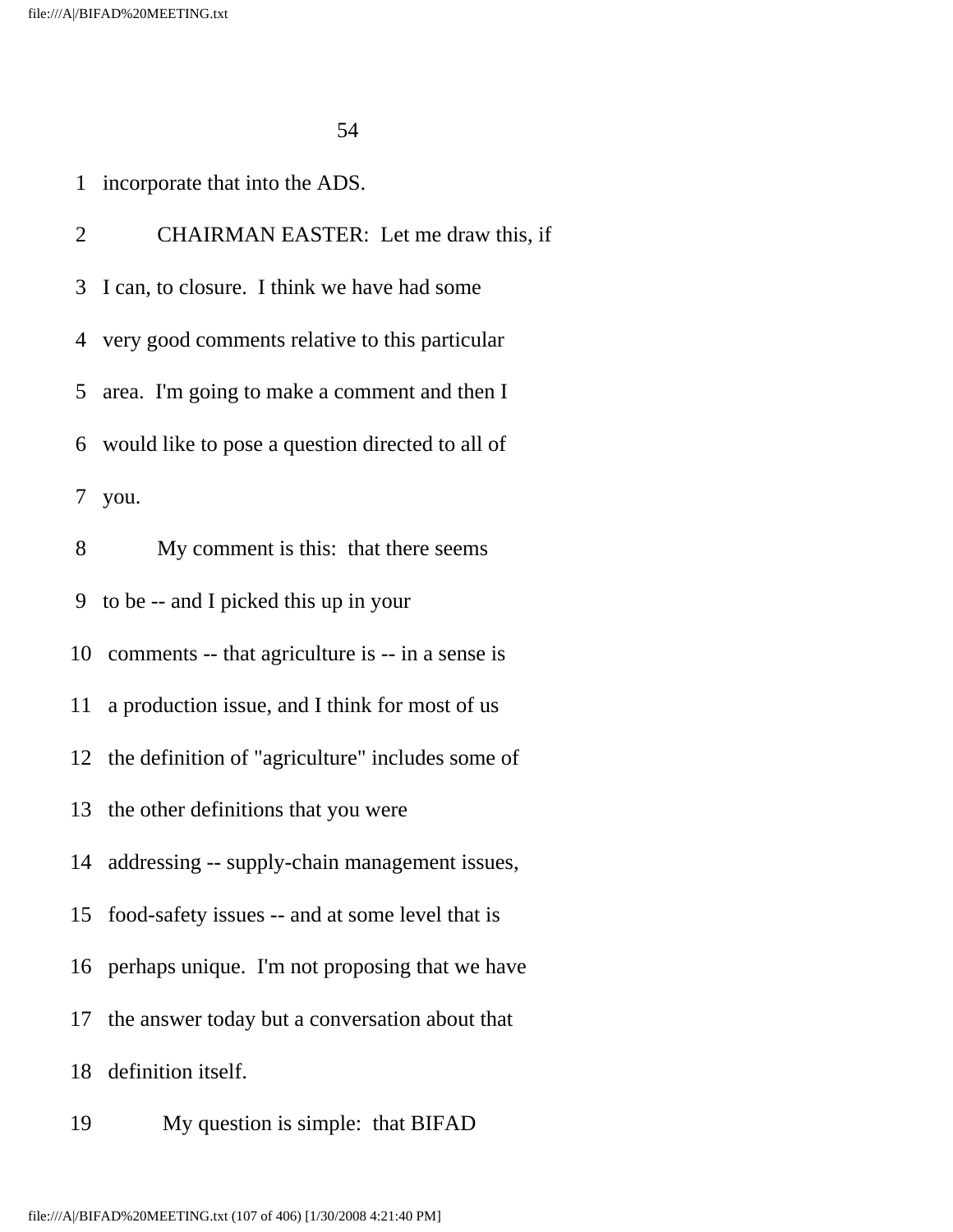- 20 would like to -- is very interested in
- 21 continuing to be participating, and I applaud
- 22 you for bringing this here for our conversations
- 23 today, the comments you have made. We would
- 24 like to continue this conversation of this
- 25 revision you characterize it involves, how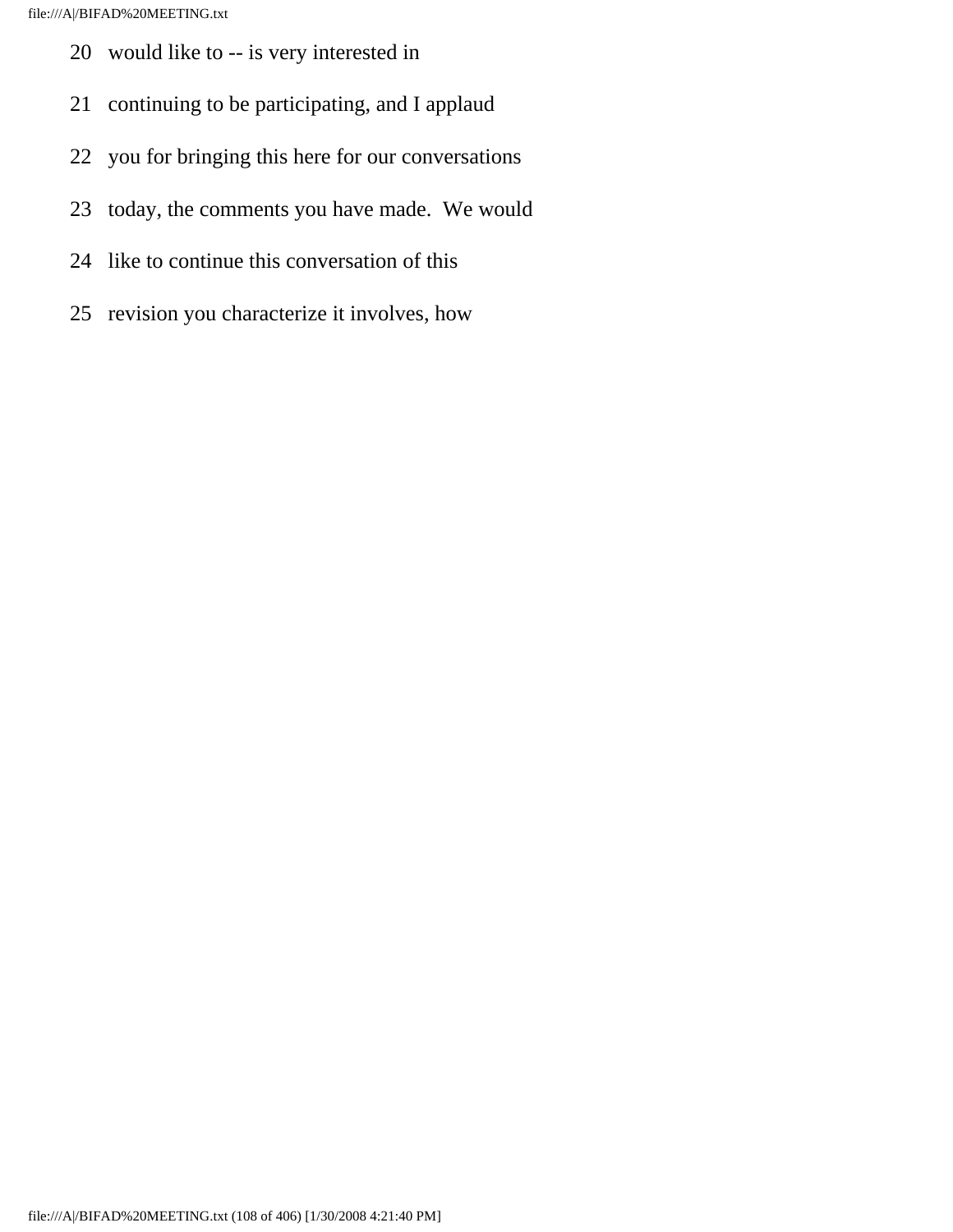1 should we go about doing that.

 2 BOARD MEMBER THOMAS: I think you 3 received a copy of the suggested changes. Ron 4 and I would like to work with these issues and 5 try to incorporate those. We have until 6 November 15 to make any changes. 7 CHAIRMAN EASTER: Would it be 8 acceptable that I ask that individuals submit 9 your thoughts on these revisions? Is that a 10 reasonable way to go about this? We are 11 scheduled for a break. We are past schedule for 12 a break. We have a couple of items that we will 13 move into in the next session of our agenda. 14 MR. SENYKOFF: I just want to make a 15 comment about the technical capacity of 16 agriculture staff on USAID. If we go back to 17 the days of Nile Brady, when I came in and was 18 looking at where we were with technical

19 capacity, we can't hold a candle to those days.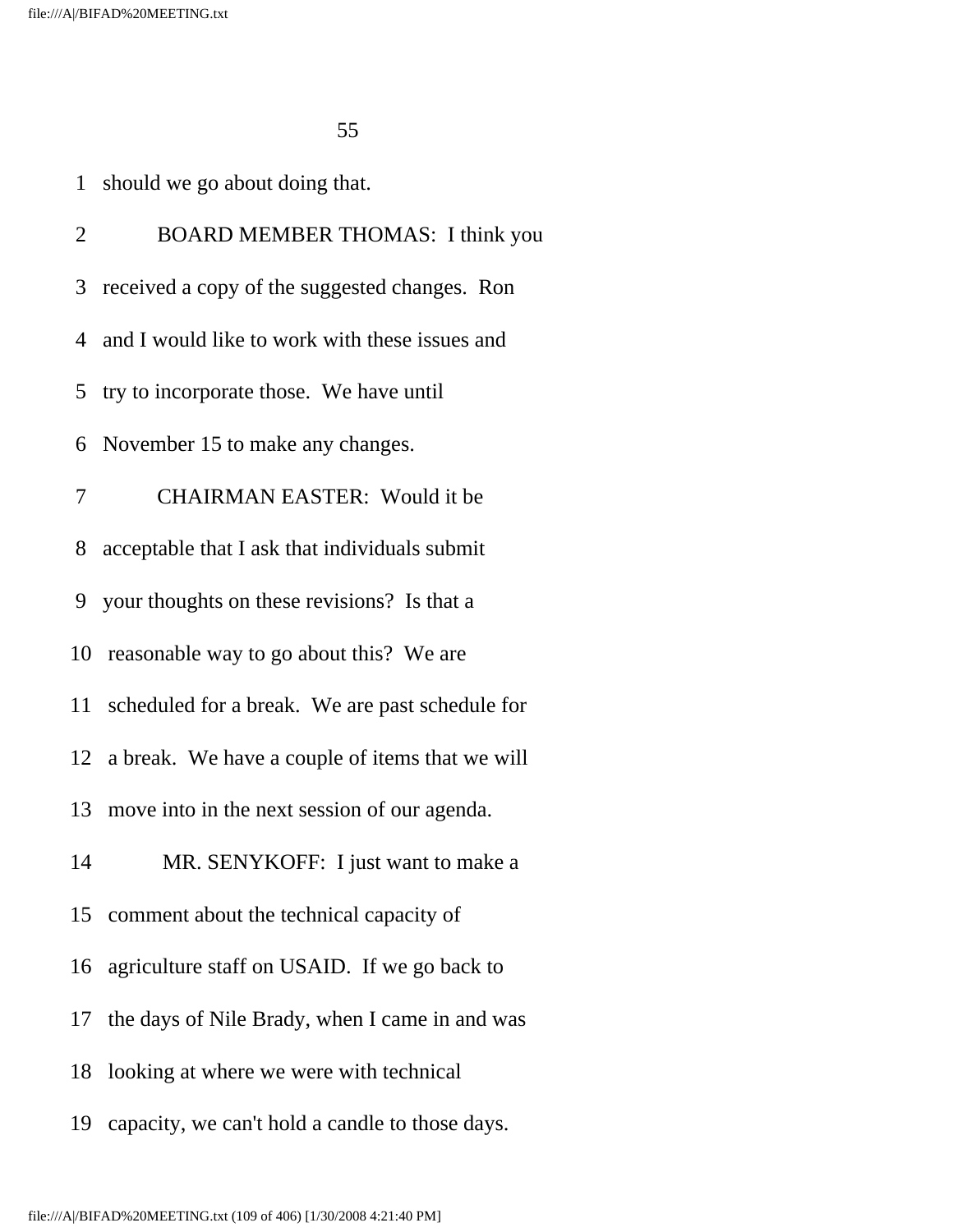- 20 We have continued to deteriorate. Even though
- 21 we are hearing about changes in what the
- 22 administration is doing, we now have
- 23 Administrator Henrietta Fore who has designated
- 24 Nina Fedoroff as the adviser on science and
- 25 technology. She's also working with this lady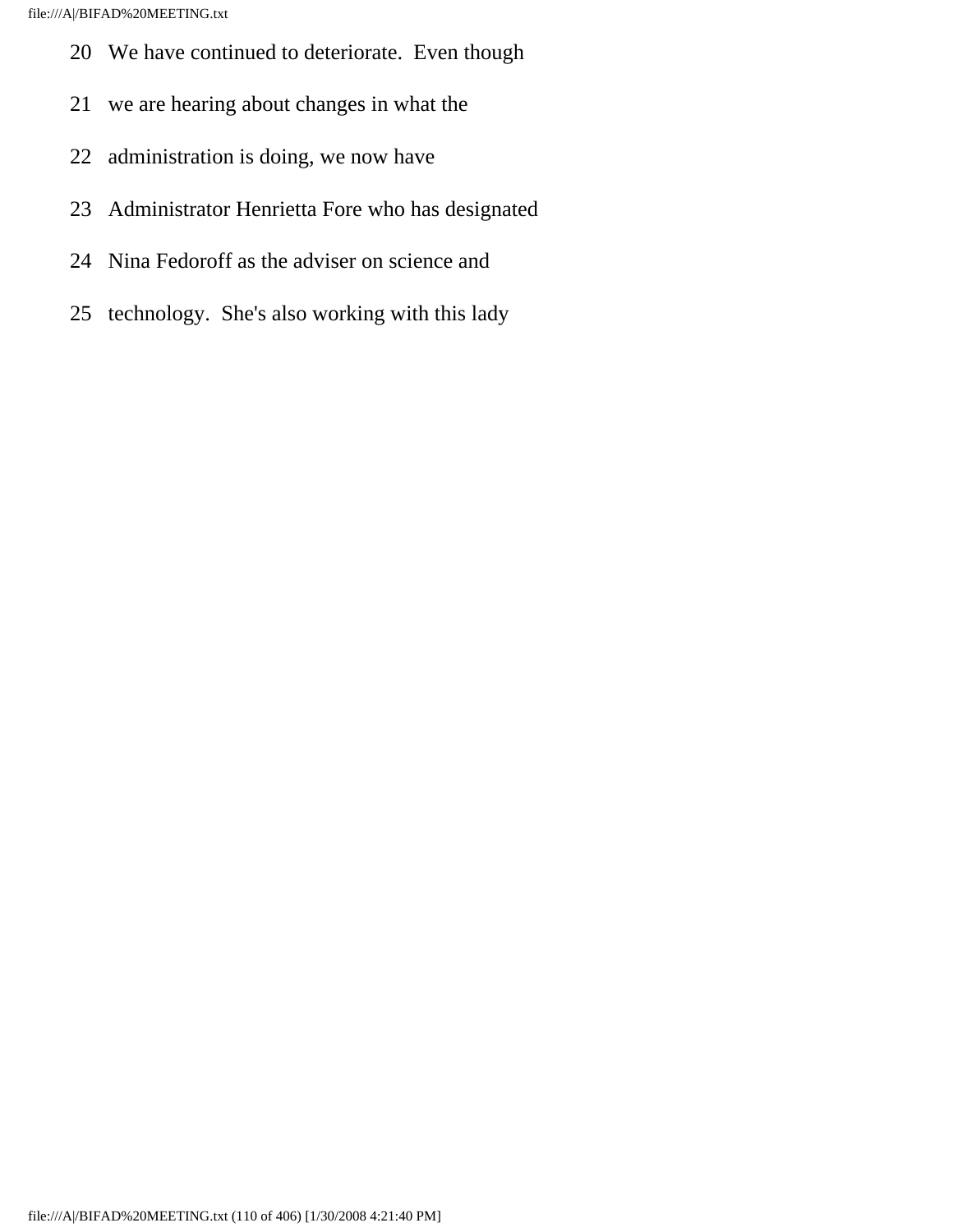1 relative to the Department of State and that's 2 very positive. 3 But what we really need, if we're 4 looking at food production and all the related 5 topics on agricultural -- and agricultural 6 superscript "i" -- that is integrated on the 7 cross-disciplines, we need a sea change. There 8 needs to be a dedicated sea change in the agency 9 to say agriculture is an essential element of 10 foreign assistance. This is critical. 11 Where we've been since the 1970s, we 12 are retiring out. The old ag guys are leaving. 13 The ones who knew what a sorrel feed pound was 14 and they knew how to measure a cow at an 15 exchange. They give them two days and call it 16 an agriculture program, and they call them NETs. 17 There's nothing wrong with the NETs, but it is a 18 case of understanding how to work with a

19 university and the difference between doing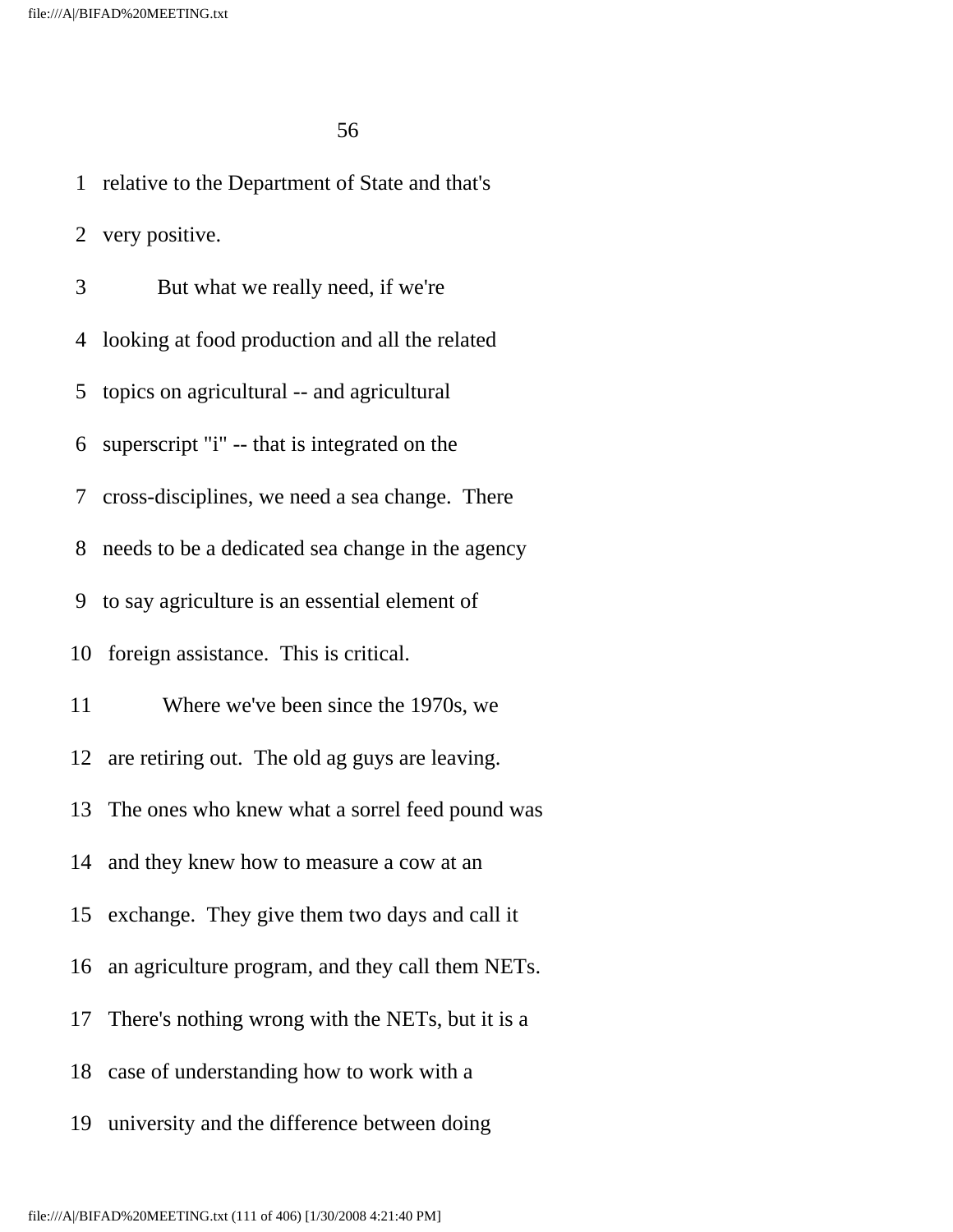- 20 basic research and applied research and where
- 21 that has to go.
- 22 There is a role in this with the
- 23 agency and through BIFAD, I believe, to bring
- 24 the universities closer in this dialogue of,
- 25 What does AID need in order to accomplish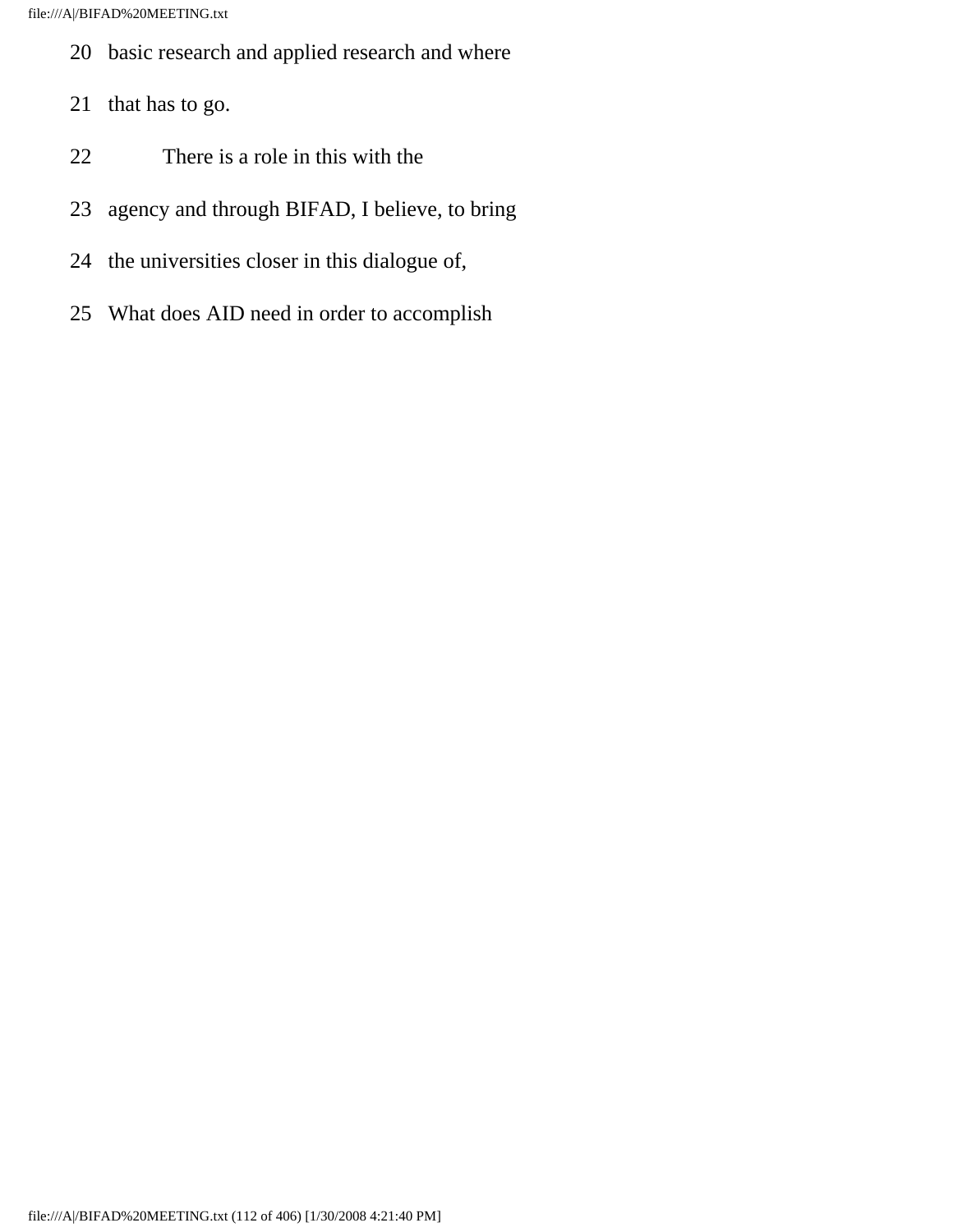1 agriculture in the future internal relative to

2 our staff?

- 3 I can't underscore that enough because
- 4 we're weak -- very, very weak. Then the
- 5 question becomes: How can you even analyze a
- 6 research program if you can't responsibly
- 7 pinpoint what the partnership with the

8 university is?

- 9 CHAIRMAN EASTER: I have a response to
- 10 something you said. You're not the only agency
- 11 that is using these capacities within the
- 12 land-grant system. I think it's a bigger
- 13 question, in a sense, for our national
- 14 policymakers to consider how you maintain the
- 15 capacity of more agriculture.
- 16 With that, let's adjourn and we will
- 17 reconvene in about ten minutes.
- 18 (Morning coffee break taken.)
- 19 CHAIRMAN EASTER: I have been asked to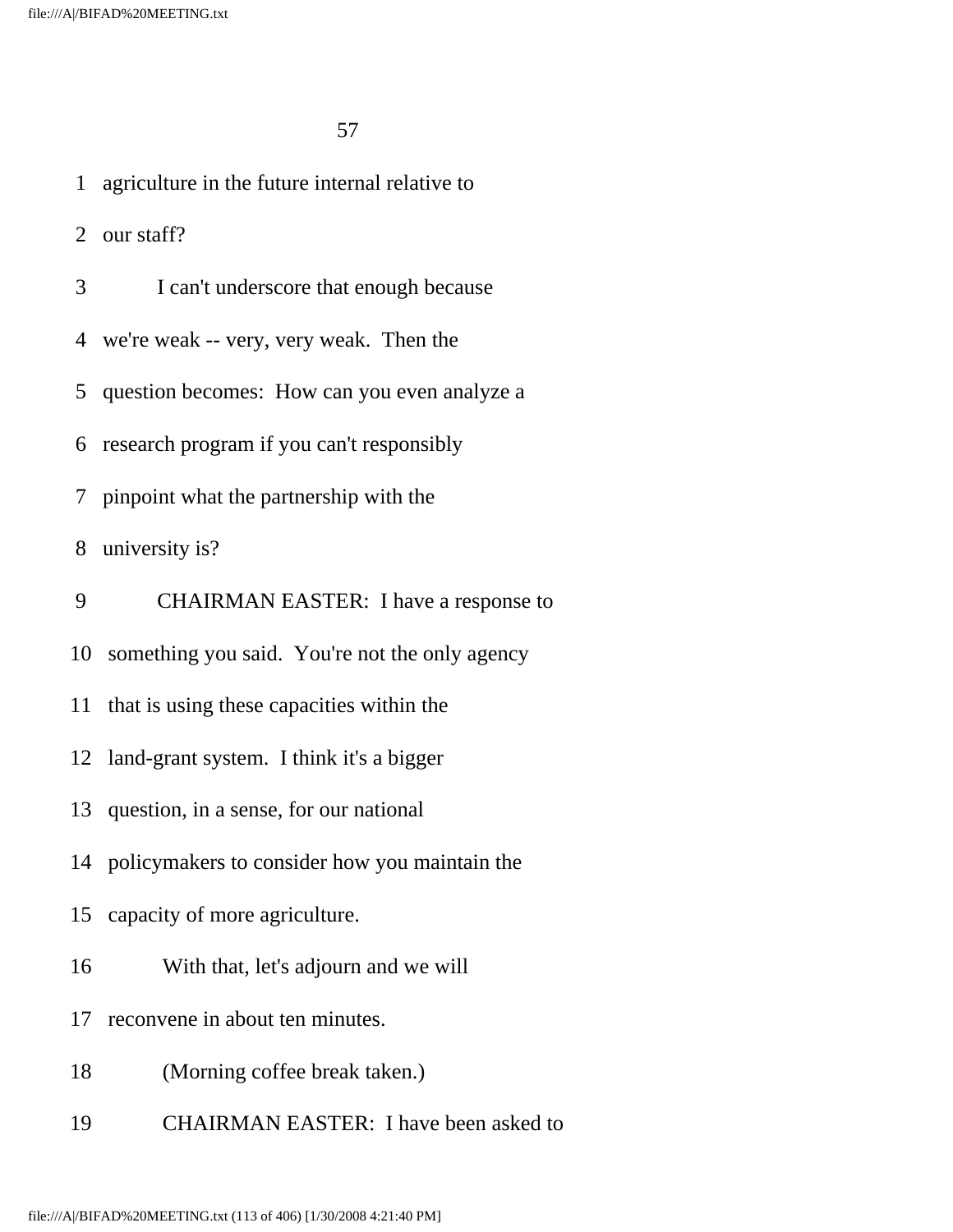- 20 speak more directly into the microphone.
- 21 Next topic on our agenda is SPARE,
- 22 "SPARE Management: BIFAD and the Role of
- 23 SPARE." I want to refresh my memory about
- 24 SPARE's responsibilities. The revised charter
- 25 for SPARE says that SPARE is a subcommittee of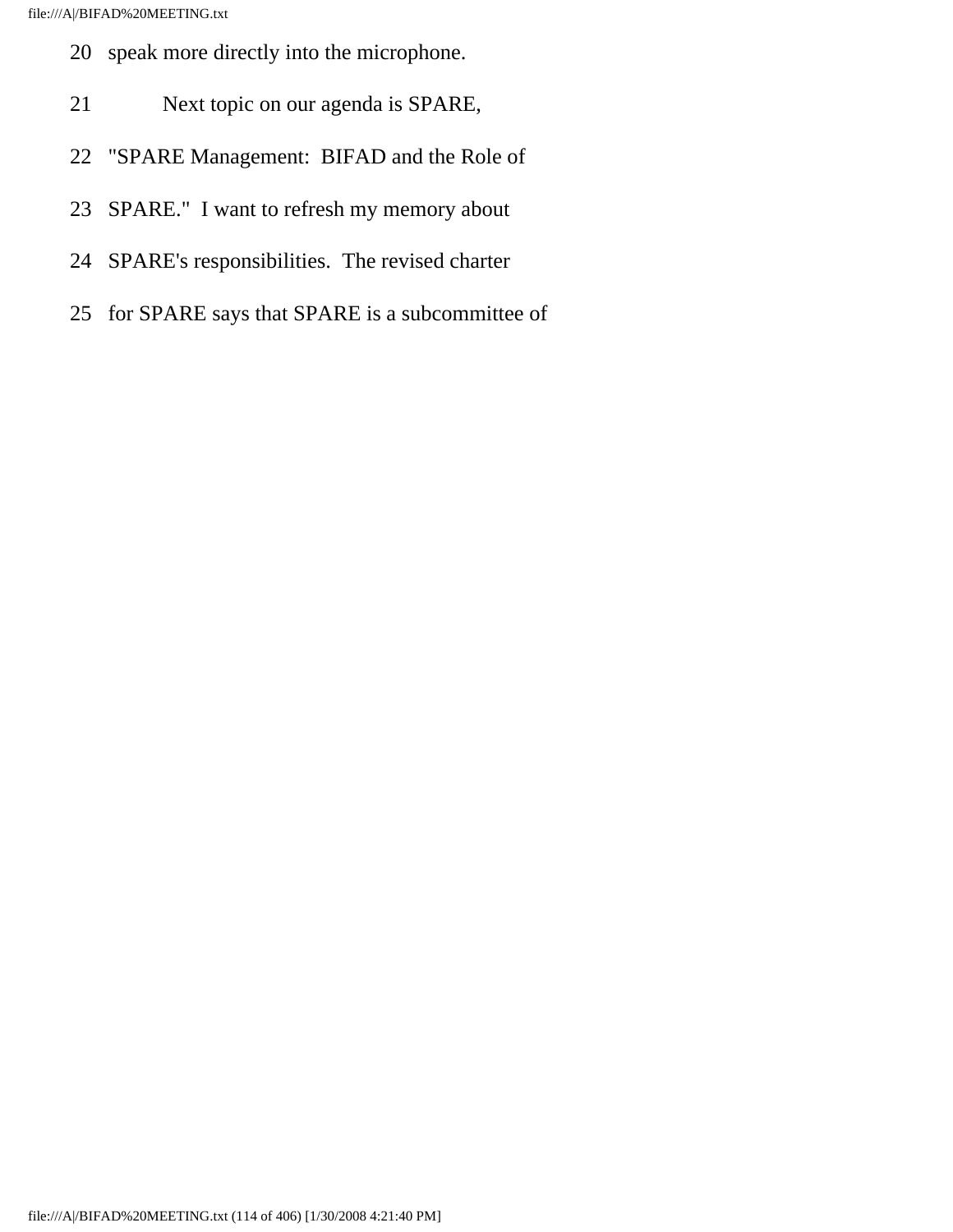- 1 BIFAD and functions in partnership with
- 2 NASULGC's Board on Agriculture Assembly. That
- 3 is made up of the deans of agricultural
- 4 universities primarily. It responds to requests
- 5 of BIFAD and reports its deliberations and
- 6 recommendations to BIFAD and the BOAA. Only
- 7 BIFAD will convey, as it deems appropriate,
- 8 recommendations of SPARE to the agency for
- 9 review and action.
- 10 The charter indicates that if SPARE
- 11 reports to us, we consider the recommendations
- 12 by SPARE. Article II of that charter says in
- 13 terms of "Objectives and Scope of Activities:"
- 14 The prime objectives of SPARE are
- 15 (1) to mobilize all partners in discussion
- 16 and/or analysis of issues put to it by BIFAD
- 17 within SPARE's area of responsibility; and
- 18 (2) to provide clear recommendation for
- 19 action by BIFAD as appropriate."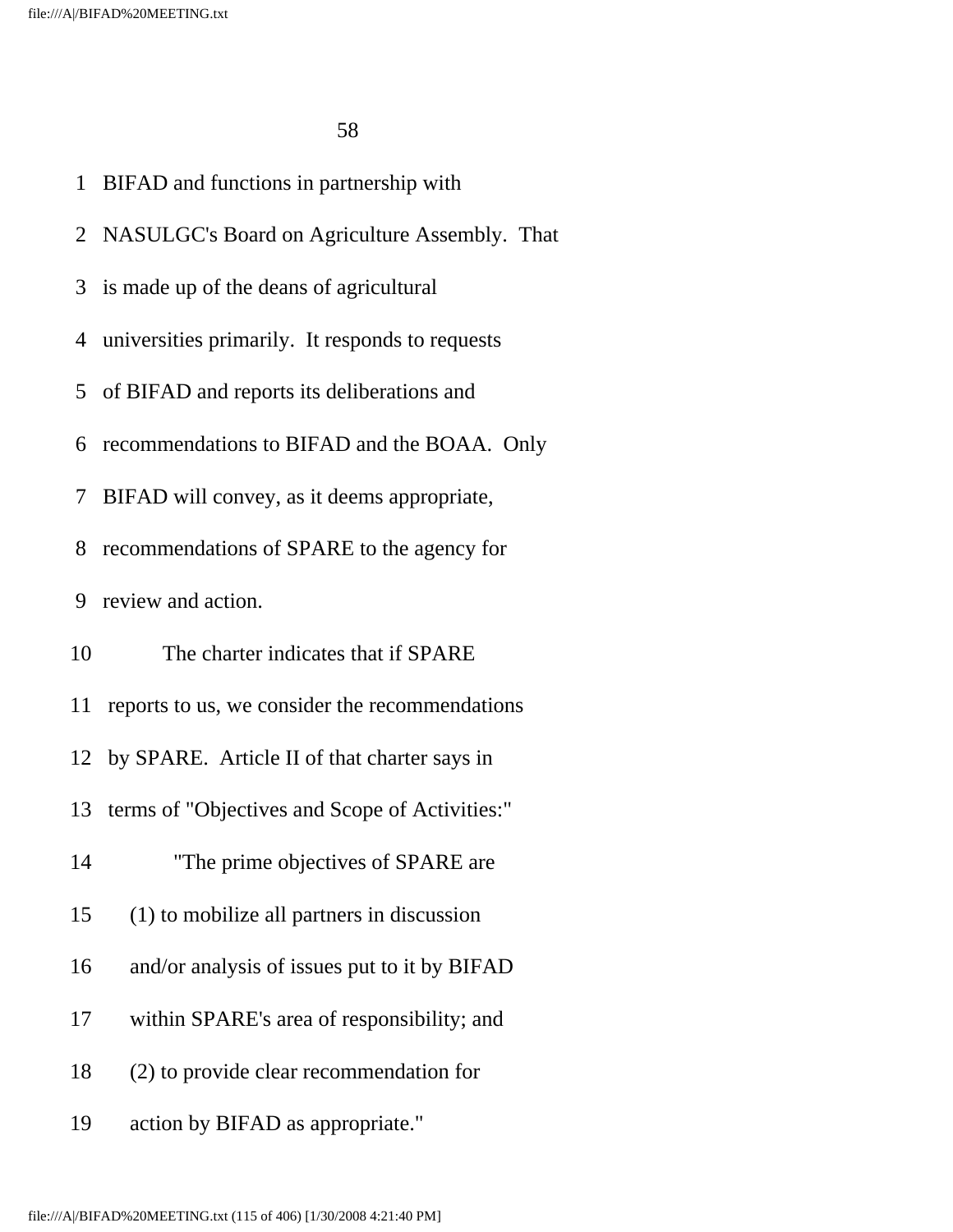file:///A|/BIFAD%20MEETING.txt

- 20 SPARE is currently chaired by Sandra
- 21 Russo, who is in Florida, and it's made up of
- 22 representatives which includes the BIFAD liaison
- 23 and USAID staff and other university people. I
- 24 think there has been -- and I confess a failure
- 25 on my own part to fully understand and engage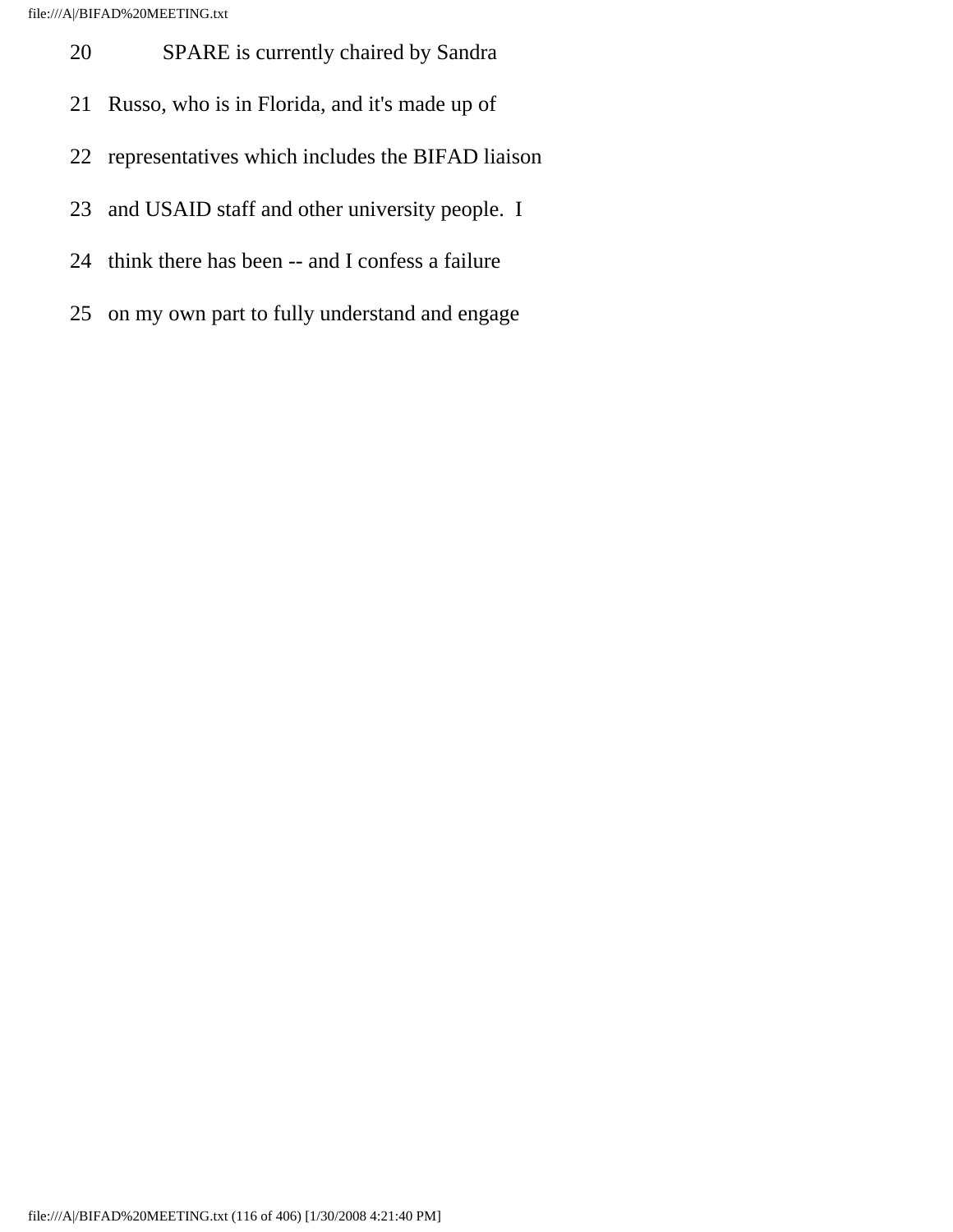1 with SPARE in conversations.

 2 But having said that, I think over the 3 last year or so, there has been some sense that 4 we need to look at SPARE and its utility of what 5 SPARE is being asked to do, whether that's being 6 accomplished, and have some conversation around 7 that. So I would like to open that up for 8 discussion here. 9 Any comments from members of the 10 board? 11 BOARD MEMBER CHRISTENSEN: Mr. 12 Chairman, I might make an historical comment. 13 This goes back to the Joint Committee on 14 Agriculture Research and Development days. That 15 particular committee prepared a number of 16 recommendations of substance, and I suppose that 17 is sort of a self-serving comment since I 18 participated on a variety of things, including 19 the graduation strength of grants, human capital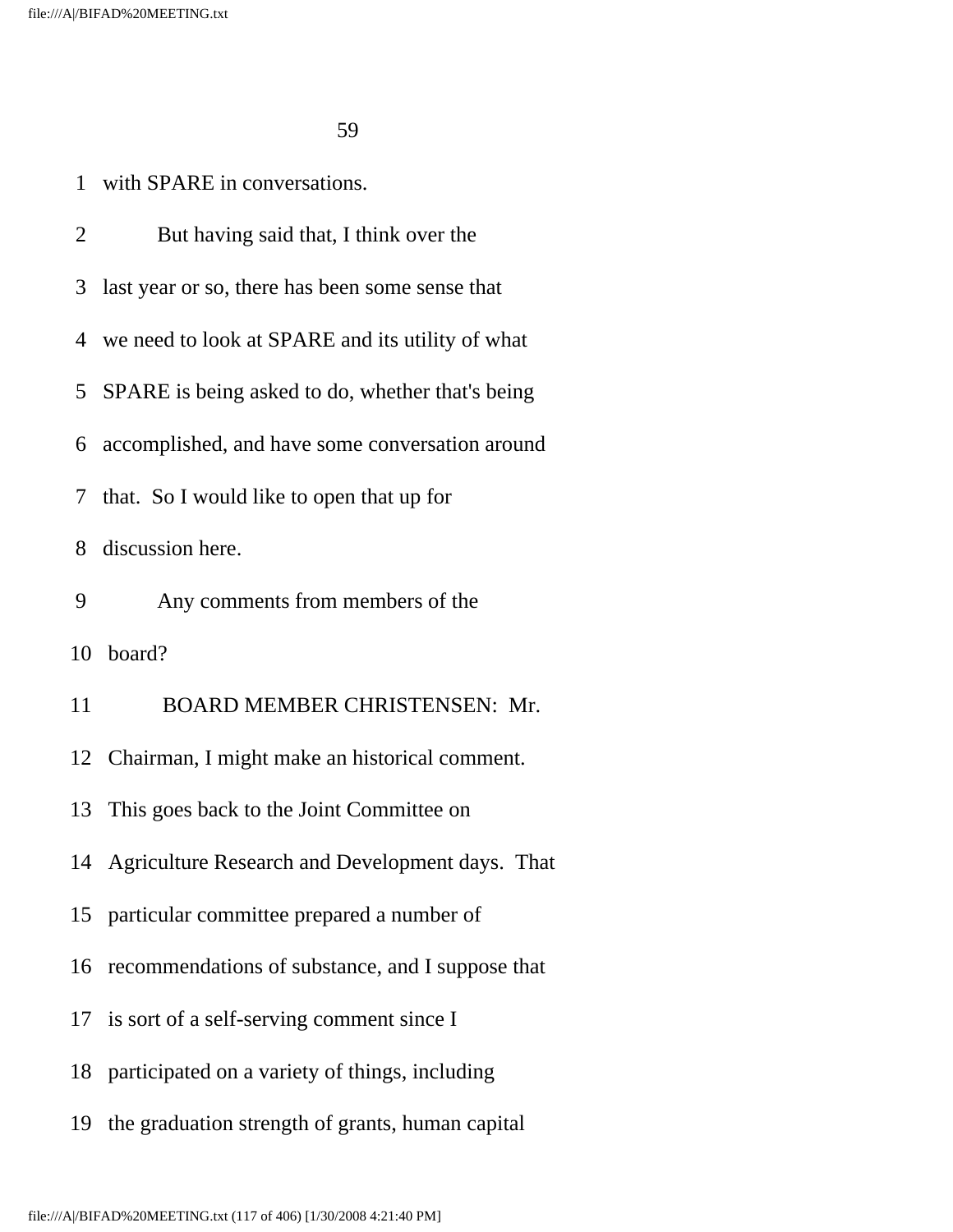file:///A|/BIFAD%20MEETING.txt

- 20 development, and other kinds of things that the
- 21 board then acted on in terms of making the final
- 22 recommendations to the agency.
- 23 I don't know whether the board is
- 24 called on or not in being specific to its
- 25 instructions to SPARE as to what ought to be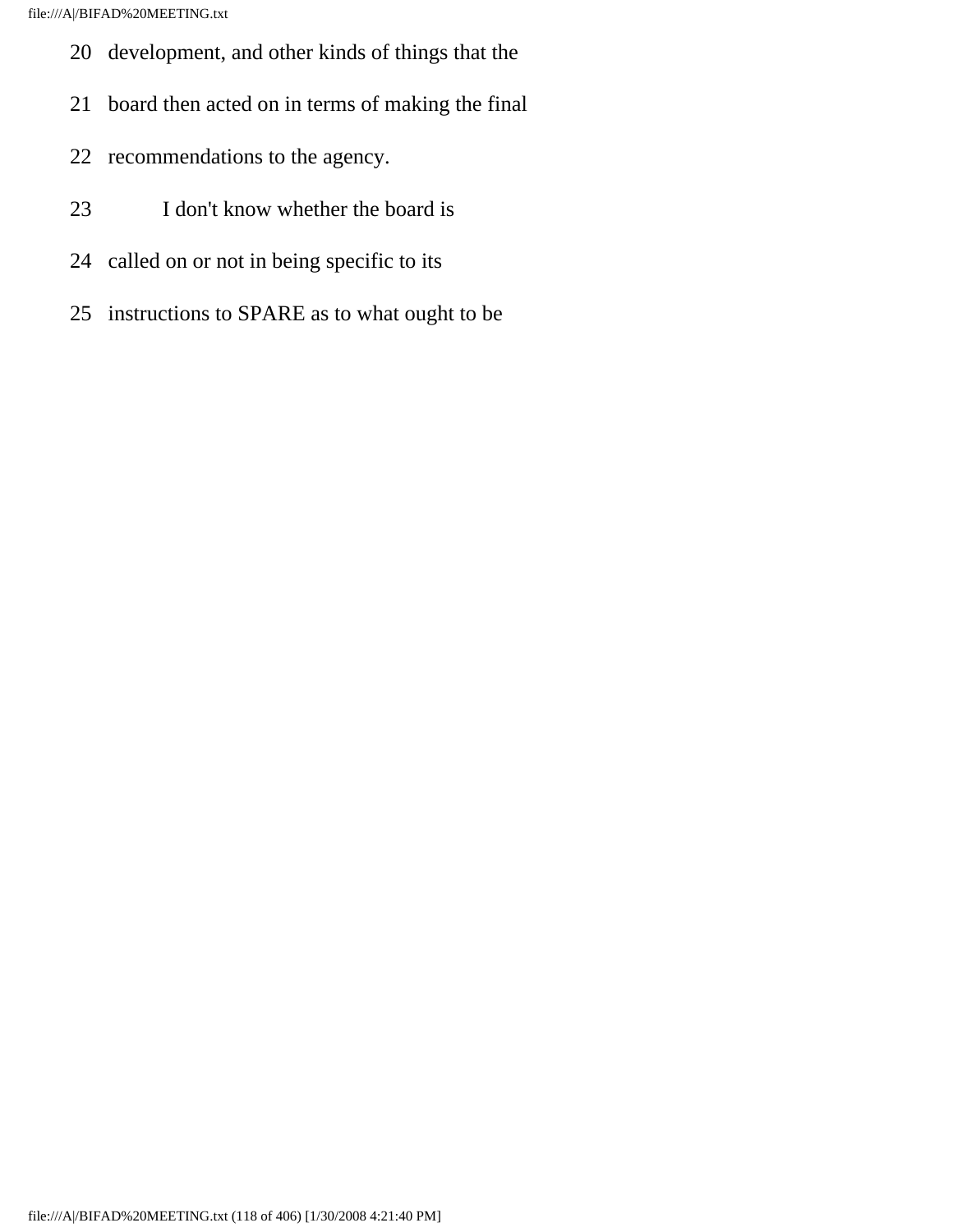1 done in the future as to the kinds of issues 2 they would like to tackle and provide some 3 guidelines and the kind of study that needs to 4 be done because on that basis they could become 5 part of our efforts to get to the bottom of some 6 of these issues, and at this point I'm not sure 7 that we've asked them to do that; or if we have 8 asked them to do that, that -- (inaudible). 9 CHAIRMAN EASTER: SPARE did 10 participate in our May 14 meeting and talked 11 about the things that we had tasked SPARE to do 12 and some activities that might be this next 13 year, but we did not take an action to direct 14 them. 15 Other comments? Any comments from the 16 floor? 17 AUDIENCE MEMBER: There are equal 18 representations from the university community 19 and USAID. To me if this body is to do its job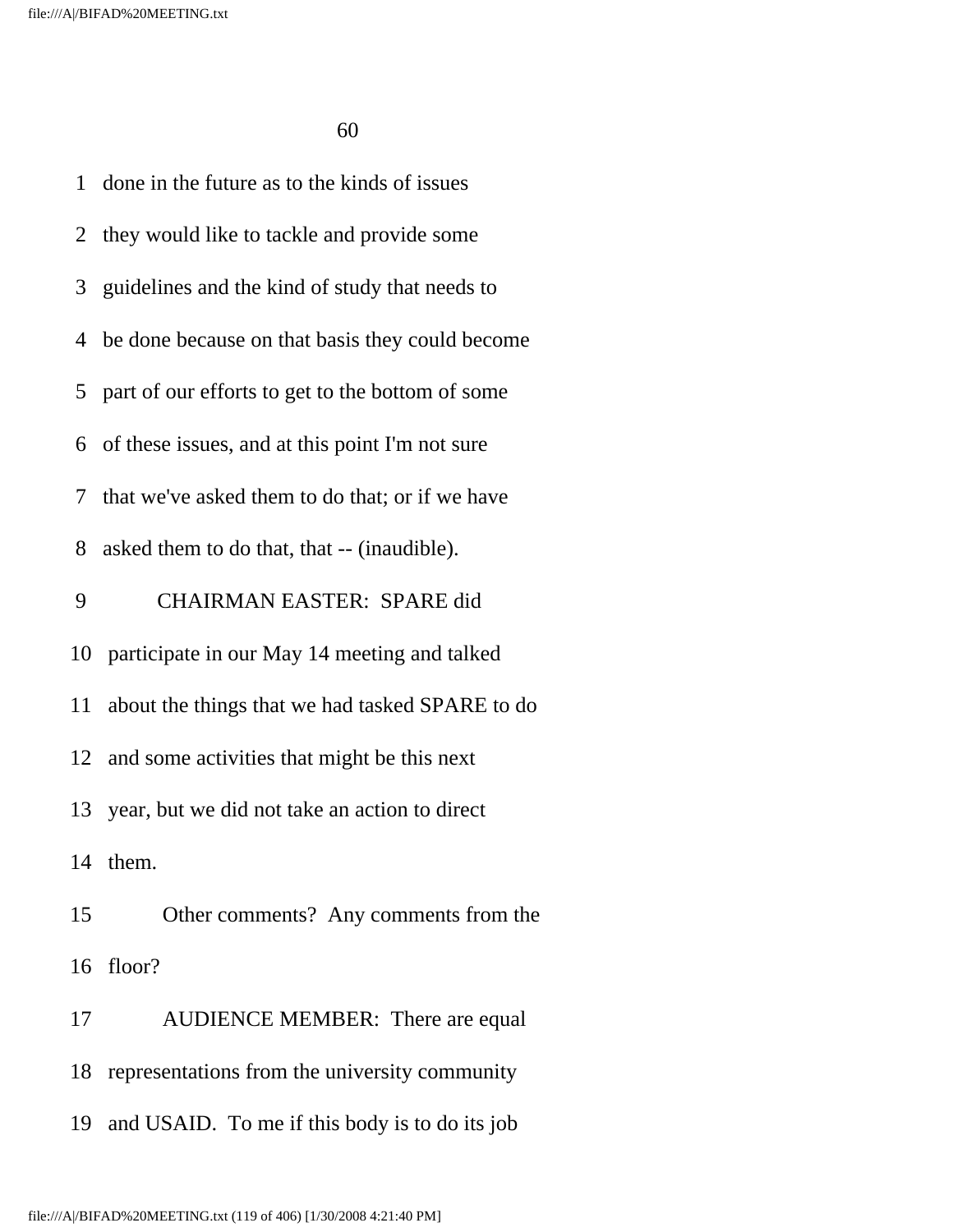file:///A|/BIFAD%20MEETING.txt

- 20 independent as advising for a subset of BIFAD.
- 21 At best it should be just one liaison person for
- 22 AID. It should be expanding university
- 23 independently. It become -- that's when --
- 24 (inaudible) even if it's not happening, the --
- 25 (inaudible).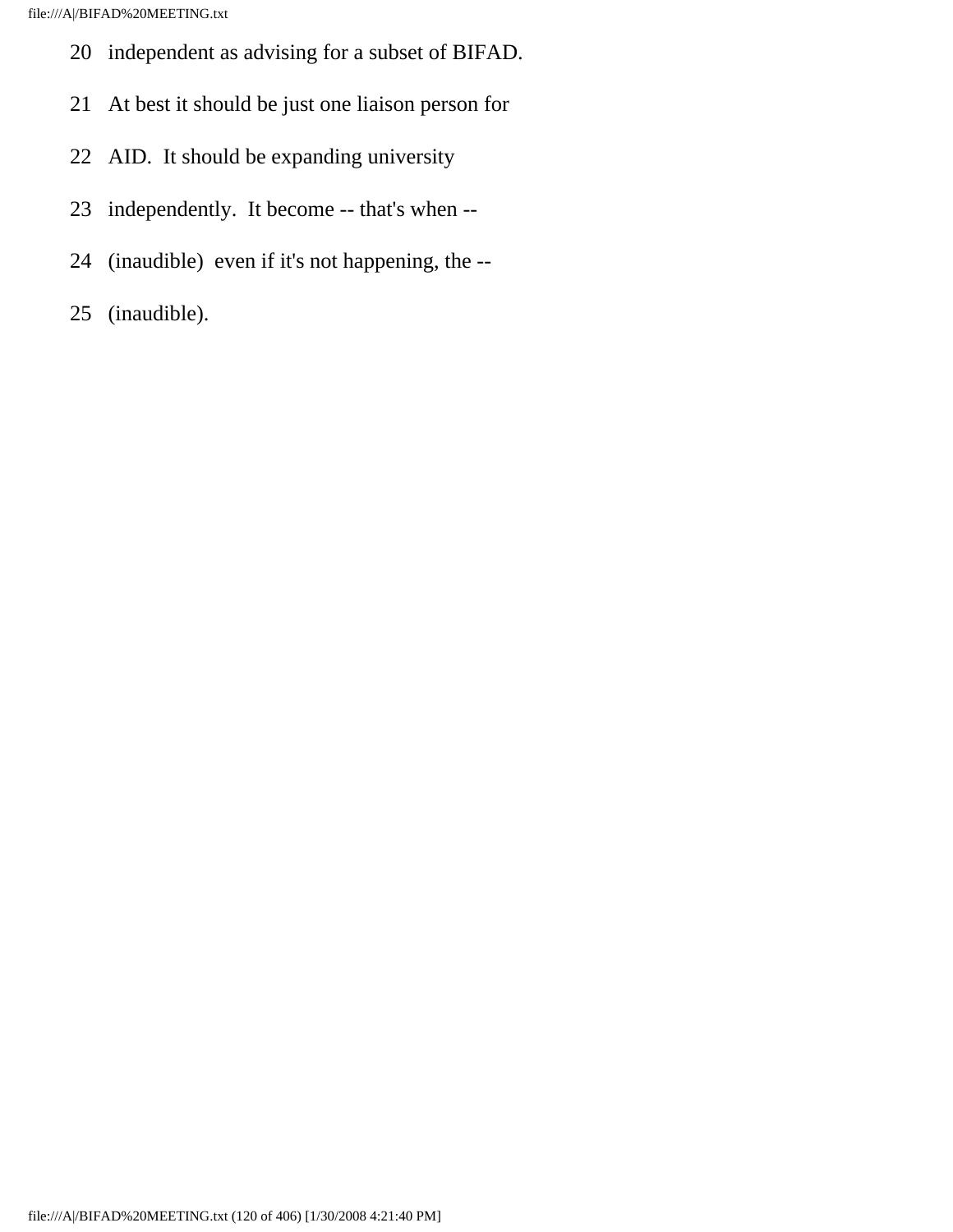| $\mathbf{1}$ | <b>CHAIRMAN EASTER:</b> Any other comments?         |
|--------------|-----------------------------------------------------|
| 2            | MR. SENYKOFF: I might add that one                  |
| 3            | recommendation was that the SPARE committee         |
|              | 4 could make and do a review of the new long-term   |
| 5            | training work that has been going on. John          |
| 6            | Thomas has been involved with this. They're all     |
| 7            | being done to make a new way for working with       |
| 8            | universities and USAID and the universities.        |
| 9            | <b>CHAIRMAN EASTER:</b> This is what has            |
|              | 10 been referred to occasionally as the "pilot"     |
|              | 11 projects. Kerry, from that perspective, is       |
|              | 12 there anything you want to add to this           |
|              | 13 discussion?                                      |
| 14           | <b>BOARD MEMBER BOLOGNESE:</b> I don't have         |
|              | 15 anything in particular, but I would suggest that |
| 16           | maybe BIFAD needs to look at the SPARE charter      |
| 17           | and there may be some key provisions, so that       |
| 18           | may be something BIFAD wants to take a look at.     |
| 19           | MR. DeDATTA: S.K. DeDatta, Virginia                 |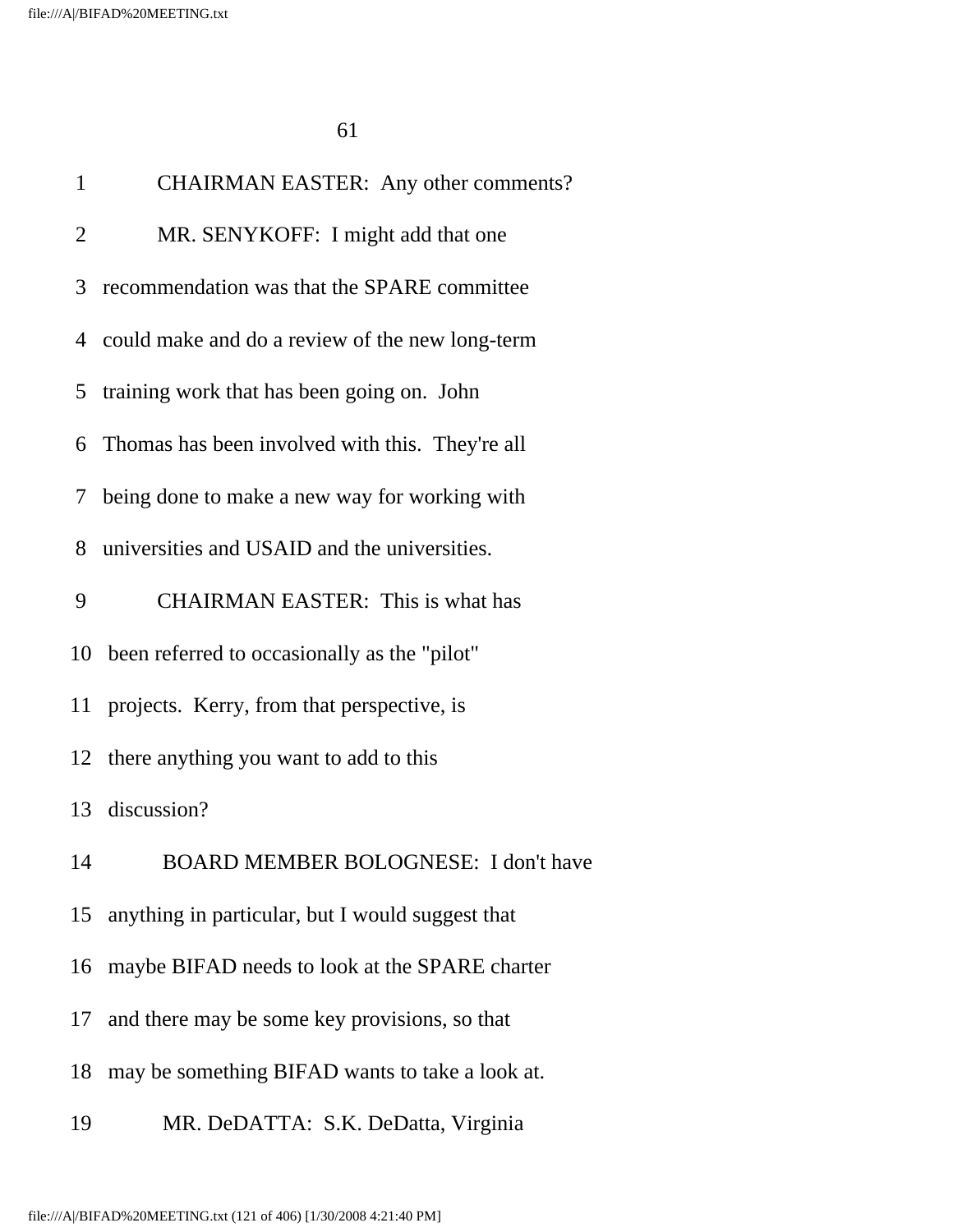20 Tech.

- 21 Information on SPARE is included on
- 22 the BIFAD Web page. It has not been maintained
- 23 since 2002 or 2003. I think it still lists, for
- 24 example, the SPARE members from 2002-2003. It
- 25 has an outdated version of the SPARE charter on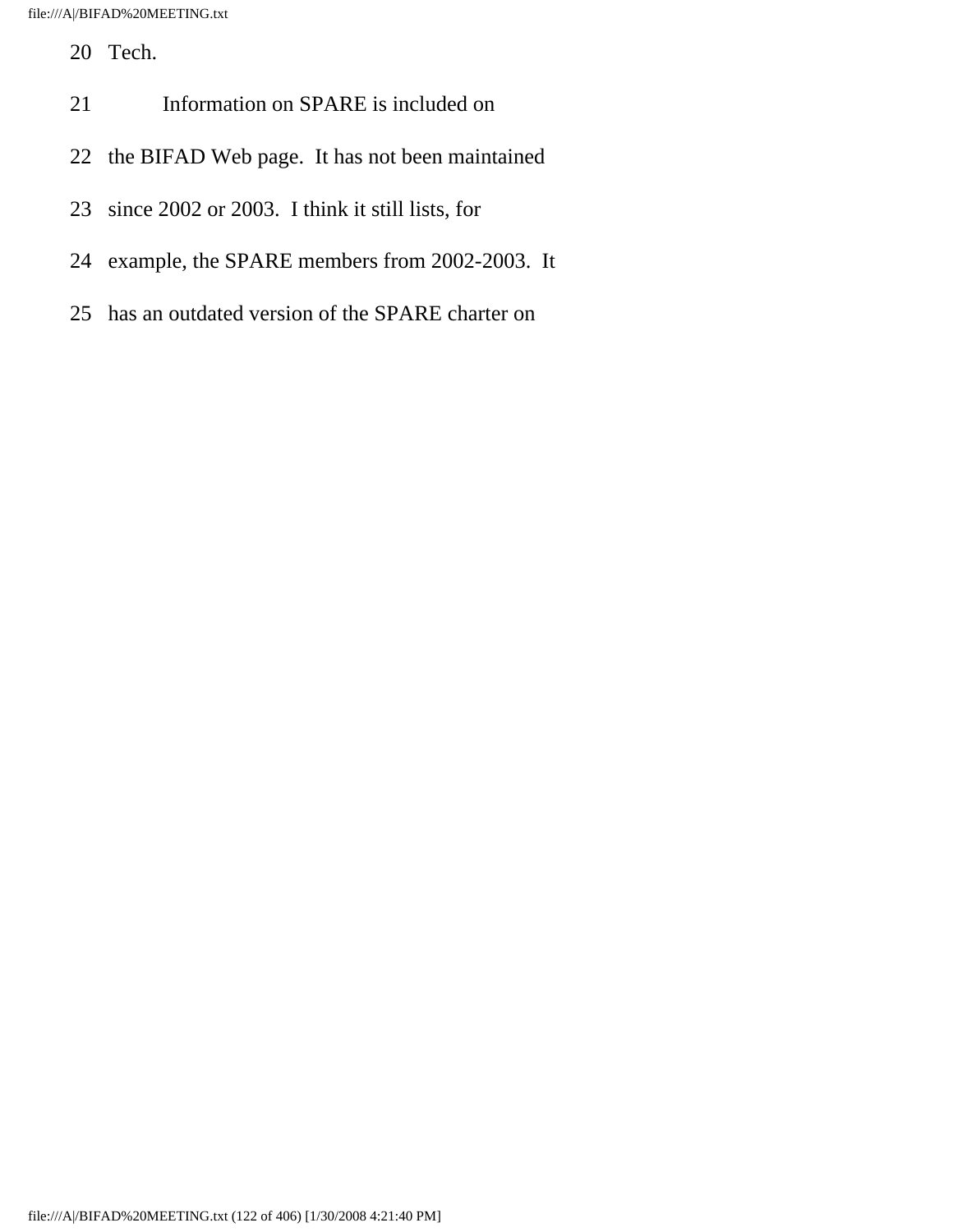| $\overline{2}$ | BIFAD has been doing a good job of                  |
|----------------|-----------------------------------------------------|
| 3              | getting its minutes up and things like that. I      |
|                | 4 think it would be very useful if SPARE, when it   |
|                | 5 does have activities, it is the same kind of      |
|                | 6 thing and also make sure that there's a list of   |
| 7              | the current members and the current SPARE           |
| 8              | charter, things like that.                          |
| 9              | MR. WILLIAMS: Tim Williams, the                     |
|                | 10 University of Georgia.                           |
| 11             | I really believe that SPARE has an                  |
|                | 12 important role to focus expertise into their own |
|                | 13 points of discussion. I think a more flexible    |
|                | 14 membership, a greater membership, it might be    |
|                | 15 appropriate because if we try to address and     |
| 16             | evaluate such a broad range of topics, I think      |
|                | 17 particularly you need to have that ability to    |
| 18             | cooperate to bring in the right people to make      |
| 19             | those decisions.                                    |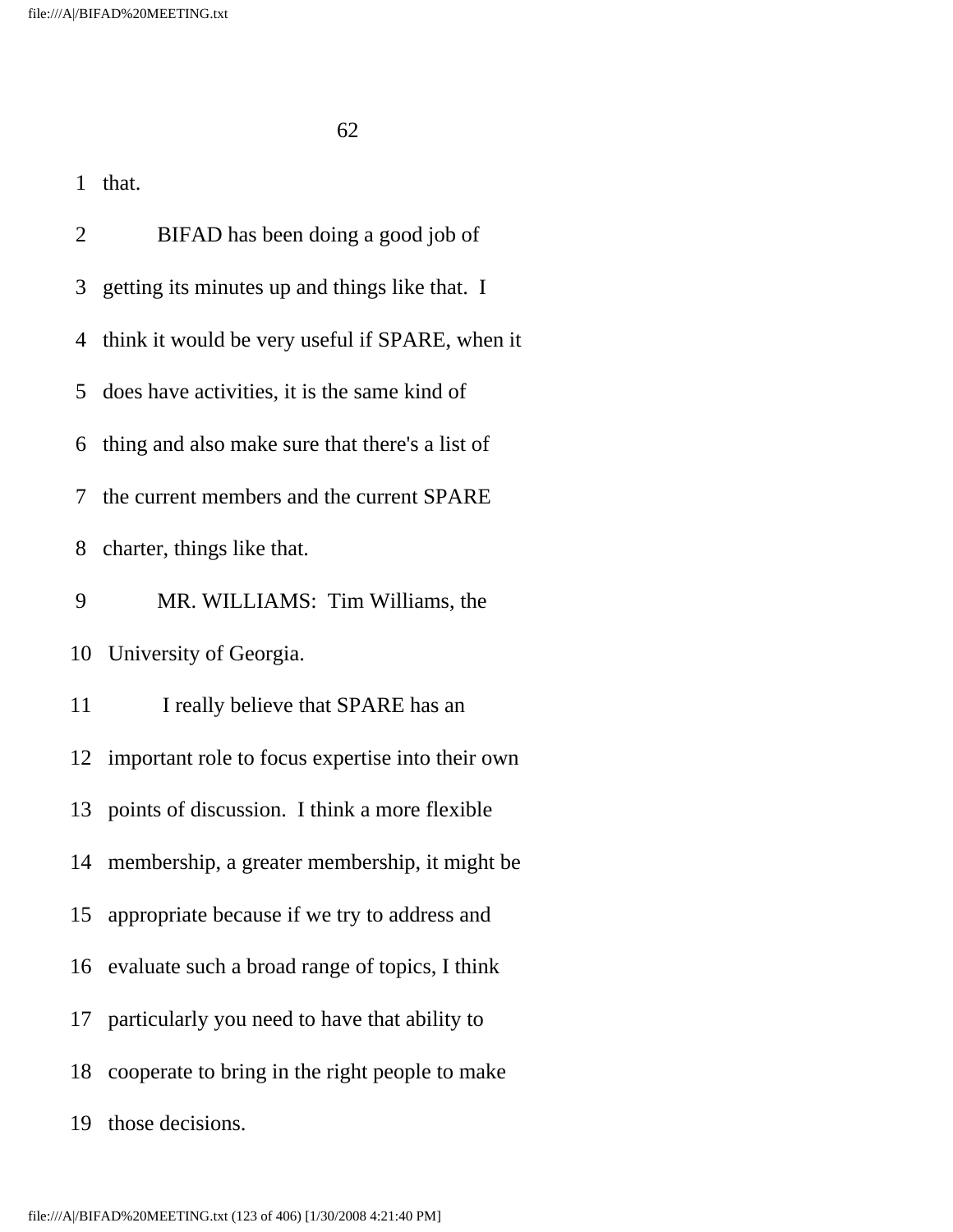- 20 I think that -- and I reflect on all
- 21 of these -- (inaudible). There is general
- 22 unhappiness about the function of SPARE in that
- 23 the process has not responded to what was
- 24 appropriate. There haven't been minutes. There
- 25 haven't been the documentation and the -- there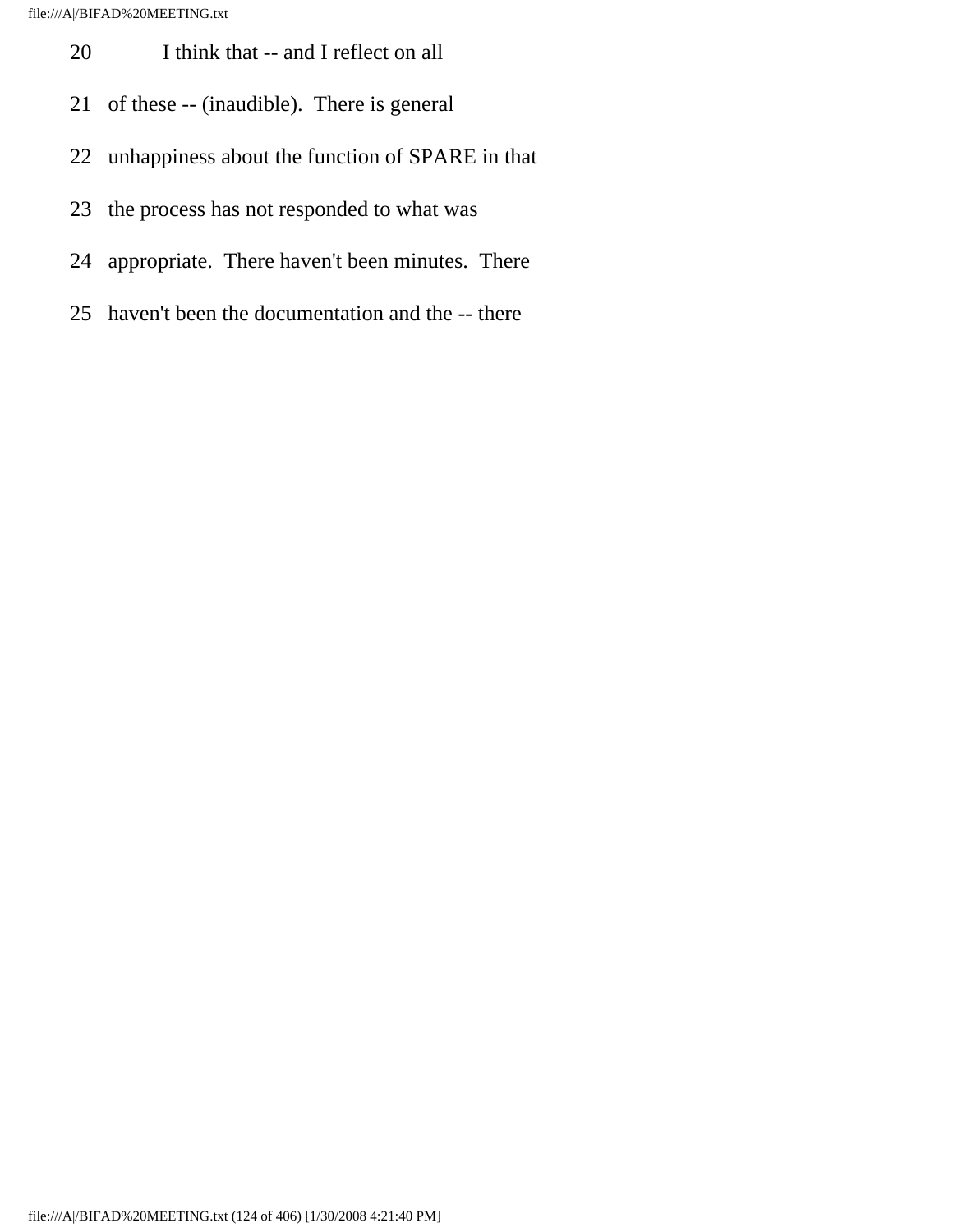1 has been no opportunity for people that are 2 interested in recommendations to actually be 3 able to know that this is what was being 4 recommended about them. 5 For that reason I think that we need 6 to put in place a procedure document for SPARE 7 that is -- that allows it to be an appropriate 8 interest for BIFAD because I don't believe it is 9 at this point. 10 CHAIRMAN EASTER: Other comments or 11 perspectives? This has been very helpful, 12 particularly for someone who came to this role 13 18 months ago, does not have the history that 14 Mr. Christensen and others have. 15 One of the challenges that I see for 16 SPARE is that we could make very substantial 17 assignments to that organization and they are 18 not -- basically it's a group of volunteers or 19 other entities. And how do they get those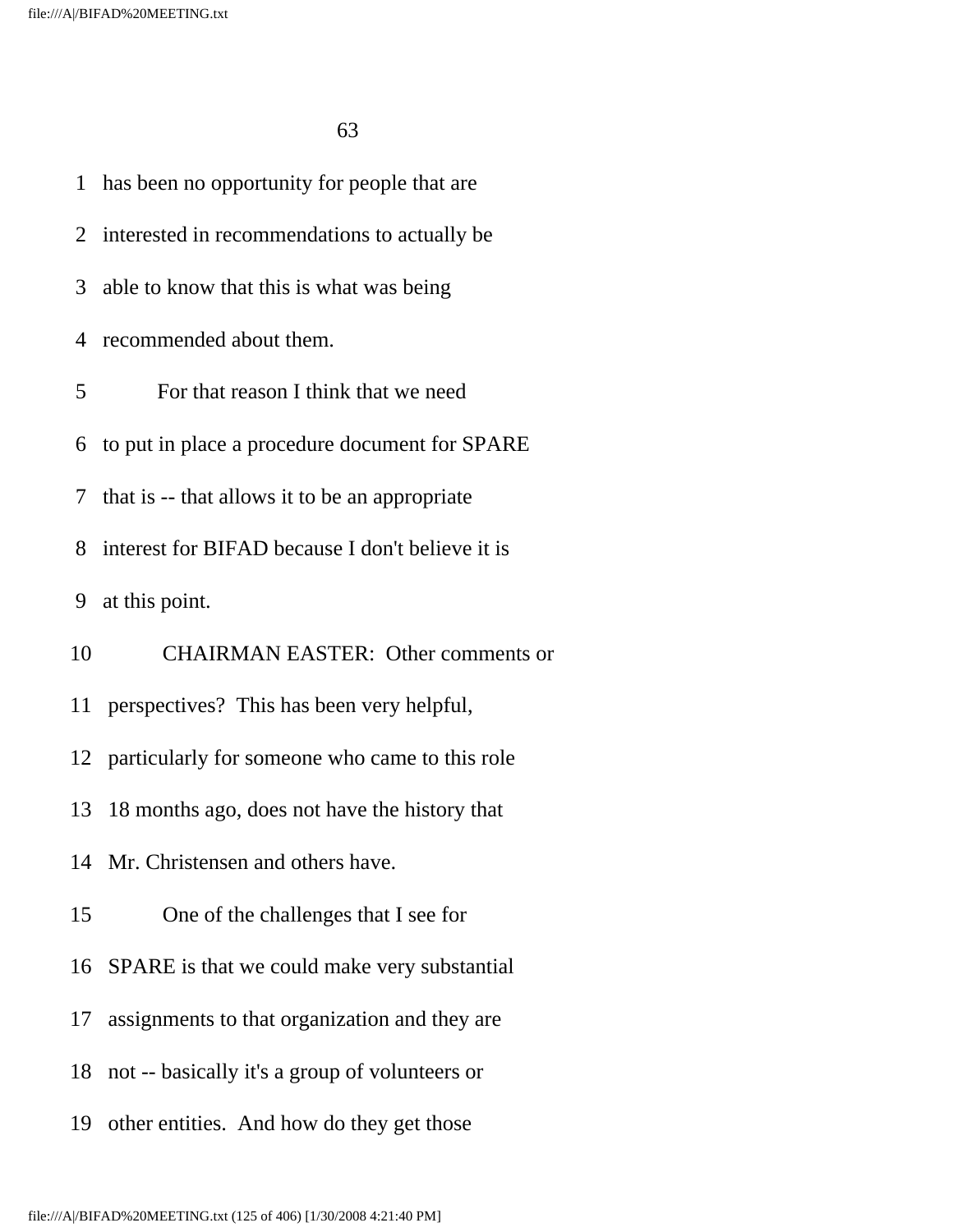- 20 assignments accomplished in a credible manner, I
- 21 think is part of the process that needs to be
- 22 addressed.
- 23 The secretary has been provided by
- 24 EGAT -- isn't that correct, John? You provided
- 25 support for the operations. What is the current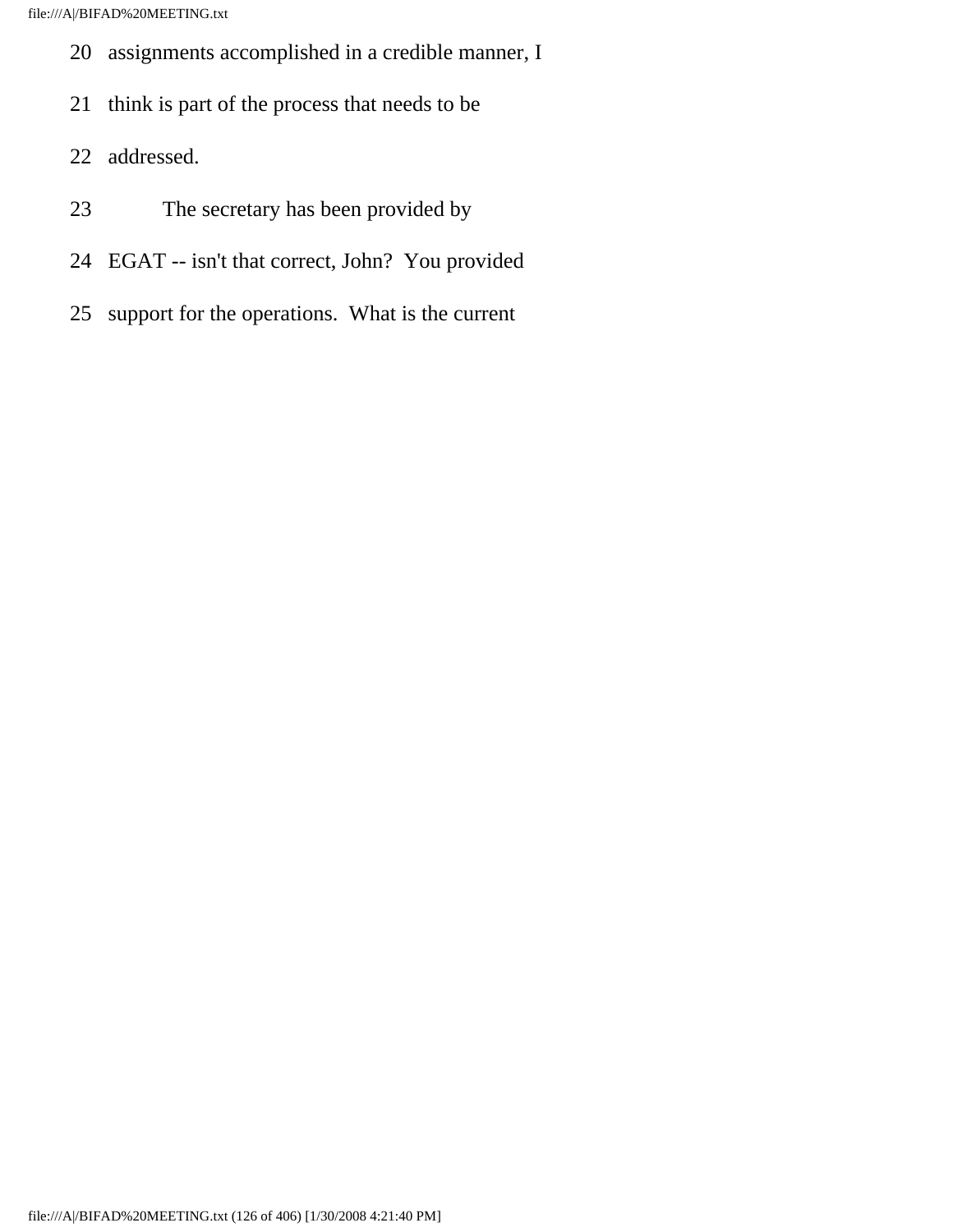|                | 1 status? There are some changes taking place      |
|----------------|----------------------------------------------------|
|                | 2 there. Is that the case or is that not           |
| 3              | something that is being done?                      |
| $\overline{4}$ | BOARD MEMBER THOMAS: No, you're                    |
|                | 5 right. SPARE -- just like BIFAD, I think SPARE   |
|                | 6 has the same issues that we make recommendations |
| 7 <sup>7</sup> | and -- but there's really no system set up to      |
| 8              | carry out those recommendation, to do the          |
| 9              | analysis, to do the staff work.                    |
| 10             | As you say, BIFAD members serve on a               |
| 11             | voluntary basis. SPARE members serve on a          |
|                | 12 voluntary basis. We meet, we have discussions,  |
| 13             | but those discussions need to continue to look     |
|                | 14 at options and make decisions. We can't have a  |
| 15             | SPARE body that is just meeting from time to       |
| 16             | time to discuss the issues. There has to be        |
|                | 17 continuing work by staff members to include     |
| 18             | analysis.                                          |
| 19             | BOARD MEMBER BOLOGNESE: Mr. Chairman,              |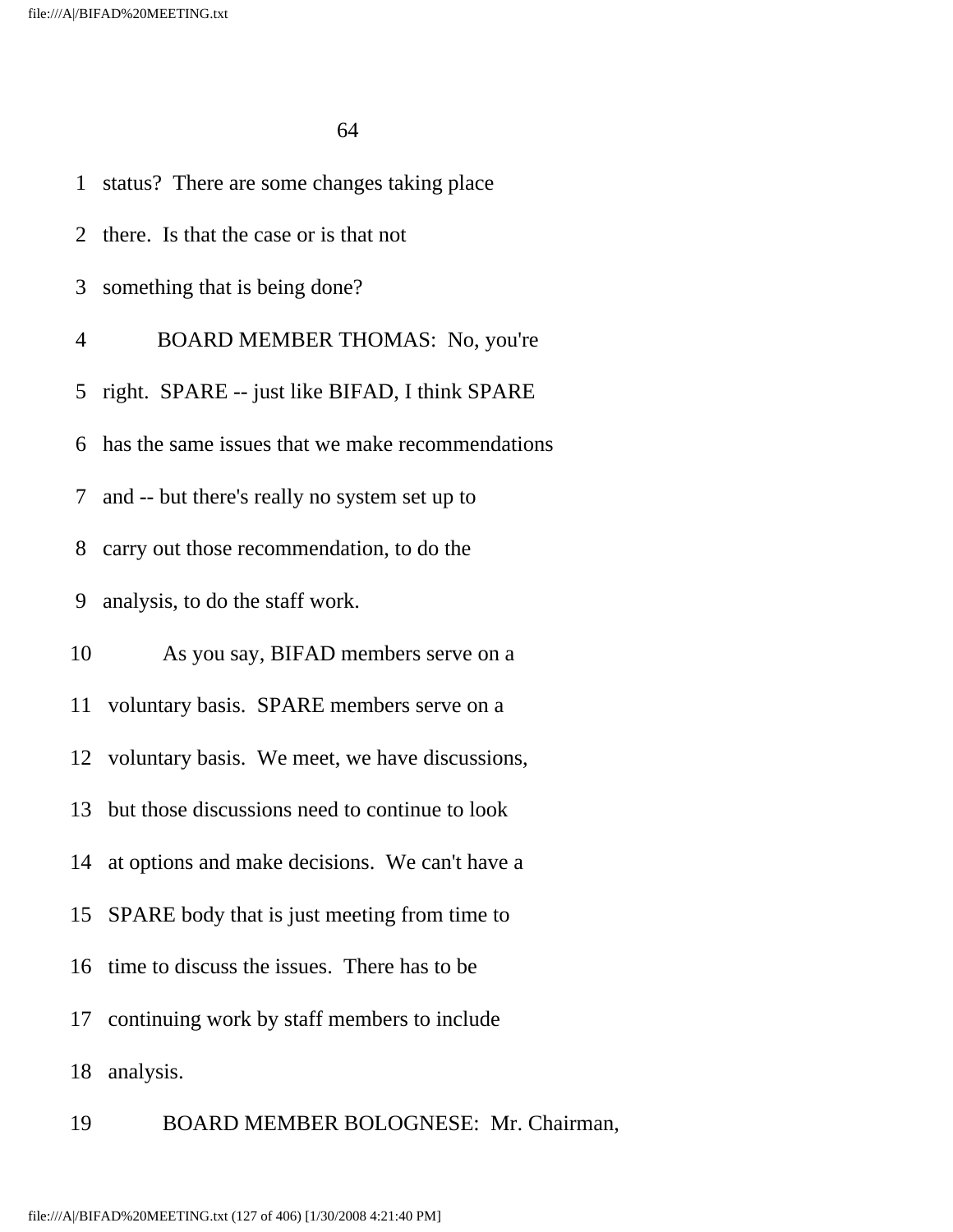- 20 I do just want to point out that SPARE does also
- 21 have resources at its disposal so it can
- 22 contract out or use those resources to try to
- 23 obtain or secure the kind of analysis that it
- 24 needs. Those are available, so it's not totally
- 25 without that at its fingertips.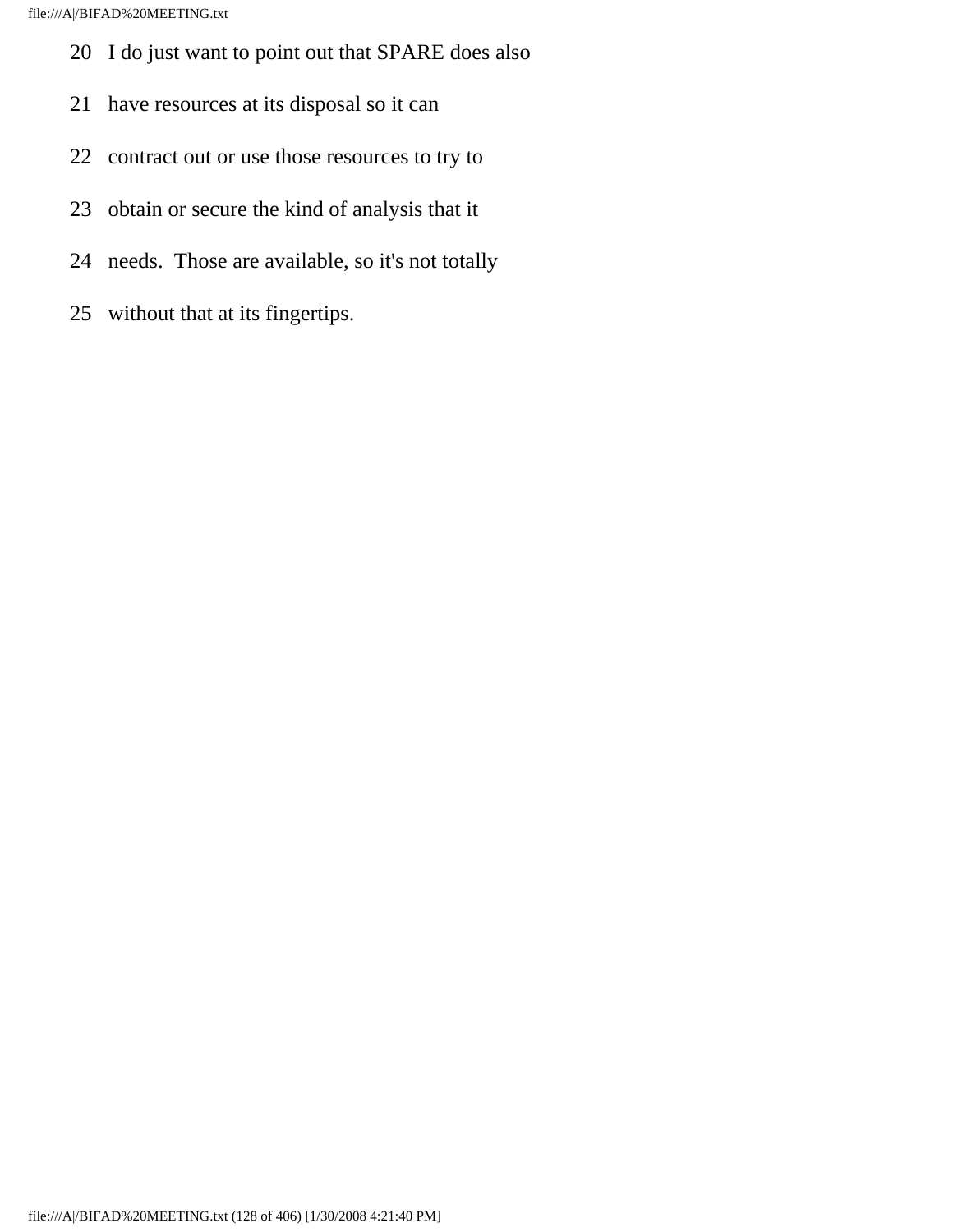| $\mathbf{1}$ | <b>CHAIRMAN EASTER: Just so I</b>                  |
|--------------|----------------------------------------------------|
| 2            | understand, Kerry, these are resources that come   |
| 3            | through the BIFAD contract?                        |
| 4            | <b>BOARD MEMBER BOLOGNESE:</b> That is             |
| 5            | correct.                                           |
| 6            | <b>CHAIRMAN EASTER:</b> So it is a decision        |
| 7            | that BIFAD make those resources available to       |
| 8            | SPARE?                                             |
| 9            | <b>BOARD MEMBER THOMAS: Kerry, thanks</b>          |
|              | 10 for reminding me. Those are the same resources  |
| 11           | available to BIFAD to do its analysis. We          |
|              | 12 haven't been using those to the full advantage. |
|              | 13 It's a good reminder from Kerry that we do have |
|              | 14 that available.                                 |
| 15           | <b>CHAIRMAN EASTER: Other comments from</b>        |
|              | 16 the board?                                      |
| 17           | Let me propose that we table this                  |
| 18           | agenda item for our next meeting, which -- I       |
| 19           | don't suppose we have the date, but it would be    |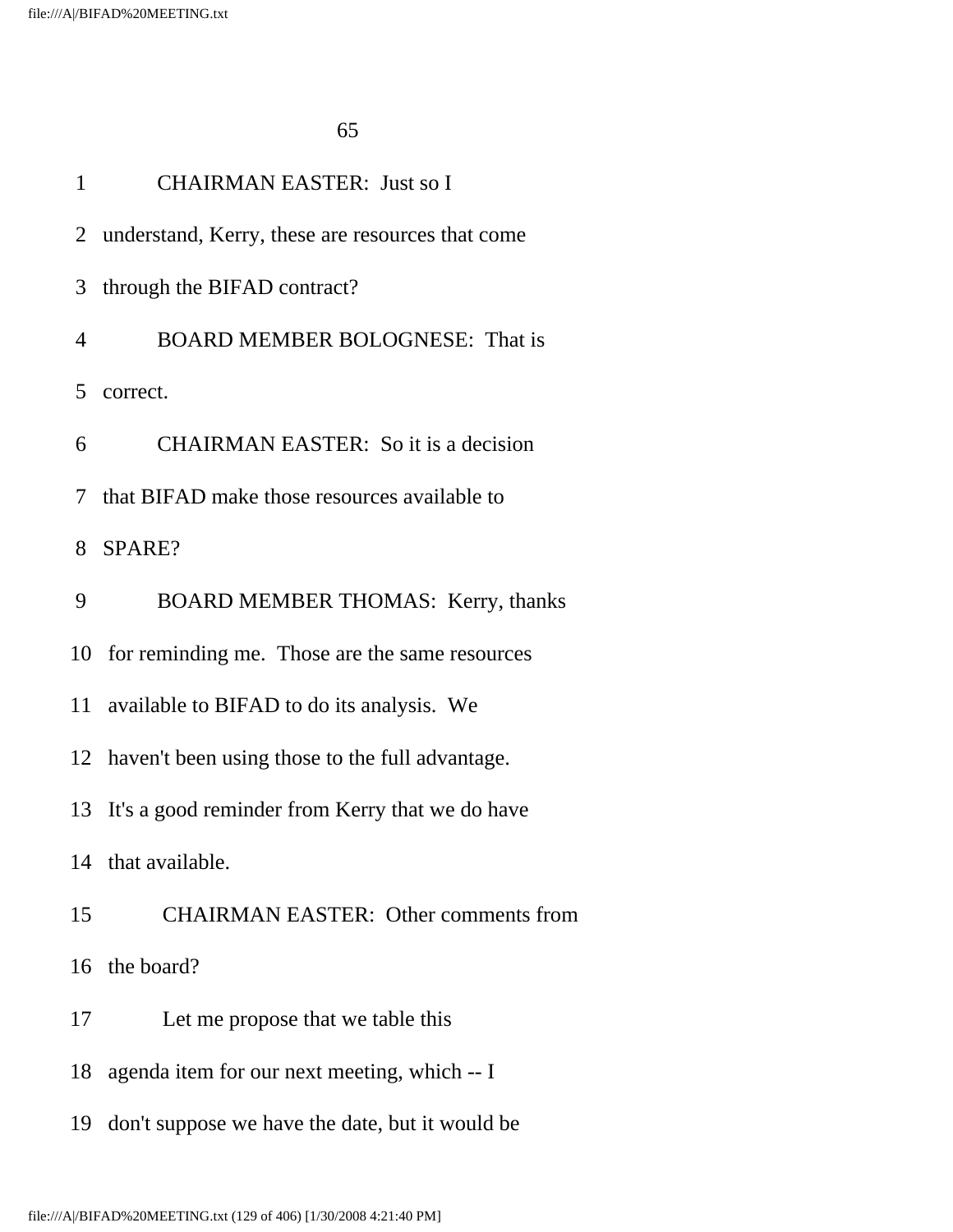- 20 early in the new year. The issue is there are
- 21 some things that need to be done and I heard the
- 22 comments that there are CRSPs that need
- 23 evaluation. Is that the case?
- 24 BOARD MEMBER THOMAS: Yes, coming up
- 25 to their fourth year with you.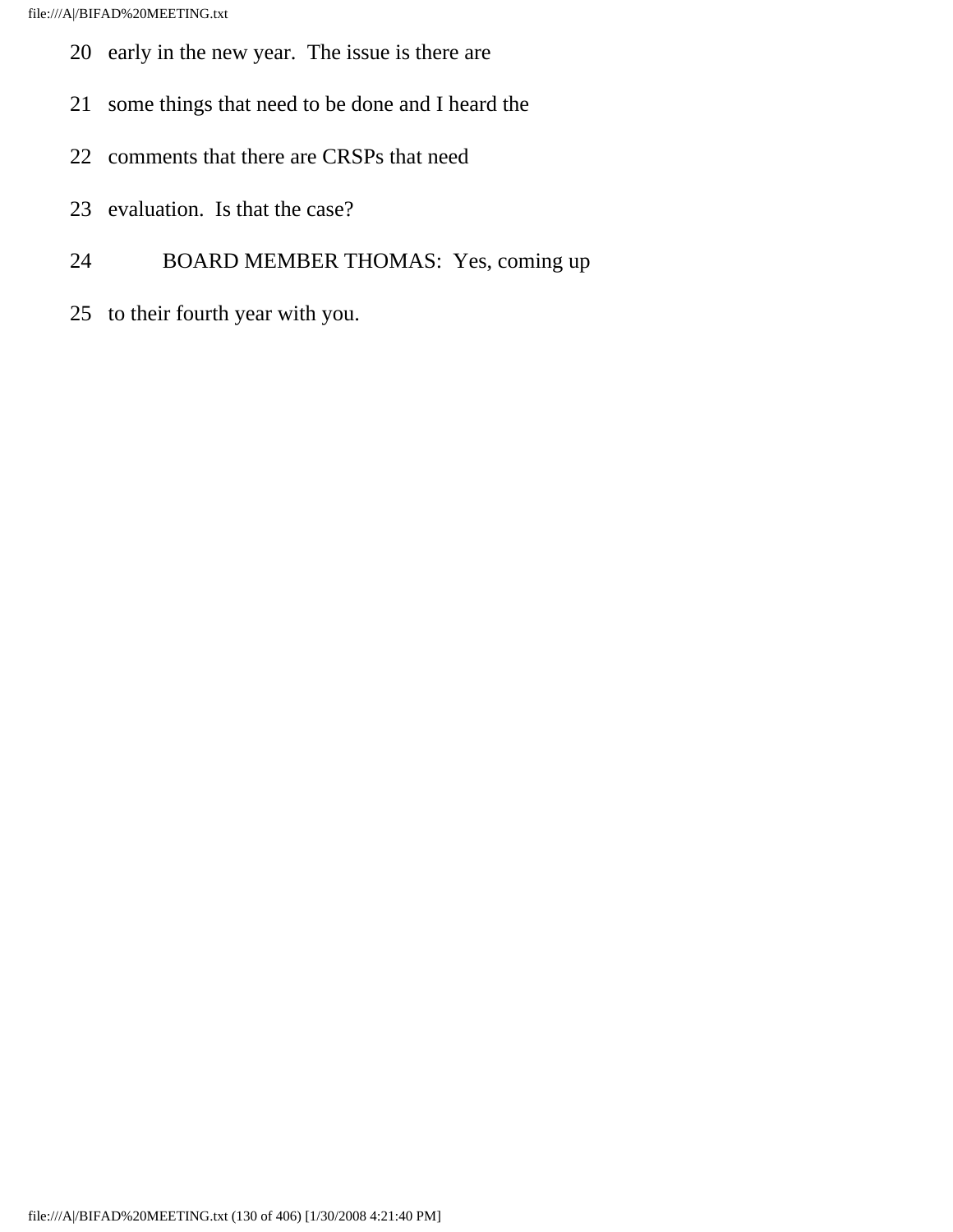| $\mathbf{1}$   | CHAIRMAN EASTER: And that group --                 |
|----------------|----------------------------------------------------|
|                | 2 again, I'm naive in asking this question -- that |
|                | 3 is the responsibility of BIFAD?                  |
| $\overline{4}$ | BOARD MEMBER THOMAS: No. Correct me,               |
|                | 5 if you will, but this is $- I$ don't think $- I$ |
|                | 6 it's not BIFAD's responsibility to do the        |
|                | 7 evaluation.                                      |
| 8              | MR. DeDATTA: At Virginia Tech we are               |
|                | 9 doing our own evaluations of the programs        |
|                | 10 through the normal EEP mechanism and then USAID |
|                | 11 will be conducting an administrative management |
|                | 12 review on the management entity itself to see   |
| 13             | how willing we are in fulfilling our               |
|                | 14 obligations.                                    |
| 15             | I'm not sure exactly what happens at               |
|                | 16 that point with respect to the renewal of the   |
|                | 17 CRSPs. Because we're in our first five years,   |
| 18             | and I think these assessments are going to be      |
| 19             | used to determine, you know, if we continue for    |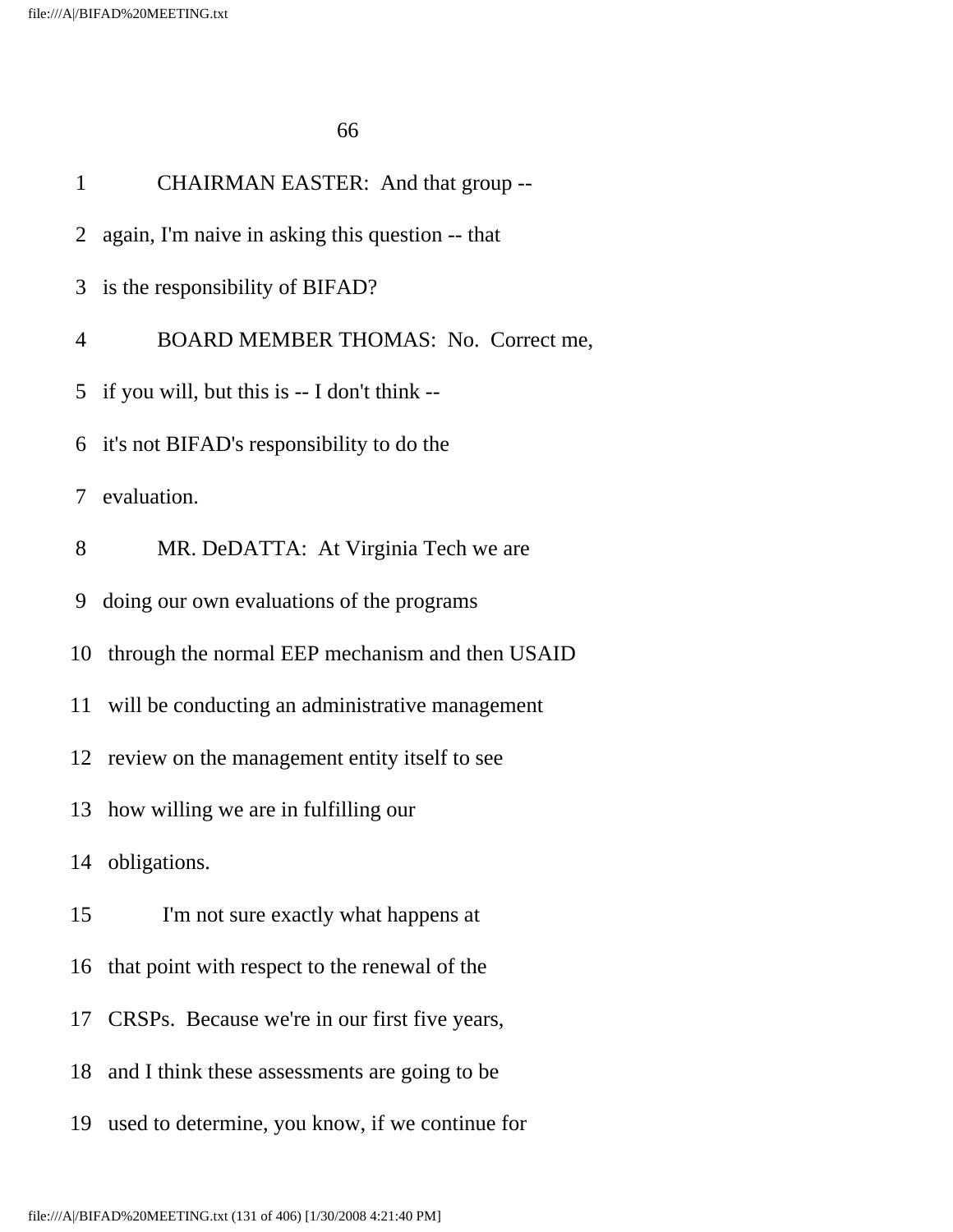- 20 a second five years, I guess our understanding
- 21 is it looks like SANREM is -- the outlook is
- 22 favorable, a whole lot of confusion amid
- 23 analysis of what is going to happen with IDM. I
- 24 would assume that BIFAD is heavily involved in
- 25 the decision on that. It would be nice to have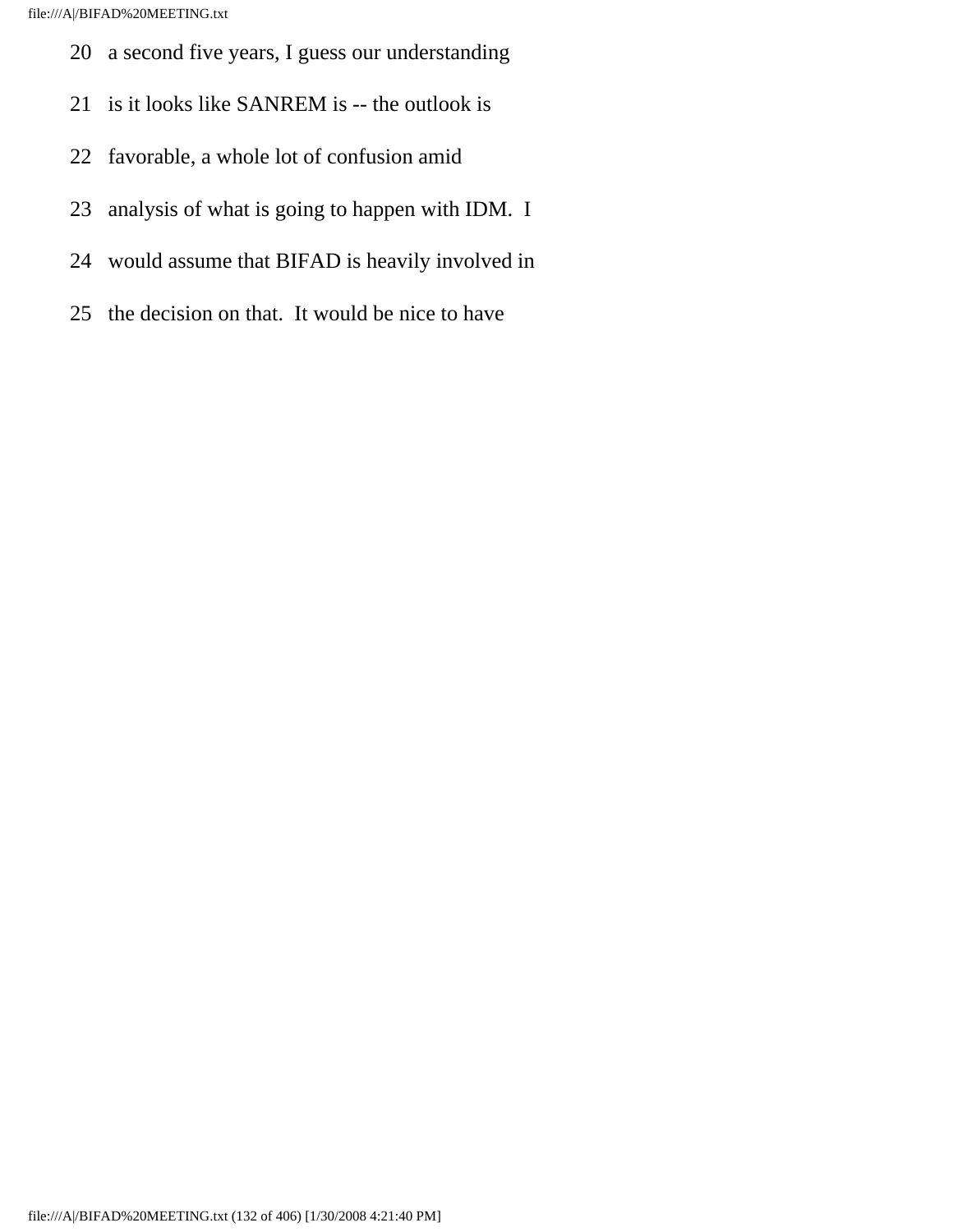|  |  | some clarification on that. |  |  |
|--|--|-----------------------------|--|--|
|--|--|-----------------------------|--|--|

| $\overline{2}$ | <b>CHAIRMAN EASTER:</b> It is my                  |
|----------------|---------------------------------------------------|
| 3              | understanding that in the report that we have     |
| 4              | from SPARE, they discuss the role in that, which  |
| 5              | we haven't at this point tasked them with.        |
| 6              | <b>BOARD MEMBER THOMAS: I think the</b>           |
| 7              | recommendations would come to BIFAD. But          |
| 8              | actually conducting the evaluation, it's more of  |
| 9              | the university and EGAT/BIFAD will                |
|                | 10 be considering the issue.                      |
| 11             | BOARD MEMBER CHRISTENSEN: What used               |
|                | 12 to happen, and at some point ceased to happen, |
| 13             | was that USAID came to JCARD, at the instruction  |
|                | 14 of BIFAD, for reactions to various kinds of    |
|                | 15 things. I remember once we were asked to       |
|                | 16 respond to the various bureaus in terms of     |
|                | 17 defining the strategy we use, and I was one of |
| 18             | three that was asked to respond to the Near East  |
| 19             | strategy for '83 to '88. But as a JCARD member,   |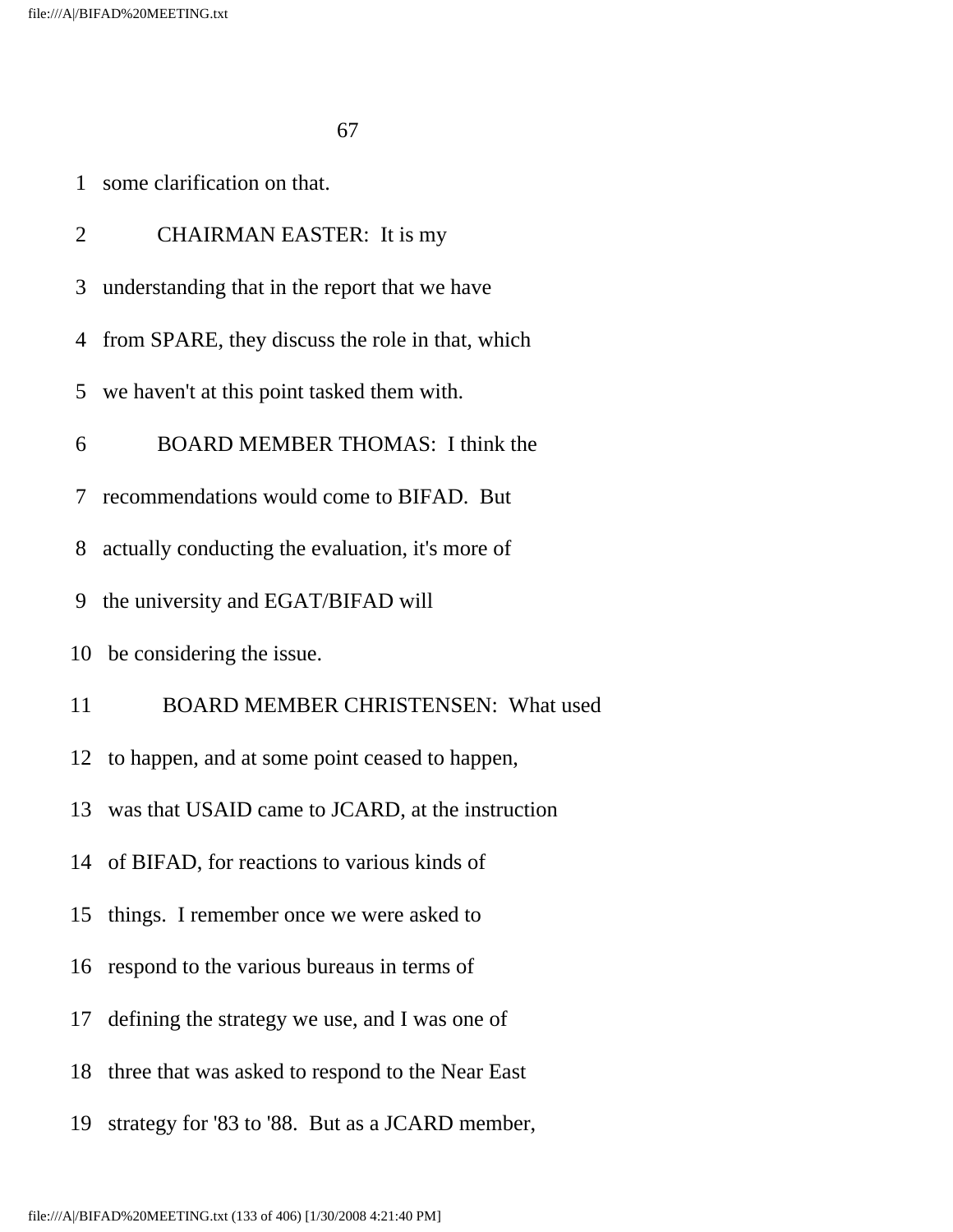- 20 when I went beyond the regular meeting
- 21 assignment, I was not asked to do that as a
- 22 volunteer. I was retained as a consultant to do
- 23 that particular work.
- 24 I think one of the things where we
- 25 probably have gone amiss and maybe we haven't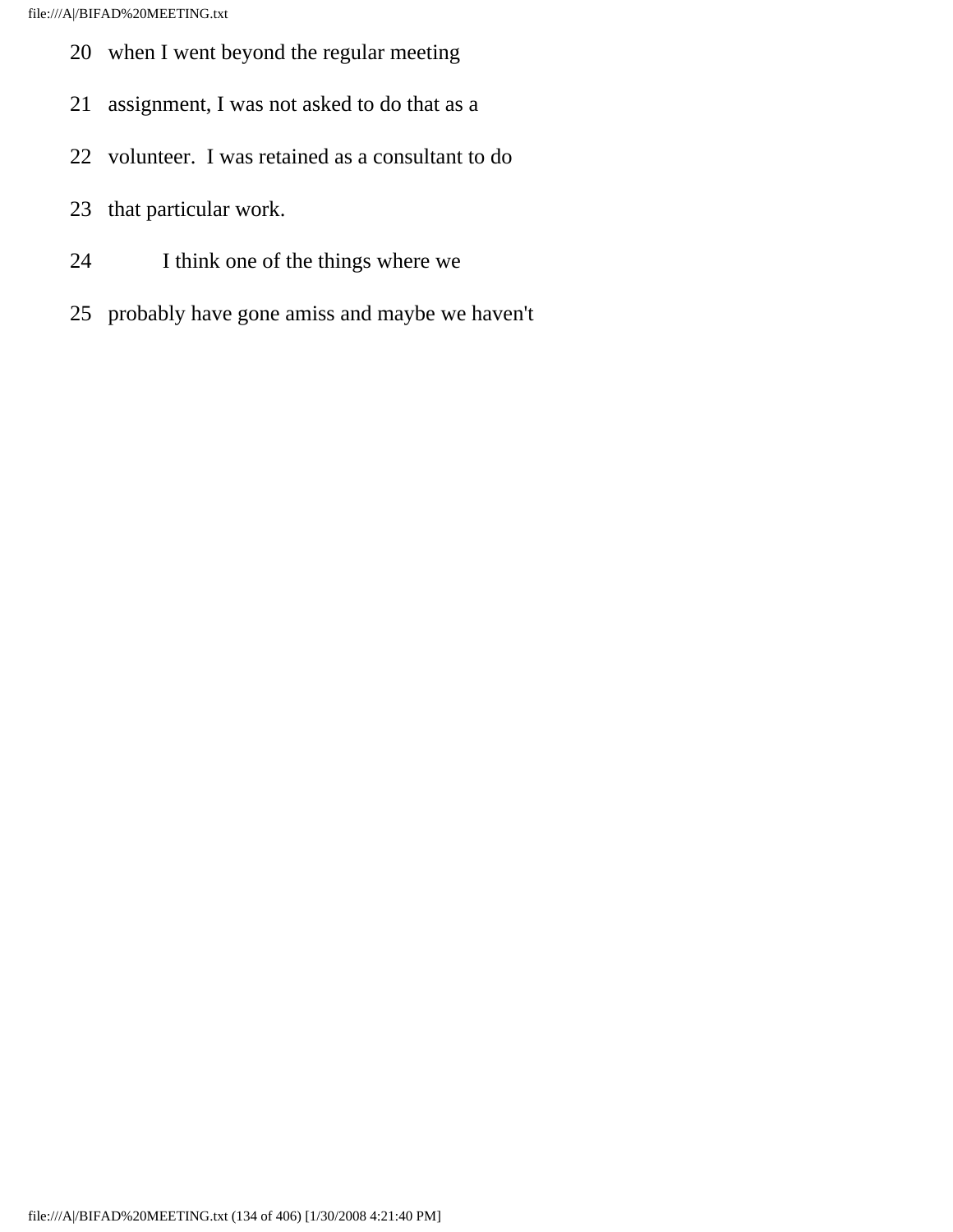1 made good use of the monies that have been 2 given, is we have expected everybody to do 3 in-depth work on a volunteer basis. If you are 4 asking busy people to do that and they have 5 several requests along those lines, the one that 6 is not seen as important enough to retain a 7 consultant probably gets the same kind of input. 8 If we're going to turn to the 9 university community or to whomever outside 10 people to do these kinds of things, it seems 11 that we will not get the kind of input that we 12 need to make good decisions if we're not willing 13 to ask them to do it for just compensation. 14 AUDIENCE MEMBER: Mr. Chairman, BIFAD 15 has a responsibility to make sure the process of 16 review is fully understood by all parties 17 according to the contractual agreement between 18 USAID and the universities. Both BIFAD and 19 USAID have a long history of being associated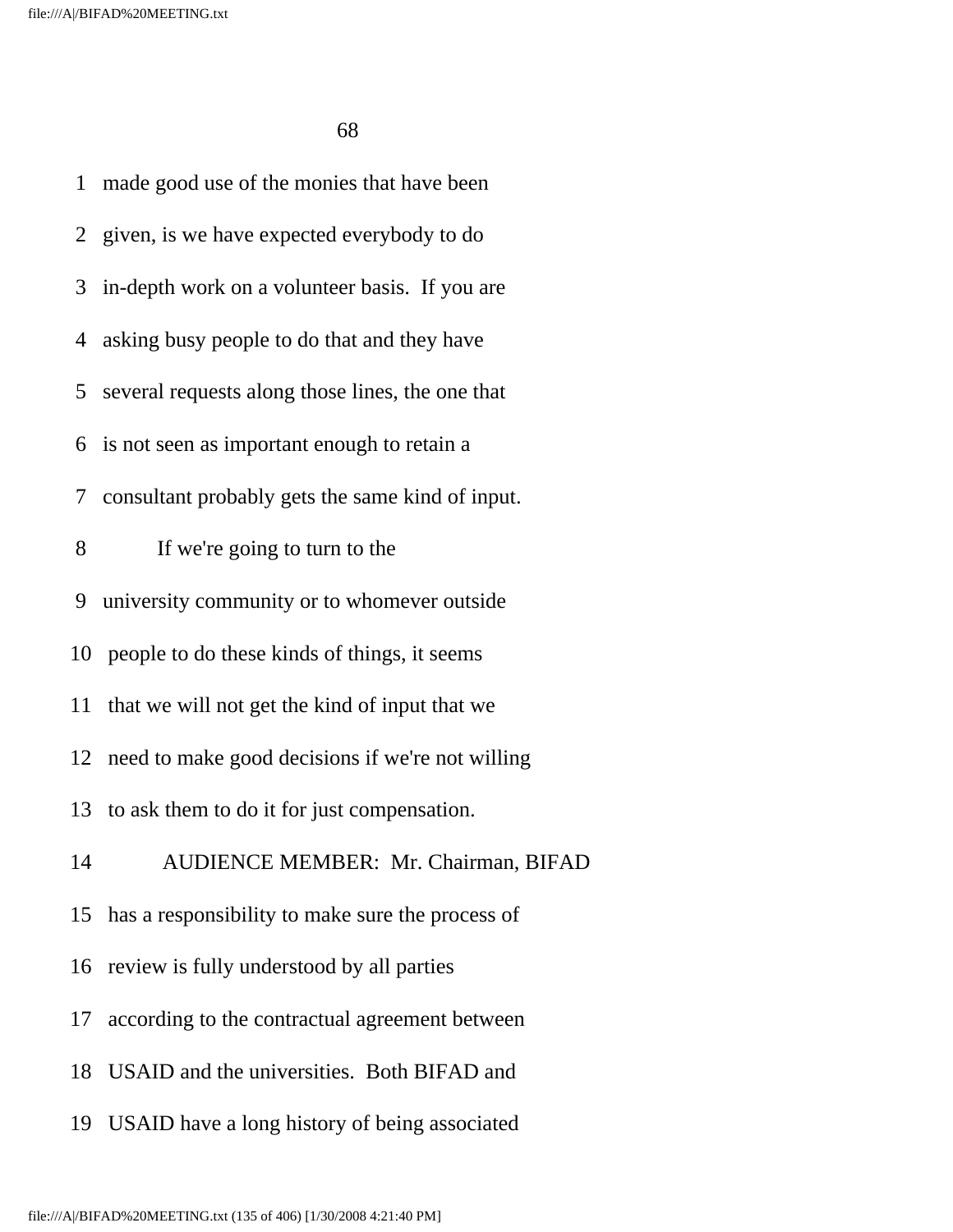- 20 with CRSPs. The review process that is going to
- 21 take place early next year is administrative.
- 22 All these CRSPs are the programs, so
- 23 there is program review, depending on the review
- 24 of the -- (inaudible) -- which is the tell-all
- 25 thing we appointed -- (inaudible). So the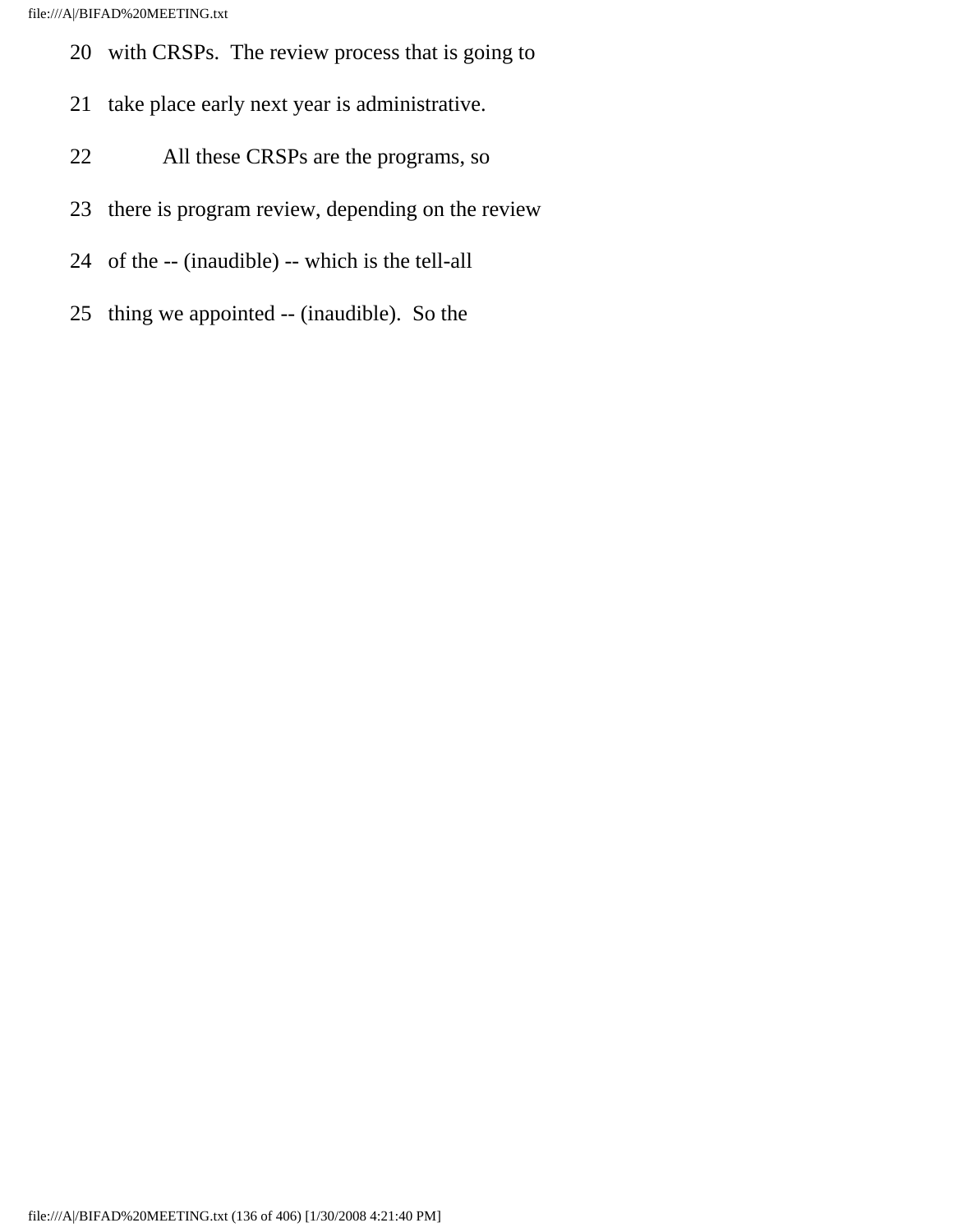1 decision on the program is determined by 2 administrative review, so making sure that what 3 is needed between the university to understand 4 why this is going to be renewed, this is not 5 going to be renewed, so the whole world will 6 know. 7 BOARD MEMBER THOMAS: I wanted to go 8 back to something that Ron mentioned about the 9 review of long-term training. I think this is 10 something that can be done and SPARE has made 11 some progress. SPARE has sole responsibility 12 for that review, and SPARE has identified 13 someone from the education office who has 14 funding to do the review. 15 Again, these are the pilots that BIFAD 16 has to find a better way to communicate. The 17 two programs in Mali and East Africa, they have 18 continued training students and they have 19 received their degrees at home institutions.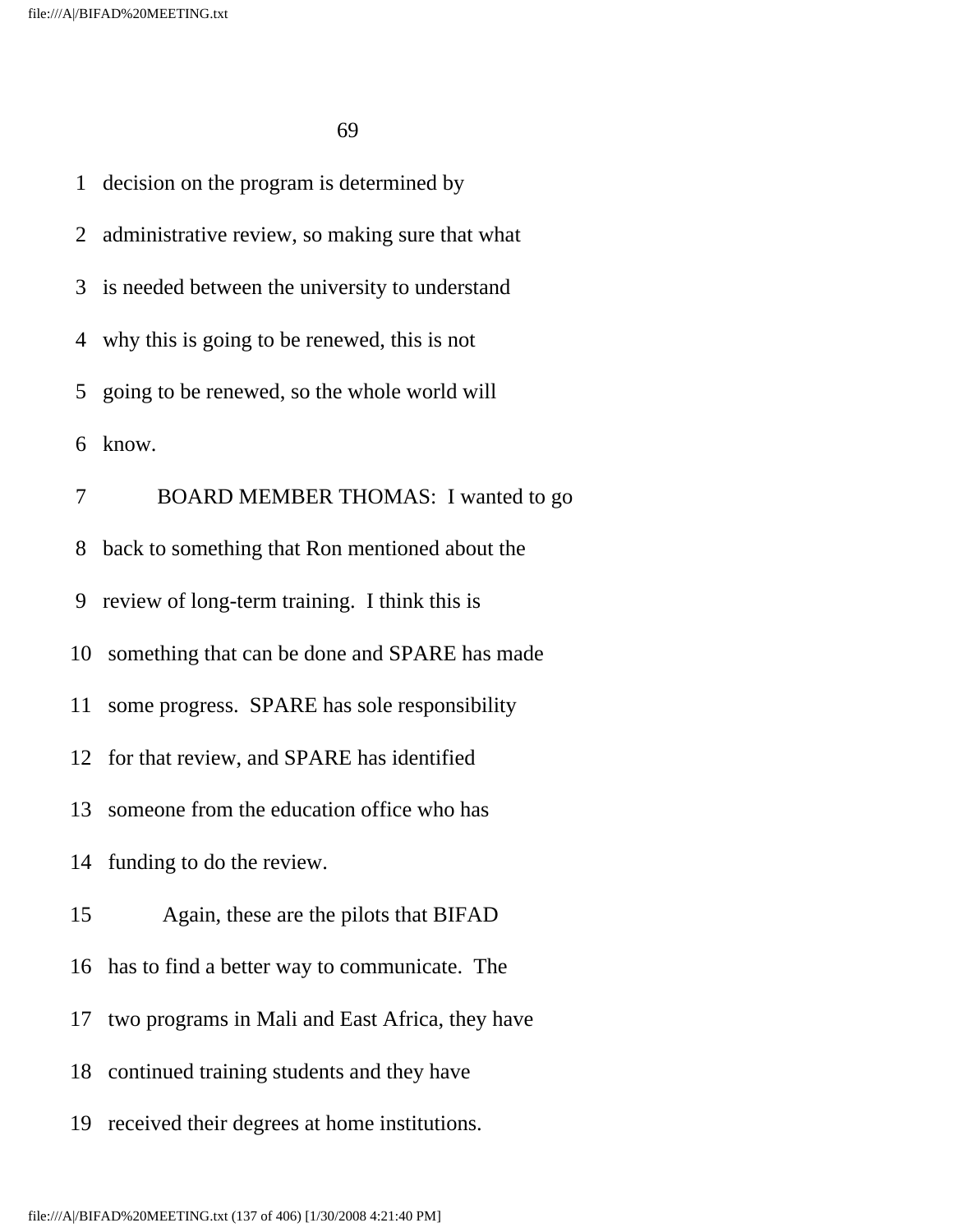file:///A|/BIFAD%20MEETING.txt

- 20 CHAIRMAN EASTER: I will take a couple
- 21 more comments and then I will draw this to a
- 22 closure.
- 23 MR. DEMMENT: John, just in regard to
- 24 that, as I recall the request of BIFAD was that
- 25 you were going to review those and compare them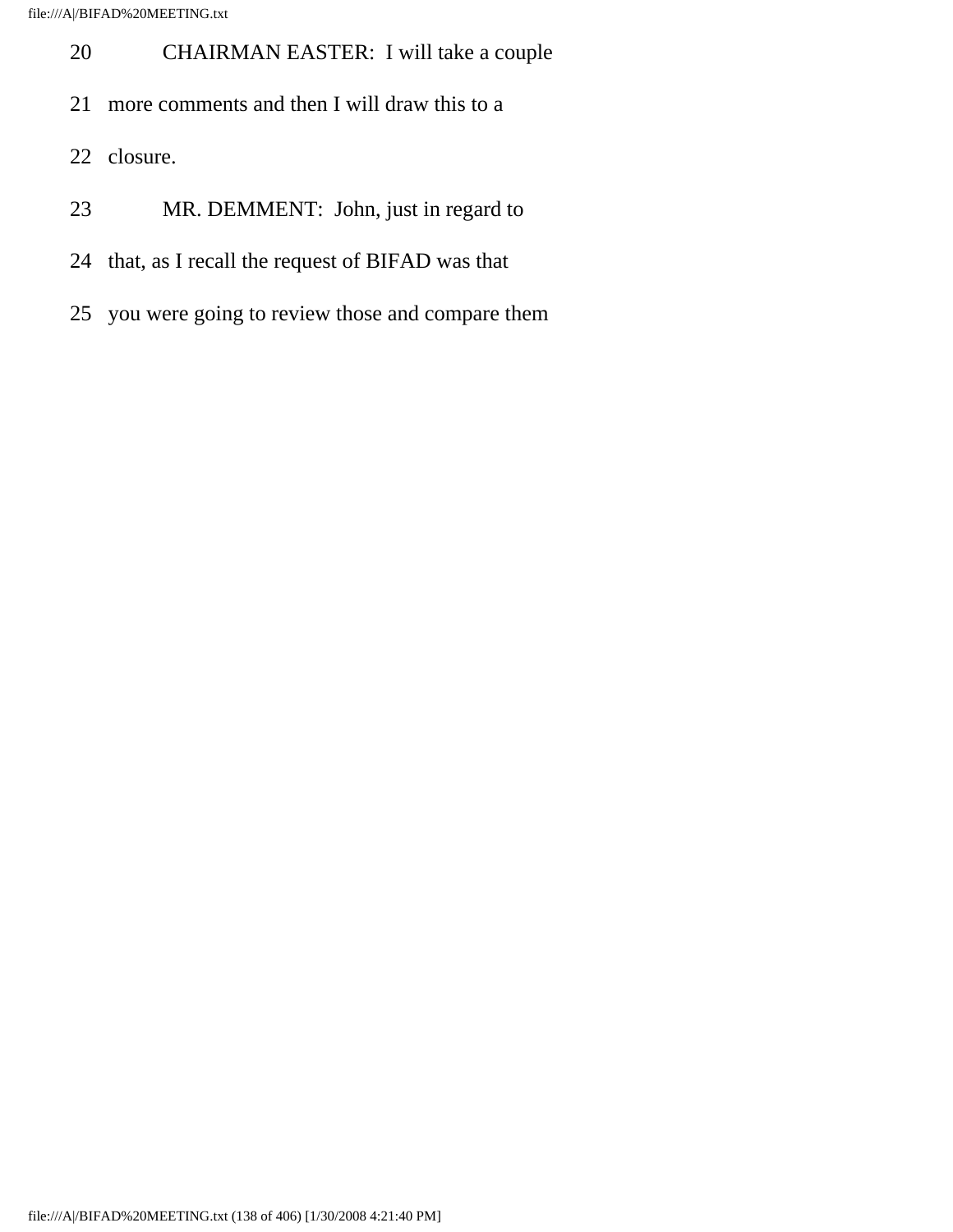|                | 1 with the ongoing CRSP training so that the CRSP  |
|----------------|----------------------------------------------------|
| 2              | model would be compared against the two models.    |
| 3              | <b>CHAIRMAN EASTER: A comment?</b>                 |
| $\overline{4}$ | MR. DeDATTA: Yes. Not really a                     |
|                | 5 comment but a question. I have looked into the   |
| 6              | current SPARE charter, and I still don't quite     |
|                | 7 understand who SPARE works for. I mean, as I     |
| 8              | understand it, SPARE is a subcommittee of BIFAD,   |
| 9              | and SPARE reports back to BIFAD. But sometimes     |
|                | 10 from some of the comments of the BIFAD members, |
| 11             | it seems like they're not aware of some of the     |
|                | 12 activities that SPARE is engaged in.            |
| 13             | I guess my question is: How is that                |
|                | 14 possible?                                       |
| 15             | CHAIRMAN EASTER: Again, I think we                 |
| 16             | have -- there is an official BIFAD liaison to      |
| 17             | SPARE, and I was appointed to that role and then   |
| 18             | came into this role, which was, in some sense, a   |
| 19             | conflict of interest. Now Doctor DeLauder, I       |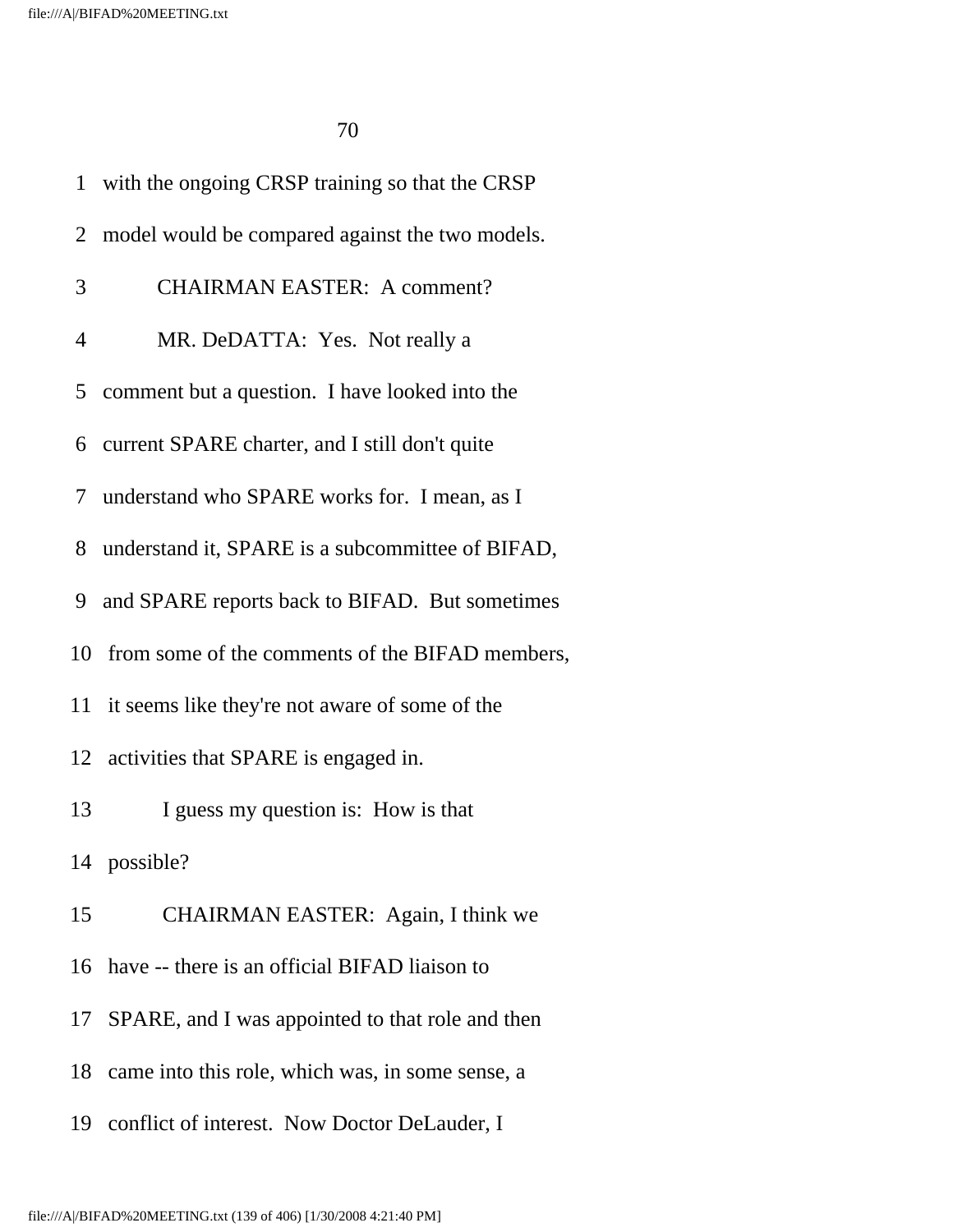- 20 have asked him to do this. There has been some
- 21 disconnect in us getting involved with the issue
- 22 officially of the forms that are used. I think
- 23 we're working to address that.
- 24 MR. DeDATTA: My question is: How can
- 25 SPARE be involved in anything pretty much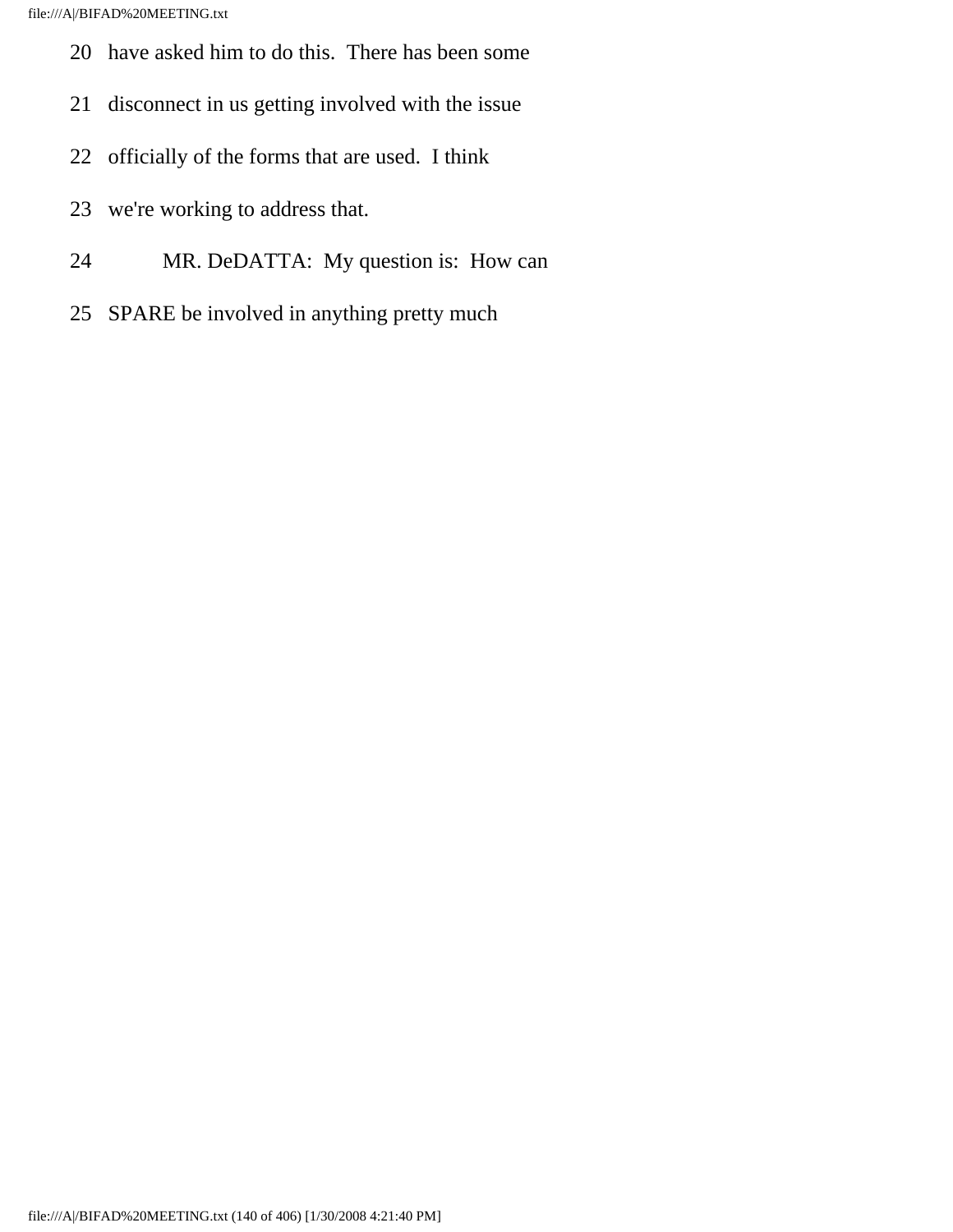|                | 1 without more direction? How do they --         |
|----------------|--------------------------------------------------|
| 2              | CHAIRMAN EASTER: That's the way I                |
|                | 3 read the charter. I think within the issues    |
|                | 4 that we have raised, is SPARE's opportunity to |
| 5 <sup>1</sup> | make this an issue about how they proceed.       |
| 6              | MR. WIDDERS: This is an important                |
| 7 <sup>1</sup> | point. Irvin Widders, Michigan State             |
| 8              | University.                                      |
| 9              | I want to reinforce the point that Tag           |
| 10             | made. I think it's imperative not only to        |
| 11             | review the CRSPs relative to the pilots, but     |
|                | 12 also contracted training. In any scientific   |
| 13             | study you have a control, you are comparing a    |
|                | 14 pilot relative to something else. And as a    |
| 15             | director of one of the pilots, I think you are   |
|                | 16 going to gain some valuable insights by       |
| 17             | comparing these pilots to some other training    |
| 18             | initiatives that USAID reports. I would          |
| 19             | strongly, strongly encourage that.               |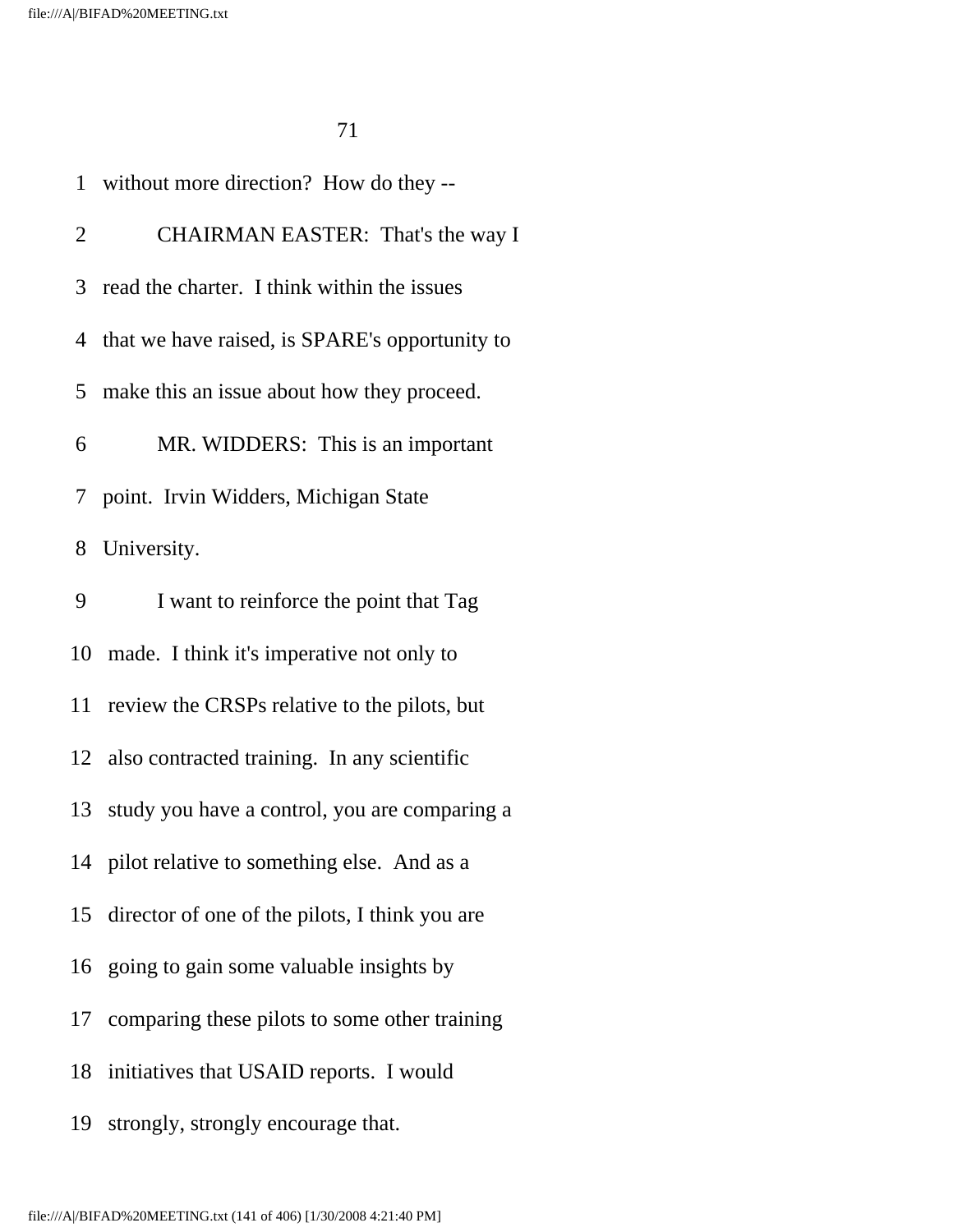- 20 BOARD MEMBER THOMAS: Let me go back
- 21 to the scope of work because it's been several
- 22 weeks or months since I first read the draft,
- 23 and I believe it does include the other training
- 24 policy. Not just looking at the BIFAD
- 25 long-term.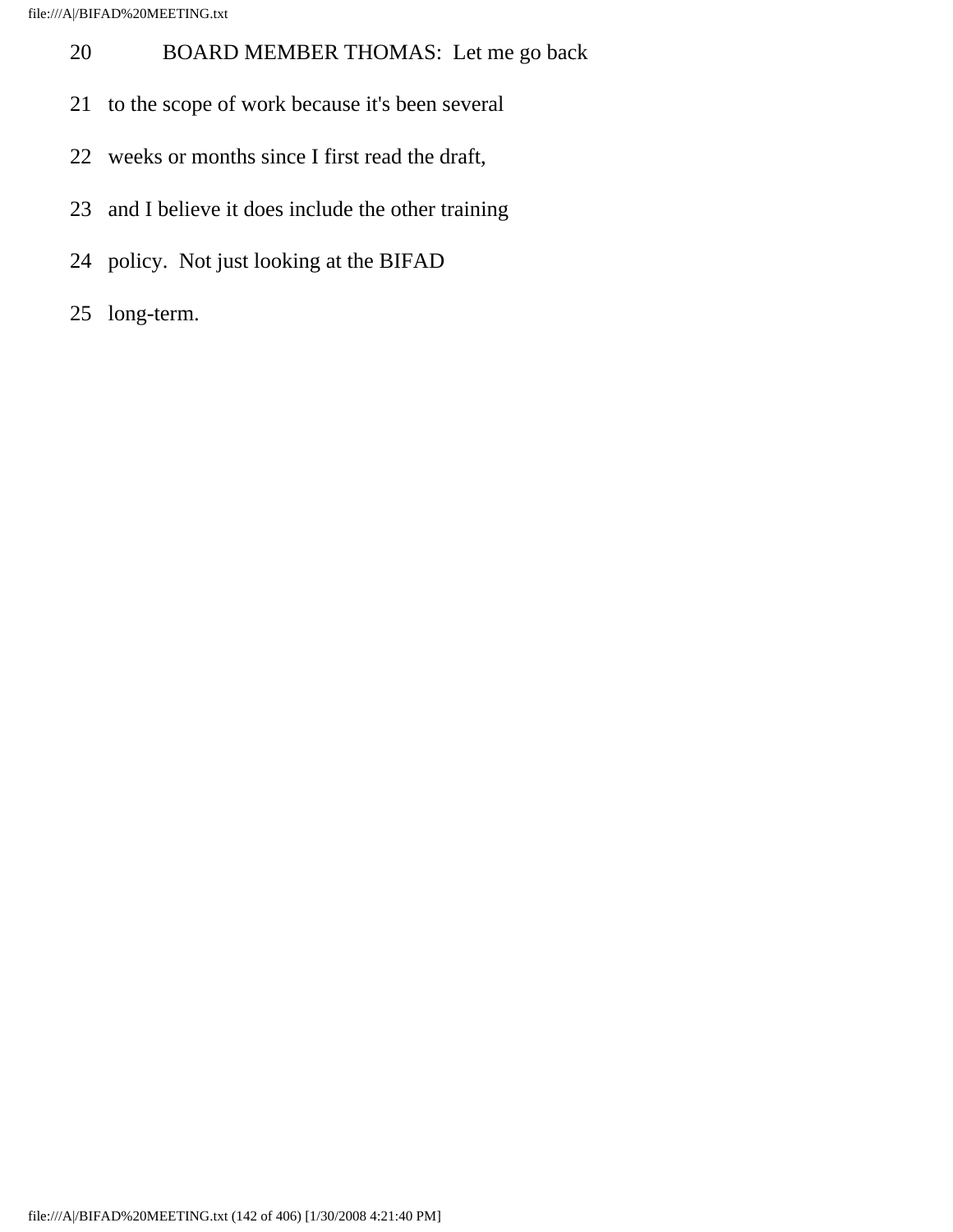| $\mathbf{1}$   | MR. DEMMENT: That's a critical issue.               |
|----------------|-----------------------------------------------------|
| $\overline{2}$ | <b>CHAIRMAN EASTER:</b> I sense that this           |
| 3              | discussion has probably moved as far as it can      |
| 4              | today. Ron, you had some comments.                  |
| 5              | MR. SENYKOFF: Mr. Chairman, you had                 |
| 6              | asked me to look at the charter a little bit        |
| 7 <sup>1</sup> | about the staffing. I call the board's              |
| 8              | attention to Article V, and the key report that     |
| 9              | you and Jim Rabon had made was where could there    |
|                | 10 be further engagement with the administrator.    |
|                | 11 You will note there that this year we have to    |
|                | 12 select some members but that the                 |
|                | 13 administrator -- it says in Article V: "The      |
|                | 14 administrative agency will recommend and appoint |
|                | 15 three members."                                  |
| 16             | I believe the drift of what I got from              |
|                | 17 you is that maybe this is an opportunity in      |
| 18             | looking at the membership to engage the             |
|                | 19 administrator on where she would like to go      |
|                |                                                     |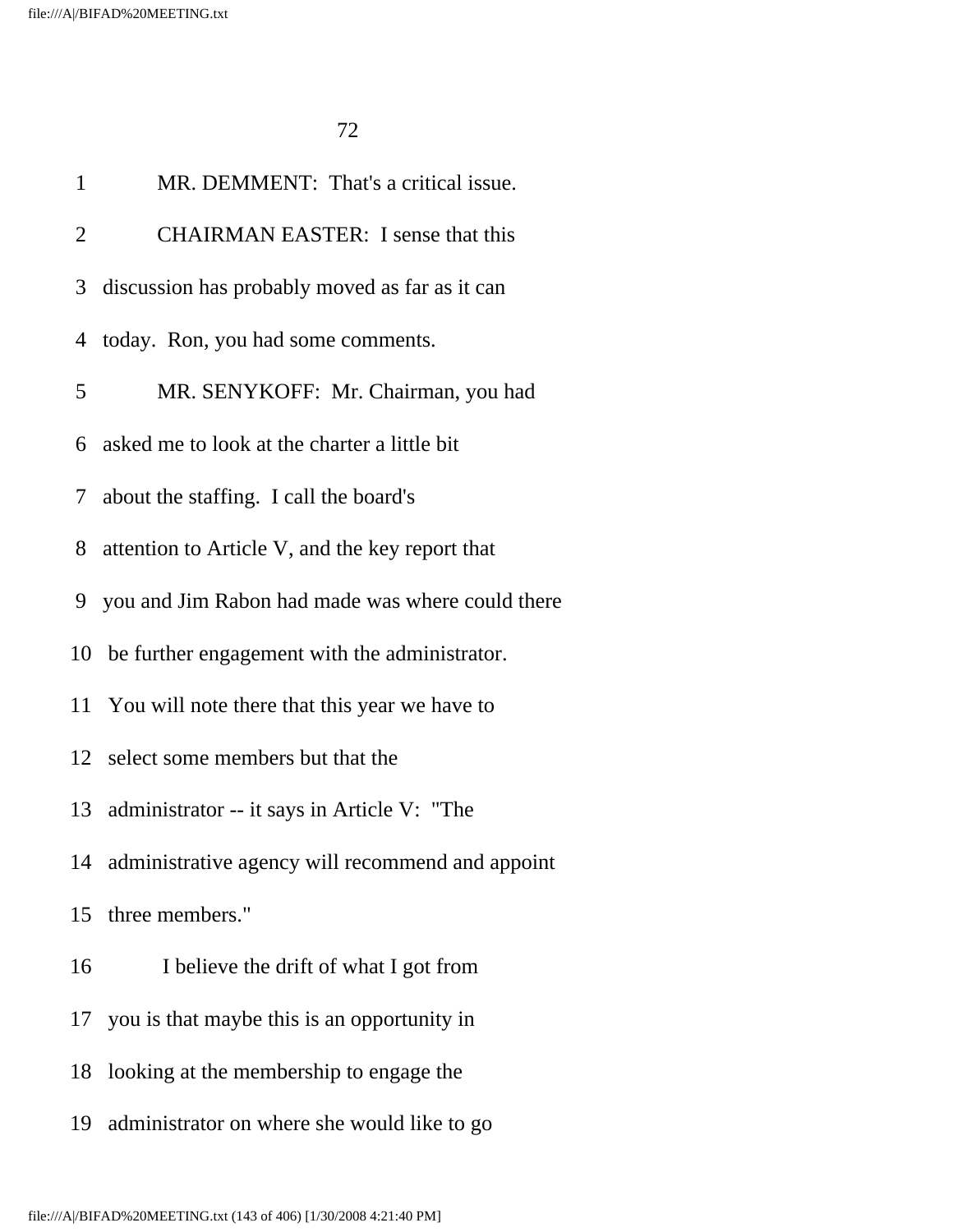- 20 reference to how all of these pieces of the
- 21 puzzle fit.
- 22 CHAIRMAN EASTER: There is a more
- 23 fundamental question that has been raised and
- 24 that is the actual charter in the membership.
- 25 Does it, in fact, create an entity that can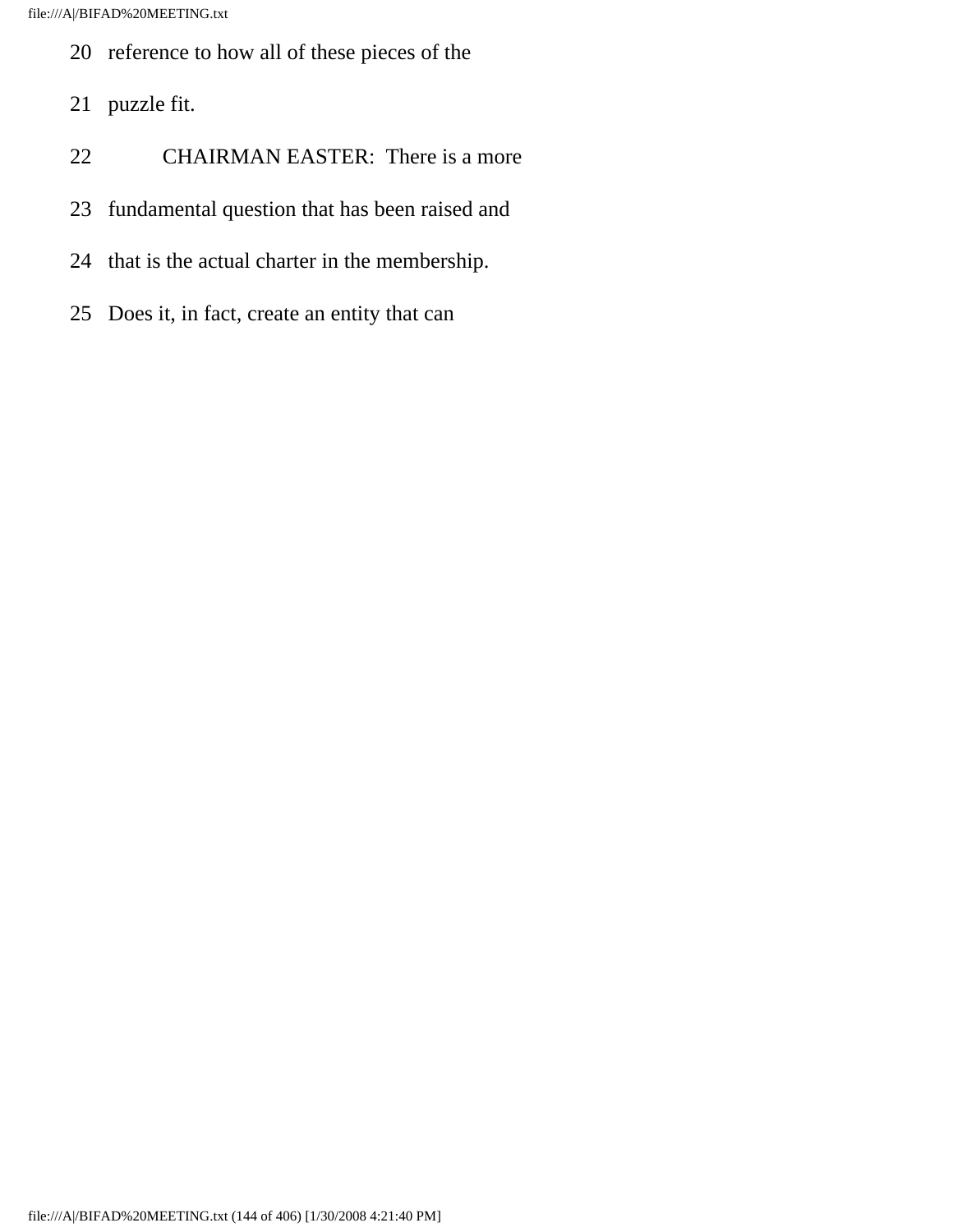1 perform an independent function? I think that 2 brings me to the point that I was at a moment 3 ago. It makes sense that we have a conversation 4 around this topic in our next meeting with 5 substantial depth and at that point make 6 decisions. 7 We need to -- I think it would be 8 appropriate for the SPARE chair to be part of 9 that discussion. I'm not trying to put it off 10 today, but I think we're not prepared to make 11 decisions here. 12 BOARD MEMBER CHRISTENSEN: I think 13 that is true. I would only add one other thing. 14 In the past all of these appointments to these 15 kind of committees were joint appointments by 16 both the USAID administrator and the BIFAD 17 chair. I think that worked out rather well. 18 BOARD MEMBER BOLOGNESE: Let me 19 respond to that. This is something where the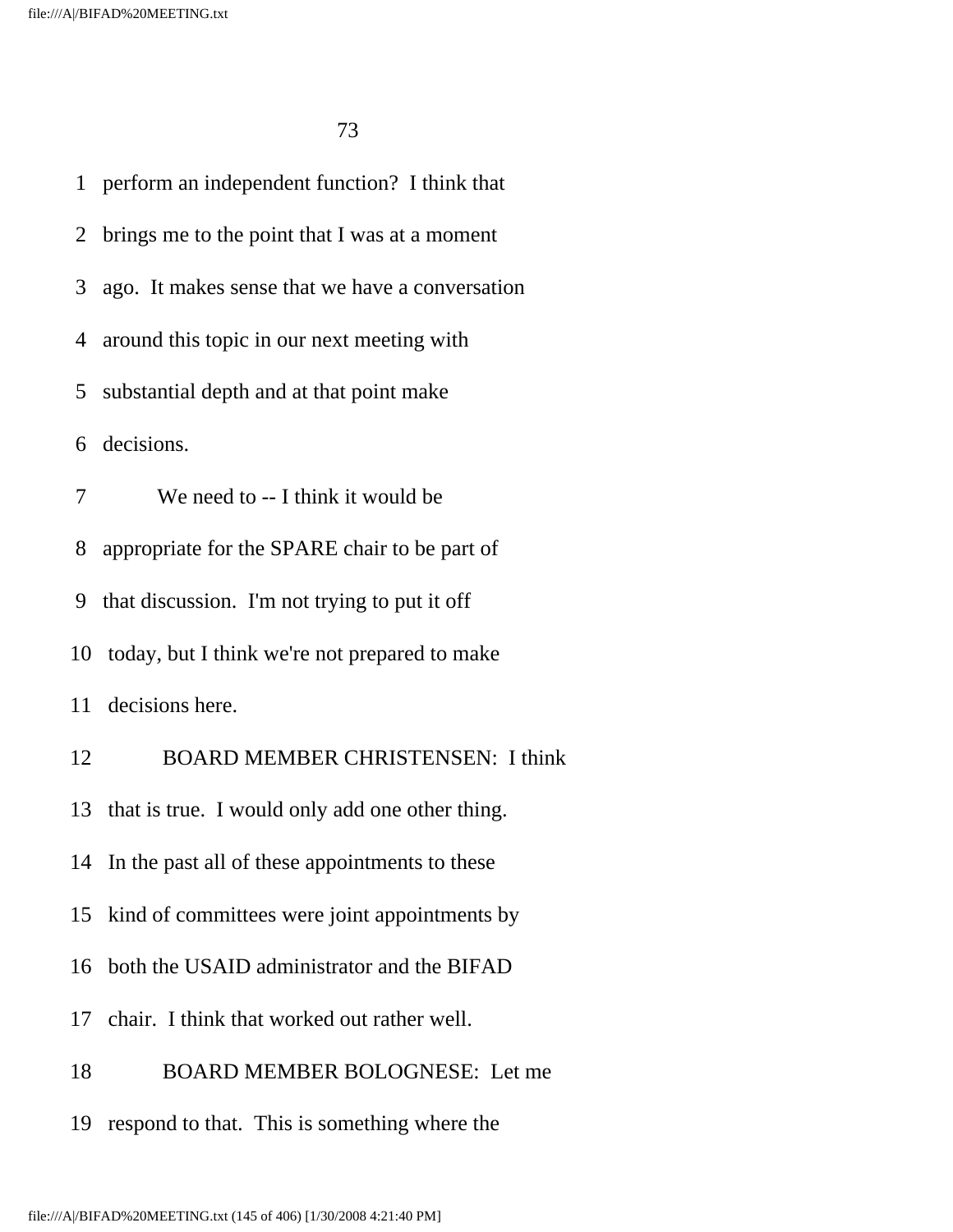- 20 SPARE charter was revised a few years ago, in
- 21 '04, I believe it was, and one of the reasons
- 22 why it was felt that there was a need to revise
- 23 the SPARE charter was the appointment was not
- 24 working. Some of the suggestions by the
- 25 university communities were not taken seriously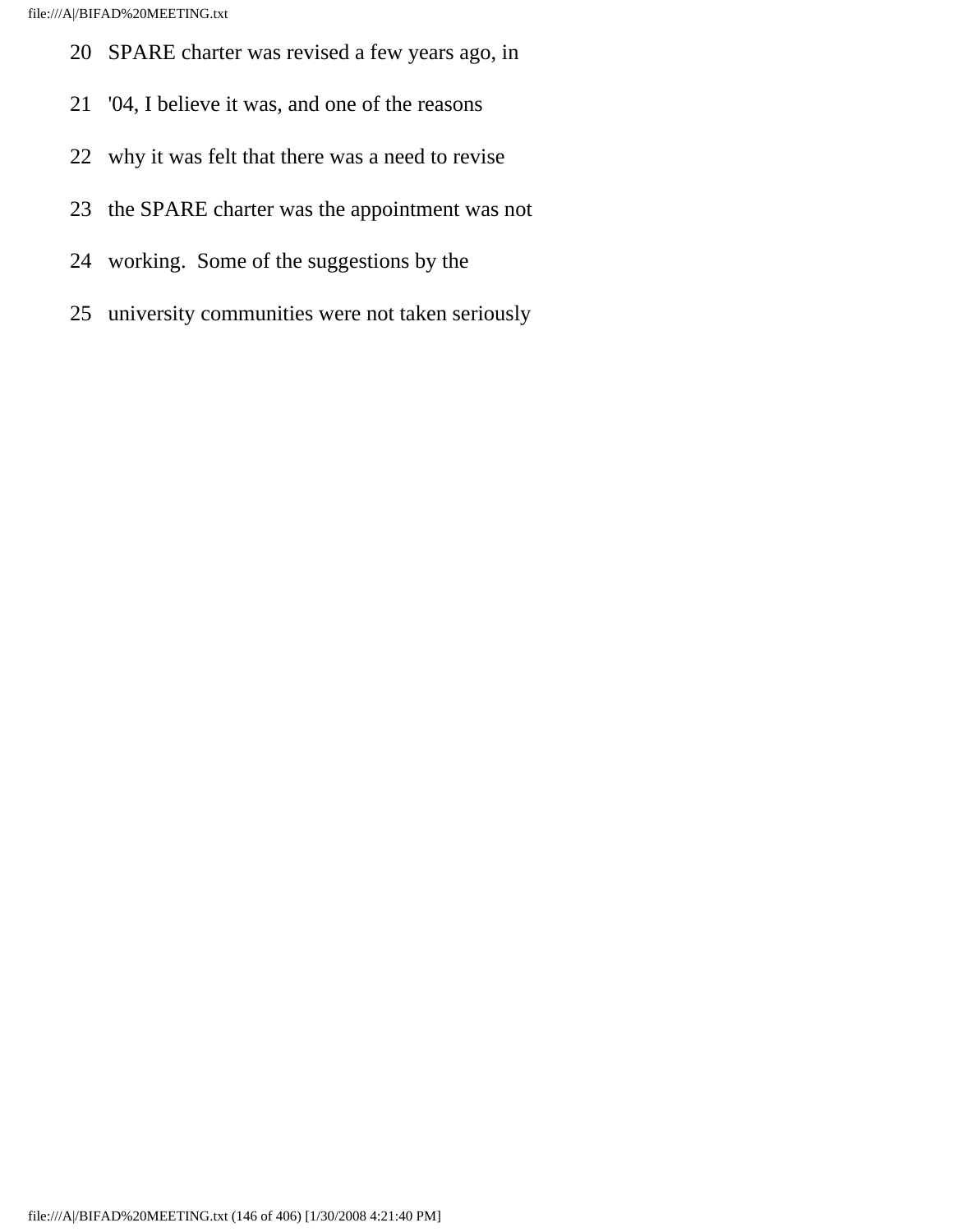| 1  | by the administration and so it was thought that   |
|----|----------------------------------------------------|
|    | 2 the universities should be able to appoint their |
|    | 3 own members and then USAID would be able to      |
| 4  | appoint their own members. In fact, there was a    |
| 5  | period of time where SPARE could not meet          |
| 6  | because they didn't have a membership because      |
| 7  | they got caught up in political issues and other   |
| 8  | things which are quite common in Washington.       |
| 9  | <b>CHAIRMAN EASTER: Other comments?</b>            |
| 10 | <b>BOARD MEMBER DeLAUDER: The charter</b>          |
|    | 11 does specifically say -- this is under          |
|    | 12 Article III:                                    |
| 13 | "The duties and functions of SPARE                 |
| 14 | shall be limited to responding to requests         |
| 15 | of BIFAD and reporting deliberations and           |
| 16 | recommendations to BIFAD and the BOAA in           |
| 17 | accordance with Article I and VII. BIFAD           |
| 18 | may, at its discretion, make additional            |
| 19 | requests of SPARE as deemed necessary."            |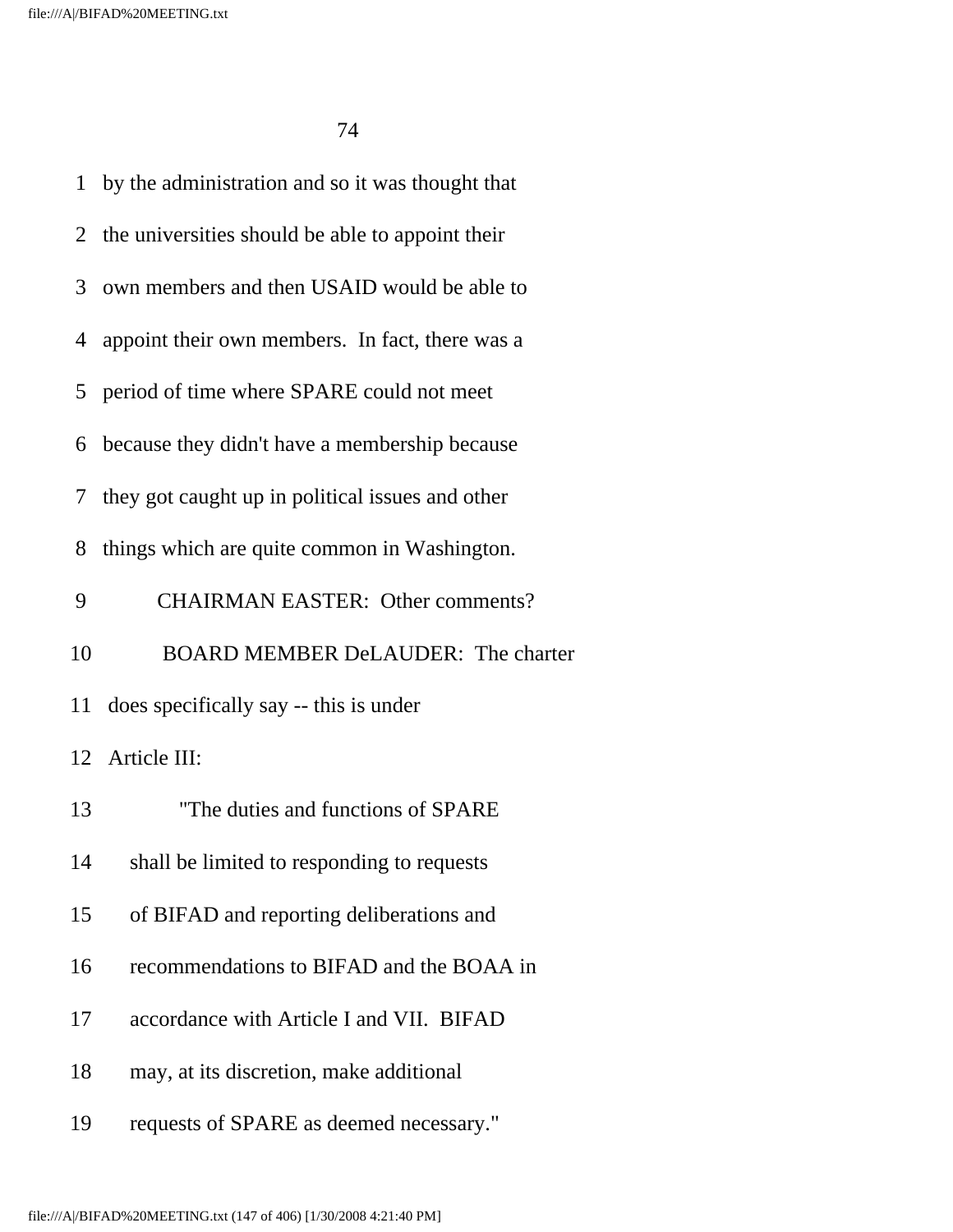- 20 So SPARE reacts to requests coming
- 21 only from BIFAD.
- 22 CHAIRMAN EASTER: Further comments?
- 23 Is the board comfortable with the suggestion I
- 24 have made that we make this a topic of decision
- 25 for our next meeting?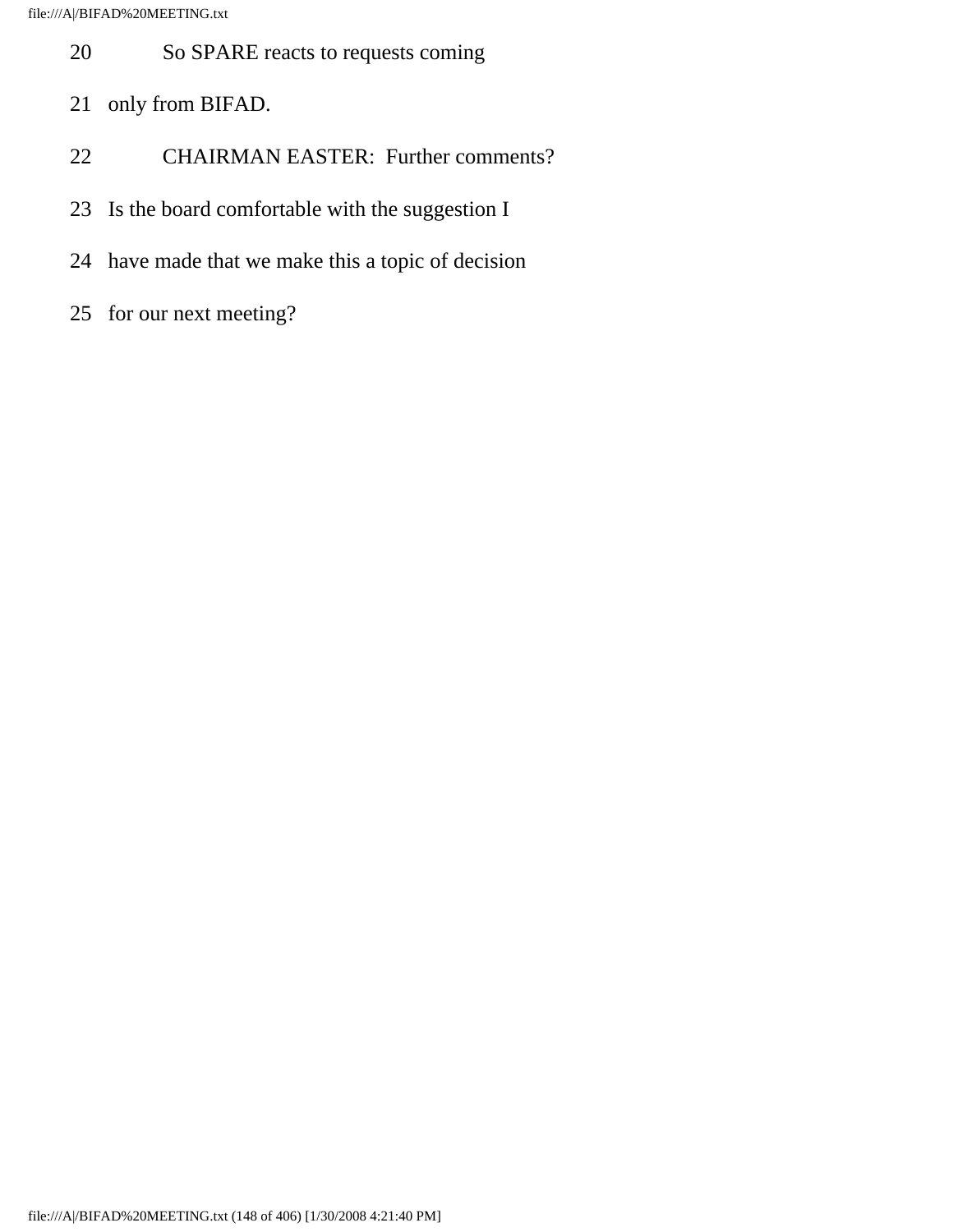1 That does bring us to the next item. 2 There are some issues that we need to move 3 forward on at this point. One of those is a 4 series of issues that came out of a meeting that 5 I had with the CRSP managers, CRSP directors in 6 Portland. These are issues around the agency 7 and their activities and that the -- as I sit 8 here on our business BIFAD subcommittee, there 9 is a proposal that I would like to make that 10 rather than tasking SPARE at this point with 11 some uncertainty about how SPARE is functioning, 12 if we create a special subcommittee to look at 13 these issues that identify it at this point, and 14 I would appreciate your thoughts on that. 15 I don't know that we should discuss 16 this. It's not something that BIFAD members 17 have had the opportunity to think about. 18 BOARD MEMBER BOLOGNESE: A

19 clarification. Would this be a temporary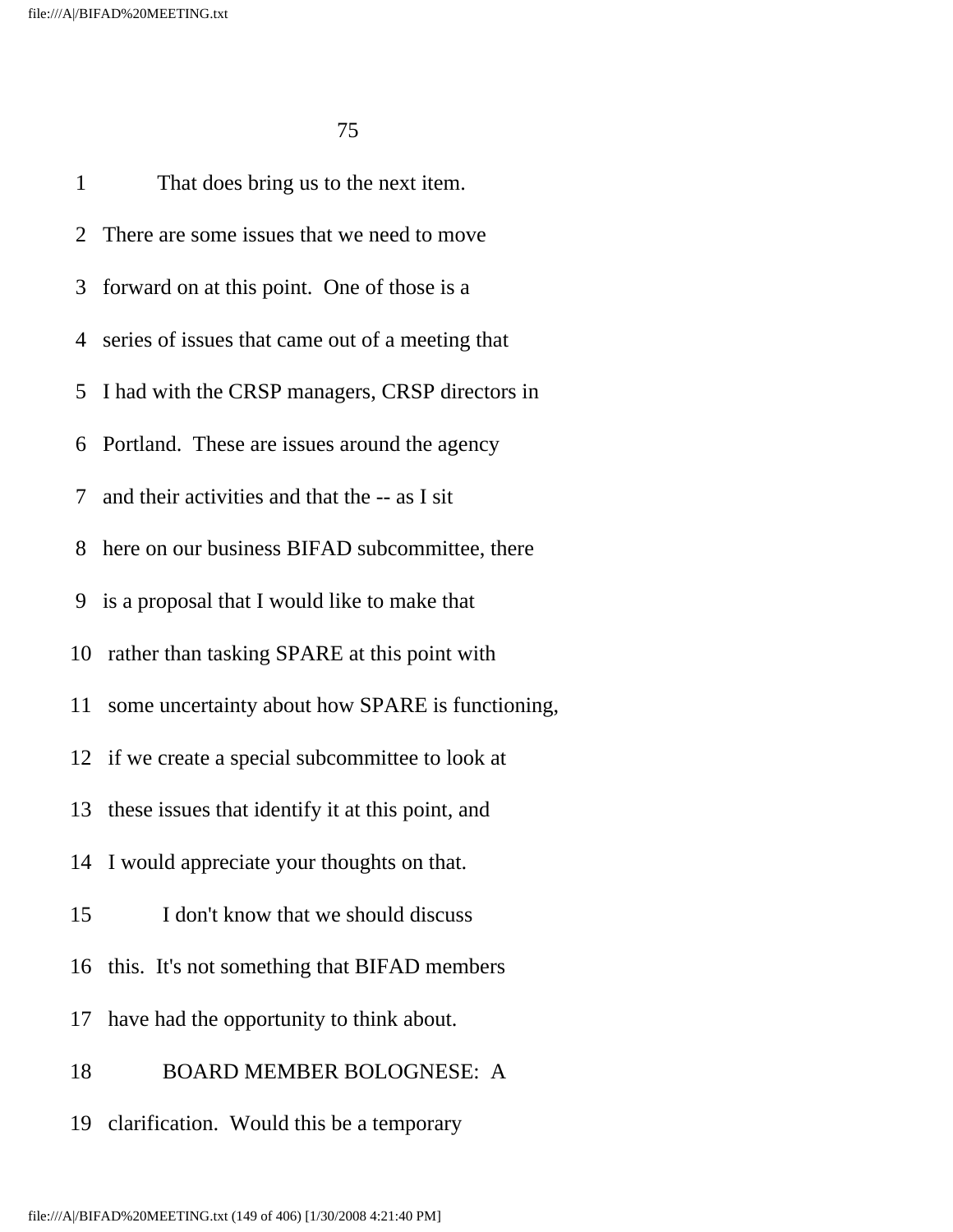- 20 discussion of just these issues raised in
- 21 Portland, or would it be something more
- 22 permanent that would deal with ongoing CRSP
- 23 issues?
- 24 CHAIRMAN EASTER: I think that is
- 25 something we can discuss and make a decision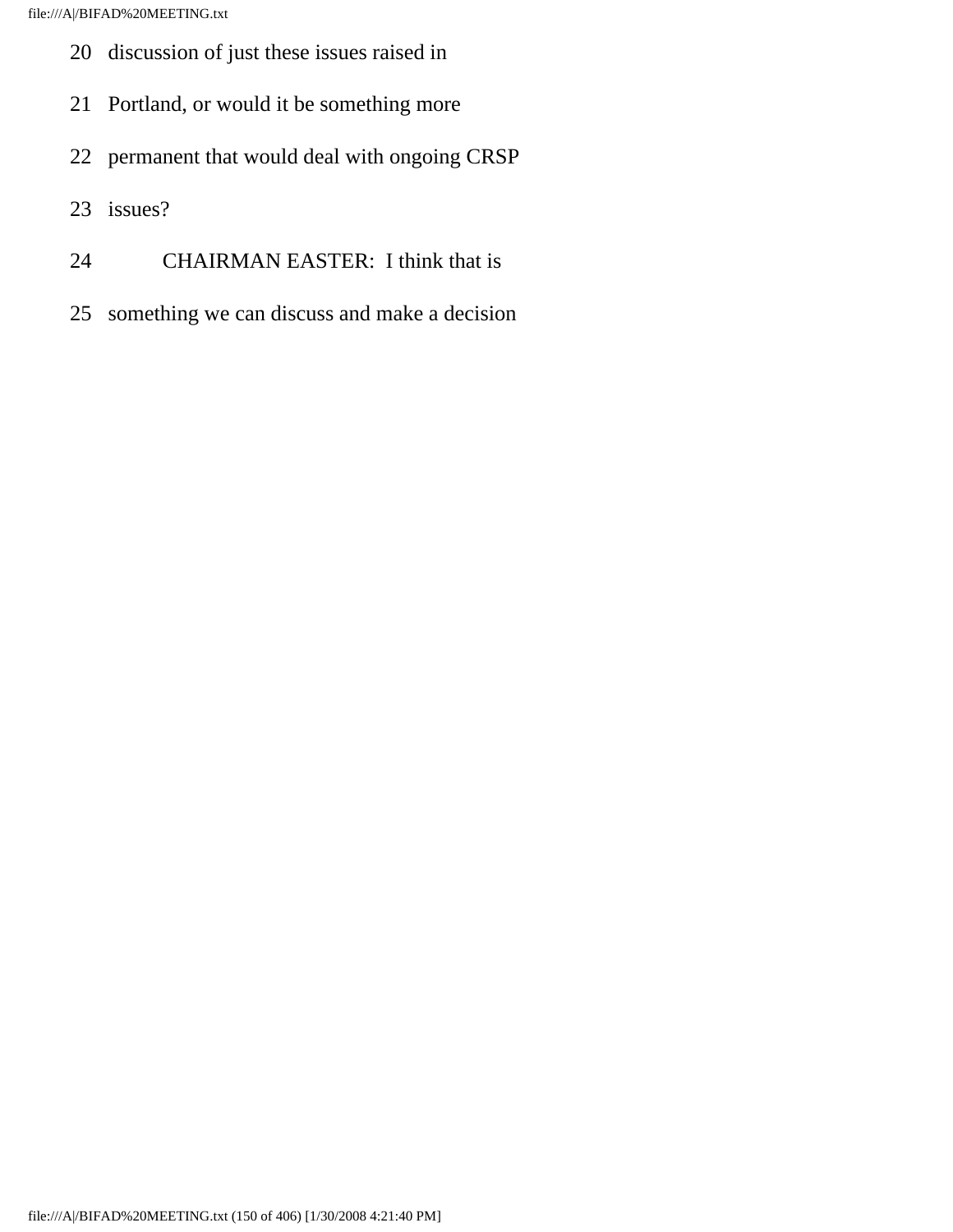| $\mathbf{1}$   | about here. It might be appropriate to make it  |
|----------------|-------------------------------------------------|
| 2              | a standing committee with that responsibility.  |
| 3              | Comments from the board?                        |
| $\overline{4}$ | <b>BOARD MEMBER CHRISTENSEN: I wouldn't</b>     |
| 5              | be uncomfortable with that.                     |
| 6              | MR. RUNDE: Ed Runde, Texas A & M.               |
| 7              | What kind of money would BIFAD have to          |
| 8              | really focus these issues for you so you really |
| 9              | have the best information available?            |
| 10             | <b>CHAIRMAN EASTER: I think the current</b>     |
| 11             | budget is 250,000, I believe. Is that correct,  |
|                | 12 Kerry?                                       |
| 13             | <b>BOARD MEMBER BOLOGNESE:</b> A little less    |
|                | 14 than that.                                   |
| 15             | <b>CHAIRMAN EASTER: That's in the</b>           |
|                | 16 contract that there are expenses that are    |
| 17             | associated -- we're not flush in terms of that. |
| 18             | But that is a question that Tim raised during   |
| 19             | the coffee break, whether we ought to actually  |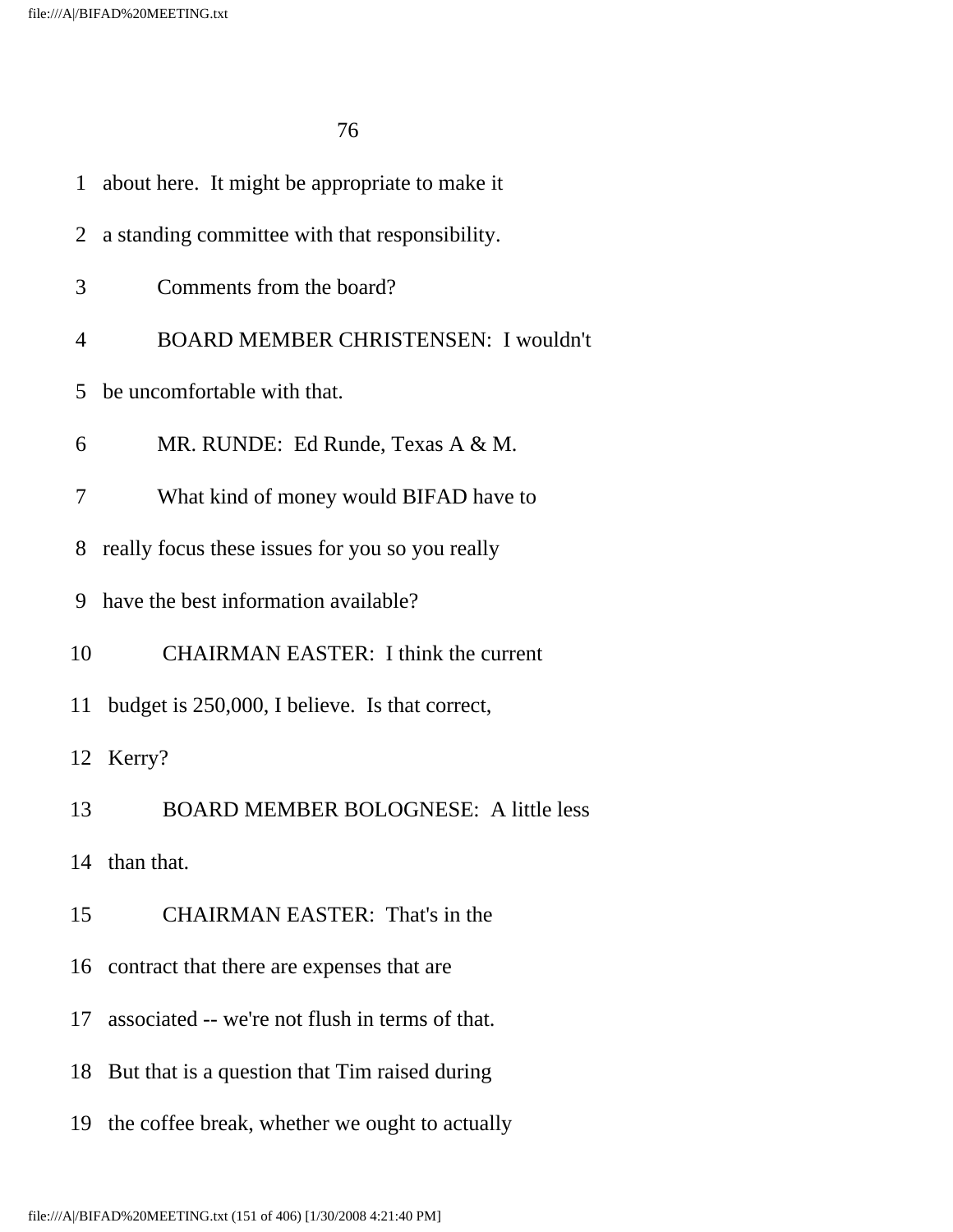- 20 give some thought to having a staff person that
- 21 is being compensated out of those funds. I
- 22 don't know how realistic, Kerry, that may be.
- 23 BOARD MEMBER BOLOGNESE: That is an
- 24 option. What has occurred is usually
- 25 consultants have been hired on a need basis so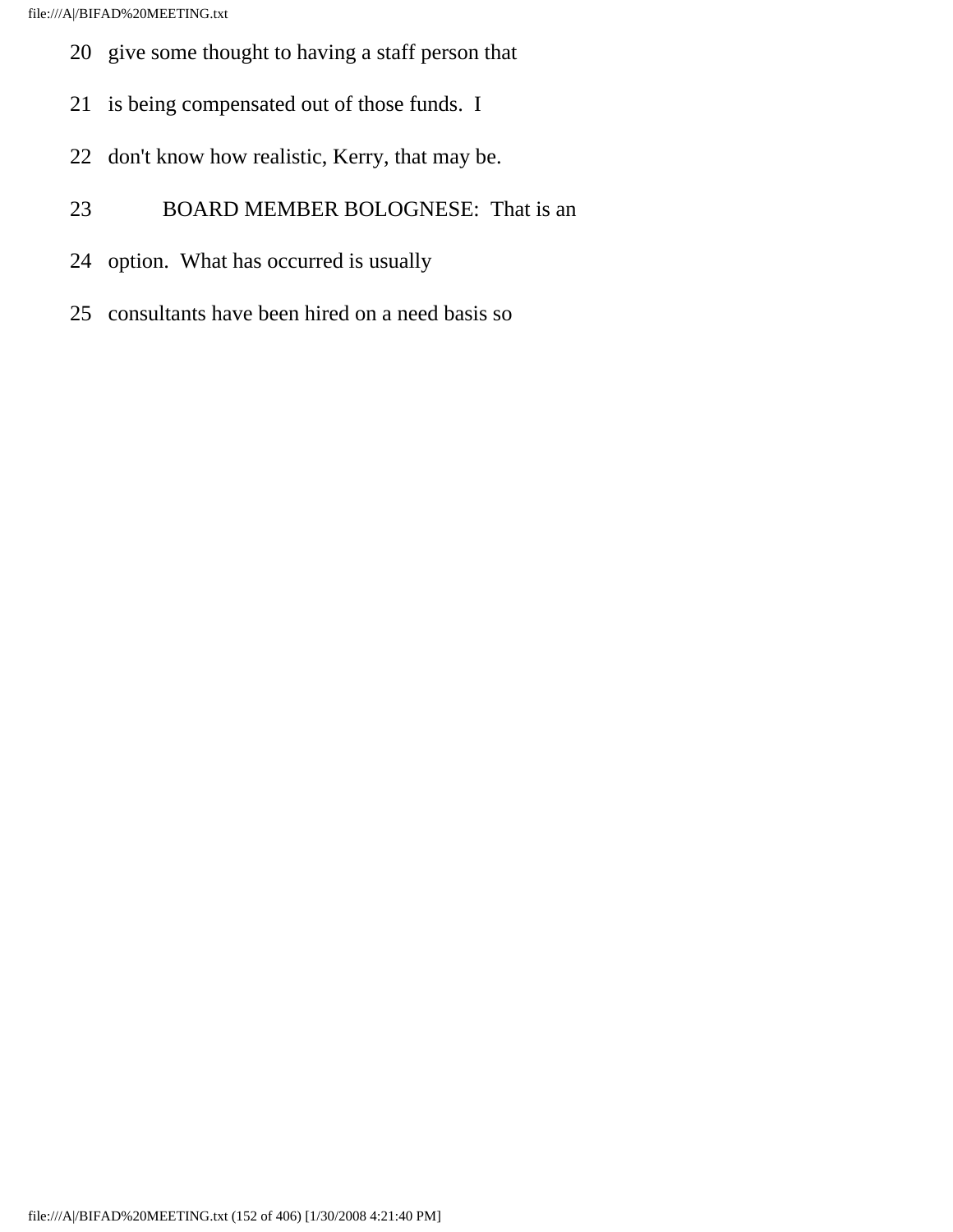<u>77 до село во п</u>редостава во село во 177

 1 that a permanent staff is kept to a minimum, but 2 that is something to consider. The only problem 3 with that is if you need something that is quite 4 large, a large undertaking like you will be 5 discussing later in the conference of the deans, 6 that is a pretty big chunk of money to do 7 something like that. 8 Then you would have to balance the 9 permanent consultant versus some of these 10 special projects, so that's a decision that you 11 have to make. 12 CHAIRMAN EASTER: Further comments? 13 BOARD MEMBER THOMAS: Could I ask a 14 question? I like the idea of a BIFAD 15 subcommittee. Do I understand correctly that 16 the subcommittee is to deal with CRSP-related 17 issues? 18 CHAIRMAN EASTER: That at this point 19 would be the task. I think it creates an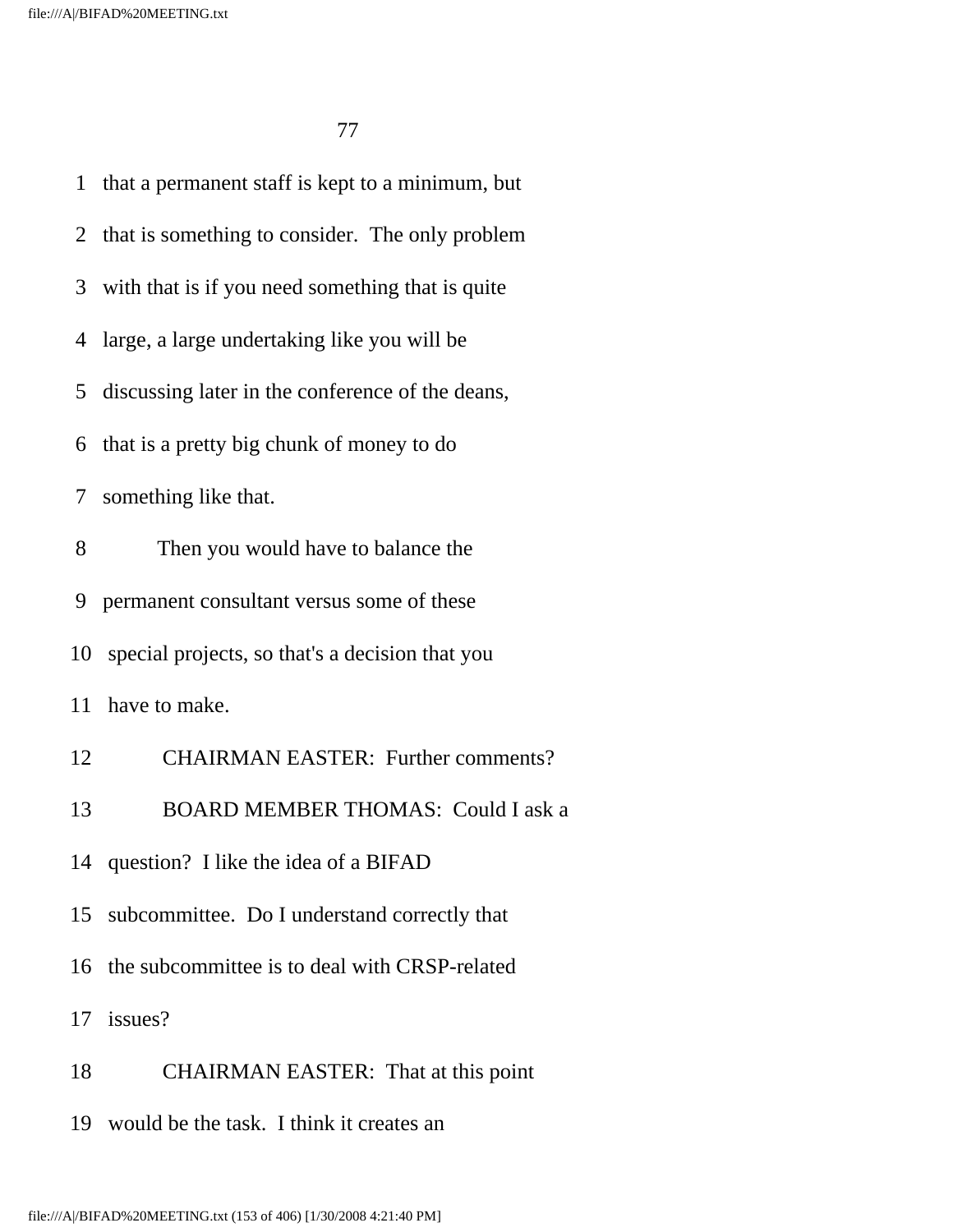- 20 opportunity for us to have an experience with
- 21 this kind of structure. It may be that once we
- 22 have that experience, we would decide to expand
- 23 the scope and responsibility.
- 24 BOARD MEMBER THOMAS: Actually, I
- 25 think that is a very good idea, a dedicated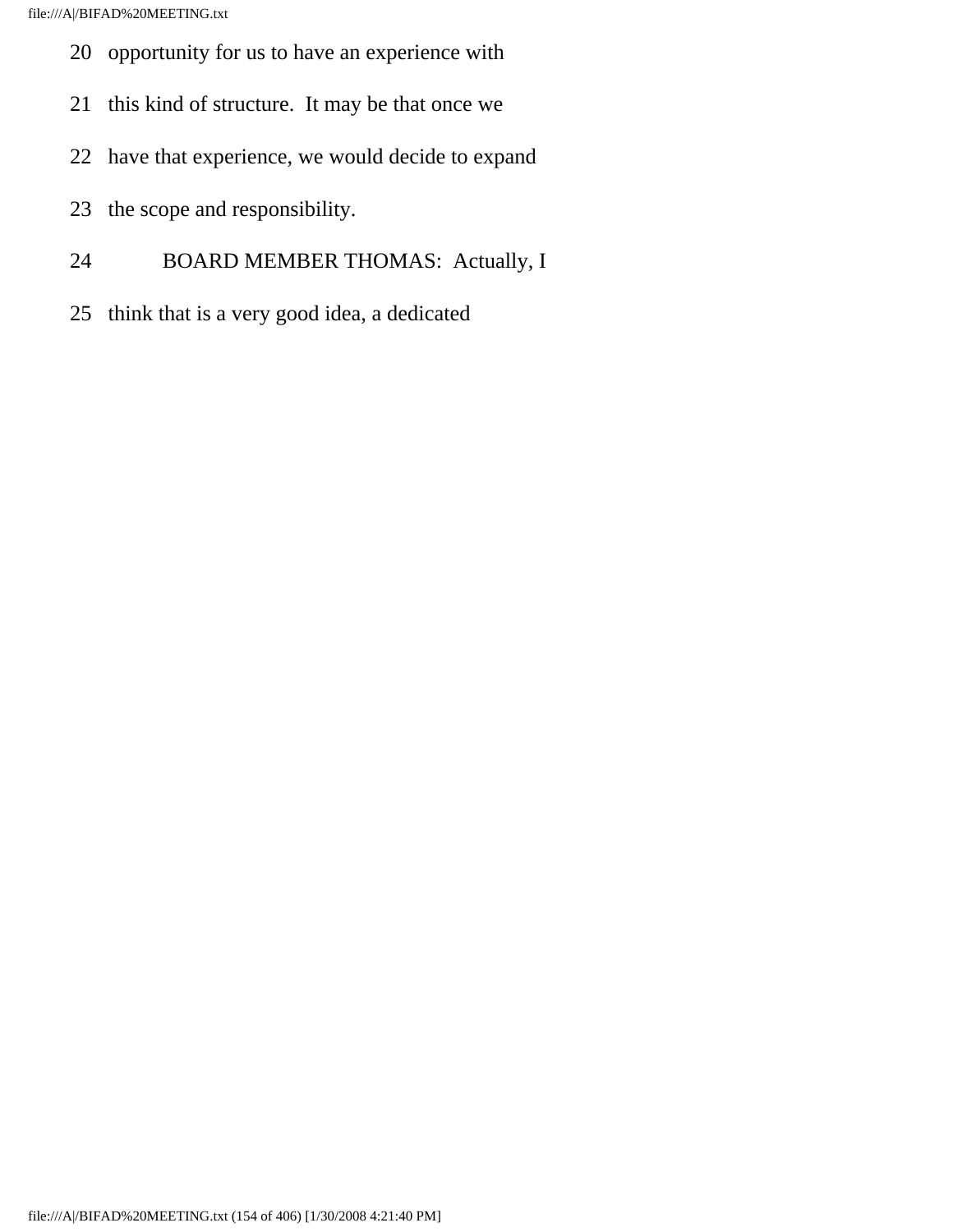|    | 1 forum to exploring these issues. Have you         |
|----|-----------------------------------------------------|
|    | 2 considered who would be on the committee?         |
| 3  | CHAIRMAN EASTER: We have had very                   |
|    | 4 limited conversations. I thought of Greg          |
|    | 5 Helmers possibly as a person who might chair      |
|    | 6 that committee. I would appoint the committee,    |
| 7  | but I would be very anxious to get your input.      |
| 8  | <b>BOARD MEMBER THOMAS: I will think</b>            |
| 9  | about it.                                           |
| 10 | CHAIRMAN EASTER: Could I have, if                   |
|    | 11 we're at that point, a motion from the board to  |
|    | 12 do this; or if we can do it, if you want to just |
| 13 | do it by consensus, we can quorum.                  |
| 14 | BOARD MEMBER: No objection.                         |
| 15 | <b>CHAIRMAN EASTER: It carries.</b>                 |
| 16 | The next topic on our agenda is titled              |
| 17 | "Strategic Direction for BIFAD in 2008."            |
| 18 | I take it that there are several                    |
| 19 | reasons why it be would useful to have              |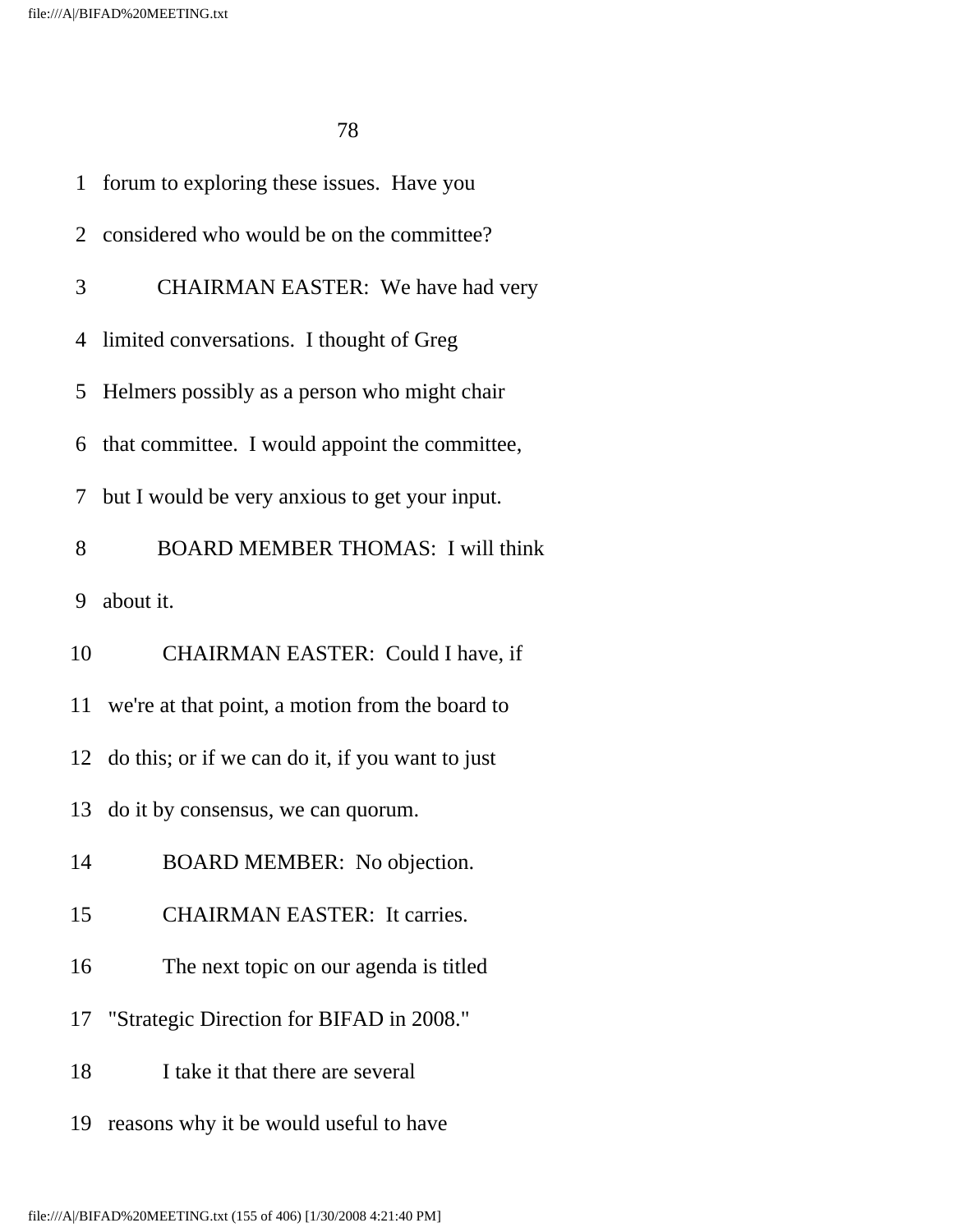- 20 conversations about things that this board
- 21 should give attention to to look into next year.
- 22 Certainly as the framework continues to mature,
- 23 it is an issue for programs where CRSPs and
- 24 USAID is now seeking to continue to become
- 25 involved in those conversations and how they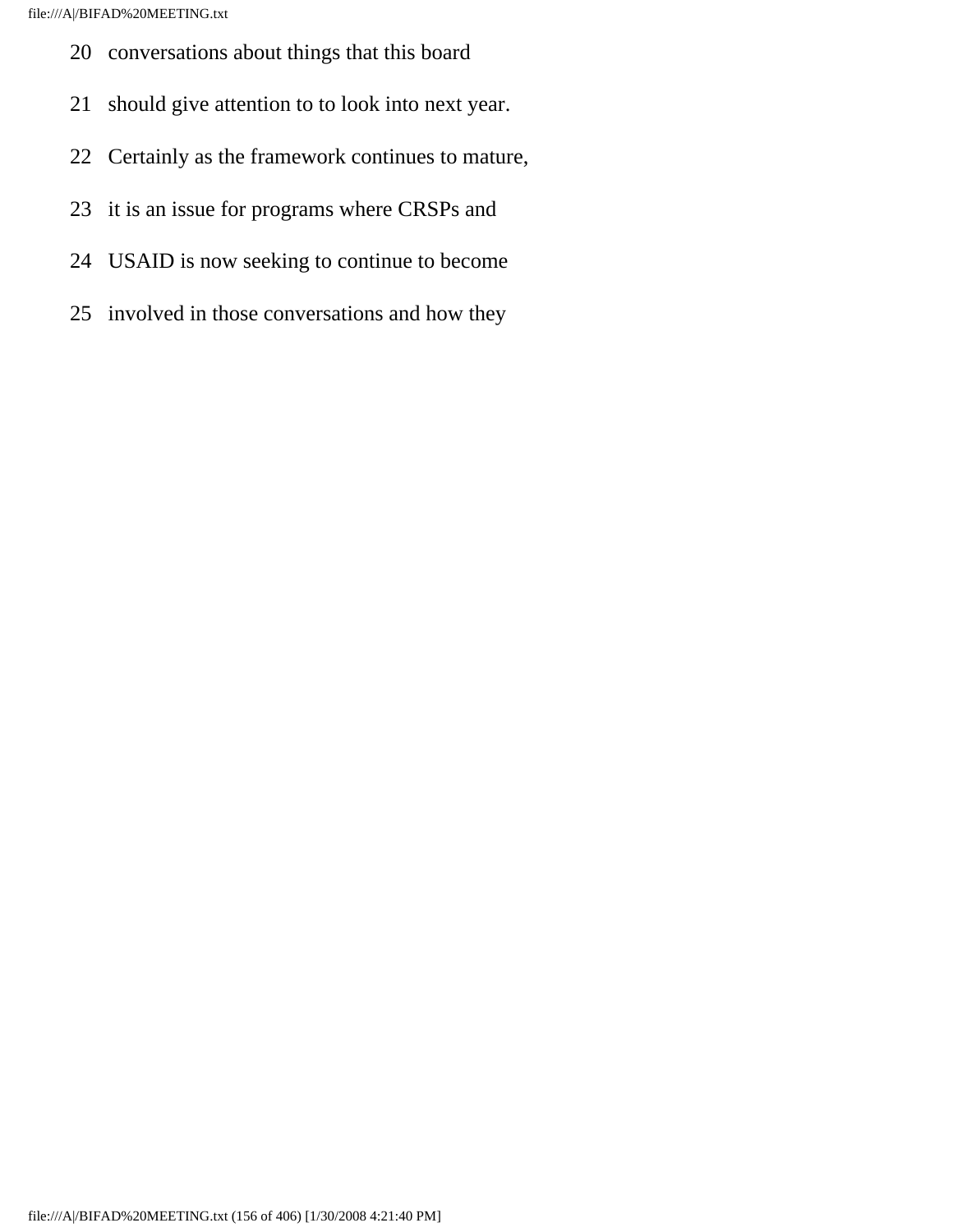1 impact activities of Title XII.

2 I think it would be useful, I think,

3 also to begin the conversation by getting a

4 status report, if you will, on some of the

5 things that BIFAD has pending business with

6 USAID, and Mr. Rabon has agreed to bring up some

7 of those questions again. So, Tim, we will turn

8 the floor over to you.

9 BOARD MEMBER RABON: Thank you,

10 Mr. Chairman.

11 Going back to a question that I was

12 saying earlier in the year about the Bissell

13 report, I really didn't receive a response back

14 on it. The Bissell report was sent over. I

15 believe we passed a resolution in April of this

16 year recommending it be sent to the

17 administrator and we never received any

18 information back, any feedback that it was even

19 received by the administrator.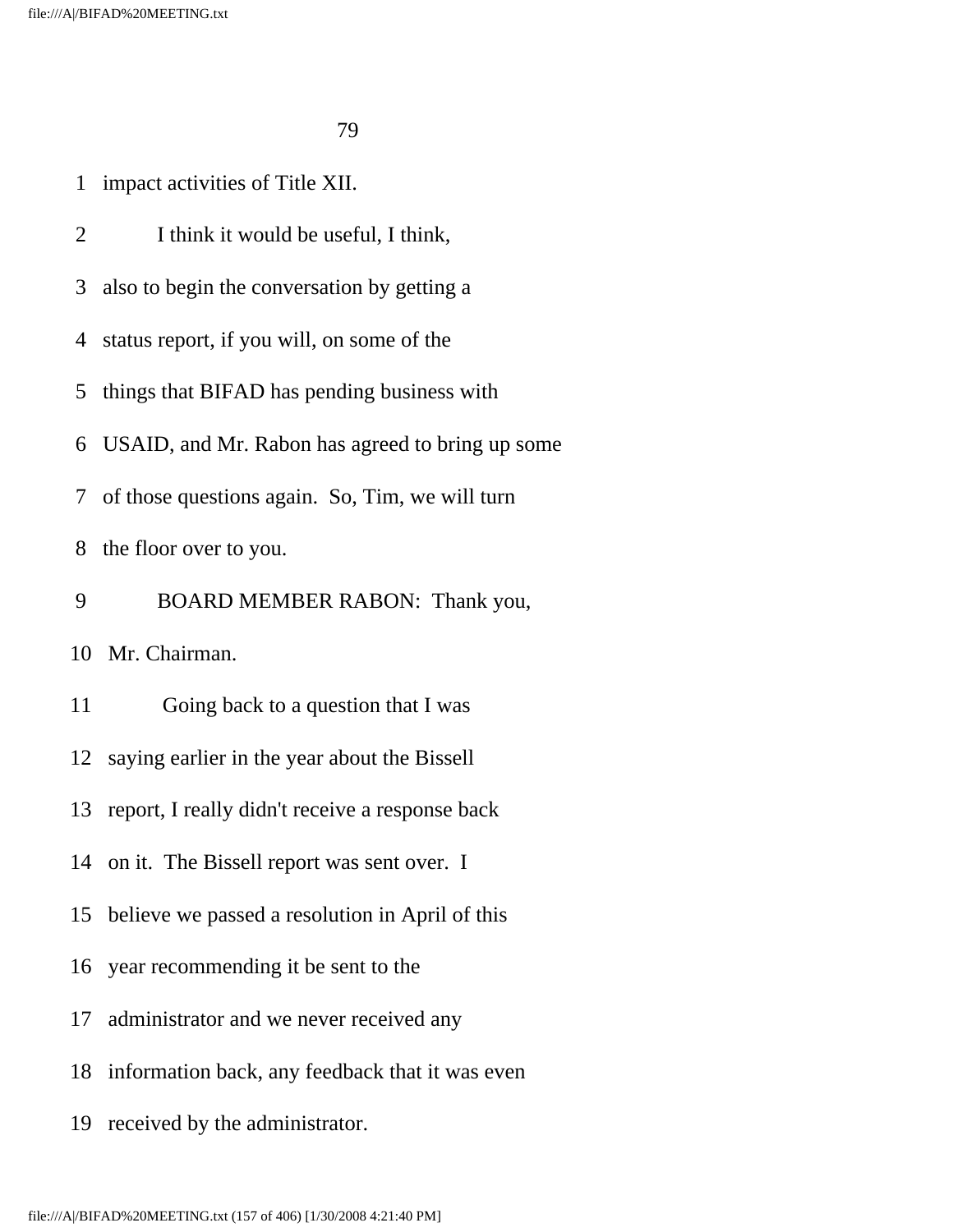- 20 Can you tell us what the status of the
- 21 Bissell report and that resolution are?
- 22 CHAIRMAN EASTER: Let me ask you.
- 23 From the administrator -- Ron, did we get
- 24 anything from the administrator relative to the
- 25 Bissell report?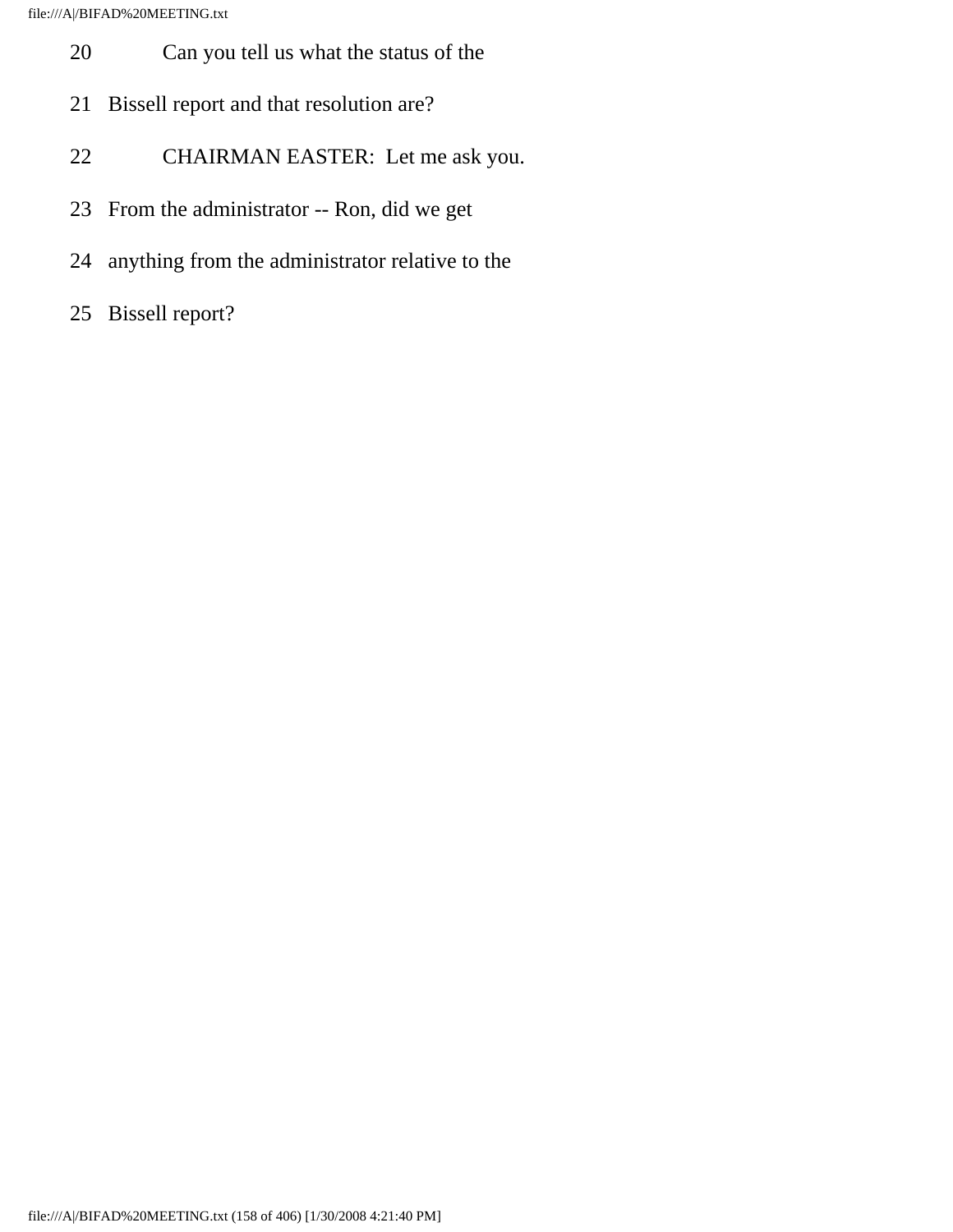| $\mathbf{1}$ | MR. SENYKOFF: Feedback, no, sir.                  |
|--------------|---------------------------------------------------|
| 2            | CHAIRMAN EASTER: John, do you have                |
| 3            | something to say on that report?                  |
| 4            | BOARD MEMBER THOMAS: No, not today.               |
| 5            | BOARD MEMBER RABON: Where did the                 |
| 6            | report get submitted to? If you wouldn't mind     |
|              | 7 educating me on the process, but how would that |
| 8            | resolution and that report -- when we make a      |
| 9            | recommendation that the administrator review it,  |
|              | 10 how does that system occur in the process?     |
| 11           | BOARD MEMBER THOMAS: Well, John, we               |
|              | 12 have -- Kerry.                                 |
| 13           | BOARD MEMBER BOLOGNESE: If I can just             |
|              | 14 for the record, Mr. Chairman. Under the        |
|              | 15 direction of the previous chair, consulting    |
|              | 16 staff faxed copies of the resolution to the    |
| 17           | administrator at that time asking advice, so      |
|              | 18 that occurred. So what happened after that we  |
| 19           | don't know, but that actual transmittal did       |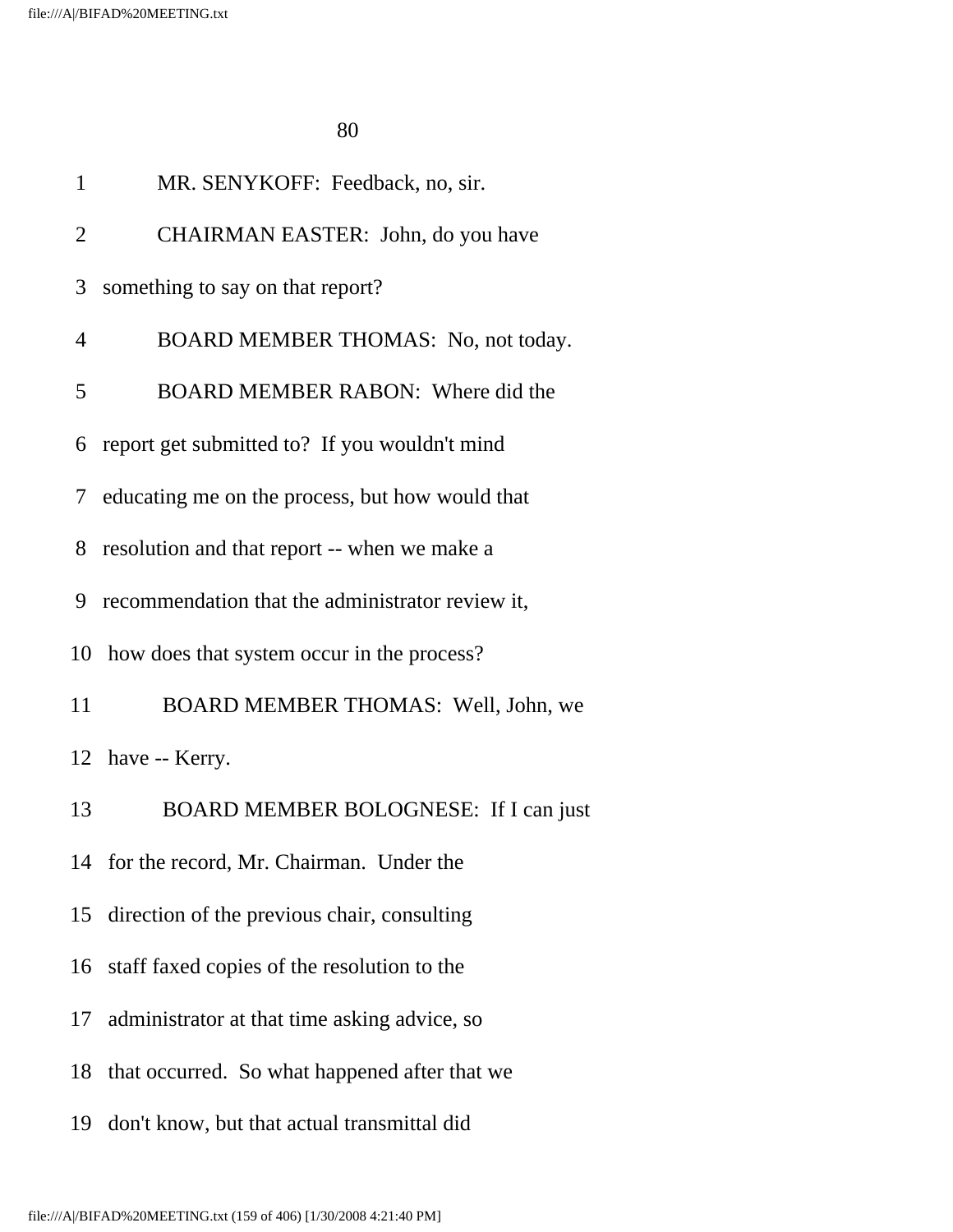20 occur.

- 21 BOARD MEMBER RABON: Did you get a
- 22 response that they received it or acknowledged
- 23 it?
- 24 BOARD MEMBER BOLOGNESE: No.
- 25 BOARD MEMBER RABON: Do we need to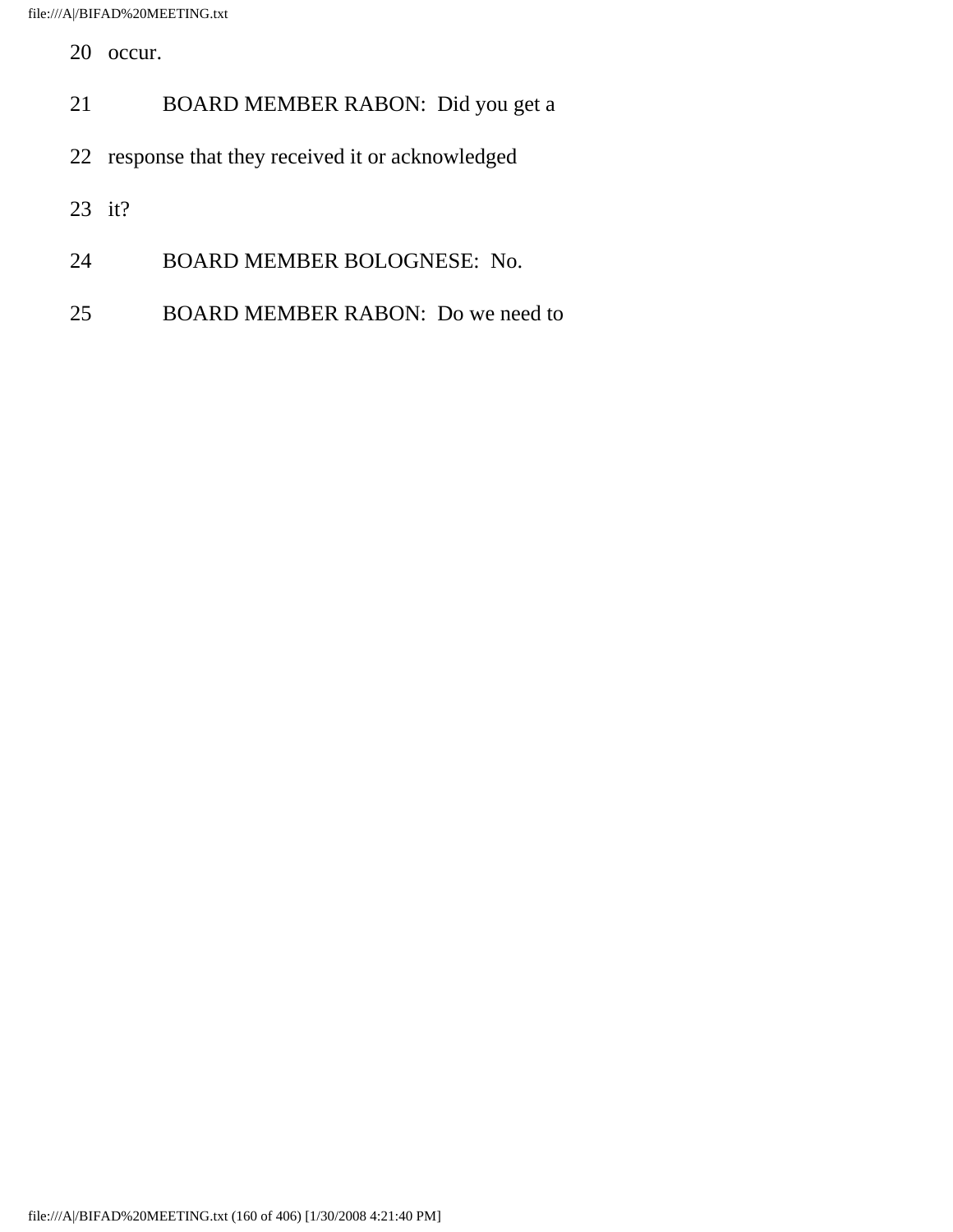|                | 1 resubmit to the new administrator?               |
|----------------|----------------------------------------------------|
| $\overline{2}$ | BOARD MEMBER BOLOGNESE: Actually, we               |
| 3              | did. When the chairman on behalf of BIFAD sent     |
|                | 4 a "thank you" letter to the new acting           |
| 5              | administrator, we attached those resolutions and   |
|                | 6 a fax transmission to her, so their office has   |
|                | 7 them. And to answer your next question that I'm  |
| 8              | anticipating, no, we have not received any         |
| 9              | formal reply or informal reply.                    |
| 10             | BOARD MEMBER RABON: Okay.                          |
| 11             | <b>BOARD MEMBER THOMAS:</b> And there has          |
|                | 12 been nothing from the administrator's office    |
|                | 13 that has come down in either a request for      |
| 14             | additional information or questions about that.    |
| 15             | BOARD MEMBER RABON: Would it be                    |
|                | 16 appropriate for your office in the structure to |
| 17             | inquire about that to the administrator?           |
| 18             | <b>BOARD MEMBER THOMAS: Certainly.</b>             |
| 19             | BOARD MEMBER RABON: Has any of that                |
|                |                                                    |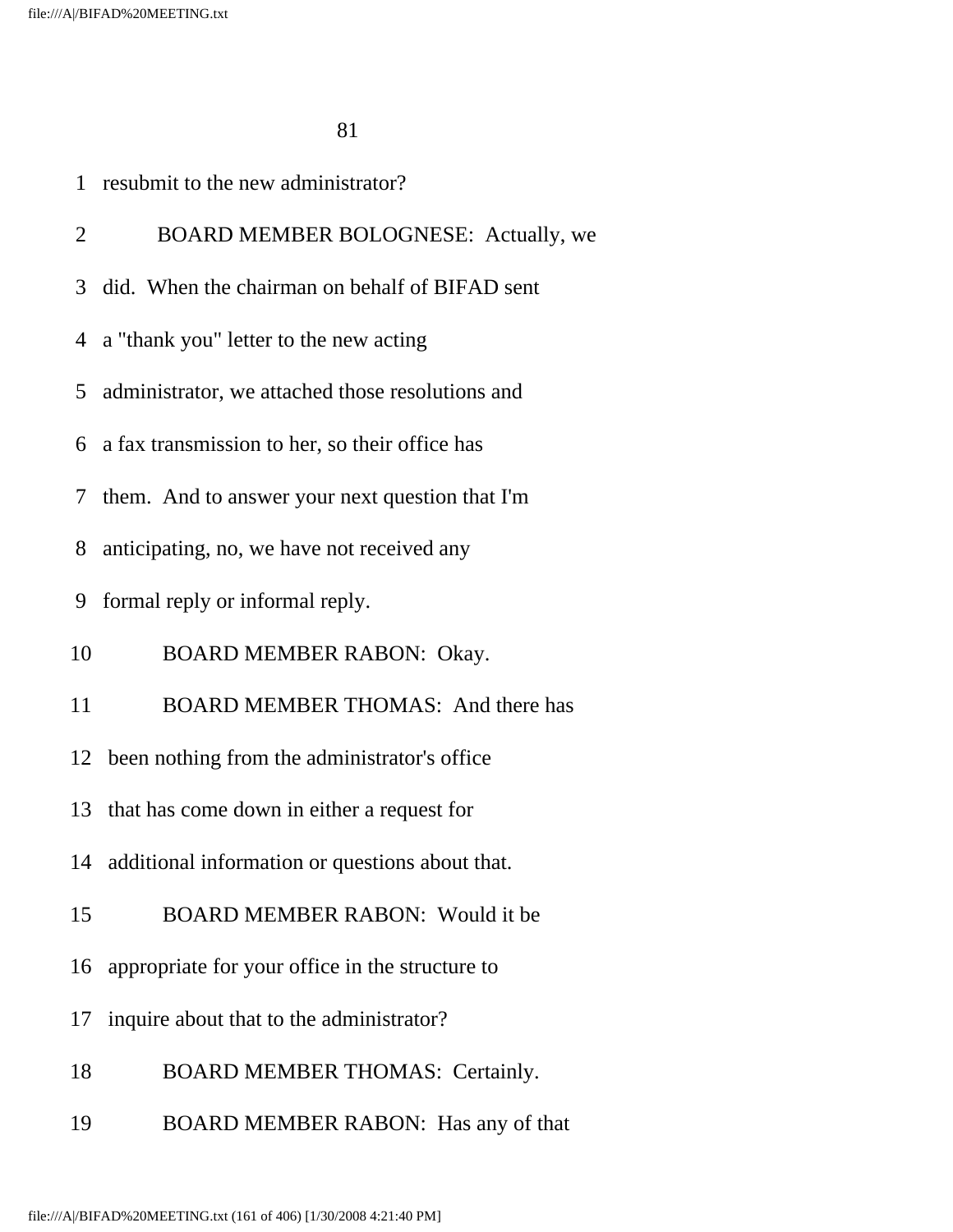- 20 been done?
- 21 BOARD MEMBER THOMAS: No, we haven't
- 22 done that.
- 23 BOARD MEMBER CHRISTENSEN: I guess my
- 24 question is: If we submitted it as a board to
- 25 the administrator, why would not the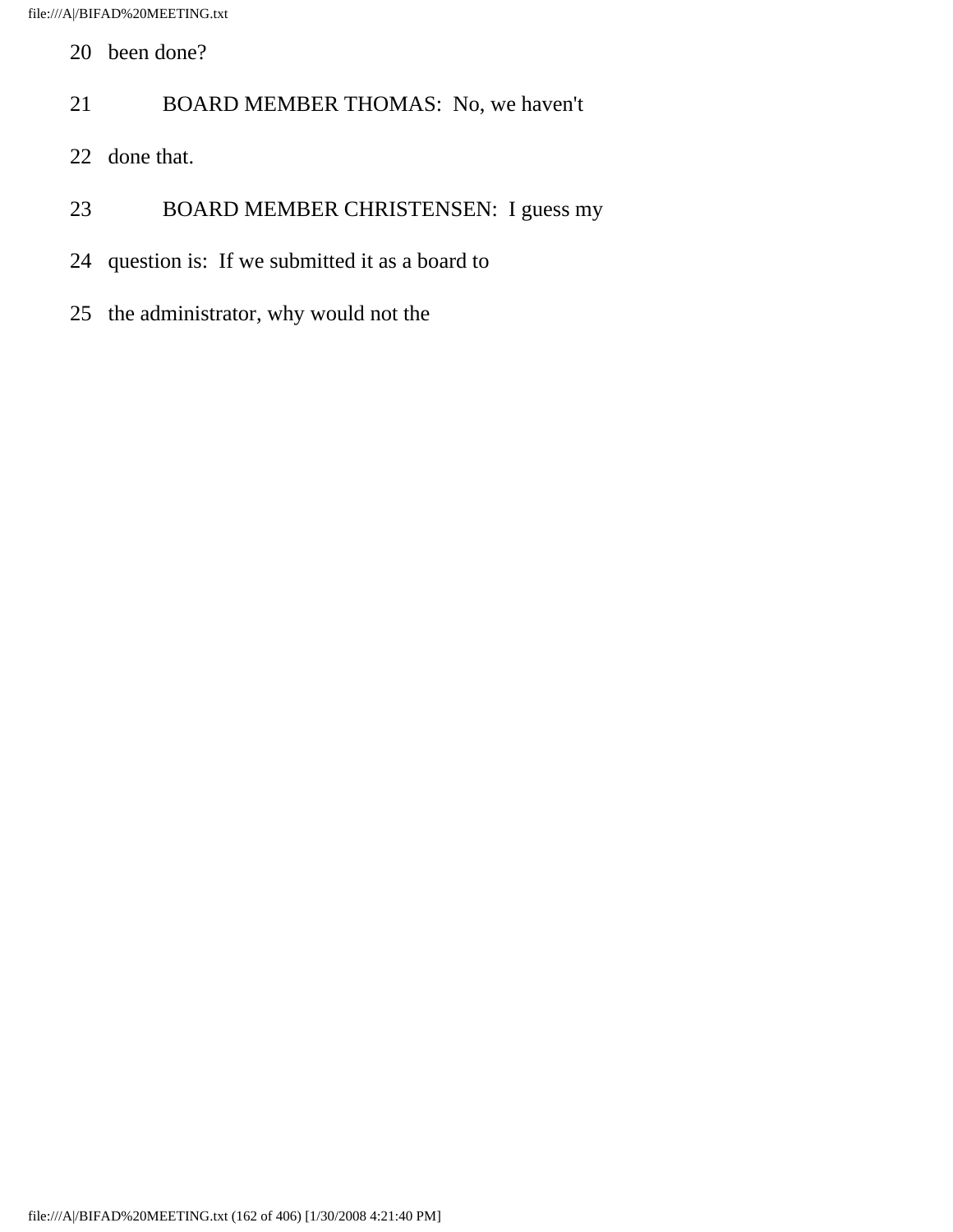| $\mathbf{1}$ | administrator respond directly to us as a board? |
|--------------|--------------------------------------------------|
|              | 2 Would it have to go through anyone else?       |
| 3            | <b>CHAIRMAN EASTER:</b> It seems to me that      |
| 4            | our communications, again based on Title XII,    |
| 5            | are with the administrator who is independently  |
| 6            | appointed by the president of the board. That's  |
| 7            | with whom we are directly engaged.               |
| 8            | <b>BOARD MEMBER CHRISTENSEN: I would</b>         |
| 9            | think we send it directly to her and she would   |
|              | 10 come back. So if we haven't heard back from   |
| 11           | her, then we should follow up.                   |
| 12           | <b>CHAIRMAN EASTER:</b> So you are               |
| 13           | suggesting rather than asking John to do it,     |
|              | 14 that I should?                                |
| 15           | BOARD MEMBER DeLAUDER: I believe that            |
|              | 16 is correct. I think that is probably          |
|              | 17 appropriate.                                  |
| 18           | <b>CHAIRMAN EASTER:</b> Let's make that on       |
|              | 19 our to-do list, Kerry.                        |
|              |                                                  |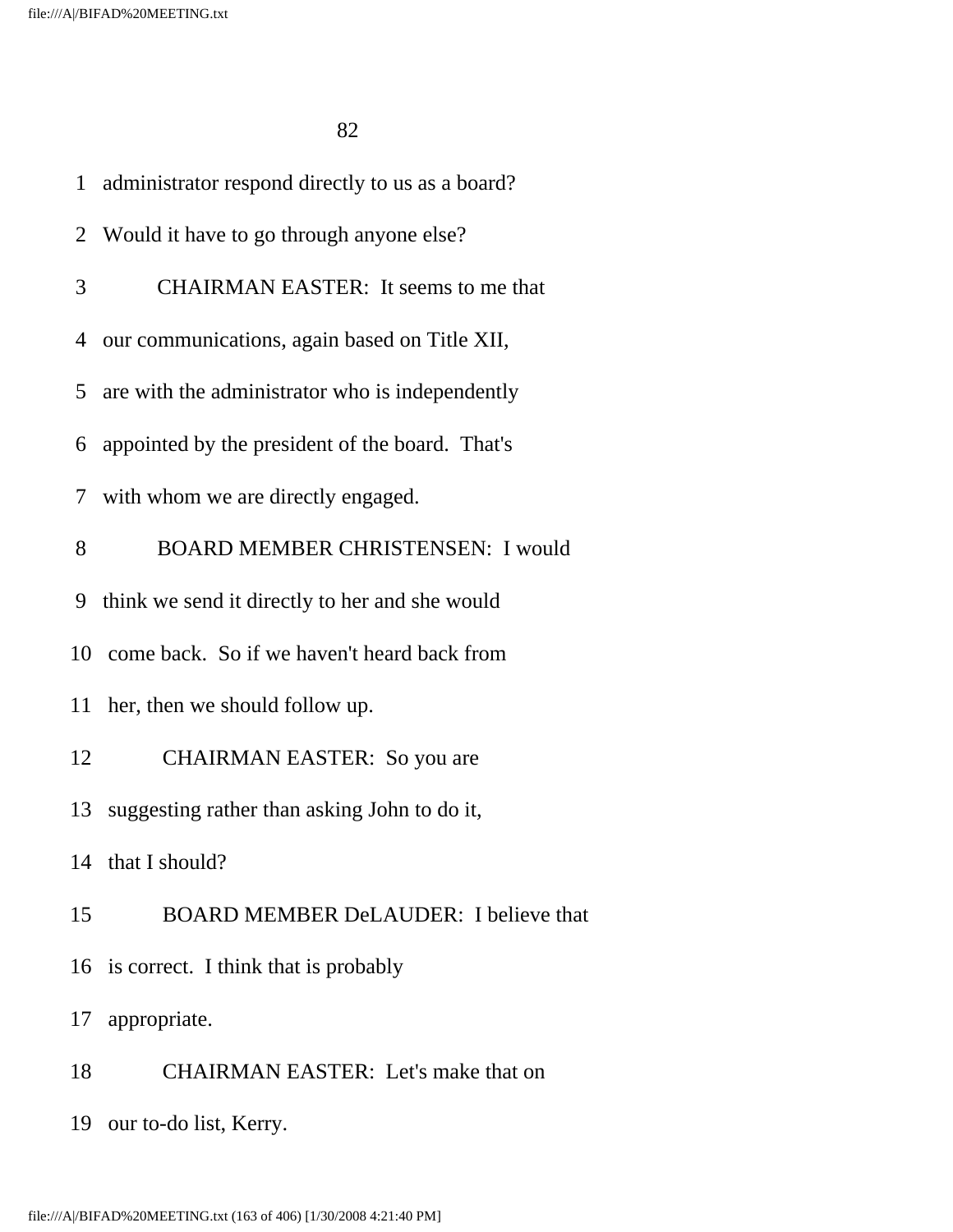- 20 The Bissell report, if you are not
- 21 familiar with it, is a very well-crafted
- 22 document that reviews the Title XII legislation.
- 23 It has a bit of history. It helps to provide
- 24 context and then at the end makes
- 25 recommendations relative to the role that BIFAD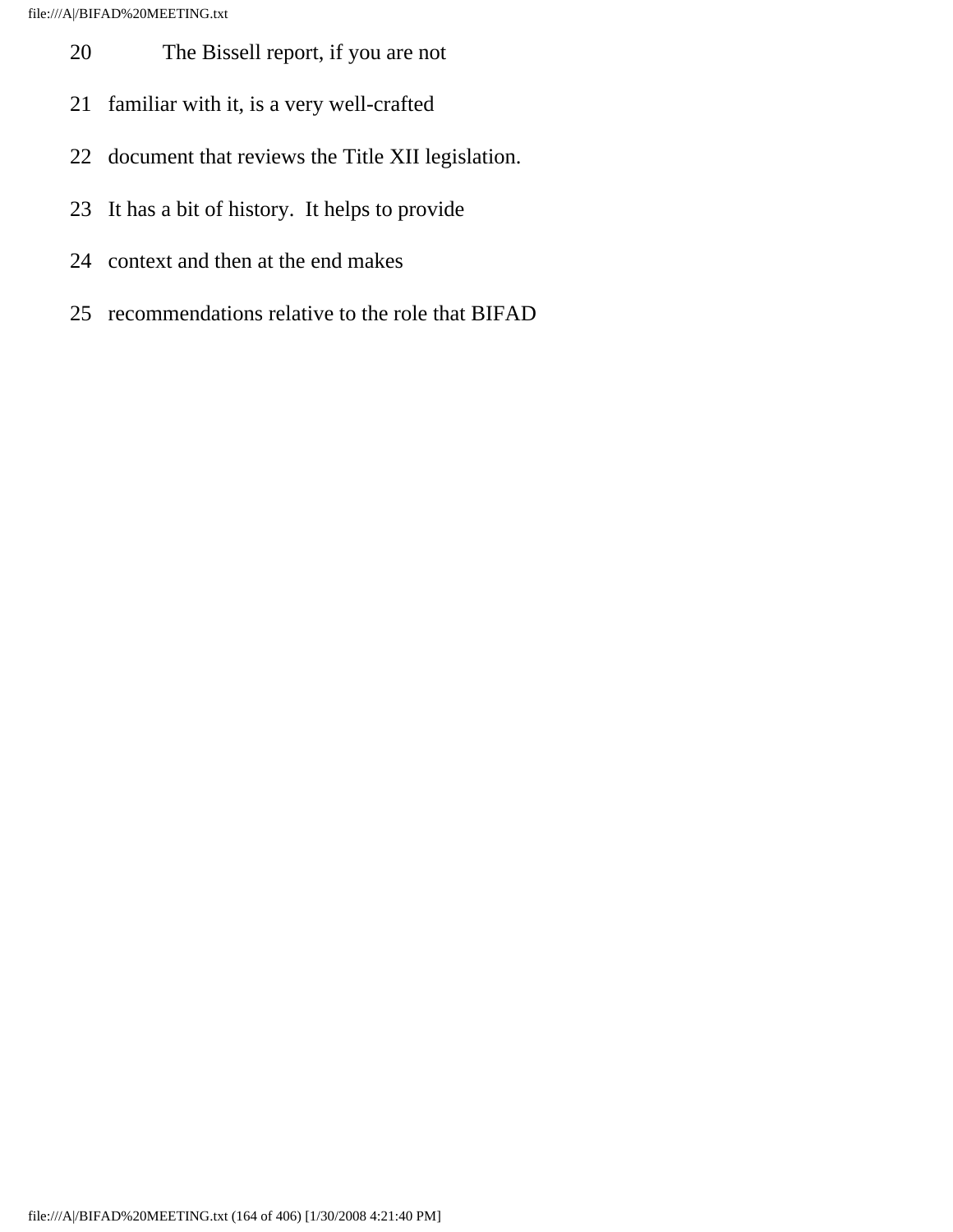<u>83</u>

1 has in completing its responsibilities.

2 BOARD MEMBER RABON: Just briefly to 3 explain myself, there is some frustration on my 4 part. It appears that there seems to be a huge 5 breakdown in communication here between BIFAD 6 and USAID or the administrator, who we are 7 obligated to assist and advise, so I think that 8 we have to -- before this board can become 9 effective in implementing its duties, we have to 10 reestablish that communication between the board 11 chairman and the administrator; otherwise, we're 12 ineffective in everything we're doing. 13 BOARD MEMBER THOMAS: We are taking -- 14 we are being very proactive in trying to get 15 information to the administrator, and Ron in 16 particular, Ron Senykoff, has led this effort in 17 representing BIFAD to the administrator. So 18 we're trying to improve the communications with 19 BIFAD.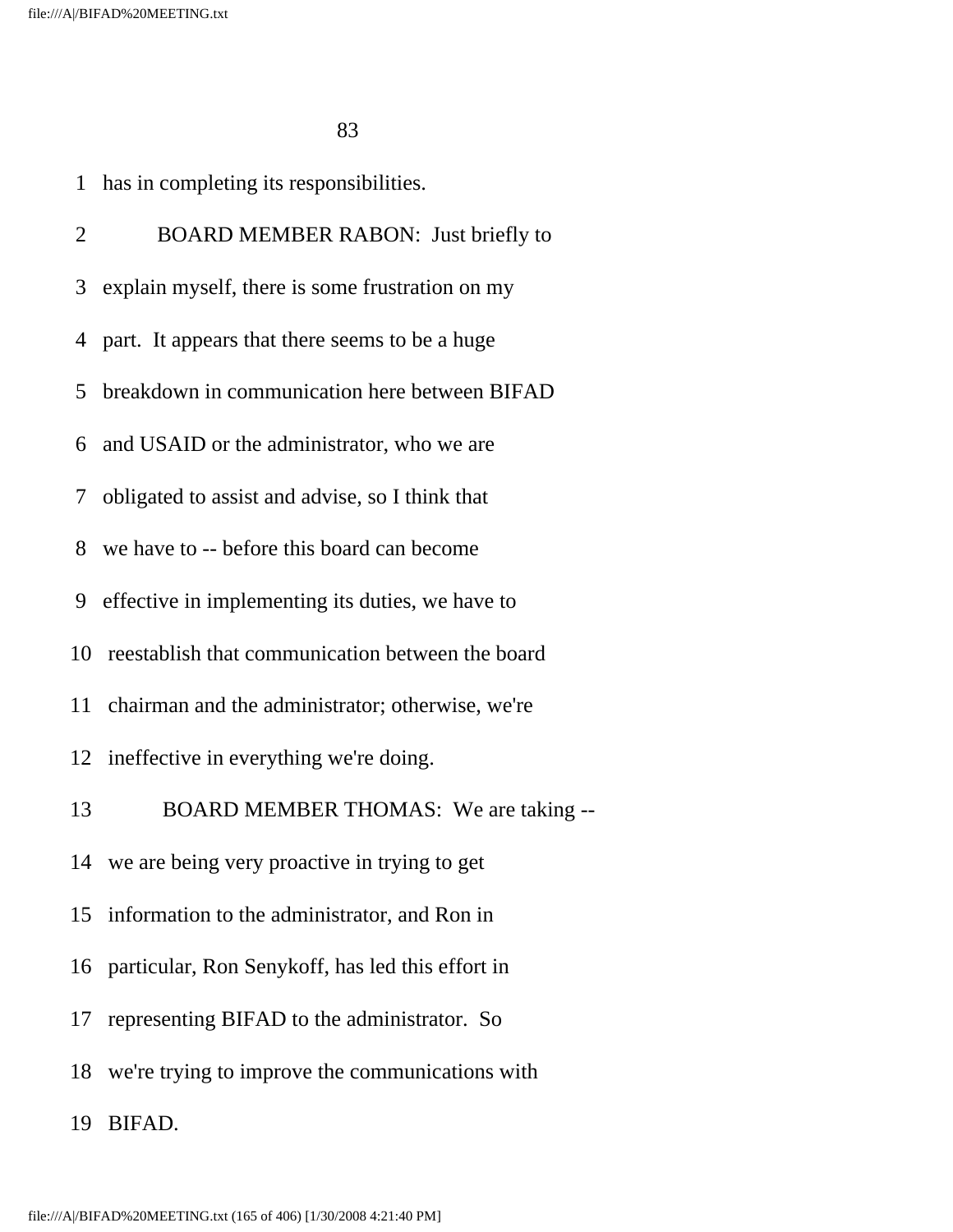- 20 BOARD MEMBER RABON: I can see how
- 21 difficult that would be. I suggest that Ron
- 22 sends a management structure breakdown to
- 23 meetings that we would have available indicating
- 24 the point of connection for BIFAD to the USAID
- 25 management structure, and we're so low down the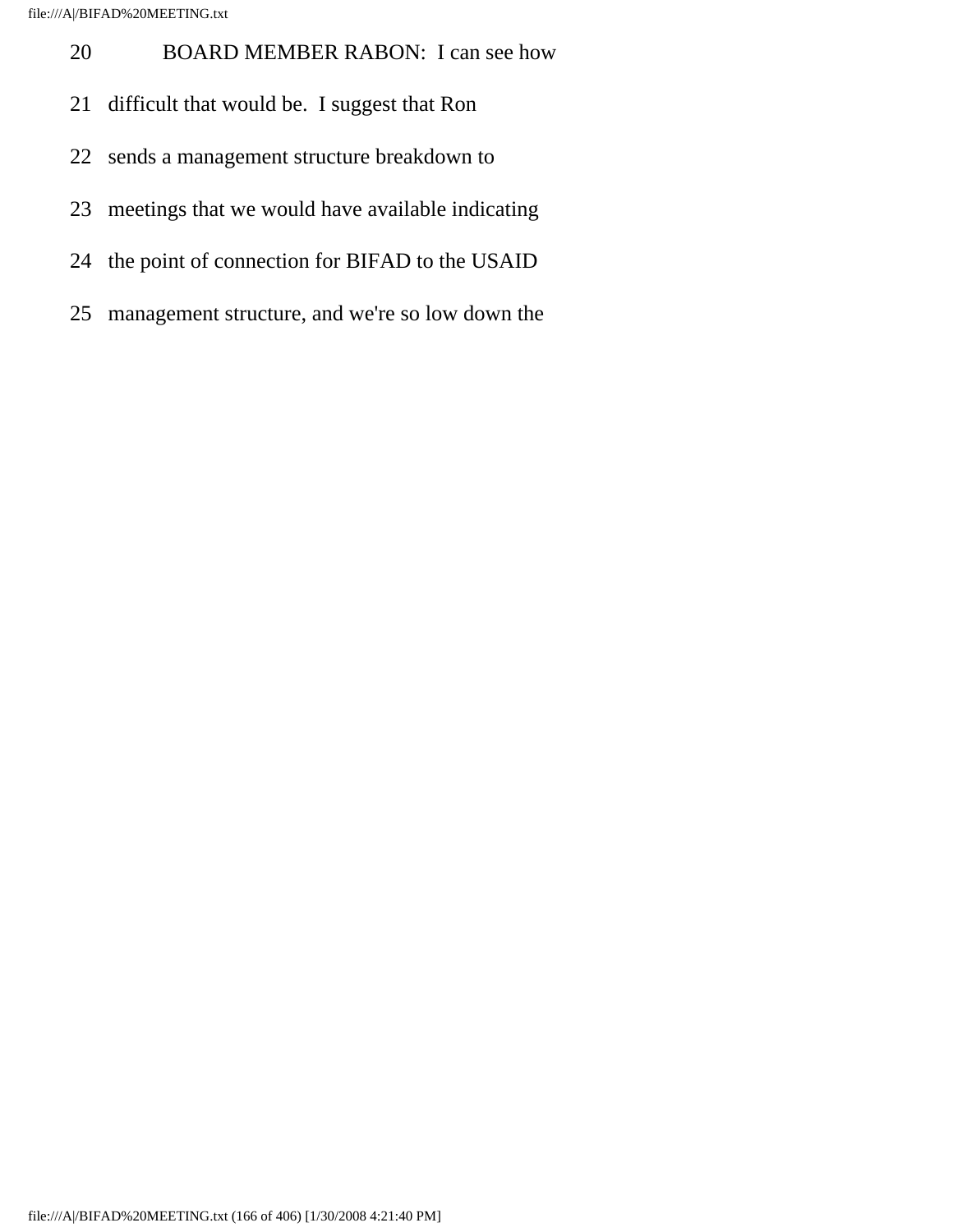<u>84</u>

1 chain that we're not even indicated as a board

 2 in that management structure. 3 So I can see how difficult, almost 4 impossible, to ever get any communication pushed 5 up that chain. I don't see how it could 6 possibly happen. 7 BOARD MEMBER THOMAS: I recall when 8 the administrator met with BIFAD and that you 9 had directly asked her how you could help her 10 and how you could have communication with her 11 and she was open to that, although I think her 12 response was tentative. She said considering 13 being part of your extended communications, I 14 know it wasn't the answer that you were looking 15 for. 16 The Bissell report had a very specific 17 recommendation about the place, about the BIFAD 18 committee, that issue be attached to the 19 administrator's office, and she's aware of that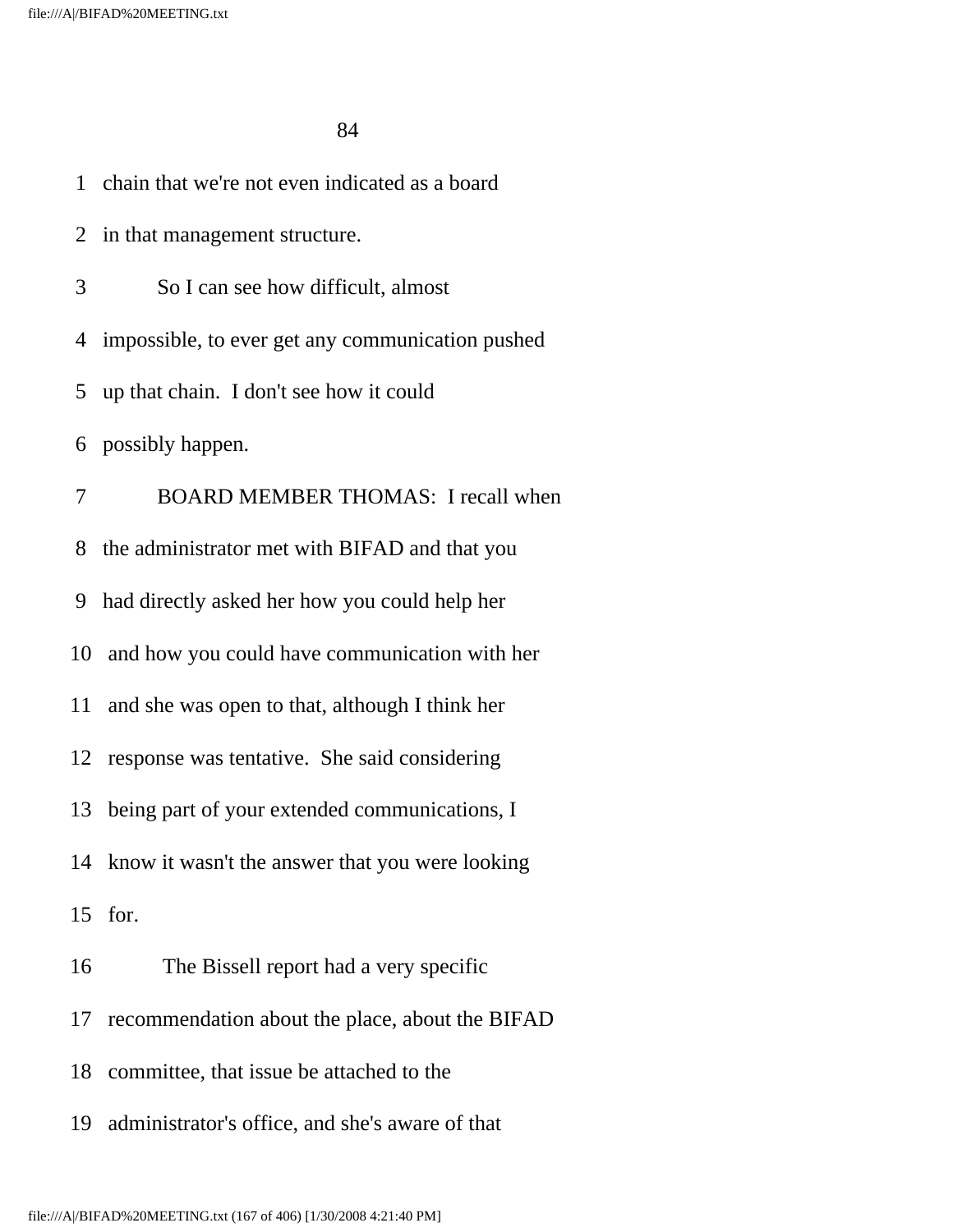- 20 communication and we have not received any
- 21 comment from her.
- 22 BOARD MEMBER CHRISTENSEN: As I
- 23 remember that meeting, one of the things was
- 24 that she was hoping to approach with any of the
- 25 BIFAD board members waiting for her directive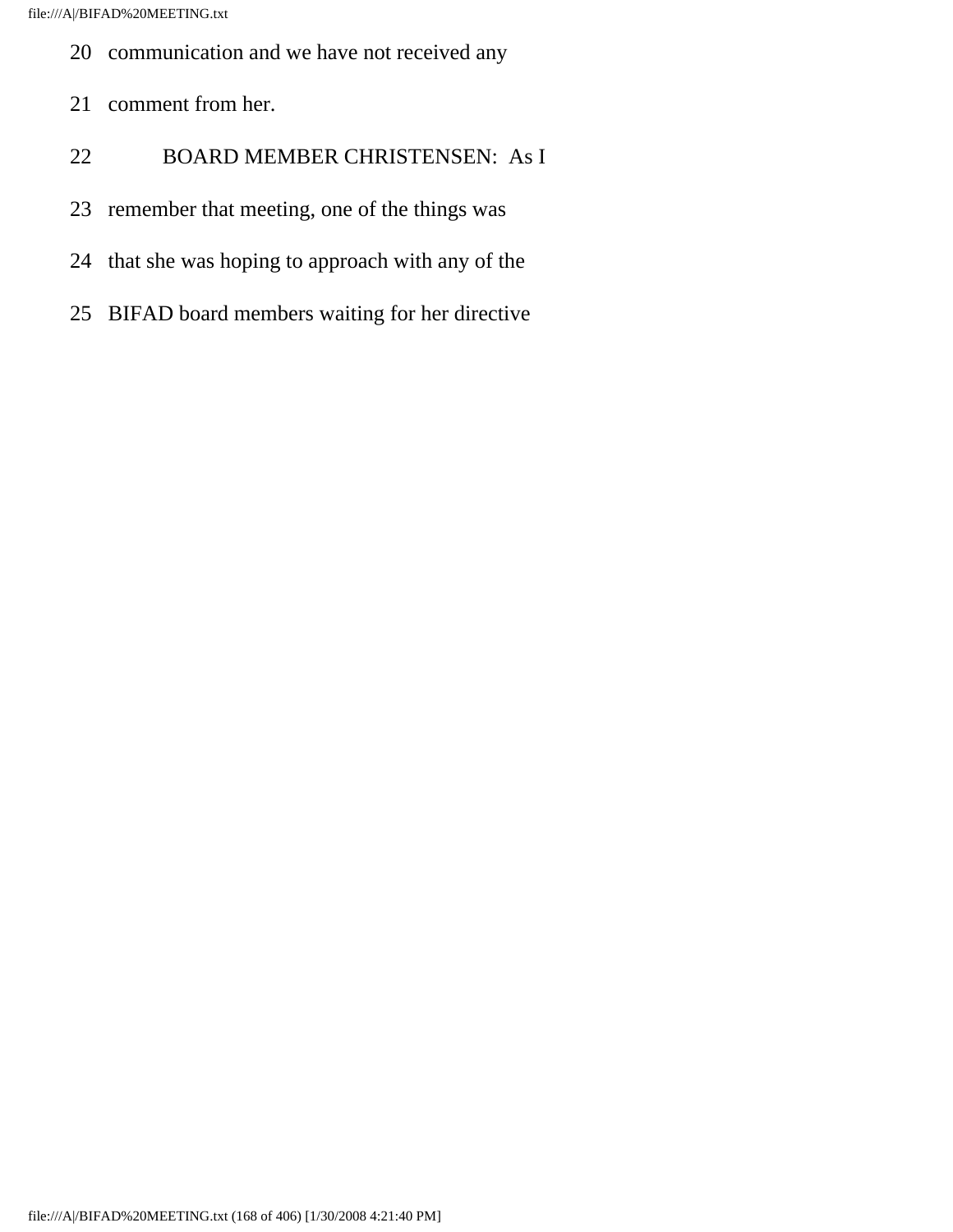<u>85</u>

 1 because I think I suggested there ought to be an 2 ongoing conversation between her and the 3 chairman. She was not only agreeable to that, 4 but she was also agreeable to the idea that any 5 of us could approach her, which I would not be 6 comfortable doing since we work through our 7 chair. 8 But that communication has always been 9 a two-way street. So we need to give her a 10 chance to report back to us as to what she's 11 actually done. 12 BOARD MEMBER BERTINI: That is a good 13 point, but I think another point Tim raises is 14 we're supposed to be advising the administrator 15 and they don't even know we exist. So what 16 good -- why are we here? And that question 17 really needs to be answered. If not by you, 18 John, by the administrator; if not by the 19 administrator, than by the White House, where we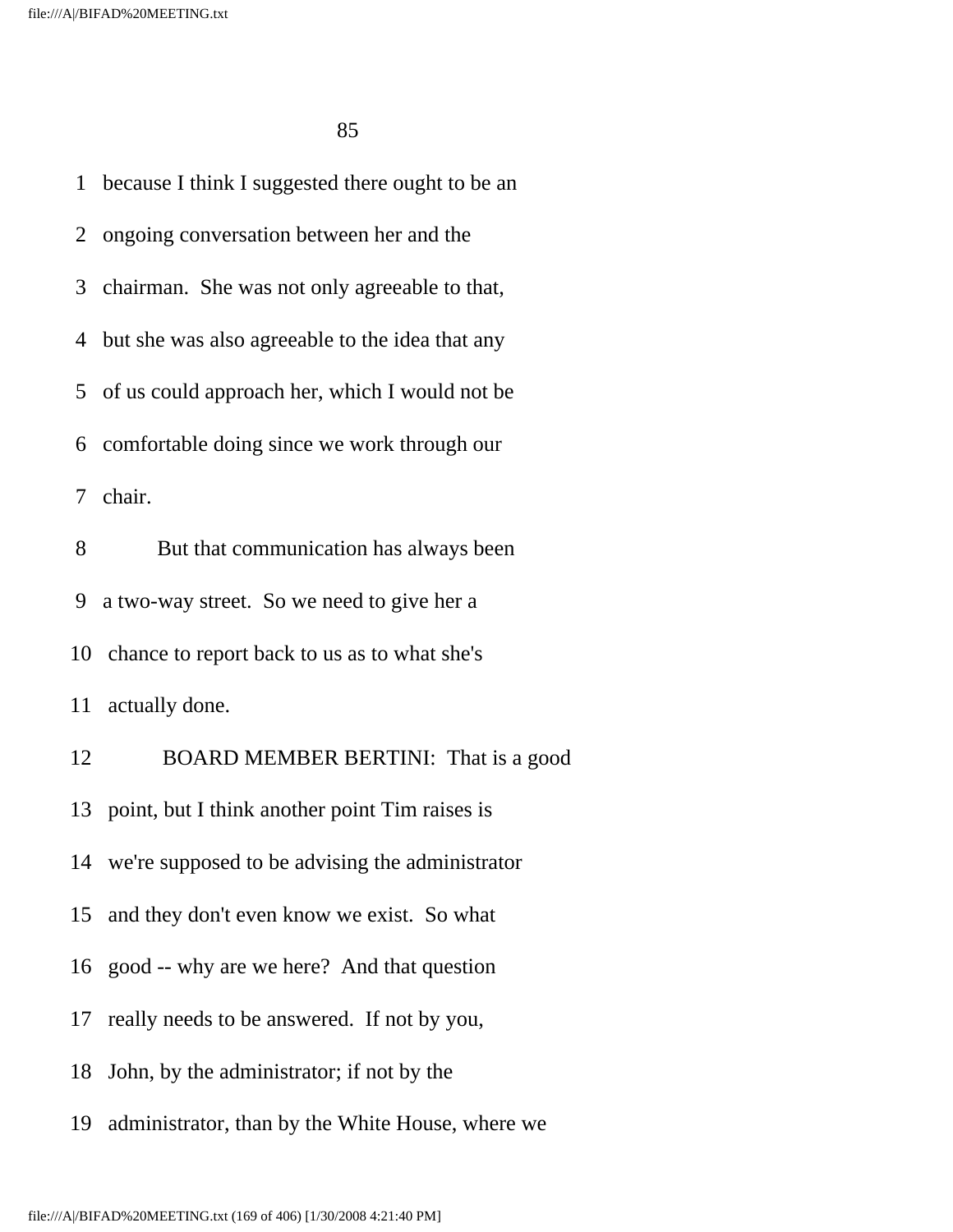- 20 come from. So I would propose that we continue
- 21 our relationship with the administrator and
- 22 hopefully something will develop. But I think
- 23 there should be a backup plan, because if it
- 24 doesn't, then the chair should consider saying
- 25 to the White House, you know, "What are we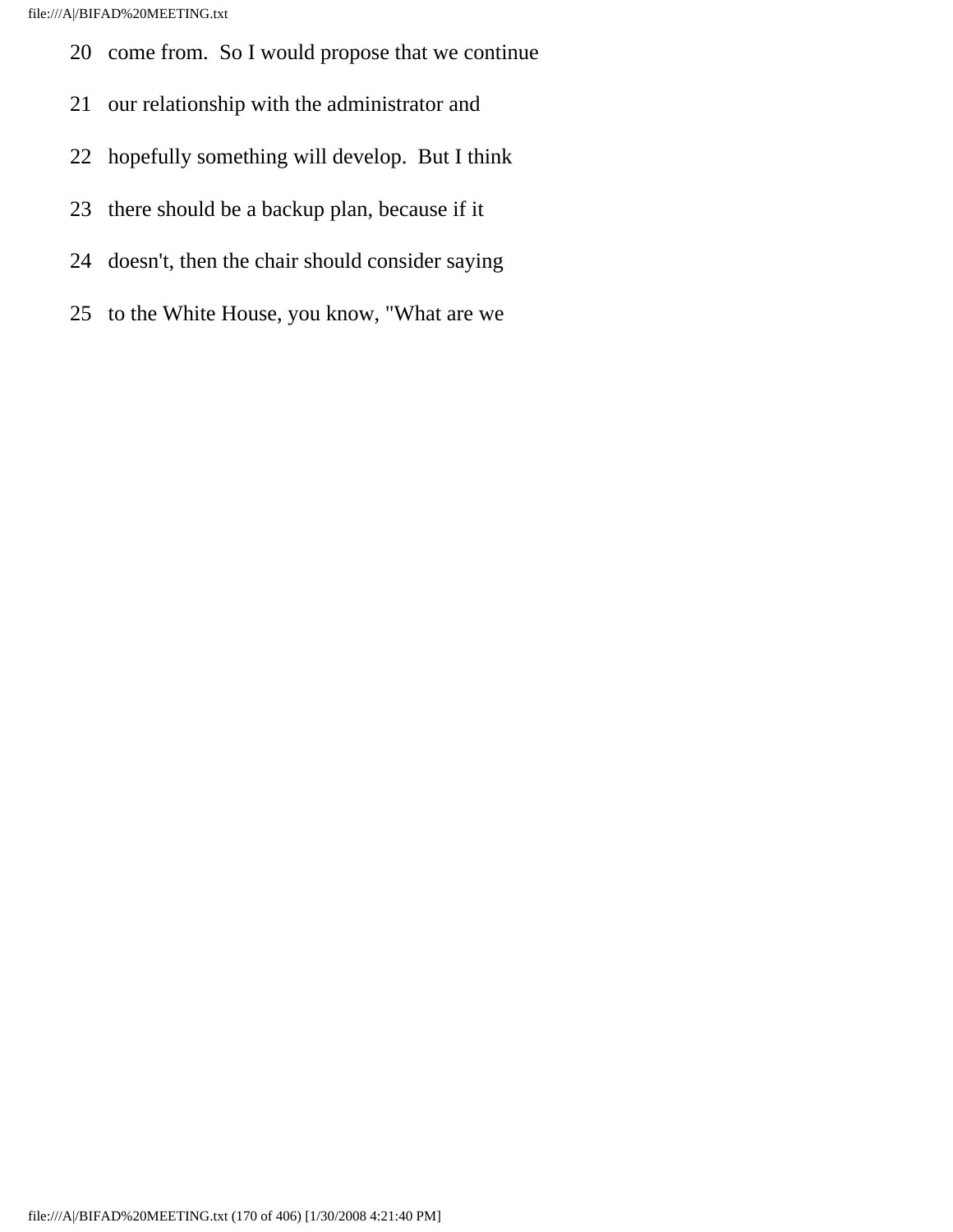<u>86 and 2012</u>

1 really supposed to do here? What is your

2 direction?"

3 BOARD MEMBER DeLAUDER: When I looked

- 4 at the organizational chart, communication with
- 5 BIFAD was not shown on the organizational chart
- 6 at all. And it wasn't only not shown, it seemed
- 7 to me there should have been a guideline or
- 8 something running from the administrator,
- 9 sending the report directly to the
- 10 administrator, and what was being shown as far
- 11 as where the staff was being housed, not
- 12 necessarily organizationally -- (inaudible) --
- 13 but does not necessarily mean that reporting out
- 14 of that you got to go through that chain.
- 15 That's the way I read the chart.
- 16 CHAIRMAN EASTER: I think it's fair to
- 17 search another advisory board to the
- 18 administrator, and I don't that move was
- 19 actually shown on the chart. I think there was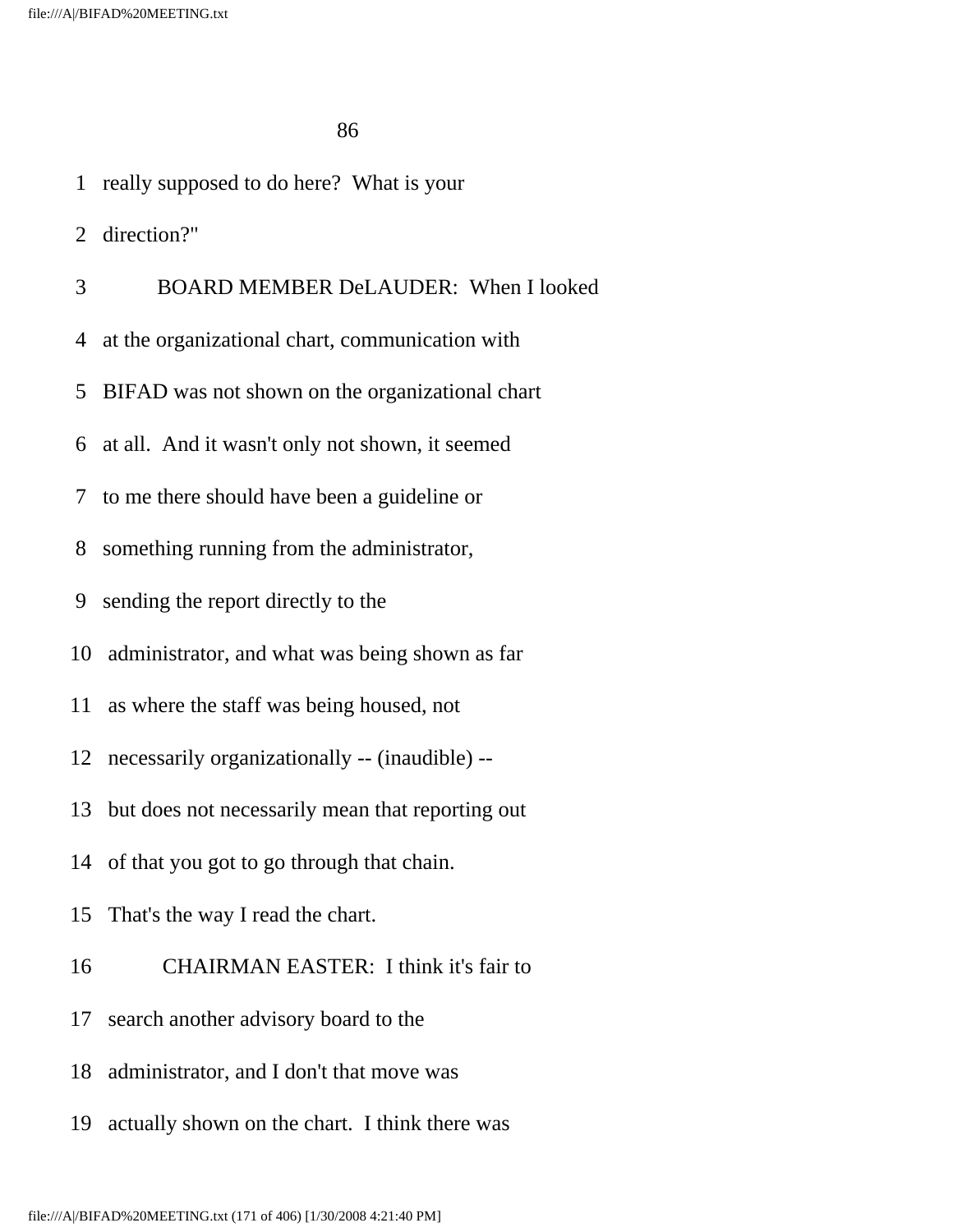- 20 a raised hand somewhere.
- 21 BOARD MEMBER CHRISTENSEN: The one
- 22 thing we need to bear in mind -- this is, I
- 23 realize, an echo. We have a legislative fund
- 24 out of maybe an advocacy role, but we have a
- 25 definite legislative responsibility. It may be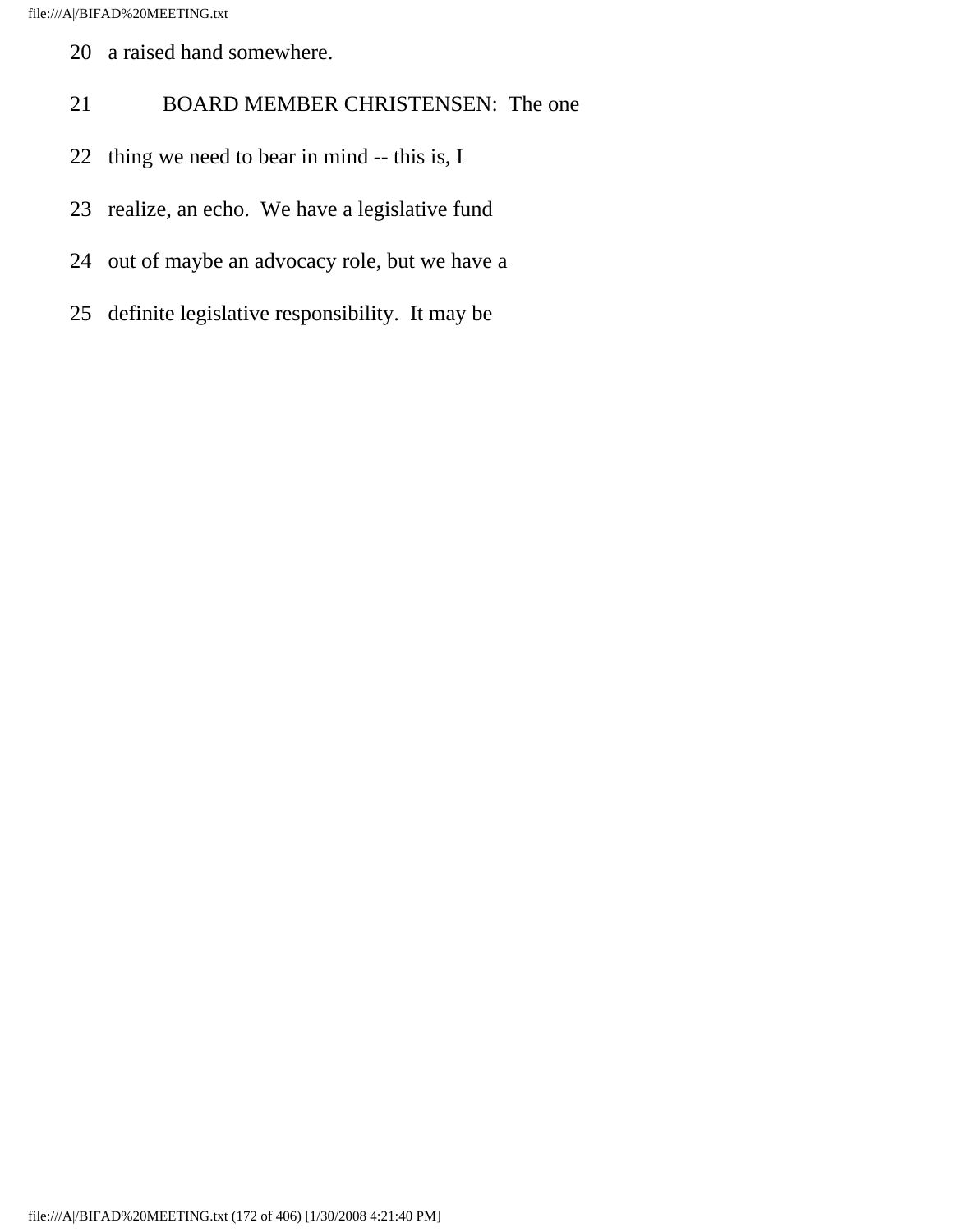|  |  | a statutory responsibility. |  |
|--|--|-----------------------------|--|
|--|--|-----------------------------|--|

| $\overline{2}$ | <b>CHAIRMAN EASTER: Other comments?</b>            |
|----------------|----------------------------------------------------|
| 3              | MR. WILLIAMS: Tim Williams,                        |
|                | 4 University of Georgia. To me it seems like this  |
|                | 5 is all part of that same picture of reluctance   |
|                | 6 to implement the law. I don't know what else to  |
|                | 7 say about it. Unless the administrator           |
| 8              | responds, what else do you do? I really believe    |
| 9              | that we as a community, the universities, need     |
|                | 10 to look to the Inspector General to get some    |
| 11             | relief under this system.                          |
| 12             | CHAIRMAN EASTER: In fairness, the                  |
|                | 13 administrator's appointment is pending still in |
| 14             | the senate and that has to be a preoccupation      |
|                | 15 and cause perhaps for some reluctance to take   |
| 16             | action until that issue gets resolved. John, I     |
| 17             | don't know what the latest rumors are, but I       |
| 18             | hope that will come to fruition at some point.     |
| 19             | Those things tend to have a life of their own.     |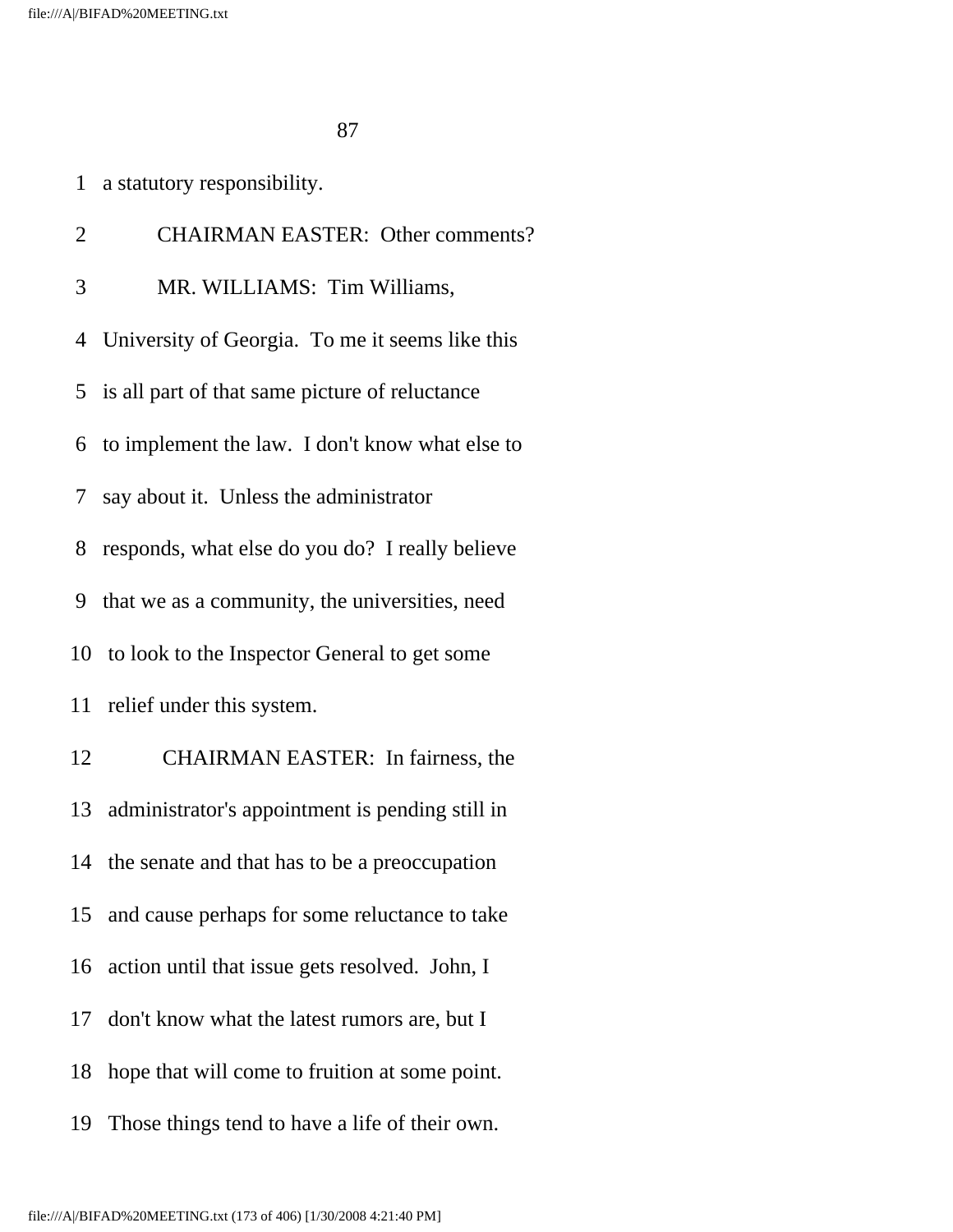- 20 If there are no further comments, I
- 21 will attempt to once again initiate the
- 22 conversation with the administrator.
- 23 BOARD MEMBER BOLOGNESE: If I could
- 24 make one last point, and that is the
- 25 administrator has agreed to address at its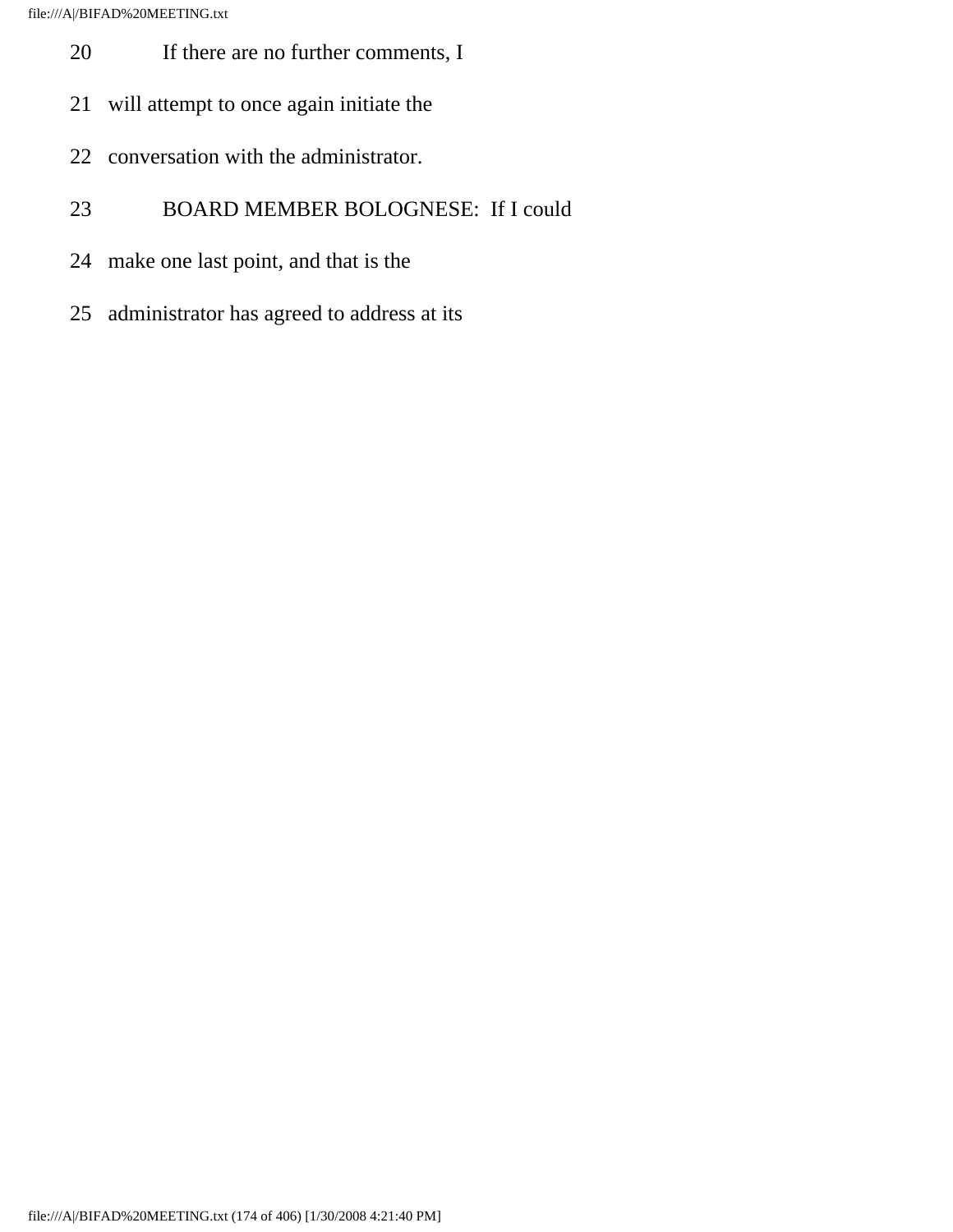<u>88 and 2001 and 2002 and 2003 and 2004 and 2004 and 2005 and 2006 and 2006 and 2006 and 2006 and 2006 and 200</u>

| 1              | annual meeting, a luncheon meeting with            |
|----------------|----------------------------------------------------|
| 2              | approximately 1100 university administrators       |
|                | 3 including the president of the universities, and |
|                | 4 I think that is an opportunity perhaps for you,  |
| 5              | Bob, at least as the chair, to interact with       |
| 6              | them and once again remind her of the importance   |
| 7 <sup>7</sup> | of BIFAD and our communication with her.           |
| 8              | <b>BOARD MEMBER BERTINI:</b> Is that the           |
| 9              | meeting in November?                               |
| 10             | <b>BOARD MEMBER CHRISTENSEN: Correct.</b>          |
| 11             | CHAIRMAN EASTER: Do you know if she                |
|                | 12 will be available at the reception in the       |
|                | 13 evening?                                        |
|                | BOARD MEMBER BOLOGNESE: I do not know<br>14        |
| 15             | what her schedule may be, John.                    |
| 16             | <b>CHAIRMAN EASTER:</b> Those of you that          |
| 17             | are attending BIFAD, it would probably be          |
| 18             | appropriate to note there is a reception for       |
|                | 19 people with international activities. That's on |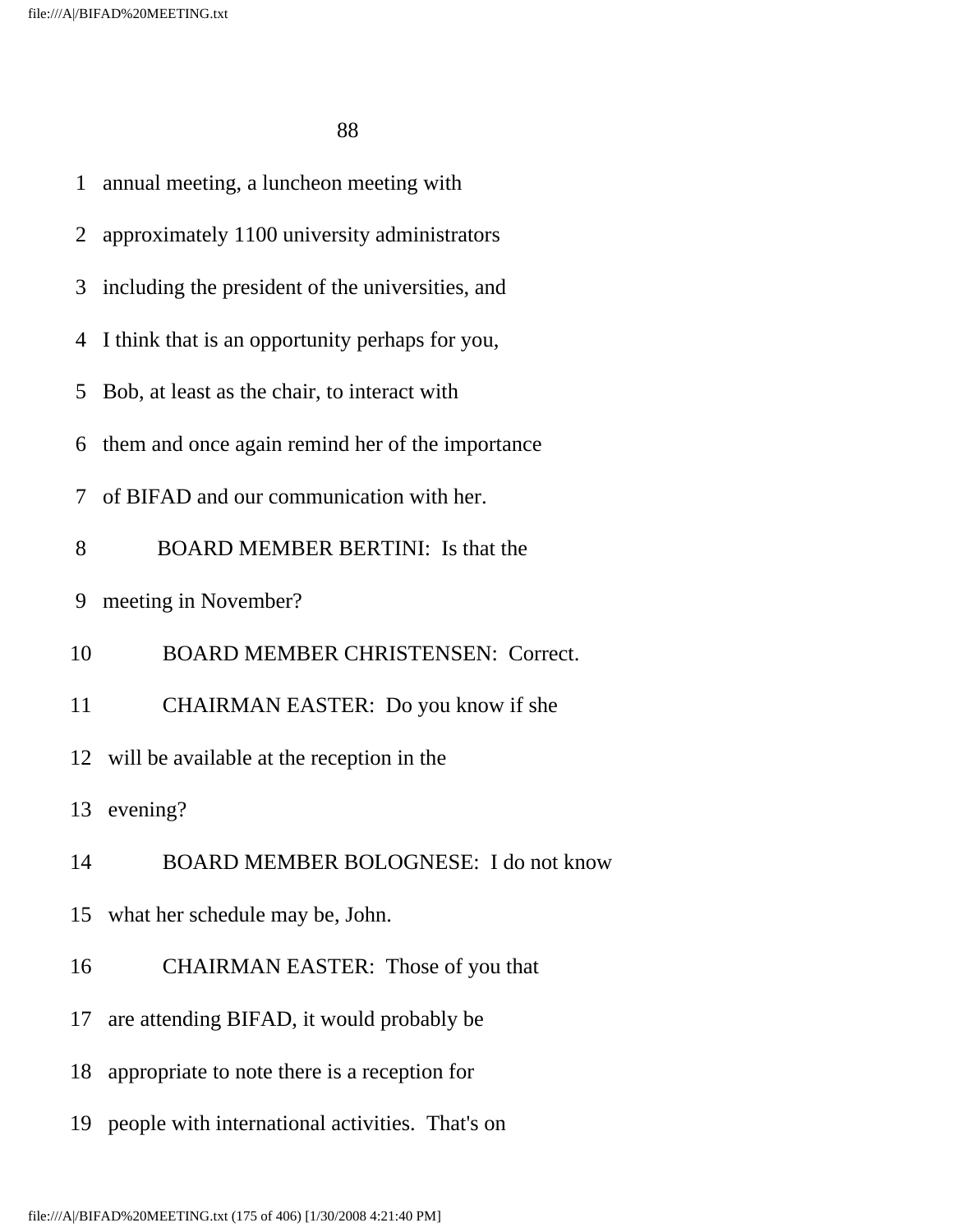- 20 Monday evening, the 11th or 12th of November.
- 21 MR. SENYKOFF: We could clarify that
- 22 the initial request that went to the
- 23 administrator did not indicate any additional
- 24 activities like for an evening thing, but we
- 25 could go ahead and expand that at this time if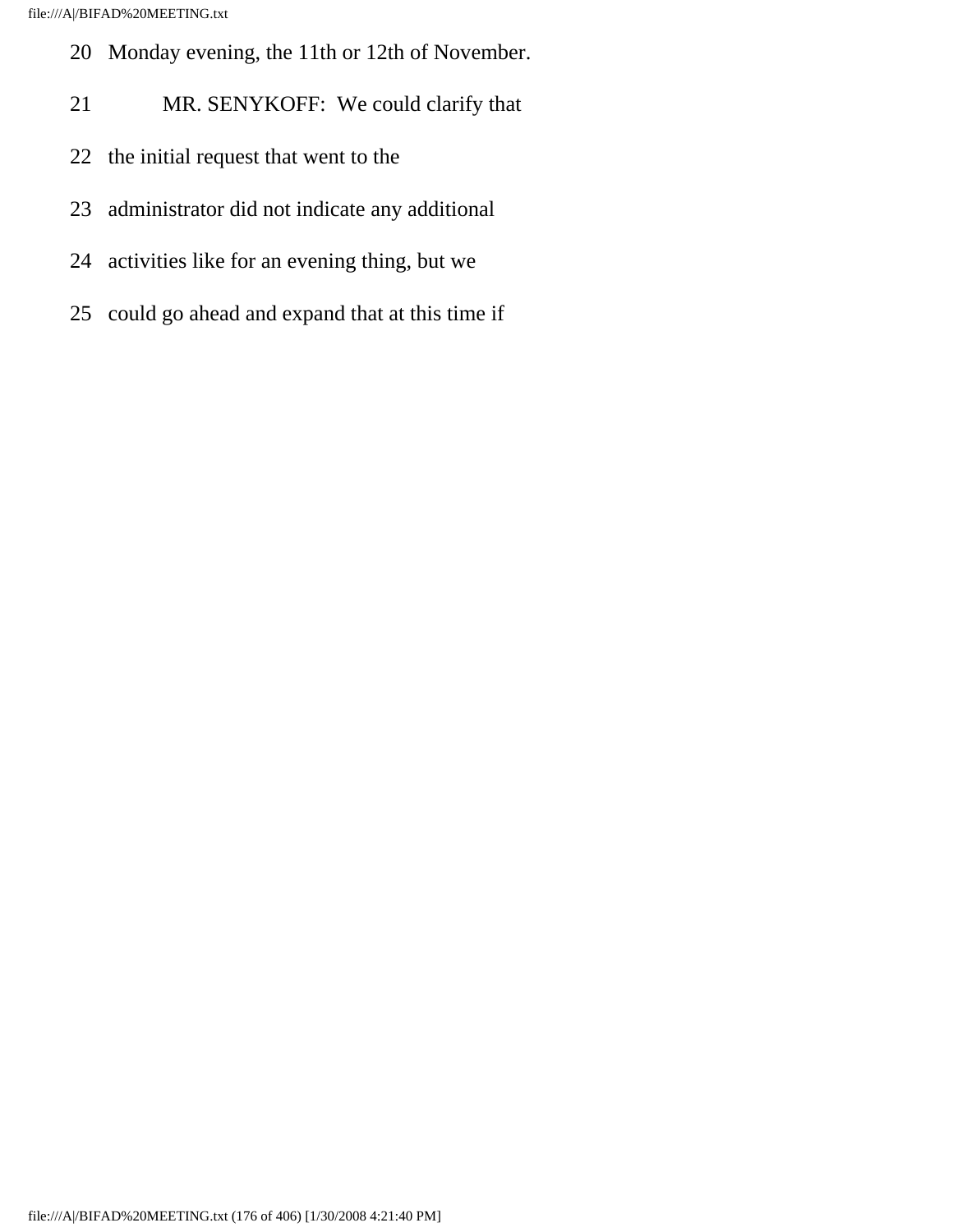<u>89 and 2011 and 2012 and 2012 and 2012 and 2012 and 2012 and 2012 and 2012 and 2012 and 2012 and 2012 and 201</u>

 1 that is of interest to the board for a little 2 longer period of time. We have her for that 3 noon luncheon speech. 4 CHAIRMAN EASTER: I think that is a 5 conversation that Doctor Christensen should be 6 involved with. 7 BOARD MEMBER CHRISTENSEN: I'm pleased 8 that's going to happen, but I wouldn't want what 9 I'm going to say be construed that I'm not happy 10 that is going to happen. But there are those 11 Title XII universities, private and public, who 12 are not a part of the consultant team, and that 13 won't provide for the interaction. And since I 14 come from that particular situation and have 15 historically, I would hate to have that part of 16 our community overlooked. 17 CHAIRMAN EASTER: Very good point. 18 MR. SENYKOFF: I might add, George and 19 I are working on the speech, but we're making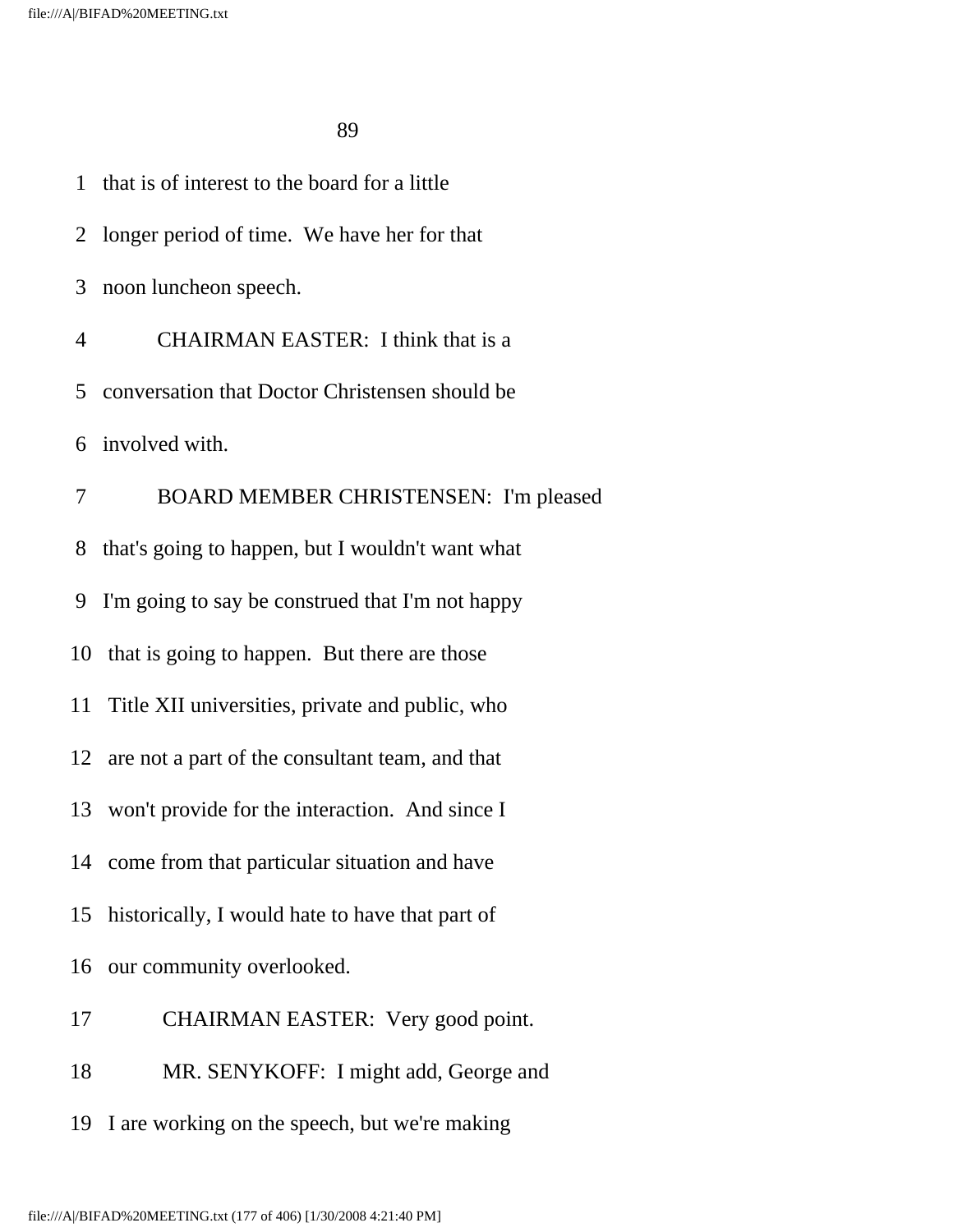- 20 clear very carefully in the language of the
- 21 speech that it doesn't just reflect Title XII
- 22 but that it's reflective of the whole university
- 23 community and integration across sectors, among
- 24 other things, and science and technology.
- 25 BOARD MEMBER RABON: That was my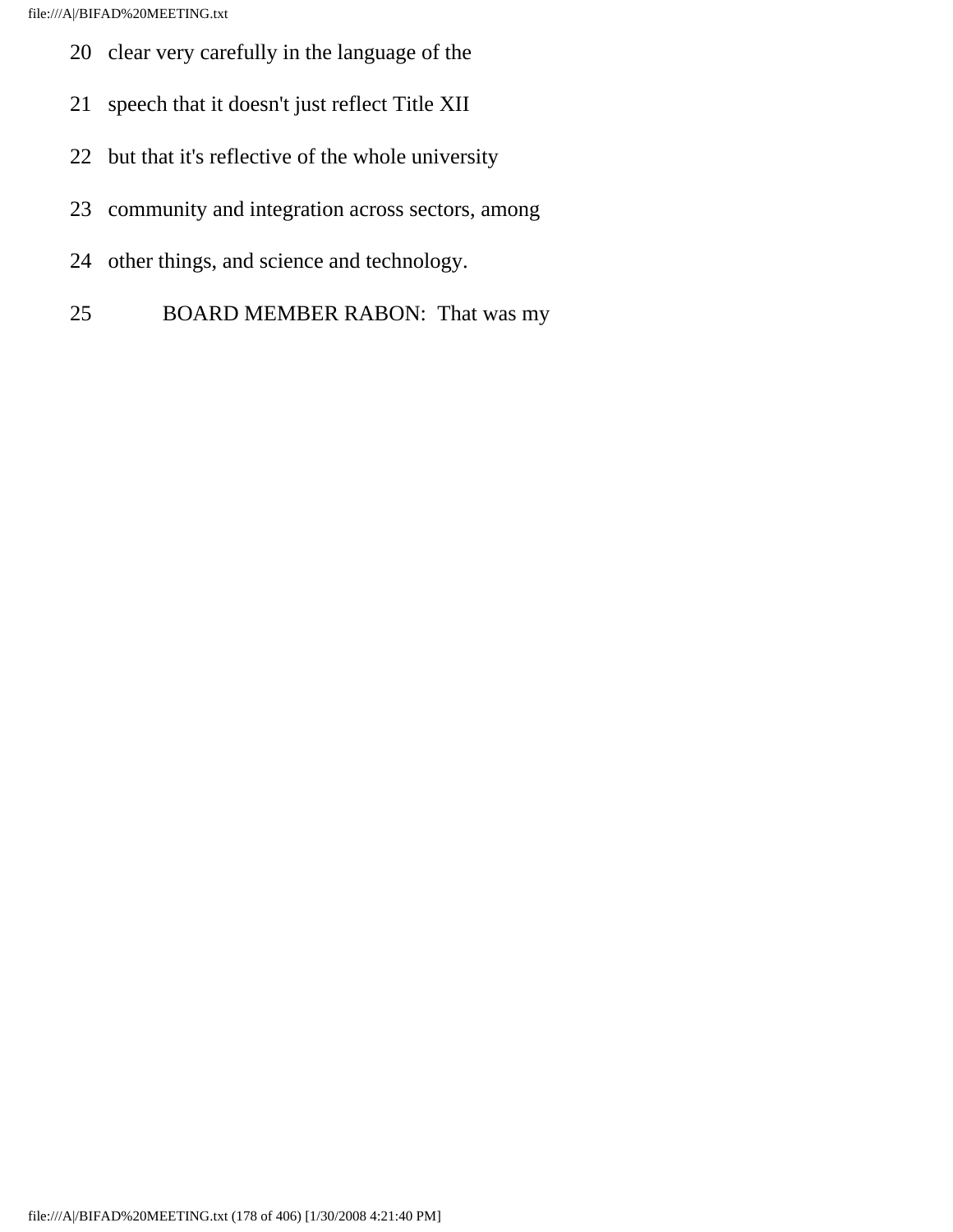|    | 1 question. The people who are attending that are  |
|----|----------------------------------------------------|
|    | 2 involved in international activities are Title   |
|    | 3 XII activities?                                  |
| 4  | <b>CHAIRMAN EASTER: I think the</b>                |
| 5  | consultant meeting has many different activities   |
| 6  | that would not be directly related to Title XII.   |
| 7  | Other comments? George.                            |
| 8  | <b>BOARD MEMBER WILSON: Reinforcing what</b>       |
| 9  | we're talking about here, that she is              |
|    | 10 representing all of USAID and she is talking to |
| 11 | all of the public universities, so it's not just   |
|    | 12 agriculture. It's not just -- she'll have -- if |
|    | 13 we can keep it in the text, there would be      |
|    | 14 reference to this body and the model that is    |
| 15 | being used, and perhaps launching through her      |
| 16 | new science and technology adviser a similar       |
| 17 | kind of advisory board for her from the subject.   |
| 18 | <b>BOARD MEMBER CHRISTENSEN: But she</b>           |
| 19 | will not be talking to the AASCAR universities.    |
|    |                                                    |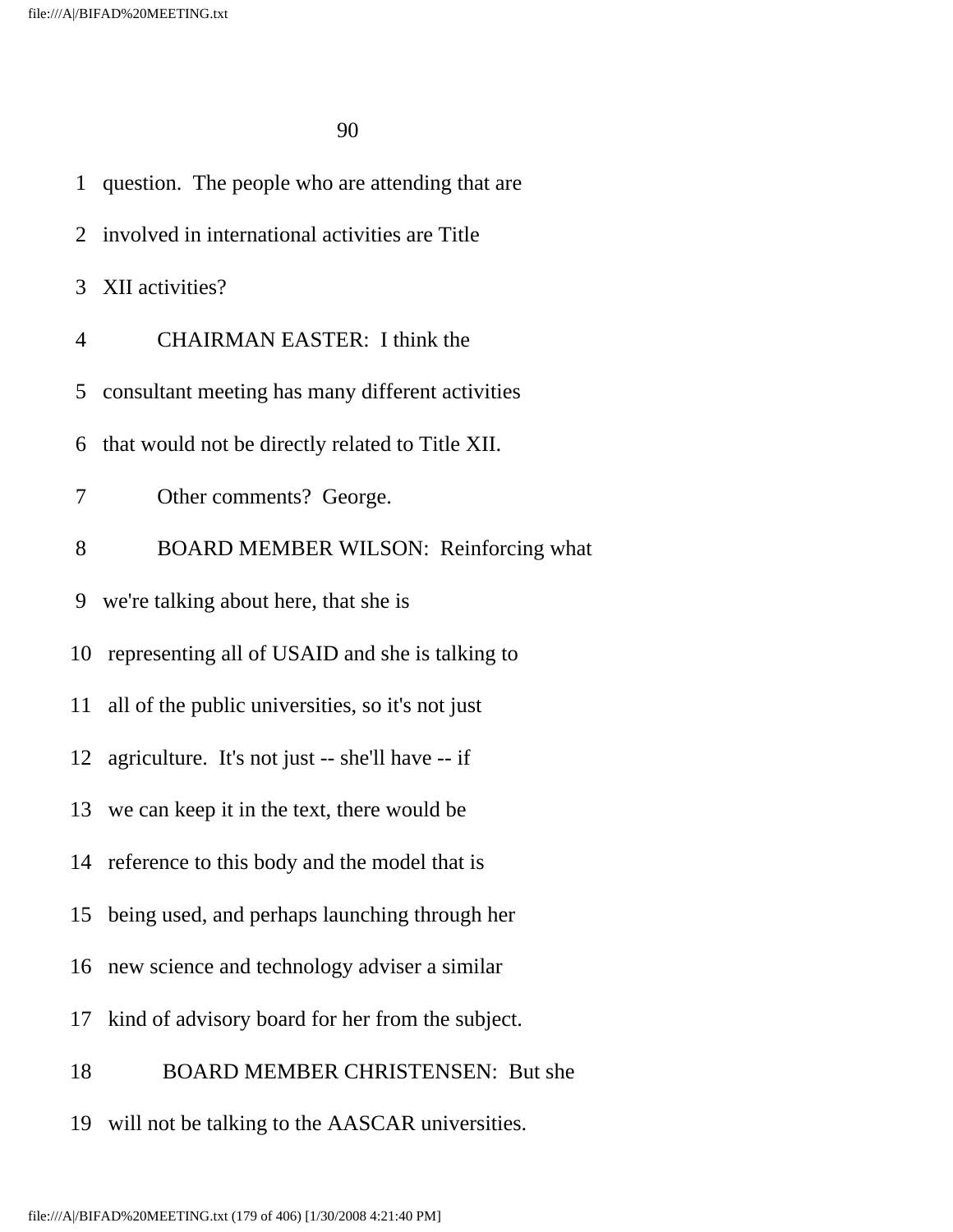- 20 The AASCAR universities are the private
- 21 universities. That's simply my point. But I
- 22 wanted to go ahead and give this talk. That's a
- 23 really important statement, but there are these
- 24 others who are a part of this.
- 25 CHAIRMAN EASTER: Other questions?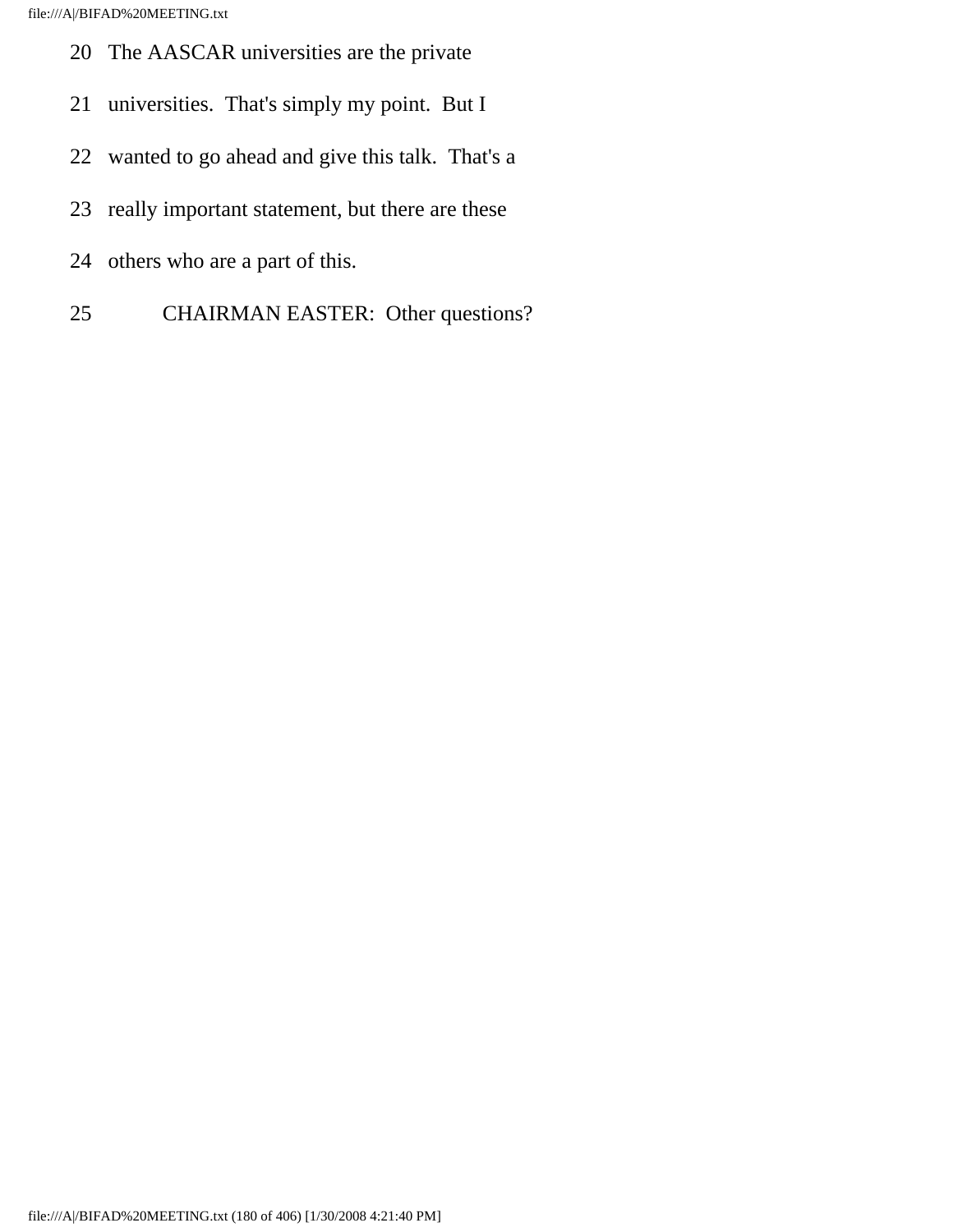2 to bring up?

- 3 BOARD MEMBER RABON: No, sir.
- 4 CHAIRMAN EASTER: Any other questions
- 5 relative to management issues?
- 6 Why don't we open the conversation --
- 7 we have a few minutes before lunch -- around
- 8 topics that ought to be addressed in this. We
- 9 have already put several things on the table,
- 10 and I'm not anxious that we go looking for a lot
- 11 of new things to put on our agenda.

 12 BOARD MEMBER RABON: A couple of 13 recommendations I would like to lay on the table 14 would be going back to what we were talking 15 about earlier on the staff, the amount of staff. 16 I guess that a lot of our activities are going 17 to be controlled by our budget, which we're 18 really unclear on that.

19 One of my questions last year when I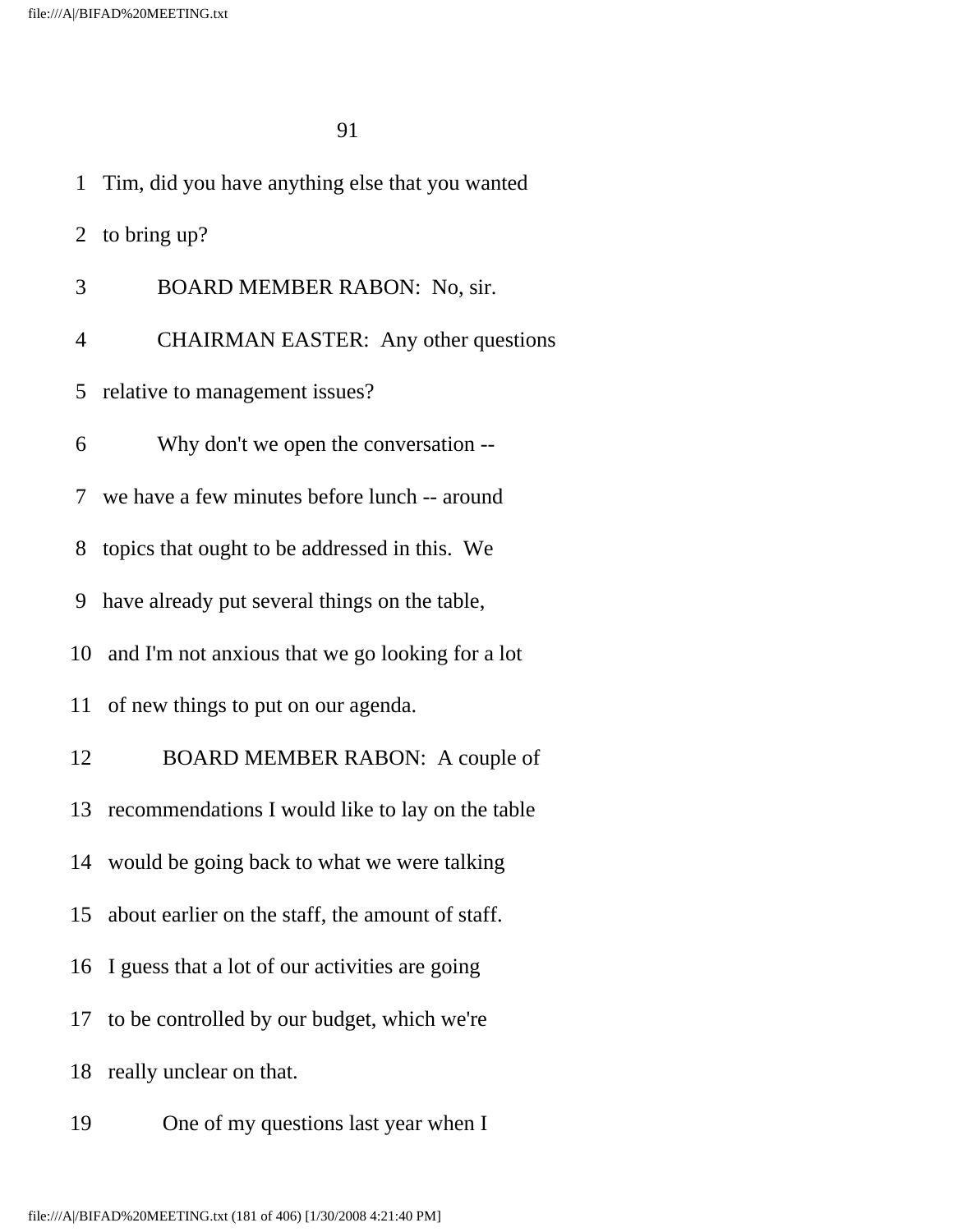- 20 came on the board is: What is our budget? How
- 21 much money do we have? Because it's going to be
- 22 hard for us to make decisions, try to appoint
- 23 subcommittees and request research reports of
- 24 what we're doing here, if I don't know how much
- 25 money we have to spend on it.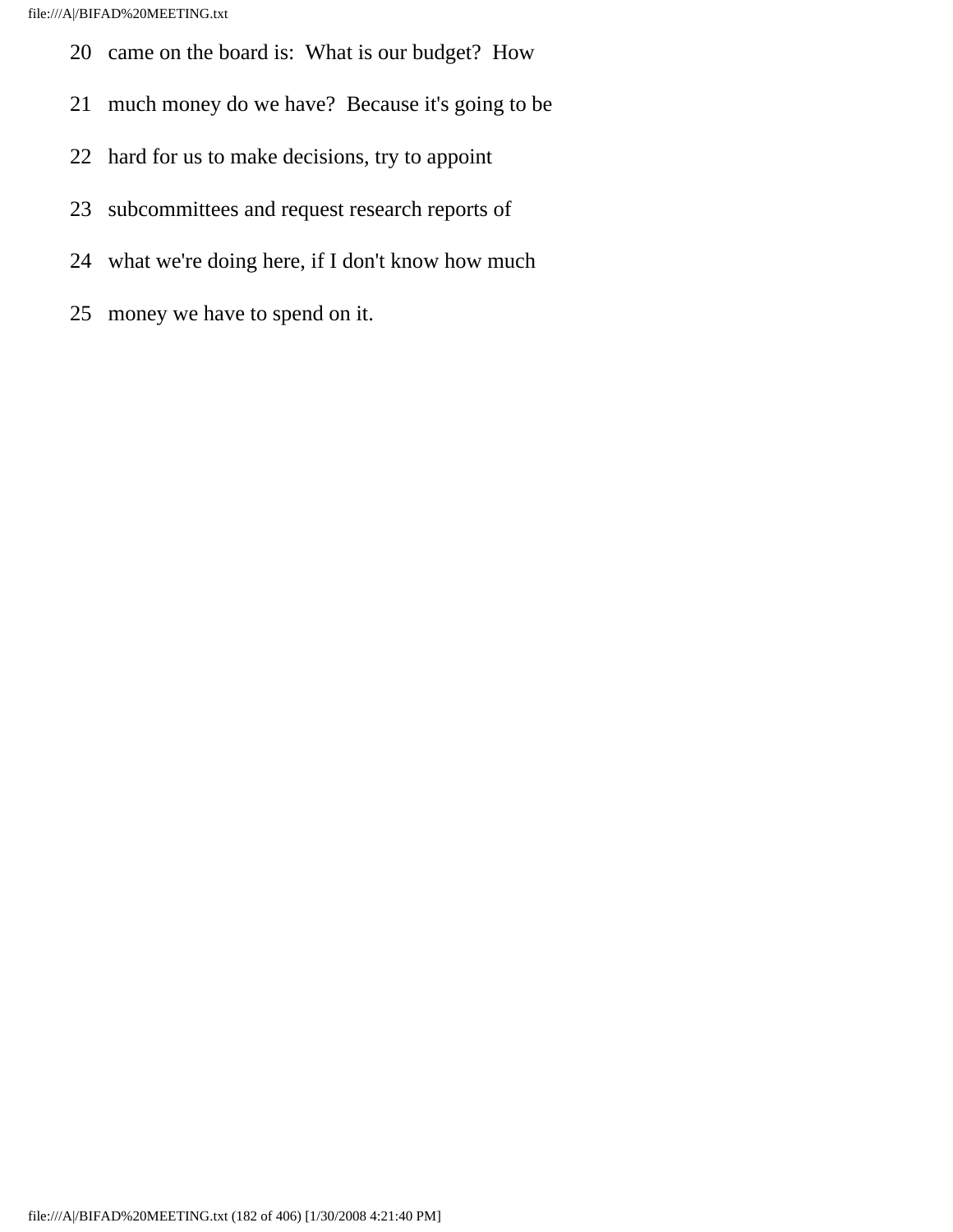| 1  | I know that Kerry said so many things             |
|----|---------------------------------------------------|
|    | 2 year to year are an estimate or approximate of  |
|    | 3 what our budget is. I think we need to nail     |
|    | 4 that down. I think we need to know how much     |
|    | 5 money do we have available to us to hire and    |
|    | 6 what the perimeters are on that funding. Can we |
|    | 7 hire additional staff?                          |
| 8  | The Bissell report, there was a fair              |
|    | 9 amount of money spent on that. It was a great   |
|    | 10 report. I think outstanding for what I know    |
| 11 | about BIFAD's structure, but we were unable to    |
|    | 12 push it up the chain. At its completion, I     |
|    | 13 think we'll achieve that.                      |
|    | 14 I think in order to be successful, we          |
| 15 | need some additional staff report or at least     |
| 16 | know what our budget is so that we can make the   |
| 17 | determination on how we are going to move         |
| 18 | forward.                                          |
| 19 | One of the recommendations I would                |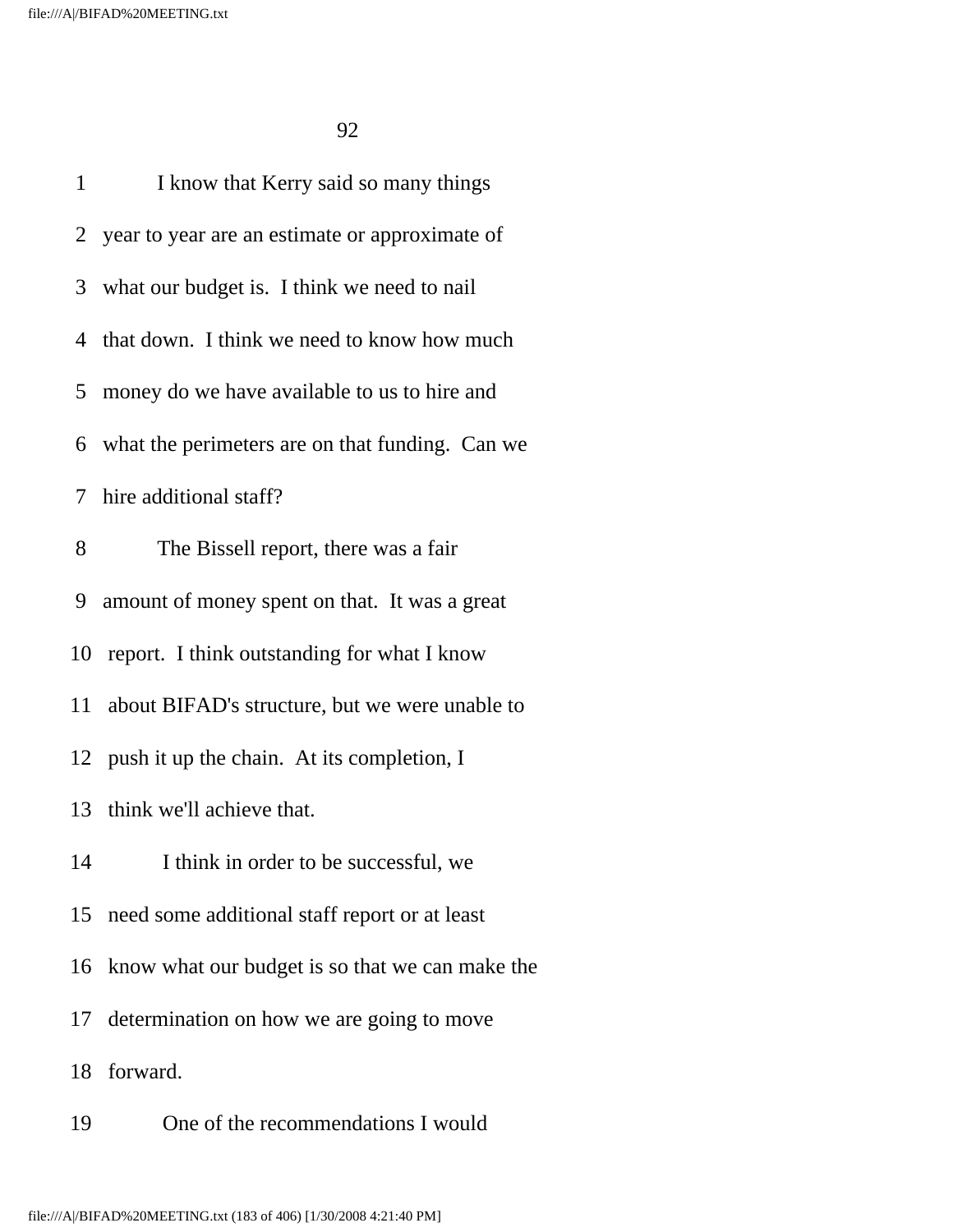file:///A|/BIFAD%20MEETING.txt

- 20 like to see is that we nail down what our budget
- 21 is so we make a determination on whether or not
- 22 we can have some additional staff to support Ron
- 23 and support the chairman in fulfilling our
- 24 duties here. Clearly we need to focus on -- the
- 25 operational issues are essential, but until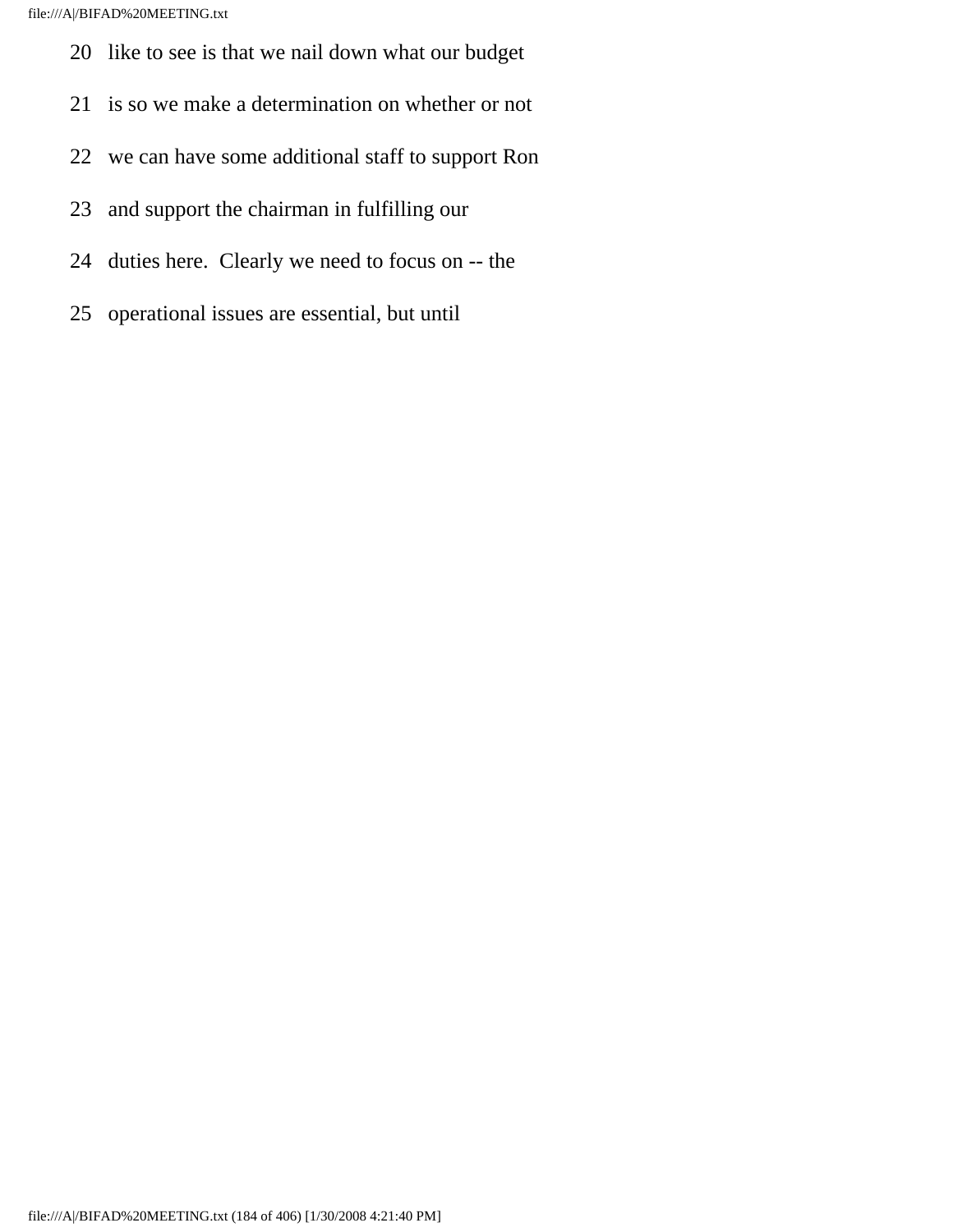1 BIFAD can become effective and actually take 2 recommendations and get into the dialogue with 3 the administrator, I believe it's all for 4 naught. 5 I would like to try over the next year 6 to fix that problem, focus on how we're going to 7 resolve this problem. There's been a lot of 8 dialogue on it this morning, but I think we need 9 to make it one of our priorities that we fix 10 that communication problem with the 11 administrator. 12 BOARD MEMBER CHRISTENSEN: Who is it 13 that determines our budget? Because in the time 14 that I've been associated with this, we've not 15 been asked once what our budget ought to be, and 16 it seems to me that is an issue that we need to 17 address rather than waiting for somebody to 18 decide.

19 CHAIRMAN EASTER: I take it it begins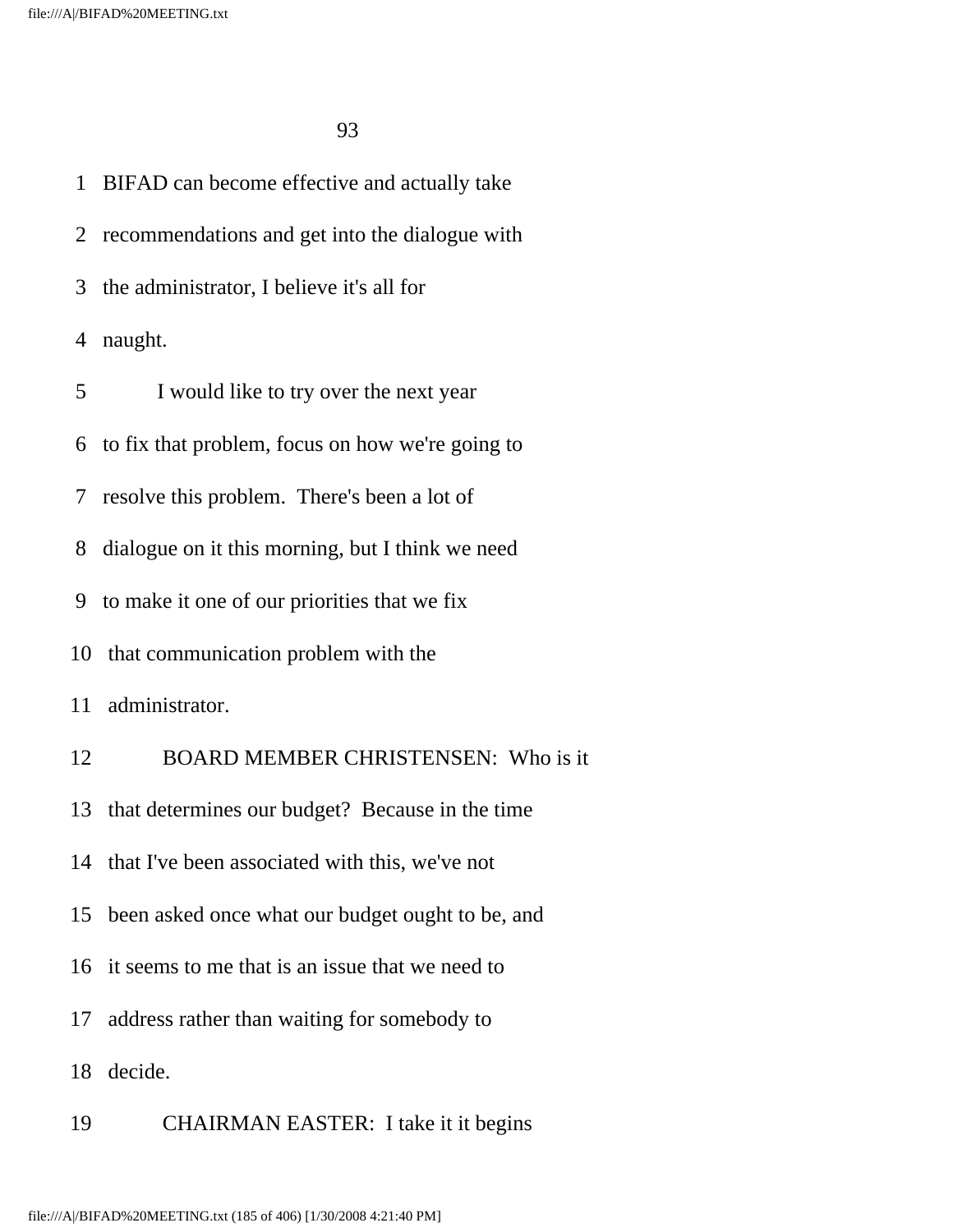- 20 with the contract between USAID and --
- 21 BOARD MEMBER THOMAS: It's a grant.
- 22 BOARD MEMBER BOLOGNESE: It acts like
- 23 a cooperative, whether it is or not. But I
- 24 think it is.
- 25 BOARD MEMBER THOMAS: It's a five-year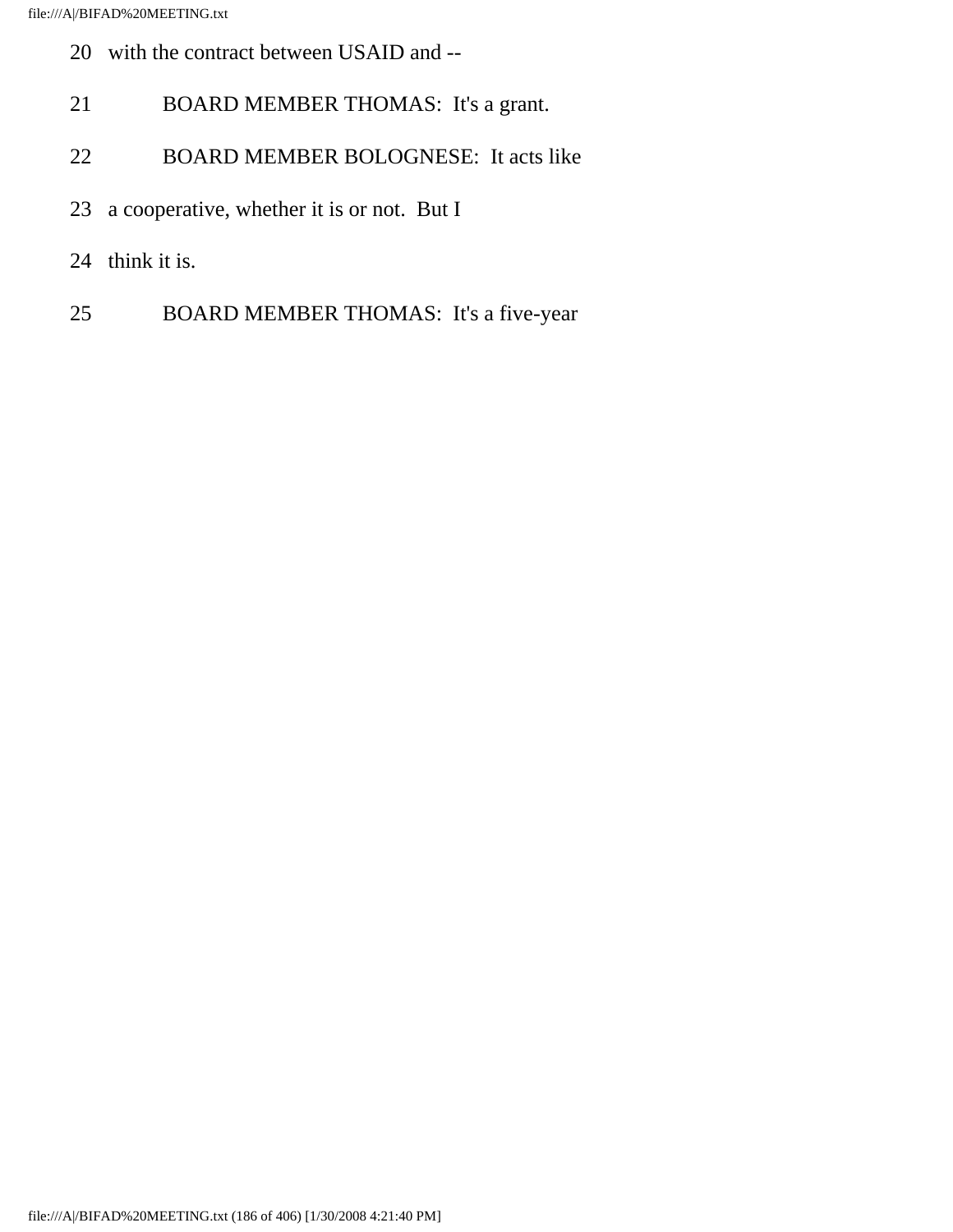| 1               | grant and the total value is 5 million?             |
|-----------------|-----------------------------------------------------|
| 2               | <b>BOARD MEMBER BOLOGNESE: The total</b>            |
|                 | 3 value 1.25 million.                               |
| $\overline{4}$  | <b>BOARD MEMBER THOMAS:</b> So each year            |
| $5\overline{)}$ | \$200,000?                                          |
| 6               | BOARD MEMBER BOLOGNESE: The way this                |
| 7               | has worked in practice is that we do not get        |
| 8               | up-fronted any money. What we have to do is         |
|                 | 9 provide USAID the previous quarter what was       |
| 10              | spent on behalf of that contract. In other          |
|                 | 11 words, we are fronting the U.S. government       |
|                 | 12 money.                                           |
| 13              | <b>BOARD MEMBER CHRISTENSEN: I know that</b>        |
|                 | 14 the Title XII is set up to help -- it's not like |
| 15              | the board is the poorest of the poor. So we         |
|                 | 16 really ought to address this, who determines the |
| 17              | budget, and apparently it's the agency that has     |
| 18              | been determining the budget.                        |
| 19              | BOARD MEMBER BOLOGNESE: The way this                |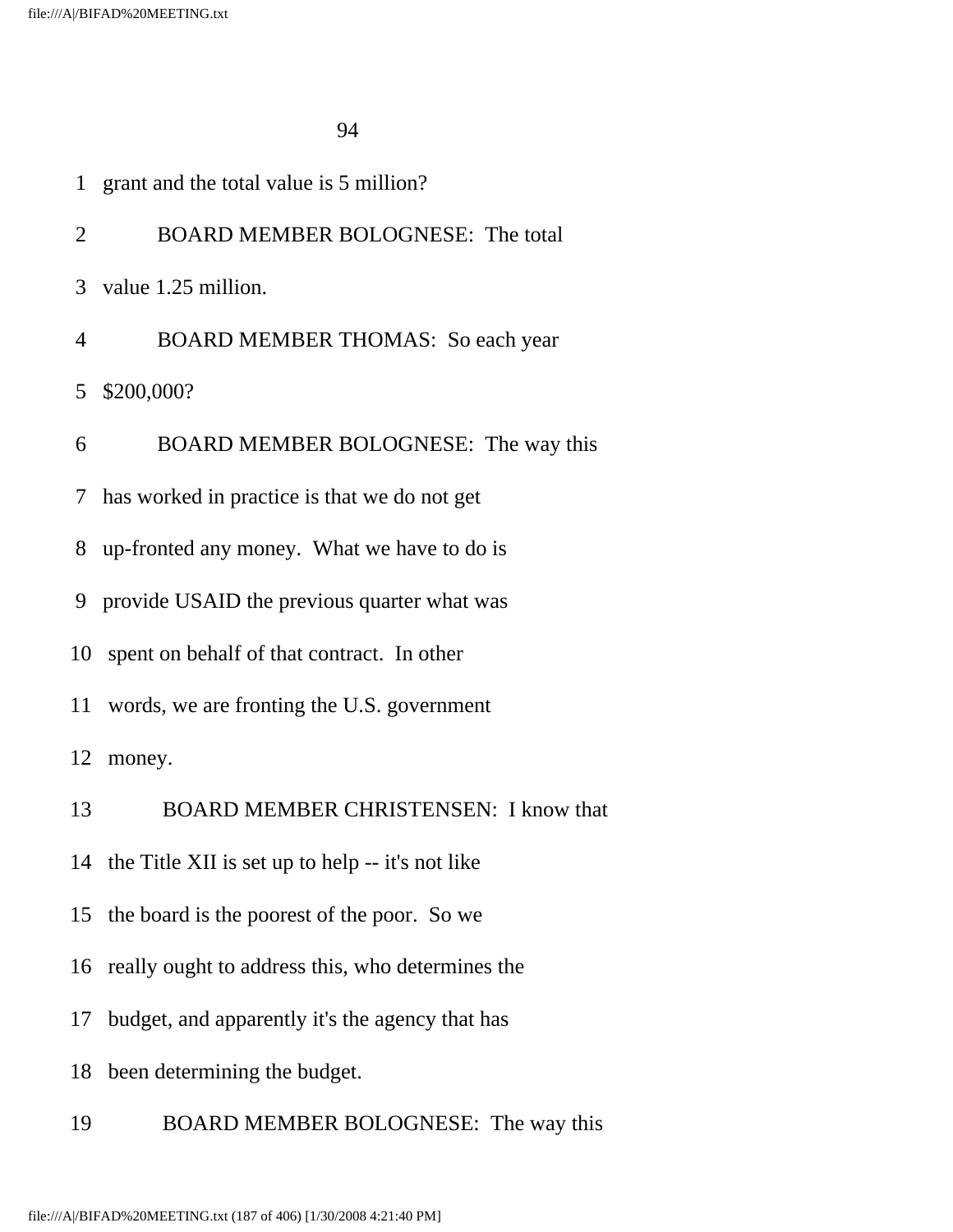- 20 is involved -- John, I'm sorry, I'm taking up
- 21 your time. But just to get to the nuts and
- 22 bolts of it, the way that this had worked
- 23 previously was USAID basically ran the BIFAD
- 24 operation from its own internal resources,
- 25 funded it from its own internal resources. How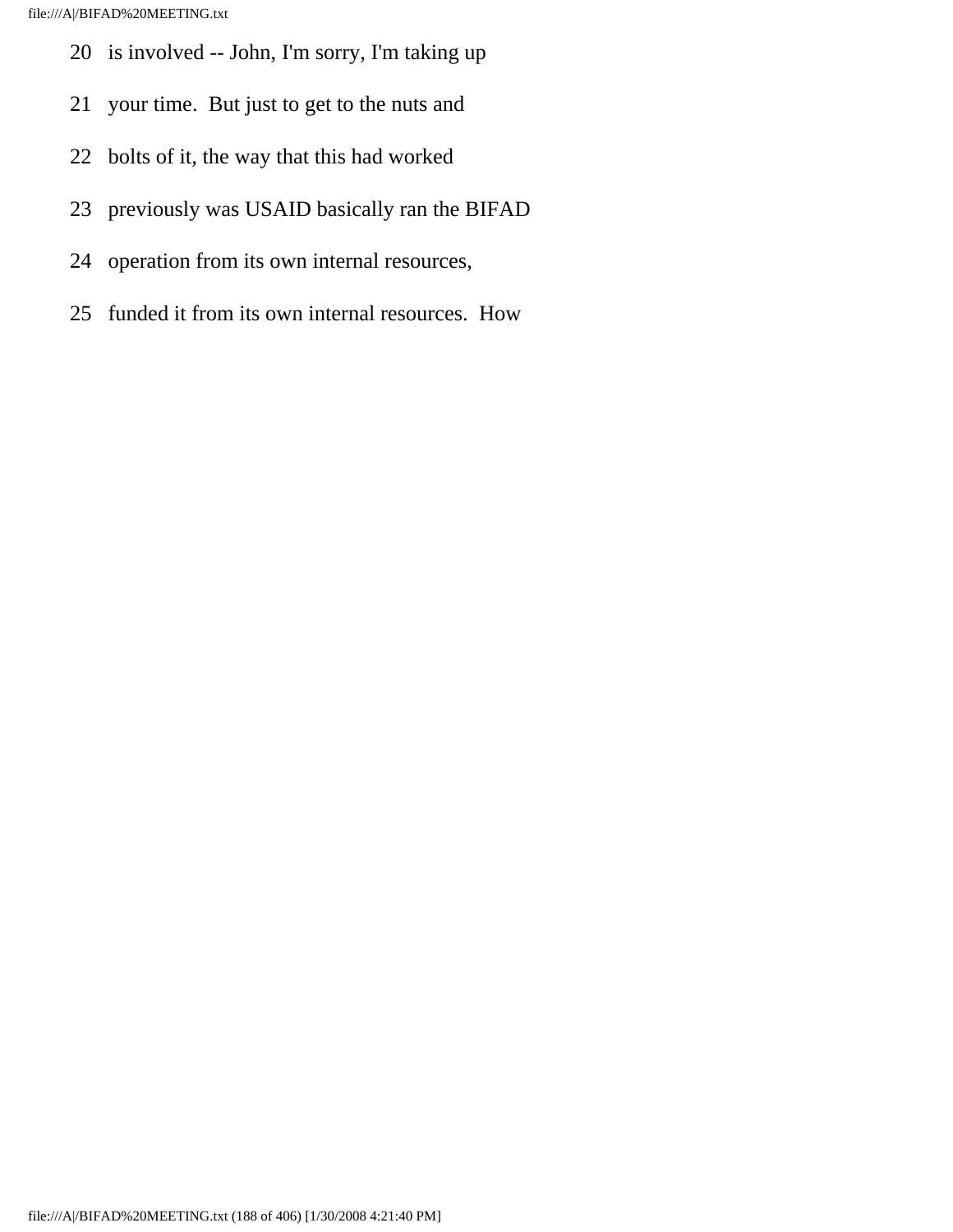1 they determined what was spent, that is a

2 question I can't answer.

3 The message came to us that they would

4 welcome an unsolicited proposal from NASULGC in

5 terms of helping to match and the resources that

6 it takes to run BIFAD. So we had to put

7 together a proposal and justify with pretty

8 exact numbers what we anticipated the cost would

9 be, and those involved, of course, the

10 management fee. Those involved reimbursement

11 for meetings. We had to anticipate there would

12 be hotel costs. It was very itemized: what the

13 meals would be, cab fare and all that other

14 stuff. We also had to anticipate any consultant

15 fees associated with projects.

16 So through this exchange process, we

17 came up with a figure of about \$200,000 a year.

18 Again, we're not up-fronted that money, so it's

19 not like we have something that we're hiding or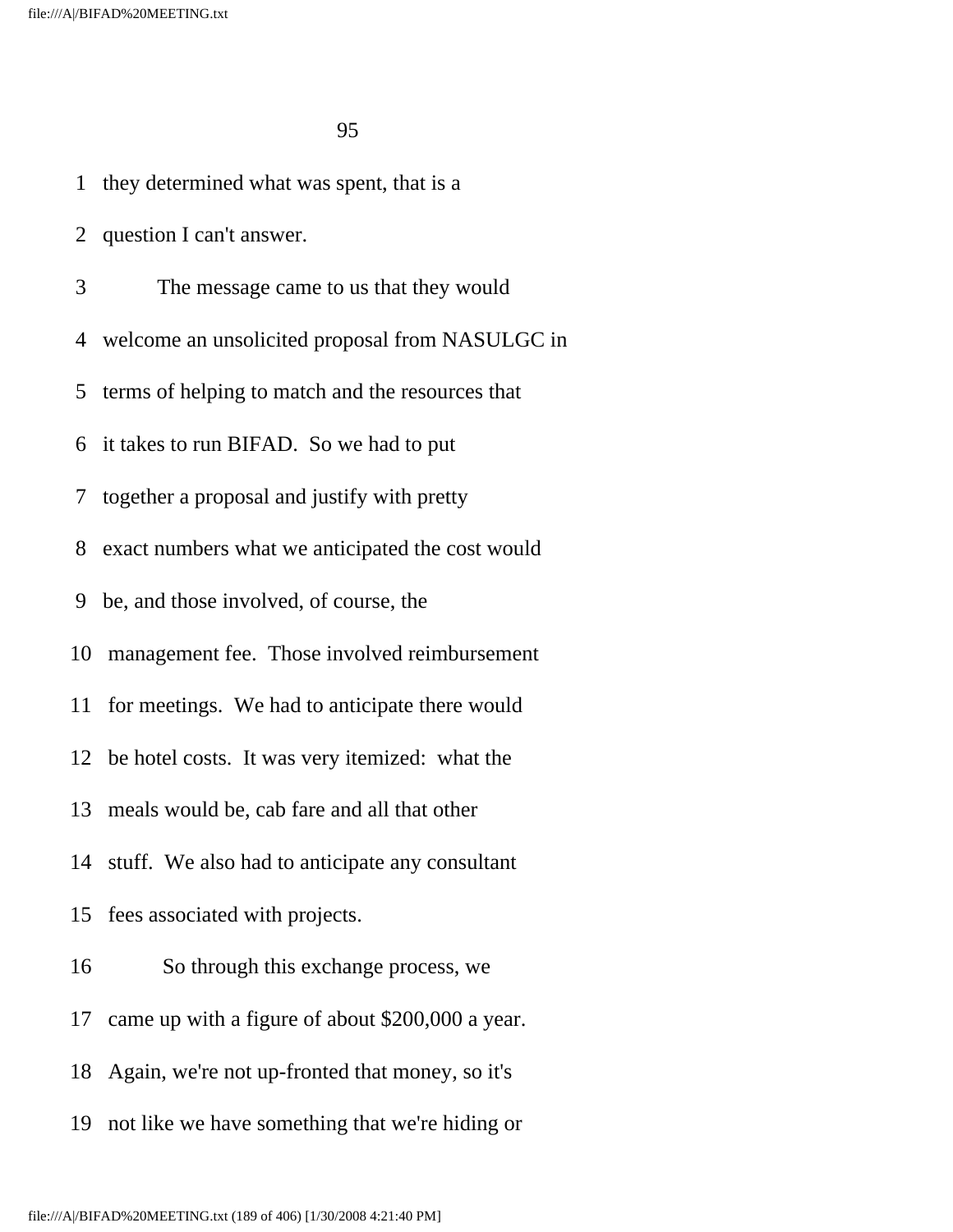- 20 squirreling it away that we're using for
- 21 something else. We actually provided USAID with
- 22 reimbursement forms that you all filled out for
- 23 us and then we get billed. After the end of the
- 24 quarter, after those bills had been paid by
- 25 NASULGC, we got reimbursed by the USAID.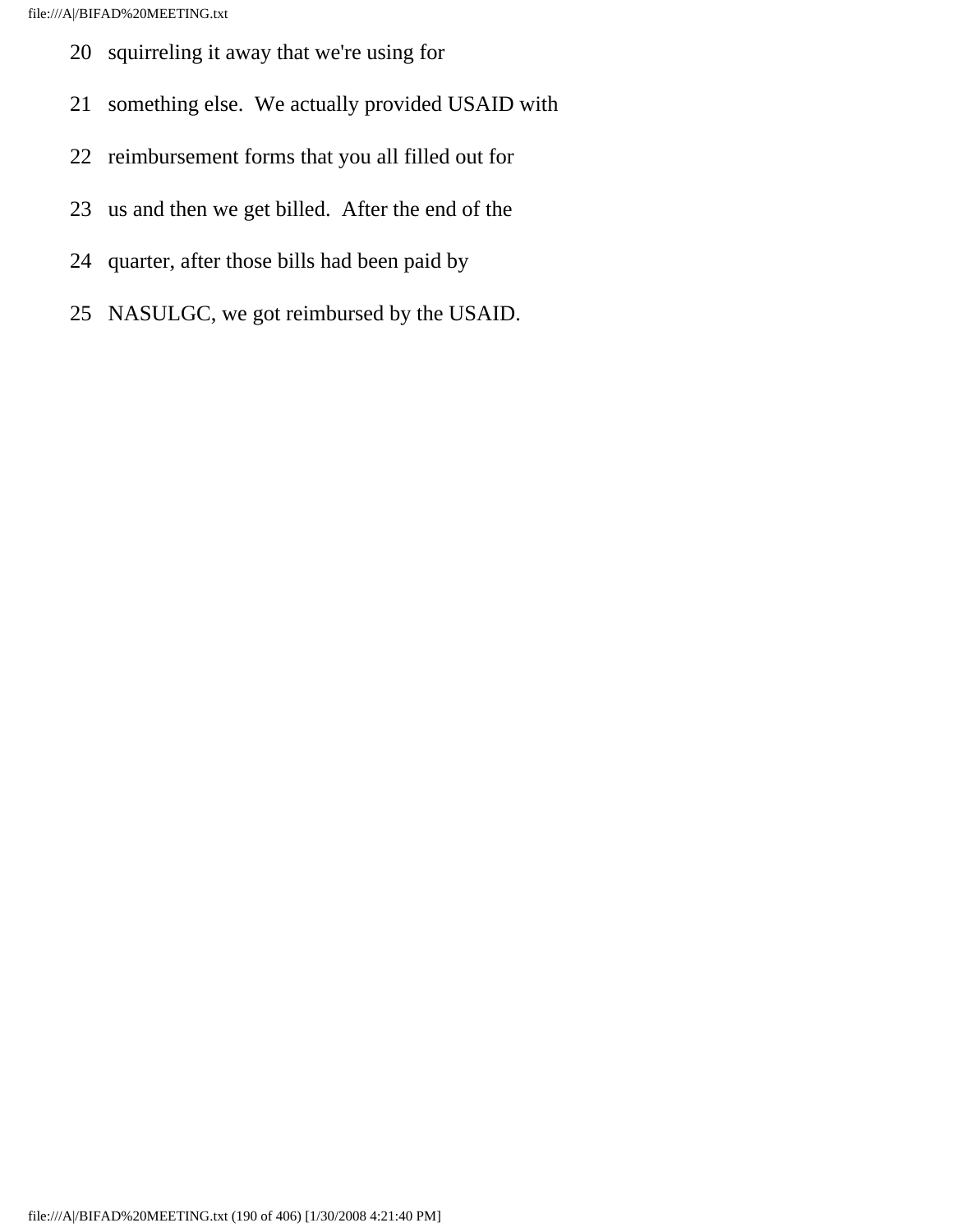<u>96 and 2012</u>

 1 We have been underspending the budget. 2 We have been spending -- this is within the 3 ballpark -- but maybe \$60,000 a year, so you can 4 see the resources. We have resources available 5 above and beyond the \$200,000 per year. 6 Now, every year at the end of the 7 fiscal year, previous fiscal year, we have to 8 provide USAID what is known as a "pipeline 9 budget," which will contain what our anticipated 10 costs will be for the previous program for the 11 upcoming fiscal year. Questions are raised when 12 we have previously spent only a given amount, a 13 minor amount, and then we want to dramatically 14 increase it for the next year. 15 That raises some eyebrows and then we 16 have to justify what we think our costs will 17 be and itemize. We just went through this whole 18 arcane process with the budget-crunchers at 19 USAID just a couple weeks ago. The end of the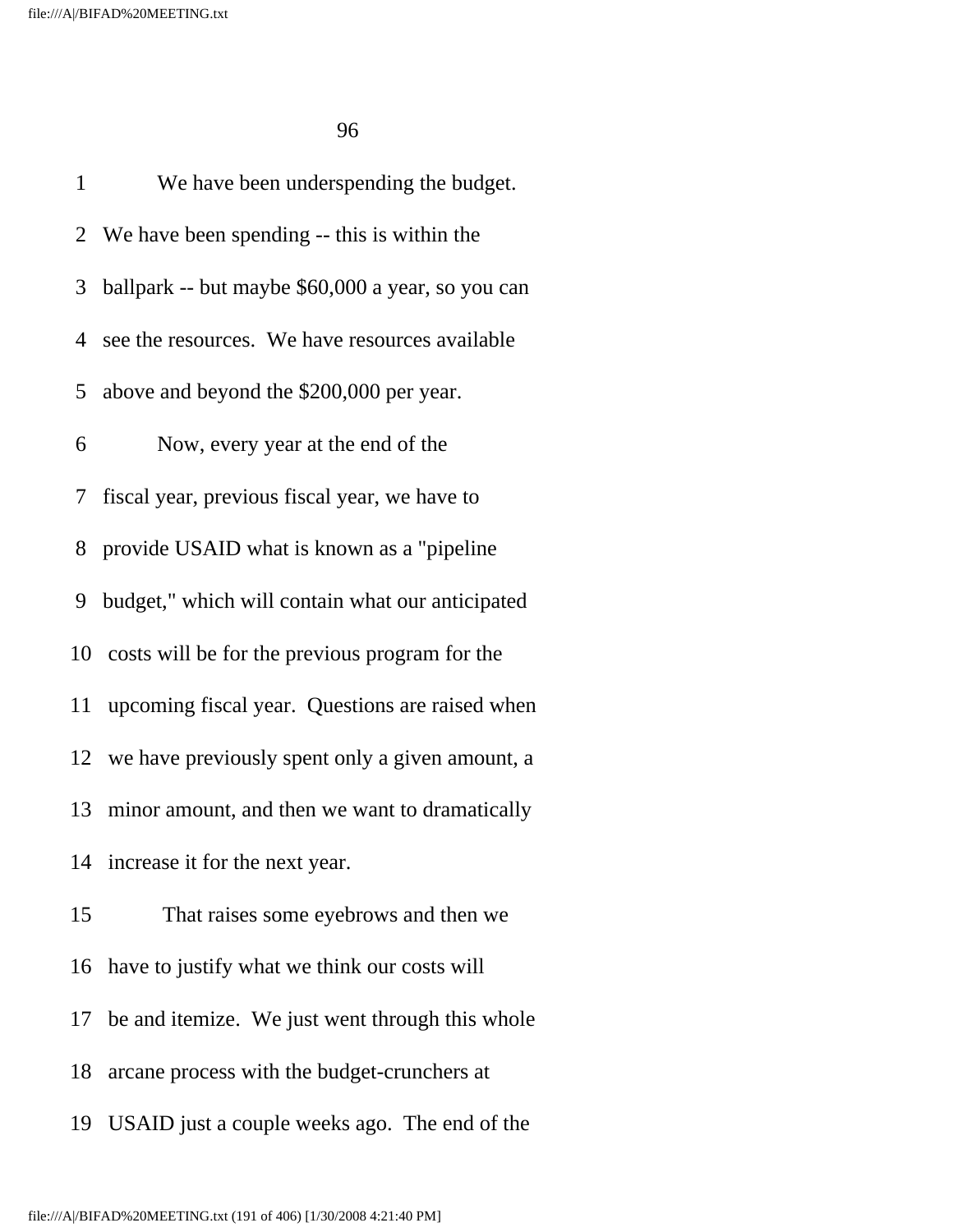- 20 fiscal year is getting close.
- 21 Sorry to make that such a long,
- 22 drawn-out answer, but that's the thrust of how
- 23 that works, and, John, you may want to
- 24 contradict me.
- 25 BOARD MEMBER THOMAS: That's okay. I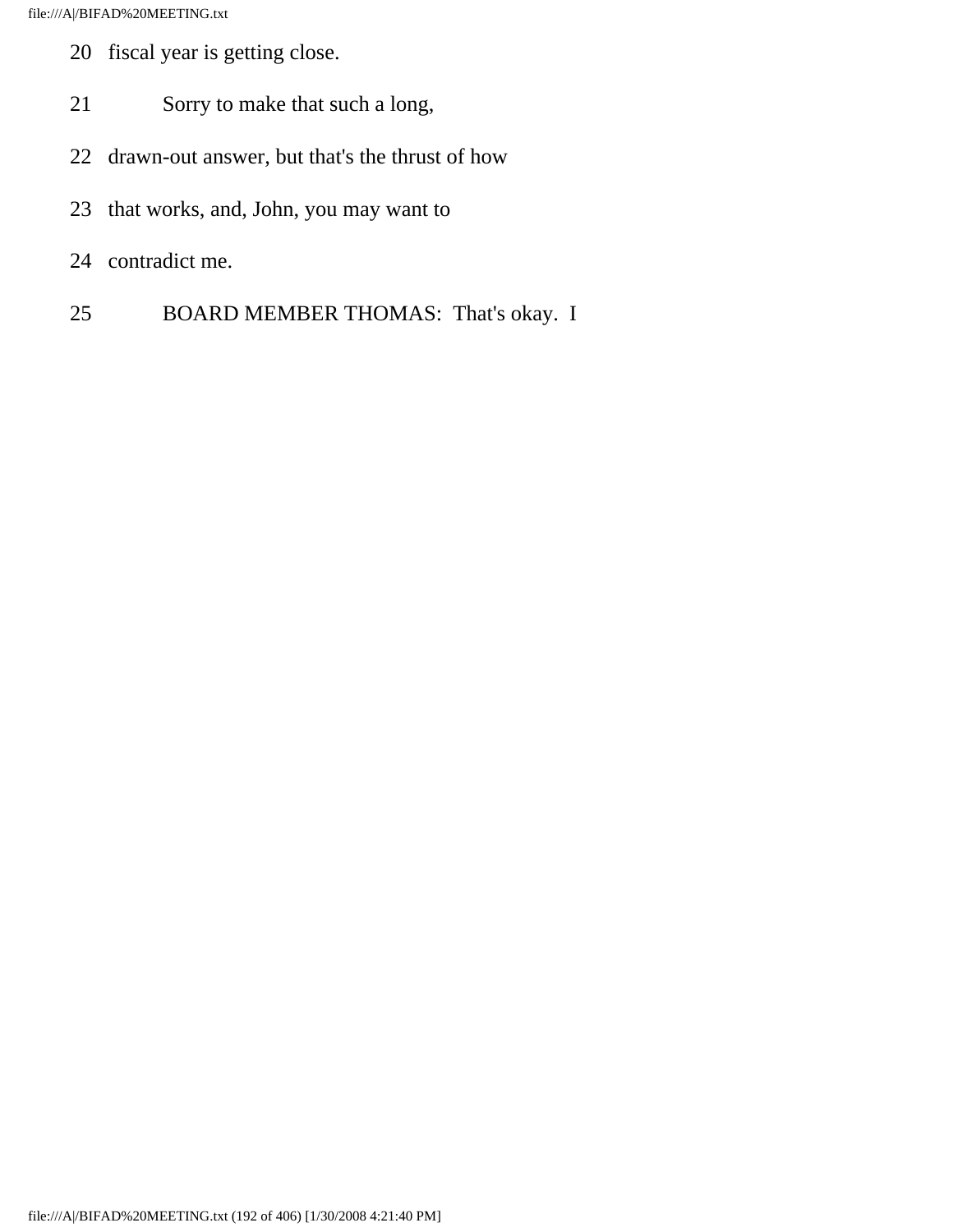|                | 1 do want to say that USAID promulgates 200,000 a |
|----------------|---------------------------------------------------|
| $\overline{2}$ | year, so the funding has been set aside that's    |
| 3              | been reserved only for this BIFAD support grant.  |
| 4              | So Kerry talks about the "pipeline." The          |
|                | 5 pipeline includes all of the money that USAID   |
| 6              | has allocated, so there's quite a bit. The        |
| 7              | budget, I think it's up to BIFAD to decide what   |
| 8              | their priorities are and how is it you would      |
| 9              | like to use that.                                 |
| 10             | <b>BOARD MEMBER BERTINI:</b> (Inaudible to        |
| 11             | the reporter.)                                    |
| 12             | CHAIRMAN EASTER: Don't you have -- in             |
|                | 13 Washington you can actually take a cab.        |
| 14             | <b>BOARD MEMBER RABON: One last comment</b>       |
| 15             | on that. A recommendation that I would like to    |
|                | 16 make is that we -- and I know the process has  |
| 17             | already started, we talked about it here -- is    |
| 18             | come up with a very specific definition of        |
| 19             | Title XII activity because that is what we're     |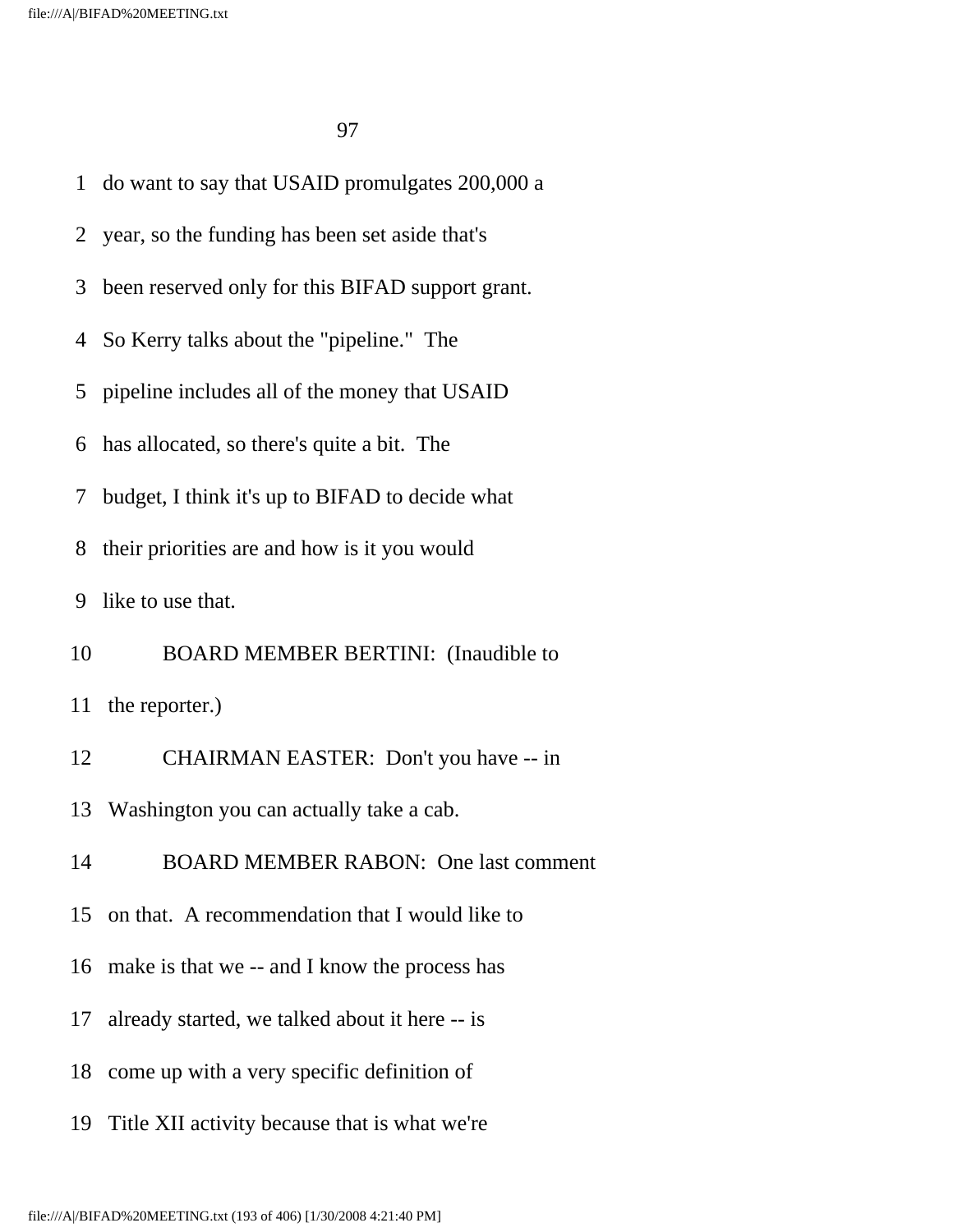- 20 mandated or obligated to do, is to advise and
- 21 assist the administrator in Title XII
- 22 activities. So if we don't have a list, we're
- 23 not even real sure what current Title XII
- 24 activities are going on and what the estimated
- 25 value of them is.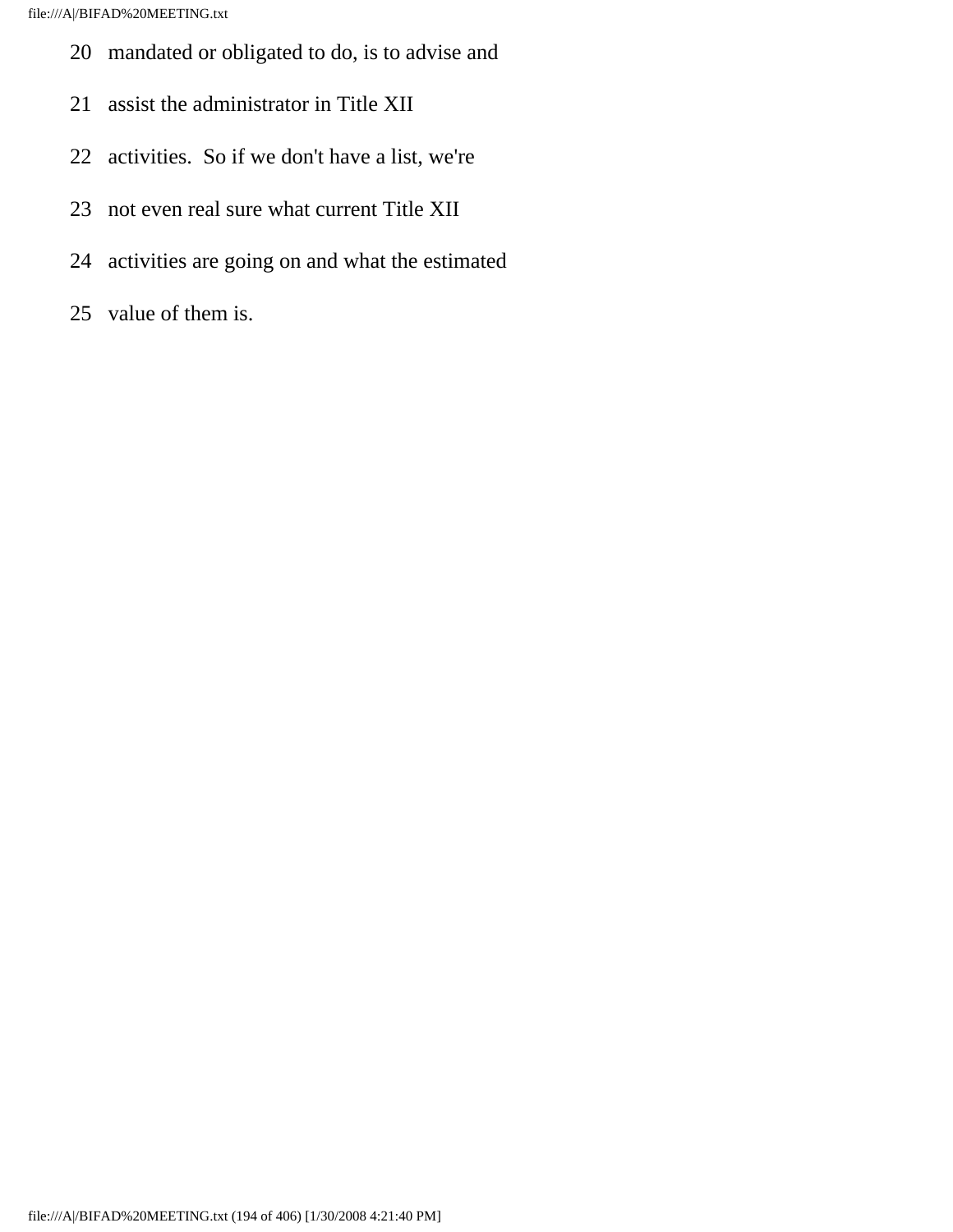1 That's a little concerning to me 2 because that is the one thing that we are here 3 to do, is to oversee the Title XII activities, 4 ensure that we are knowledgeable in what their 5 activities are, and then assist and advise the 6 administrator in how we feel that things are 7 going with the Title XII activities. 8 So unless we have a specific listing 9 of the current Title XII activities, how are we 10 going to respond to them? How are we going to 11 fulfill our duties if we can't even get a 12 listing of what those Title XII activities are? 13 I guess those would be the three items 14 that I would like to see resolved, if we could, 15 this year: Is nail down our budget, what we're 16 going to do with it, try to engage some 17 additional staff support here and then come to a 18 conclusion on this definition of Title XII 19 activities so it's not consuming our meetings in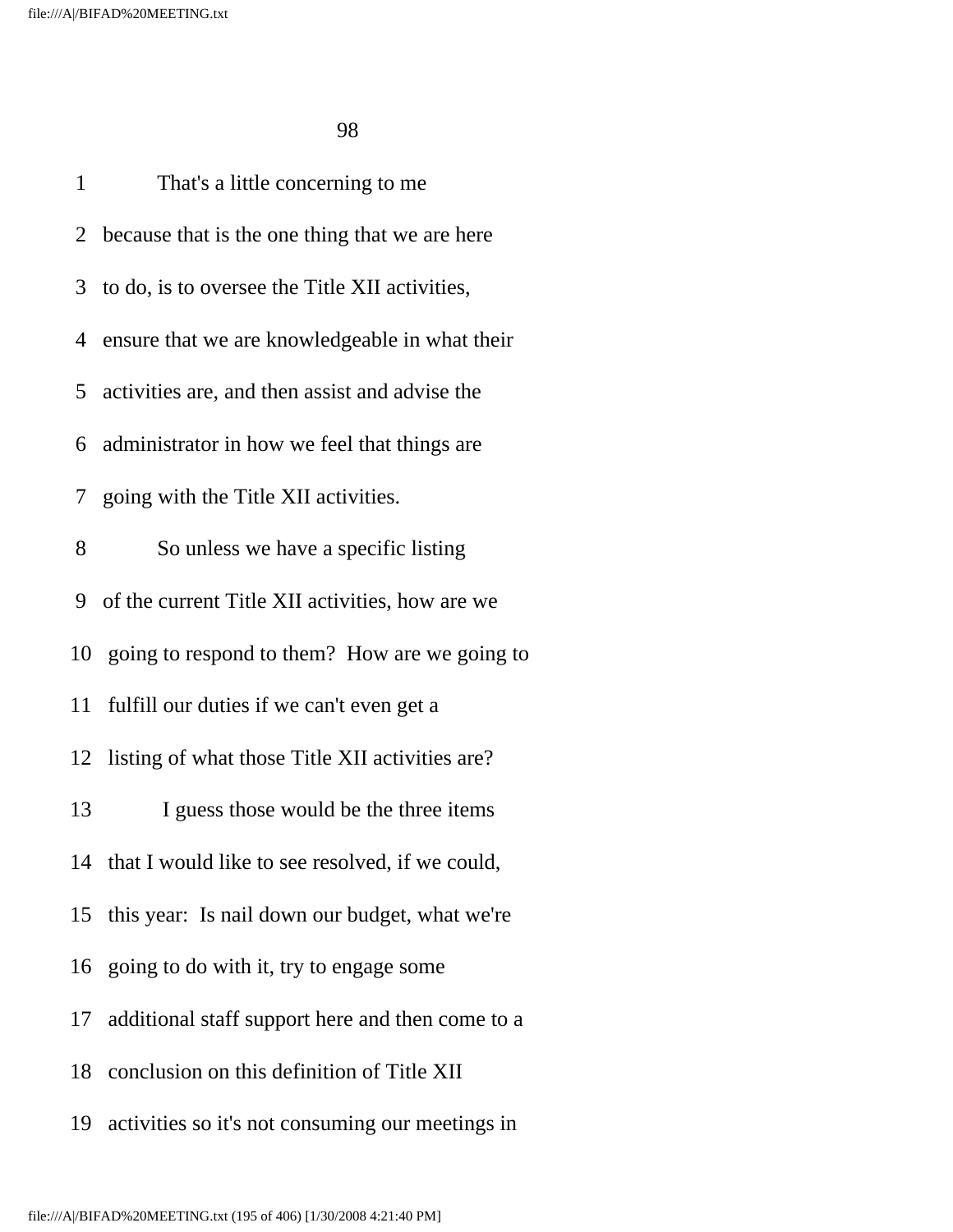- 20 the future trying to debate what the Title XII
- 21 activities were.
- 22 CHAIRMAN EASTER: Let me propose, Tim,
- 23 that between now and our next meeting, that
- 24 Kerry and I work together to propose an exact
- 25 budget. I appreciate that we are already into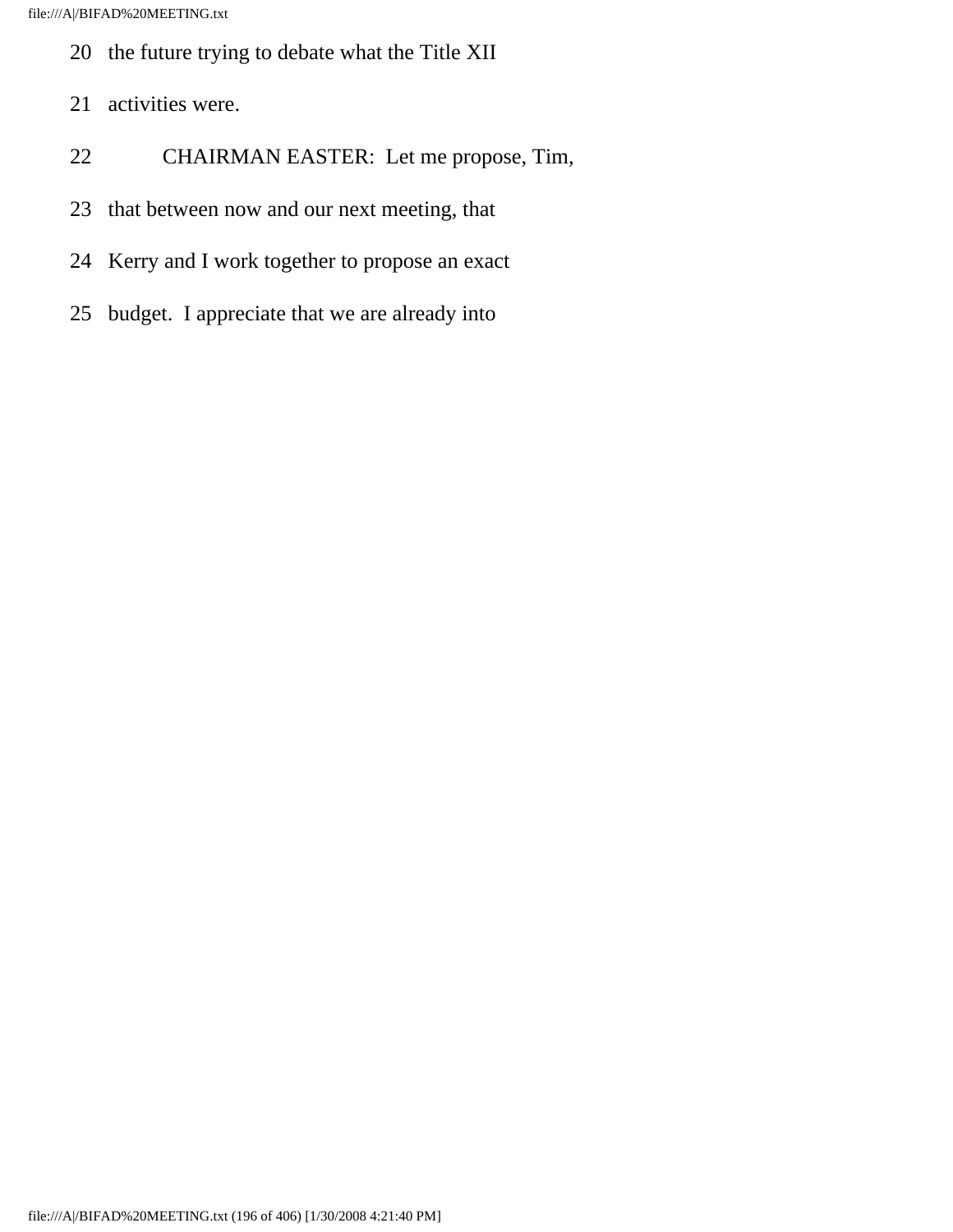1 the year -- (inaudible) -- for us to have a

2 conversation around it.

 3 BOARD MEMBER DeLAUDER: Comments on 4 things that we have looked forward to early on. 5 We established home-reach training as a major 6 priority. This did get some funding, not as 7 much as we had recommended. I think the reviews 8 would be extremely important to give us a sense 9 of what have we done and how effective has it 10 been and are we in a position to make some 11 recommendations to USAID as we go forward. 12 But related activity, and particularly 13 we have discussions with about the framework, 14 and that is the absence of tertiary education as 15 one that should be included in there. Somehow 16 we have to convince the administrator that 17 tertiary education is an essential part of what 18 must be done in helping these countries to

19 become self-sustained.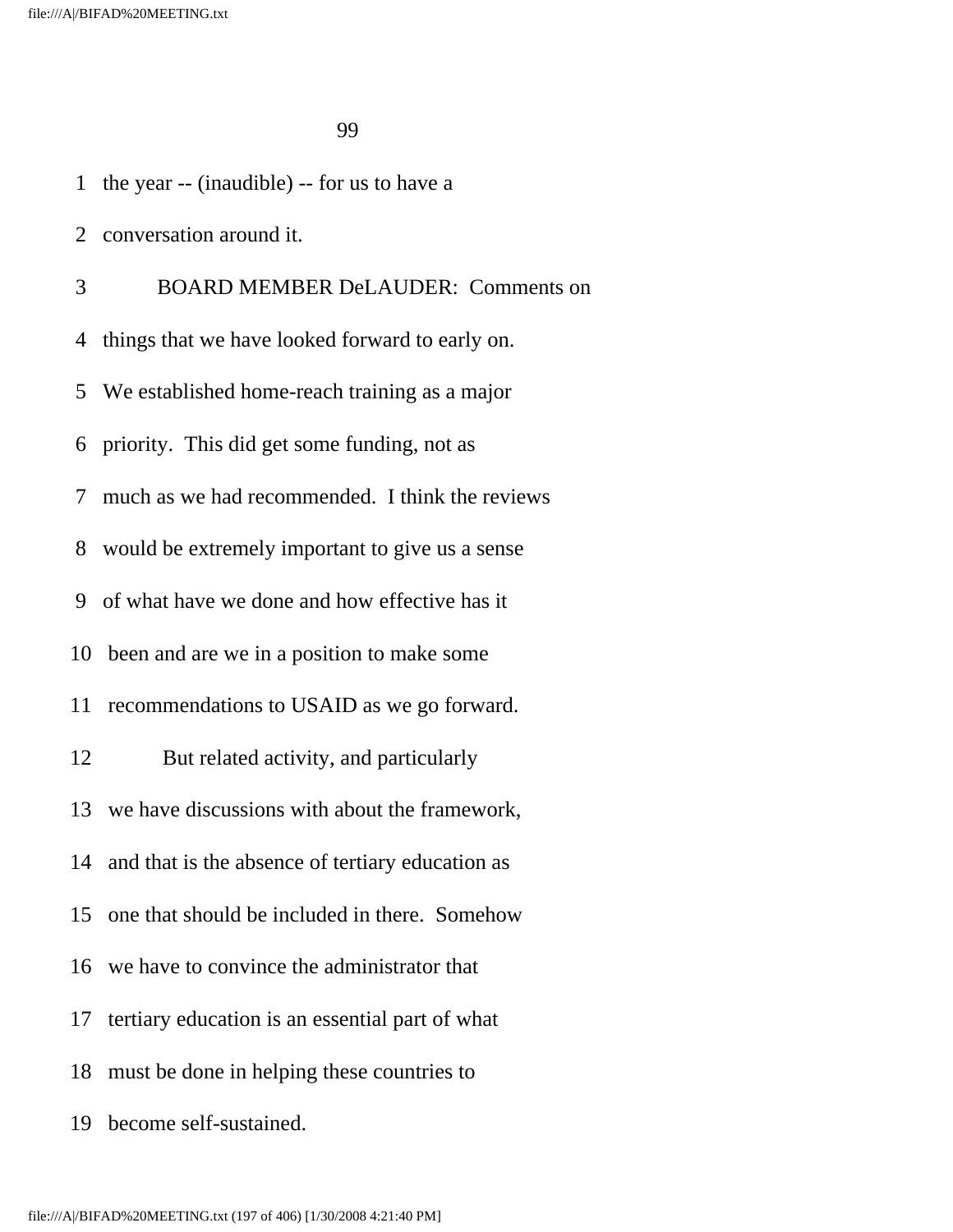- 20 CHAIRMAN EASTER: I think our
- 21 conversation on that topic will be addressed
- 22 this afternoon.
- 23 Any other comments from the board? We
- 24 have one from the audience too.
- 25 MR. DEMMENT: Tag Demment. One of the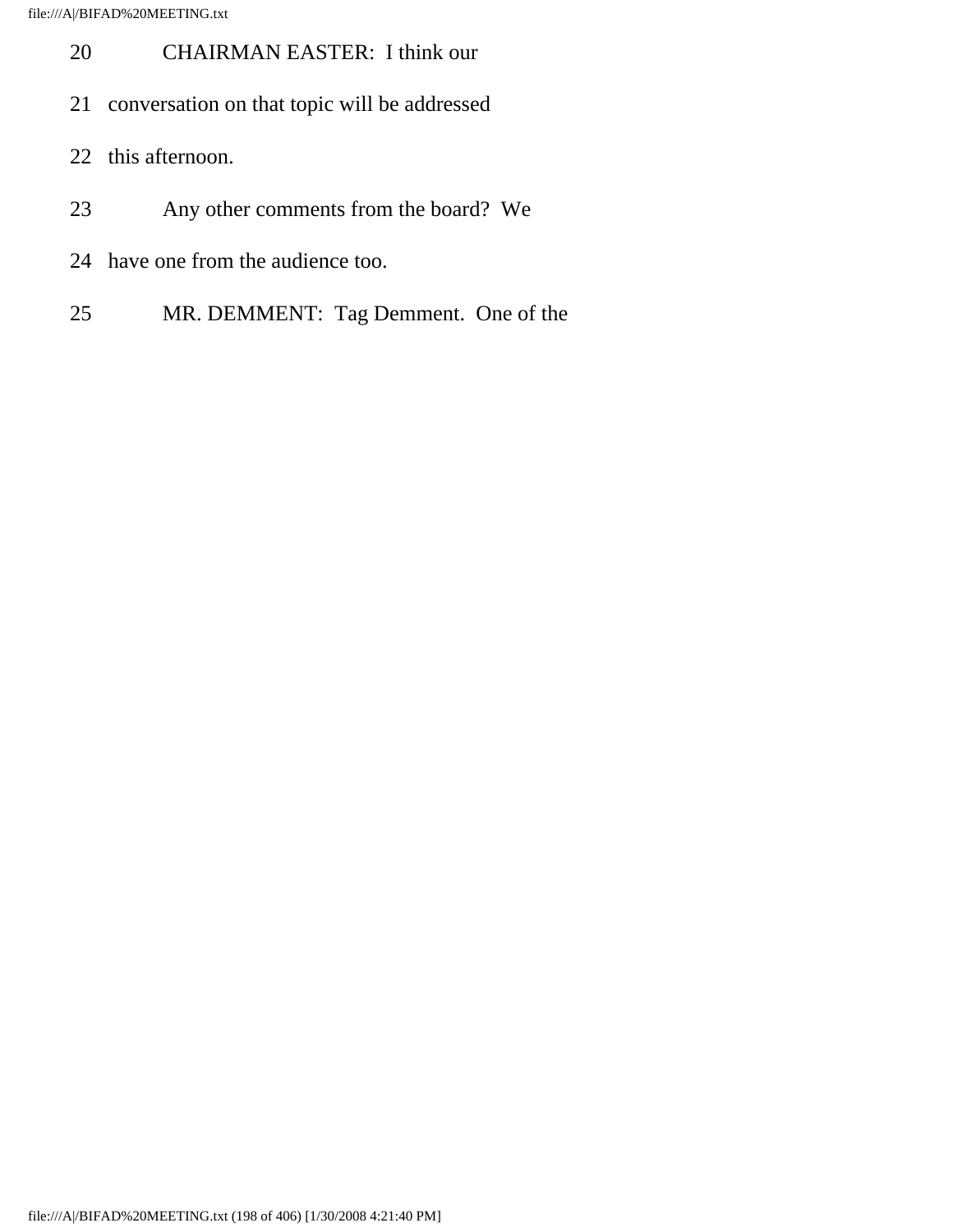1 issues that I think needs to be in the Title XII 2 report in the future is -- if it's not in there, 3 George, and I'm not sure that it is -- is some 4 recognition of the fact that universities put in 5 a 25 percent match on most all of these projects 6 and that they leverage large amounts of money. 7 I know in the CRSP group, in 8 general -- I mean, in some case it's close to 9 one-to-one dollars are matched by other funding 10 other than USAID. So this is not just -- this 11 partnership is not just a theoretical 12 partnership. Universities put money into this. 13 They're mandated to put 25 percent in and often 14 they bring in more money or as much money as 15 USAID puts into these projects. 16 CHAIRMAN EASTER: Anything else? 17 MR. WIDDERS: Irv Widders, Michigan 18 State.

19 I would like to recommend that we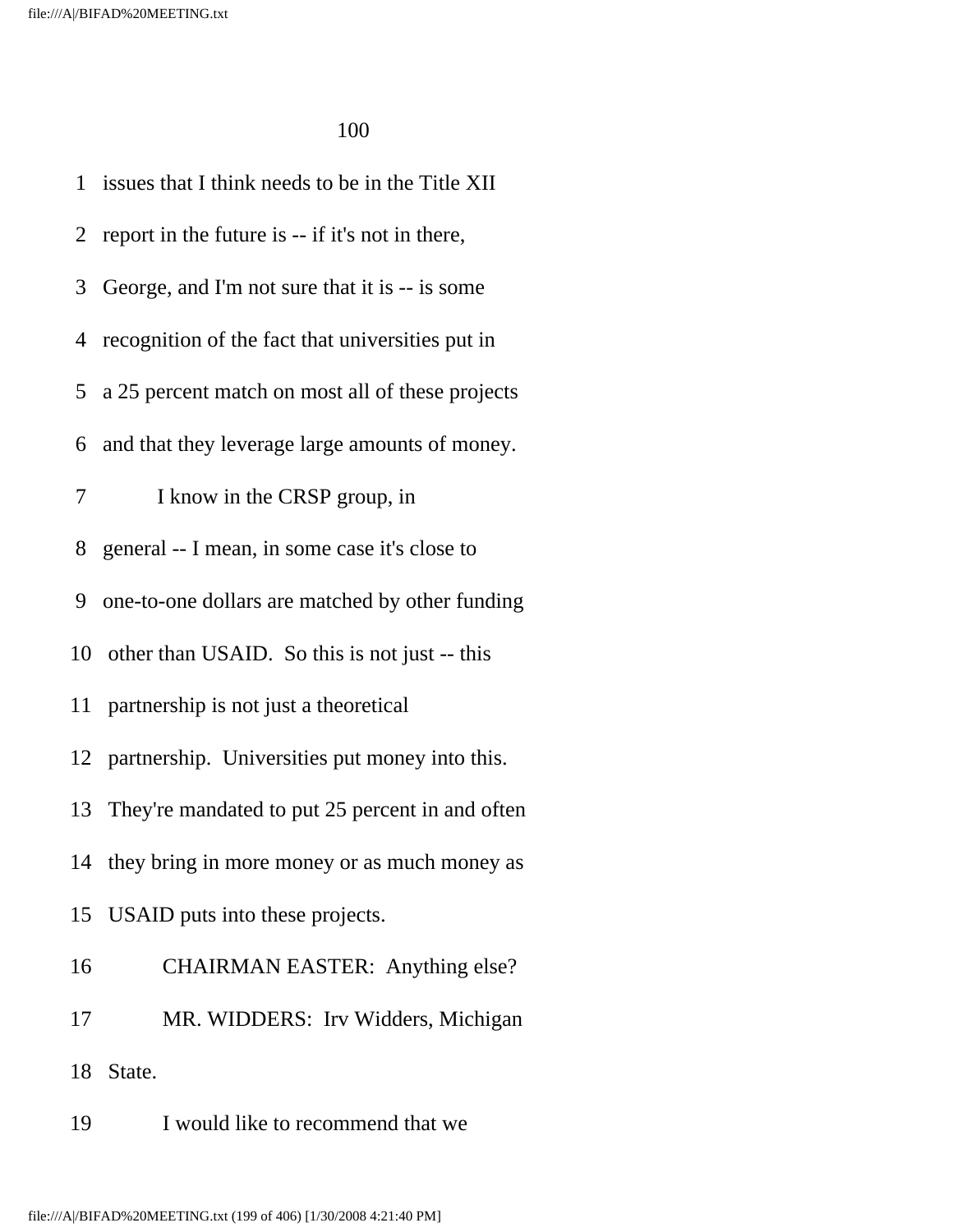- 20 follow up on the status of the 2005 CRSP
- 21 guidelines that were approved by BIFAD. I think
- 22 since those were revised and approved, there's
- 23 probably been a change of two administrators. I
- 24 never heard of what the reasons were for those
- 25 not being formally approved. There are many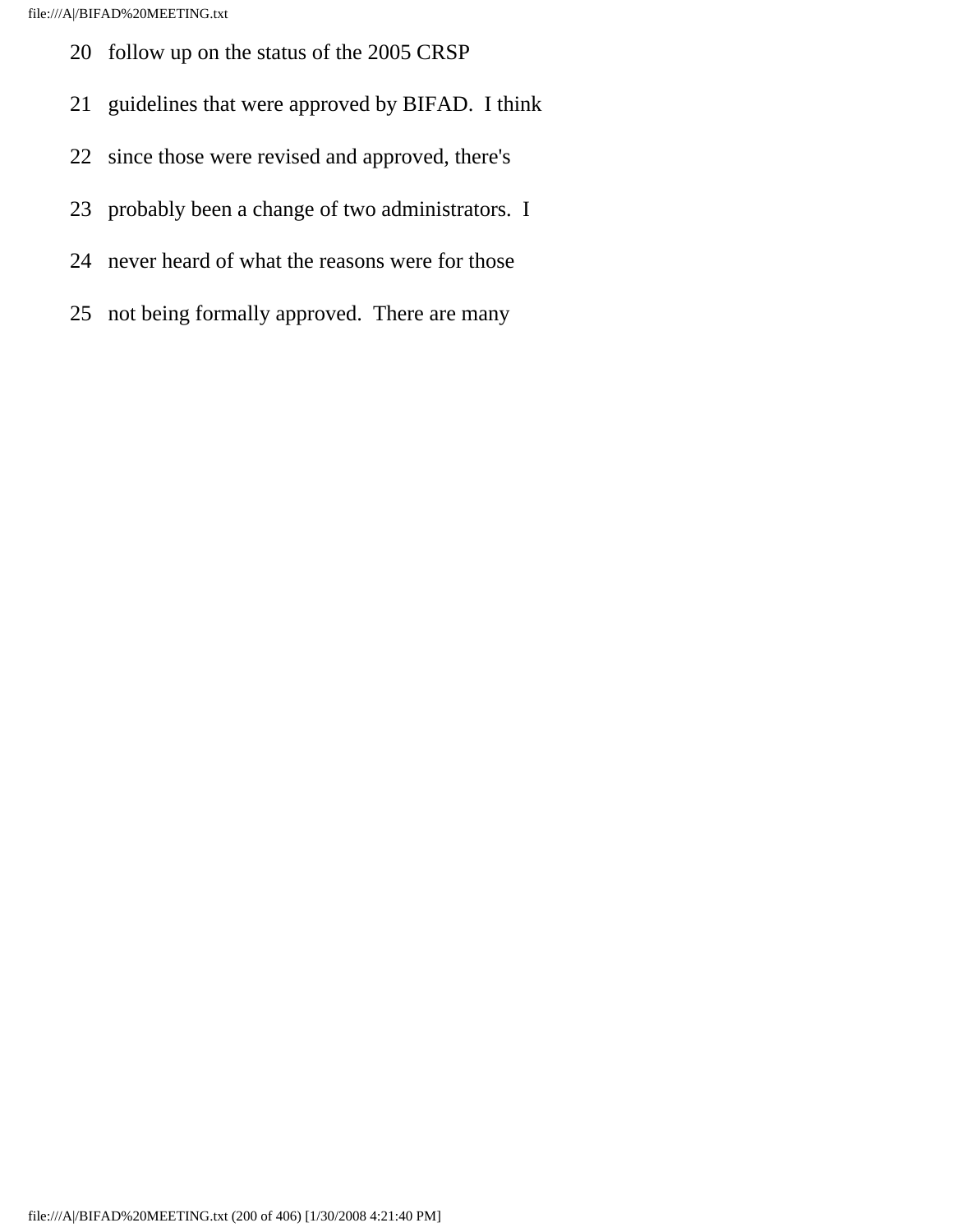1 issues that lack clarity.

 2 One of them I think was even mentioned 3 this morning: The issue of how CRSP programs 4 are going to be reviewed for continued relevance 5 and future extensions. That's an important 6 issue for the new CRSPs. But this is a document 7 that provides lessons learned, a document that 8 presents best practices for management of CRSPs 9 and like programs. They're very, very important 10 to us and so having those formally signed by the 11 administrator would be quite valuable to the 12 universities. 13 CHAIRMAN EASTER: Great point. Thank 14 you. 15 BOARD MEMBER THOMAS: After the CRSP 16 counsel meeting in Portland, there were several 17 points for USAID to follow up. I did send you 18 the results of the framework, the program

19 elements and the indicators. We have met on the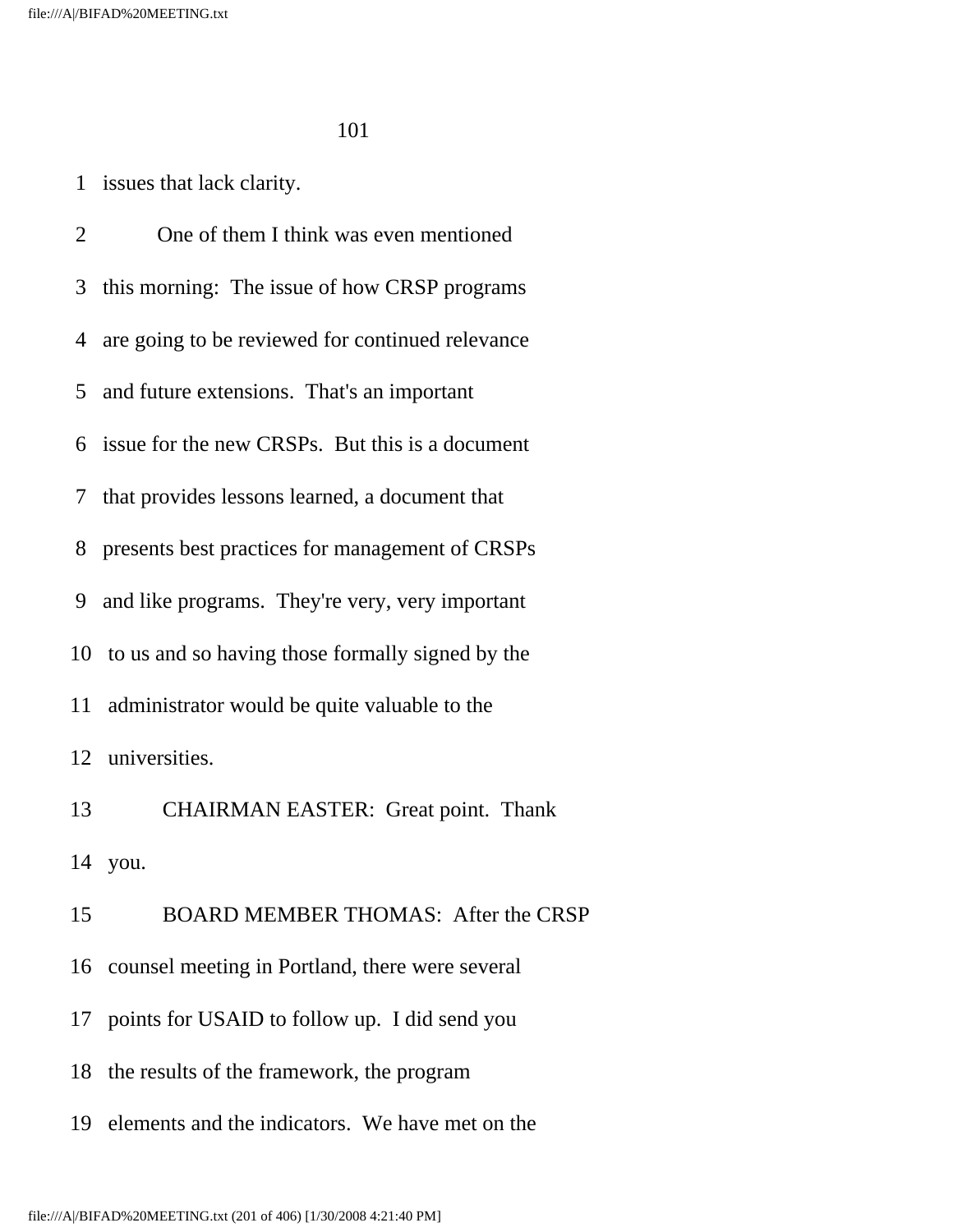- 20 criteria. I know that we have been asked to
- 21 provide written criteria to use for evaluating
- 22 the new CRSPs. We do have some recommendations.
- 23 But they still have to be discussed, but we are
- 24 following up on that.
- 25 We also followed up on a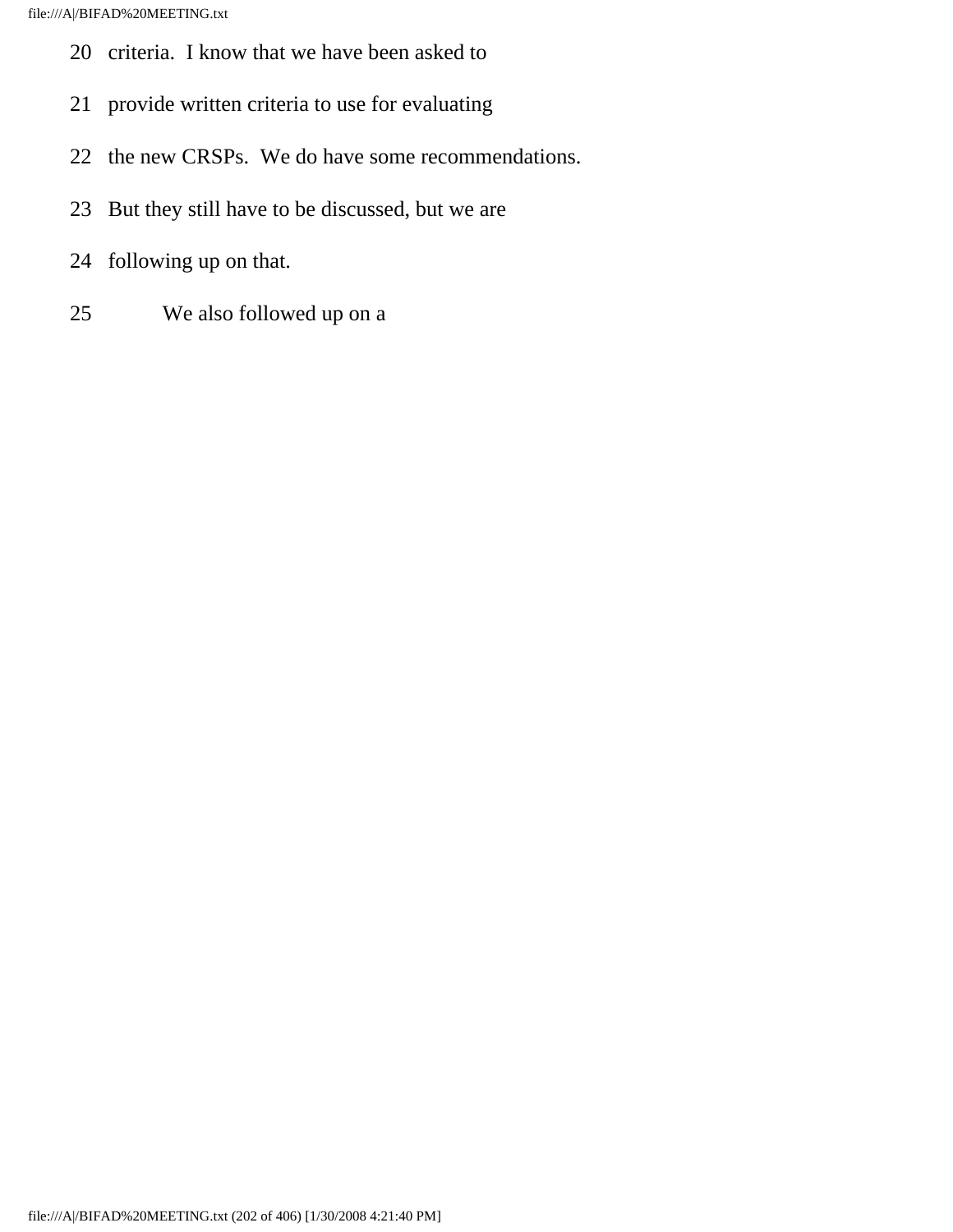1 recommendation from CRSP's counsel regarding the 2 CRSP guidelines from the general counsel office 3 and our office of acquisition. We are doing 4 that, but they want to finish the fiscal year 5 and get all of that out of the way before they 6 focus on it. 7 MR. WIDDERS: I'm encouraged to hear 8 that's being followed up. 9 CHAIRMAN EASTER: Good news. 10 MR. WILLIAMS: Tim Williams. If, as 11 Kerry says, you spend 60,000 and USAID's budget 12 is 200,000, it seems like for the rest of this 13 funding period, there is actually enough money 14 to sit down and you need to put that support in 15 there and I think some of the fundamental things 16 need to be established: the database structures 17 in order to do that database analysis so that 18 you can start collecting a list of information 19 and all that report, and that is mutually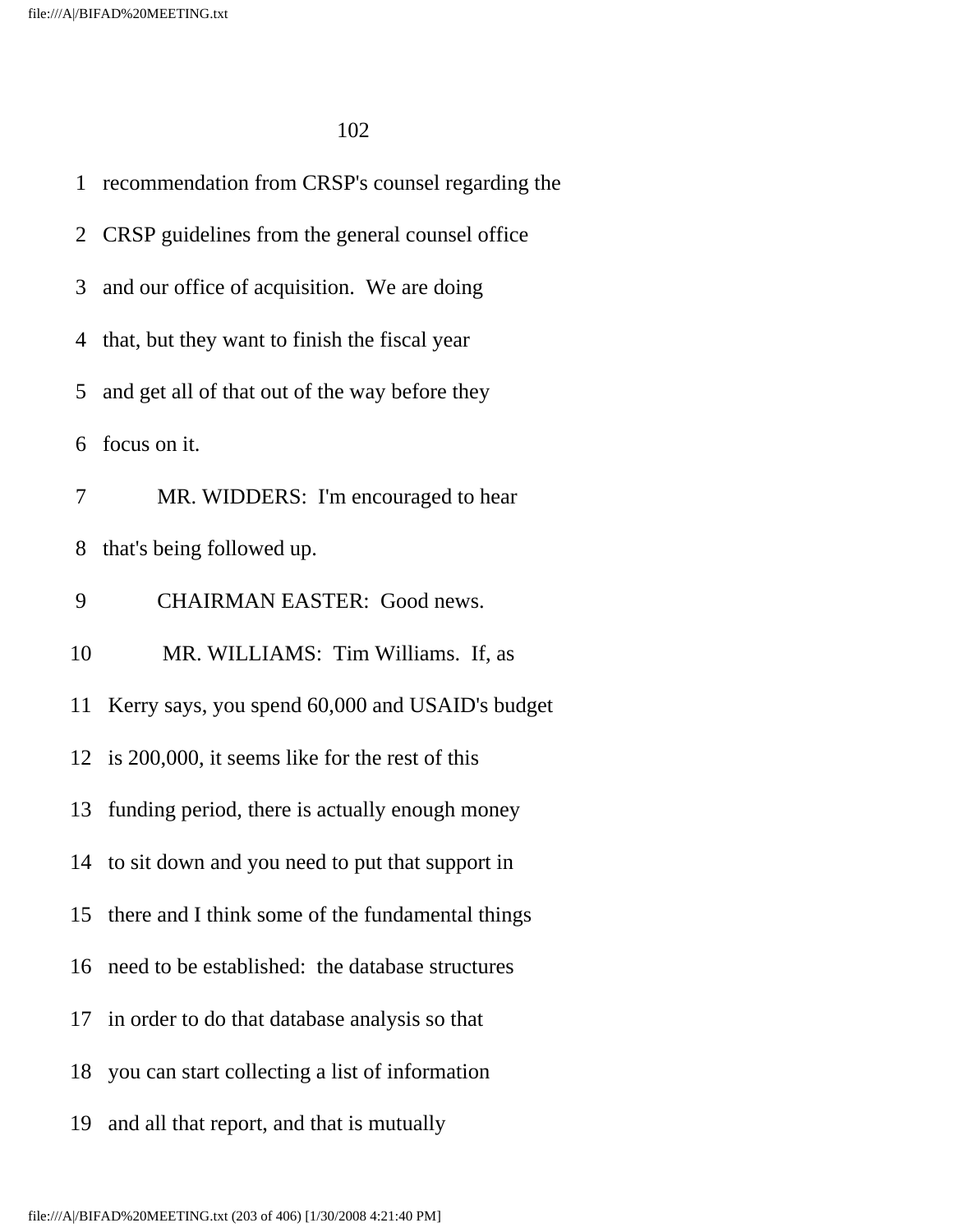file:///A|/BIFAD%20MEETING.txt

- 20 beneficial to USAID and to everyone else when
- 21 you get it into a formalized, structured system.
- 22 I mean, this is a fundamental thing
- 23 and it's actually mandated and required.
- 24 MR. YOHE: John Yohe, University of
- 25 Nebraska.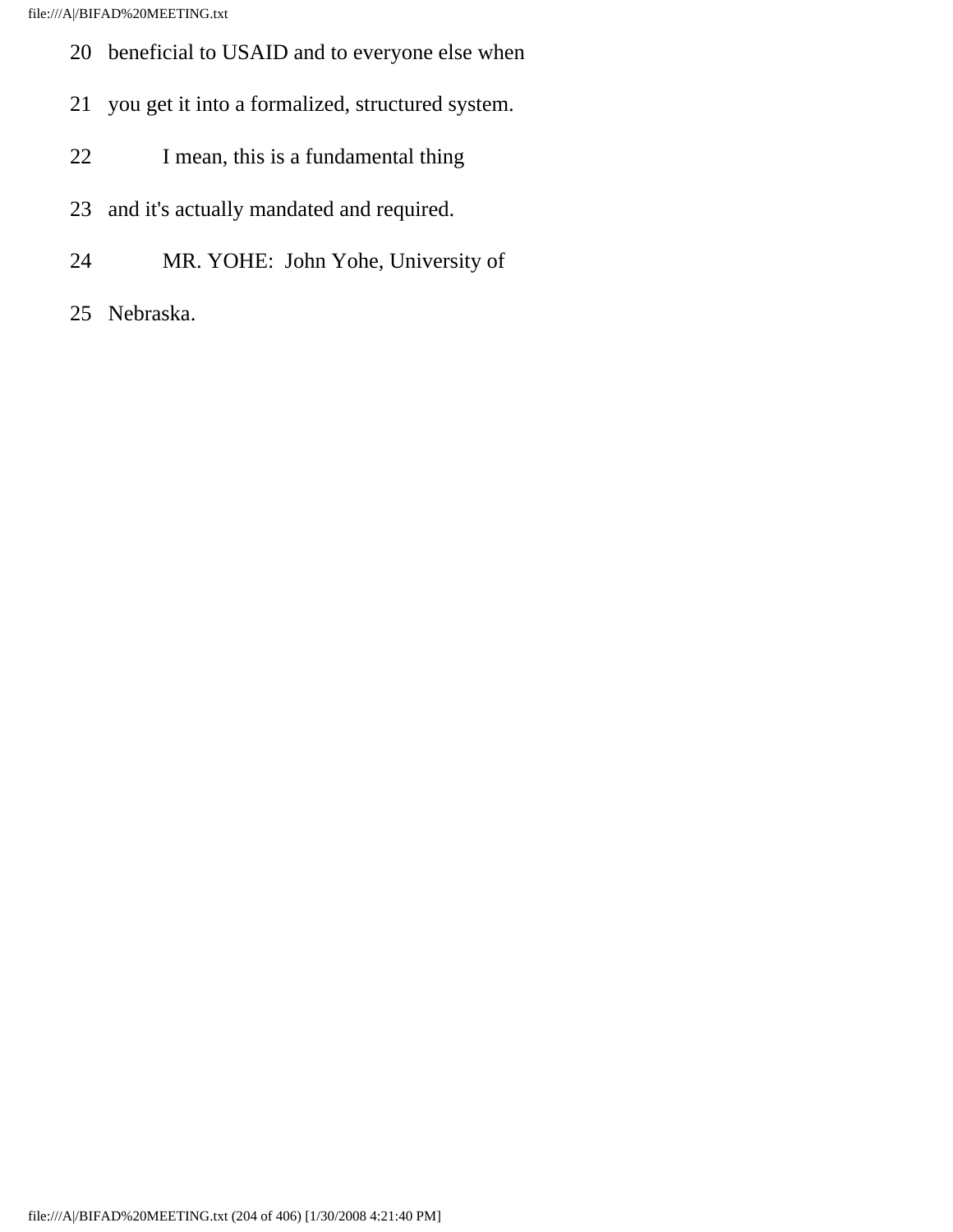| $\mathbf{1}$   | John, I would just like to follow up                |
|----------------|-----------------------------------------------------|
|                | 2 on what you said about reviews in these           |
| 3 <sup>7</sup> | discussions. Historically, you know, all the        |
|                | 4 CRSP programs have had these internal evaluation  |
|                | 5 panels and the AID had the management of these.   |
| 6              | These reviews were technical reviews.               |
| 7              | My question is this: When we came in                |
|                | 8 with all of our new proposals, we were            |
|                | 9 instructed in our proposals not to put any        |
|                | 10 budget in for EPs or anything like that, that    |
|                | 11 they would take care of reviews.                 |
| 12             | I guess my question is: Is there                    |
|                | 13 going to be an opportunity for the university    |
|                | 14 community to have a participation in that review |
|                | 15 process? Because we have got a lot of people     |
|                | 16 that -- who may not work with our CRSPs, but who |
| 17             | we know who were in the community, both in the      |
| 18             | developing world as well as the underdeveloped      |
| 19             | countries, who would offer good evaluation          |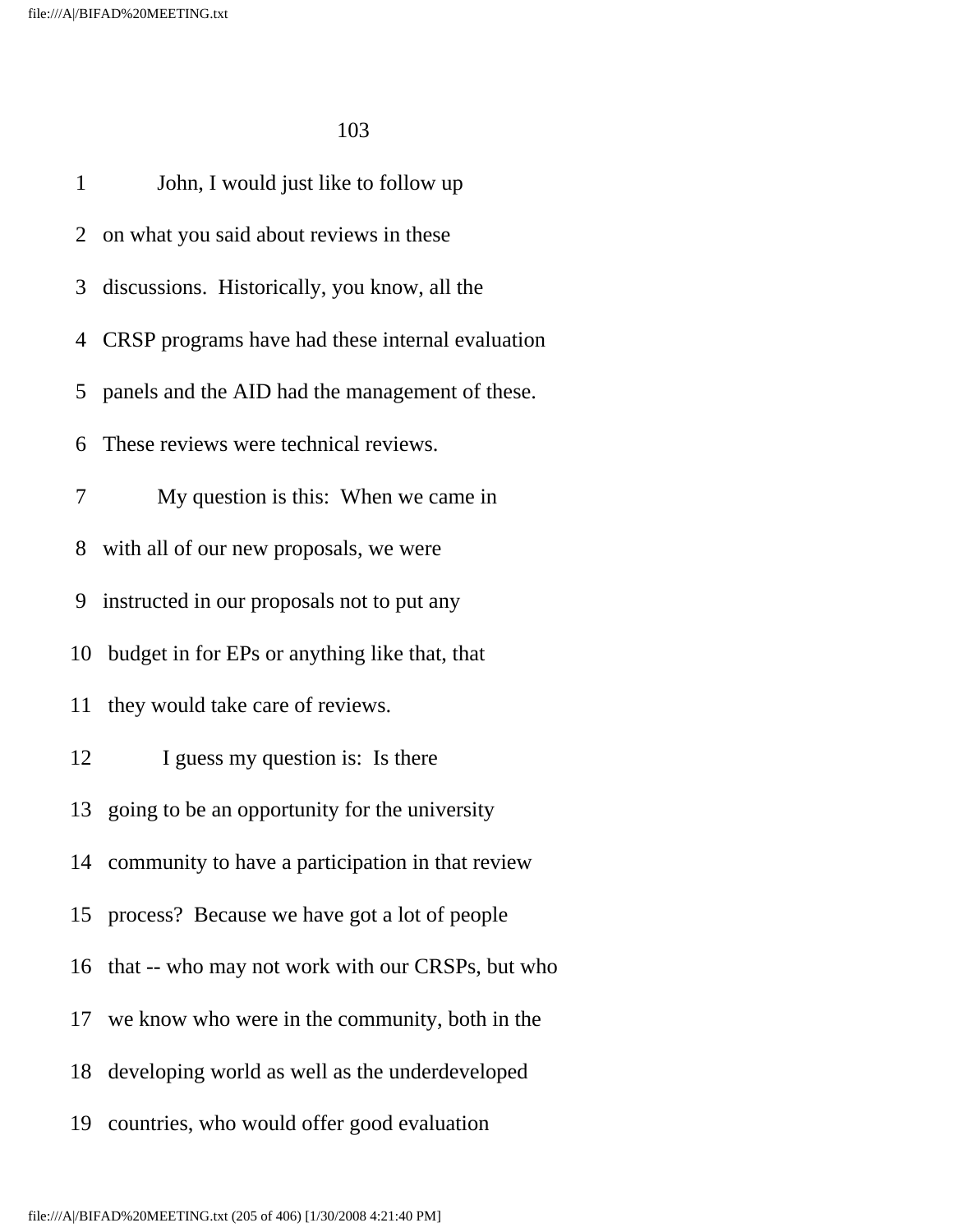file:///A|/BIFAD%20MEETING.txt

- 20 substance.
- 21 BOARD MEMBER THOMAS: I agree with
- 22 you, John. There should be an opportunity for
- 23 CRSPs to be involved in these reviews. What I
- 24 would suggest is that we follow up with our
- 25 written comments on how the evaluations -- the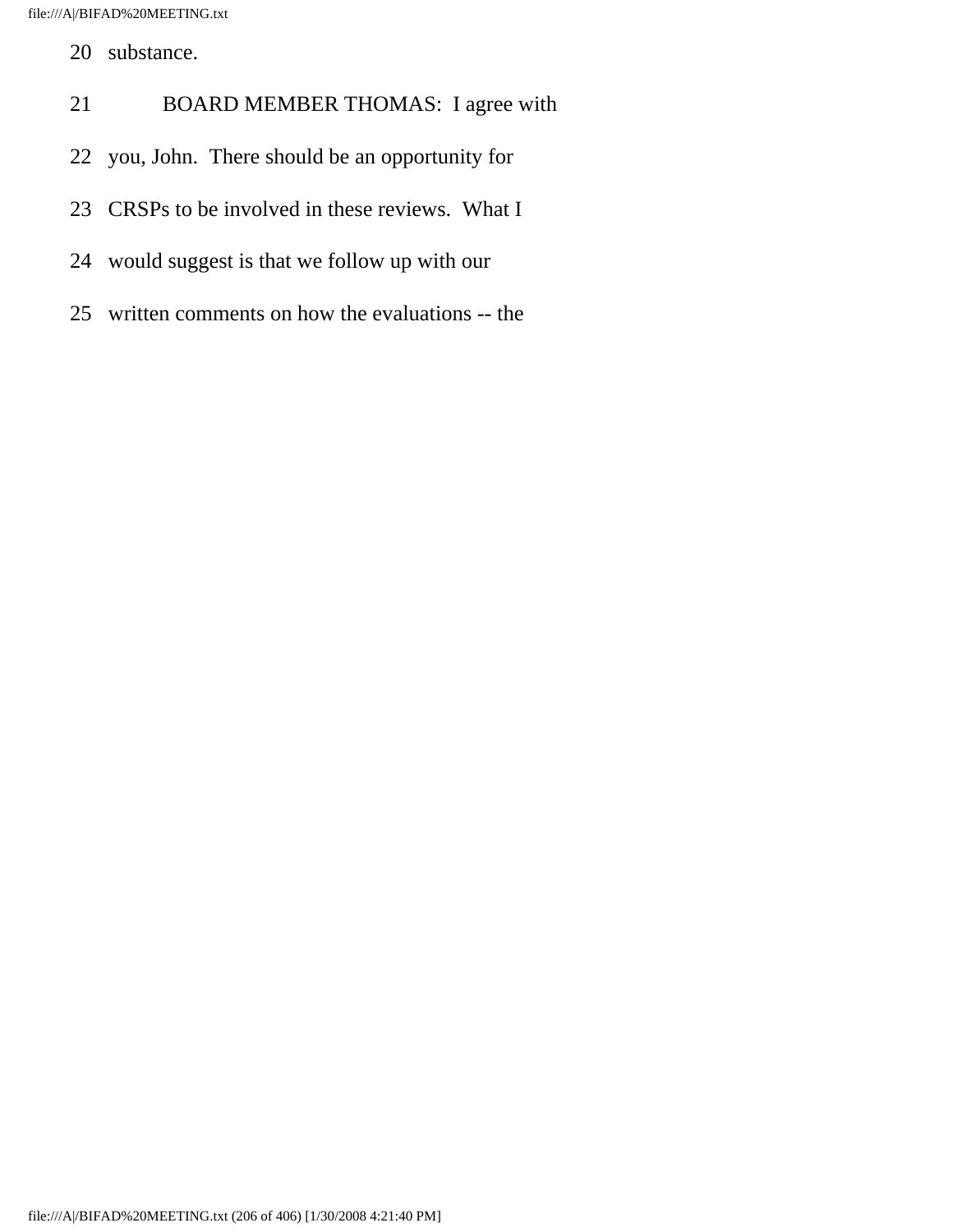|                | 1 criteria and how they will be used in the       |
|----------------|---------------------------------------------------|
|                | 2 process for the evaluations, including funding  |
| 3              | the evaluations and participation.                |
| $\overline{4}$ | I think that is an excellent topic, if            |
|                | 5 we follow through with the subcommittee for the |
|                | 6 CRSPs. That's an excellent suggestion.          |
| 7              | CHAIRMAN EASTER: We have had a very               |
|                | 8 productive session this morning. I appreciate   |
|                | 9 the comments from the board, as well as those   |
|                | 10 from the audience. We will reconvene at one    |
|                | 11 o'clock. I think that's what the agenda says.  |
| 12             | We have several exciting, I think,                |
|                | 13 initiatives. We will be reporting on that and  |
|                | 14 then move into different areas.                |
| 15             | (Luncheon break taken from 12 p.m. to             |
| 16             | $1:16$ p.m.)                                      |
| 17             | CHAIRMAN EASTER: (Inaudible) -- to                |
| 18             | that end, we have engaged a firm to lead us and   |
|                | facilitate a workshop. Sheila Ramsey from         |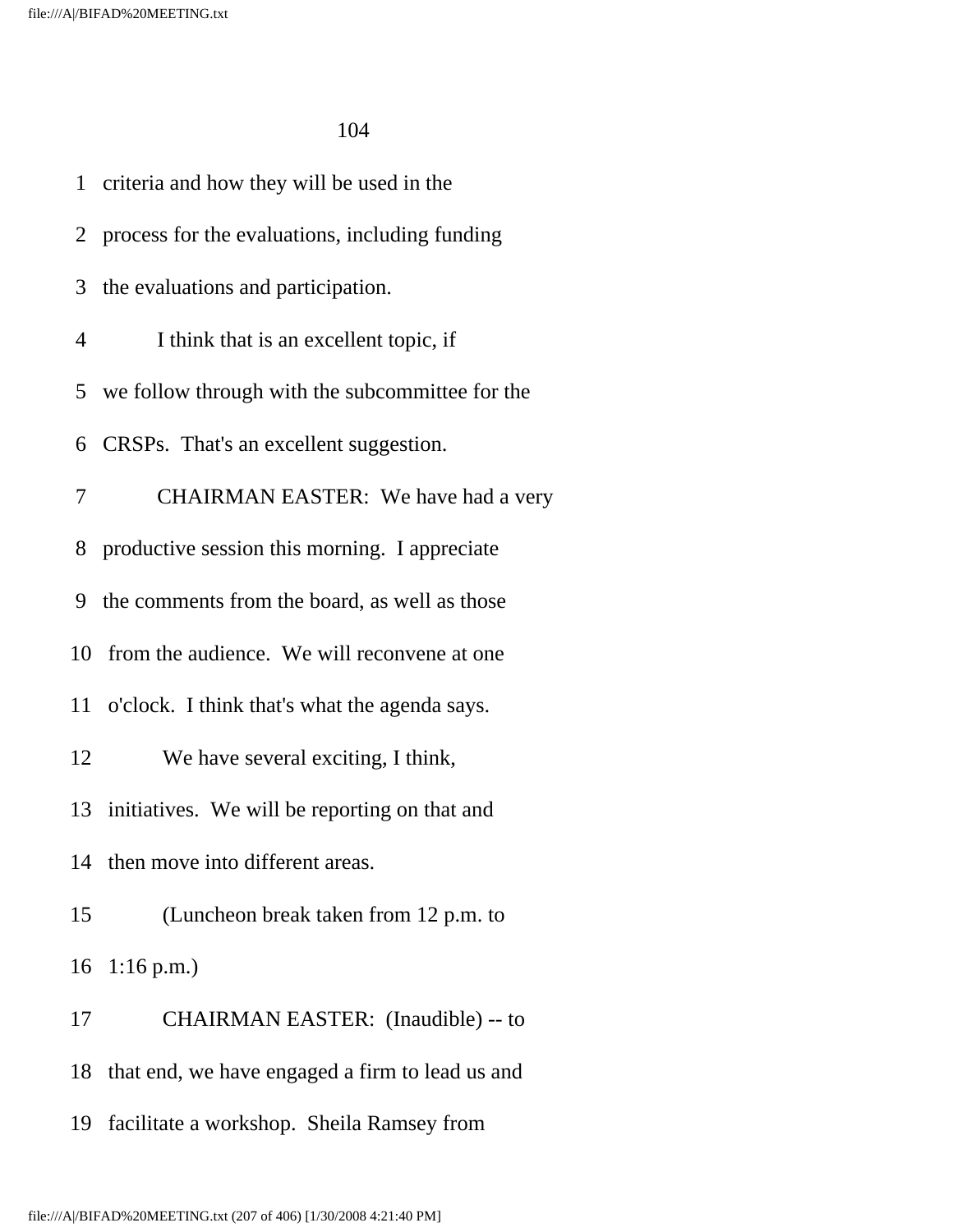- 20 EnCompass is here to help us with that and
- 21 present a brief overview, and with that I would
- 22 like you to come forward and respond to any
- 23 questions.
- 24 MS. RAMSEY: Thank you for your
- 25 invitation to be here today on behalf of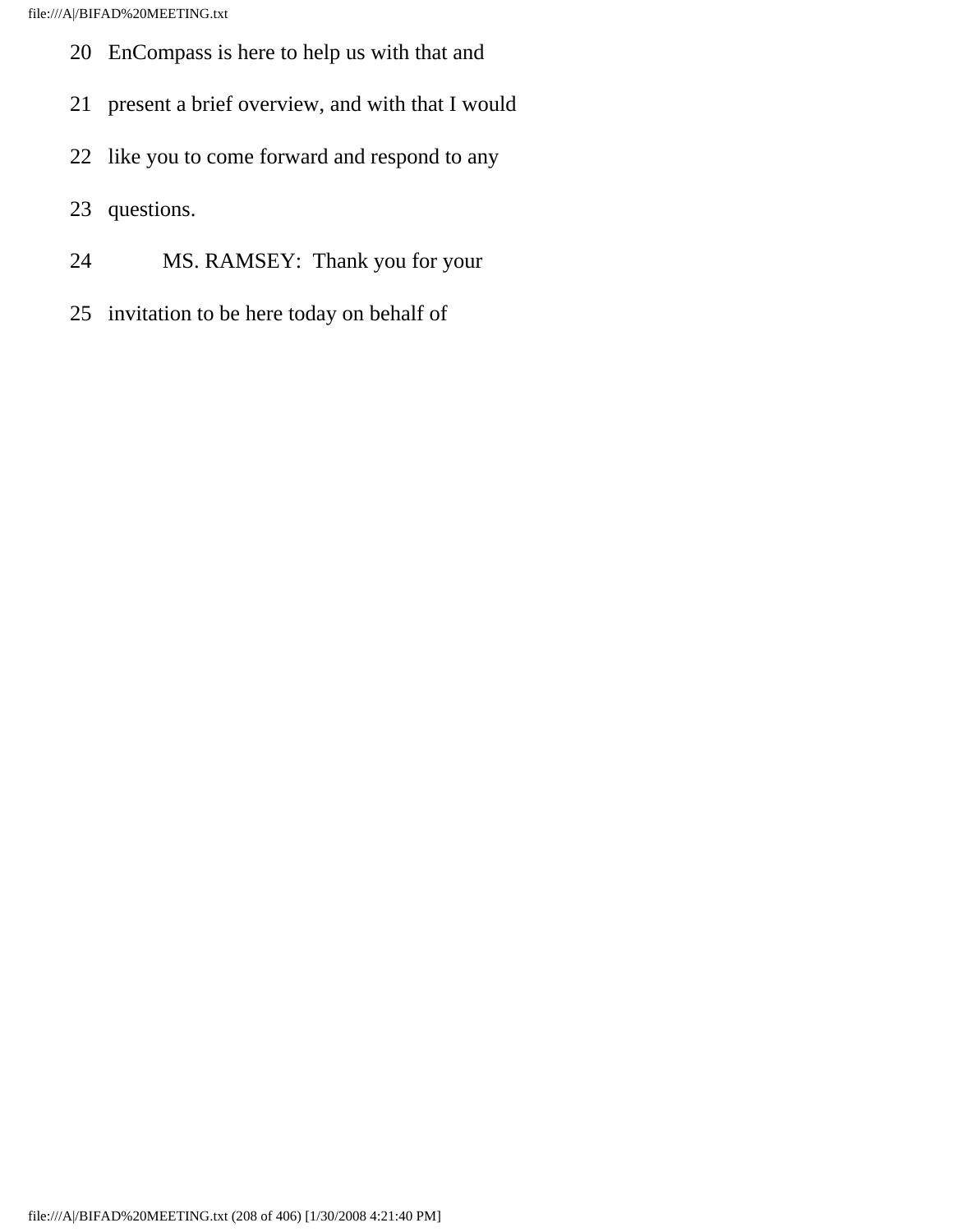## 1 EnCompass.

 2 EnCompass is located in Potomac, 3 Maryland, just outside of Washington, D.C. What 4 I would like to do briefly today is to say a few 5 words about EnCompass so you know who is 6 facilitating and designing your conference and 7 then offer the purpose and the outcomes of the 8 conference, the components, if I could ask the 9 board then about the expectations and speak to 10 you about the expectations we have for support 11 for you all. 12 Personally, it's nice to be here too 13 because, Doctor Easter, the University of 14 Illinois is my alma mater. I also grew up in 15 the middle of Illinois in the cornfields, so to 16 use an American slang, "If you need to know if 17 something plays in Peoria" -- that's where I 18 went to high school, you can ask me. I will

19 give you an opinion.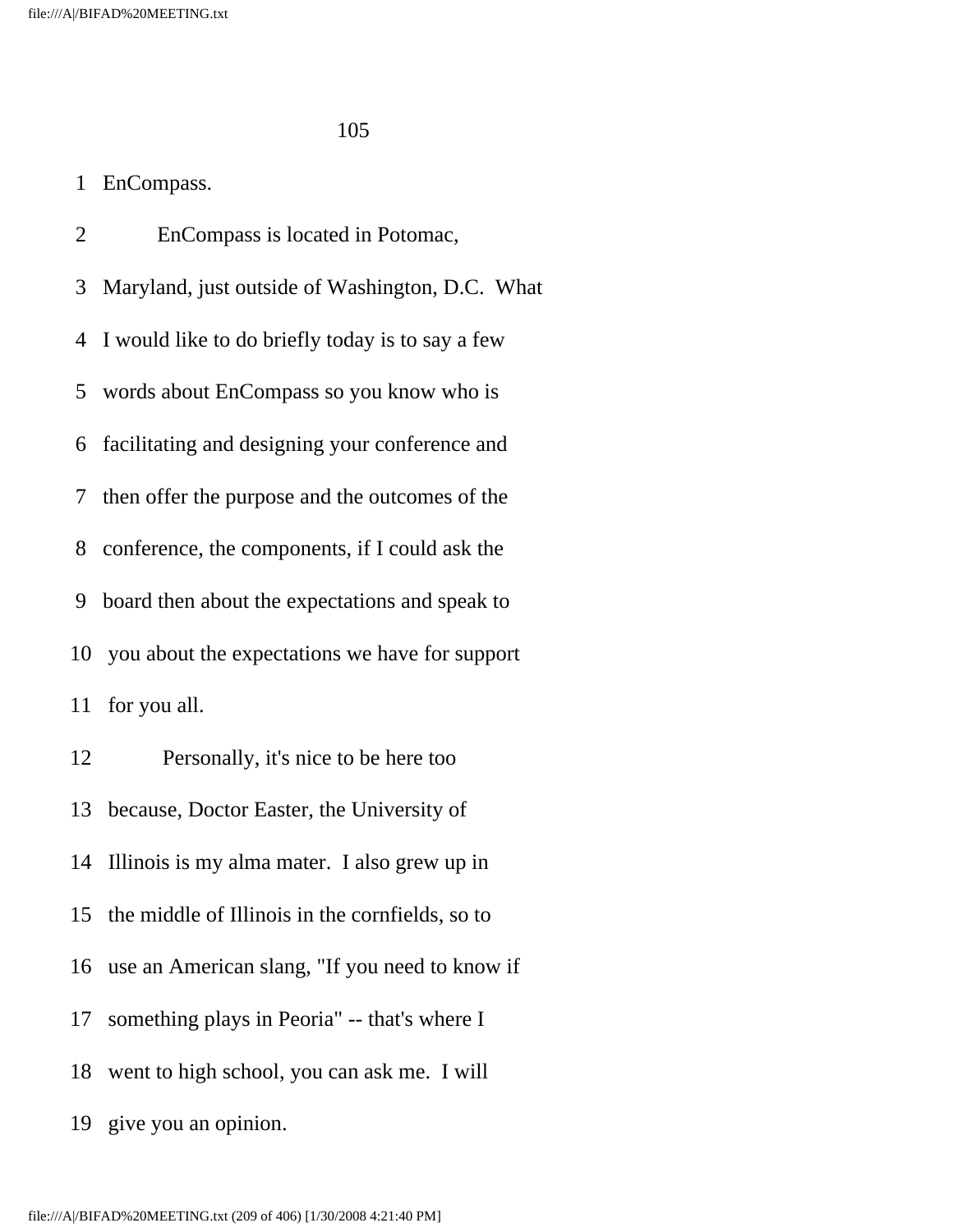file:///A|/BIFAD%20MEETING.txt

- 20 EnCompass is about eight years old,
- 21 and we specialize in organizational development,
- 22 leadership development, knowledge management,
- 23 training, facilitation and evaluation.
- 24 We are known for, and I personally
- 25 have had a lot of experience and enjoy,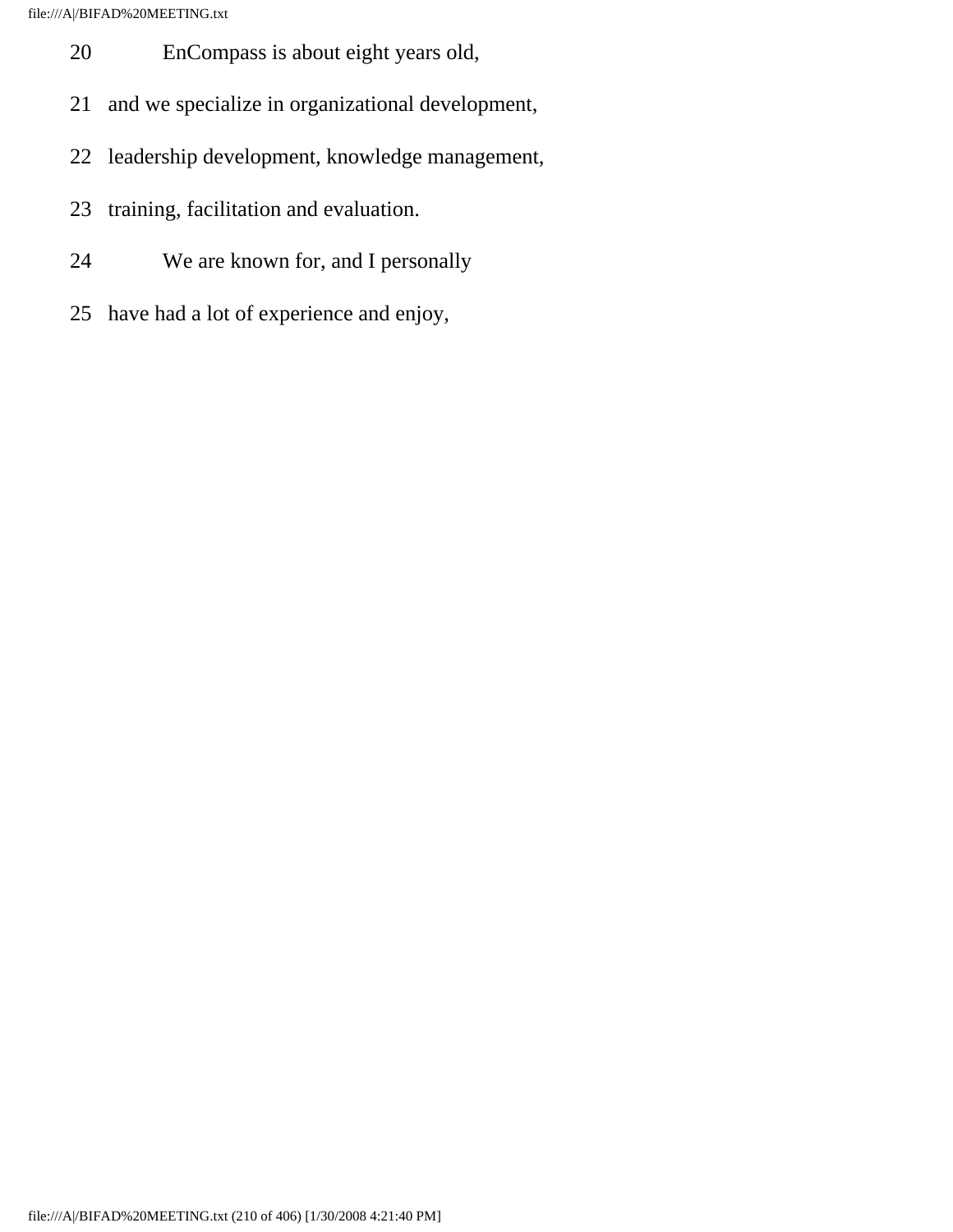1 facilitating change using innovative large-group 2 meeting technologies. I don't necessarily mean 3 computers when I say "technologies." I mean 4 human technologies, designing processes so that 5 people can have conversations about things that 6 matter to them. They can think broadly and 7 deeply. They can network. They can plant 8 seeds. They can collaborate and energize moving 9 forward. So we are delighted to bring that 10 focus to the proposal for your conference. 11 Let me continue with the goal of the 12 Conference of Deans. Is the blue entertaining 13 you? Is it distracting to you? I could 14 probably get rid of it. 15 CHAIRMAN EASTER: Get rid of it, by 16 all means. 17 MS. RAMSEY: I do not do PowerPoint. 18 The goal of the conference -- and it

19 will be held, as I understand it now, early in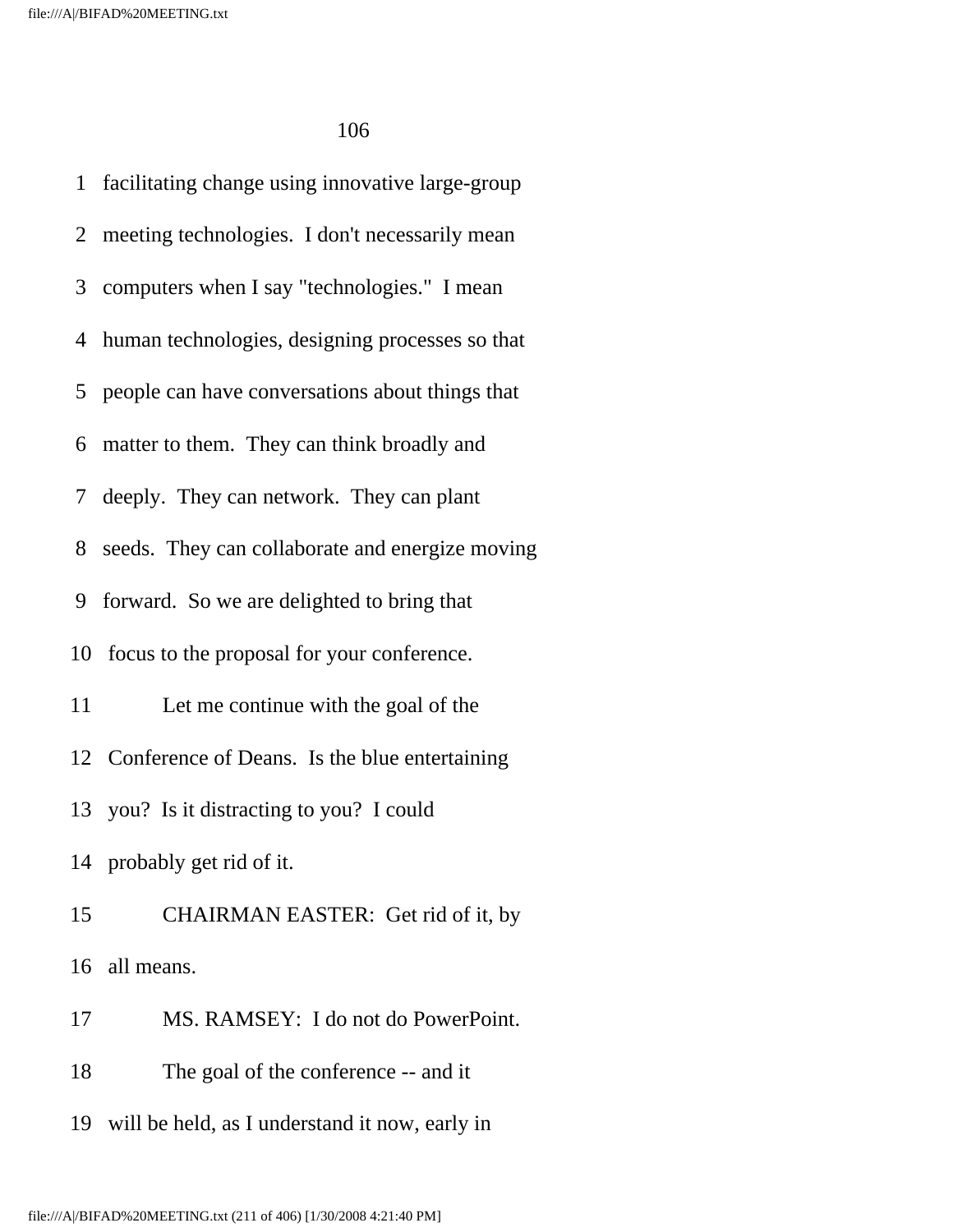- 20 2008 -- is to generate new energy, new thinking,
- 21 new commitment, to create a new vision that
- 22 redefines and leverages the capacity and the
- 23 creativity of the land-grant and other
- 24 universities, to provide services and direction
- 25 to Title XII activities in today's era of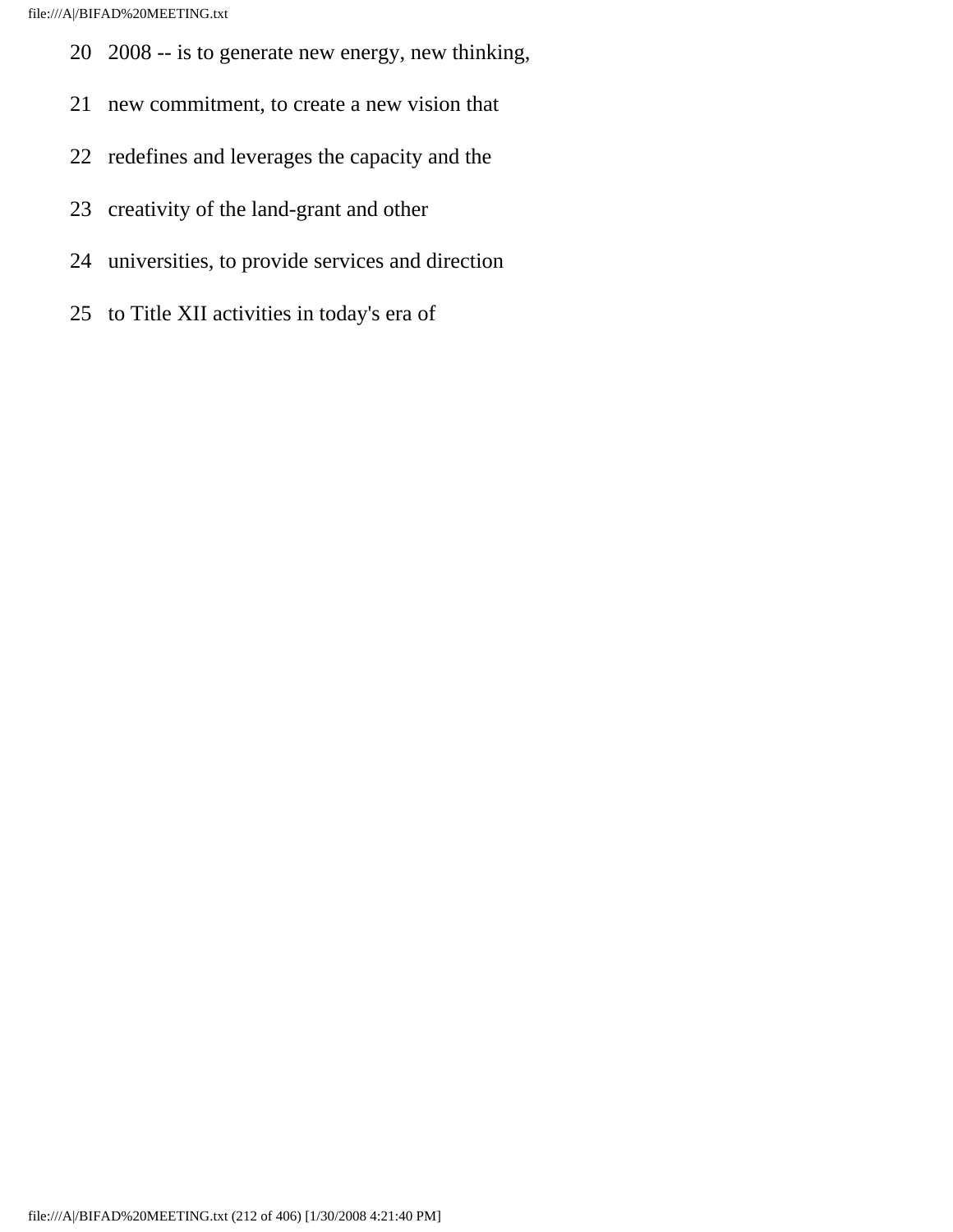1 transformational development. That's a 2 mouthful. 3 The conference is one day. One day- 4 plus, we say, because we like to start on the 5 evening before. What does that actually mean 6 for a one-day experience together? Well, what 7 we propose is that the outcome is a commitment 8 to a new beginning for things, like, for 9 example, achieving a common vision, integrating 10 specific research interests into a common focus, 11 examining how universities think about their 12 clients and their stakeholders, demonstrating 13 the potential power of the universities at the 14 university community, and the value of 15 coordinated leadership to address and serve the 16 critical international development issues. 17 I can't tell you exactly the content 18 that will be discussed at the meeting because 19 that needs to be developed with the help of the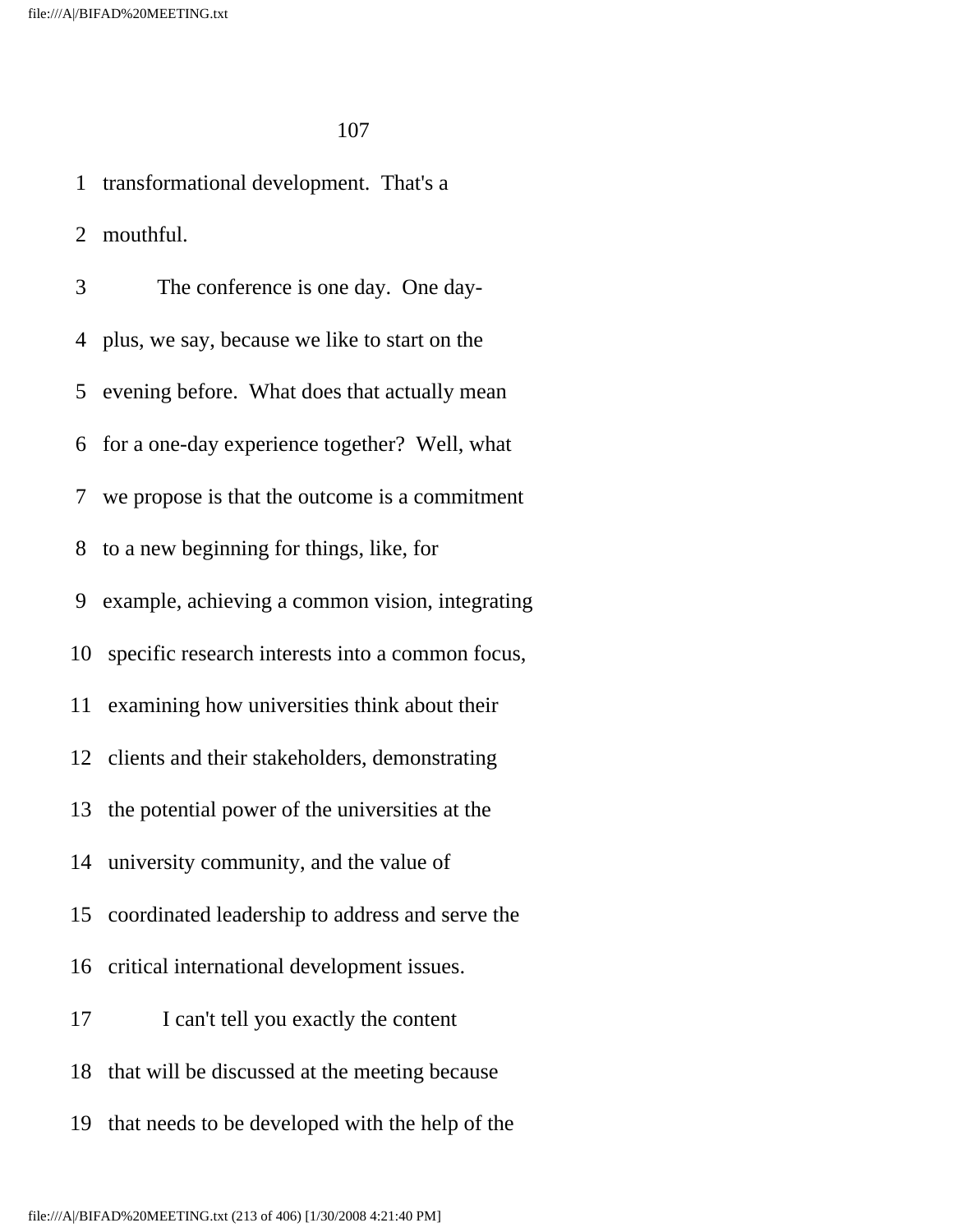- 20 steering committee and with the board. But
- 21 there are many, many technologies, human
- 22 conversation technologies, that we can draw on.
- 23 Let me give you a couple of examples.
- 24 I just came back last week from
- 25 Geneva. I was working with the UN Aids Program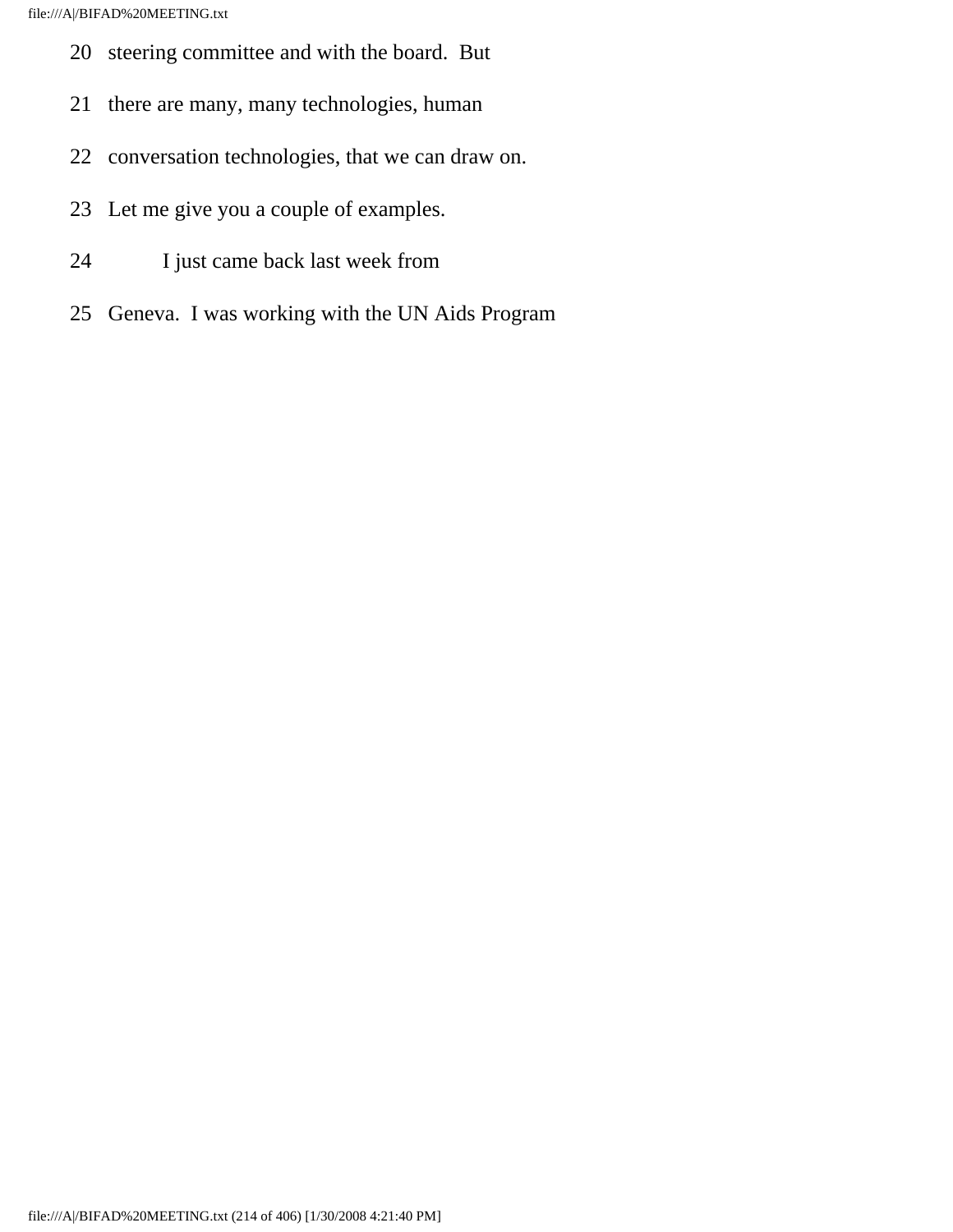1 and we designed and facilitated a 300-member 2 global staff meeting. They chose to have this 3 kind of technology because they did not want to 4 have, if I might say, the usual experience of 5 sitting and listening to people talk to their 6 300-member staff. They wanted a lot of 7 interaction, a lot of collaboration, a lot of 8 generation of ideas. It was one of the most 9 demanding and rewarding, I think, experiences 10 I've ever had in my worklife. 11 One of the other people that will be 12 involved in this proposal is, as we speak, in 13 Kansas City, and she is facilitating a 14 500-person -- something called the "World Cafe." 15 Perhaps some of you know about the Cafe, but it 16 is another technology for generating ideas and 17 collaborating with those who work in the field 18 of migrant education. So it is a very British 19 kind of technology. We know a lot about how to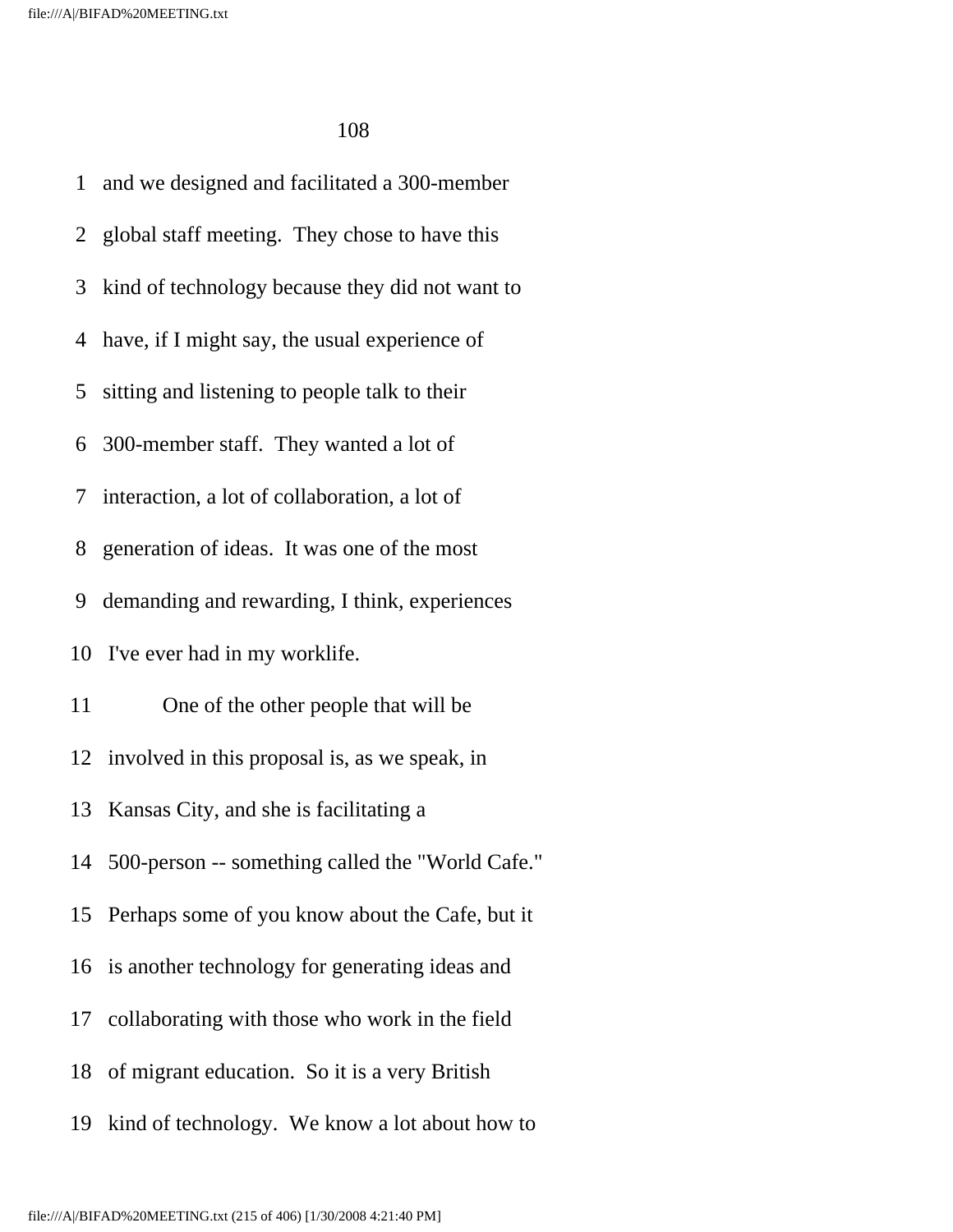- 20 get people to talk to each other in creative
- 21 ways, so it's going to be a good collaboration,
- 22 we hope.
- 23 Let me share with you the phases --
- 24 and I don't want to use the word "phases"
- 25 because I don't want to imply a linear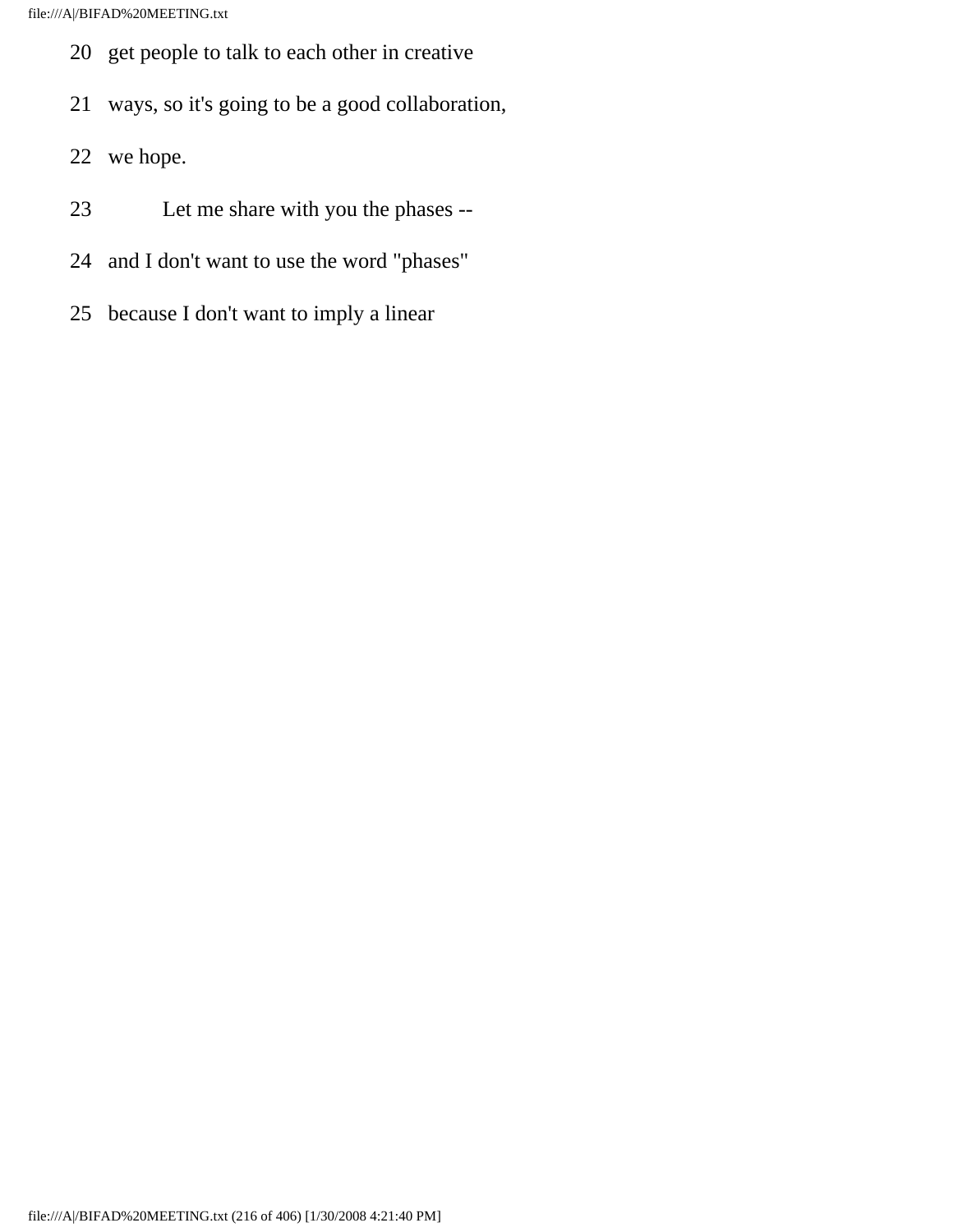1 expression here because many of the steps or at 2 least the components have to happen at the same 3 time. To prepare for the conference, a lot of 4 our energy and time goes into preparing the 5 mundane, as you can imagine. 6 We will start with the formation of a 7 steering committee, and Kerry told me this 8 morning that the committee has already been 9 formed. Two of you on the board are on that 10 committee. There are about five to eight, 11 including Doctor Easter and Doctor DeLauder. 12 The purpose of this committee is to 13 steer us, to help us design so that we match 14 what you need, to be sure that we talk about 15 what needs to be talked about, to help get the 16 message out to other people in the educational 17 community and to guide us all along the way to 18 work together.

19 After some -- we get moving with the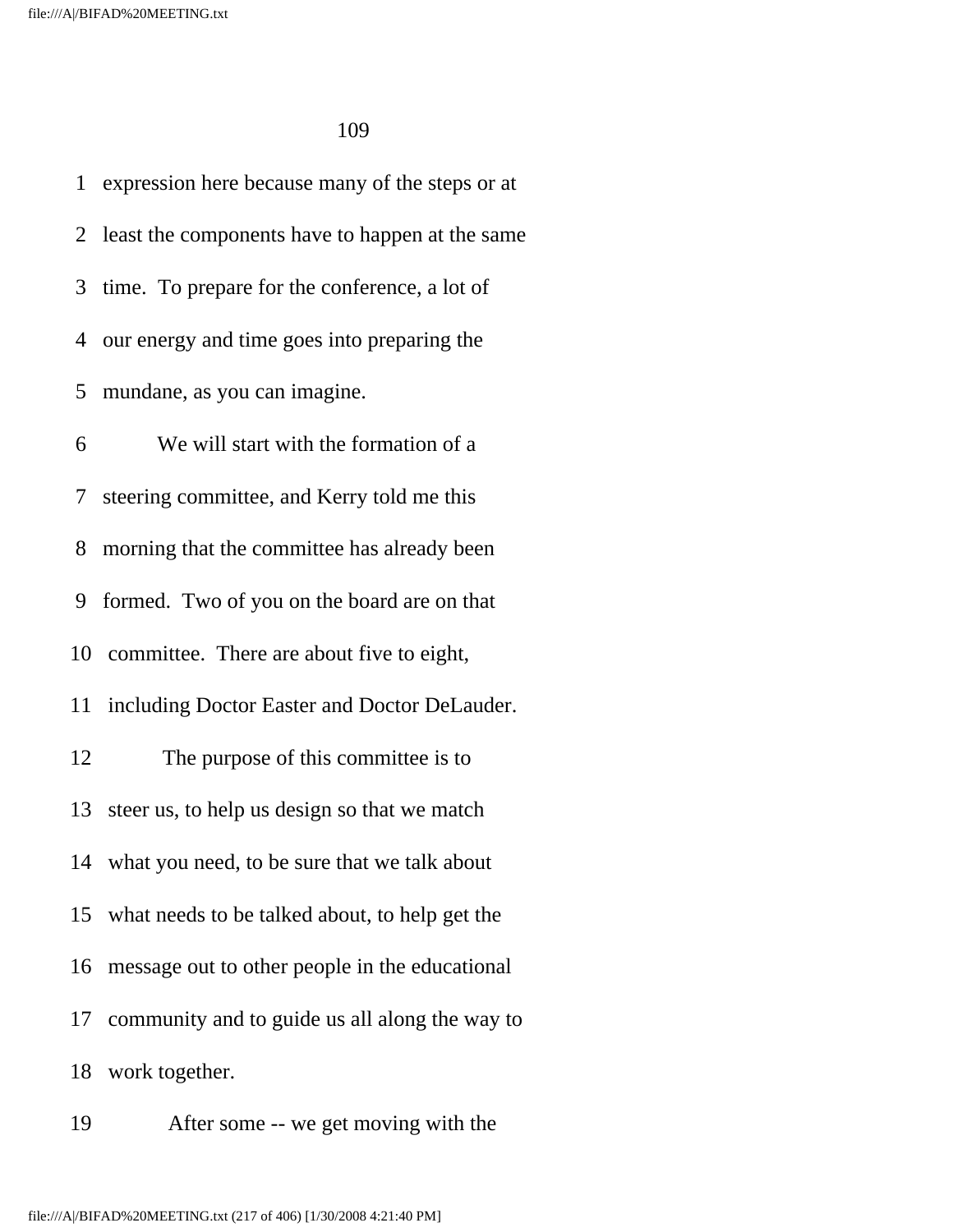- 20 steering committee, we're going to be doing
- 21 interviews, at a minimum of ten, and we call
- 22 these "appreciative interviews." So we're going
- 23 to be asking a diverse representation of the
- 24 universities, of the community, what works.
- 25 What do you value about the relationships? What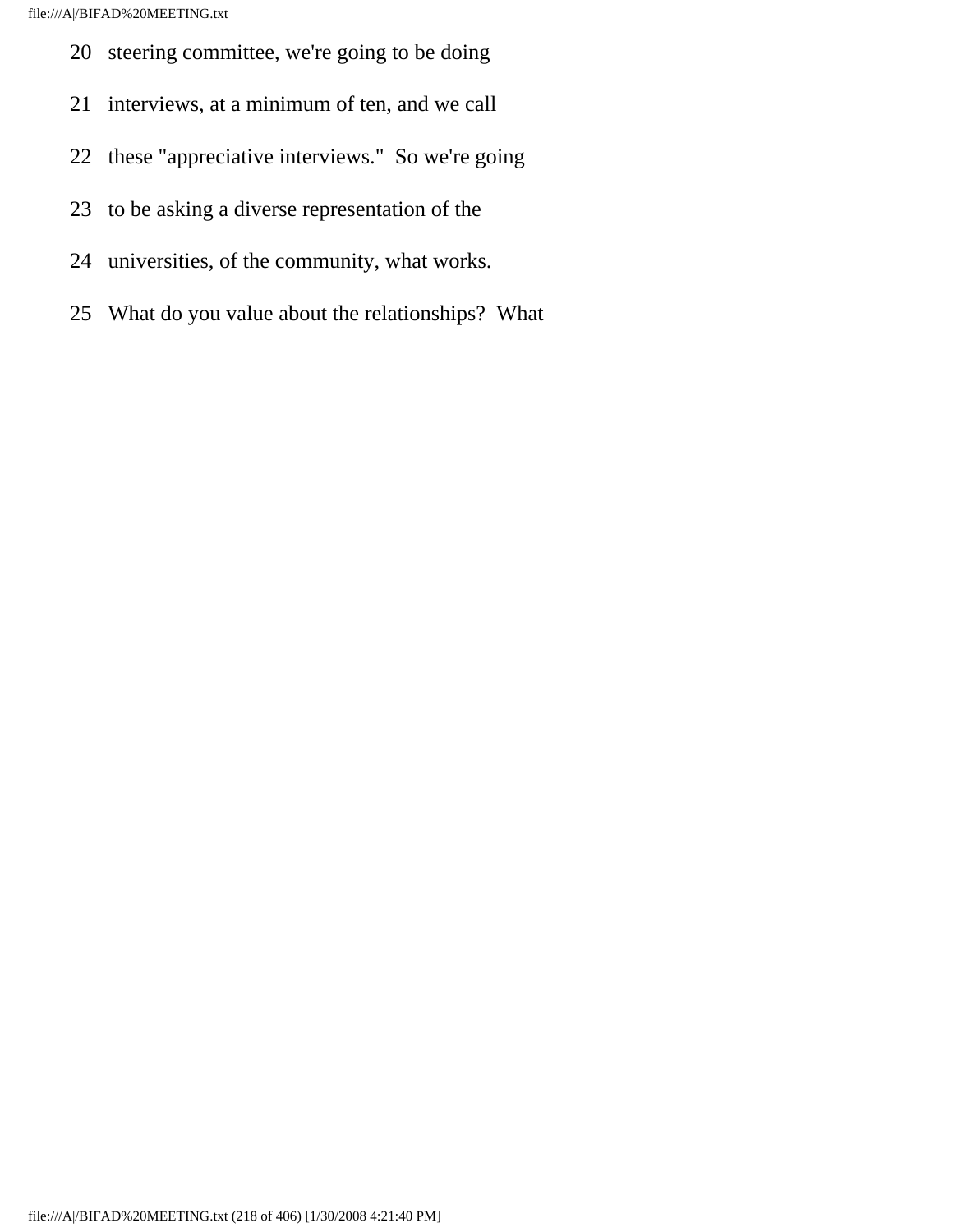1 are the wishes you have? to give us a sense of 2 what has happened and how to build on the best 3 of the past to create the future. 4 We will take the data from this 5 assessment and share it with the steering 6 committee so that they can give us guidance 7 about how to turn that into a design, both 8 content and process, to design both content and 9 process. 10 Then we are also offering to help with 11 the communication strategy. How are you going 12 to talk with your community and invite your 13 community to this? How are you going to get 14 some ownership and a lot of interest? So we can 15 offer some assistance there. 16 We'll design the process, deliver the 17 process, conduct an evaluation, provide a final 18 report and then, of course, hold a debrief with 19 Kerry and with the other committee members, as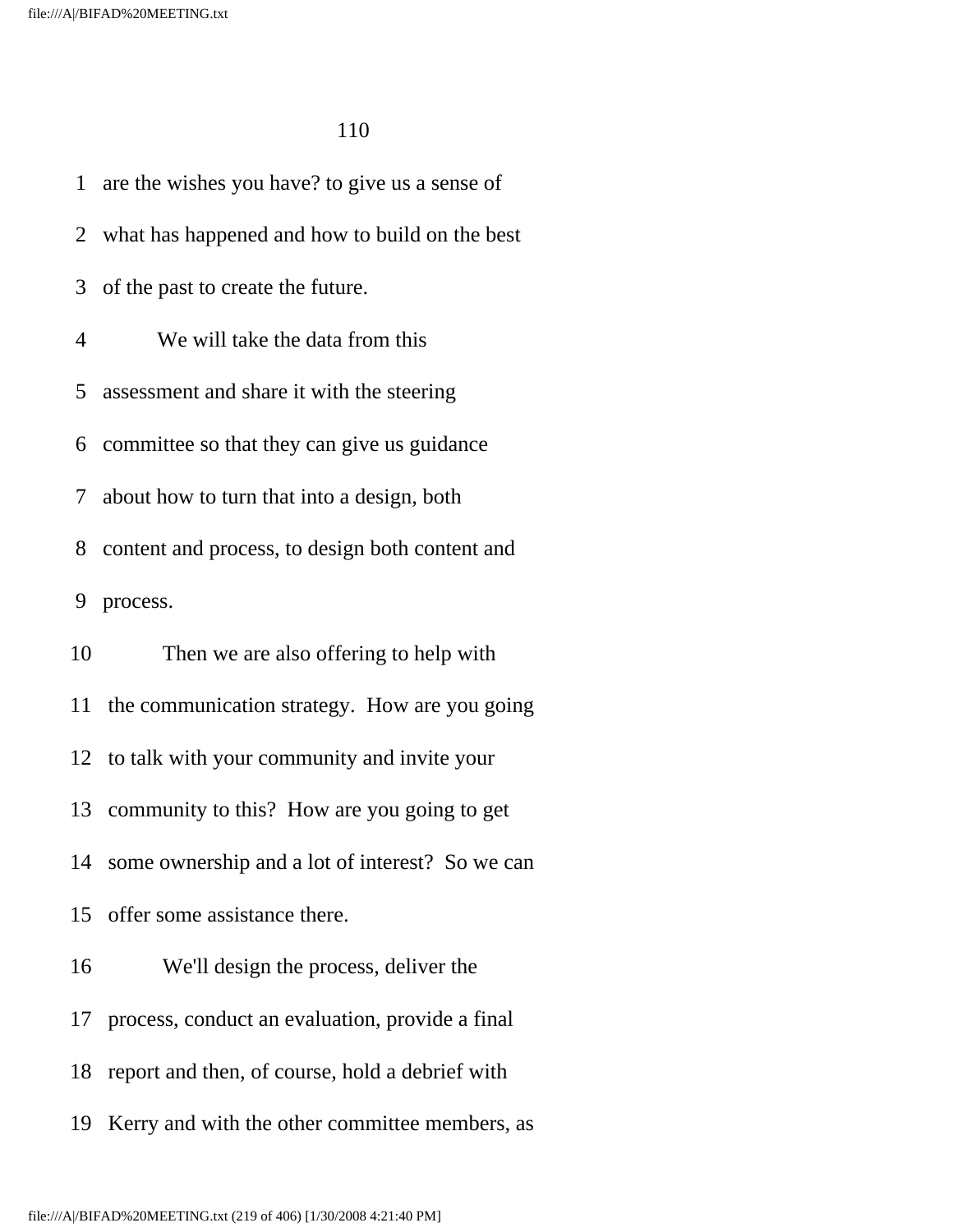- 20 you wish. So that's the overview of what we're
- 21 proposing.
- 22 Before I close with some requests
- 23 about support from the steering committee and
- 24 from BIFAD, do you all have any questions at
- 25 this point about the process we are proposing?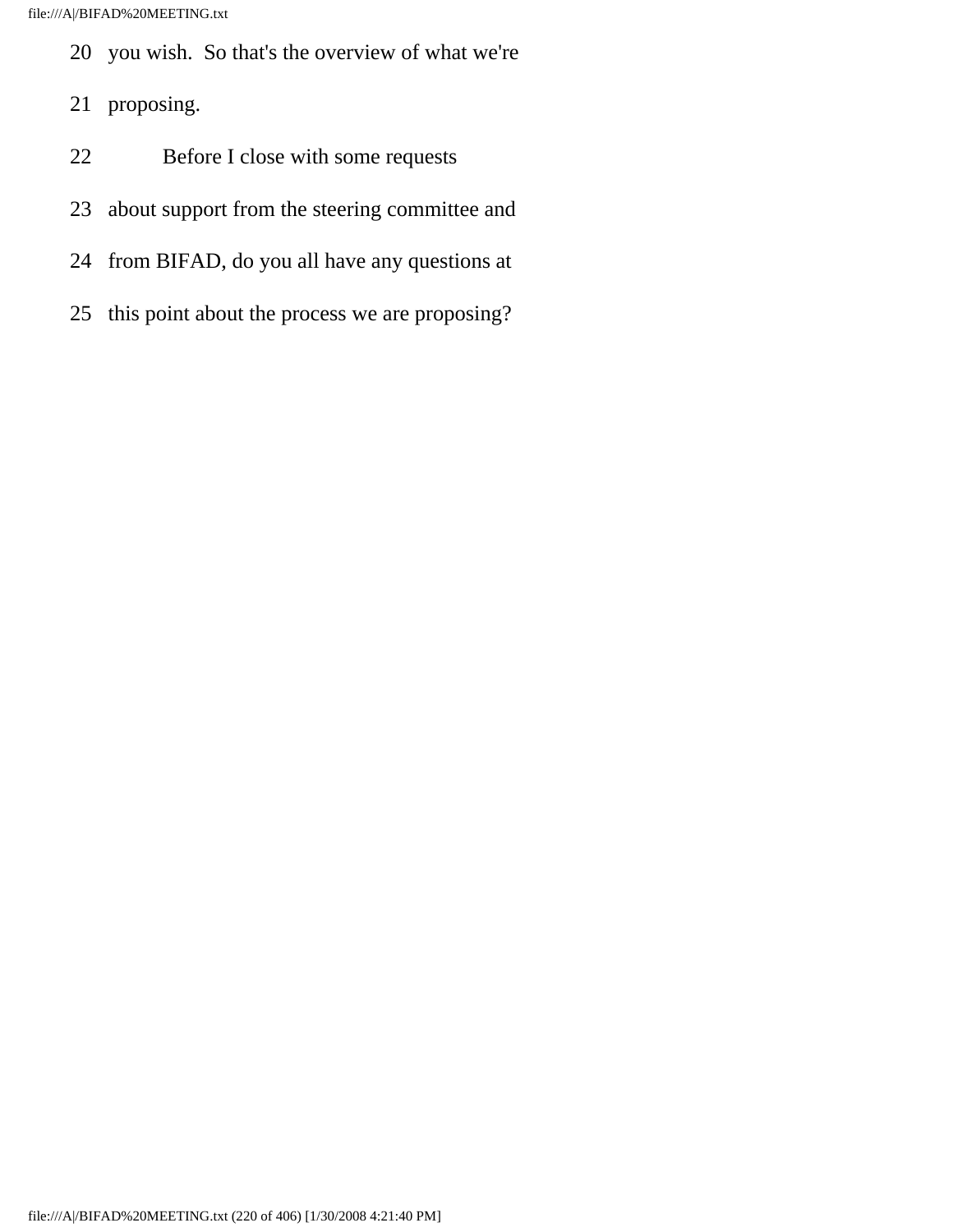1 So what we would like from you -- and 2 this is not exhaustive, of course. You know how 3 it is after you present something and then you 4 sit down and think, "Why didn't I say that?" So 5 to begin, two arenas: first what we need from 6 you before the conference and then what we would 7 need from you after the conference. 8 First we need your enthusiasm and we 9 need your support and we need you to share that 10 enthusiasm with others so that we get the right 11 people in the room for that conference. You 12 have to tell us who those people are. We need 13 diversity of opinions, diversity of 14 responsibilities, geographic location, so that 15 the whole system as much as possible is in the 16 room on that day. 17 We need your positive charge and your 18 support of the steering committee. They need to

19 be our partner in designing, so anything that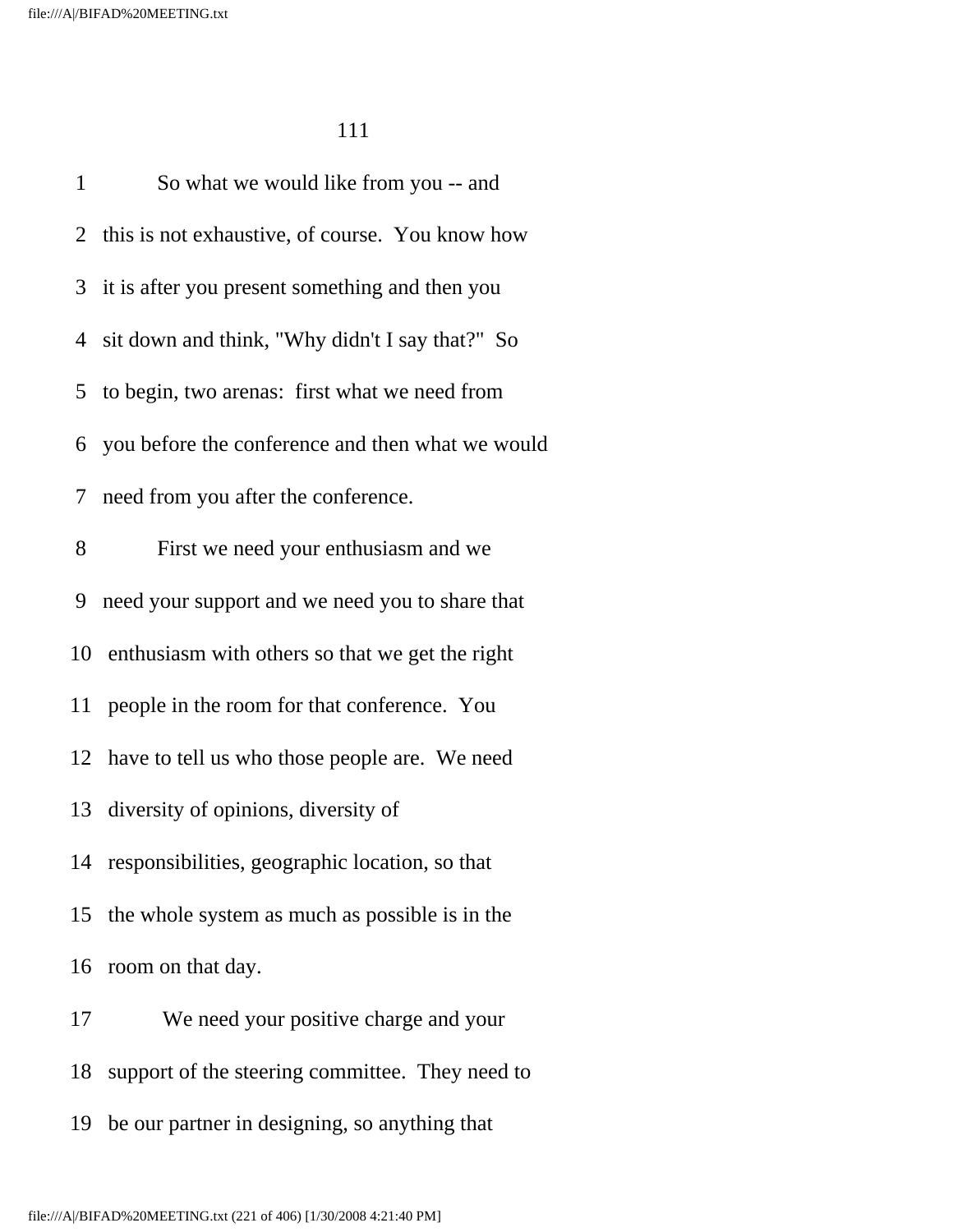- 20 you can do to empower this committee to get it
- 21 right.
- 22 After the conference we want you to
- 23 sincerely study the evaluation and especially
- 24 explore the implication of using these kinds of
- 25 methodologies on the data and any experience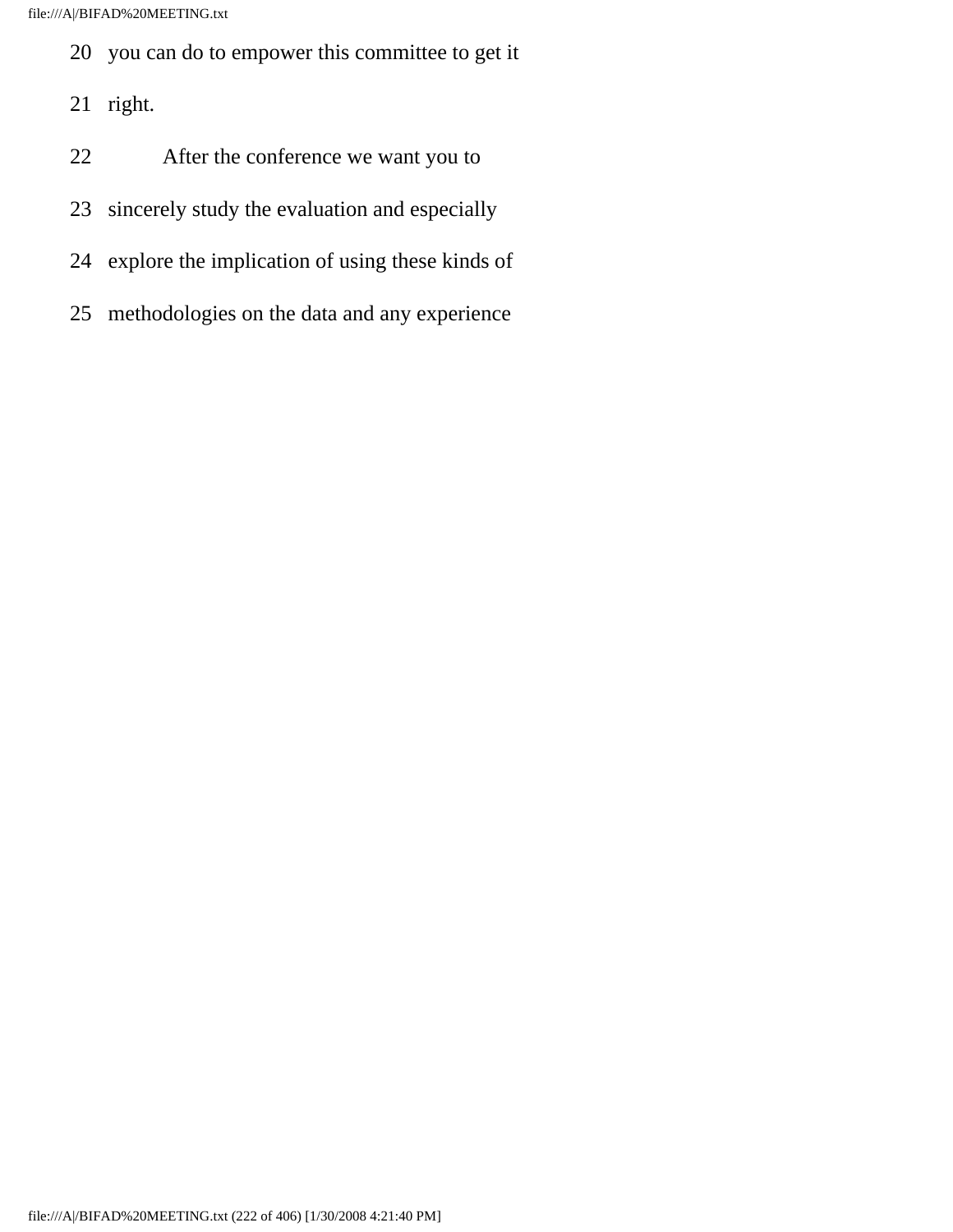1 that people have.

2 Lastly, we would like you to do

3 everything you can do to open the doors for the

4 movement forward that will be present after this

5 conference. The decision, the ideas, the

6 energy, the need for more meetings and more

7 work, anything you can do to open doors and keep

8 those doors open.

9 Anything else? Sir?

10 AUDIENCE MEMBER: When is the

11 conference?

12 MS. RAMSEY: Early 2008 is all I know.

13 BOARD MEMBER BOLOGNESE: I think what

14 the steering committee will elect to do most

15 likely is try to piggyback the conference on

16 another meeting that brings together deans and

17 others of the higher education community

18 relative to the task. The next thing is

19 probably going to be in January or February.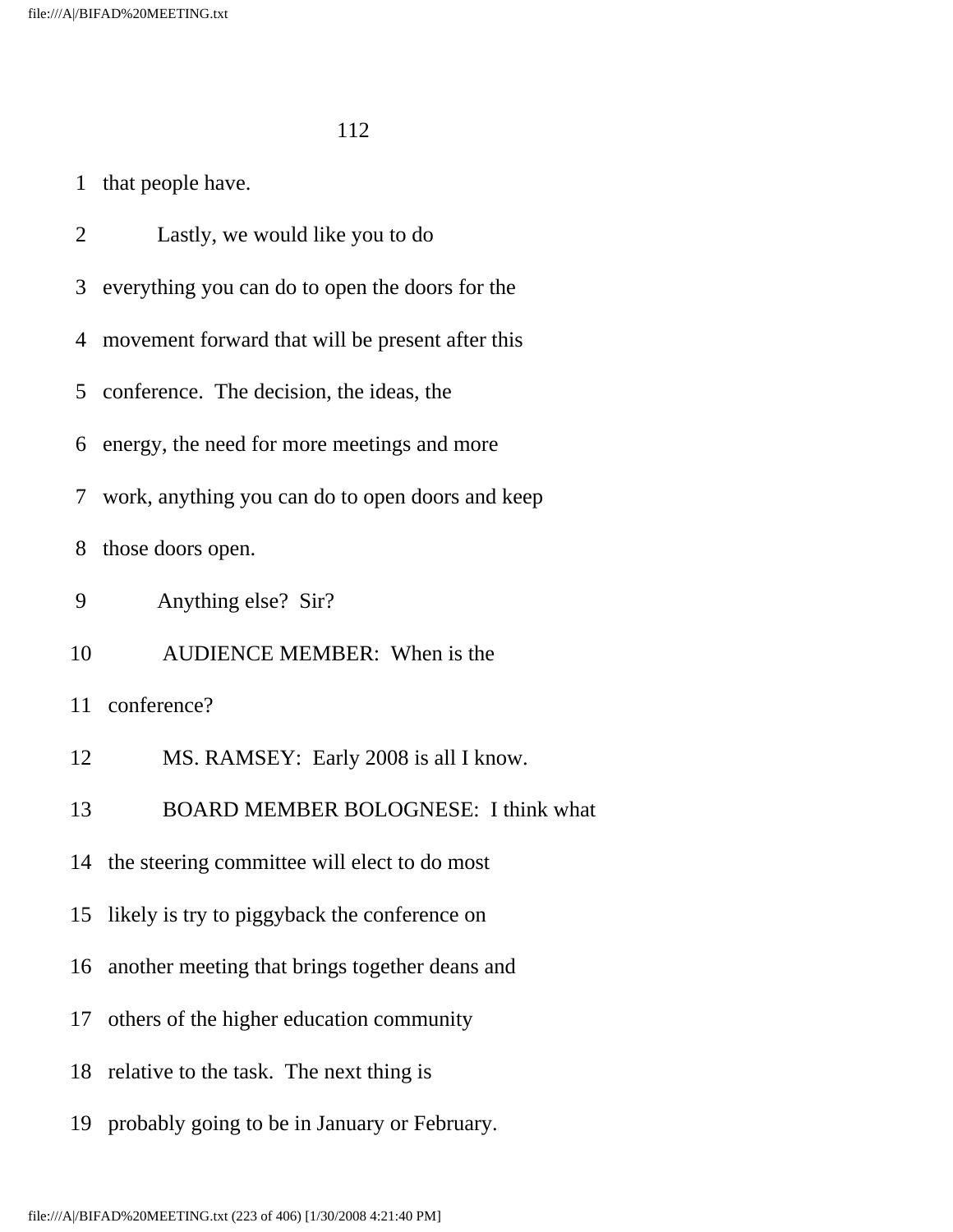- 20 That's probably better than having just a
- 21 handful of people coming.
- 22 MS. RAMSEY: Anything else?
- 23 BOARD MEMBER CHRISTENSEN: It occurs
- 24 to me that during that time of year you can run
- 25 into some travel troubles. It may be easier to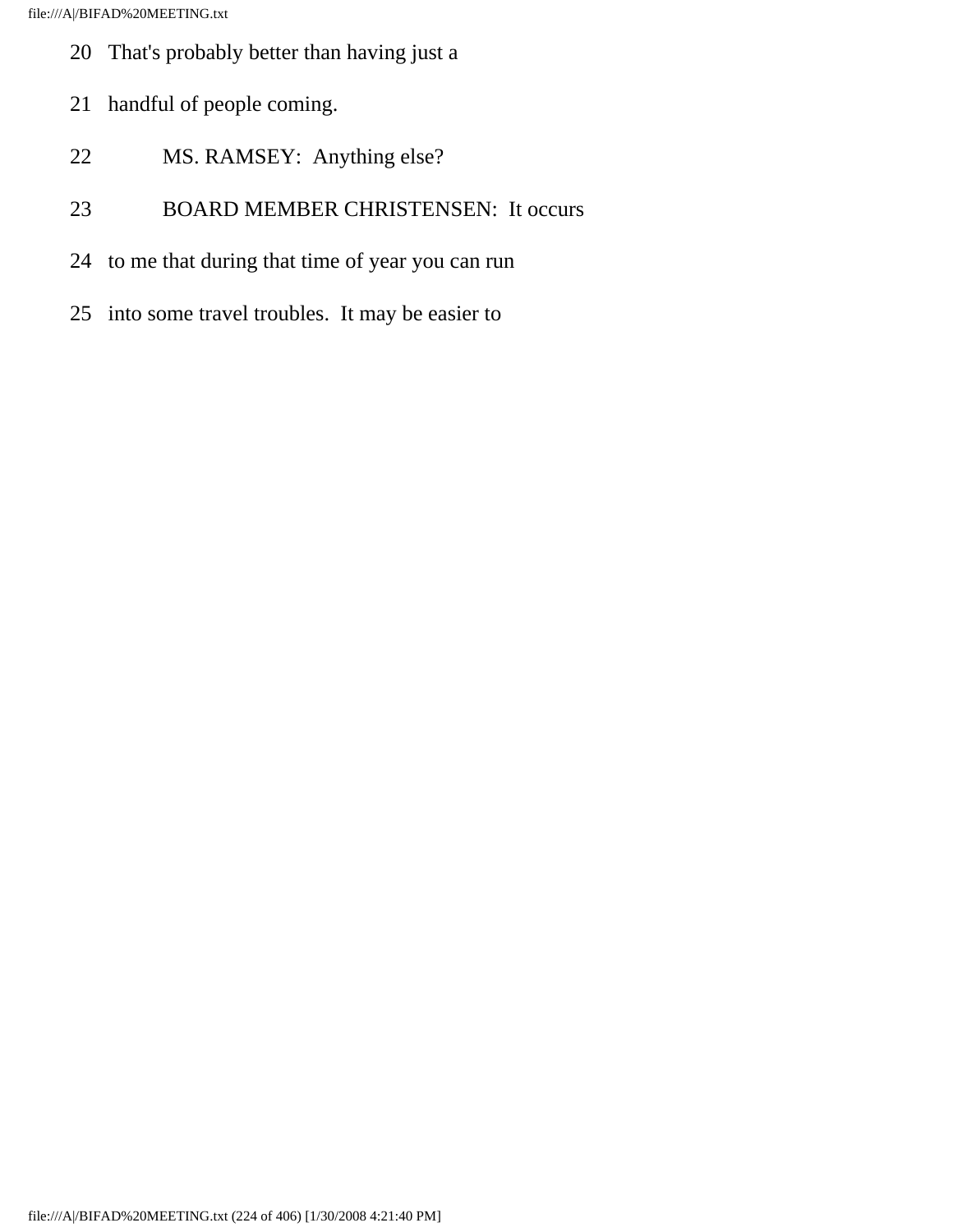1 get a crowd in a place like Phoenix, Arizona 2 than it is to get a crowd at Duluth, Minnesota. 3 I know there's a tendency to go east, but a lot 4 of people have to go through these regional 5 airports where there's a lot of storm 6 difficulties, and you may want to think about 7 having it in one of those places where it would 8 be attractive from a climatic break and easier 9 to get to. 10 BOARD MEMBER BOLOGNESE: That is a 11 possibility that was discussed. We haven't 12 foreclosed any particular site. The reason why 13 Washington was chosen initially is because the 14 Congress is local and we're local and so it 15 minimizes cost. But your point is well-taken. 16 I think that is something that the steering 17 committee will expect to keep in mind. 18 MS. RAMSEY: Yes, sir.

19 BOARD MEMBER THOMAS: Could you help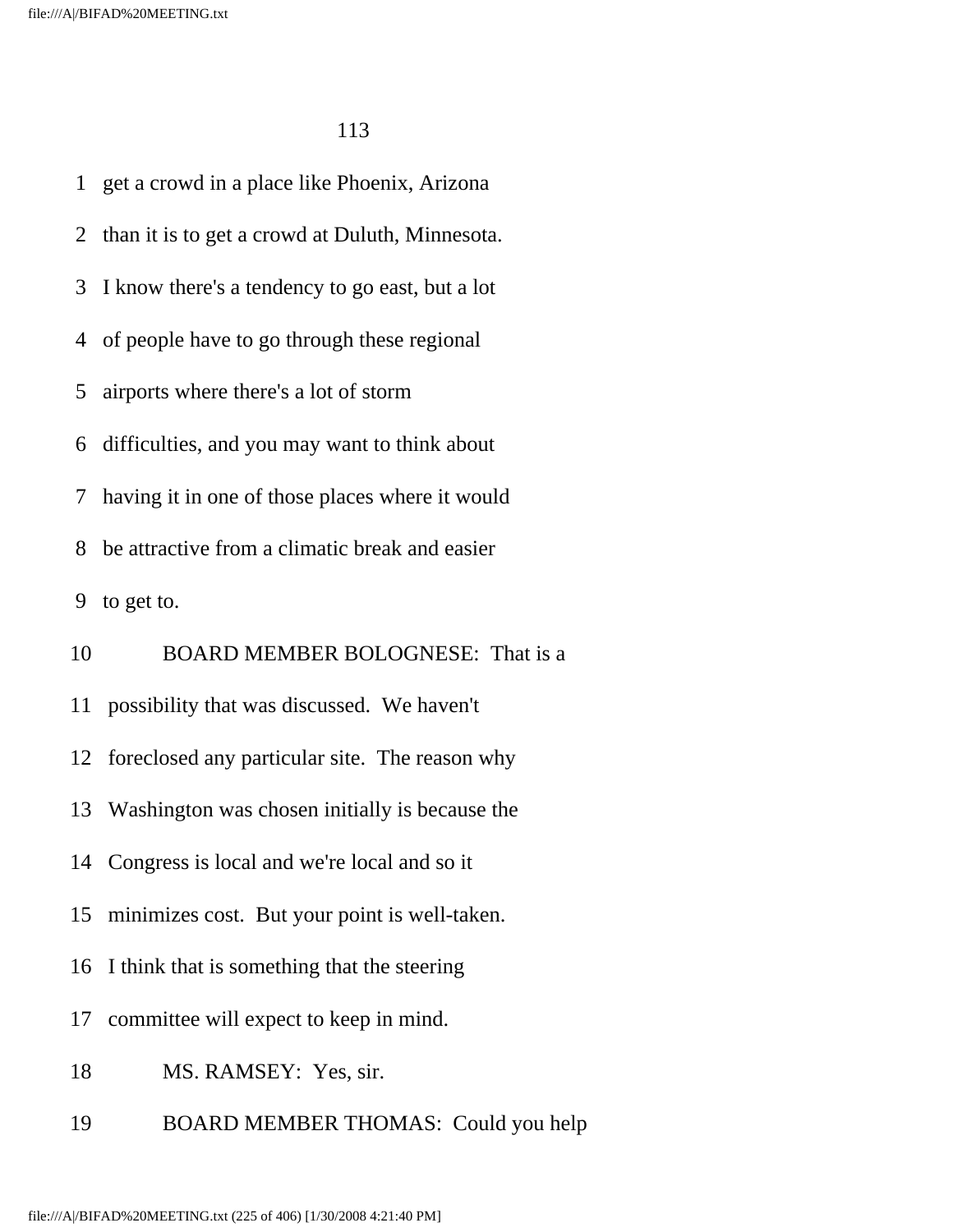- 20 me with the goal? I have "generate commitment
- 21 and creativity of land-grants and provide
- 22 services to Title XII development." I know
- 23 there's more to it than that. I just wanted
- 24 to --
- 25 MS. RAMSEY: Actually, I'm reading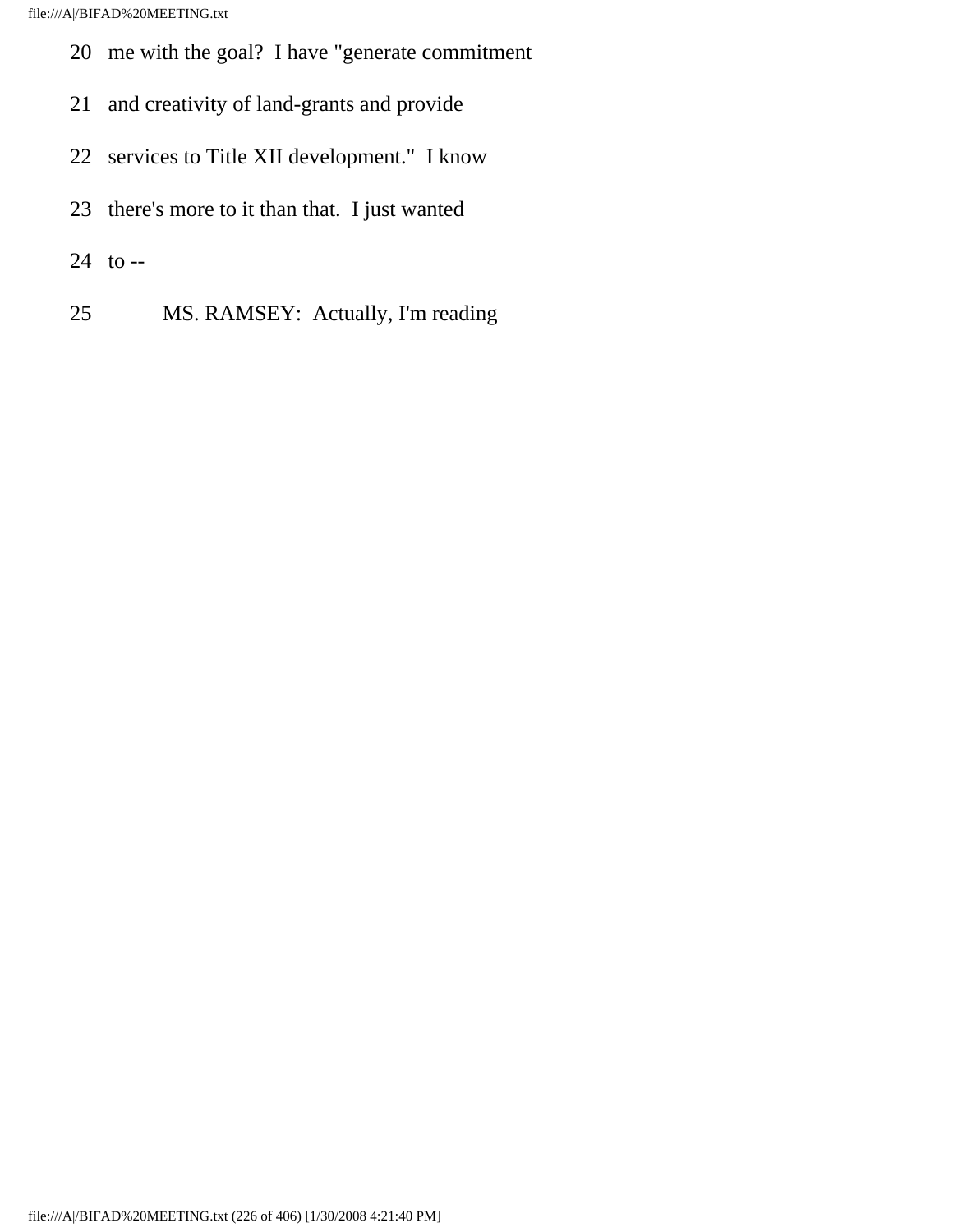| 1  | from the proposal. You could tell I was reading   |
|----|---------------------------------------------------|
|    | 2 something and I'm sure you could receive a copy |
|    | 3 of it, if that would do. Otherwise, I will be   |
| 4  | happy to repeat some of it.                       |
| 5  | "Creating a new vision that redefines             |
| 6  | and leverages the capacity and know-how and       |
| 7  | the creativity of the land-grant and other        |
| 8  | universities."                                    |
| 9  | Do you have it there?                             |
| 10 | <b>BOARD MEMBER THOMAS: Yes.</b>                  |
| 11 | CHAIRMAN EASTER: I might comment,                 |
|    | 12 John, perhaps this is a personal bias, but I   |
| 13 | think given the relatively low, comparatively,    |
| 14 | engagement currently between land-grants and      |
|    | 15 USAID, there has probably been a loss of       |
| 16 | understanding of opportunities and a loss of, in  |
| 17 | a sense, commitment to these kinds of             |
| 18 | activities.                                       |
| 19 | So part of the "agenda," if I can use             |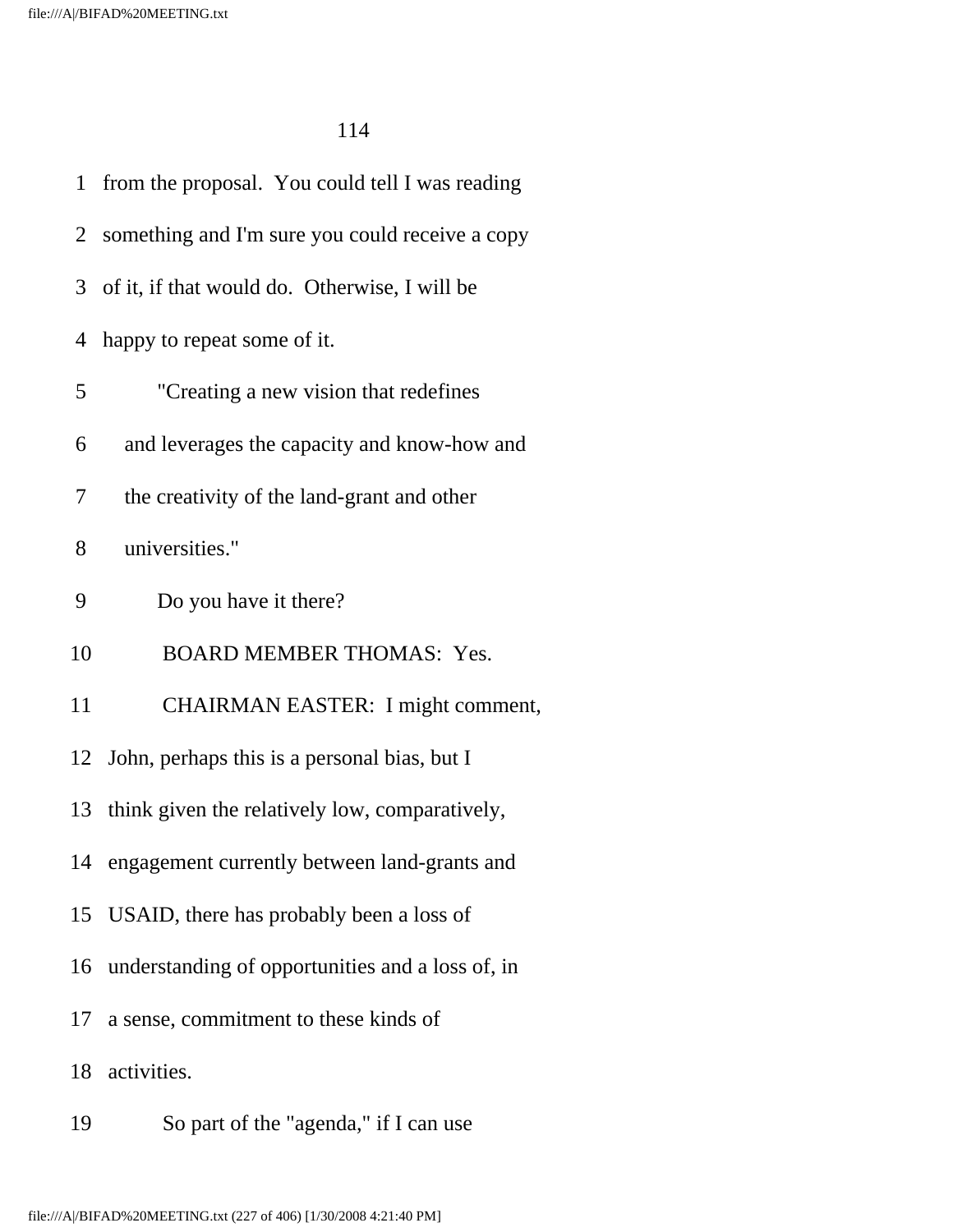- 20 that word, is to create some enthusiasm within
- 21 our side about participation of international
- 22 activities in the food and agriculture system
- 23 and in addition to addressing some of these
- 24 issues.
- 25 BOARD MEMBER THOMAS: That's very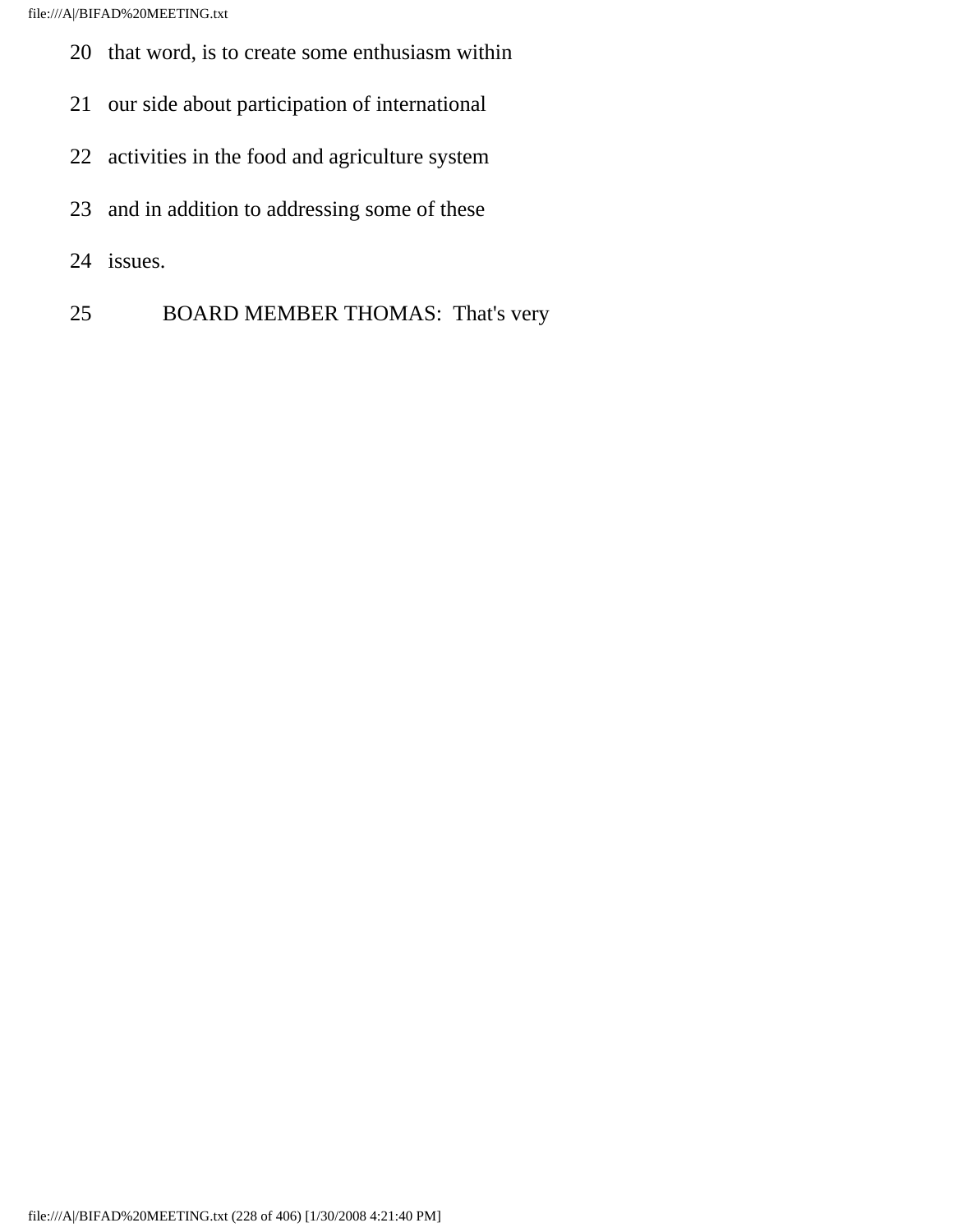- 1 good. I welcome the results.
- 2 MS. RAMSEY: Ron?
- 3 MR. SENYKOFF: Ron Senykoff with AID.
- 4 I would just like to add that one piece of this
- 5 technical side is in using and working with the
- 6 Congress of Deans to bring an interface with our
- 7 administrator, Henrietta Fore. In the main
- 8 meeting -- I'm sorry I was late because I was
- 9 dealing with another issue -- Henrietta
- 10 mentioned that she was very interested in the
- 11 Conference of Deans and would move forward on
- 12 this dialogue at a much higher level --

13 (inaudible).

- 14 So that's one of the items that goes,
- 15 relative to the technical piece, to this in that
- 16 there is an interest of the administrator on
- 17 that topic at the conference.
- 18 MS. RAMSEY: Thank you.
- 19 CHAIRMAN EASTER: Thank you very much.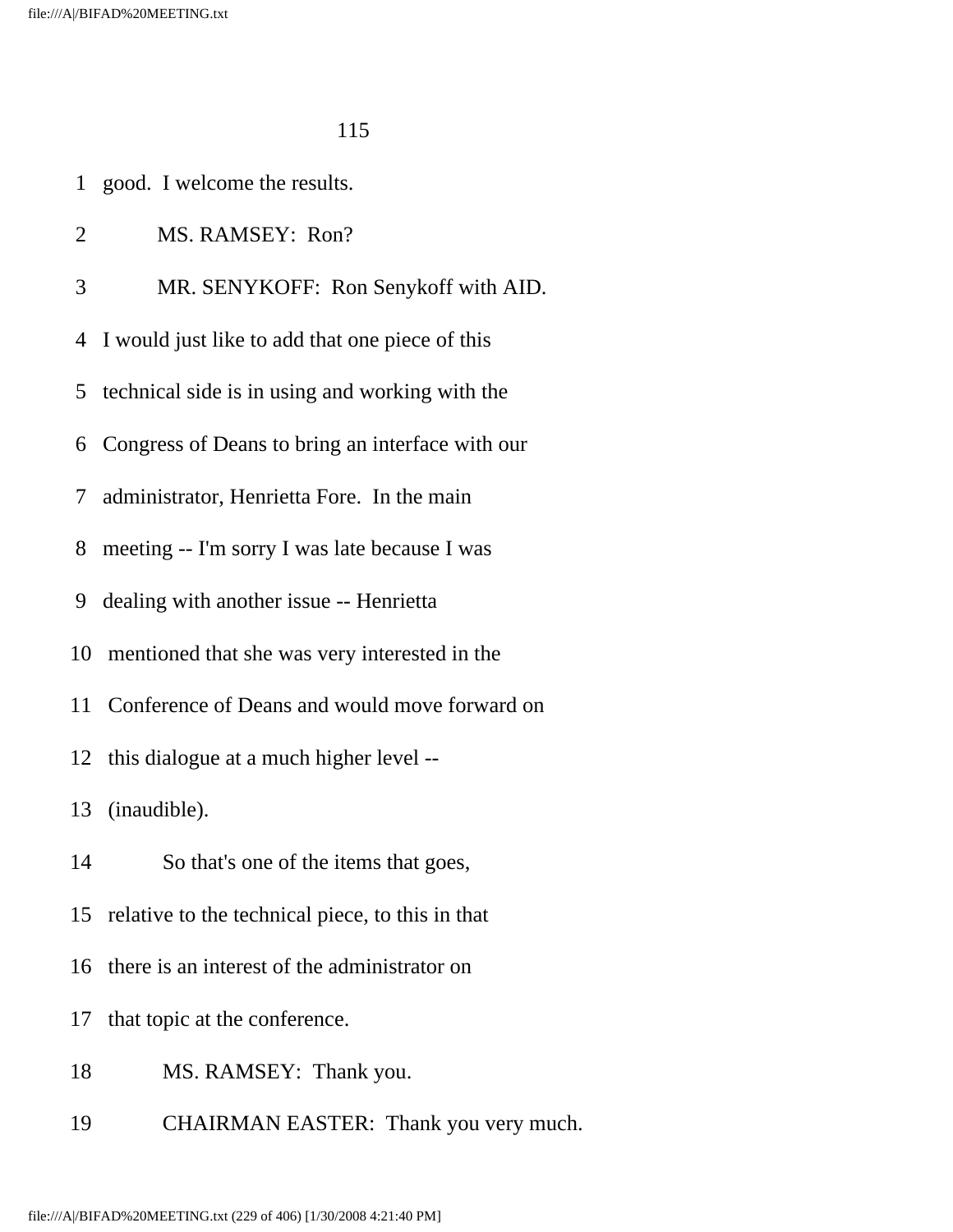- 20 MS. RAMSEY: This is the beginning, so
- 21 thank you for working together.
- 22 CHAIRMAN EASTER: Let me just -- the
- 23 steering committee was appointed last week and
- 24 all agreed to serve on this issue --
- 25 (inaudible) -- President DeLauder and I serve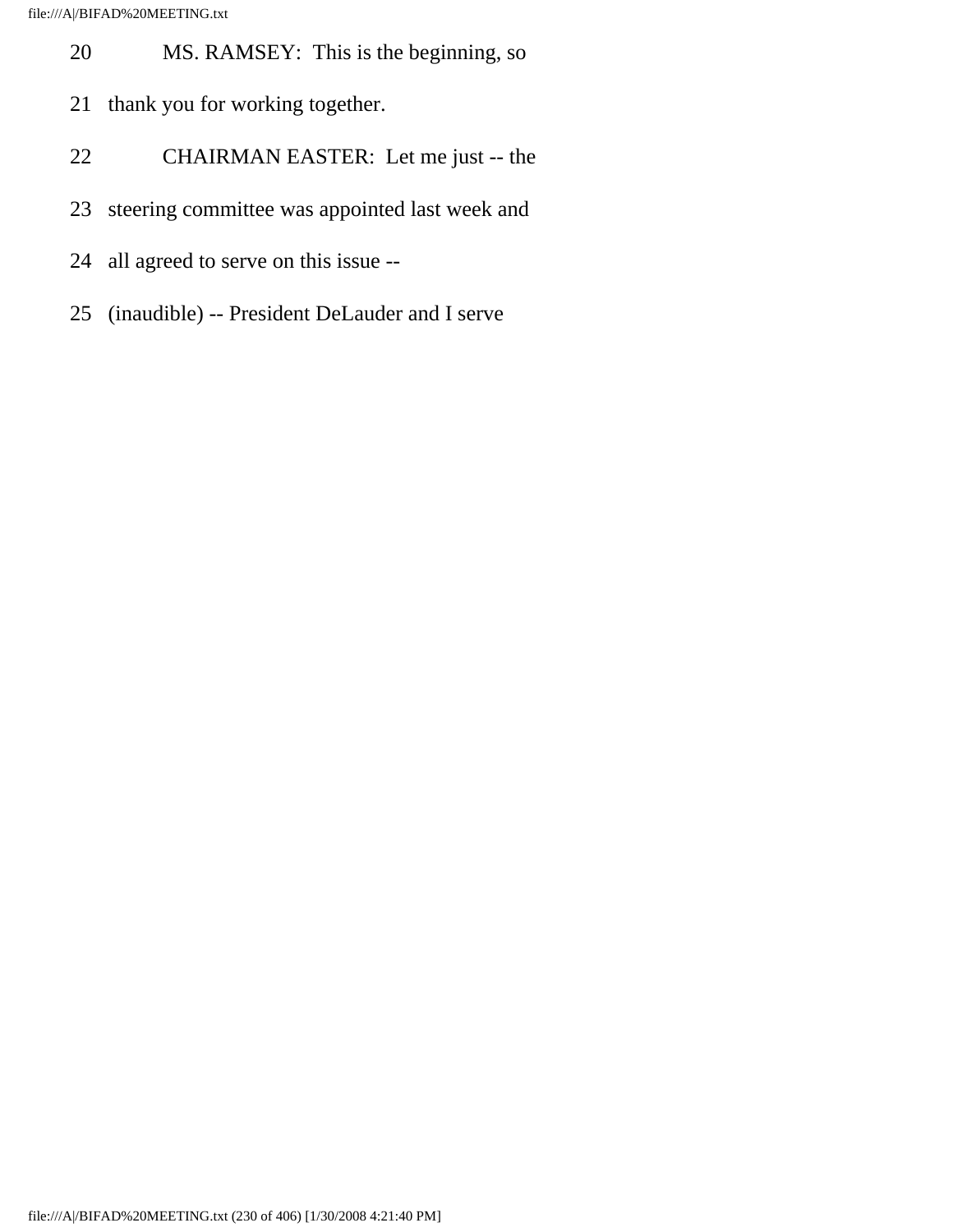1 from the BIFAD representation. Randy Woodson is 2 dean of agriculture from Purdue and he's been 3 asked to serve. Fred Cholick, the dean at 4 Kansas State, is currently serving as the chair 5 of assembly and he represents over all that 6 community; and then Kerry is, I believe, 7 responsible for the international programs 8 there. 9 So that's the steering committee that 10 will be working with the -- (inaudible). 11 BOARD MEMBER BOLOGNESE: Mr. Chairman, 12 let me point out that Randy Woodson is the chair 13 of agriculture and the chair of budget and the 14 advocacy committee of the board and agriculture 15 assembly, so that he brings that to the table as 16 well. 17 CHAIRMAN EASTER: I think one of the 18 things that is worth saying is that this 19 community of ag deans is very actively involved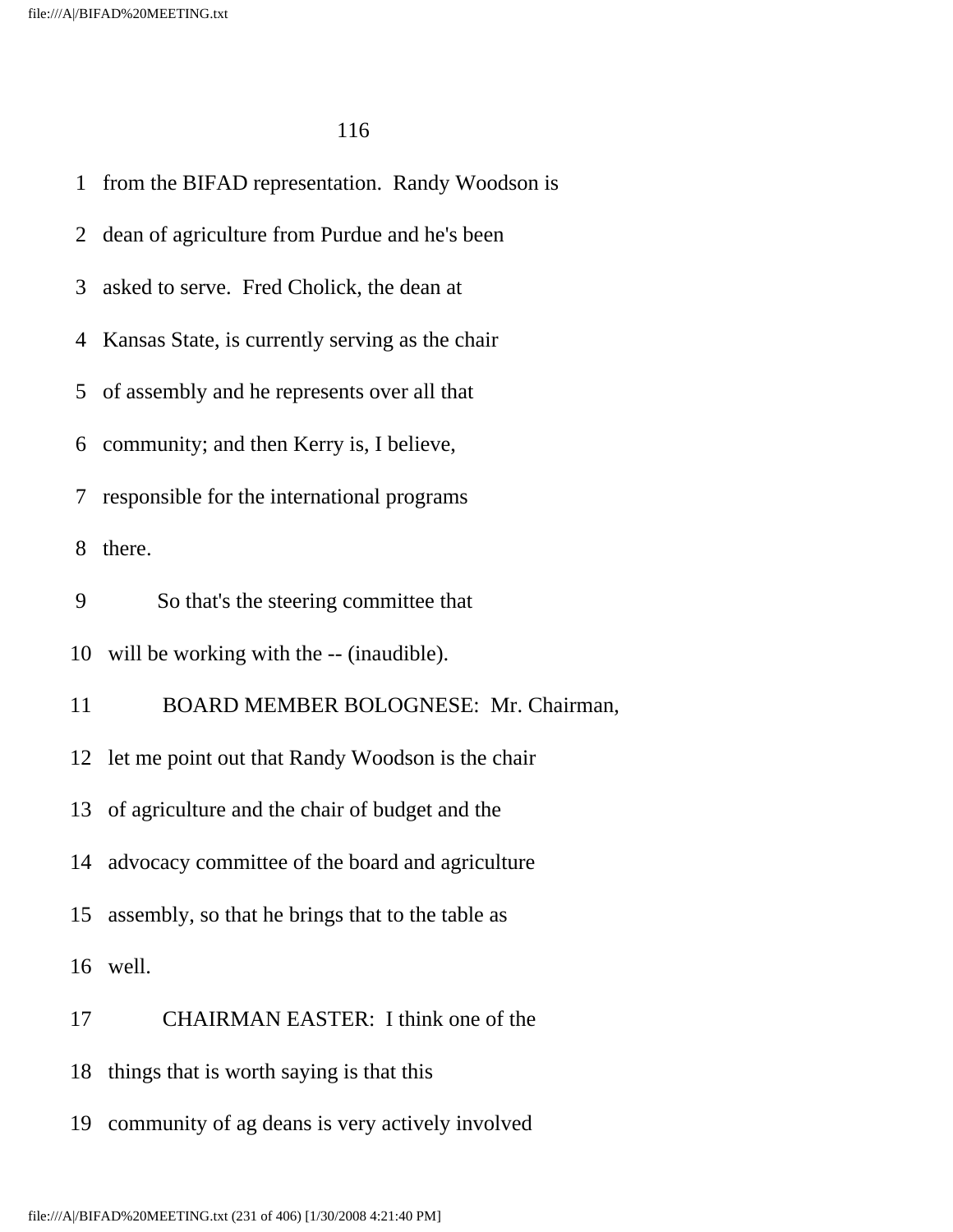- 20 in working with local stakeholders to -- in the
- 21 whole advocacy role of the program to support
- 22 broadband agriculture research and teaching
- 23 decision-makers and historically has also been
- 24 supportive of those programs that have
- 25 international dimensions to them.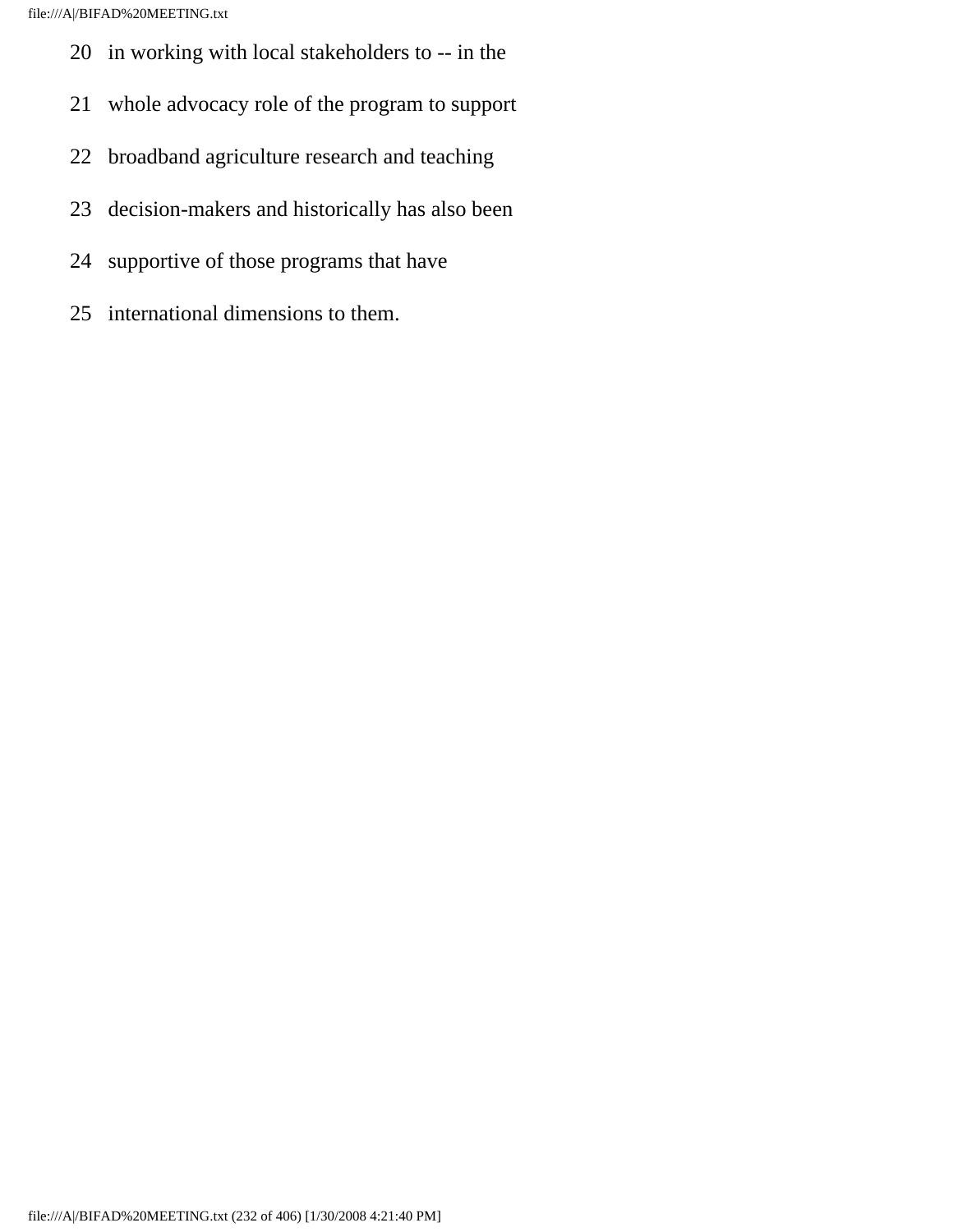1 It occurs to me that one of the 2 potential meeting times would be in early March 3 when that group is collectively in Washington as 4 part of the CARET process, the Council for 5 Agriculture Research, Extension and Teaching. 6 CARET is a volunteer organization with about 200 7 members. It varies. There is a delegation of 8 about two, three, four from each state. That 9 group comes into the Washington in March to be 10 updated on budget issues and then to spend a day 11 or more on Capital Hill meeting with members 12 from their local districts to talk about support 13 for programs in broad-range agriculture, and 14 then I think the opportunity is to reinvigorate 15 that community in support of some of these 16 initiatives that have been mentioned. 17 Did you have a comment? 18 BOARD MEMBER RABON: Yes, sir, a quick 19 question. What is proposed to be done with the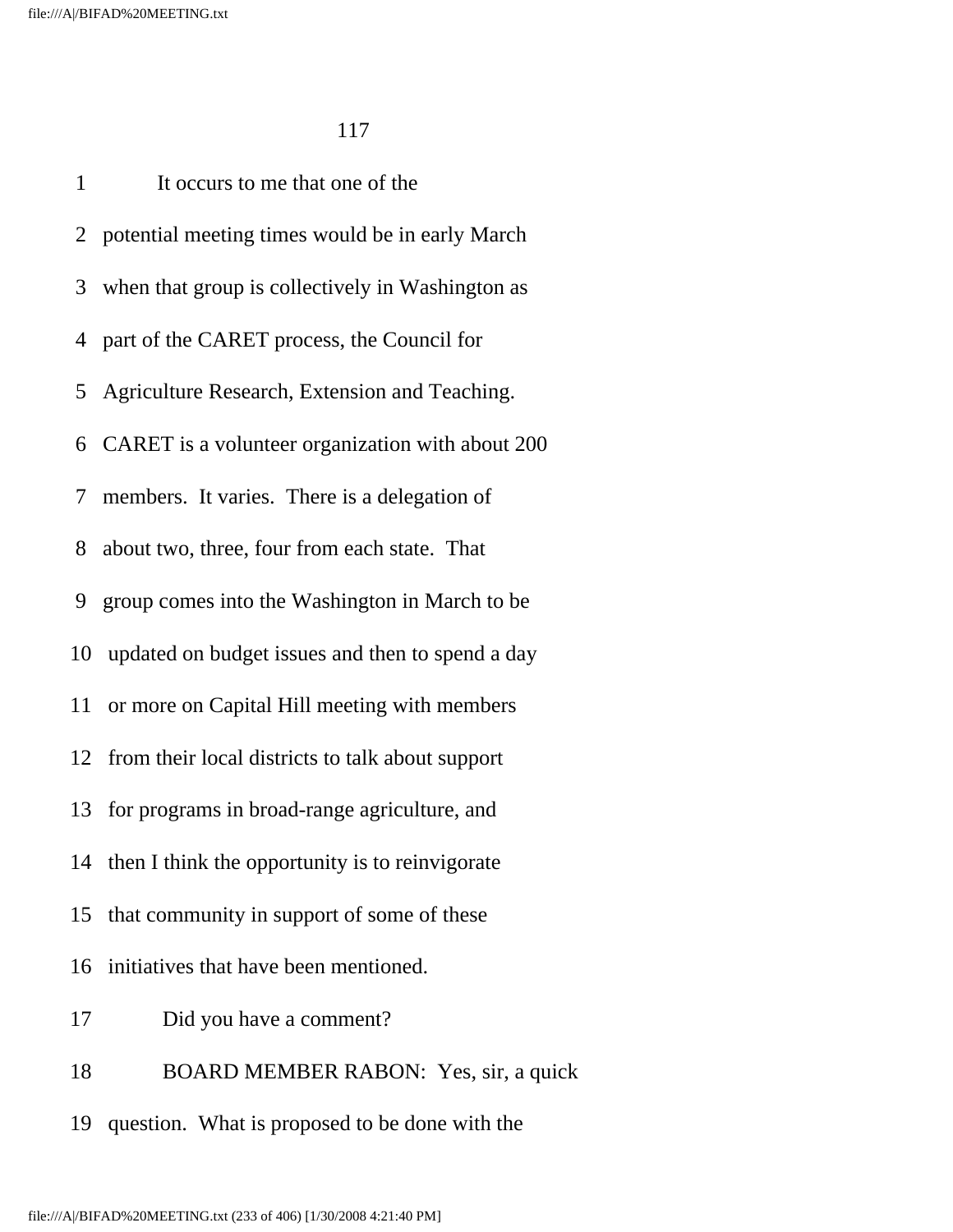- 20 results of the Conference of Deans, the reports
- 21 that are generated? What is the follow-through
- 22 with respect to the conference?
- 23 CHAIRMAN EASTER: I think probably
- 24 several things. First, as I indicated, I think
- 25 one of those is to educate and reenergize, if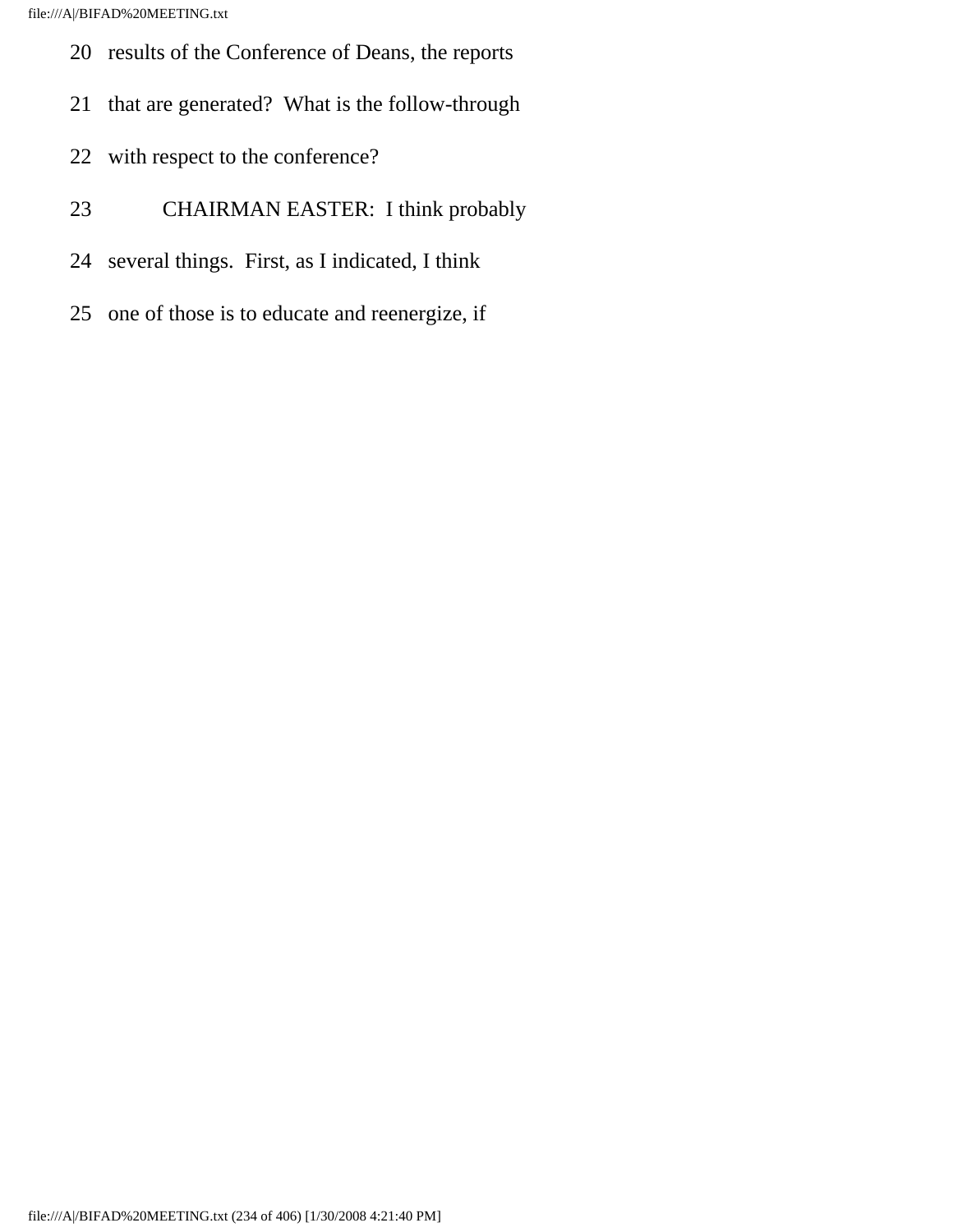1 you will, a group of deans who in many cases 2 have no -- very limited background and 3 experience. So that in itself becomes an 4 outcome. 5 I think the other opportunity is for 6 us, as BIFAD, to get their advice on areas that 7 would be of interest and opportunity. I think 8 as we represent that community broadly in our 9 conversations with the USAID administrator, it's 10 important for us to understand their areas of 11 interest and commitments to today's institutions 12 compared to then. 13 BOARD MEMBER BOLOGNESE: I think 14 another objective is -- for the product of the 15 outcome of the conference, is to impact the 16 foreign assistance framework, which really is 17 governing the way USAID allocates its resources. 18 I think, as we know, research has not played -- 19 agriculture research has not played much of a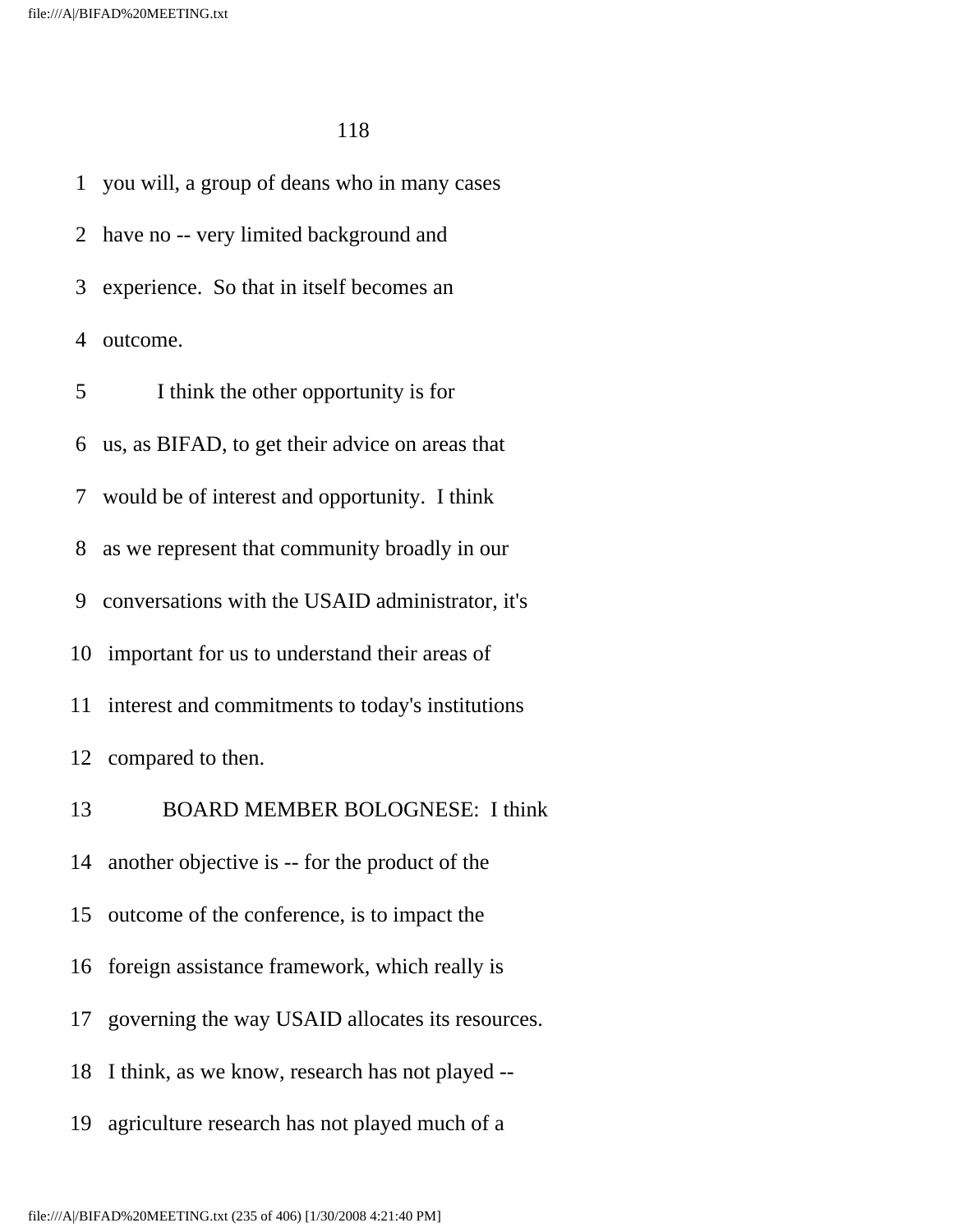- 20 role, higher education has not played much of a
- 21 role in that framework.
- 22 I think if we're able to provide a
- 23 three-to-five-year vision of the importance in
- 24 what the emerging issues are, the importance of
- 25 education and research, I think that might have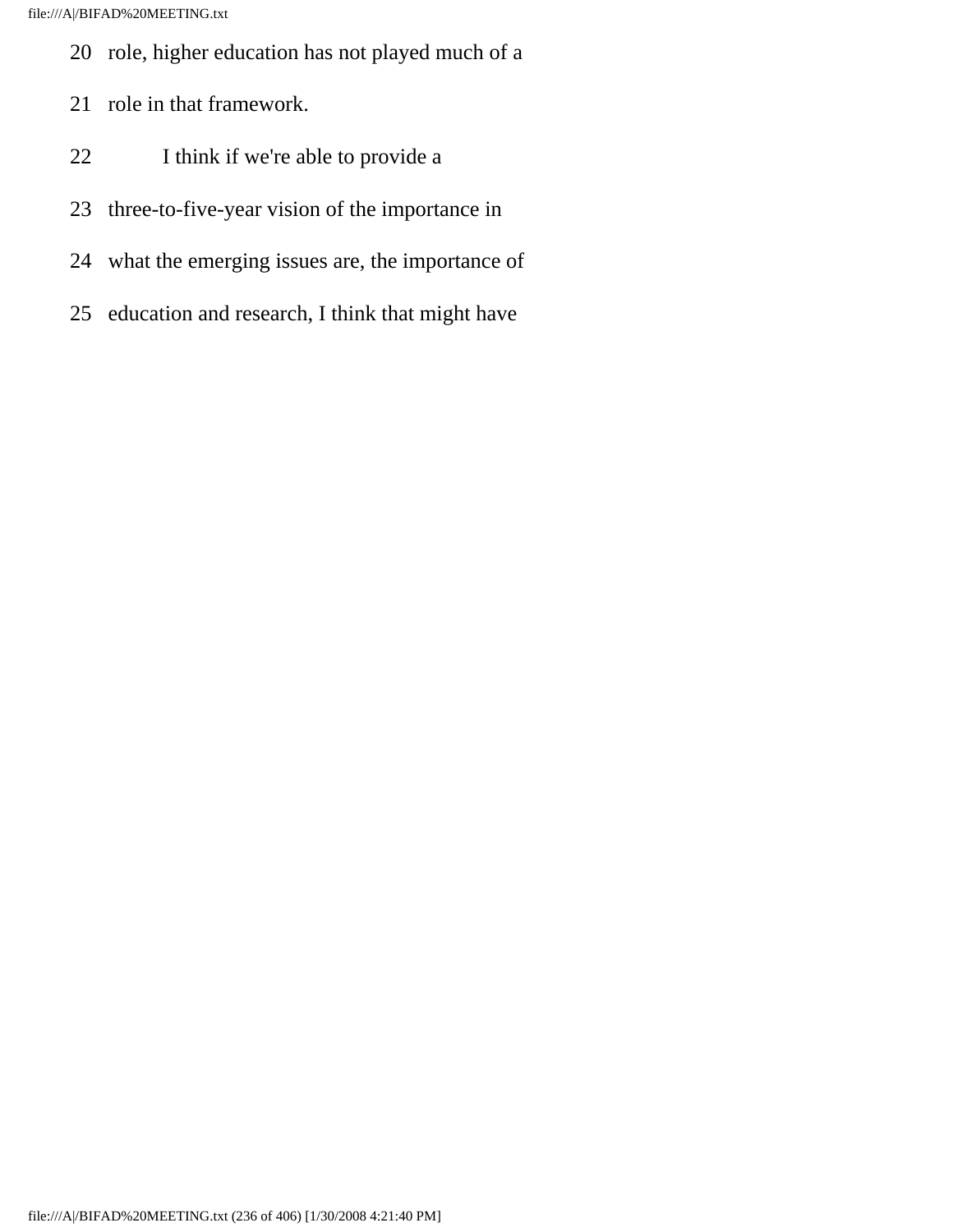| an impact. |
|------------|
|------------|

2 CHAIRMAN EASTER: Any other comments

3 from the board or questions from the audience or

4 comments about this?

5 MR. WILLIAMS: Tim Williams, the

6 University of Georgia.

7 It wasn't -- my comment isn't

8 appropriate, but it seems like the deans that

9 get invited to this need to represent the full

10 spectrum that is available and that's the

11 sea-grants and whole bunch of other

12 environmental schools.

13 CHAIRMAN EASTER: That's what we would

14 hope that the steering committee could address;

15 how to invite that part of the community to the

16 table. Other comments?

17 Before going to the next agenda item,

18 there are quite a number of newcomers to the

19 conversation. Let me introduce the board again.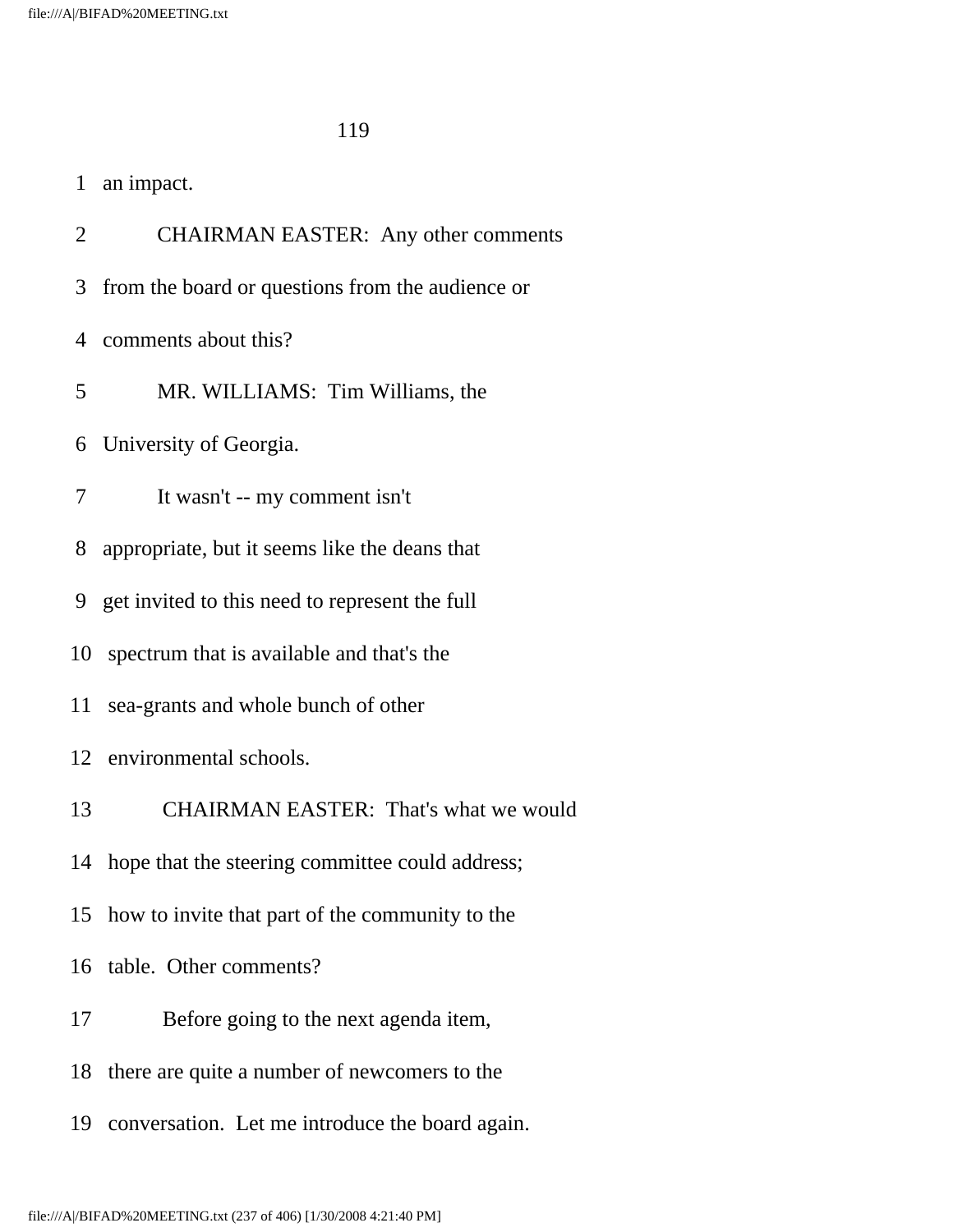- 20 I'm Bob Easter. I serve as the
- 21 interim chair to BIFAD. To my left is Catherine
- 22 Bertini, a laureate of the World Food Prize, who
- 23 has been a member now for about 18 months of
- 24 this board; Tim Rabon, a rancher in New Mexico,
- 25 joins us at the same time.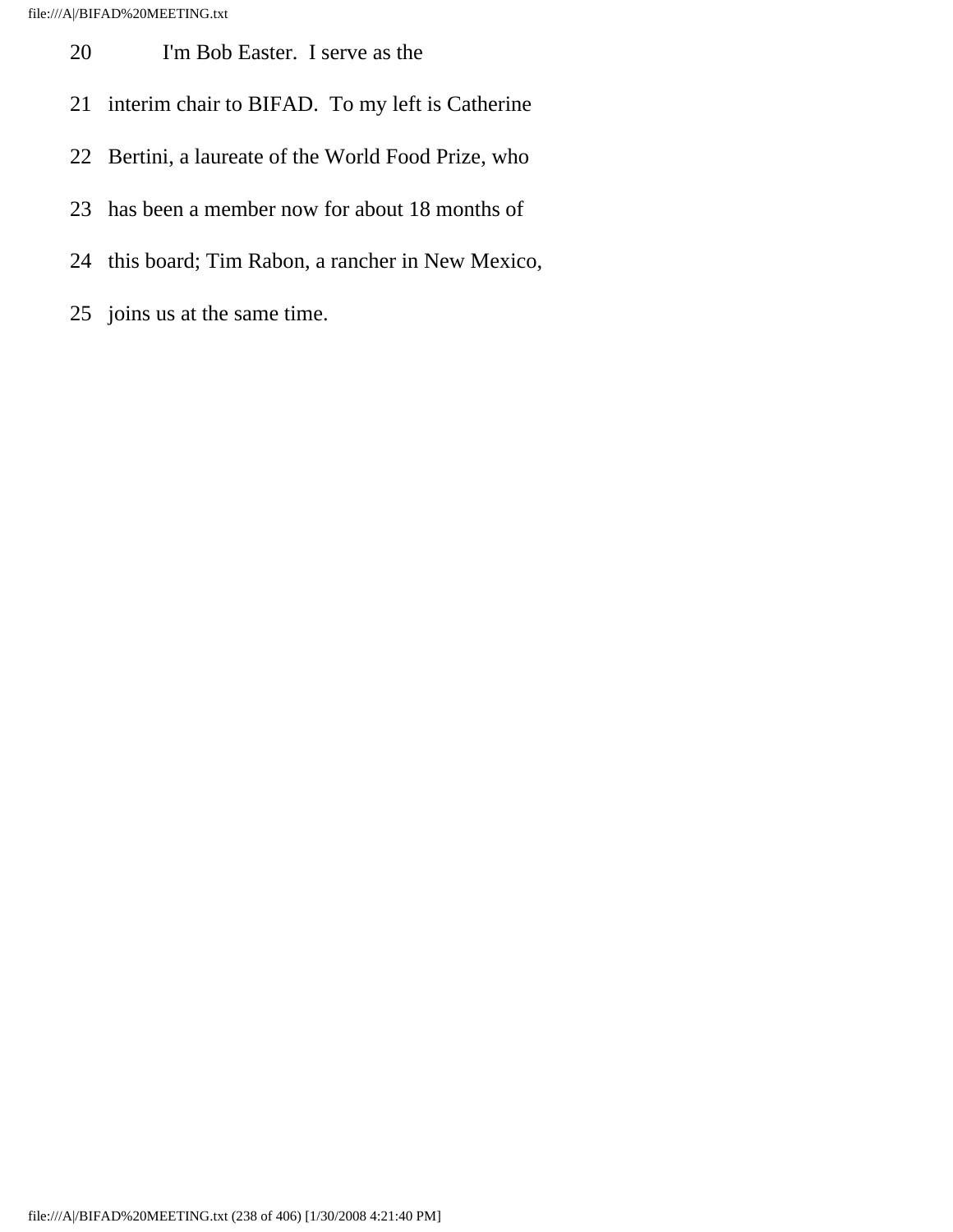1 Allen Christensen, who has more 2 experience than some of us -- although, Allen, 3 I'm catching up with you quickly -- former 4 provost at Cal-Poly, currently at BYU. 5 There are a couple staff people here 6 at the table with us. Doctor Wilson, George 7 Wilson, is on loan from North Carolina for a 8 couple years from USAID, and the continuing 9 relationship that the agency has is bringing the 10 university person in to work at EGAT and was 11 with us earlier this morning to discuss the 12 Title XII report to Congress. John Thomas, the 13 director of EGAT, is also at the table with us. 14 President Emeritus DeLauder from 15 Delaware State University was a member of the 16 board for several years and recently 17 reappointed, although that's not official. 18 I think some of you know that the 19 affairs, if you will, of BIFAD are managed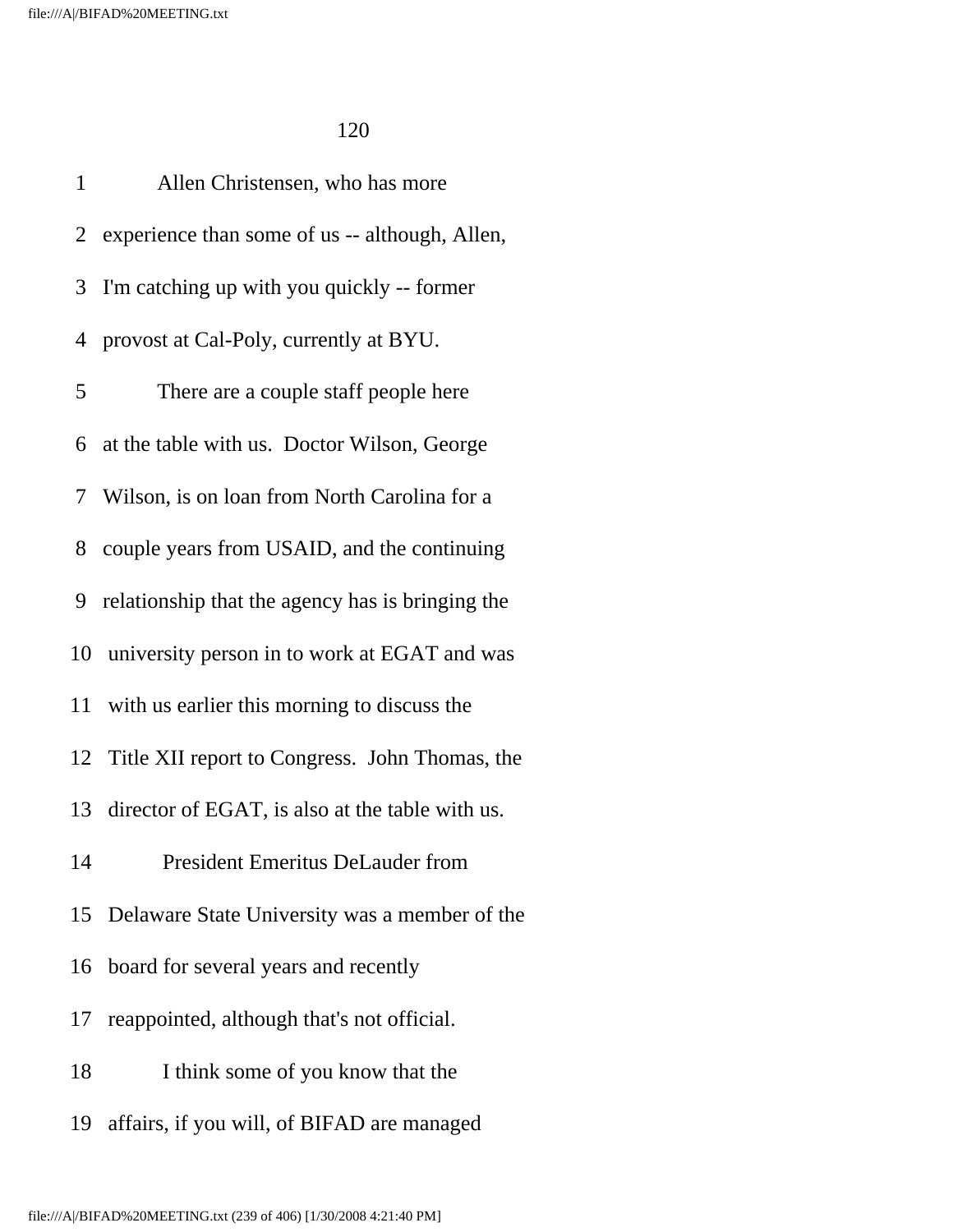- 20 by NASULGC under contract or grant -- I'm not
- 21 quite sure what the term is -- between the
- 22 agency and NASULGC; and Kerry Bolognese is vice
- 23 president of International Programs at NASULGC
- 24 and is our primary contact in that relationship.
- 25 I am going to turn to him now to brief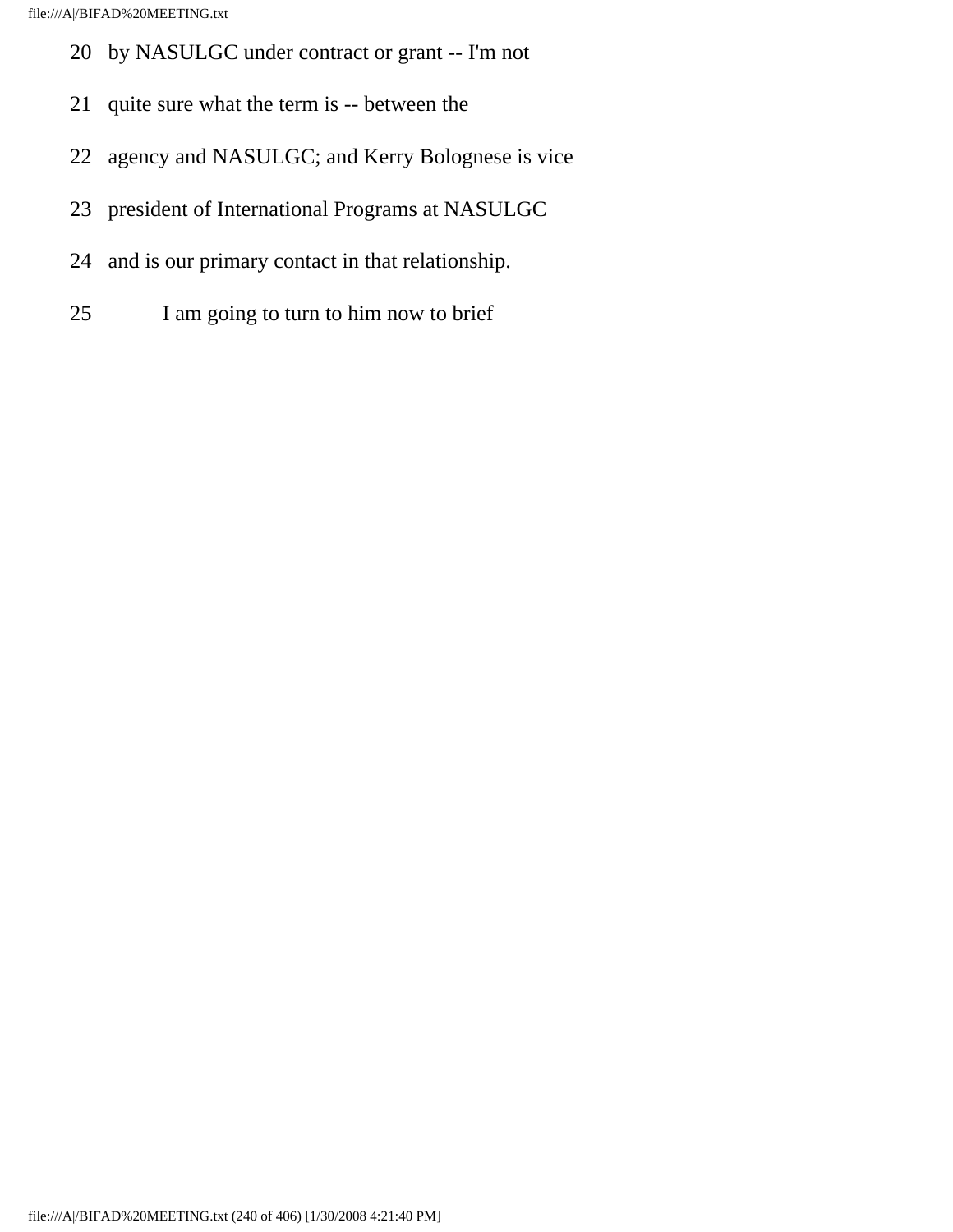1 us on the next topic. One of the challenges 2 that has become increasingly apparent as the 3 board has had conversations is: How does one 4 define both the Title XII institution and the 5 Title XII project? We reached a point earlier 6 this year when it seemed to make sense that we 7 asked someone with expertise to look at various 8 documents and bring that to some distillation. 9 Kerry, if you could tell us where we are with 10 that. 11 BOARD MEMBER BOLOGNESE: Very briefly. 12 Our contact is Debra Rubin. She's a consultant 13 in the Washington, D.C., area. She has a pretty 14 long history with SPARE and BIFAD in the higher 15 education unit and USAID. She will, in perhaps 16 about four to six weeks, be able to produce an 17 analysis and assessment of what is a Title XII 18 project or activity and what is a Title XII

19 university.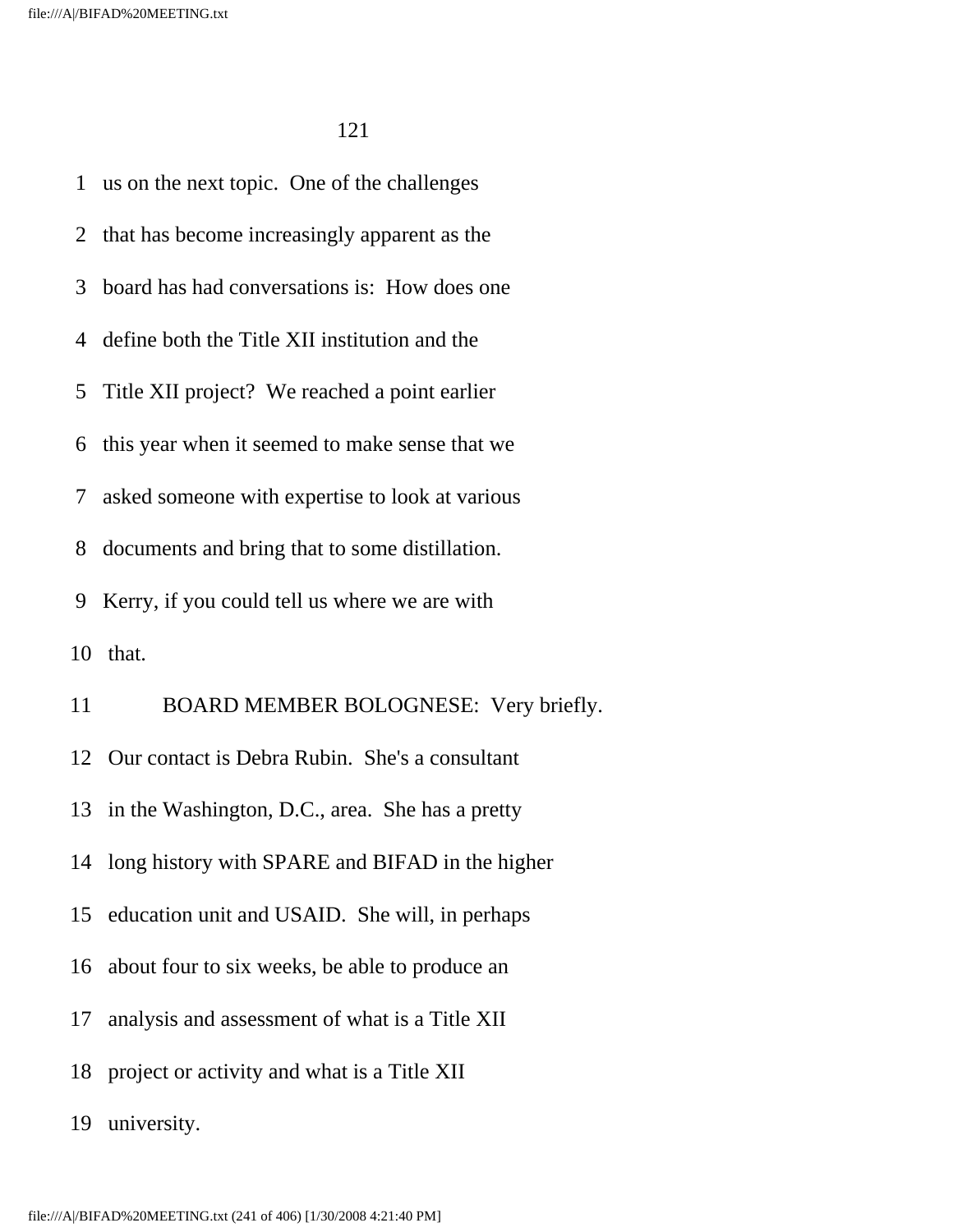- 20 She's been charged to do a series of
- 21 interviews with present and former USAID
- 22 officials. So look at the legislation, talk to
- 23 some former staffers who were involved in the
- 24 2000 amendments to Title XII and to talk to many
- 25 of you out in the university community about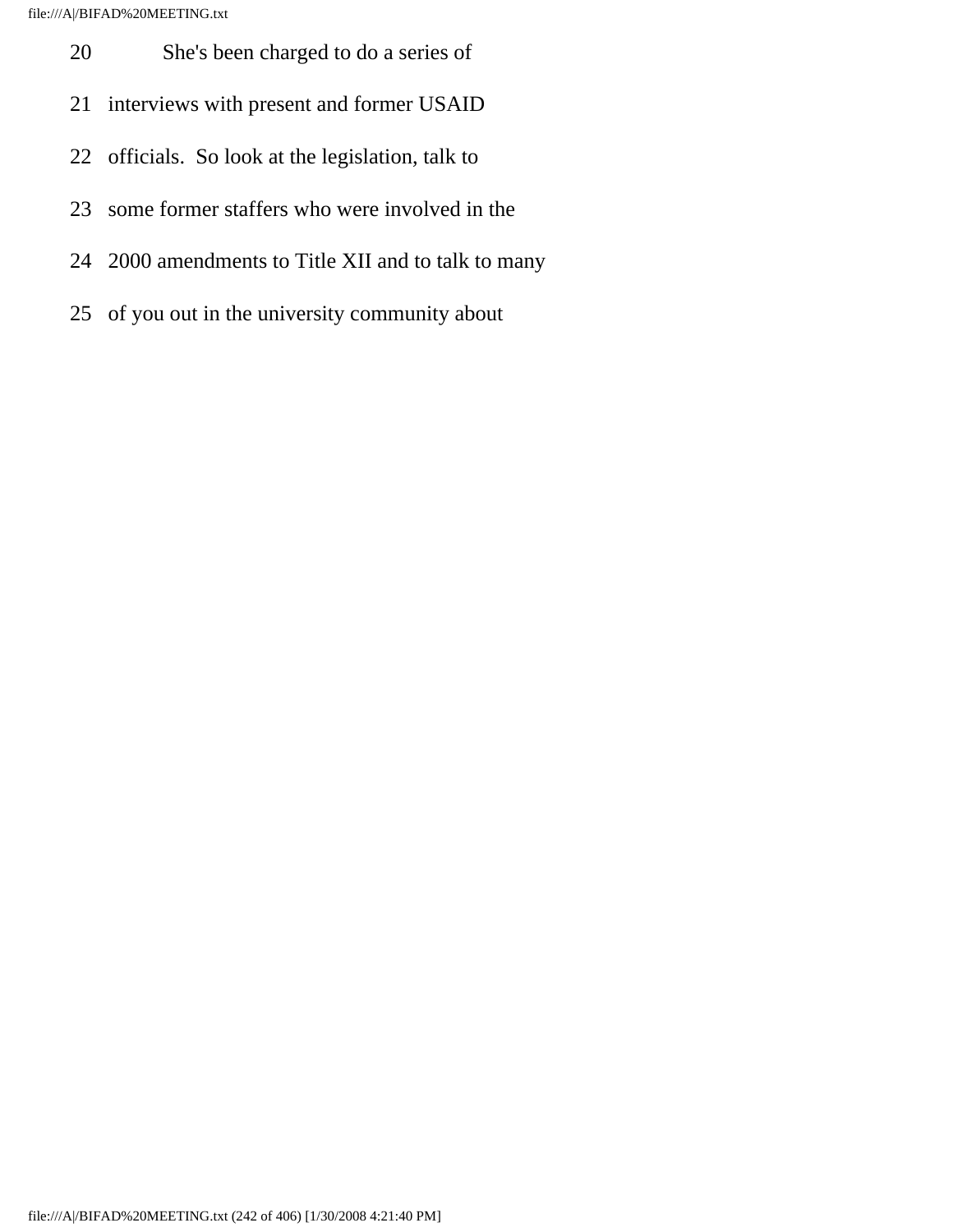| 1              | your perspectives and experiences with Title XII    |
|----------------|-----------------------------------------------------|
|                | 2 over the years.                                   |
| 3              | <b>CHAIRMAN EASTER:</b> Any questions from          |
| $\overline{4}$ | the board about that status of that effort? And     |
| 5              | that report will be done --                         |
| 6              | BOARD MEMBER BOLOGNESE: She'll submit               |
|                | 7 it probably at the next BIFAD meeting and         |
| 8              | officially it will be open for discussion.          |
| 9              | <b>CHAIRMAN EASTER: Mr. Rabon?</b>                  |
| 10             | BOARD MEMBER RABON: Kerry, will any                 |
|                | 11 of the USAID folks be consulted in that process? |
| 12             | BOARD MEMBER BOLOGNESE: Yes. Part of                |
|                | 13 the contract calls for an interview fairly       |
|                | 14 extensively of USAID current and former          |
|                | 15 officials.                                       |
| 16             | BOARD MEMBER RABON: What would be the               |
| 17             | next step after her reporting?                      |
| 18             | <b>CHAIRMAN EASTER:</b> Her report is advice        |

19 to this board, and I think that the opportunity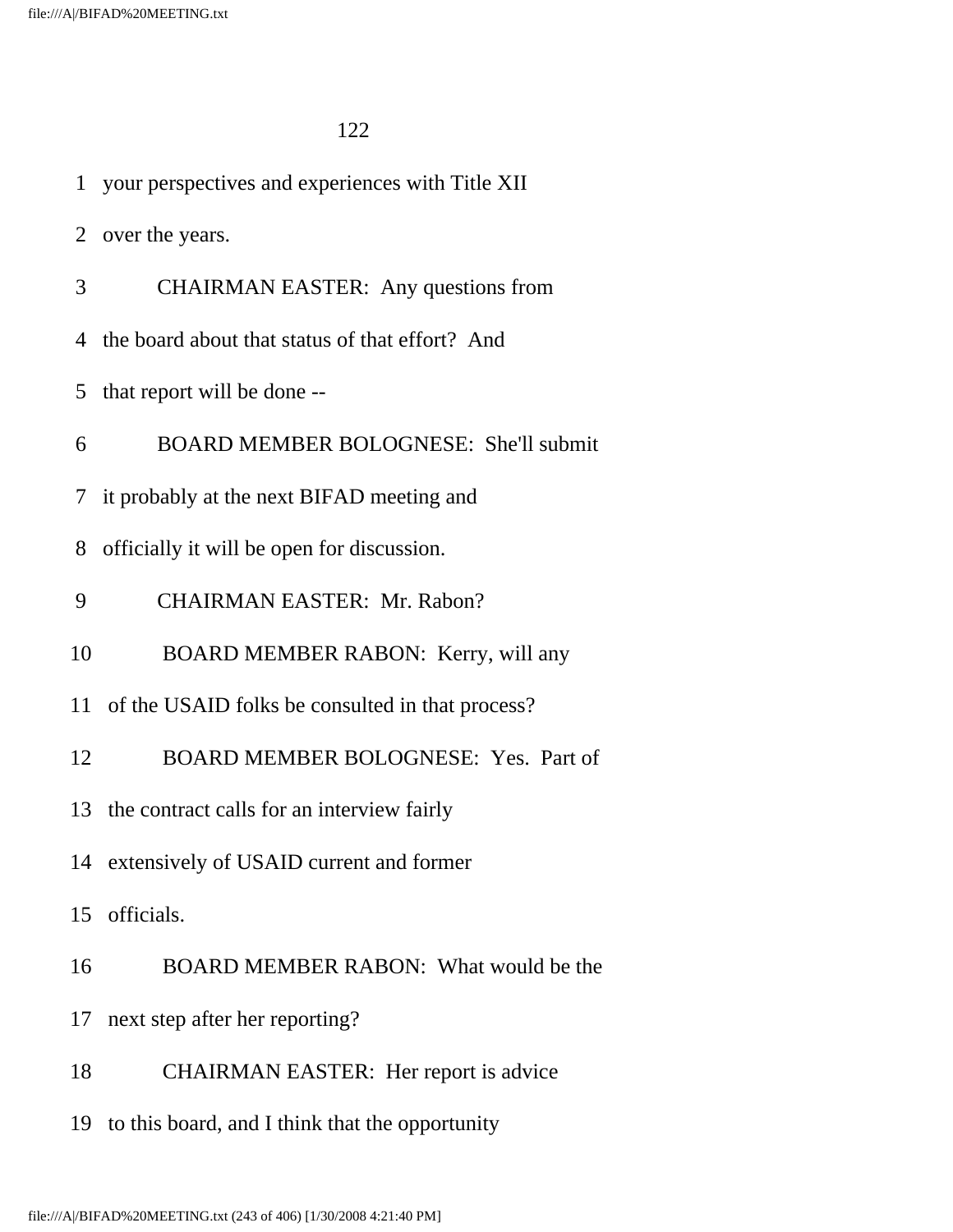- 20 of my other distinguished colleagues would be
- 21 for us to use the information that is generated
- 22 as we have conversations about what is on the
- 23 table a minute ago: Who do we invite to some
- 24 meeting about international agricultural
- 25 development? What institutions should be on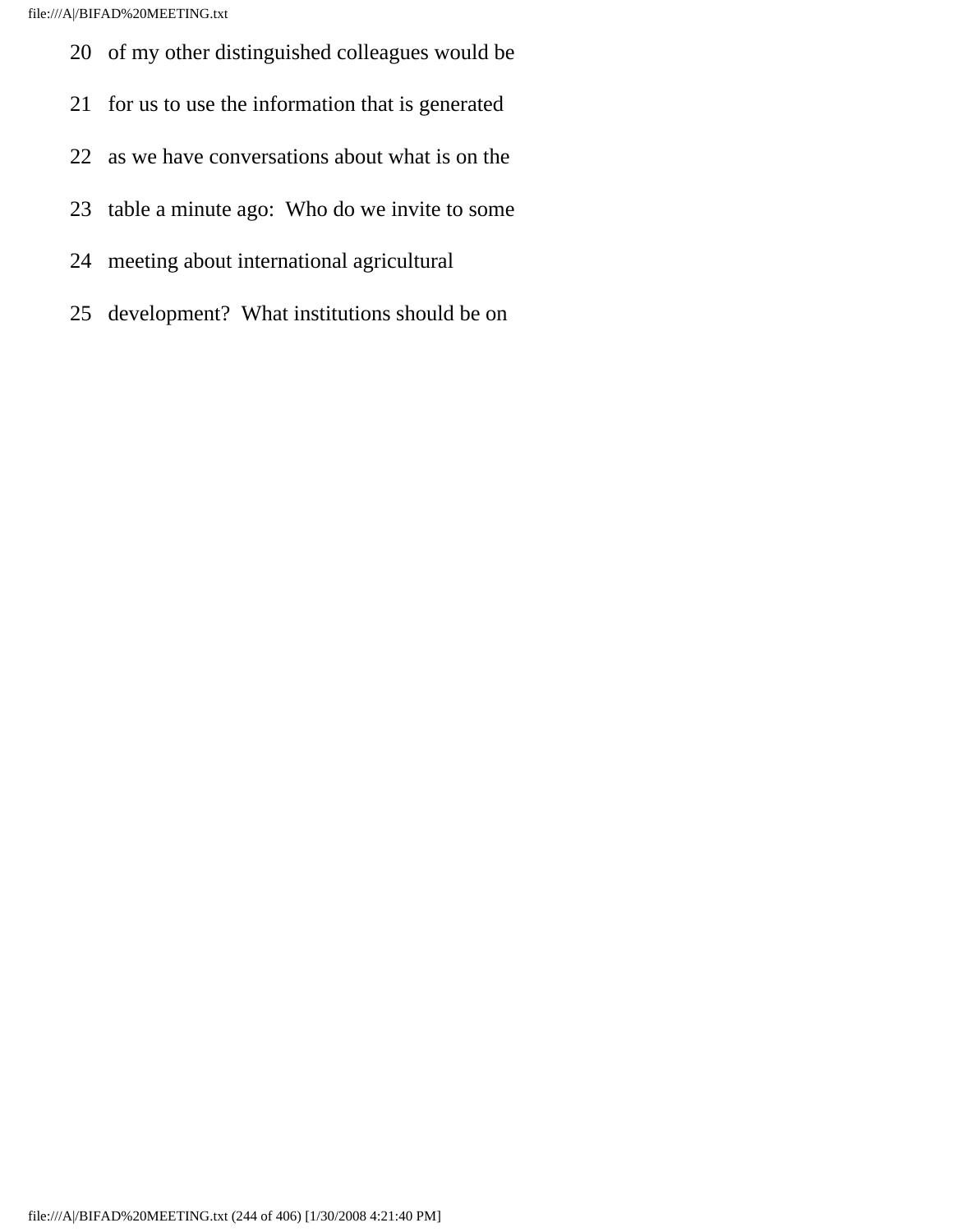1 that? That's just one example.

 2 BOARD MEMBER BOLOGNESE: Let me also 3 clarify what Doctor Schafer handled this morning 4 that we discussed when George gave his report on 5 Title XII: How do we know what was in that 6 report was a Title XII project or activity? How 7 much will it help to find how much money is 8 being spent on Title XII activities, which is 9 now kind of opaque, so hopefully we will be able 10 to provide some clarity to that whole range of 11 issues. 12 CHAIRMAN EASTER: Any questions from 13 the audience about this particular subject? 14 If not, we will move on to the third 15 item on the afternoon agenda, "Vision 2025: 16 Formulating a Center of Excellence for 17 Technology Adaptation in Africa." This is a 18 conversation that I think is fair to say is in 19 its very infancy in some respects, as a lot of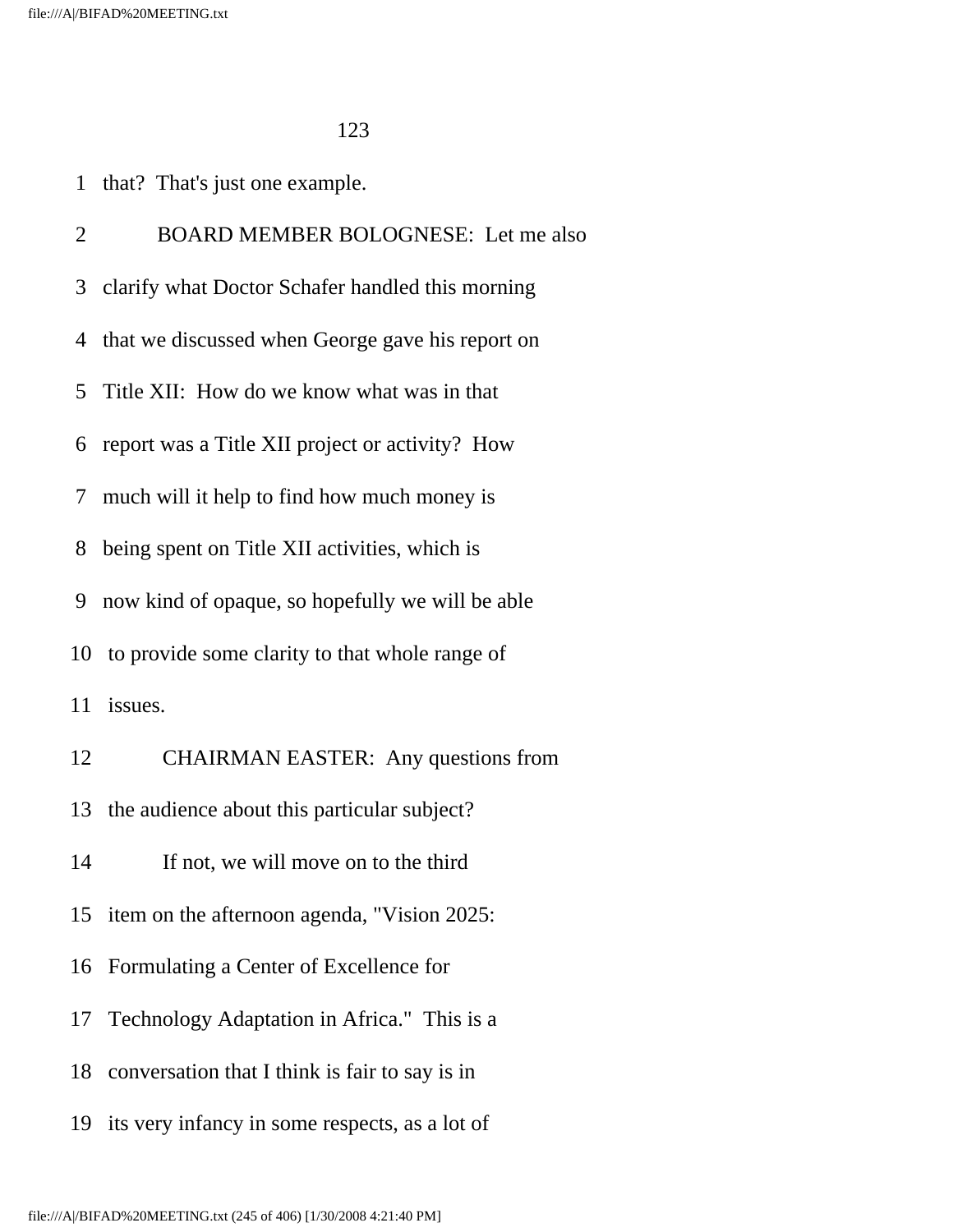- 20 the developed world contingent is focused on
- 21 Africa and how the food system is developed but
- 22 also on the vision for that continent.
- 23 We have asked Ron Senykoff, who is the
- 24 secretary for BIFAD, to have some conversations
- 25 and information-gathering while in Washington to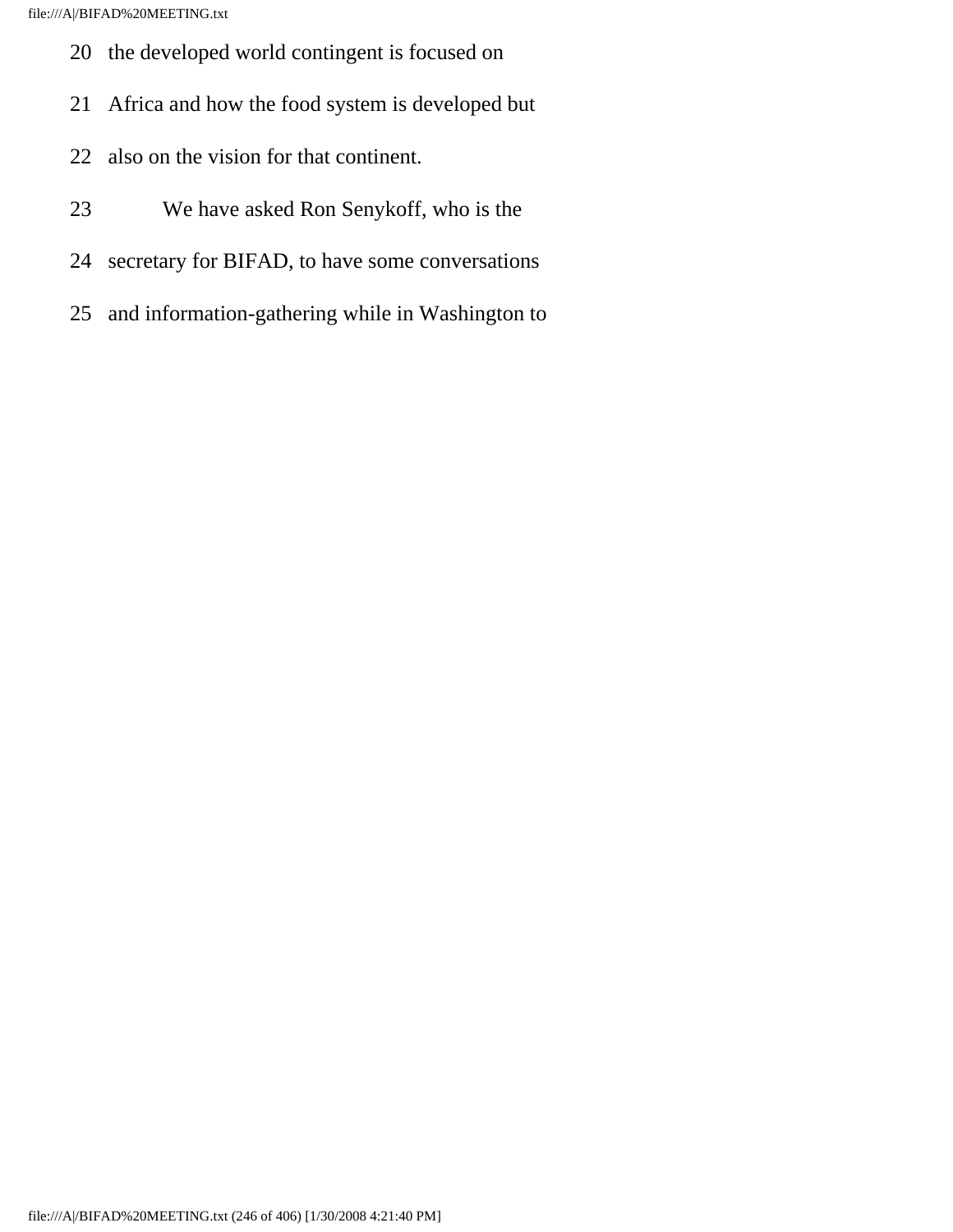1 help us learn more about this. And, Ron, if you 2 would give us a report briefly on those 3 conversations. 4 MR. SENYKOFF: Good afternoon, 5 everyone. It's good to be among many academic 6 folks and university administrators. In 1974 7 there was a director in science and technology 8 at AID by the name of Henry Arnold. Some may 9 have remembered him. He said at that time one 10 of our problems is we conduct a lot of research, 11 but we don't get it adapted. 12 That issue is still with us today even 13 though the technologies have changed, but often 14 we don't give enough credit in the university 15 structures in AID for adaption. We think of new 16 things and keep doing these things but not 17 giving enough credit to graduate students, 18 professors, faculty, administration who deal 19 with adaption.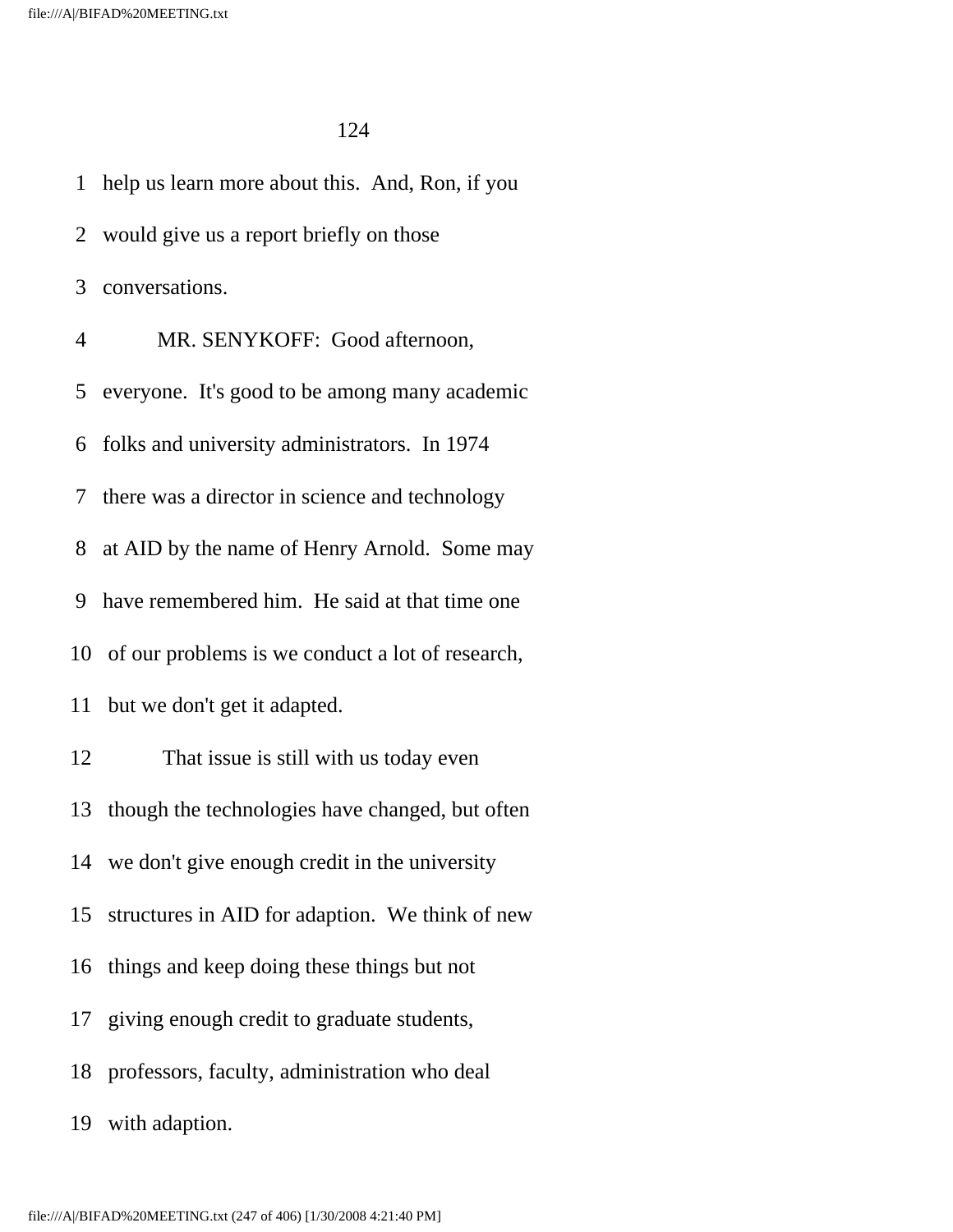- 20 The situation in Africa and many parts
- 21 of the world, as everyone knows here, is one
- 22 where there have been many studies but yet
- 23 adaption is needed and bringing on new ideas and
- 24 transferring knowledge and putting that
- 25 together. At the same time, we got the issue of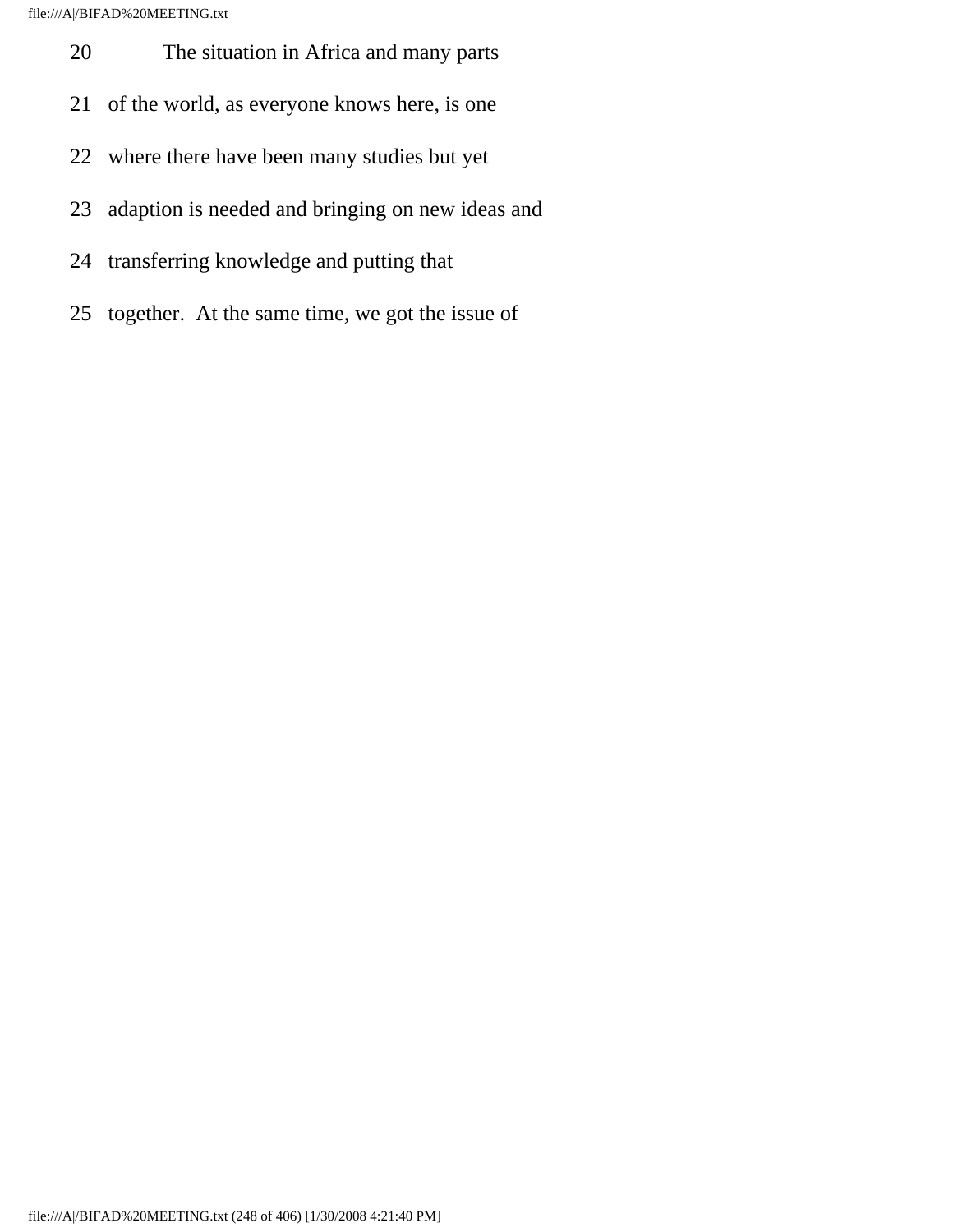1 the current global crisis that deals with the 2 environment, natural resources, agriculture and 3 other geopolitical implications that says we 4 have some very unique opportunities. 5 The U.S. government is establishing 6 under the military a new command called AFRICOM, 7 which is to look at the African continent in a 8 new way. This is a landmark decision. 9 Important in that is that within AFRICOM there 10 is a civil role versus just a military role in 11 what is called the "combatant commands" of the 12 military structure. The world is divided up in 13 regions, very much like the State Department or 14 AID divides itself up into regions and these 15 flow under various commands. 16 In response to growing changes in 17 Africa and certainly what we all hear in the 18 sense of terrorism and bioterrorism, food safety 19 and continued conflict, the government has just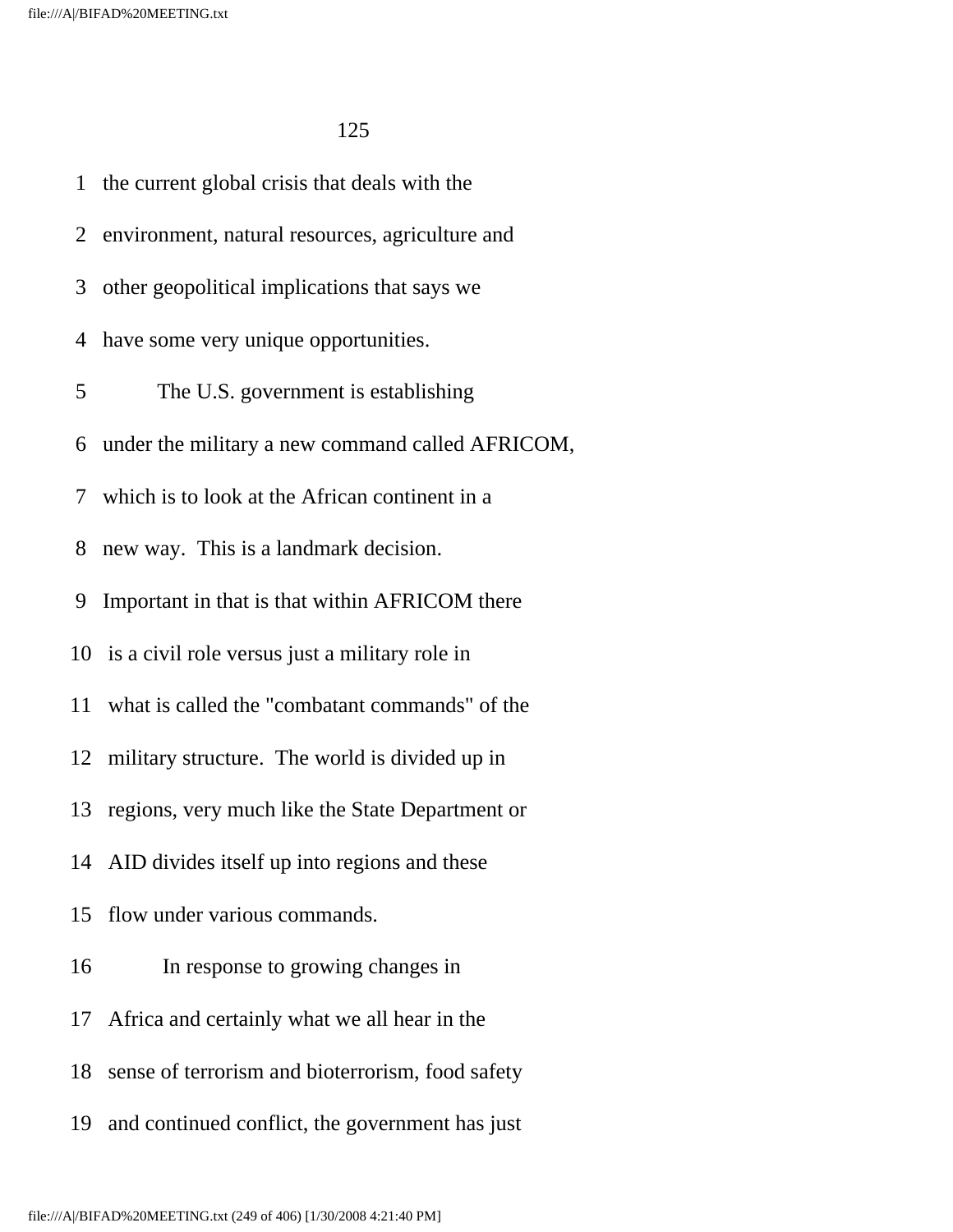- 20 stood up and sent them a new command called
- 21 "AFRICOM."
- 22 Embedded in that is the view that we
- 23 want a greater civilian role with that. We have
- 24 been having discussion with them, in very
- 25 preliminary terms because we need to know where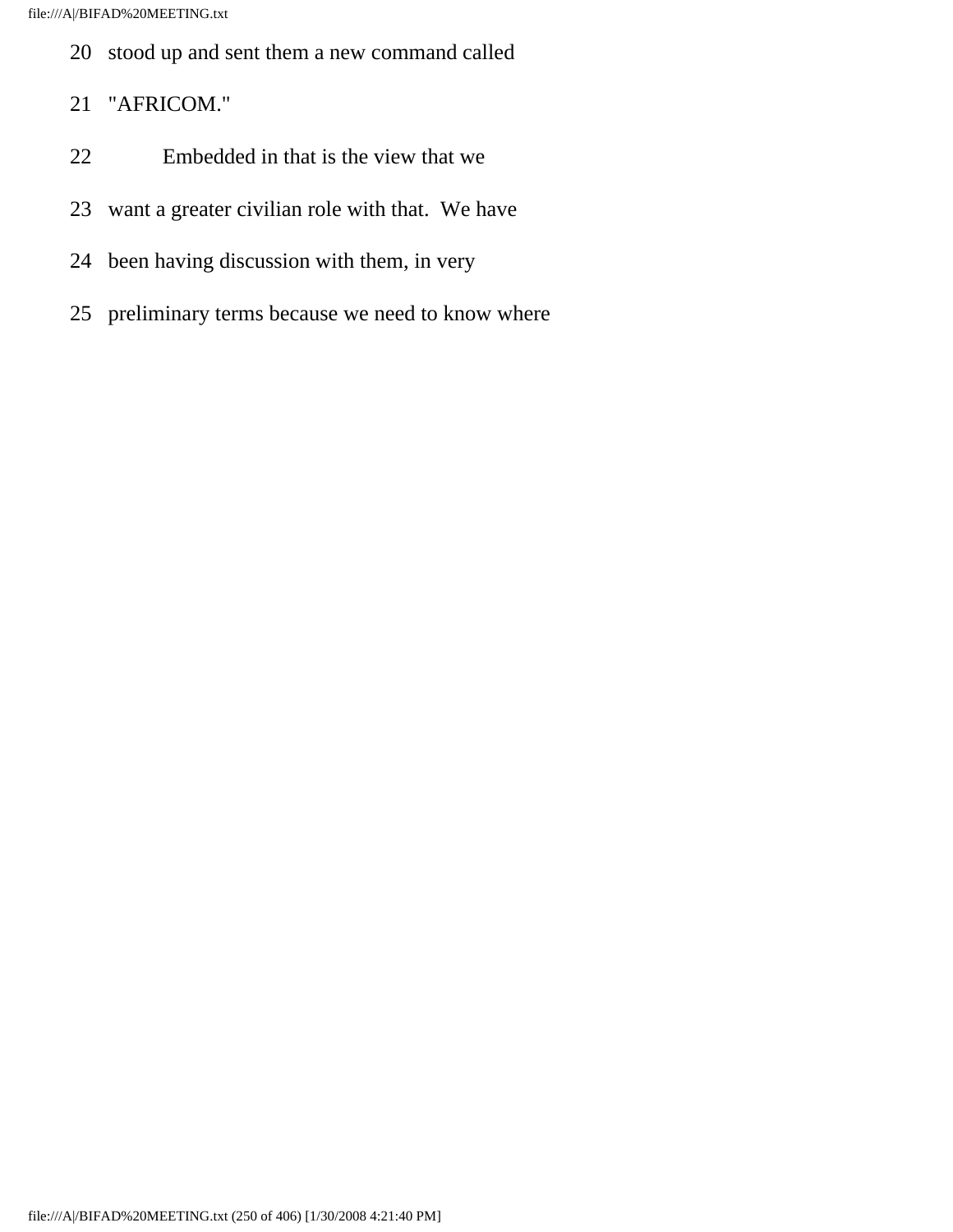1 the board wants to go in the future. But the 2 idea was raised to look at where we might go. 3 Within that context was the idea of 4 why not think along the line of something like a 5 Center of Excellence and Technology Adaption? 6 Why technology adaption? Well, it offers an 7 opportunity, and this is where our administrator 8 comes in. If one looks at Henrietta's speeches 9 over the last few months and the change that is 10 going on, there is a clear indication and 11 interest in outreach to broader partners. Not 12 just in the private sector but other partners: 13 our NGOs community, our university community and 14 researchers. Within that context the thought 15 was, well, maybe technology adaption will fit 16 here in this.

- 17 AFRICOM, why AFRICOM? The idea is
- 18 this: If the civilian side of the house does
- 19 not continue to influence the military side of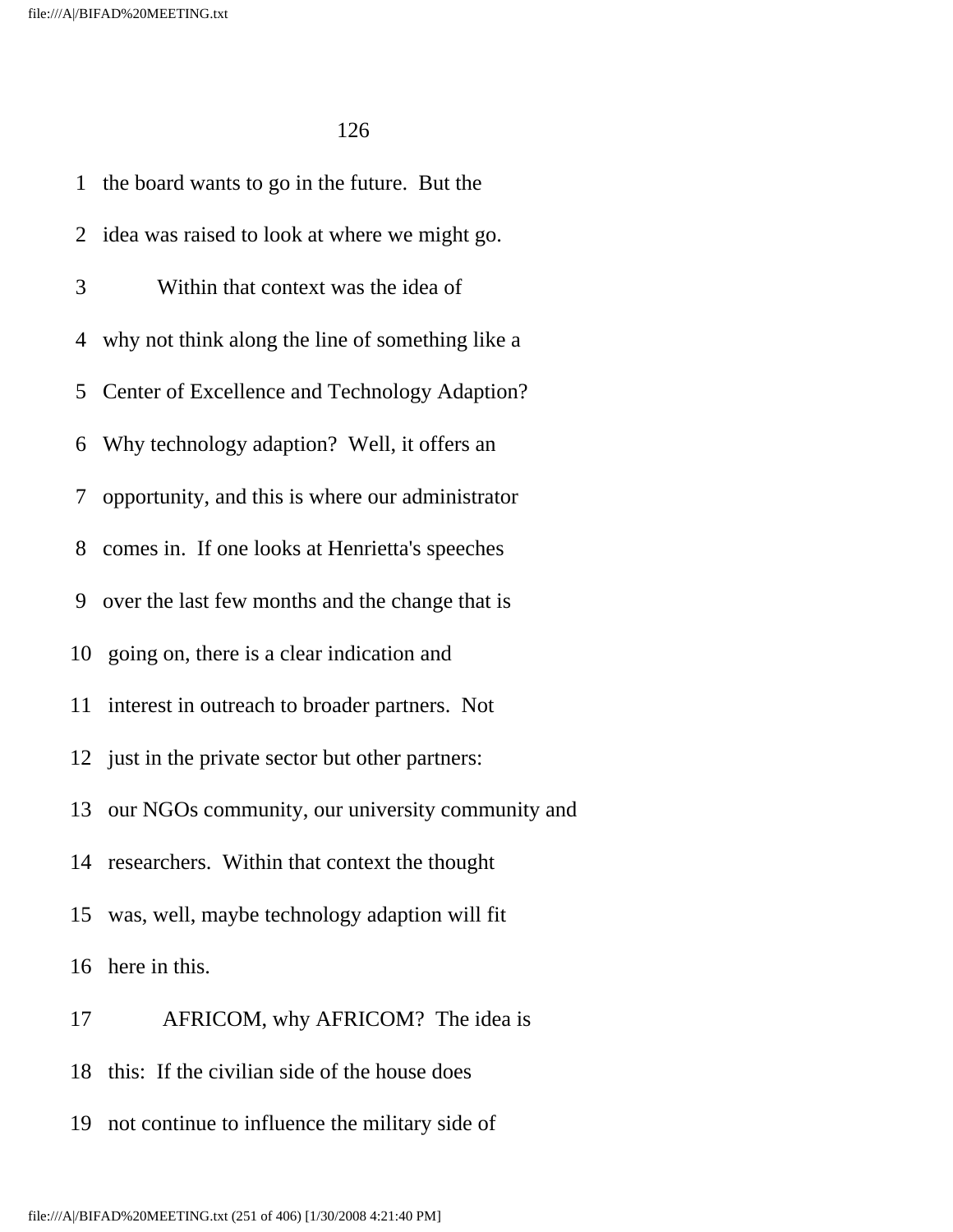- 20 the house, we may have a concern on the African
- 21 continent, certainly, of growing military
- 22 interest without the civilians.
- 23 The second piece is that such a
- 24 center, if we were to go forward with the idea,
- 25 would offer opportunities to enhance the voice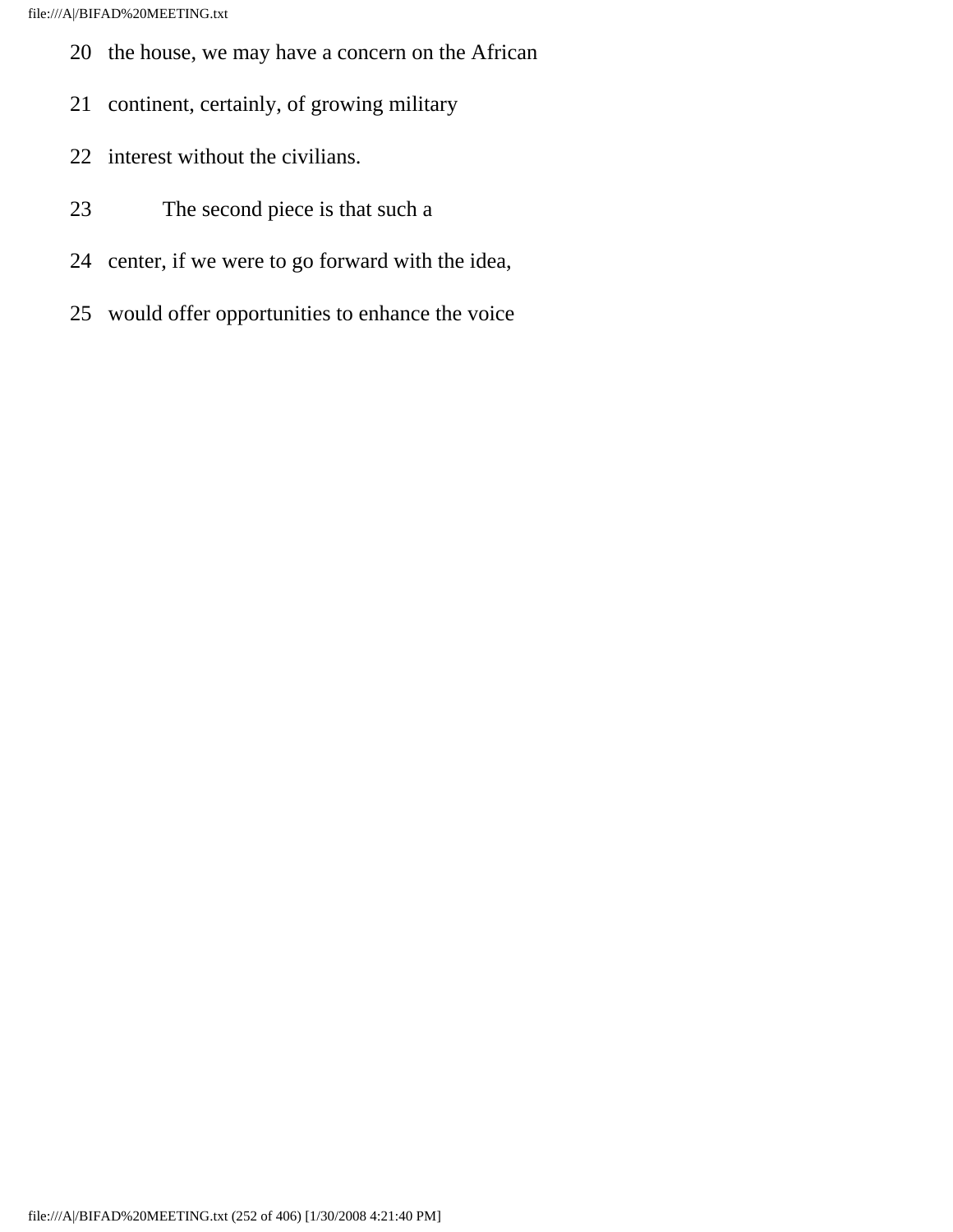1 from the continent; that is, the listening of 2 what we hear in the United States and create a 3 dialogue that might be new. That dialogue also 4 then would help influence on the civilian side 5 where the military planners are thinking of 6 their military and security interests. That 7 fits then in the idea of working in conflict 8 countries on development type of projects. 9 So that is as far as we have gone. 10 The idea is percolating around. There are folks 11 that are interested in this. The board and 12 Doctor Easter and several members, I know, have 13 expressed additional interest. And it's 14 formative. I believe it has an opportunity for 15 additional enhancement, and we would encourage 16 you to think about it; if you have ideas, to 17 send them to us. We will put them into the 18 matrix for this calculus of decision-making as

19 it comes down-range.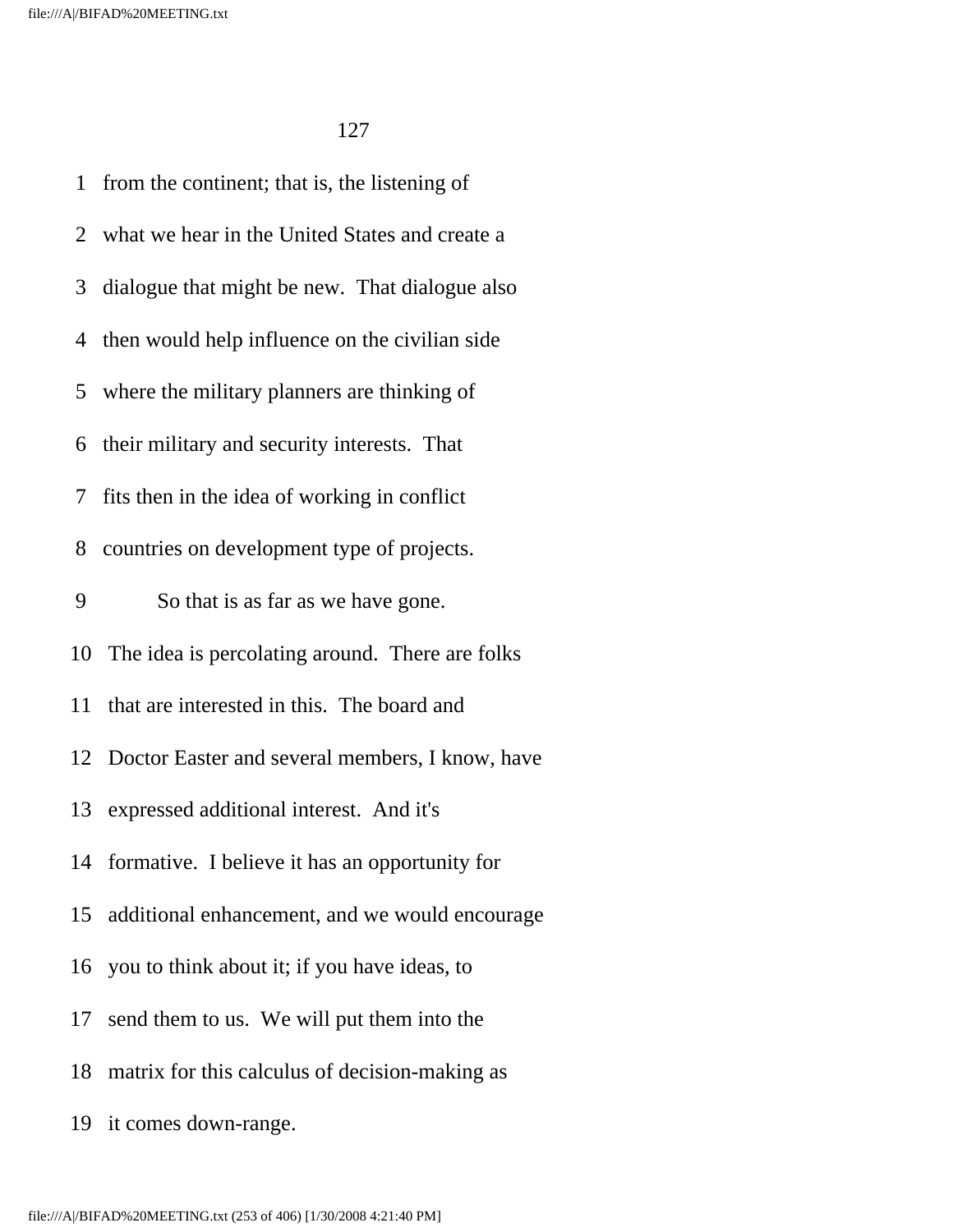- 20 Knowing what Henrietta said to me last
- 21 week when I was asking her about her speech for
- 22 NASULGC, she said, "Oh, by the way, Africa and
- 23 the Middle East." She had just talked to the
- 24 Secretary of State on this just a few minutes
- 25 before and the Secretary had indicated let's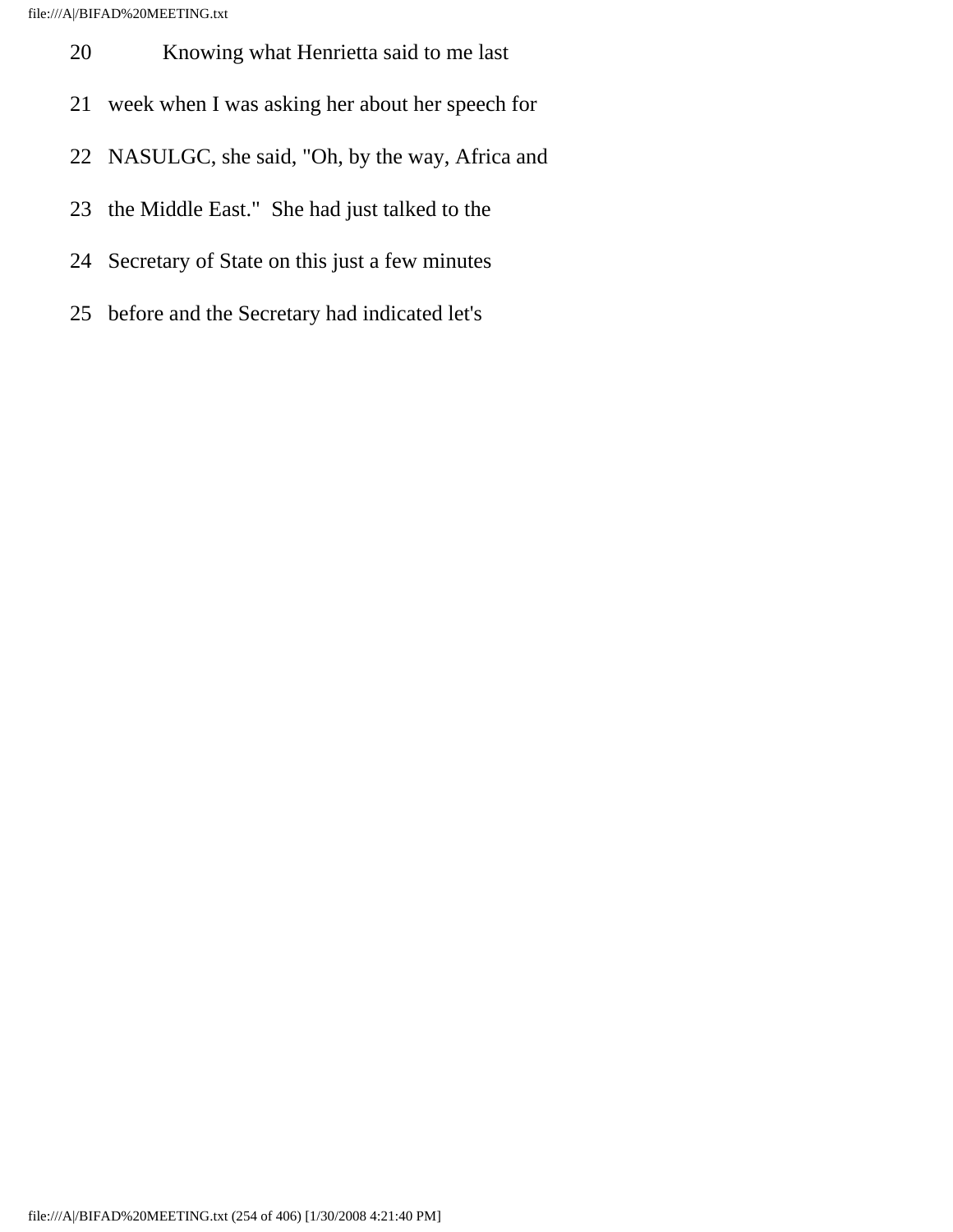1 expand this initiative. Not the African Center 2 of Excellence, but some other things that she's 3 looking at to include the Middle East. 4 So I think we would do the same thing 5 in keeping with the administration of outreach, 6 of listening, of dialogue, the recognition of 7 science and technology, engineering in this 8 context, and it's an opportunity for the board. 9 Thank you. I will take any questions 10 that you have. 11 AUDIENCE MEMBER: Do you see a danger 12 in associating foreign assistance with the 13 military? 14 MR. SENYKOFF: I have to be careful on 15 what I would say on that; but I can say as a 16 development practitioner, since the time of '74 17 with Doctor Arnold and those, there is a 18 considerable body of folks in AID who are 19 concerned with just how close the civilian side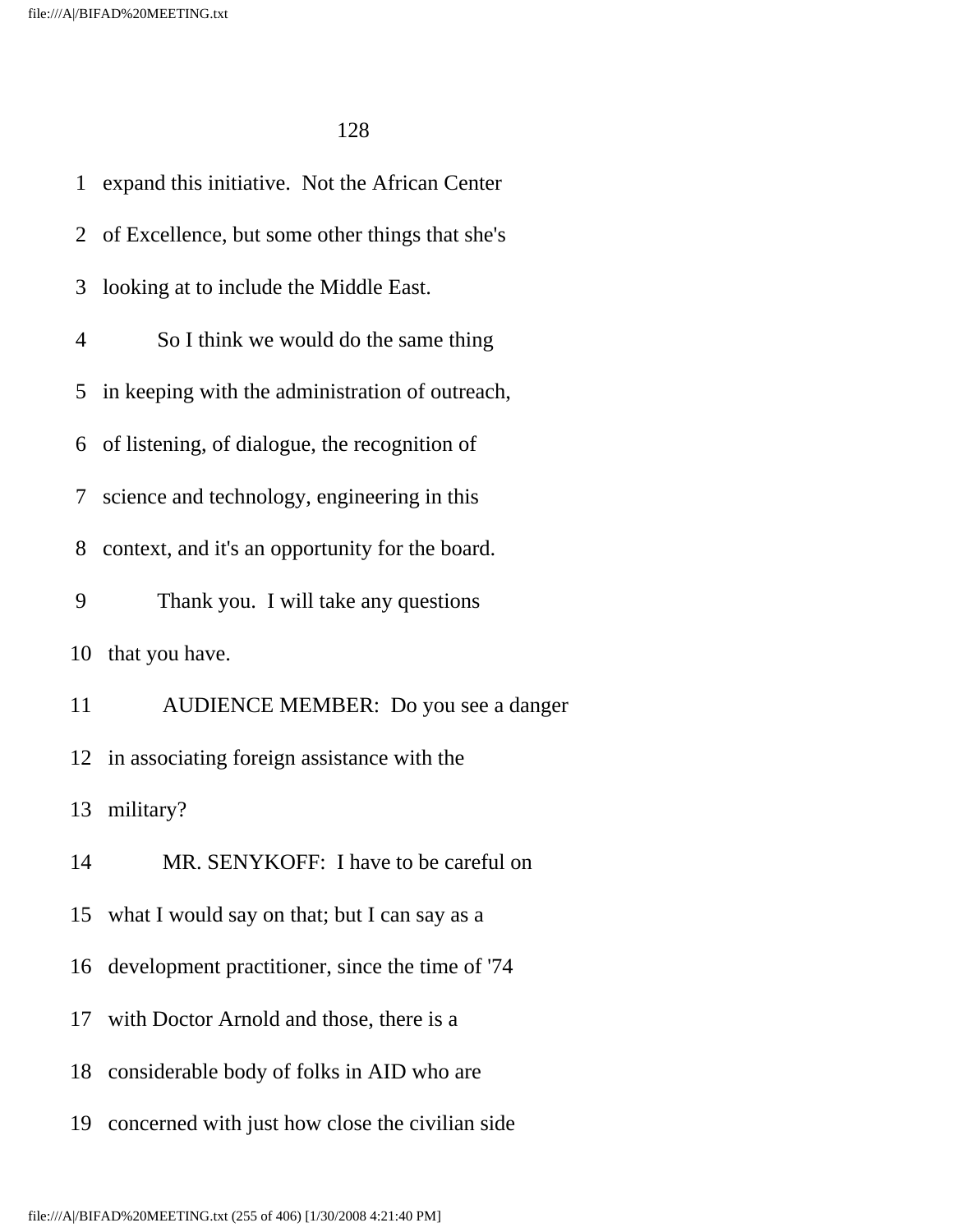- 20 of development gets with the military.
- 21 That's why I went to Iraq for a year.
- 22 I wanted to see -- in the establishment of the
- 23 first PRT, to vet that question: How close can
- 24 you get? And the answer is, There is a concern.
- 25 Yes, there is. The opportunity here is the need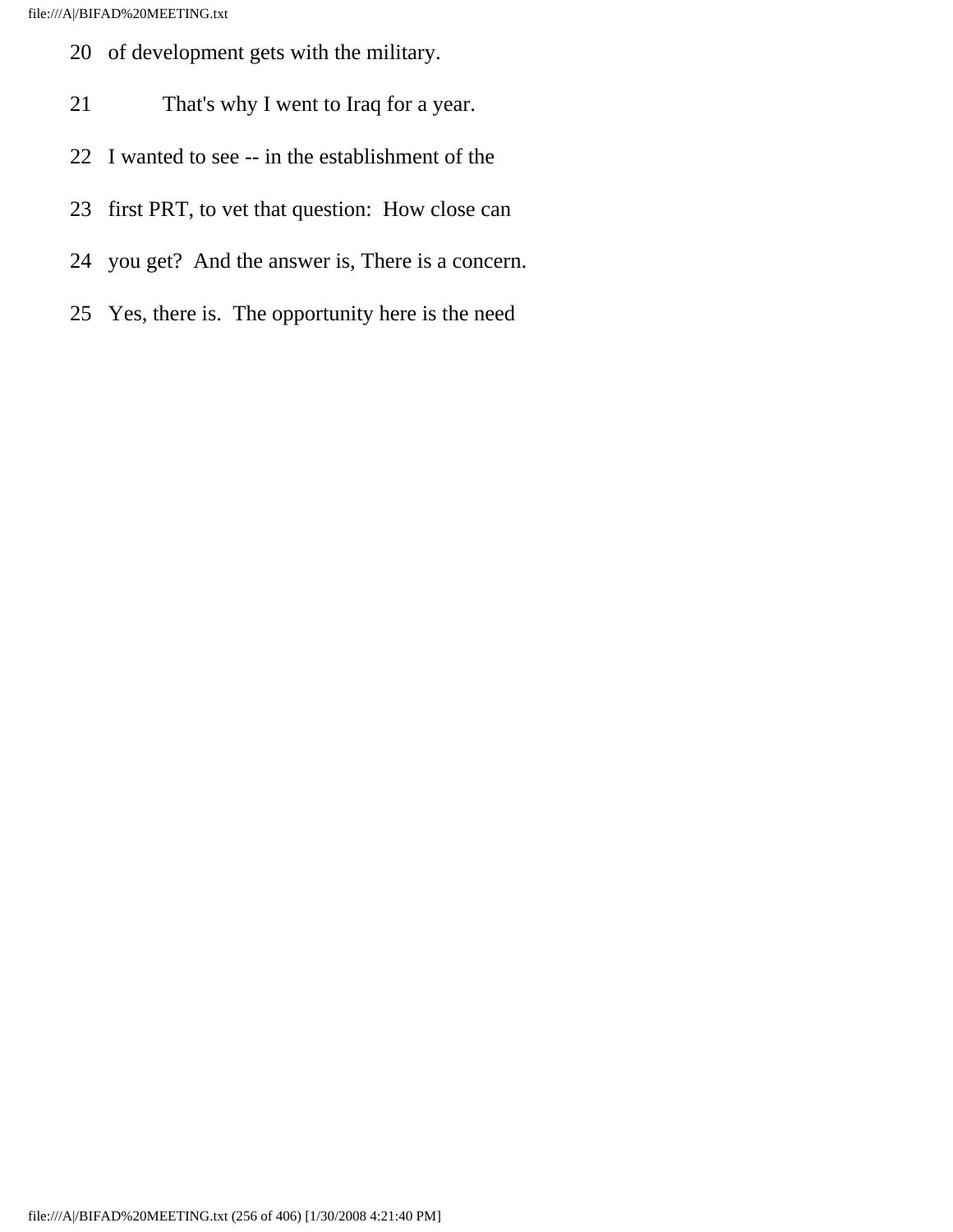| 1  | for enhanced civilian input with our colleagues     |
|----|-----------------------------------------------------|
|    | 2 in the defense department.                        |
| 3  | <b>CHAIRMAN EASTER:</b> Any comments or             |
|    | 4 questions from the board members? Again, I        |
|    | 5 would emphasize this is a very preliminary-type-  |
| 6  | finding conversation. So thank you very much,       |
| 7  | Ron.                                                |
| 8  | The next item -- yes, Doctor Kellogg.               |
| 9  | MR. KELLOGG: Yes, Mr. Chairman. I                   |
|    | 10 wanted to introduce two distinguished guests who |
|    | 11 have just arrived in the group. Her Excellency   |
|    | 12 Hawa Nditowe, who is the ambassador from Malawi; |
|    | 13 and His Excellency Keerteecoomo Ruhee from       |
|    | 14 the -- the ambassador from Mauritius. These are  |
|    | 15 people who have just commented in their earlier  |
| 16 | meeting today about their commitment to             |
| 17 | agriculture development and their commitment to     |
| 18 | higher education in their nations, and it's a       |
| 19 | real pleasure to have them with us.                 |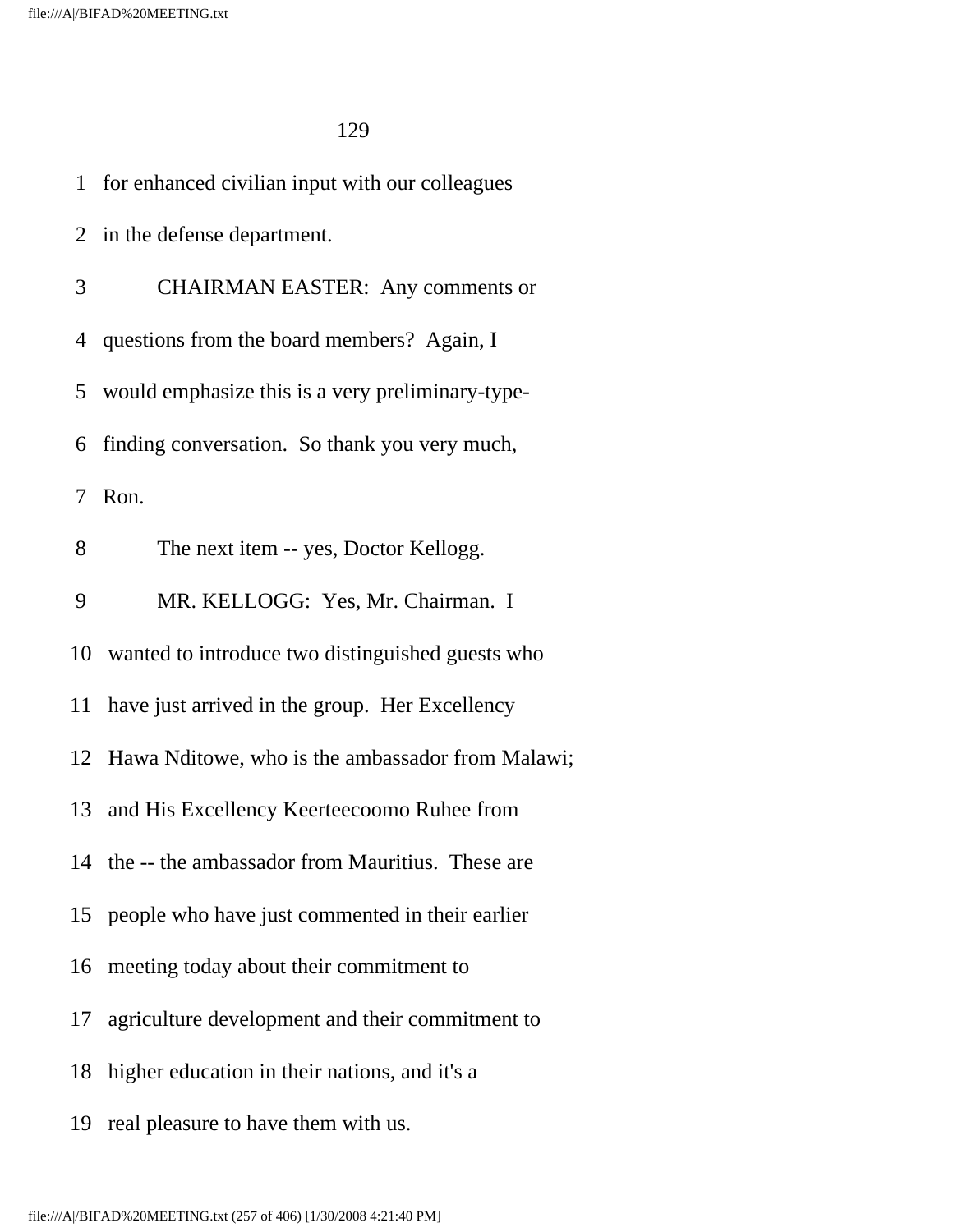- 20 (Applause)
- 21 MR. KELLOGG: They are here under the
- 22 auspices of the Partnership to Cut Hunger and
- 23 Poverty in Africa.
- 24 CHAIRMAN EASTER: Are you invited
- 25 relative to NASULGC's initiatives? I caught you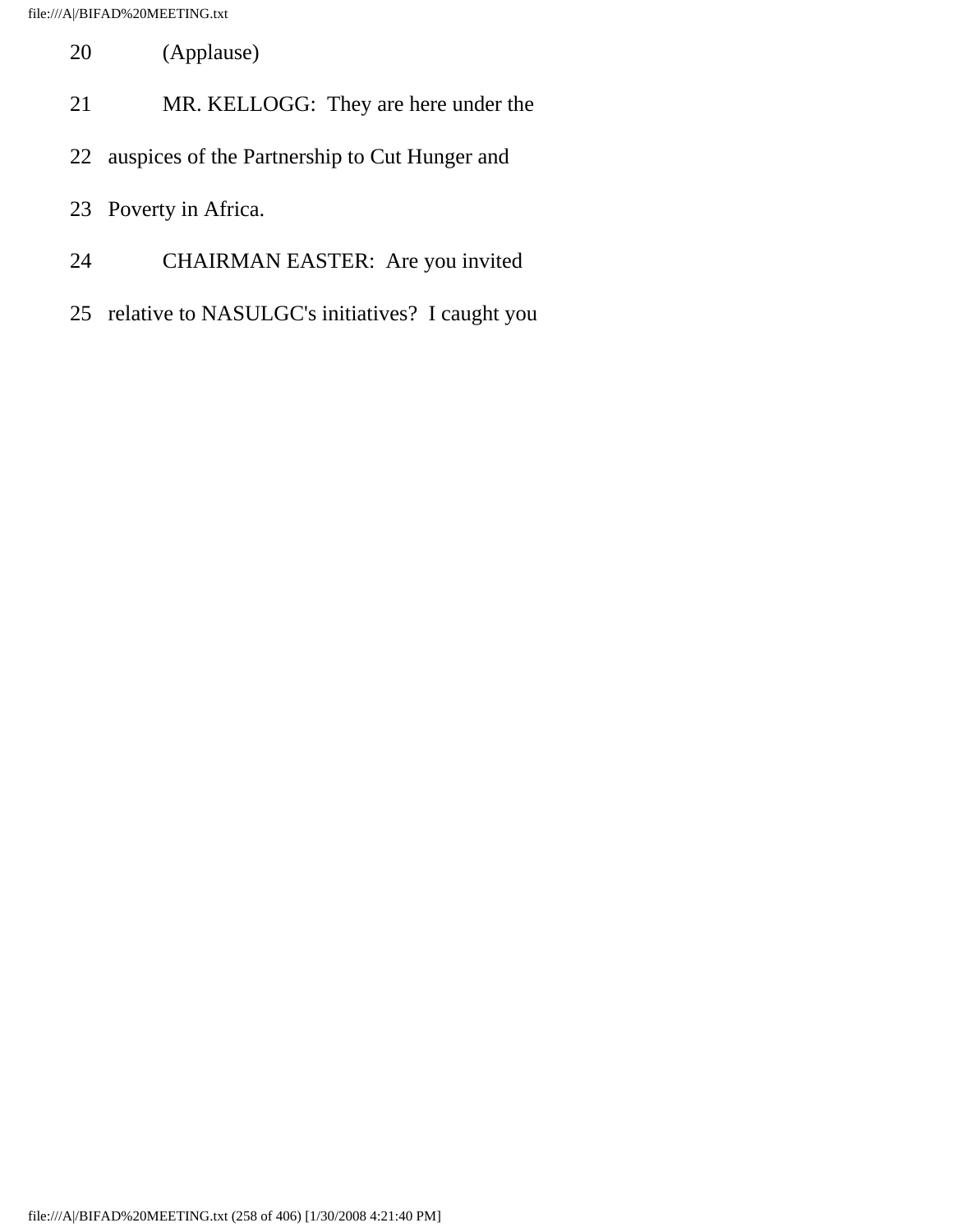- 1 on the spur of the moment.
- 2 MR. KELLOGG: There is an initiative
- 3 that NASULGC has taken leadership in partnership
- 4 with the Partnership to Cut Hunger and Poverty
- 5 in Africa for an Africa USU versus the
- 6 collaboration in higher education -- in the
- 7 initiative for working with American and African
- 8 higher education institutions and including
- 9 universities and colleges and community colleges
- 10 to strengthen African universities' abilities to
- 11 work on issues of development, to help solve
- 12 problems, creating new opportunities for that

13 continent.

- 14 So the initiative is just in its
- 15 formative stages, and I will be talking with
- 16 IDAC tomorrow morning about it, and I think that
- 17 the next BIFAD meeting would probably be a
- 18 timely topic to get involved with. Both Kerry,
- 19 as well as Bill and a number of people in this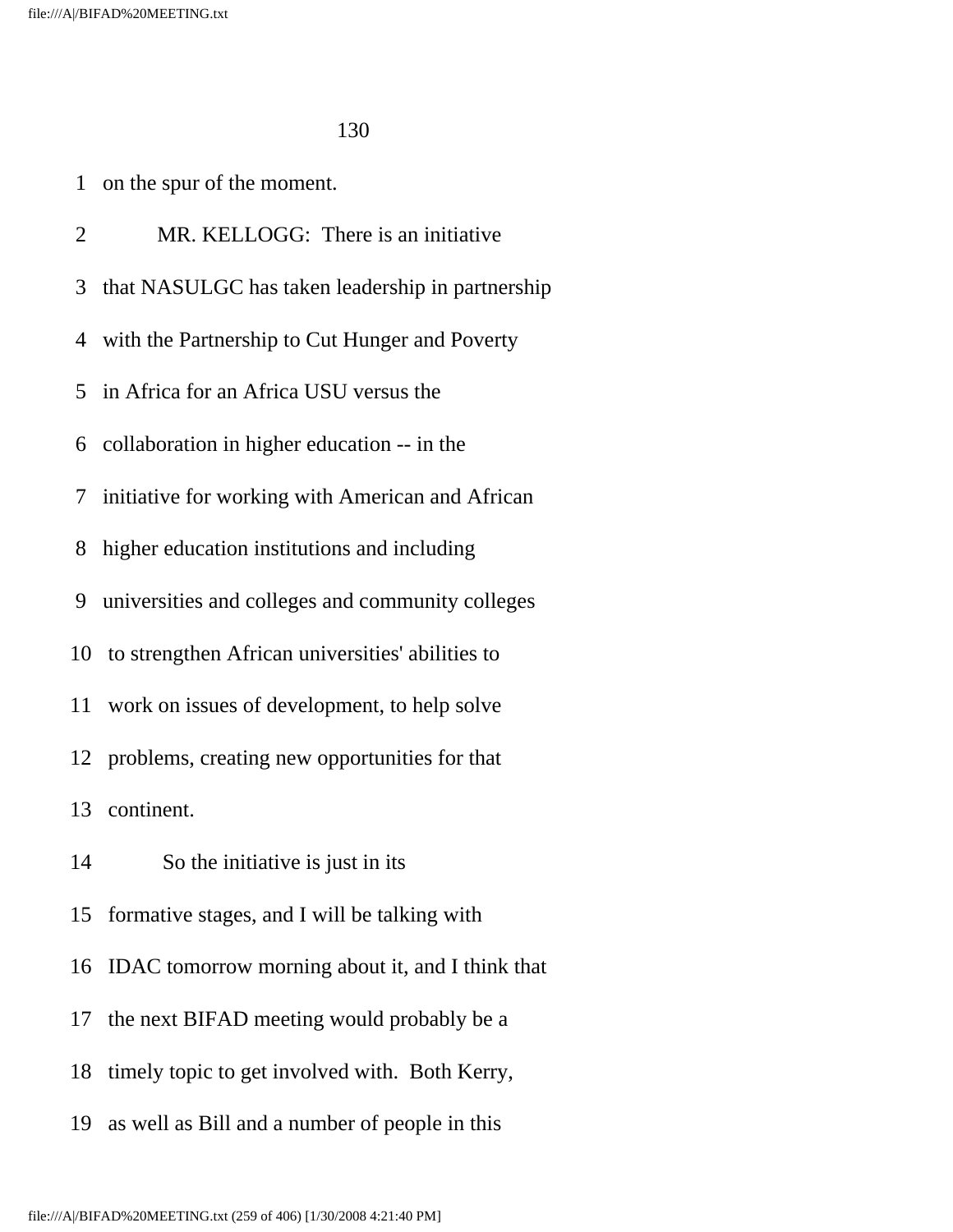- 20 room, are involved in forming our strategies for
- 21 it.
- 22 We have some significant interest in
- 23 developing, so we think, for all of this, and
- 24 Tag Demment here is going to be one of the key
- 25 people engaged in that whole process. So it's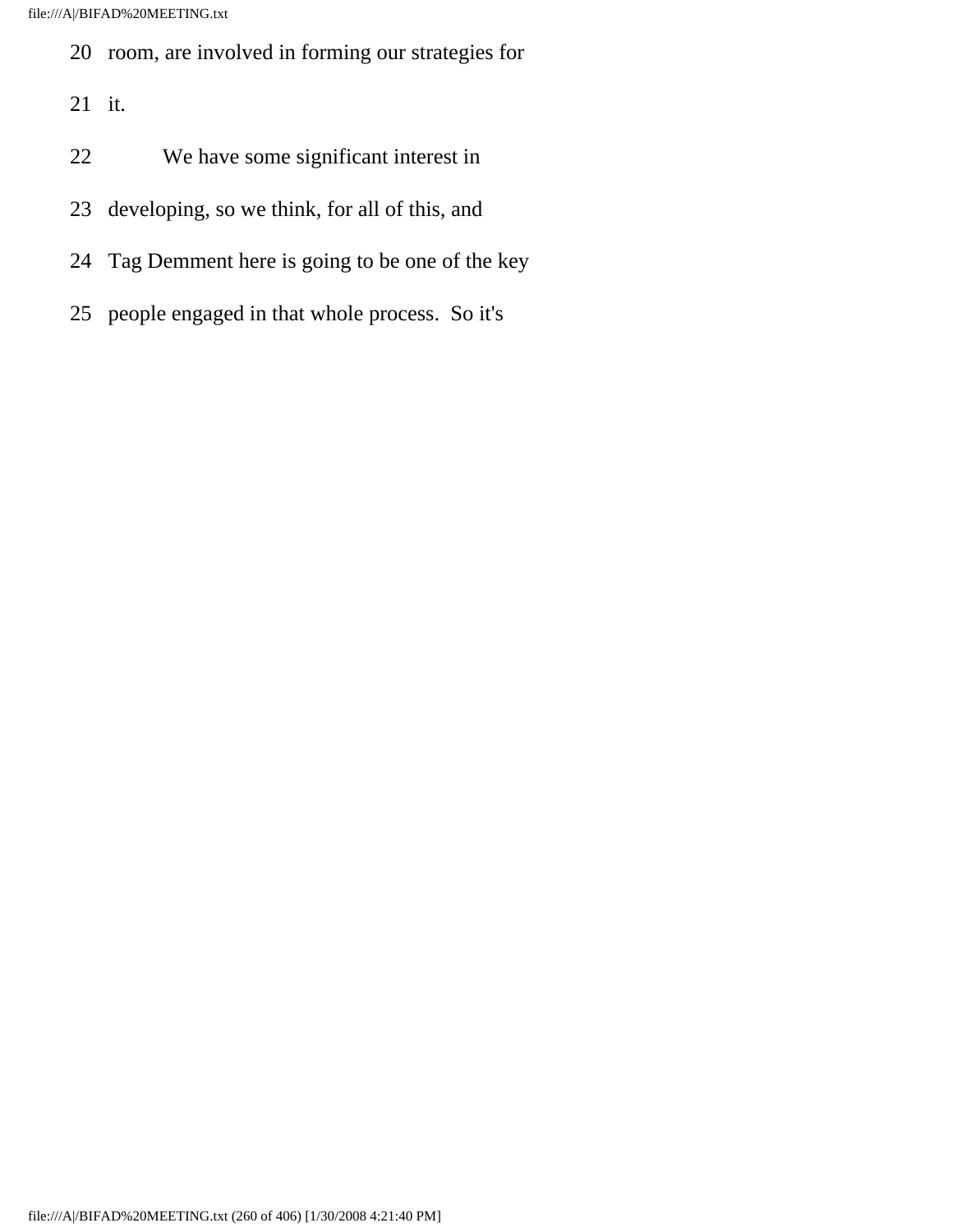1 an important initiative that NASULGC is taking

2 leadership in.

3 CHAIRMAN EASTER: We would like that

4 very much to enter in that conversation. I

5 believe I can say that on behalf of the

6 committee.

7 The next item on the agenda concerns

8 the World Bank Report 2008, and we have not as a

9 board talked to that in any detail. I'm

10 prepared to table that to our next meeting,

11 unless you want to have a discussion.

12 BOARD MEMBER CHRISTENSEN: I think

13 that would be fine. I would just suggest that

14 it be postponed to the next meeting.

15 CHAIRMAN EASTER: Which brings us to

16 the conclusion of our -- I apologize to our

17 distinguished guests that we moved quickly

18 through the agenda this afternoon, but it does

19 create an opportunity for several things.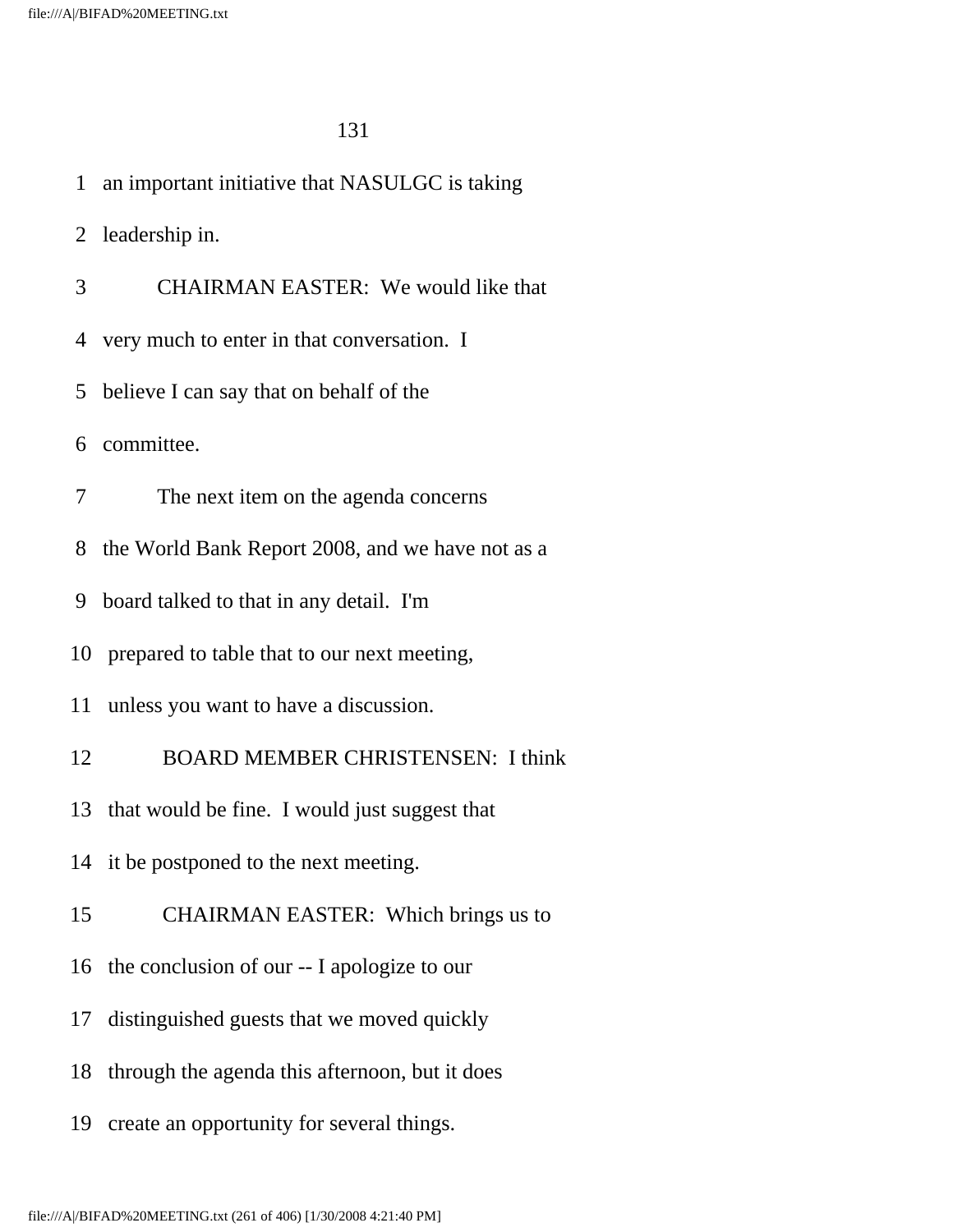- 20 One of those is to ask the board if
- 21 there are any items that you would like to break
- 22 up to assign that were not on the agenda?
- 23 BOARD MEMBER CHRISTENSEN: Could we
- 24 invite the two ambassadors to say a word?
- 25 CHAIRMAN EASTER: Absolutely. Would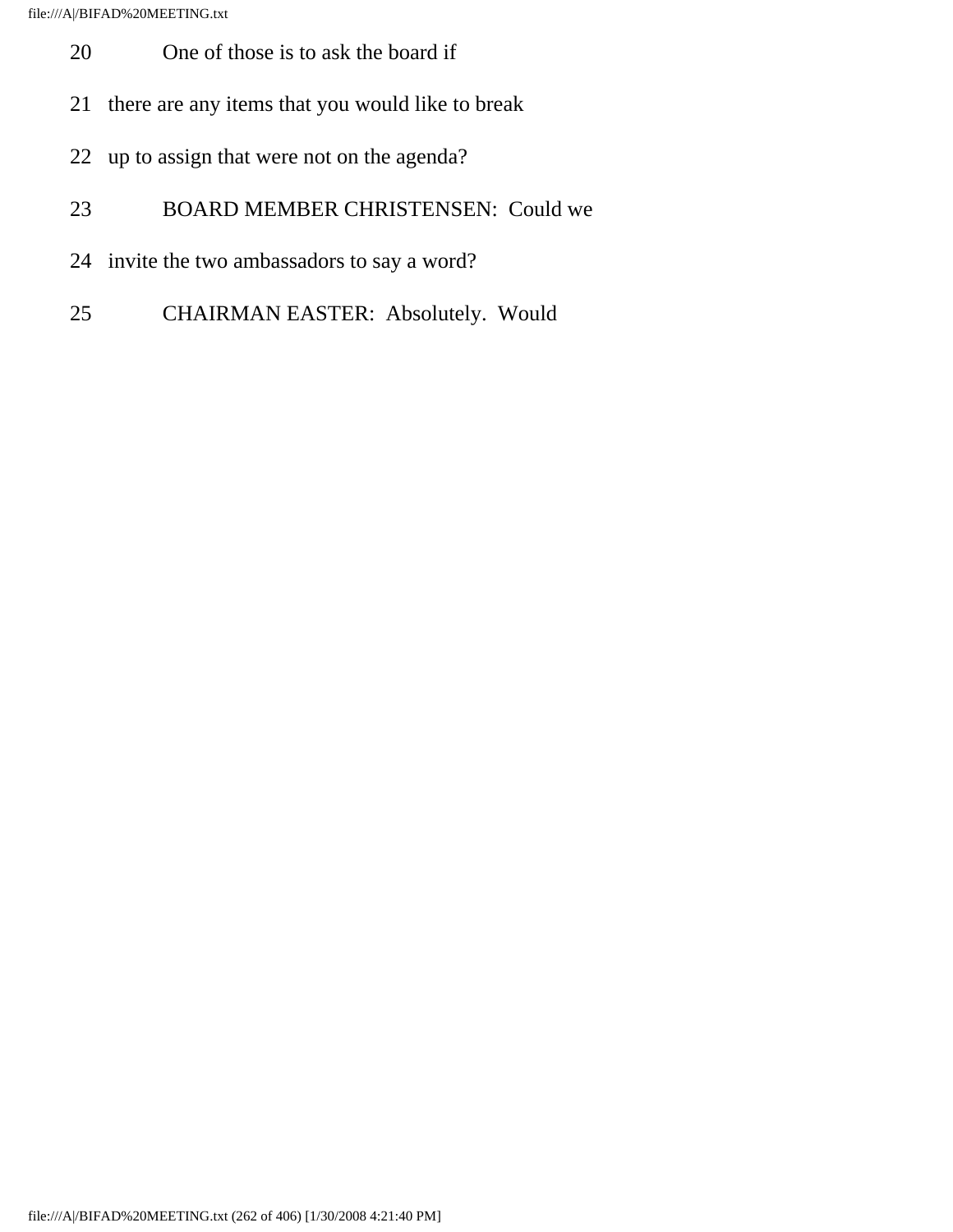1 you be willing to offer some comments on your 2 perspectives on agricultural development, 3 please, ma'am. 4 HER EXCELLENCY HAWA NDITOWE: I thank 5 you very much for giving me this opportunity. 6 My name is Hawa Nditowe. I am the Malawi 7 ambassador to the United States. I just wanted 8 to give a brief perspective in terms of how 9 Malawi is looking at the issue of the importance 10 of education; that being the backbone to 11 bringing about economic growth and reducing 12 poverty in Malawi. 13 Those of you who are aware of Malawi, 14 85 percent of our people live in rural areas out 15 of a population of about 12.4 million. Malawi 16 has developed a growth strategy and our goal is 17 to decrease poverty by 2 or 3 percent of the 18 growth and -- (inaudible). 19 In addition to that, we have also set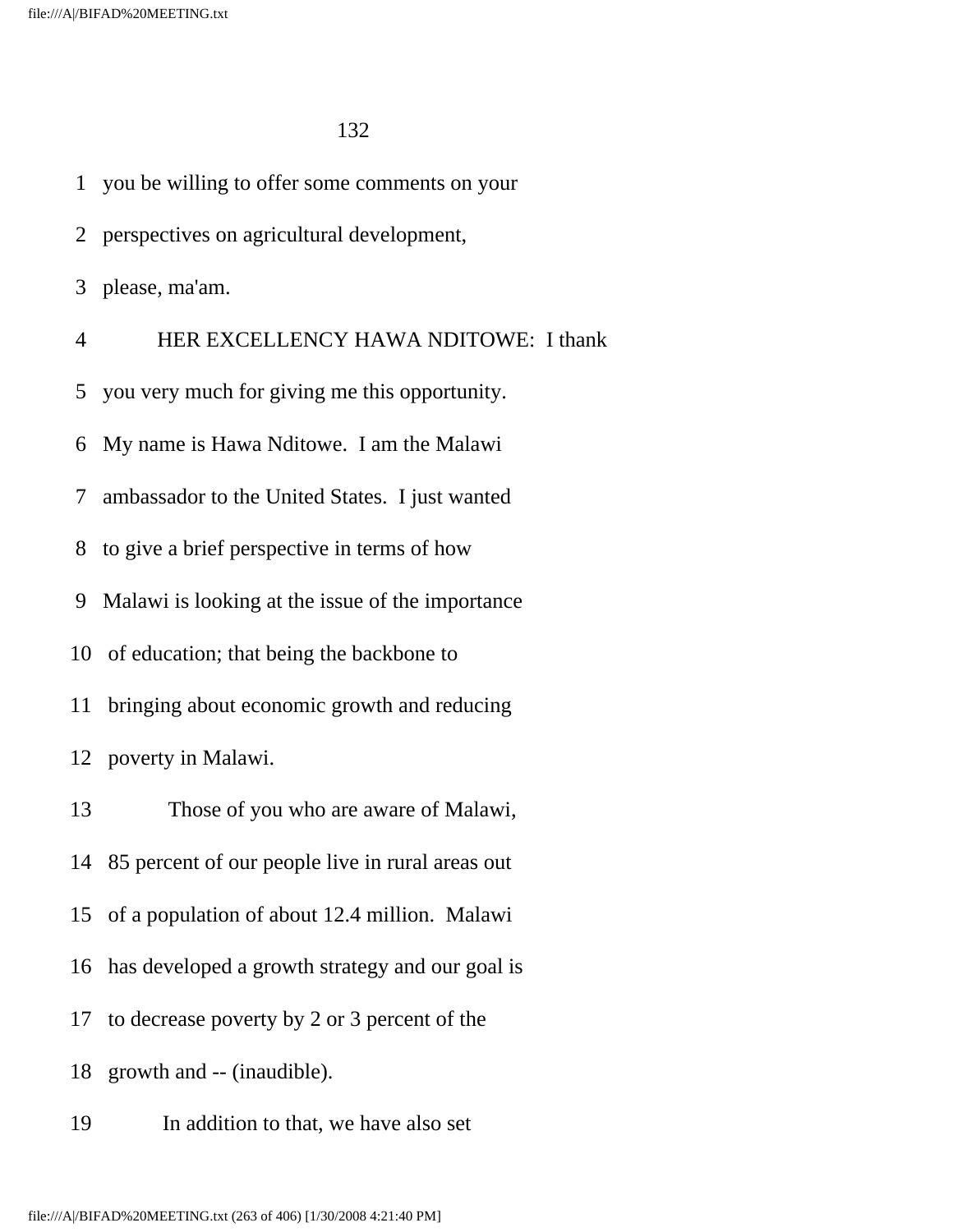- 20 ourselves a goal to transform Malawi from being
- 21 predominantly consuming and importing, to focus
- 22 on transforming Malawi to be producing as well
- 23 as exporting. To achieve this we have given --
- 24 (inaudible) -- improving agricultural activity
- 25 is the key and our number-one priority because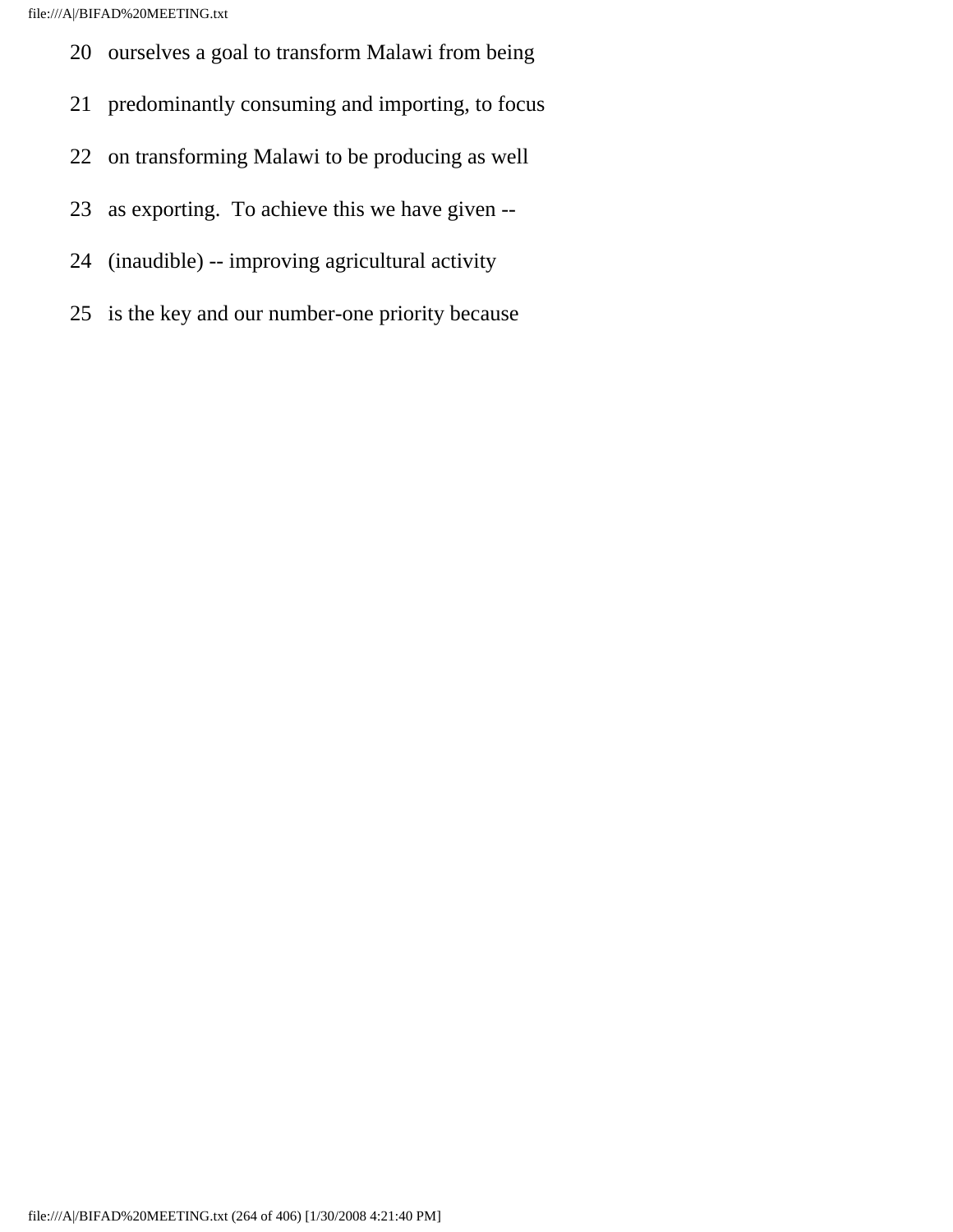1 we believe this is what is going to lead to 2 transform Malawi into a middle-income country. 3 Of course, apart from our discussion, 4 improving our discussions through activity and 5 bringing about these things we need, there are 6 also five additional priorities that we have set 7 ourselves. These are in terms of improving 8 world involvement and education, acknowledging 9 the need that we cannot continue to rely on -- 10 (inaudible). We would also like to improve in 11 terms of energy distribution and production. 12 We have set ourselves also a goal to 13 make sure that we improve the transportation 14 infrastructure. Not only because Malawi is a 15 landlocked country, but also in terms of the 16 importance of the transportation infrastructure 17 in terms of access to markets. Not only the 18 markets domestically but also to foreign 19 markets.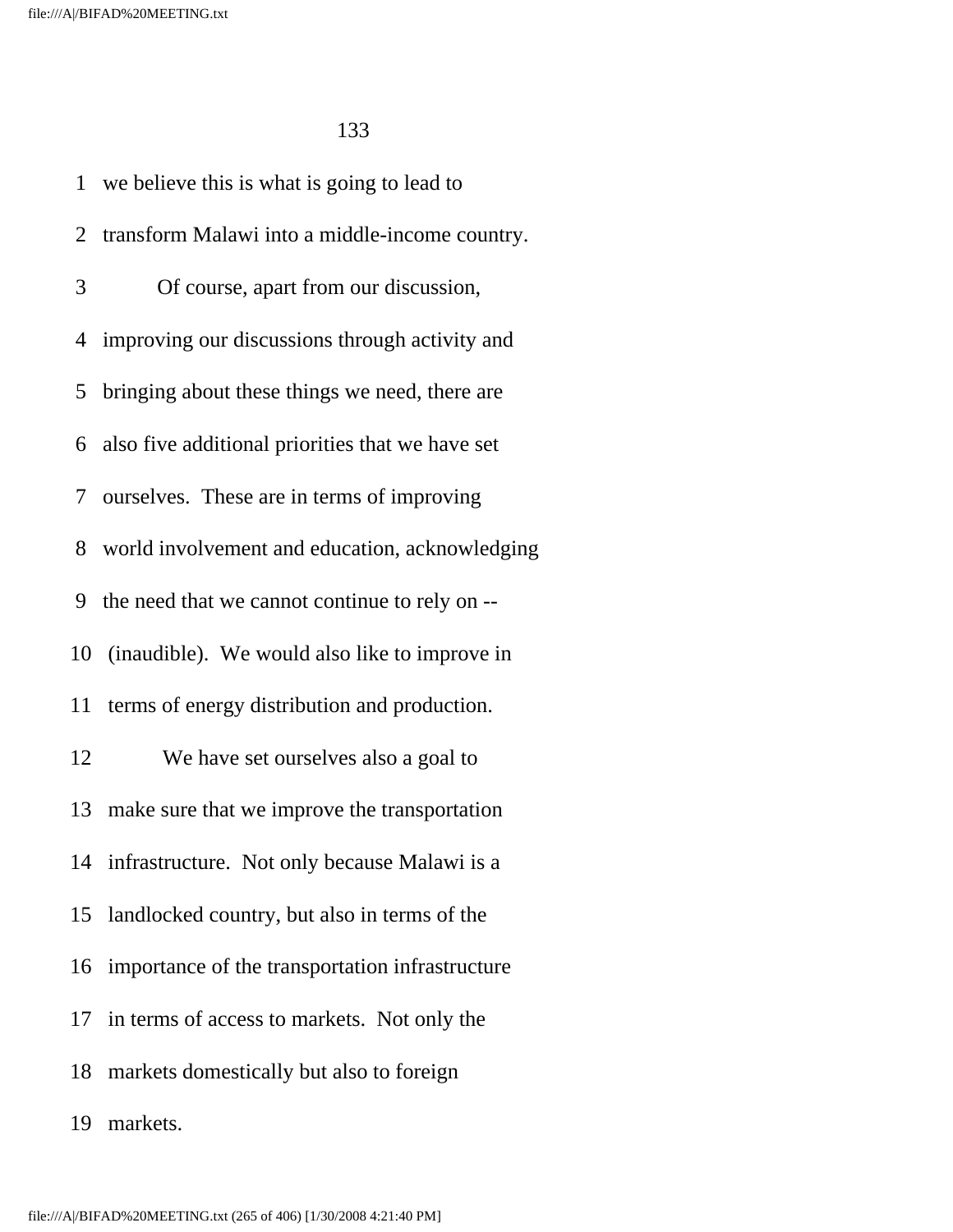- 20 We are also targeting improving intent
- 21 of the colonial activities in the rural areas.
- 22 So we have a strategy that we call the rural
- 23 development structure. So it is basically to
- 24 align the whole of Malawi and divide it into
- 25 various sites, whereby we are not licensed in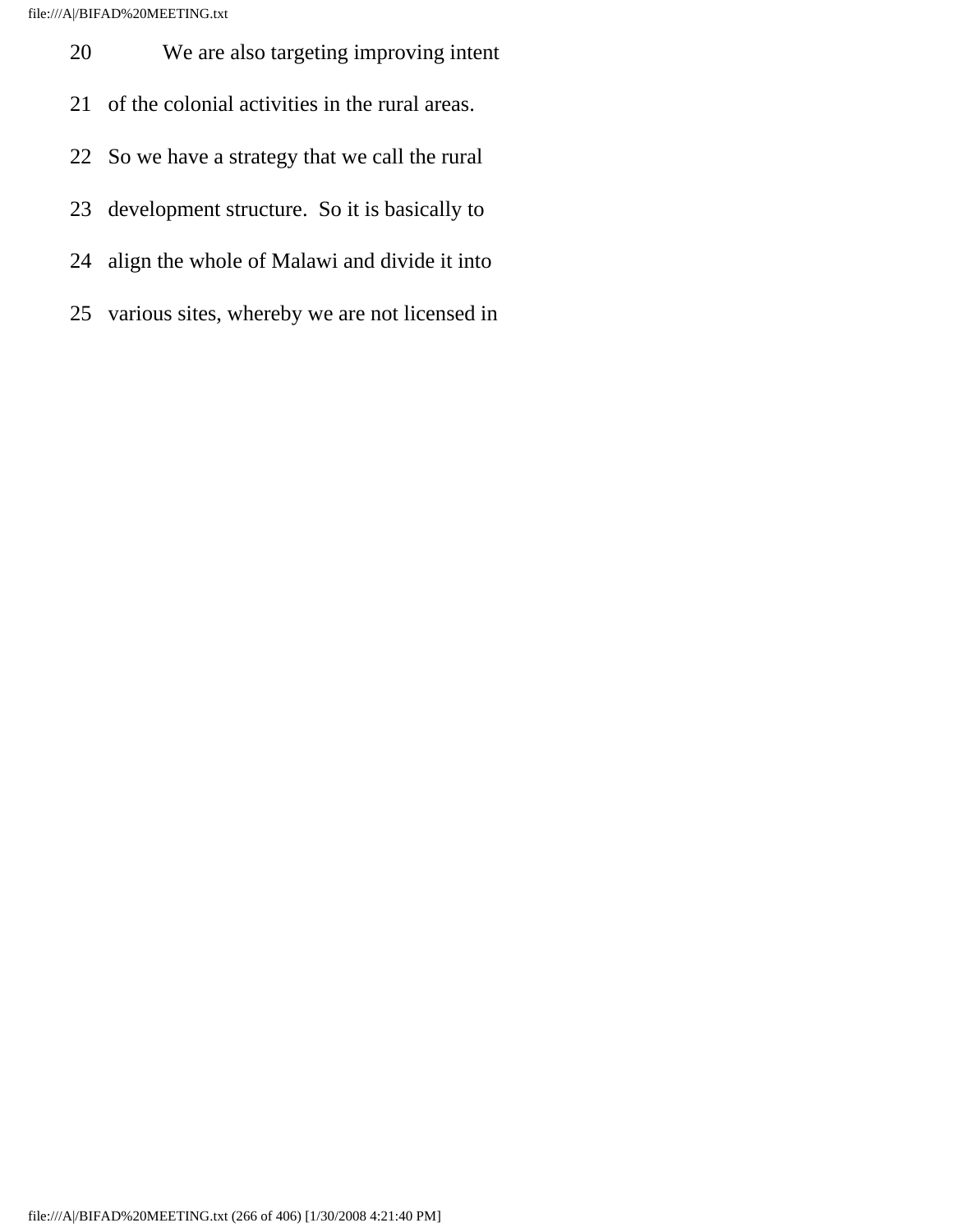|    | 1 each area in terms of the access to basic social |
|----|----------------------------------------------------|
|    | 2 services and the education, but also looking at  |
|    | 3 infrastructuring those areas. In addition to     |
|    | 4 that, see how can we boost economic activity in  |
|    | 5 these areas. So that at the end of the day, we   |
|    | 6 can also maximize, in terms of the economy, the  |
|    | 7 contribution in these rural areas.               |
| 8  | We are also focusing in terms of the               |
|    | 9 area of HIV/AIDs and improving nutrition.        |
|    | 10 Because at the end of the day, we believe that  |
|    | 11 for Malawi to become a hunger-free nation, but  |
|    | 12 also to be the engine to be able to bring about |
|    | 13 activities of economic growth.                  |
| 14 | In addition to the issue for pushing               |
| 15 | the MTDs, improving education, improving health,   |
| 16 | but to also look at what are the production        |
| 17 | figures that are going to bring about economic     |
| 18 | growth. So at the end of the day, we should be     |
| 19 | able to achieve growth rates, and we believe       |
|    |                                                    |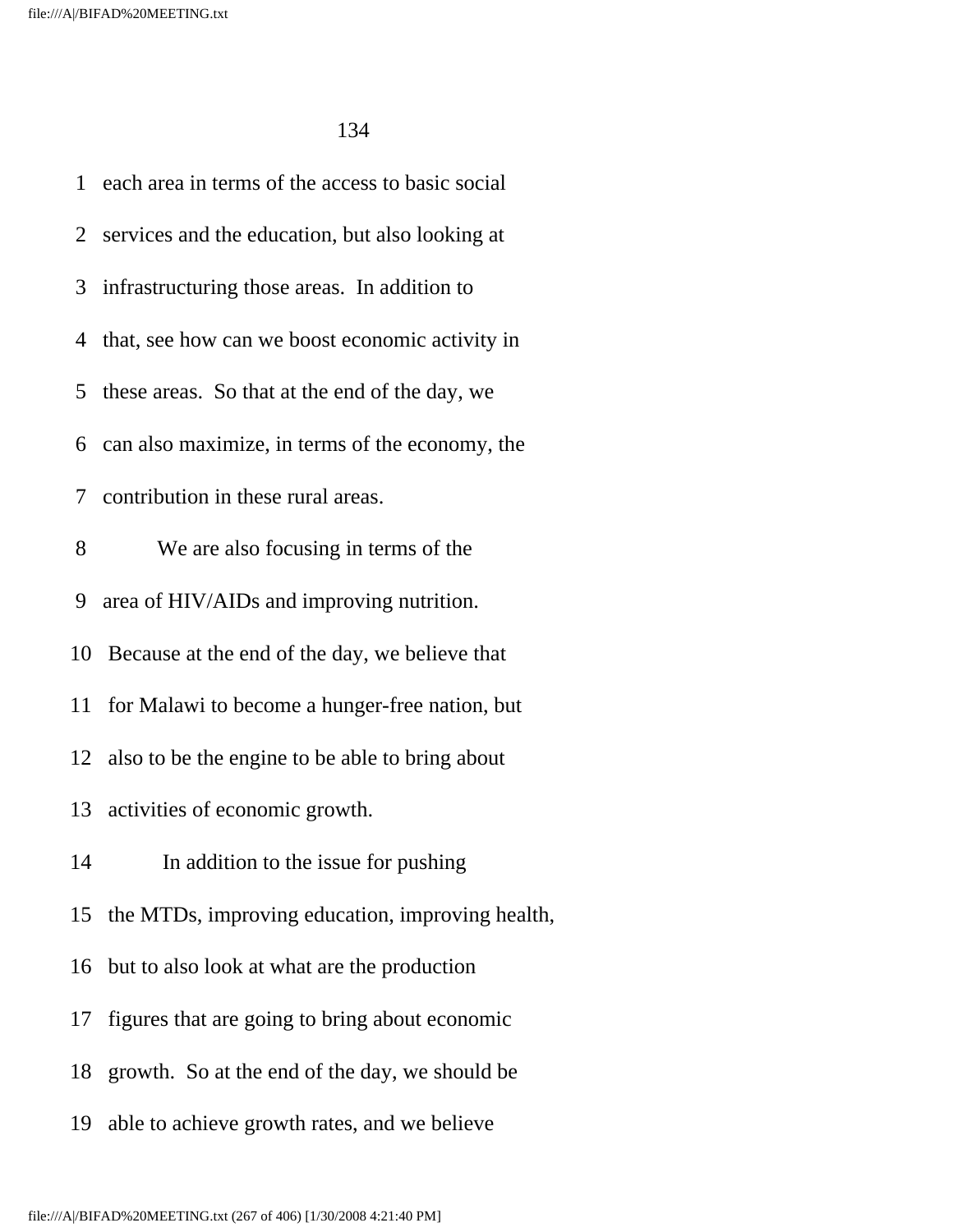- 20 that if Malawi grows and therefore we generate
- 21 more income, that the lives of people will also
- 22 improve and we will be able to address the basic
- 23 needs that we have all have been pushing to
- 24 improve.
- 25 But to address all these, we do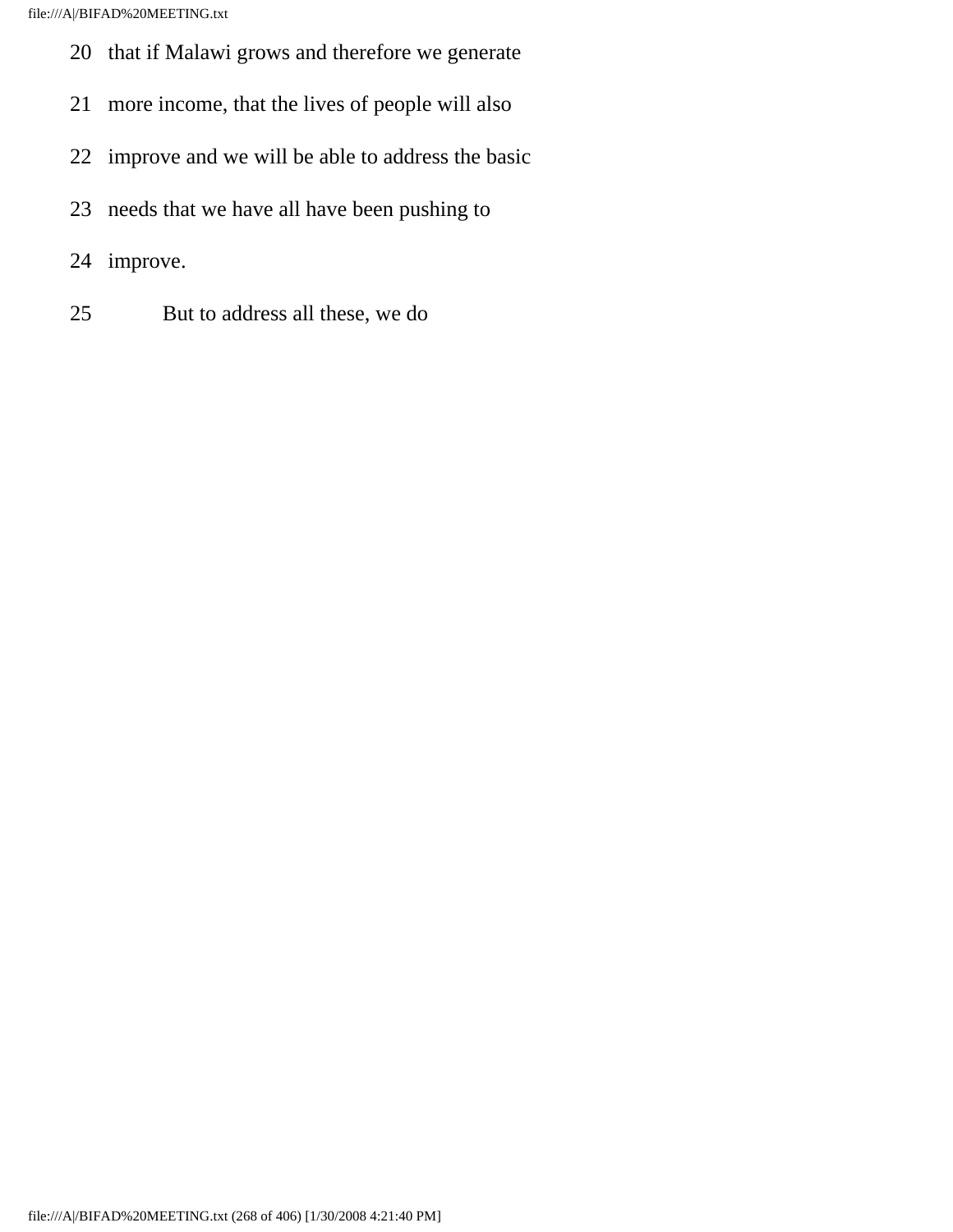1 realize the importance that we need to work 2 together. One major issue that we have also 3 identified is the role of science and technology 4 in all of these areas, particularly to see how 5 science and technology can be able to improve 6 the productivity in agriculture; for example, 7 improving daily farming, the quality of the 8 seeds, but also the issue of the markets. 9 Another major issue in all these areas 10 is the area of the need for professional human 11 social capacity. We have realized that we can 12 settle the plans, but at the end of the day, we 13 need a group of professionals that are available 14 to the countries that are able to provide the 15 kind of services we need. We do realize we have 16 a big job. That's why we're reaching out in 17 terms of our universities, in terms of our level 18 of capacity in actually producing the 19 professionals that we need.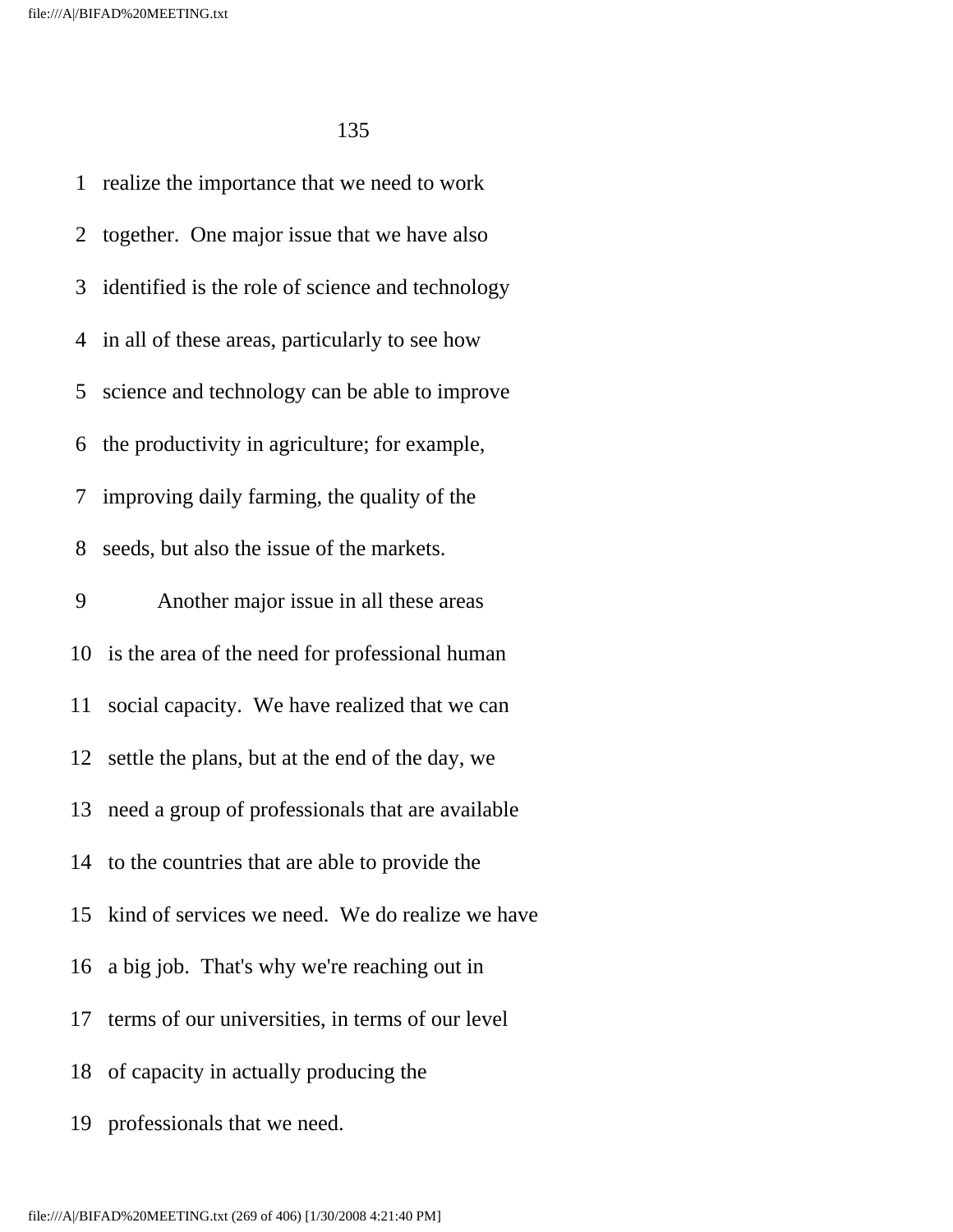20 Previously we used to have programs 21 that used to provide various scholarships in 22 many areas. Some of these programs are no 23 longer available, so we are now back to our 24 universities. How can we increase access in 25 terms of producing a lot more professionals?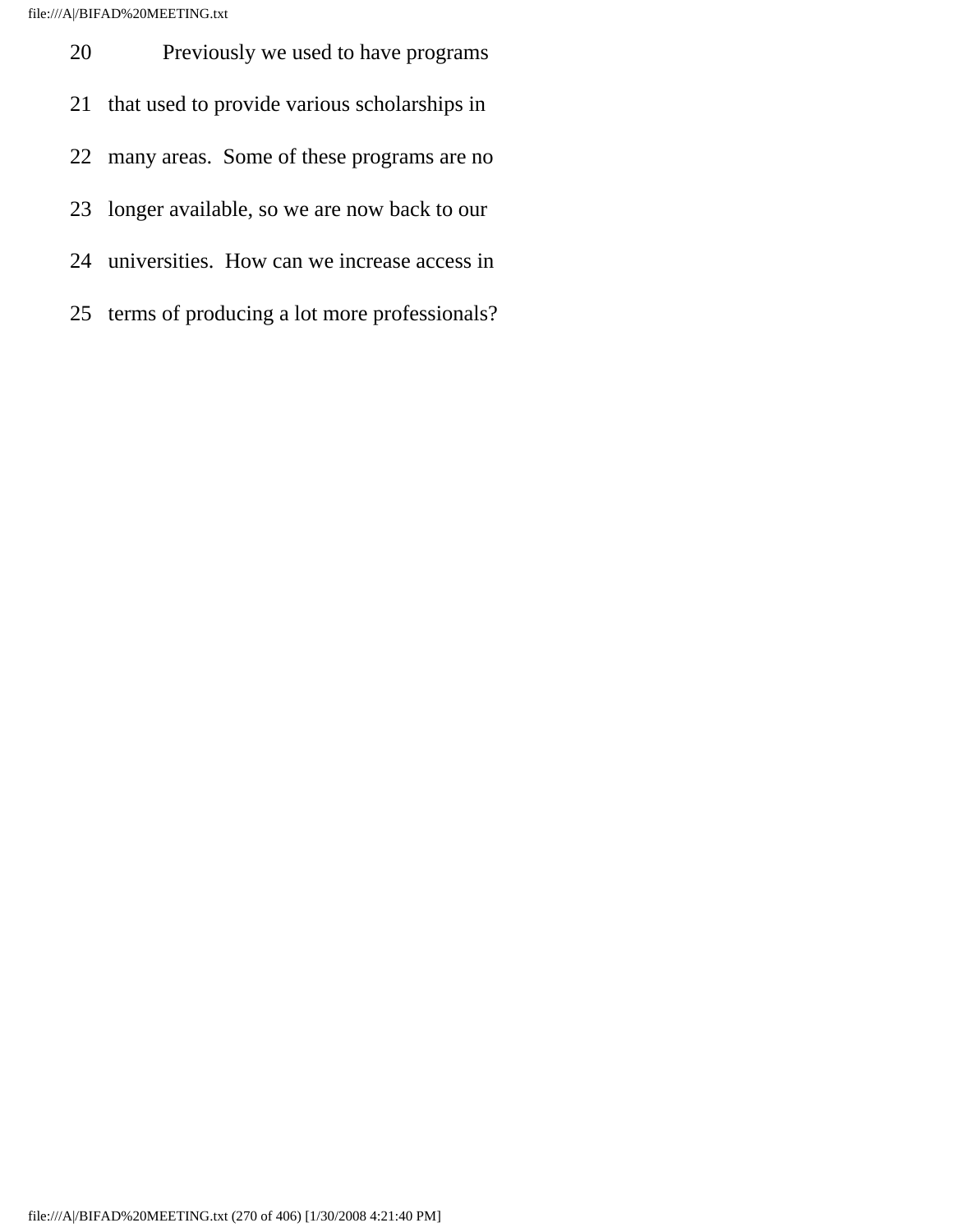1 But in addition to that, also how can they also 2 get involved in the area of science and 3 technology so they can come up with technologies 4 and innovations that would make a difference to 5 the growth agenda that we have. 6 Lastly, I just want to express thanks 7 to all the partners that have been working with 8 Malawi, and we welcome many of the partners that 9 are in this room; that we have a growing agenda, 10 definitely Malawi will set ourselves to become 11 hunger-free -- and we are actually already on 12 the path to doing that -- but also to use our 13 partners to take Malawi into a middle-income 14 country. 15 Thank you very much. 16 (Applause) 17 CHAIRMAN EASTER: That is an exciting 18 report, and I appreciate the enthusiasm with

19 which it was delivered, and I think you will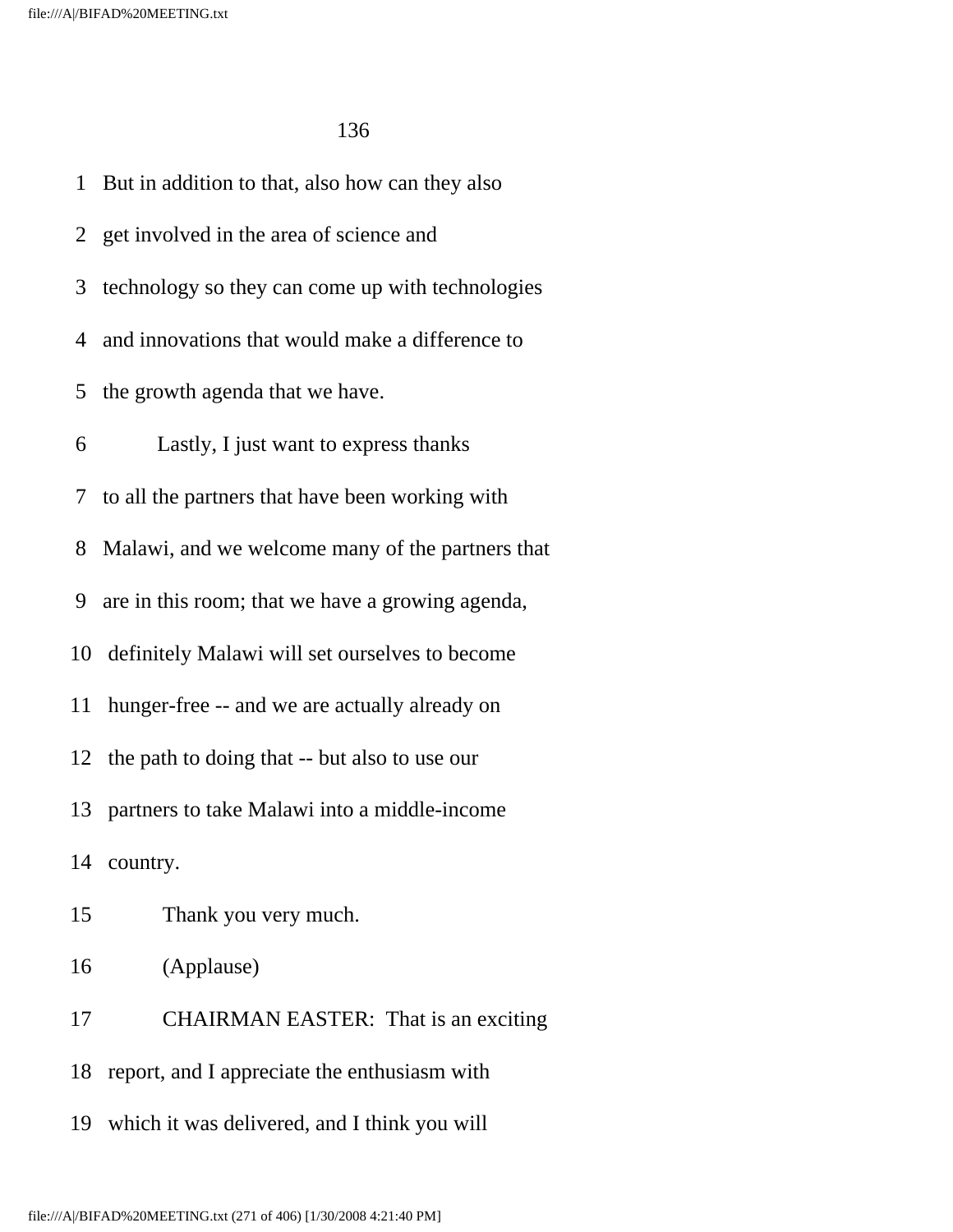- 20 find a number of interested partners here in the
- 21 room and many more in other settings. Sir.
- 22 HIS EXCELLENCY KEERTEECOOMO RUHE:
- 23 Thank you very much, indeed.
- 24 I presume that all of you know where
- 25 Mauritius is, because I have been told that do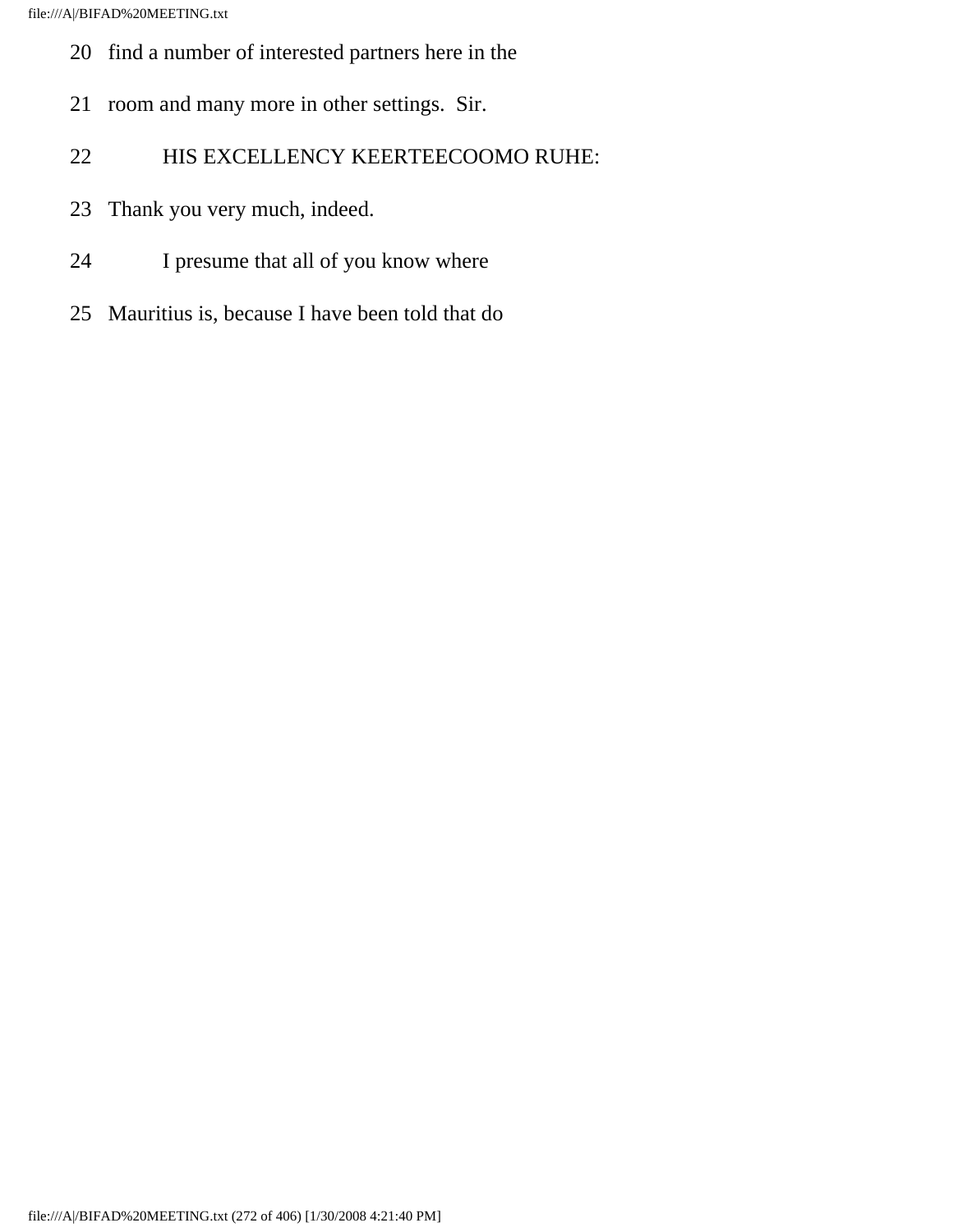1 not make the assumption when you are talking to 2 an American in the United States that everybody 3 knows where Mauritius is. 4 I would like to also associate myself 5 with my friend, the Ambassador from Malawi, in 6 conveying to you our deep sense of gratitude for 7 the opportunity to interact with you and share a 8 few ideas on the developmental challenges facing 9 the country. 10 I'm one of those who believe that the 11 future of Africa is in the classroom, and your 12 meeting today can be a very important 13 contributing factor to enable Africa meets its 14 developmental challenges. 15 Yesterday our delegation had the great 16 pleasure of spending a wonderful day in the 17 company of one of the great American companies, 18 DuPont and Pioneer. If there is one lesson that

19 we drew from our visit yesterday, is that if you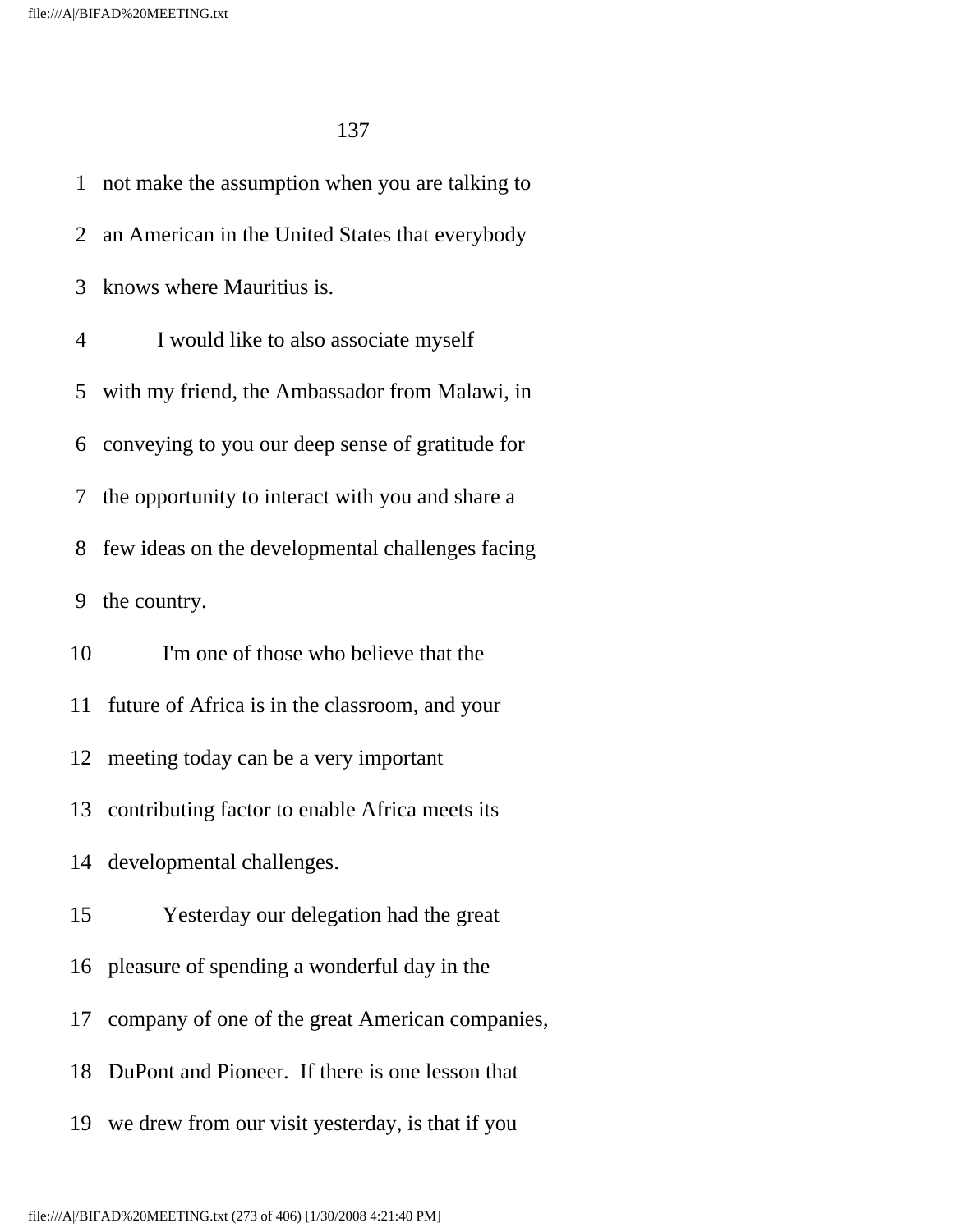- 20 want to enhance productivity in the agriculture
- 21 sector, then an important stakeholder should be
- 22 the private sector because at the end of the
- 23 day -- this morning we had some fabulous
- 24 presentations saying how we should adopt a
- 25 systems approach or a value-change approach to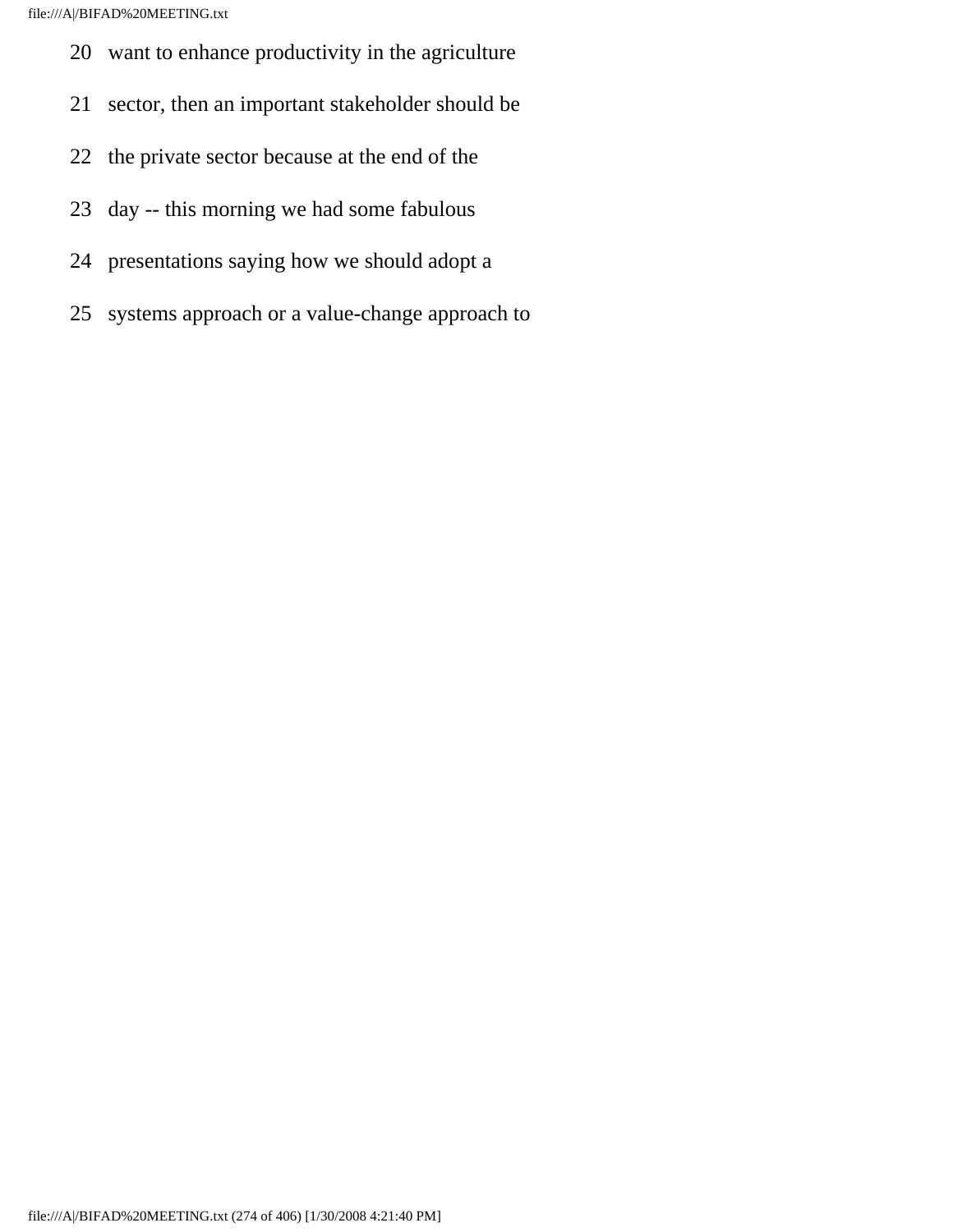1 the problem of agriculture in the African 2 countries. 3 Because so far, notwithstanding the 4 fact that agriculture is the most important 5 economic activity, but to a great extent it is 6 still in the domain of the informal sector and 7 we need to integrate this formal sector to the 8 value change. 9 Now, I also referred yesterday, in

10 brief comments I made, to a very interesting

11 article that I read in the New York Times a

12 couple days ago. A scathing report -- I hope

13 there is no one from the World Bank here -- a

14 scathing report on how over these last two

15 decades the World Bank has neglected agriculture

16 in Africa completely.

17 Having said this, I was delighted to

18 interact with the new president of the World

19 Bank, Robert Zoellick, who has decided to make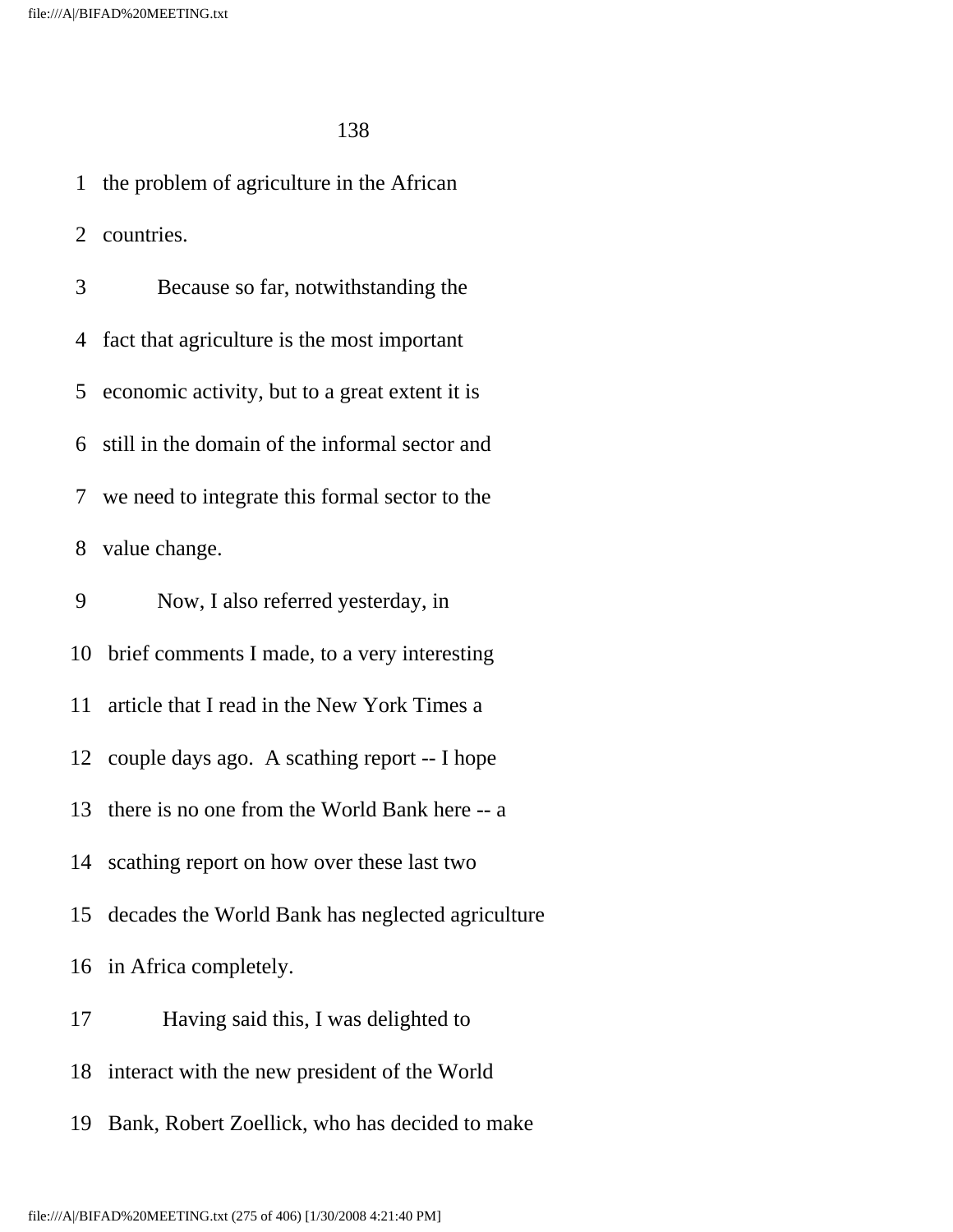- 20 agriculture one of his main focuses on the
- 21 African continent. He wants to undertake a
- 22 green revolution in agriculture. That's the way
- 23 I think the land-grant and sea-grant
- 24 institutions from the United States can make a
- 25 major contribution.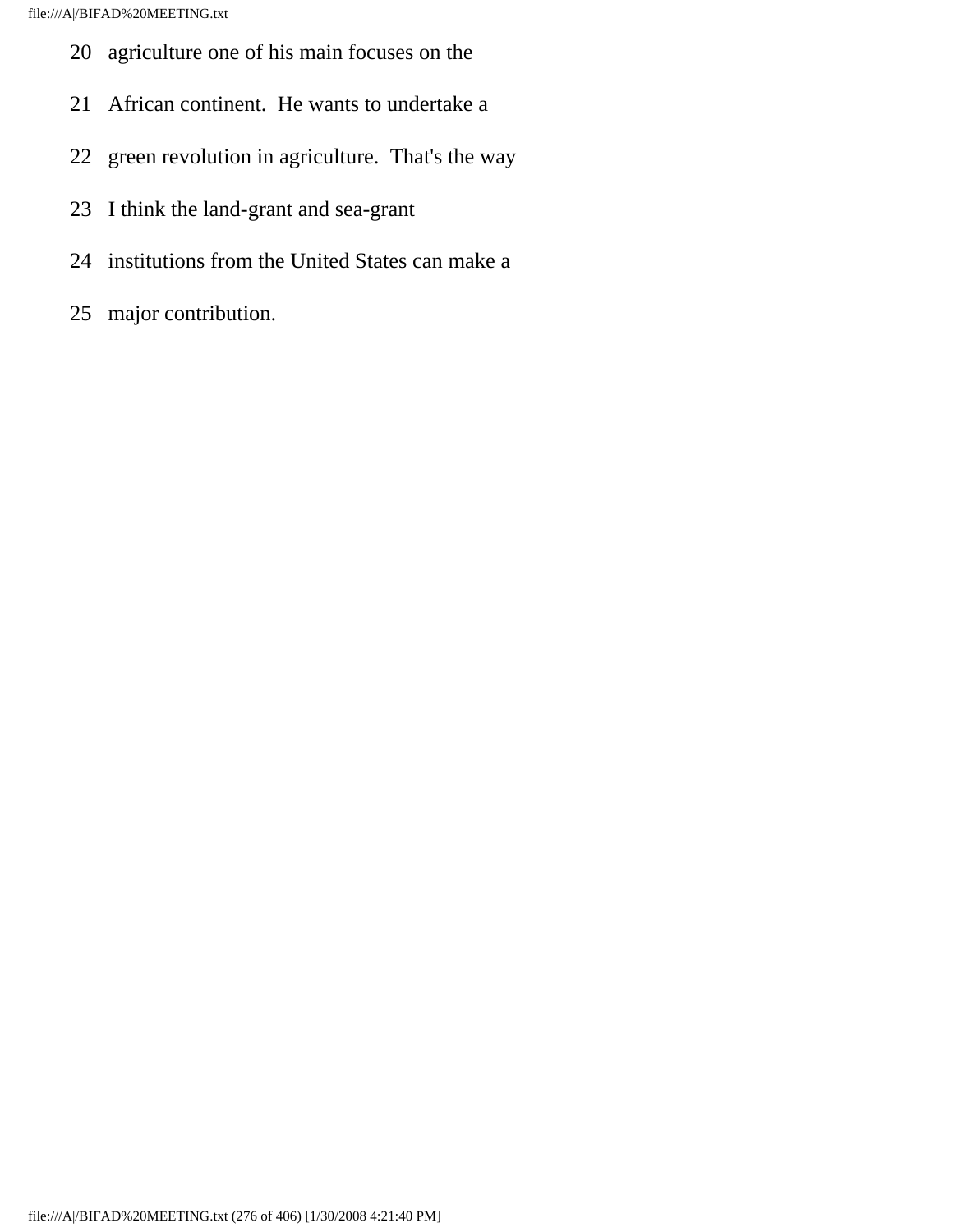1 I heard a gentleman talking about 2 centers of excellence. You may wish to note 3 that right now this issue is being discussed 4 with the World Bank for the setting up of 5 regional centers of excellence in Africa, and it 6 would be tremendous if tomorrow we can enter 7 into a sort of strategy partnership with these 8 institutions from the United States and regional 9 centers for excellence. 10 I am going to wear my heart as a 11 former academic in telling you that a lot of 12 institutions from Australia, from India, are now 13 entering into strategy partnership with the 14 private sector in Africa for the setting up of 15 business schools. Africa will not be an 16 exception to the rule. This has taken place in 17 the U.S., it has taken place in Europe and all 18 of these countries. Agriculture is going to be 19 the driving force for the economy and social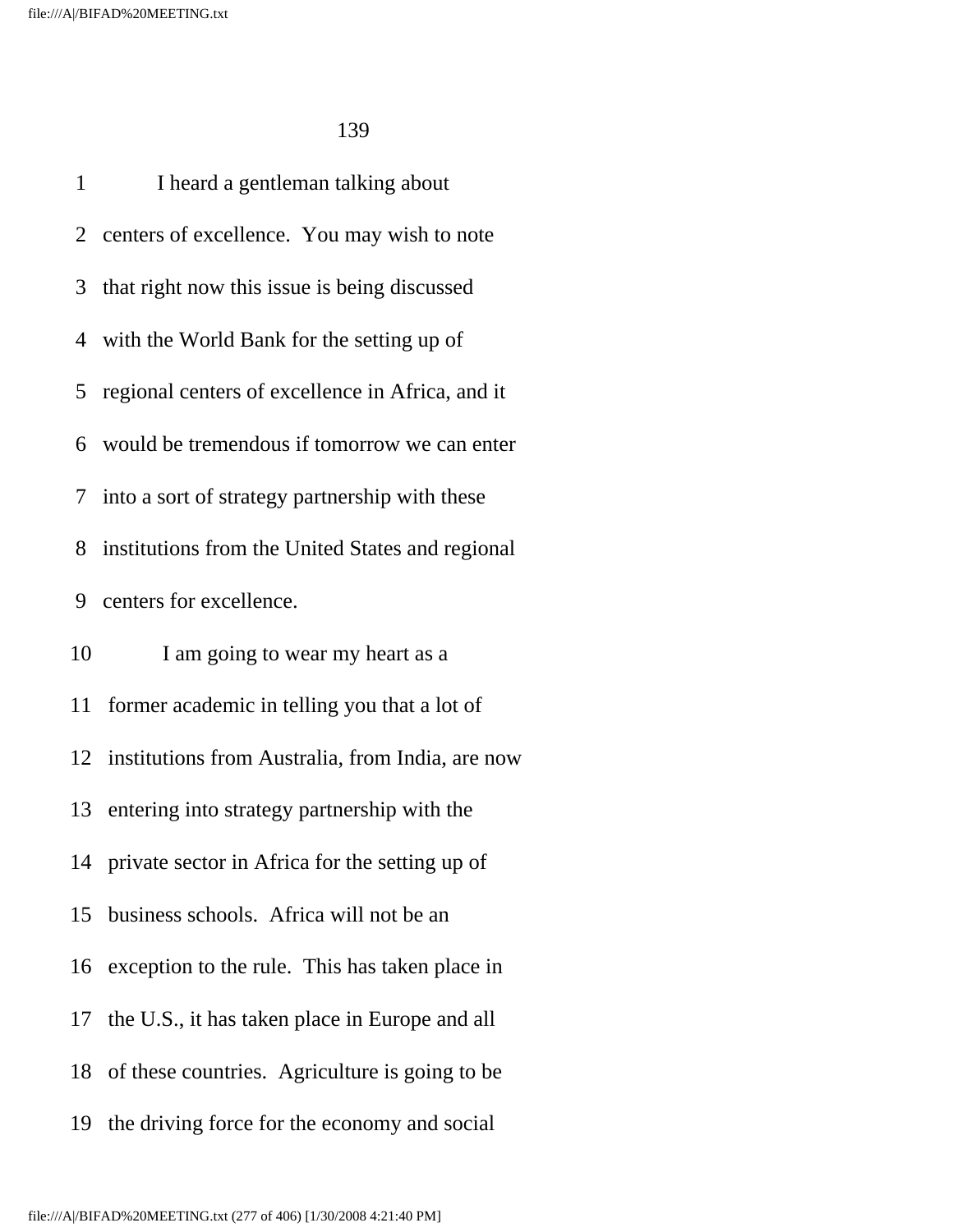- 20 development of the continent.
- 21 I will give you just one example, one
- 22 concrete example from my own country, where I
- 23 think institutions from the States can play a
- 24 very important role. The poultry industry
- 25 emerges not related to the size of the island,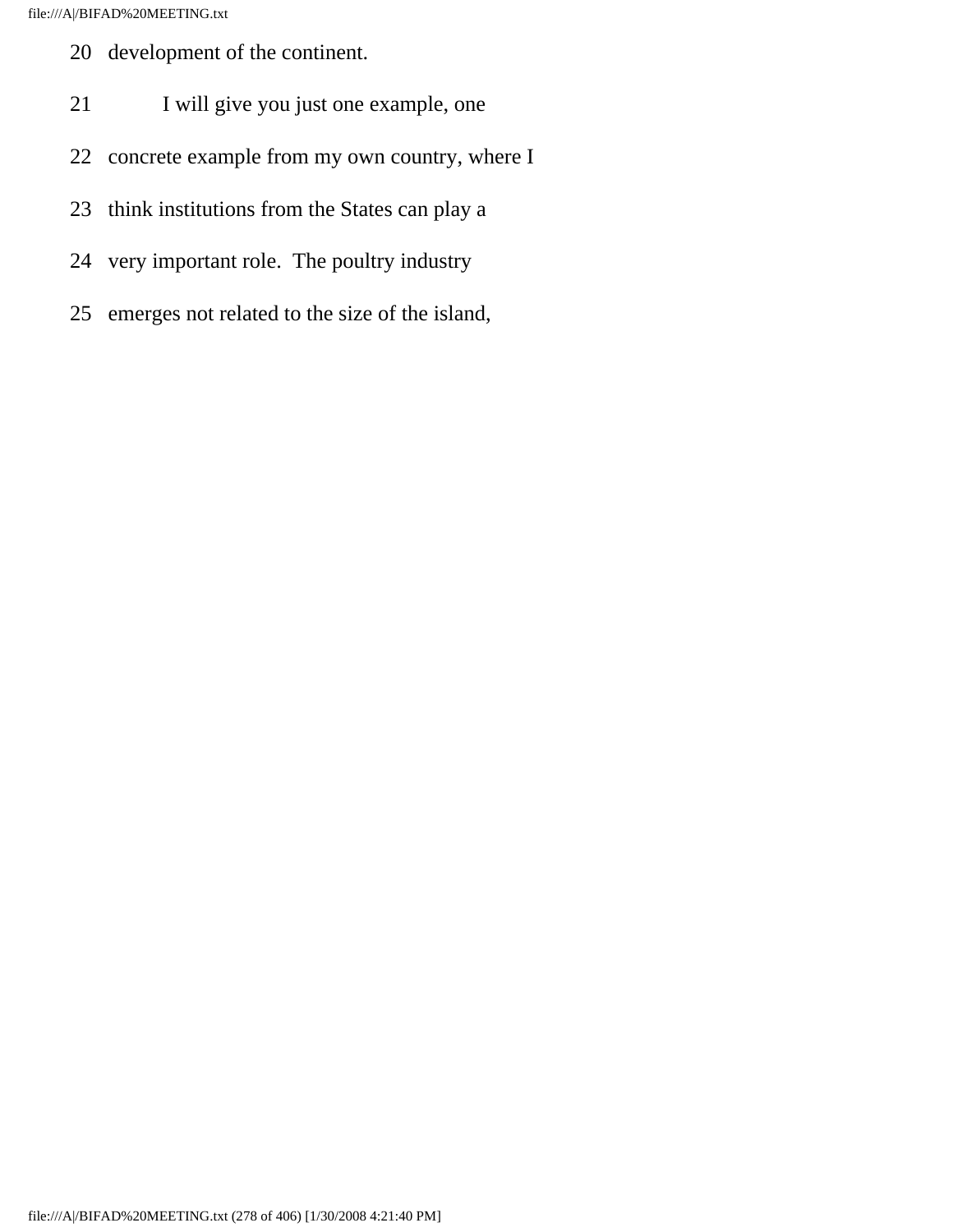1 which is perhaps slightly bigger than 2 Des Moines, but we have a very vibrant poultry 3 industry that imports to some of the countries 4 in the region. 5 We managed to do this with technical 6 assistance and support from a professor from 7 Louisiana State University, a professor in 8 poultry science who came and advised us, and we 9 are now replicating this experience in 10 Mauritius. 11 What I'm getting at is that I would 12 like to see -- I know that Michigan State 13 University is already quite actively involved, 14 the university cooperates with Louisiana State 15 University because of the sugar connection and 16 also to some extent the French connection, but I 17 think there are tremendous possibilities. 18 Mississippi State is working with some 19 African countries in the private sector that has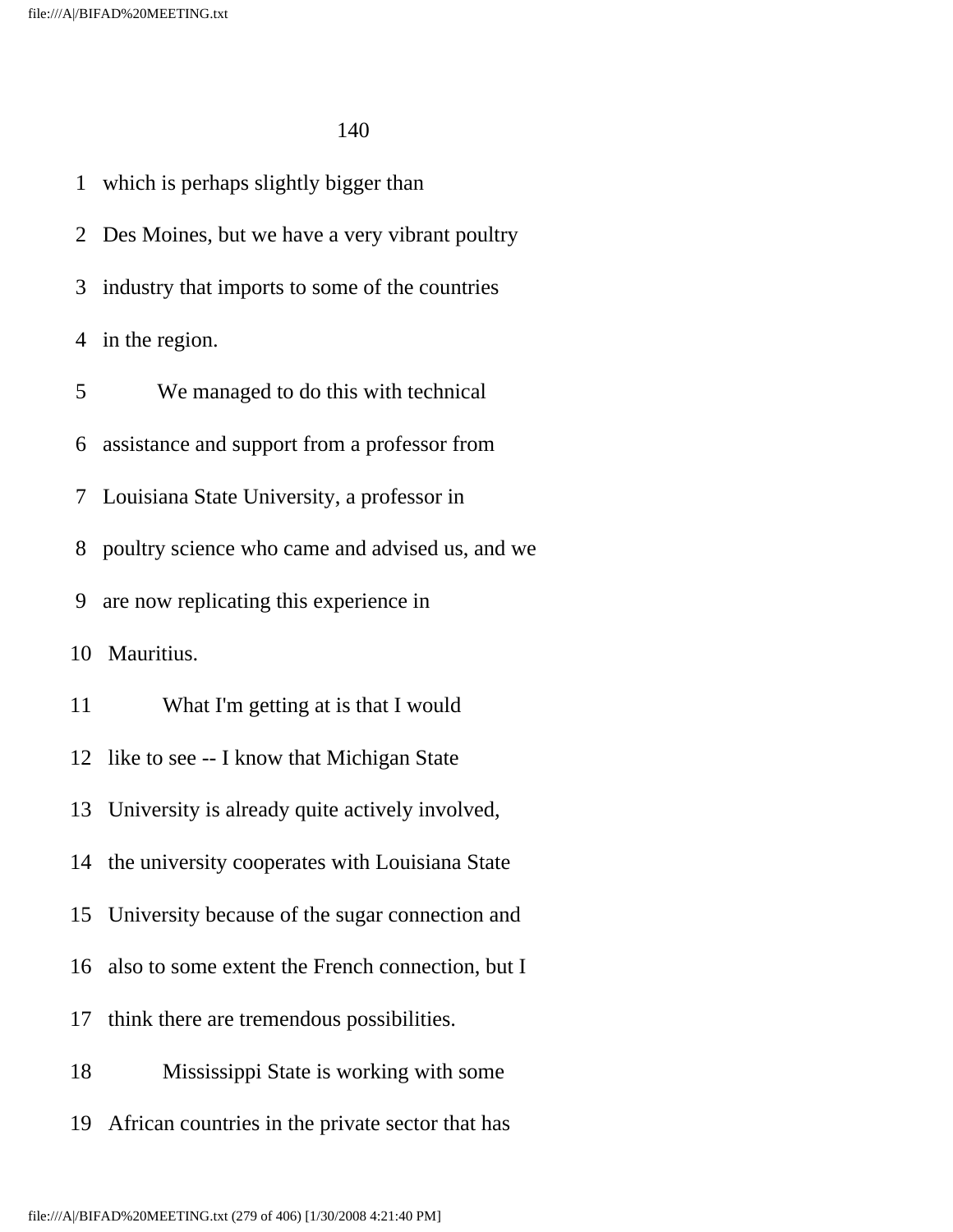- 20 tremendous possibilities for synergies to be
- 21 developed between institutions in the United
- 22 States and universities in Africa.
- 23 So I am going to end by making a plea
- 24 to you. I would like posterity to record that
- 25 the United States, or institutions of higher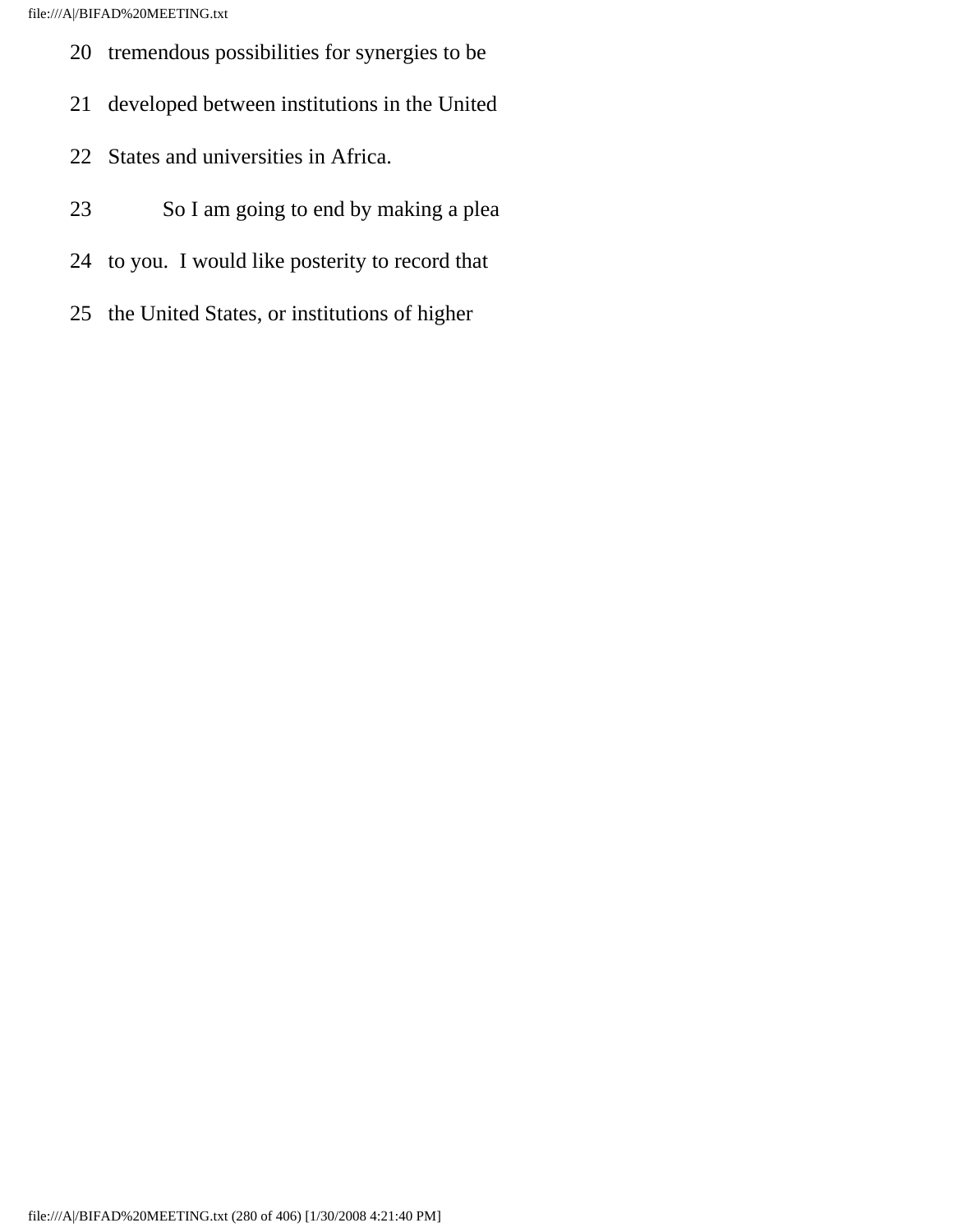|    | 1 learning from the United States, have been a      |
|----|-----------------------------------------------------|
|    | 2 major contributor to the success of the green     |
| 3  | revolution in Africa. This is a humble              |
| 4  | challenge to you. It is a humble challenge.         |
| 5  | Thank you very much.                                |
| 6  | (Applause)                                          |
| 7  | <b>CHAIRMAN EASTER:</b> We thank both of            |
| 8  | these distinguished guests for their willingness    |
| 9  | to come and offer a challenge to us. It's           |
|    | 10 certainly something we will think about deeply.  |
|    | 11 Thank you very much for being here.              |
| 12 | We have both visions in science and                 |
|    | 13 technology, and the newly appointed director for |
|    | 14 science and technology for USAID has joined us.  |
|    | 15 Nina Fedoroff, if you will stand.                |
| 16 | MS. FEDOROFF: May I correct you? I'm                |
|    | 17 the adviser. You give me more power than I       |
| 18 | have.                                               |
| 19 | CHAIRMAN EASTER: We would be happy to               |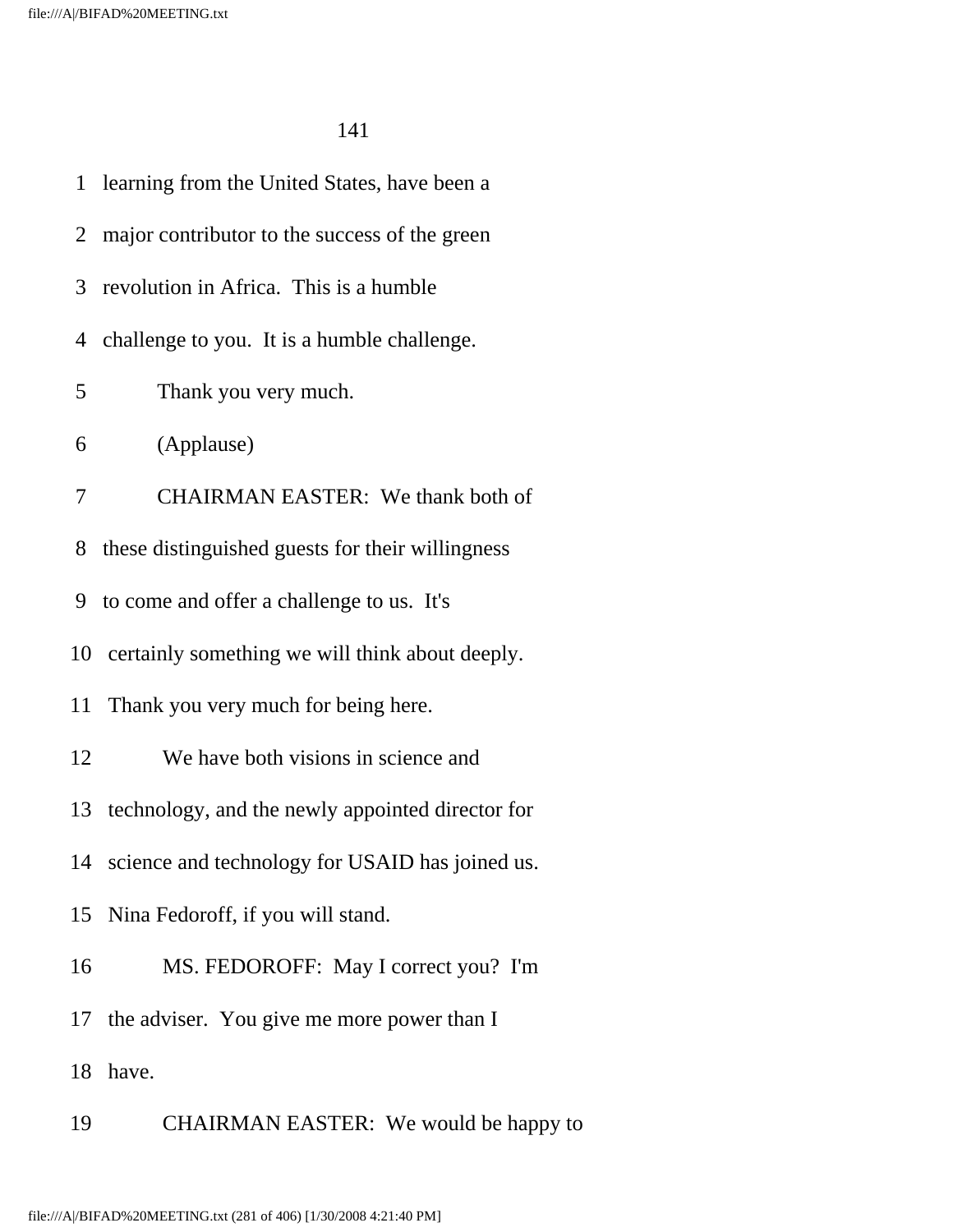- 20 do that. We had an opportunity to visit her
- 21 office about a month ago and I was very excited
- 22 about this. She also serves as adviser to the
- 23 Secretary of State, so she carries multiple
- 24 responsibilities. Clearly, technology,
- 25 science-based technology, is fundamental to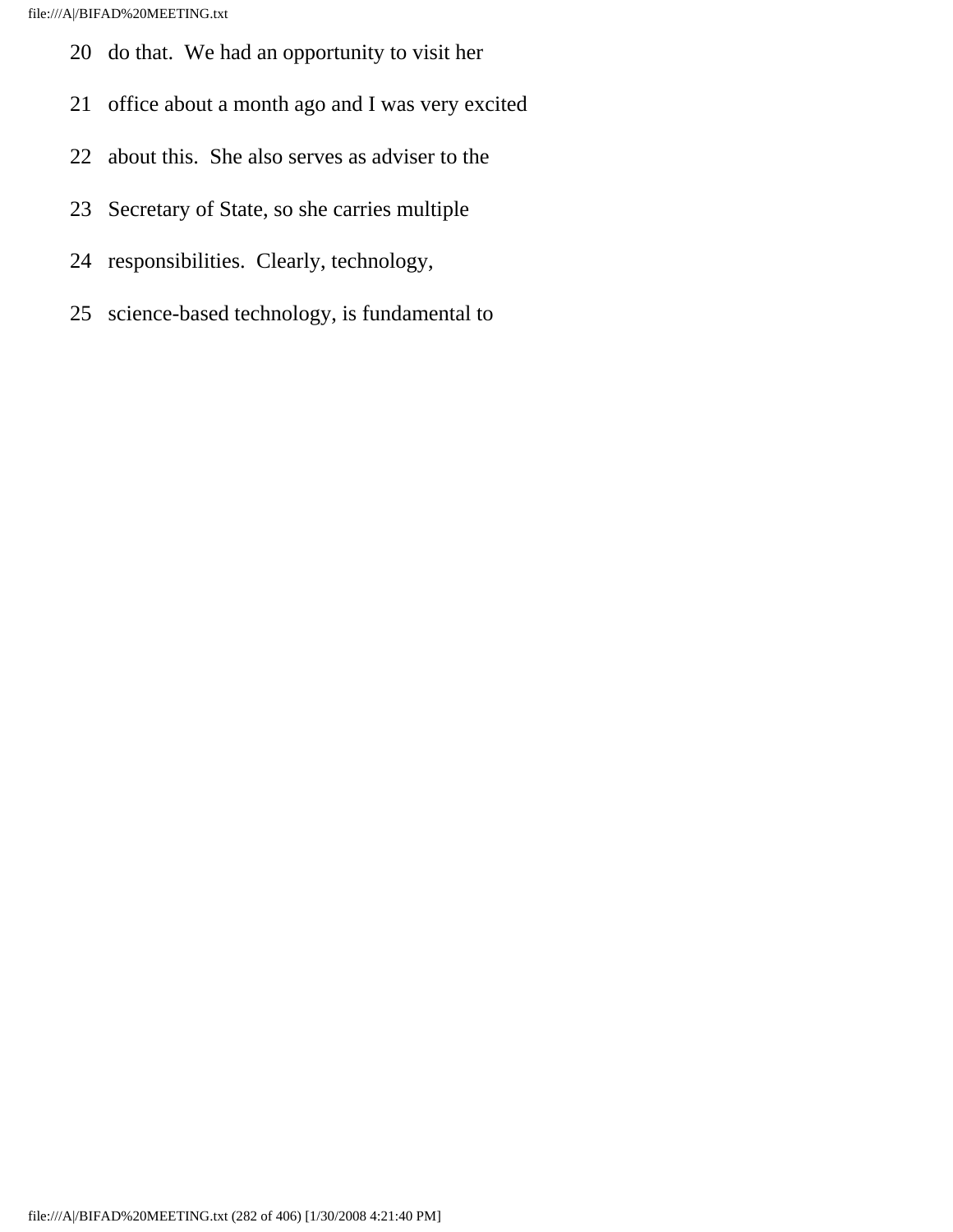1 resolving many of the issues that we face, and 2 we very much appreciate the administrator's 3 understanding of that and bringing a person of 4 your expertise and background to the 5 conversation. I won't go through your resume in 6 detail; but Penn State faculty, distinguished 7 professor of biotechnology. 8 Would you care to offer any comments 9 to this group? 10 MS. FEDOROFF: I won't go up to the 11 microphone. I will just speak loudly. I just 12 want to underscore my commitment to building 13 bridges with the universities in the U.S. and 14 other countries and African institutions. I 15 think that's the most important thing that we 16 can do moving forward, and I'm delighted we have 17 both understanding and -- (inaudible). 18 I think we are moving to carry forward 19 in pulling together a number of universities to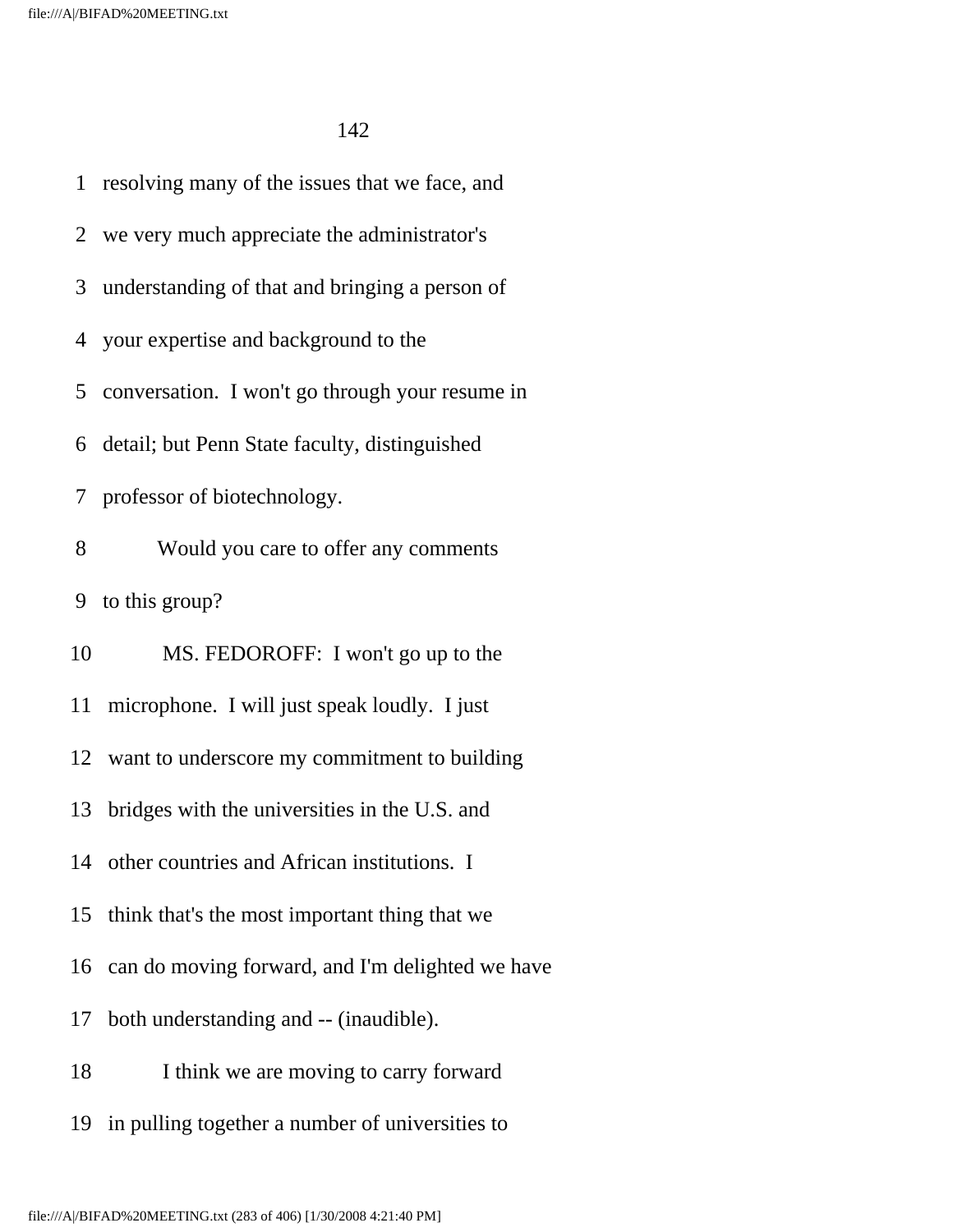- 20 carry forward, in creating an organization that
- 21 will make connections, hopefully, on a much
- 22 larger scale. Thank you.
- 23 CHAIRMAN EASTER: Thank you very much
- 24 for joining us this afternoon. These are
- 25 exiting times. Anyone who doesn't think there's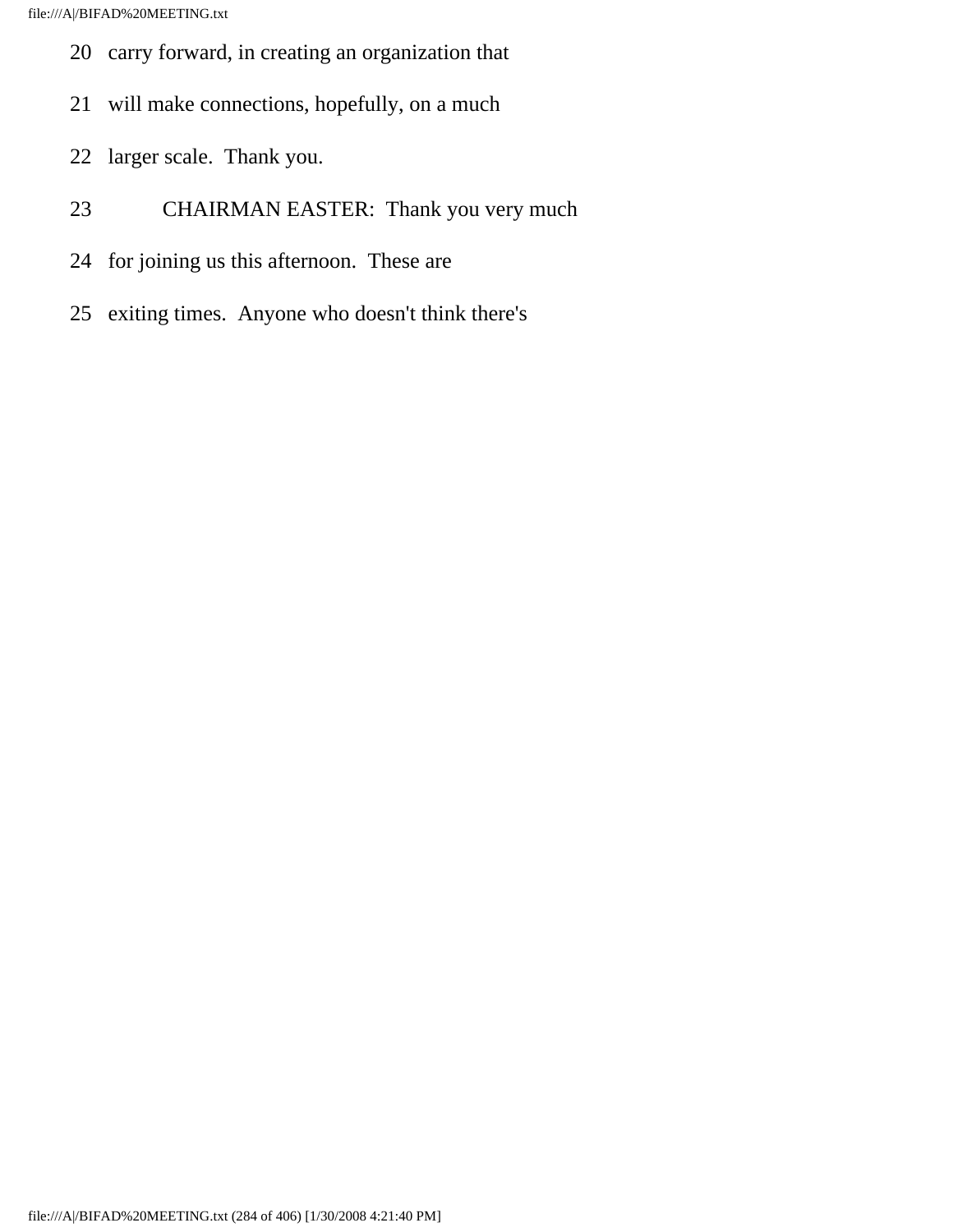1 good things happening and great opportunity is 2 certainly not aware of some of the things going 3 on. 4 Any board -- any additional comments? 5 Doctor Christensen? 6 BOARD MEMBER CHRISTENSEN: I was 7 especially intrigued with what has been said, 8 and given what I have said about water in the 9 past, I thought the comment of trying to move 10 beyond grain-fed agriculture in Malawi is 11 significant. I would be interested to know what 12 kind of research and developmental process has 13 been thought about. 14 CHAIRMAN EASTER: I think one of 15 the -- this reminds me of other conversations 16 about perhaps having discussions with -- at 17 these meetings, these boards, around specific 18 themes, and water is certainly one that we 19 should give attention to.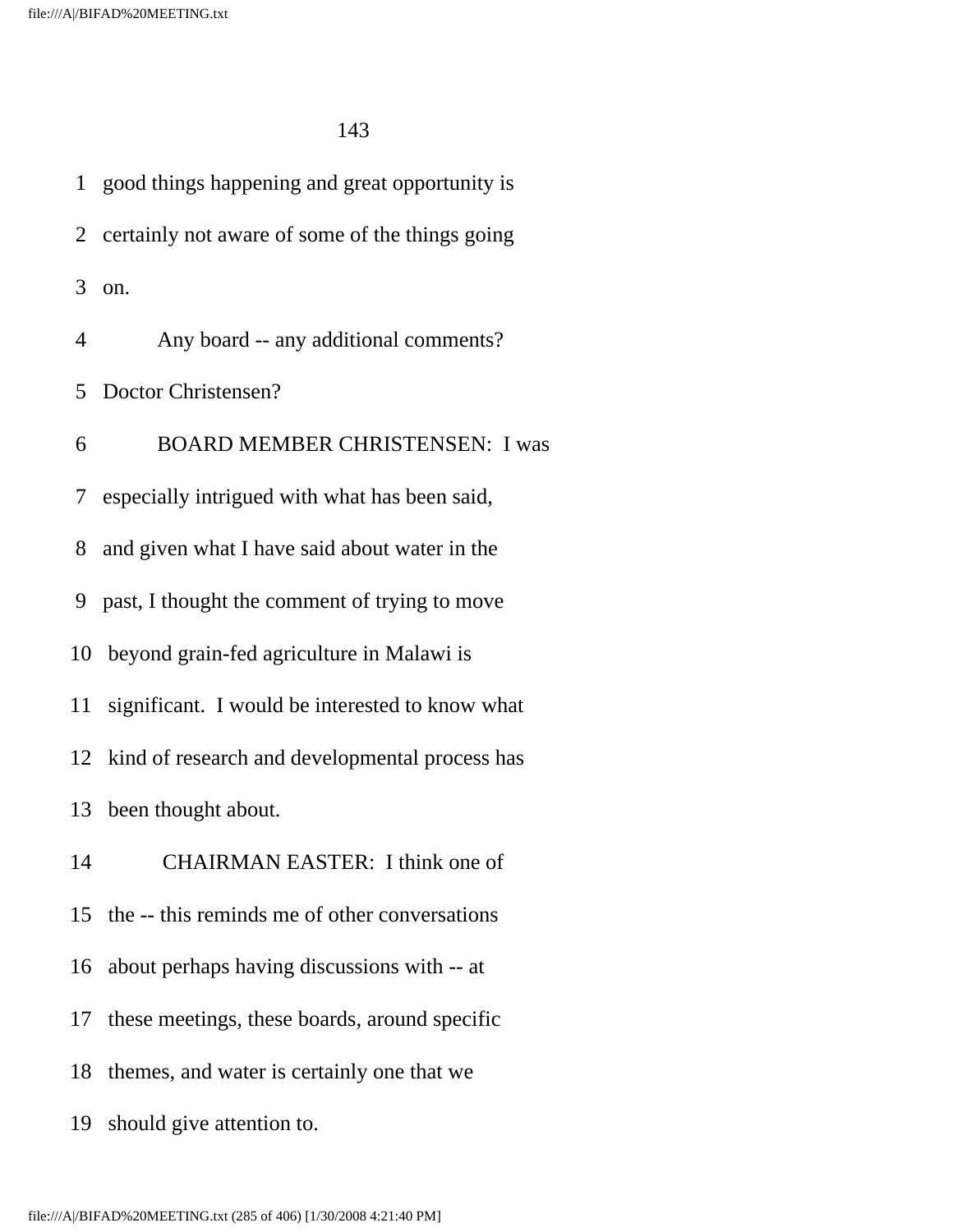## 20 BOARD MEMBER CHRISTENSEN: Like the

- 21 Congress has kind of directed us.
- 22 CHAIRMAN EASTER: That's correct.
- 23 Other comments? Any observations from the
- 24 audience? We are going to adjourn in a
- 25 minute -- or recess. I'm corrected. We have an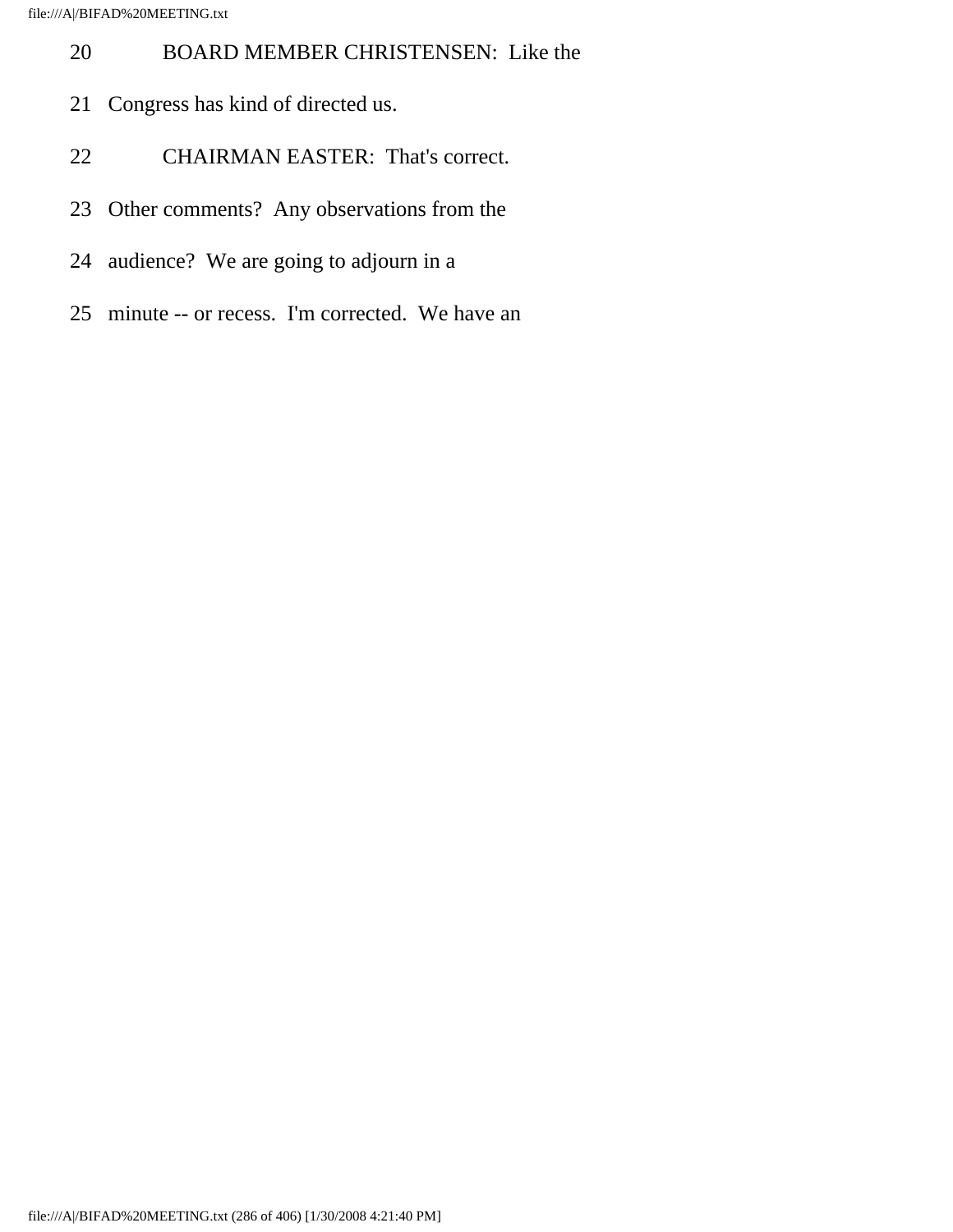1 exciting presentation -- two, three exciting 2 presentations. The next one is at three 3 o'clock, I believe, so we have a few minutes 4 before that comes. 5 If there are any observations that 6 audience members would like to offer, this is 7 the time to do that. 8 MR. WILLIAMS: I would like to just 9 urge that the Title XII mandate to bring health 10 and agriculture together is not neglected. I 11 think that is a particularly important one. It 12 was raised that -- the interaction of 13 agriculture and HIV was raised by the ambassador 14 from Malawi, and I think we need to remember 15 that that is a particularly important thing for 16 the overall economic development for Africa or 17 developing countries. 18 CHAIRMAN EASTER: That's a very 19 important point. Health begins with support and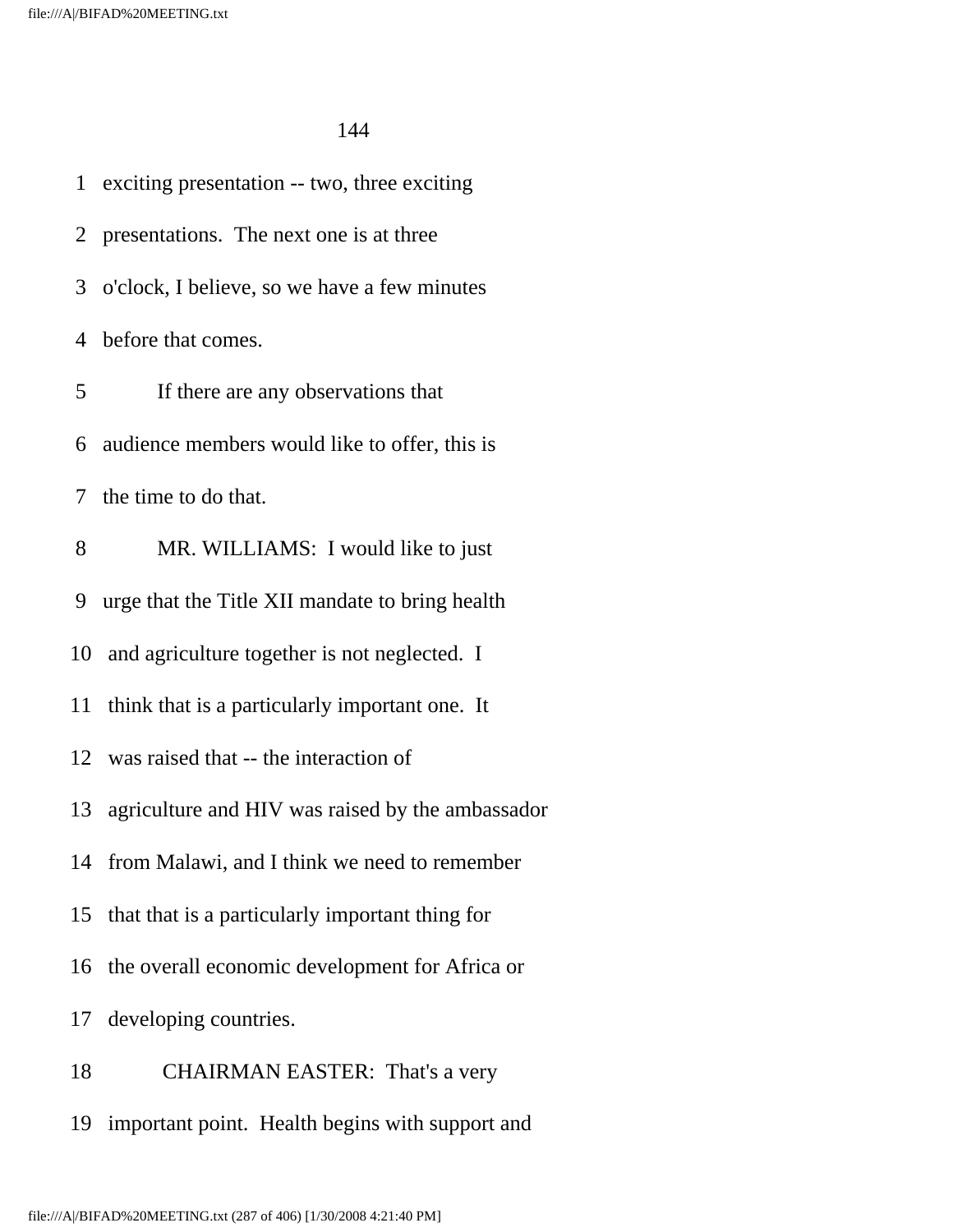- 20 having adequate nutrition and that's the role of
- 21 agriculture, to provide the resources to
- 22 accomplish that, so it's a very important point.
- 23 Other comments from the audience?
- 24 Yes, sir.
- 25 AUDIENCE MEMBER: I was particularly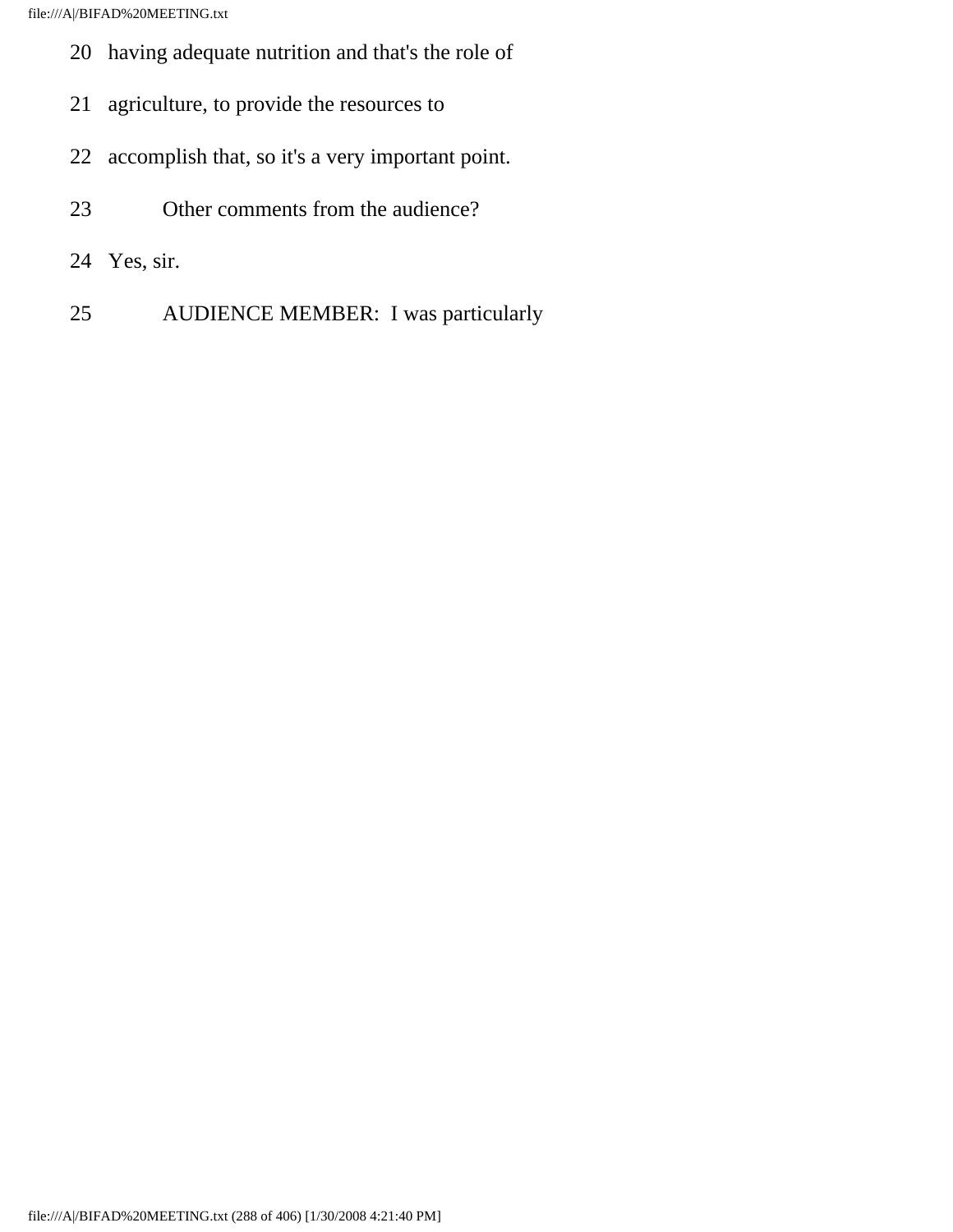1 intrigued by the ambassador from Mauritius. My 2 former country, India, was a hungry country in 3 1948. There weren't enough ships to carry 10 4 million pounds of food to India. Things have 5 changed. Thirty-five million tons of food came 6 after feeding 1.2 billion people, which is not a 7 small accomplishment. This has happened. 8 NASULGC is the wisdom which brought in 9 land-grant systems. USAID can take pride in 10 giving billions of dollars to feed all of the 11 world. 12 One significant thing it has created 13 in a very populous country, a needy country, is 14 bringing in a land-grant system in India which 15 took care of just not giving the fish, but 16 teaching them to fish. To me Africa needs a 17 land-grant system and the U.S. university system 18 will help in creating that and that will help in 19 the long run. I wouldn't doubt if you could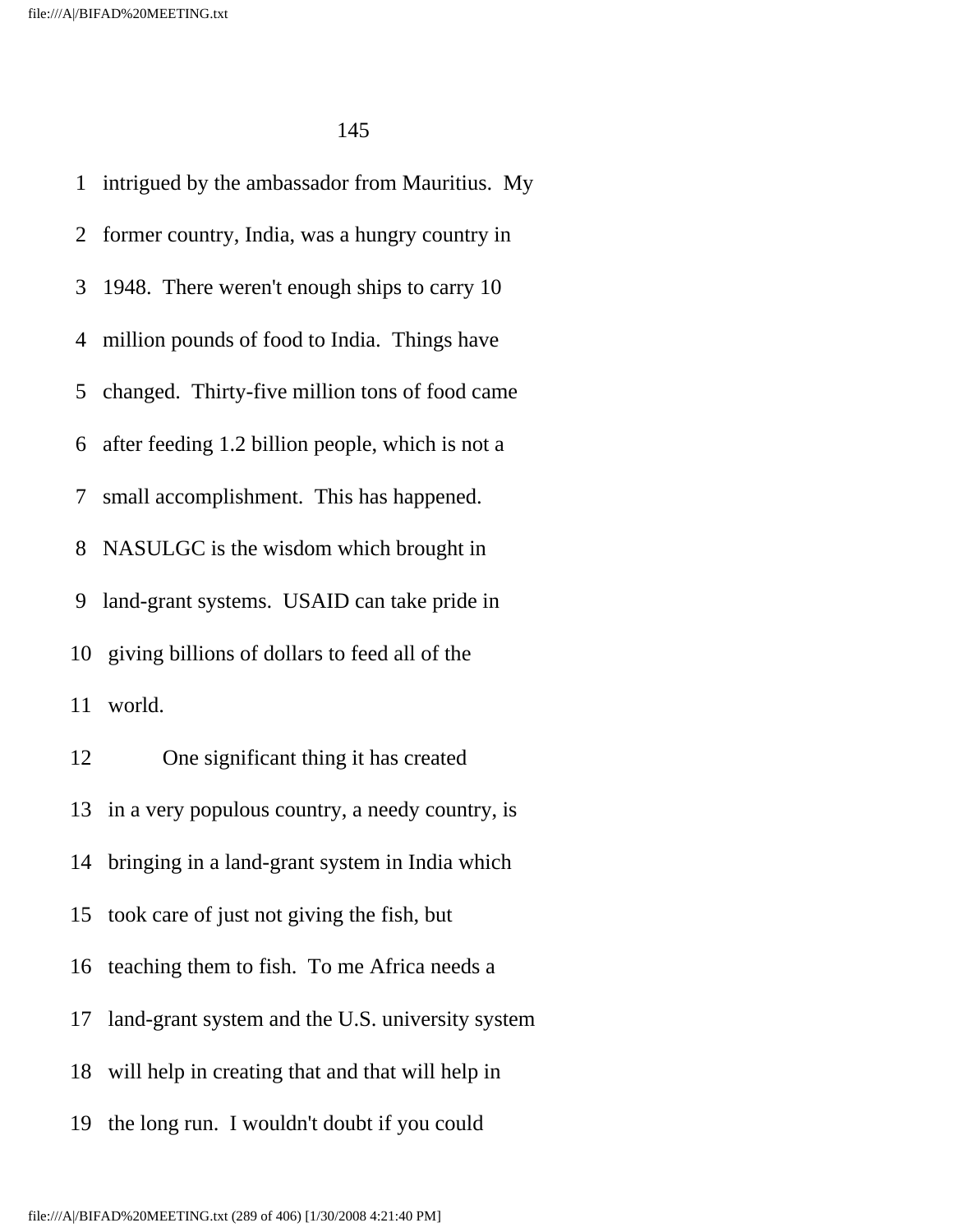- 20 spend millions of dollars of food aid.
- 21 Thank you very much.
- 22 CHAIRMAN EASTER: This is a comment
- 23 that the land-grant concept brings some
- 24 convergence between research activity of
- 25 educational programs and then carrying education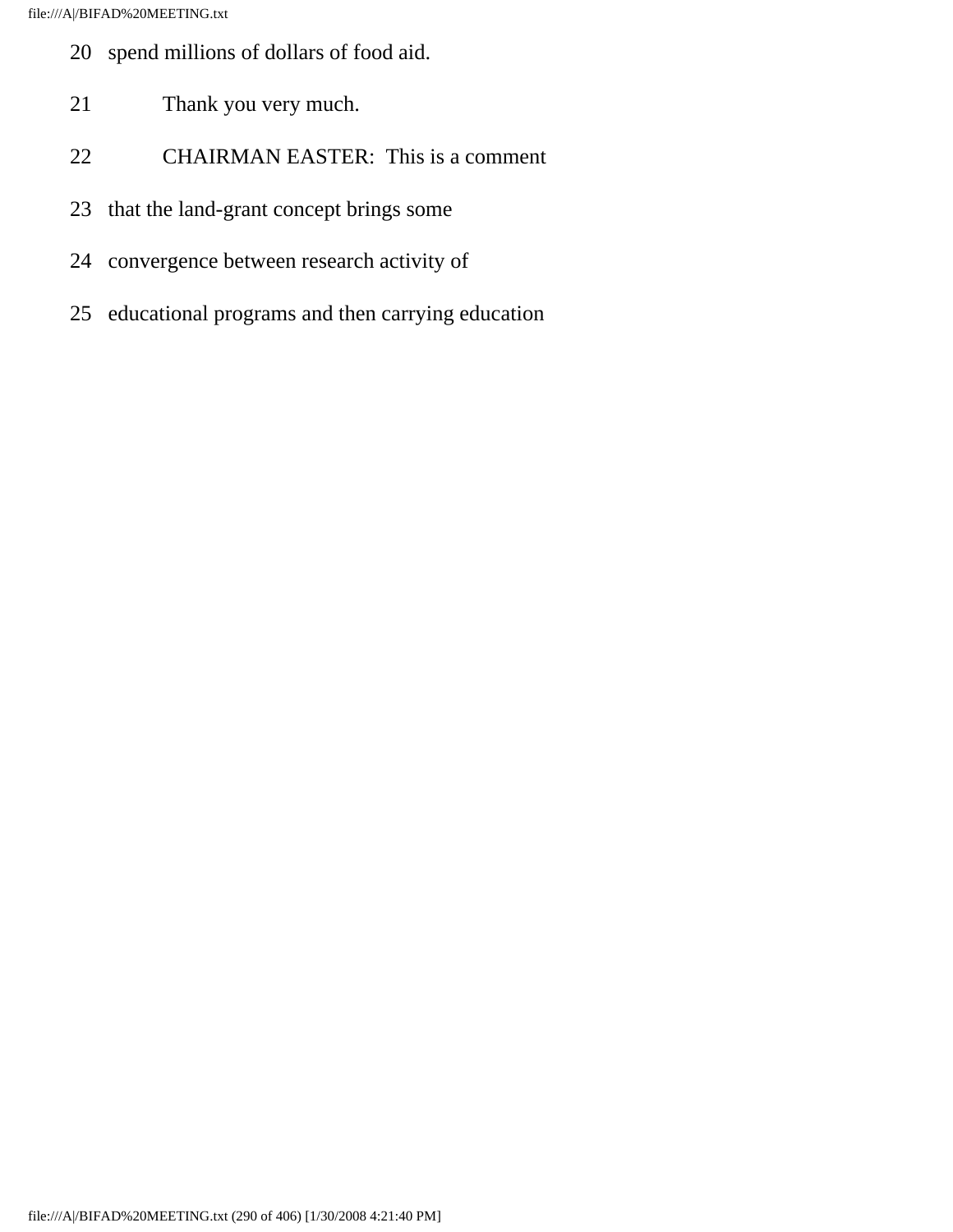1 directly to the farmers so there could be 2 immediate adaptation. 3 Other comments? Doctor? 4 MS. FEDOROFF: What I am a little bit 5 surprised not to hear in the discussions of this 6 morning is the importance of contemporary 7 molecular techniques. Some people call it 8 "genetic engineering" and some people call it 9 "biotechnology." But there are impediments, and 10 the very first one is the -- (inaudible) -- but 11 equally important is the lack of capacity for 12 doing the research. 13 We all know that research that is done 14 in one part of the world doesn't necessarily -- 15 sometimes can apply, but the important thing is 16 to build the capacity to do the research on 17 local crops in every country. 18 I see movement in that direction, but 19 it is a little stymied by public opinion and the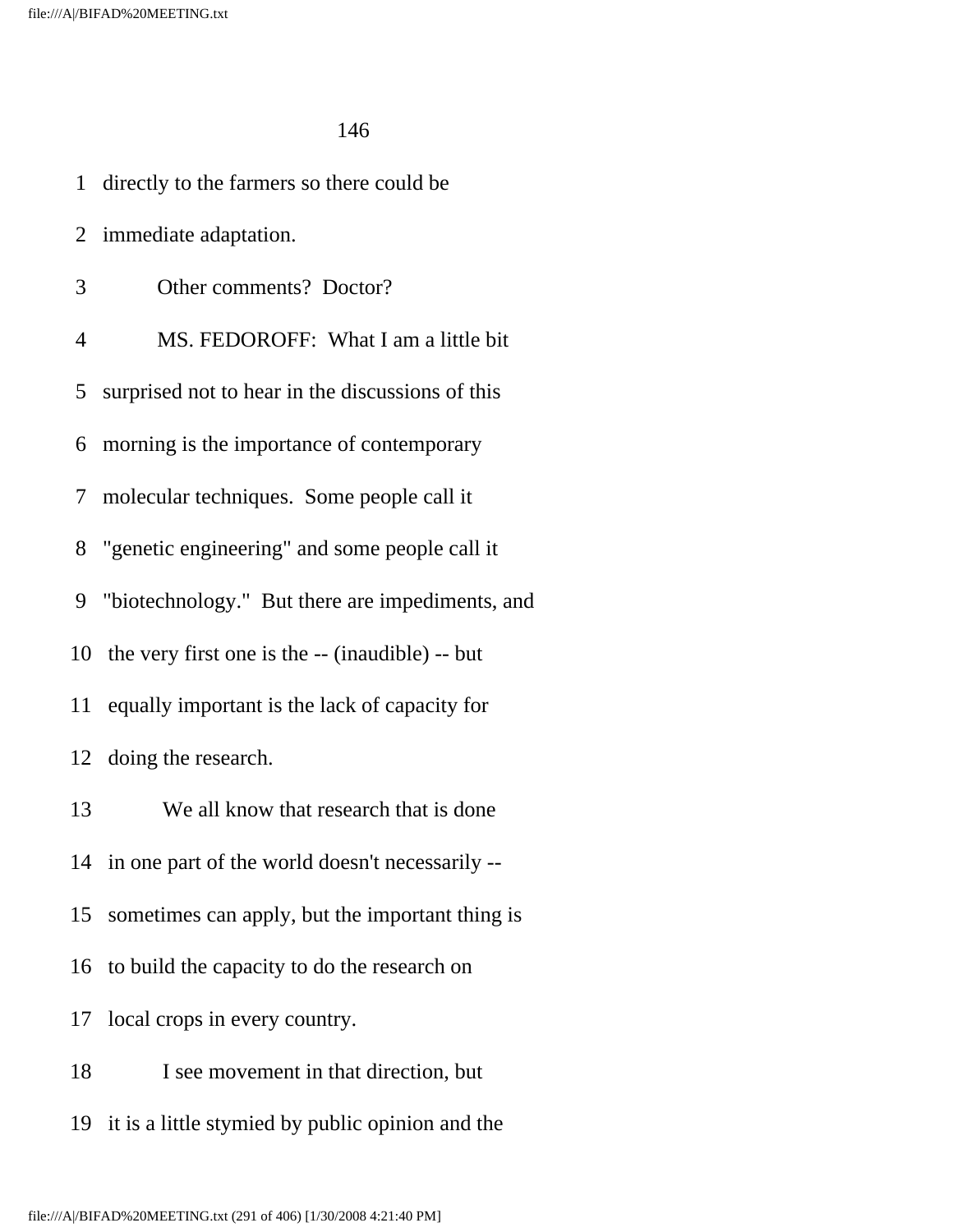- 20 very emotional, bad reputation that molecular
- 21 techniques have gotten. I think we need to
- 22 address that, and my hope is that both Africa
- 23 and the Middle East will lead the way.
- 24 We have gotten stuck in the U.S. in a
- 25 sense because we are -- we haven't had the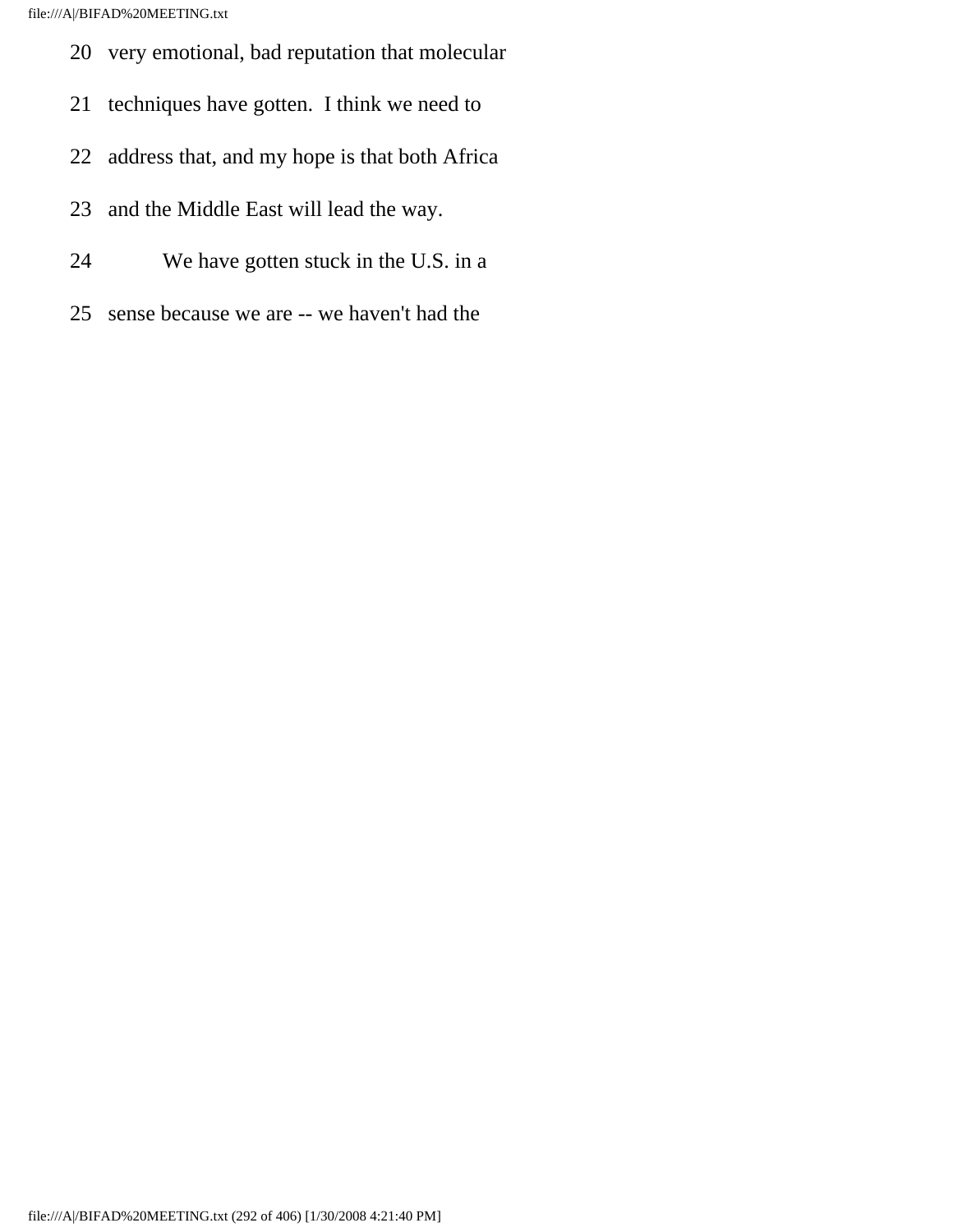1 difficulties that other parts of the world have. 2 With a very small fraction of the population, we 3 are endowed with wonderful land resources and so 4 forth. We have the luxury of overregulating 5 genetically modified foods. I don't think we 6 can tolerate that worldwide for very much 7 longer. 8 I think we have to recognize that we 9 now have 25 years of experience with molecular 10 modification of croplands. It's time to adopt a 11 set of regulations that is appropriate to our 12 experience base and move forward to make it 13 possible not to import seeds, but to produce 14 seeds locally that are improved for the 15 conditions of the country that they are being 16 used on. 17 AUDIENCE MEMBER: Would you see that

18 happening on the African continent primarily

19 with national agriculture research organizations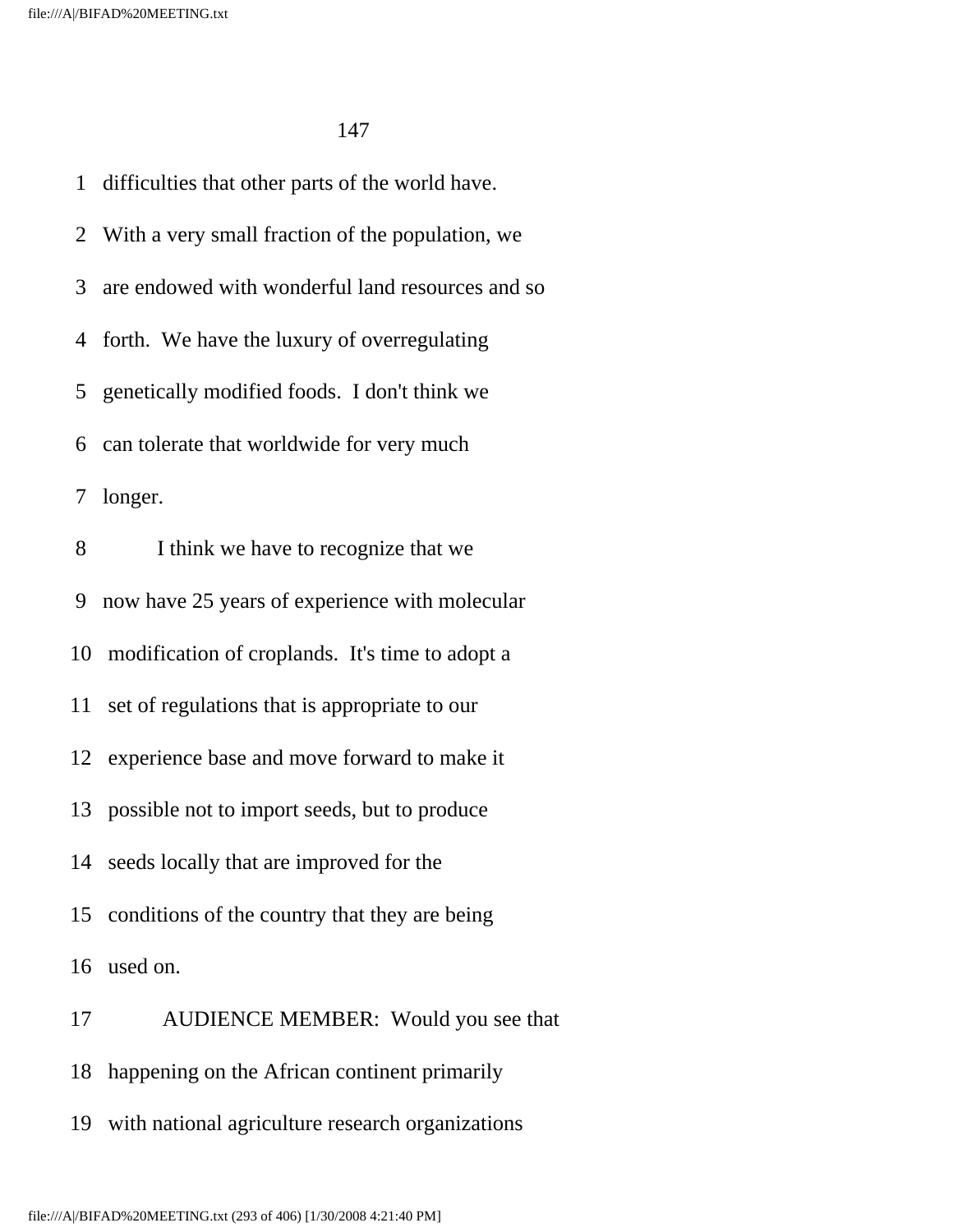- 20 or with the universities, with the international
- 21 centers that are there, or all of the above?
- 22 MS. FEDOROFF: I would hope that would
- 23 happen with all of the above. I think the
- 24 issues of intellectual property and regulation
- 25 need to be addressed. They are thorny issues,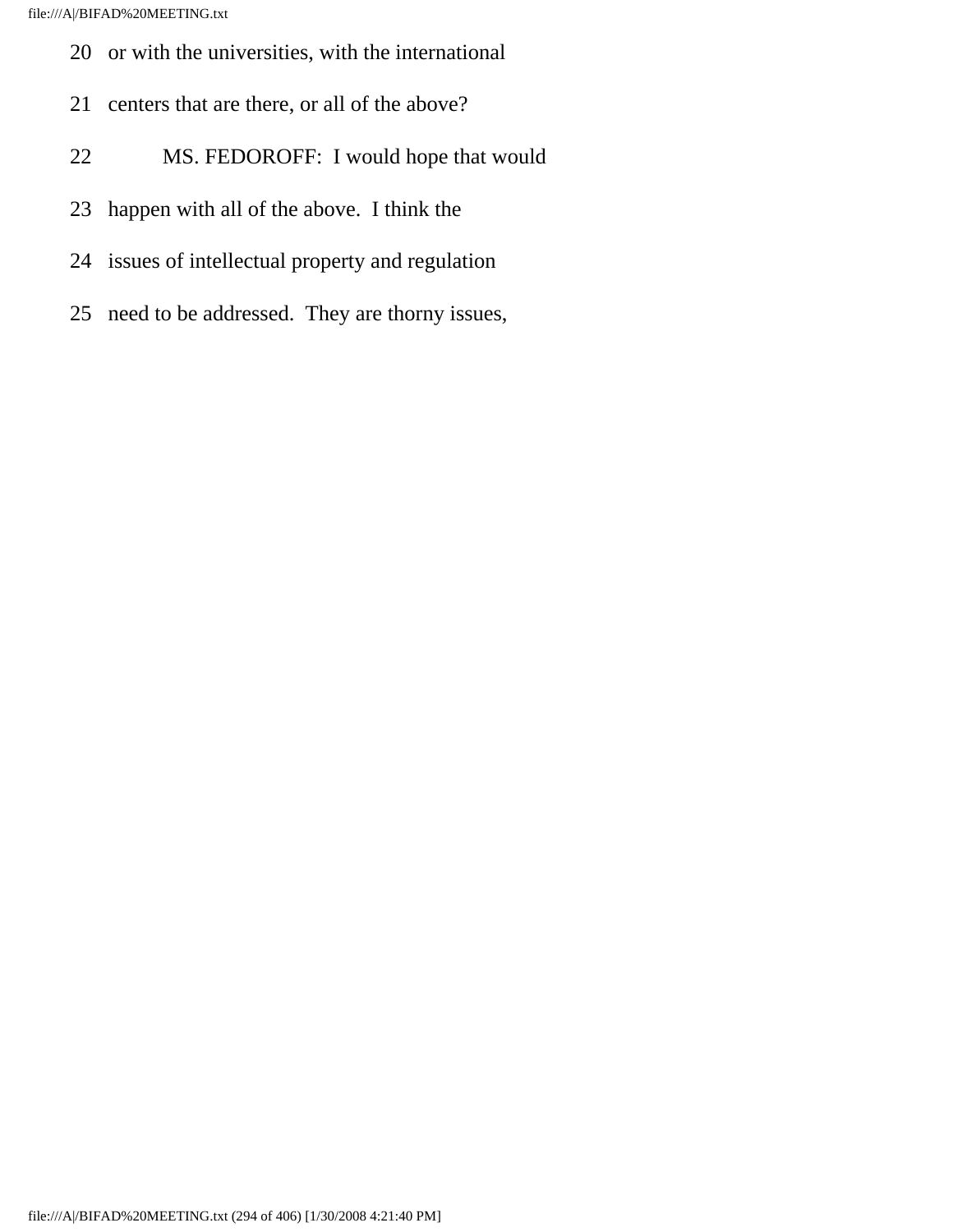1 but I think that the African continent could, in

2 fact, lead the way.

 3 BOARD MEMBER CHRISTENSEN: I agree 4 with what you say. However, there is one thing 5 that I was surprised to discover in Mexico out 6 among the people that you wouldn't think would 7 even have a concern about this sort of thing if 8 you could boost their corn yields. 9 But when we talked about a possible 10 project initiative with them, the one thing that 11 someone had poisoned their minds against was 12 genetically modified, genetically engineered 13 maize. A lot of these people didn't read, but 14 they were into that. And so as a simultaneous 15 thing with this, there is going to have to be a 16 political education that goes on worldwide that 17 reduces the fear level that various people can 18 introduce into those kinds of things for 19 whatever purpose they have in mind.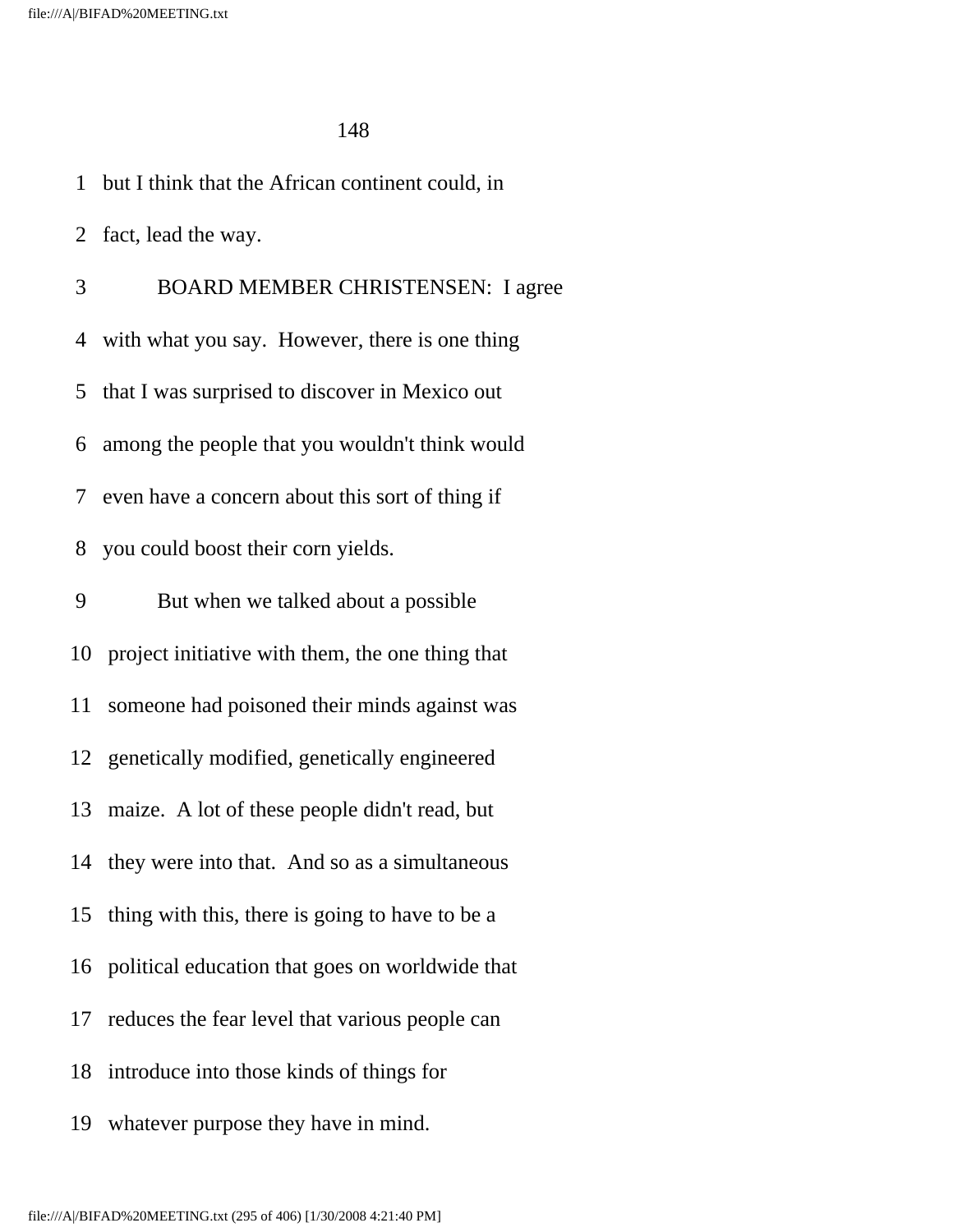- 20 MS. FEDOROFF: Did everybody hear
- 21 that? I think that what you were referring to
- 22 is the extent to which there has been -- it's
- 23 not just -- you refer to it as a "poisoning of
- 24 the minds" of Mexican farmers. This has to do
- 25 with the land races and the fear of genetic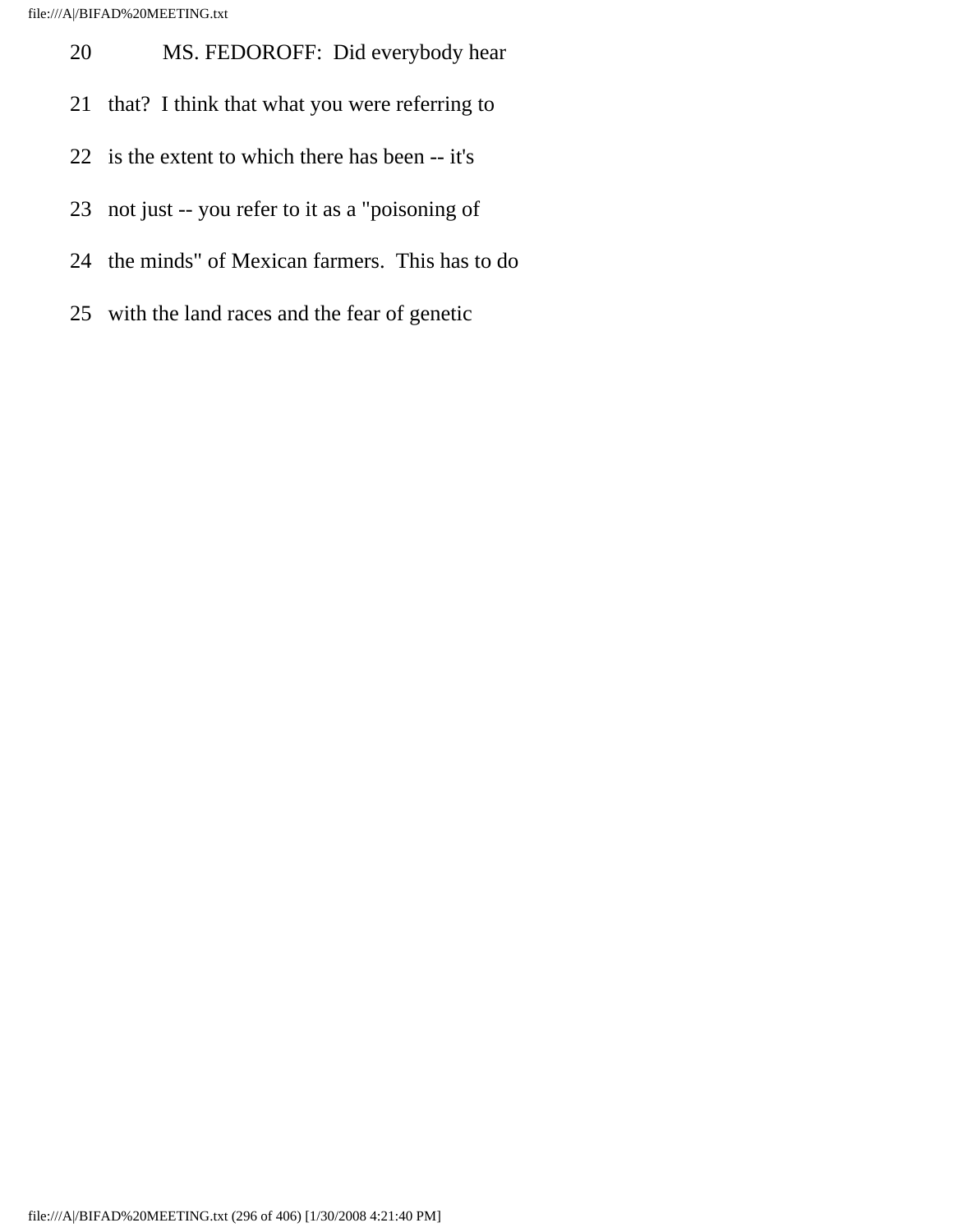1 modification somehow obliterating the land 2 races. 3 In actual fact -- and I don't entirely 4 understand this -- this is actually -- that 5 whole fear has actually been bought into by some 6 very top scientists, so it's not just -- in some 7 places we're going to organizations like Green 8 Peace, which actually sells misinformation, but 9 this is not the case for the land races. 10 The problem is that, yes, we need to 11 have enough genetic information so that people 12 can realize that what genetics allows you to do 13 is add a trait without losing everything you 14 have. So some of the land races are valued 15 because of the way they look. But if they had 16 ears that were bigger or more ears per acre and 17 that didn't change the genetic background, if 18 they really understood that, would they be 19 against it?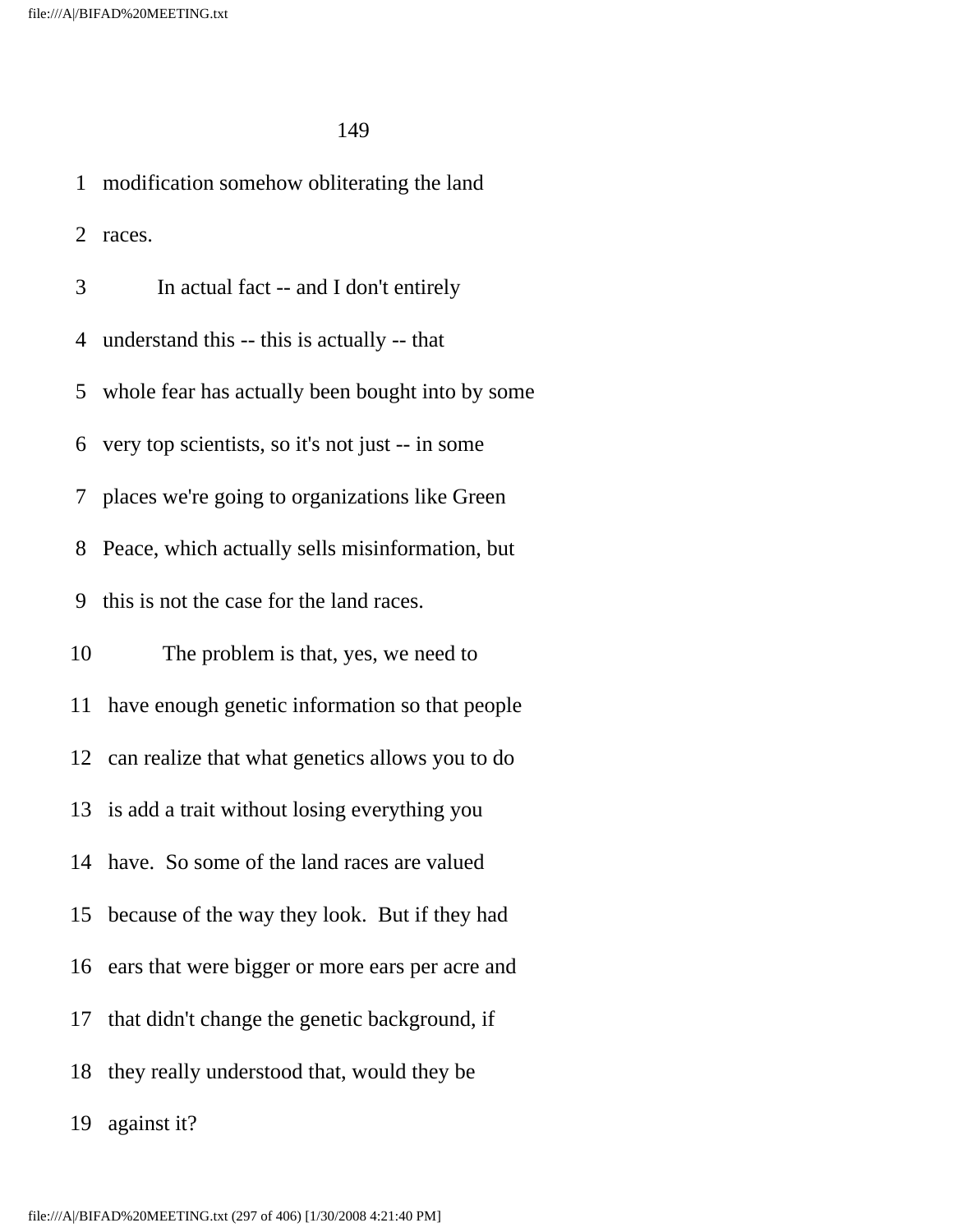- 20 BOARD MEMBER CHRISTENSEN: I don't
- 21 know. I got the impression that this stuff was
- 22 being fed to them through Cuba.
- 23 MS. FEDOROFF: I don't think you can
- 24 point at one place.
- 25 BOARD MEMBER CHRISTENSEN: They seemed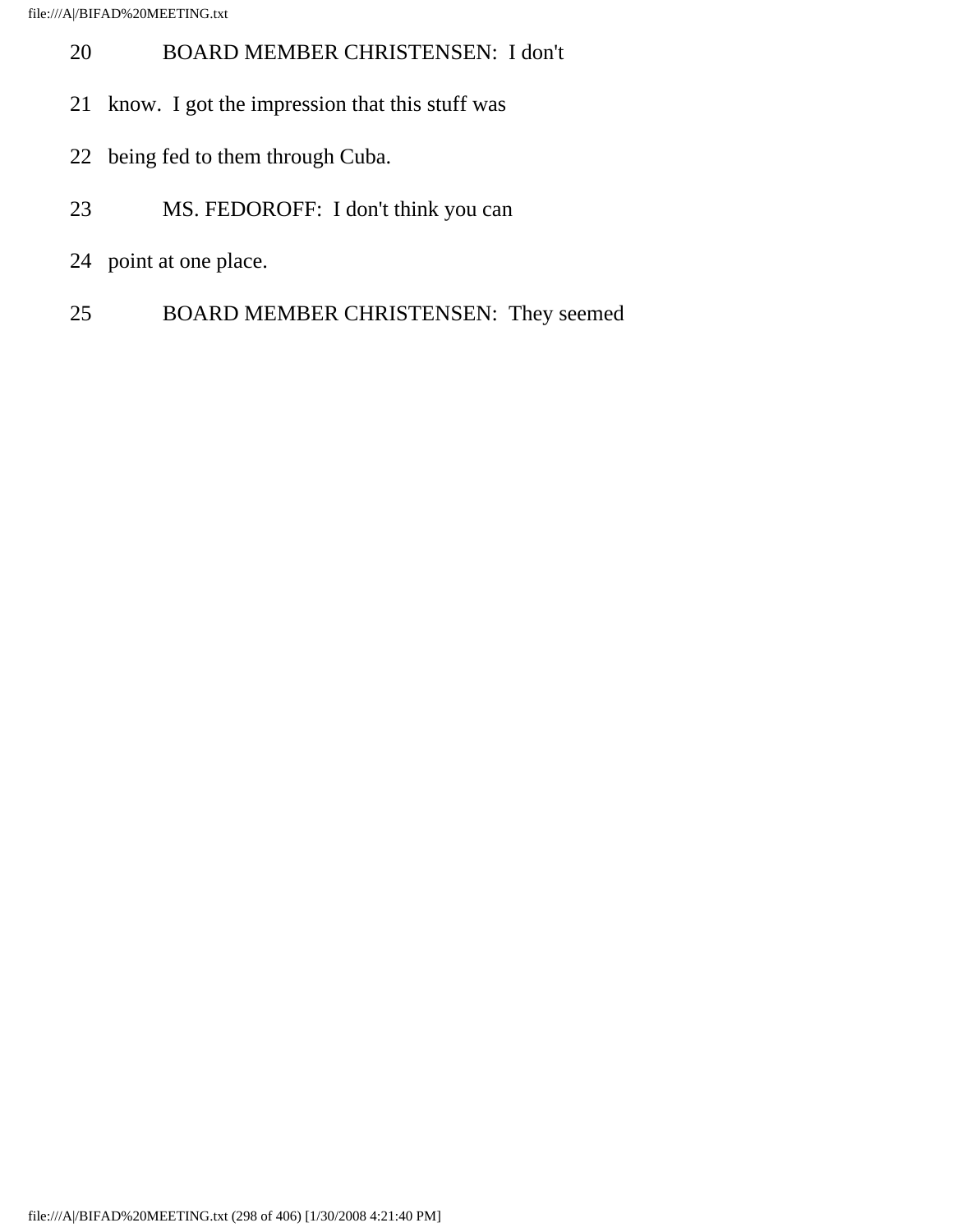| 1              | to be wired in politically with Cuba.              |
|----------------|----------------------------------------------------|
| $\overline{2}$ | MS. FEDOROFF: That could be part of                |
| 3              | the picture, but it's not all of the picture.      |
| 4              | <b>BOARD MEMBER CHRISTENSEN: I would</b>           |
| 5 <sup>1</sup> | agree with that.                                   |
| 6              | MS. FEDOROFF: Yes, but it's bigger                 |
|                | 7 than that. Again, these things happen, but I     |
| 8              | keep reminding people that Norman Borlaug's        |
|                | 9 grains were getting the same kind of bad raps    |
|                | 10 when they first were introduced in Afghanistan. |
|                | 11 We have to address that and get beyond that.    |
| 12             | <b>BOARD MEMBER CHRISTENSEN: I'm just</b>          |
| 13             | saying stuff is coming in politically from         |
|                | 14 various political places, and it is going to    |
| 15             | have to be addressed as part of the improvement    |
|                | 16 of the technology.                              |
| 17             | MS. FEDOROFF: Yes, it is. I'm keenly               |
| 18             | aware of that. It's different in different         |
| 19             | countries. We do have to address that, yes.        |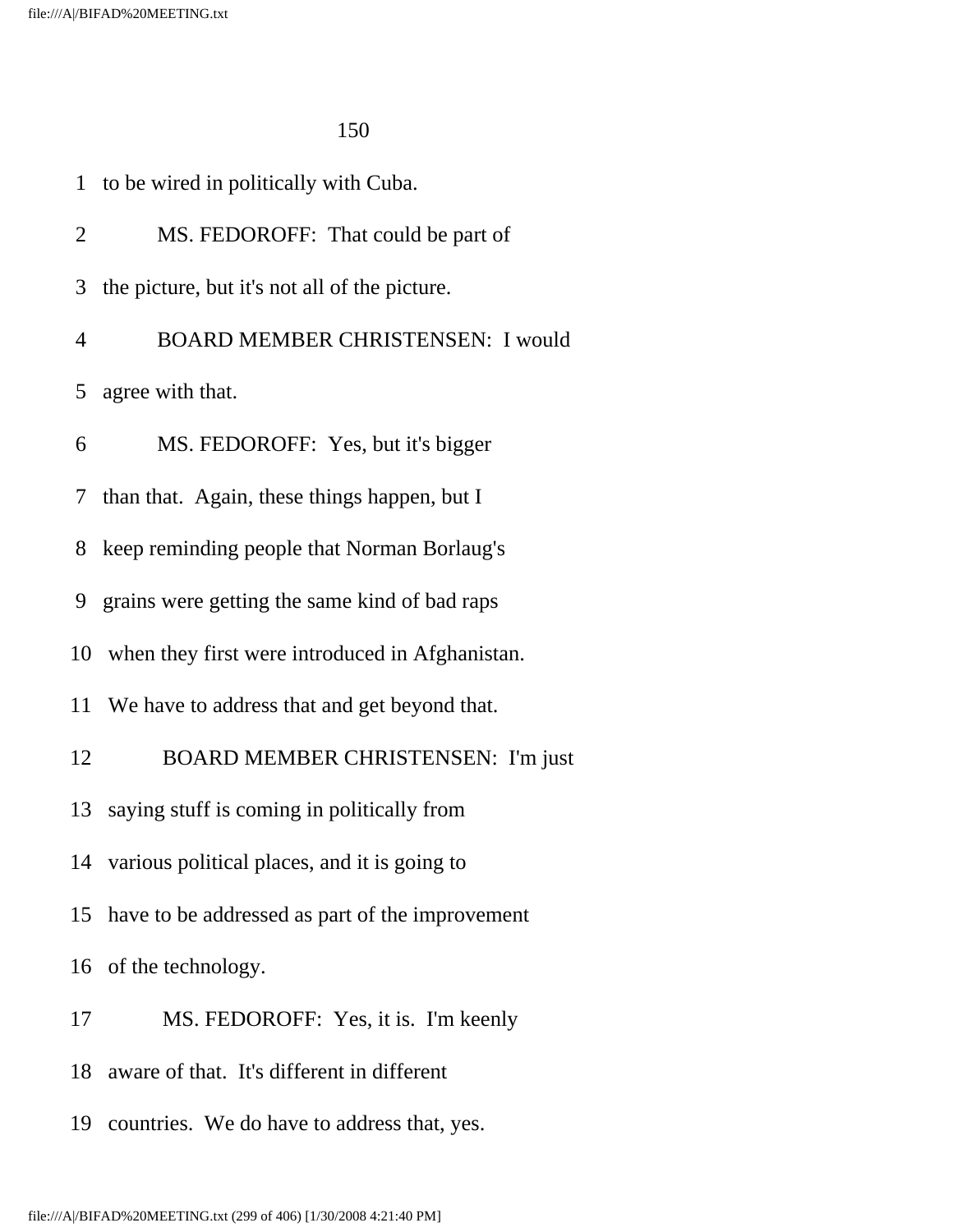- 20 MR. DEMMENT: One of the ways I think
- 21 that we get general buy-in from this is to have
- 22 a cohort within each country that is educated in
- 23 our laboratories in the United States and is
- 24 familiar with the science behind that and the
- 25 technology, as long as we don't participate at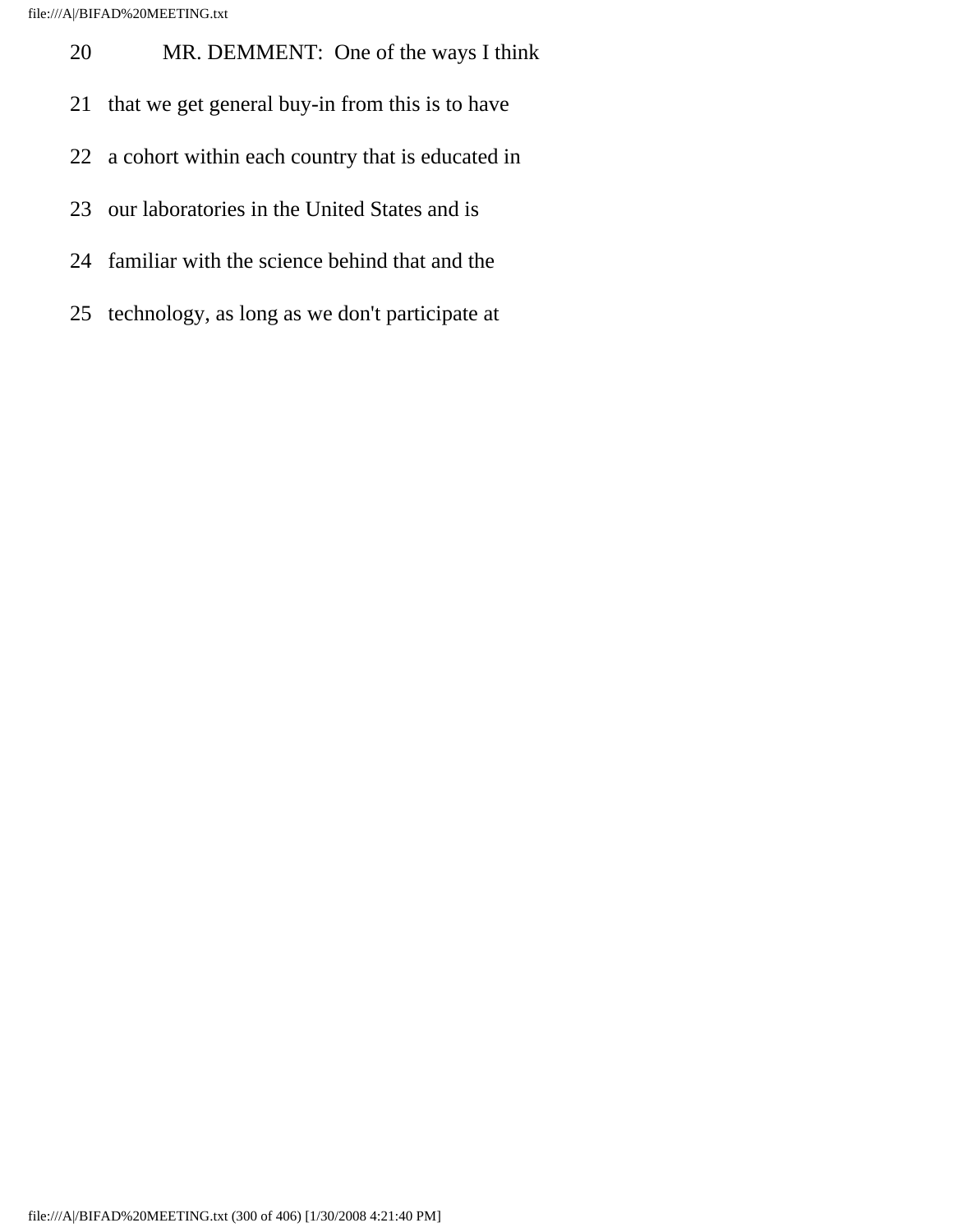1 that level in those countries, our voice is not 2 heard or that position is not represented. 3 So one of the things that I would hope 4 that comes out of this African initiative would 5 be the opportunity to train a whole new cohort 6 of scientists, both in the Middle East and in 7 Africa, in modern techniques in our 8 laboratories. Not just biotech, but a wide 9 range of emerging technologies that are really 10 important for development. 11 MS. FEDOROFF: I don't think I have 12 anything to add to that. I think that's 13 absolutely important. I have talked to the 14 secretary about this and she really resonates 15 with that. Coming from universities herself, 16 she put together a presidents' initiative a 17 couple of years ago, but the objective of that 18 was a little bit different. That was to bring 19 university presidents together to figure out how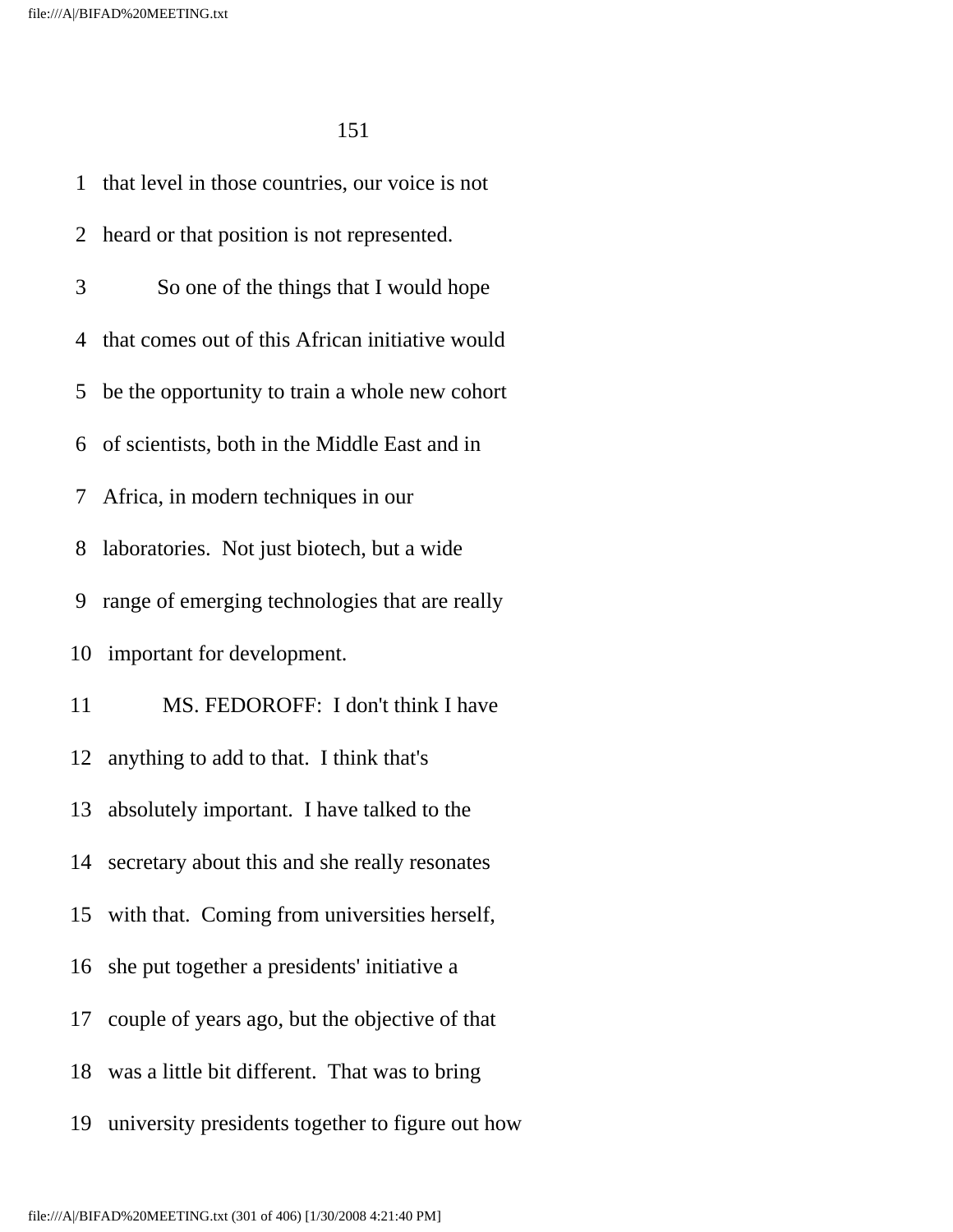- 20 to overcome some of the immigration problems
- 21 that we have suffered to bring more graduate
- 22 students to populate our research.
- 23 There is still in the academic
- 24 community the notion that we bring students to
- 25 our laboratories for our research, and this is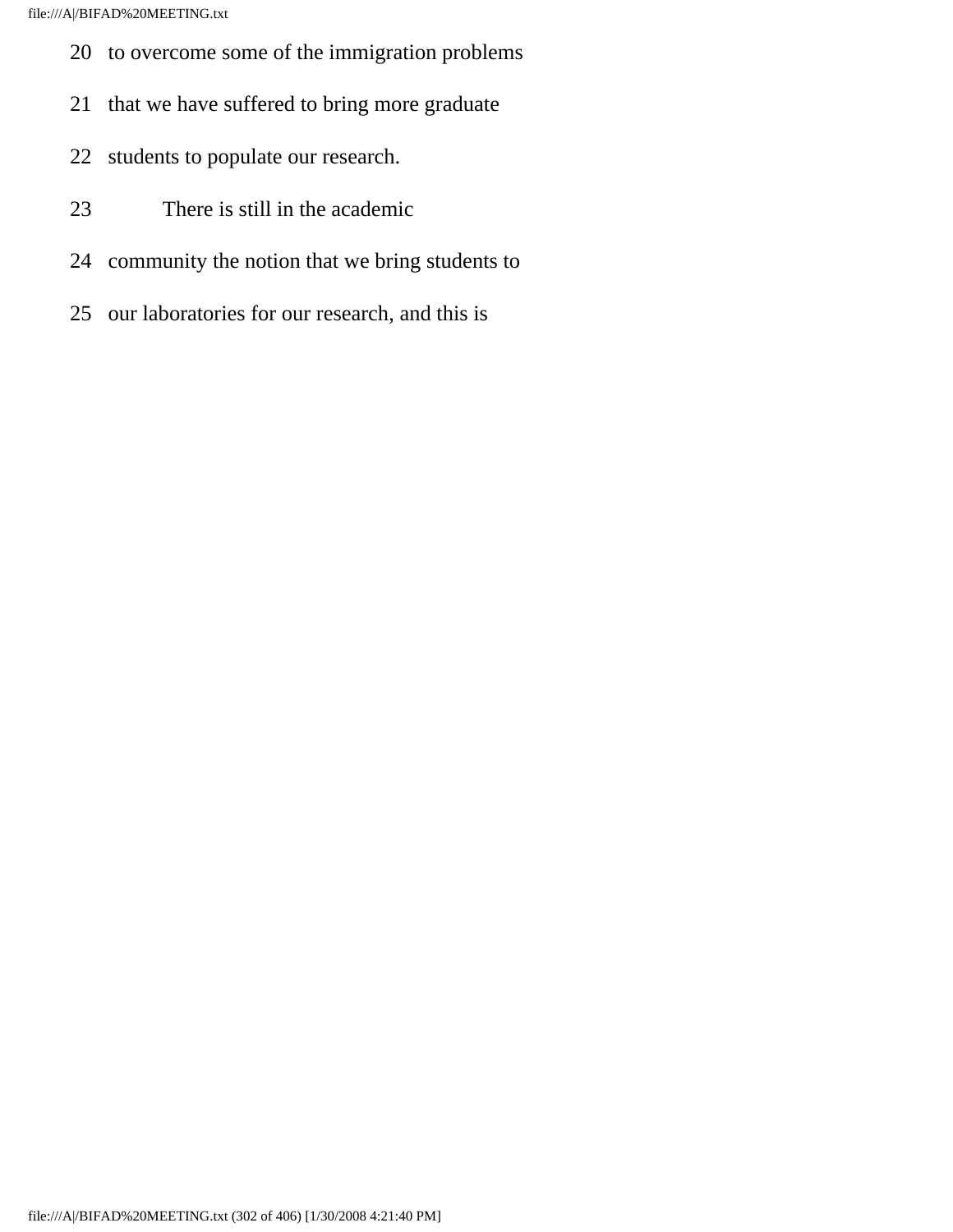1 really turning that concept on its head. I 2 don't think it will be as easy a sell. We have 3 gotten addicted -- as much as we are addicted to 4 oil, we are in the scientific community addicted 5 to bringing in students from other countries 6 because we're not bringing them enough into our 7 own system to do the job. 8 But this is not what I am talking 9 about. What I'm talking about is actually 10 training, exactly what you are talking about; 11 that is, reversing the idea of universities 12 actually helping train people, putting them back 13 in countries with the resources -- and I think I 14 see much more of that -- with the resources to 15 actually make a difference in their home 16 countries. 17 To go back without a university or an 18 institute to work in, it just contributes to

19 people leaving again.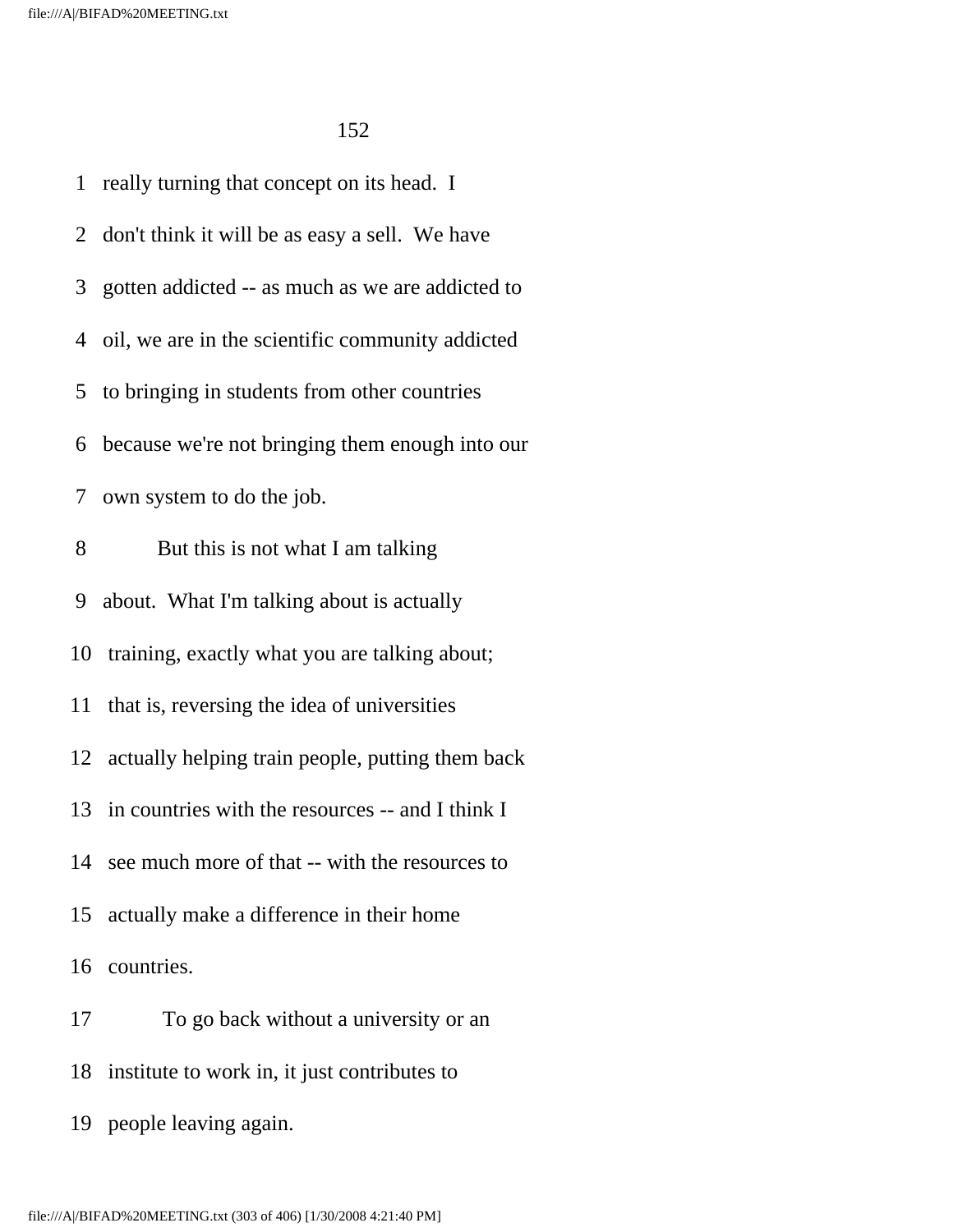- 20 BOARD MEMBER DeLAUDER: What are some
- 21 initiatives out of the foreign agriculture
- 22 service to address some of those issues?
- 23 Because I know some of the 1899 grants were
- 24 involved in some conflict in South Africa and
- 25 Senegal and a couple of other countries in which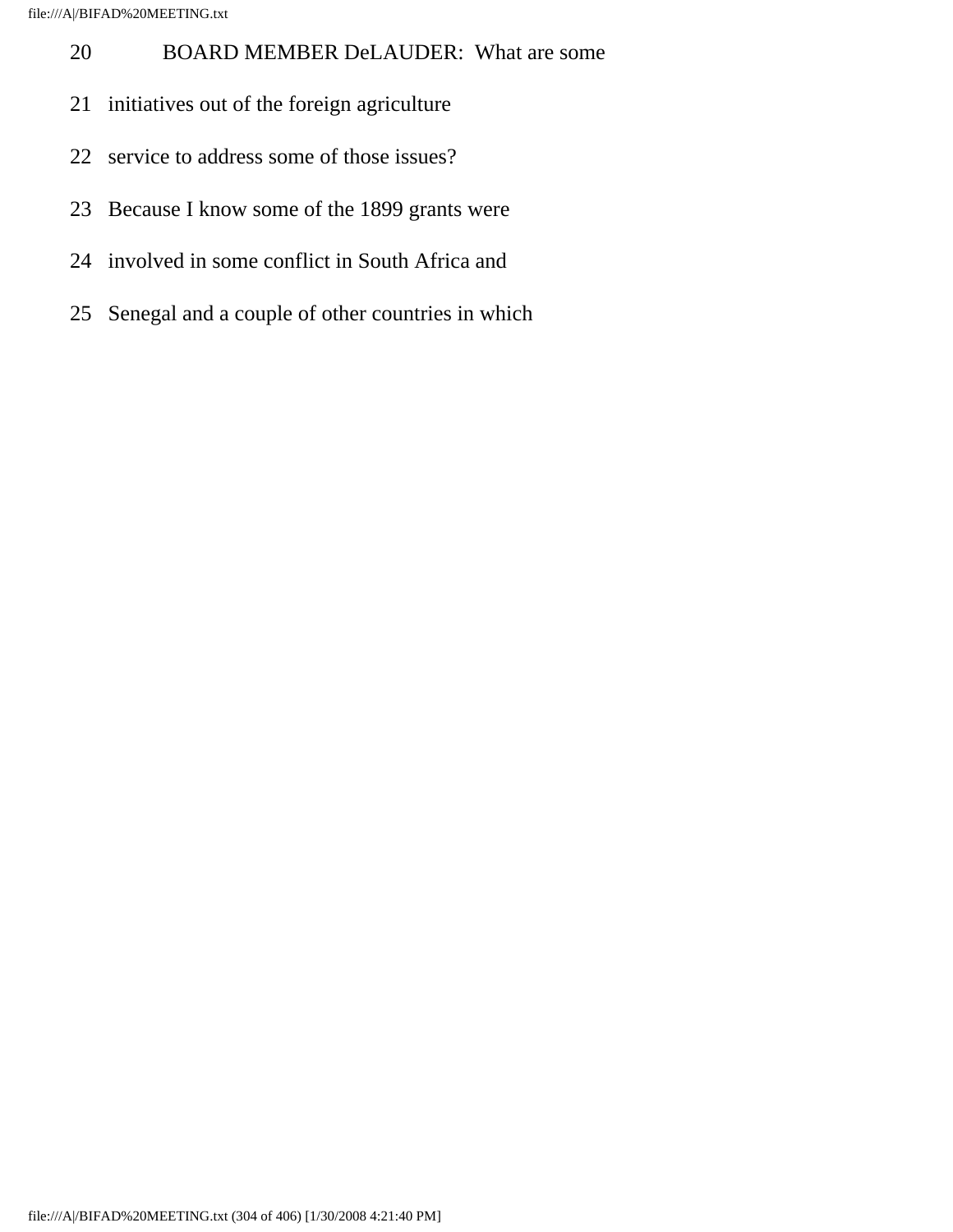1 they were trying to help the farmers to

 2 understand the technology. 3 MS. FEDOROFF: Yes, indeed. What we 4 just need to do is move that to that next level. 5 AUDIENCE MEMBER: I would just like to 6 add a perspective to it. If you go back in our 7 country to the '30s and '40s and '50s, 8 agriculturalists and foresters, they were the 9 environmentalists. So when the soil 10 conservation services were created, those were 11 the good guys; right? In the period of 20, 30, 12 40 years, those of us who are involved in 13 production have drifted apart from those in the 14 environmental element. 15 I would hope that as Africa develops 16 its own green revolution, that they would learn 17 from that example and ensure that the people 18 working in the productivity sectors don't 19 divorce themselves from the people who are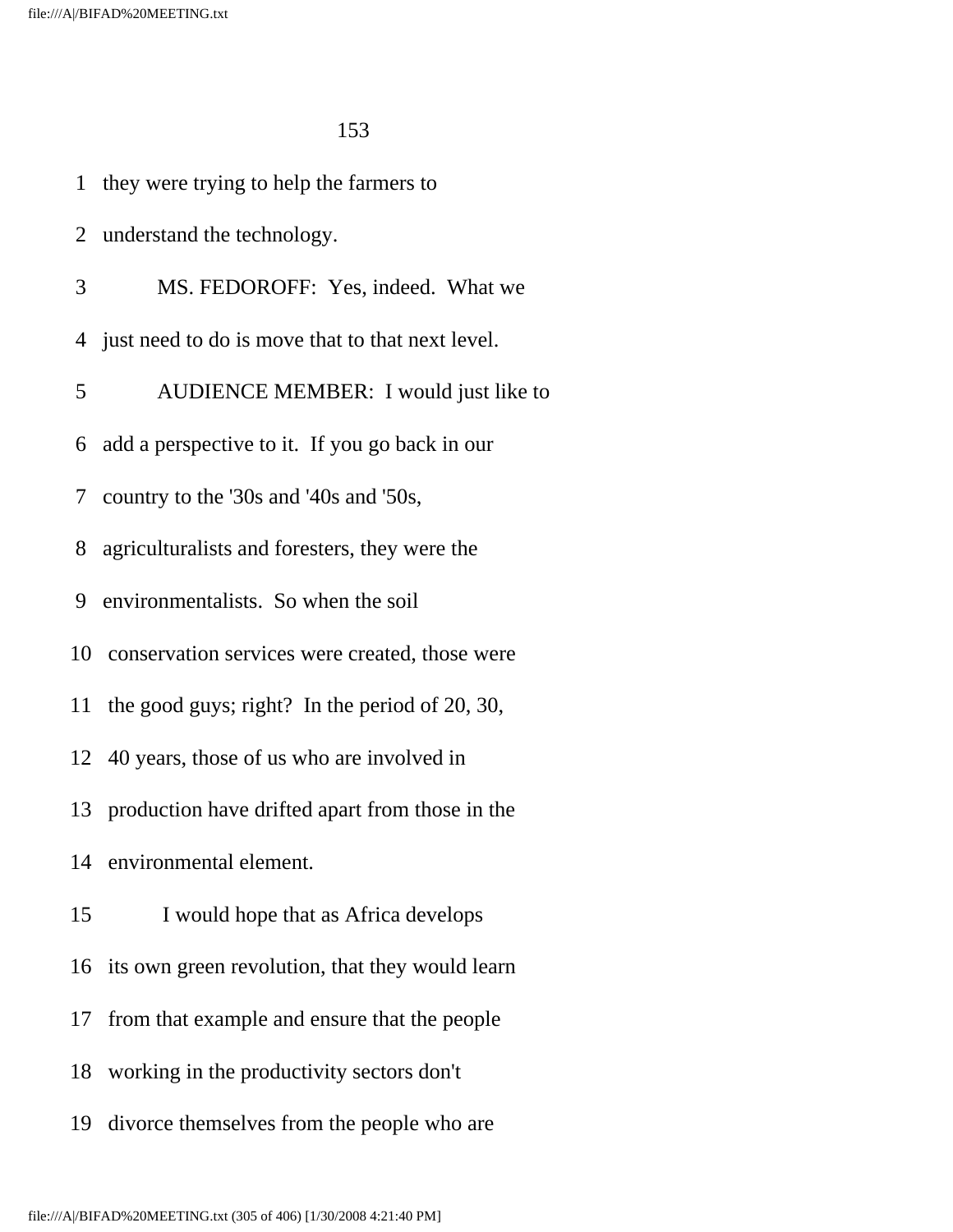- 20 environmentally motivated, because those people
- 21 are also educated and well-intended, and it is
- 22 the schism between the two that leads to this
- 23 kind of misunderstanding.
- 24 MS. FEDOROFF: I have watched that
- 25 schism grow over the last 30 years with great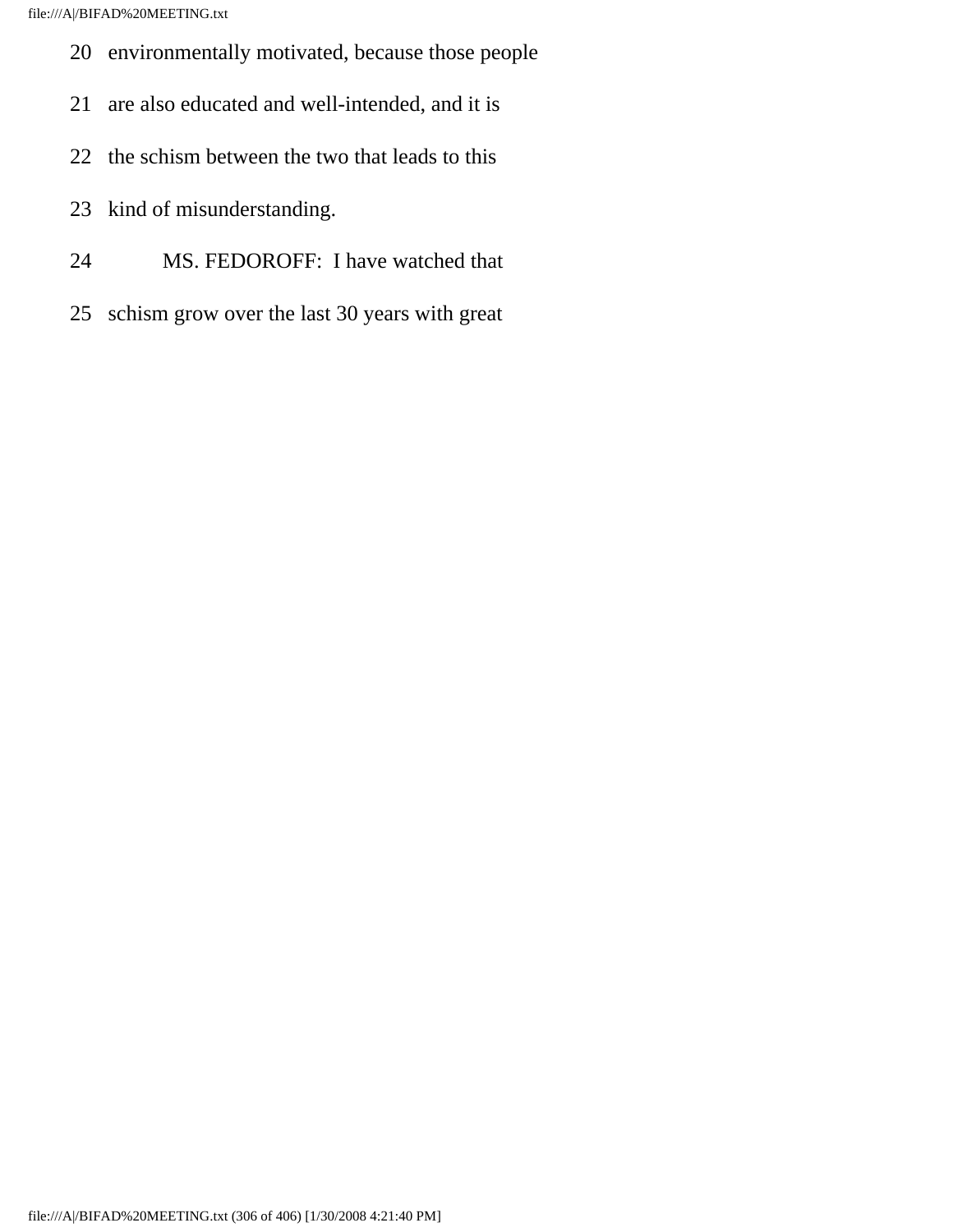1 sadness because, in fact, if we are to preserve 2 anything of the land we have left, then we have 3 to increase productivity on the acreage that we 4 are able to farm. The fact is -- and it's not 5 well-known around the world -- but the amount of 6 land under cultivation hasn't changed 7 substantially in more than a half a century. 8 And now folks are talking about biofuels. You 9 know, where is the land going to come from if we 10 don't become more efficient? 11 We're already seeing pressure on food 12 prizes and that linkage of all those things, 13 right up to climate change and biodiversity and 14 everything else, it is simply not yet part of 15 our global understanding of the systems and 16 that's what we need to address. 17 As you were talking, I was also 18 reminded of going back to the introduction of 19 corn and an anecdote that the person who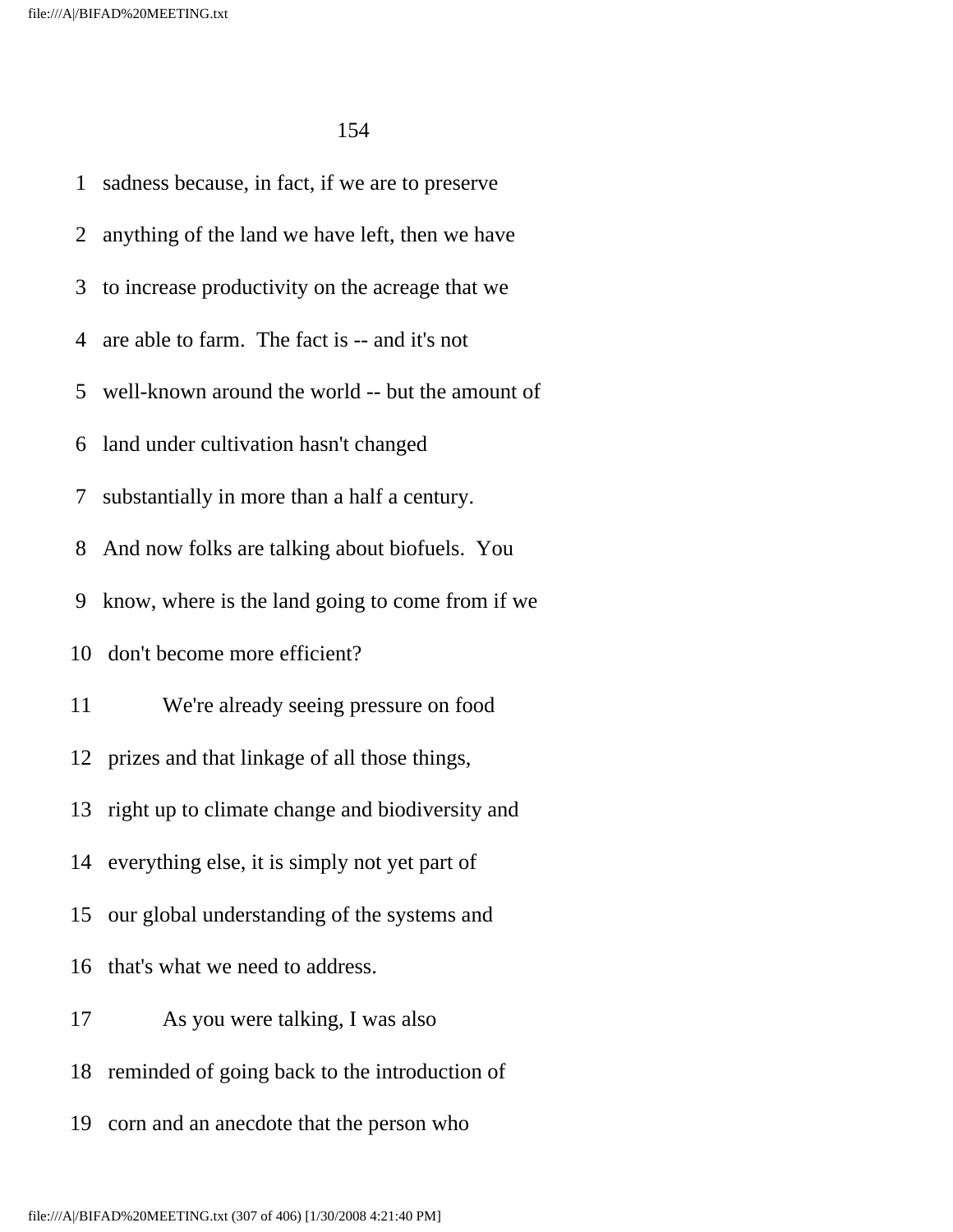- 20 recently -- who was the head of agriculture at
- 21 Pioneer Hi-Bred, you all know -- Don Dubik,
- 22 right, his name slipped my mind -- and he wrote
- 23 to me that all of the sorts of things that we
- 24 hear articulated about genetically modified
- 25 crops were also lodged against, was also raised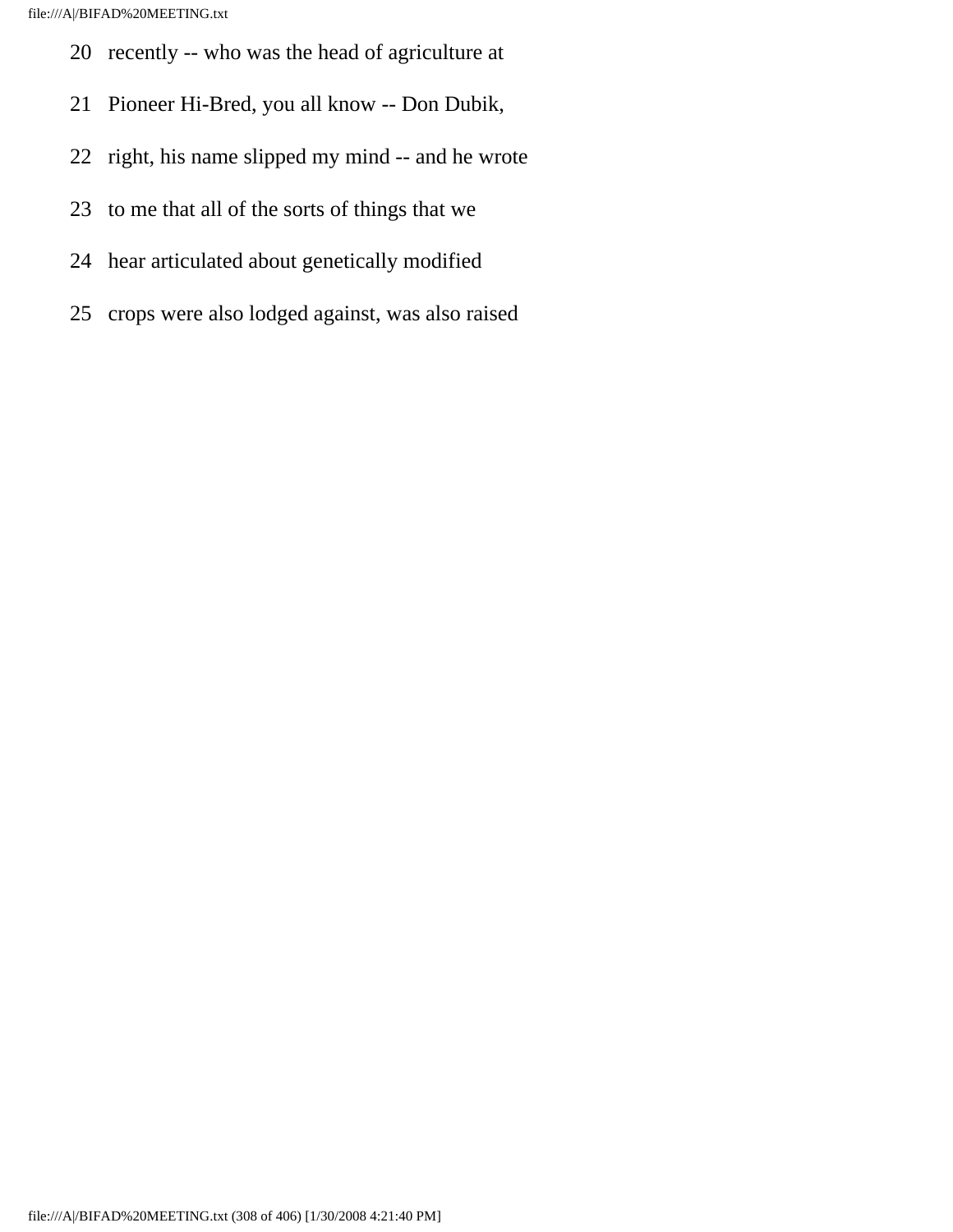1 against, the introduction of hybrid corn because 2 back in the '20s and '30s, he said, "You know, 3 people resisted it. They didn't want to have to 4 buy their corn from companies," and so forth and 5 so on. 6 He said, you know, that was true until 7 the drought of -- I think it was of 1936. He

8 said, "My father said the only corn that was

9 worth bringing in that year was the hybrid

10 corn."

 11 And he said, "The next year my dad 12 planted out some of the seed he saved, and he 13 said, 'You know, I just wanted to see whether 14 the professors were right.'" And, of course, 15 they were. 16 But the point I'm trying to make is 17 that that kind of resistance is a constant of 18 ourselves as human beings. We have to face it.

19 We have to deal with it, and we have to keep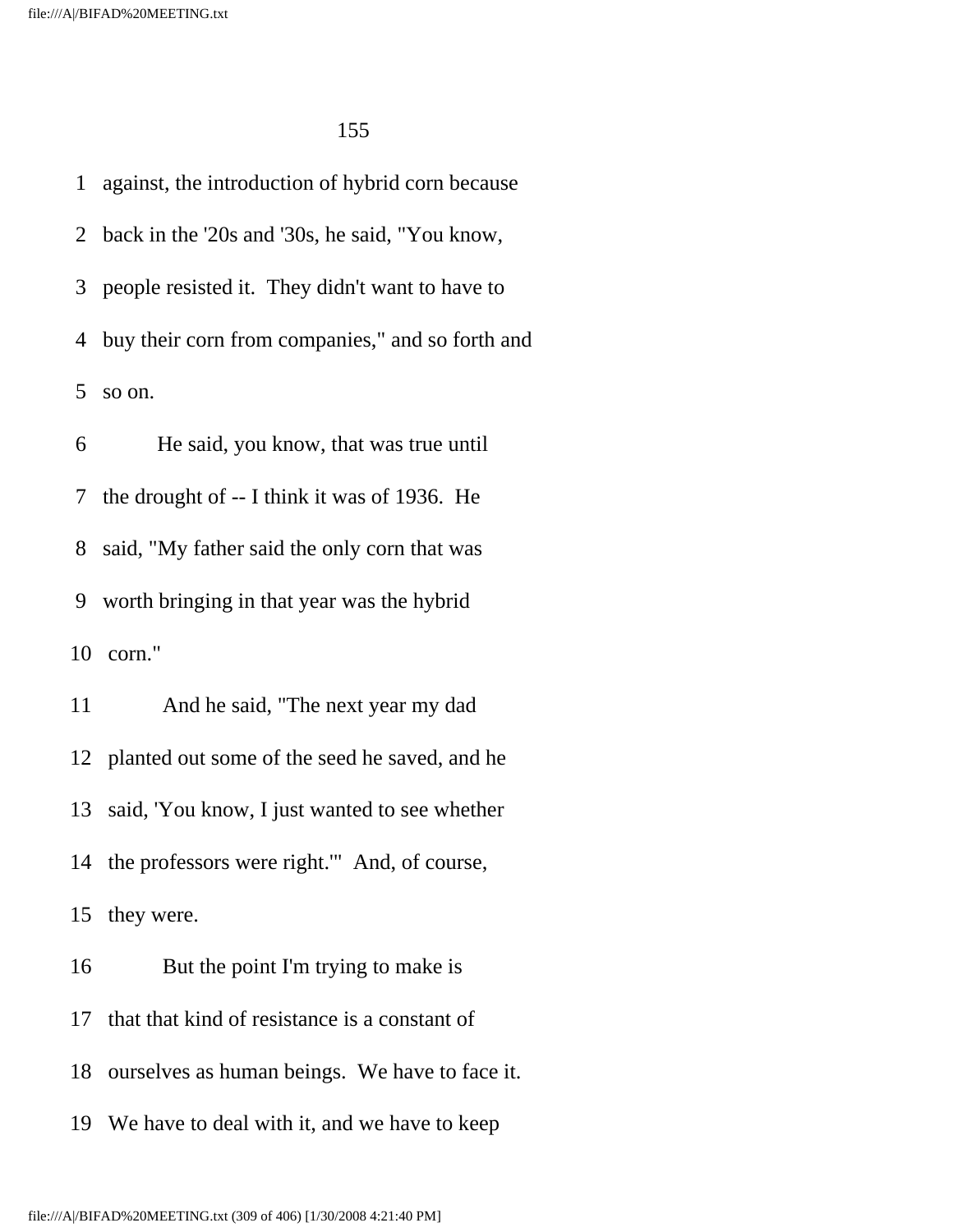- 20 putting information out there.
- 21 By the way, the big things that are
- 22 coming up the pike are not just insect
- 23 resistance. Those are all -- and herbicide
- 24 resistance is the big thing now, but it's
- 25 increasing the rate of utilization of nitrogen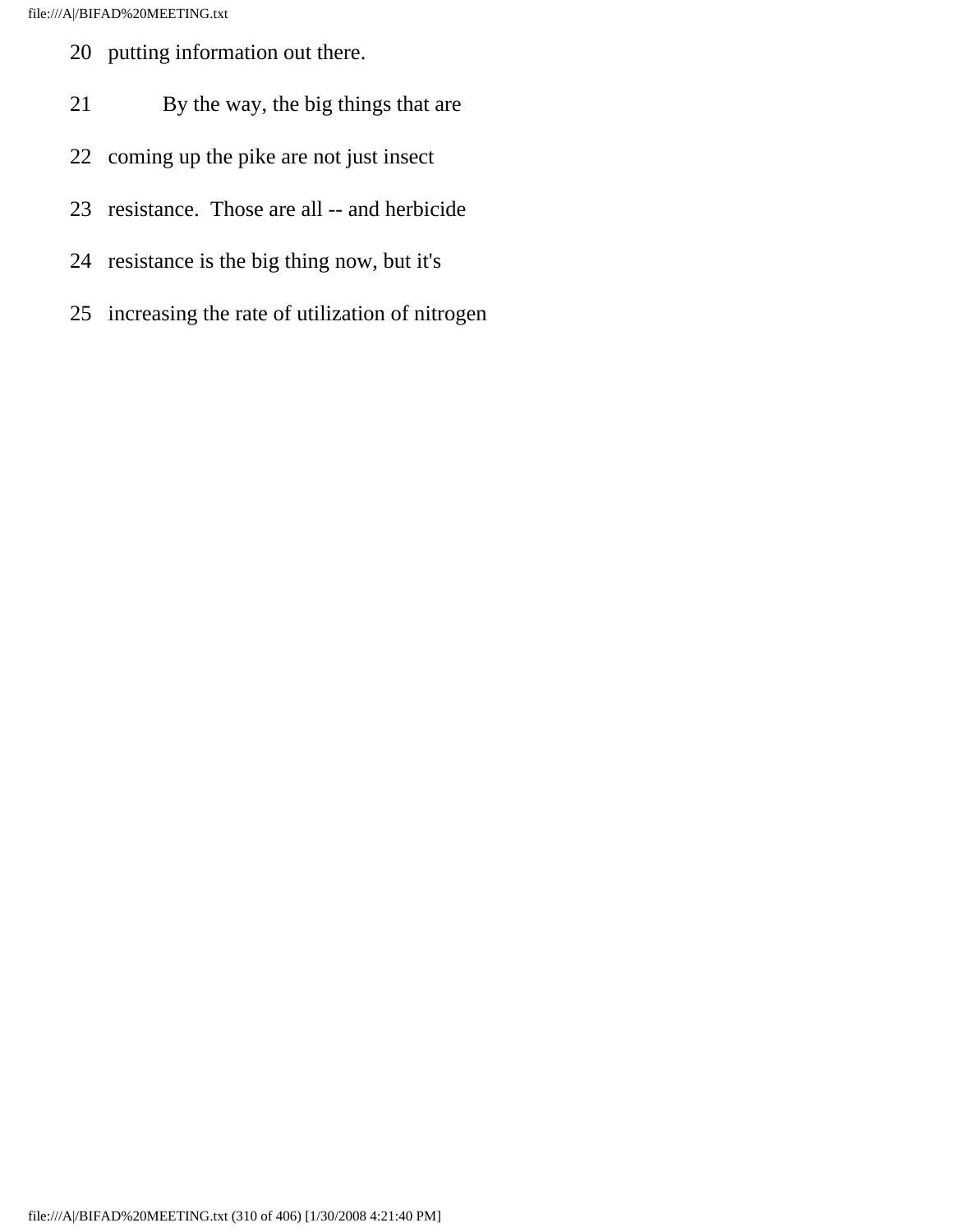1 so that we decrease the nitrogen quotient and 2 pushing the limits on the photosynthetic yields. 3 If we don't push those back with 4 knowledge based on science and molecular 5 techniques, you know, we've got limits. 6 AUDIENCE MEMBER: U.S. universities 7 through CRSPs are involved in environment and 8 engineering crops throughout the world, 9 including Africa. At the UC-Davis we're dealing 10 with viruses where no other conventional 11 breeding activity will solve that, but we are 12 making progress. Same thing, as you know, that 13 they're both working on fruit borer placed in 14 eggplant. Nobody cares in this country about 15 eggplant. There's two of us. Eggplant is a 16 huge vegetable. 17 Same thing with the papaya virus. The 18 University of New Mexico is involved in that.

19 You probably know all these. The universities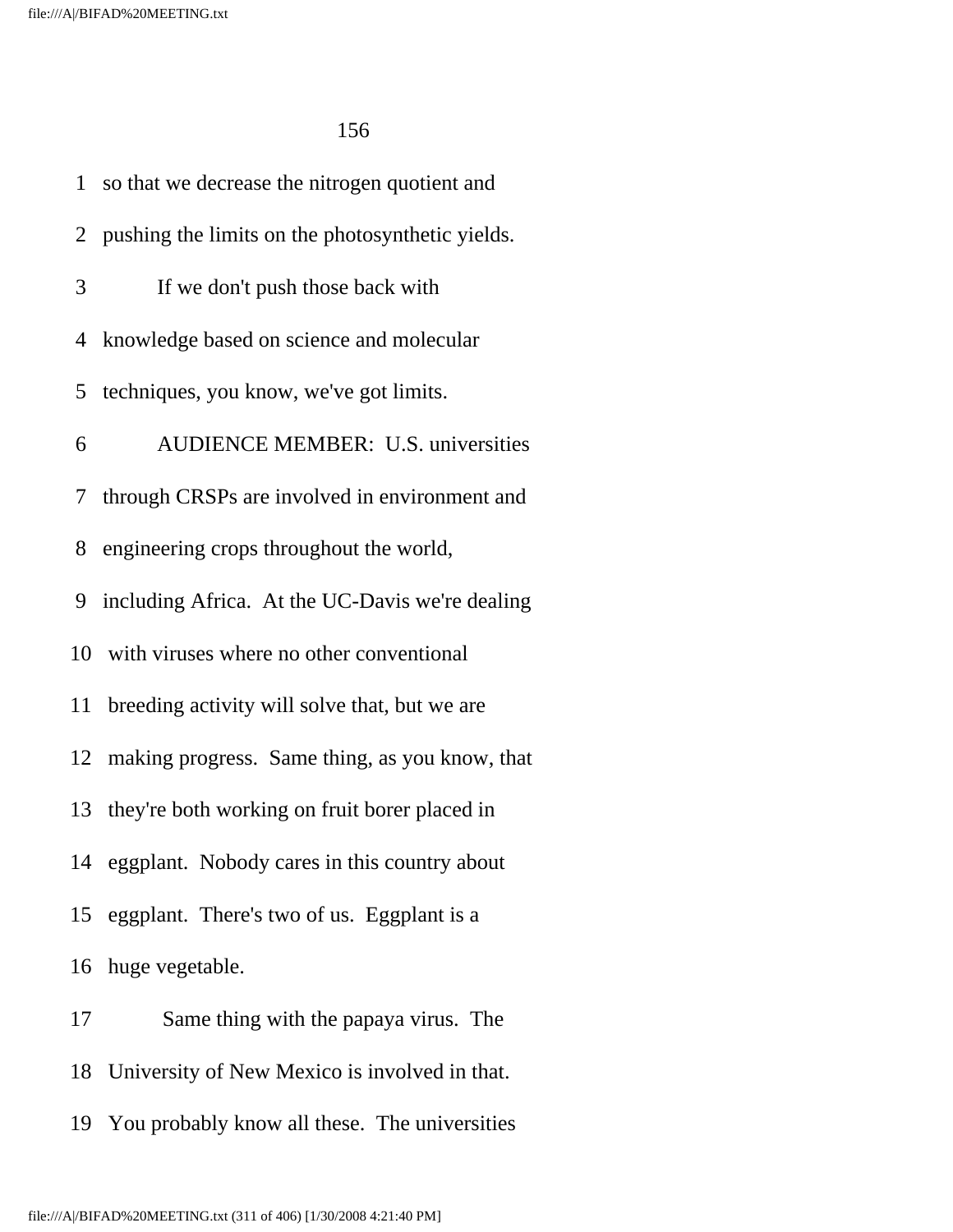- 20 are very much involved. It's happening. It
- 21 will be slow. But, as you know, easier than
- 22 saying when western nations, Europe and the
- 23 United States -- (inaudible) -- got modified
- 24 crops and as well, they don't believe -- it must
- 25 be bad, so we don't want to get involved in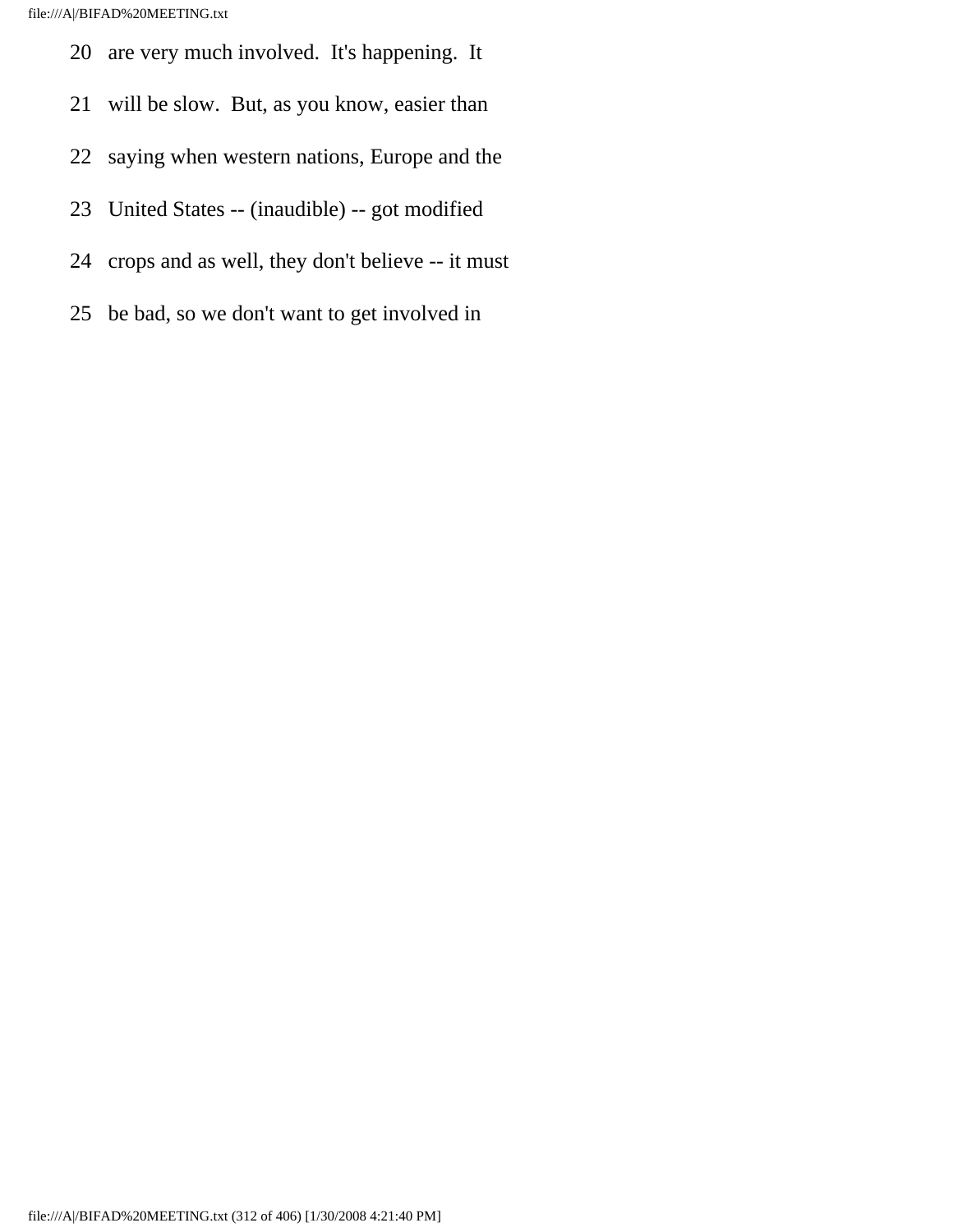1 that. Good fortune, people like Norman Borlaug, 2 who has tremendous prestige, especially in 3 India, he said to me, "You go back" -- and 4 technically one of my old friends from India, he 5 said, "You will not go back to India." He can 6 go to -- (inaudible) -- and he got the 7 attention. But things can happen, albeit it 8 might be slow. 9 MS. FEDOROFF: I have also contributed 10 a little bit to that. I think that, yes, those 11 controversies are there. You know, I talked to 12 India last October and I collected the 13 statistics. You know, in spite of all the bad 14 rap that genetically modified cotton has 15 received, including -- that's one of the bigger 16 urban myths in India, is that there is an 17 association between farmers committing suicide 18 and the introduction of biotech crops. 19 We have got the same kind of urban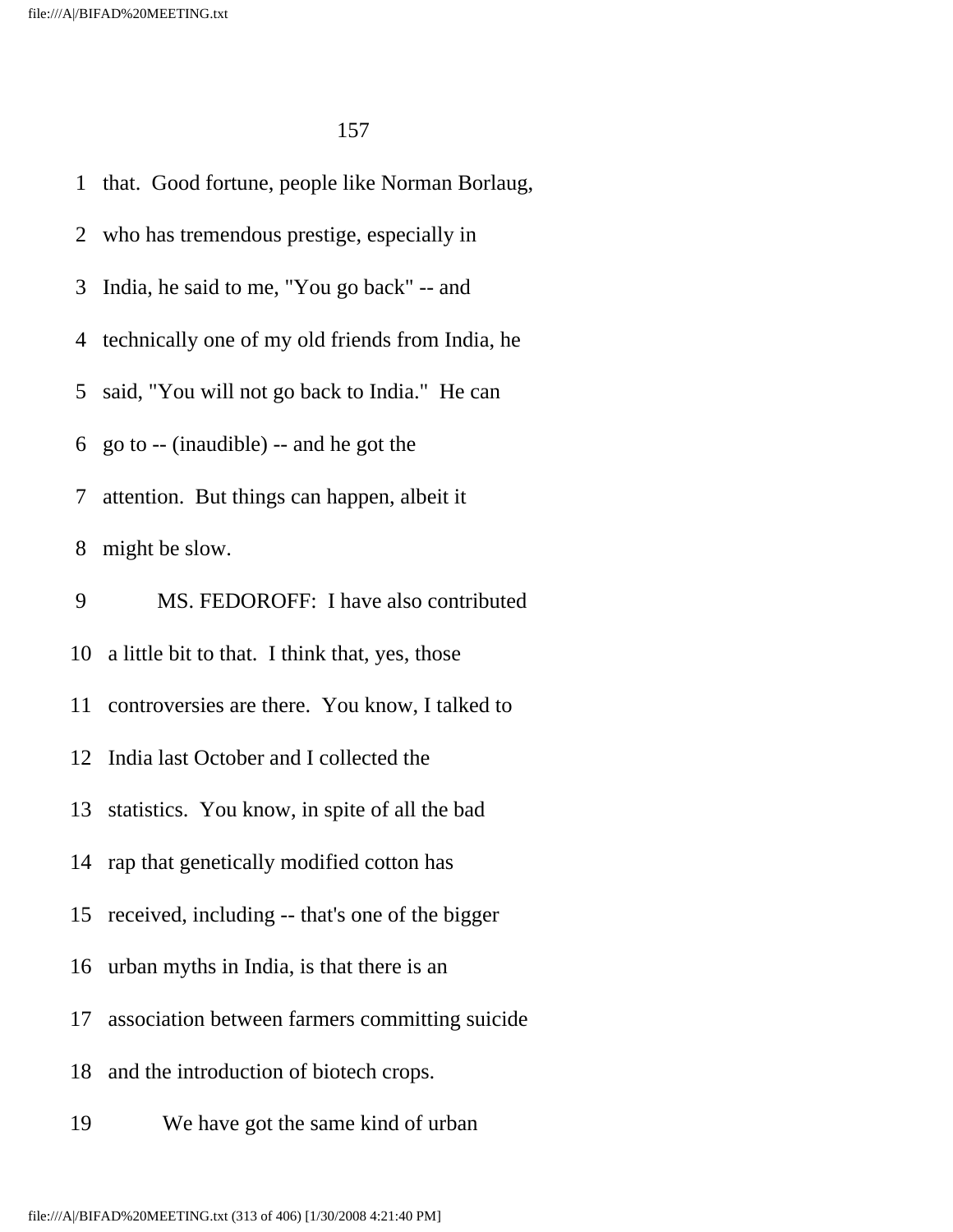- 20 myths. But the point is that if you look at the
- 21 adoption rates, they're simply exponential, and
- 22 within five years all the area that is -- that
- 23 is appropriate for planting genetically modified
- 24 crops probably will be, and I think if the
- 25 current legislation pending doesn't pass --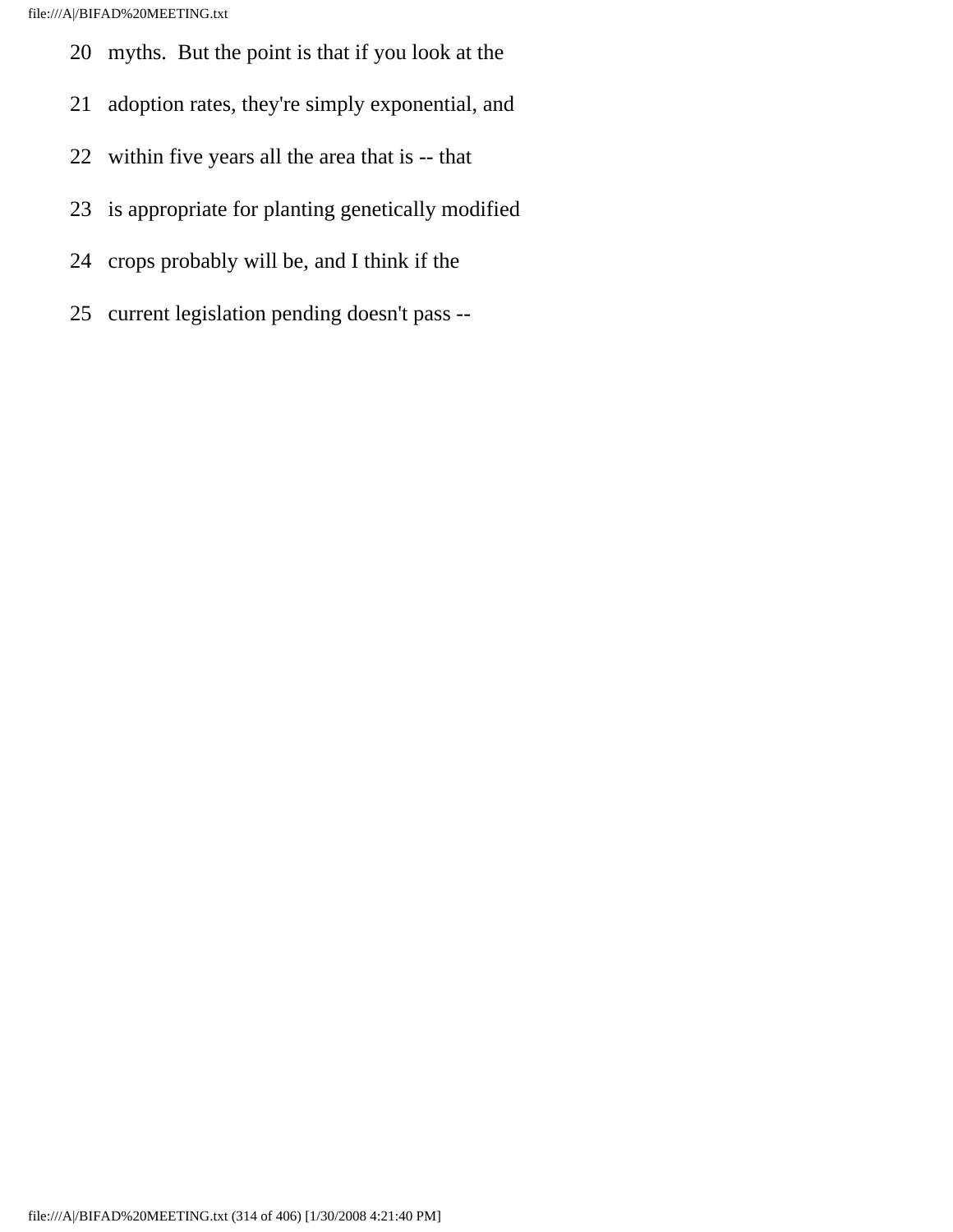1 there is some kind of requirement that is being 2 proposed that says in order for genetically 3 modified food crops to be introduced, they must 4 be superior nutritionally. Now, of course, if 5 your standard is that it should be identical 6 nutritionally but also insect-resistant, you're 7 not going to meet that challenge. 8 That's kind of politically motivated. 9 But if everyone -- if a crop is modified, I 10 mean, the basic standard in the FDA is that it 11 has to be like what it was derived from 12 biochemically and nutritionally and -- except 13 for the introduced traits -- and that doesn't 14 mean it has to be superior nutritionally. 15 CHAIRMAN EASTER: Question? 16 AUDIENCE MEMBER: I think an 17 interesting topic that I think will probably be 18 dealt with more is biofuels and politics. We've 19 heard a little bit about it. I think in the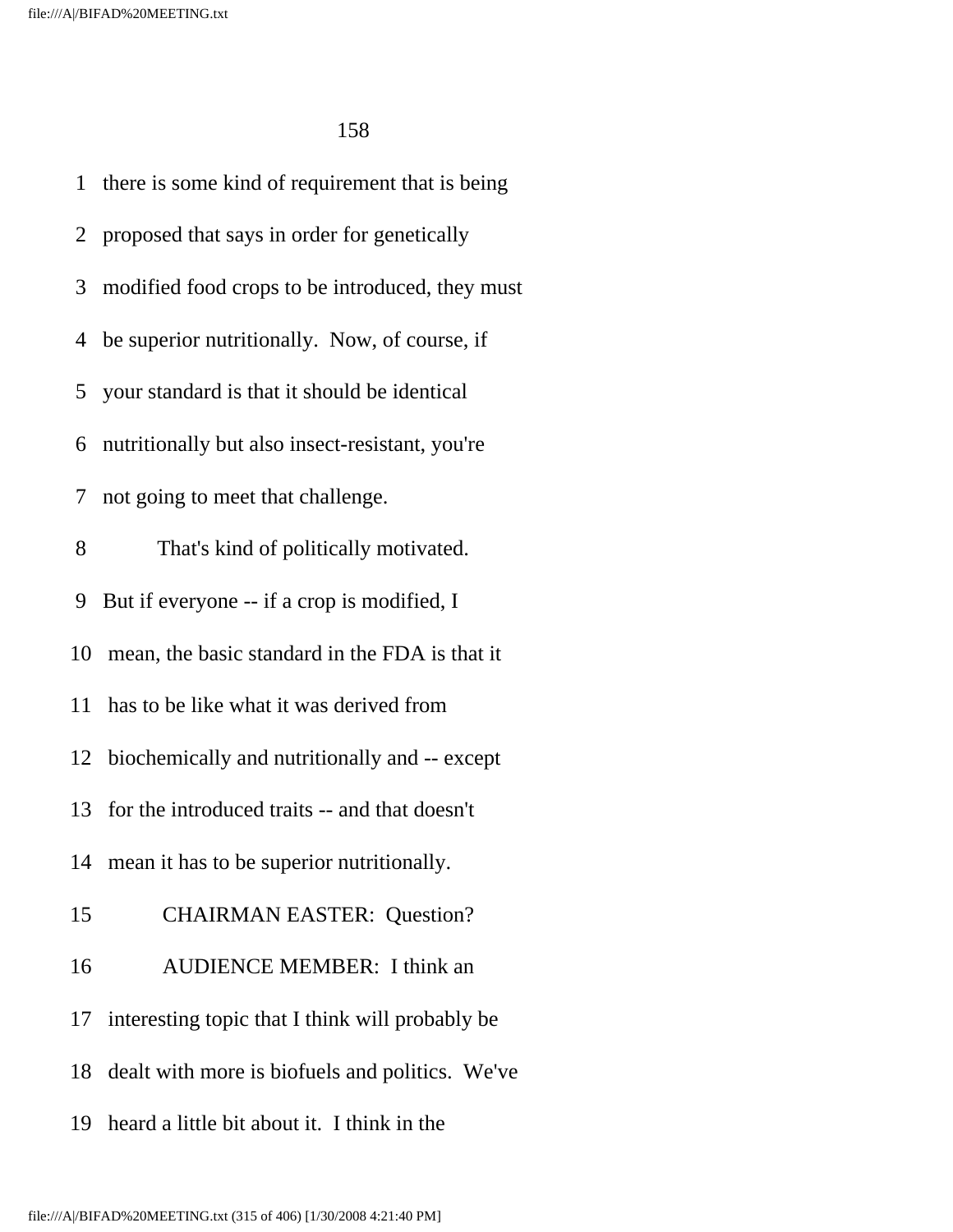- 20 next five years, we're going to have to get the
- 21 right spin on how we do that because biofuel
- 22 should be for the benefit of people in Africa,
- 23 Central America and the United States. It's not
- 24 an economic war going on here.
- 25 It helps the farmer at the farmer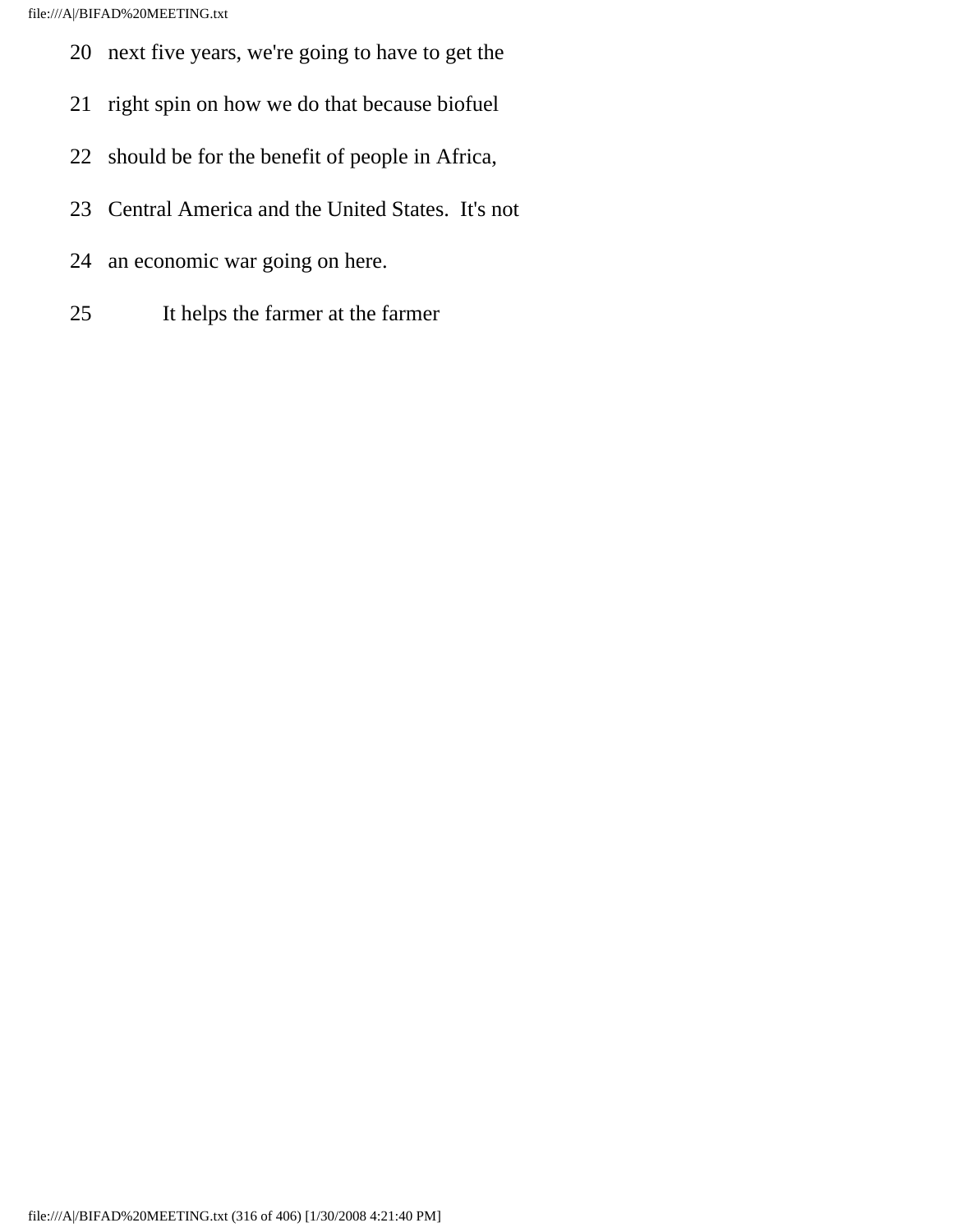1 level, and we're trying to make it a political 2 issue in this country for politicians who are 3 campaigning for office. 4 MS. FEDOROFF: That's who we are as a 5 people. 6 AUDIENCE MEMBER: I think the spin is 7 important because the DMO suffered from this the 8 first time around too. 9 MS. FEDOROFF: Yes, indeed. But that 10 issue, I think, also you all need to help in 11 informing your politicians because there is a 12 relationship between food prices and biofuels 13 and exactly how advantageous biofuels are. I 14 don't know if you have seen the OACD report, but 15 it's pretty clear on the numbers. There are 16 some that are energetically intelligent, shall 17 we say, and others that are not, including corn. 18 CHAIRMAN EASTER: This is a different 19 topic. By the way you are -- you had asked me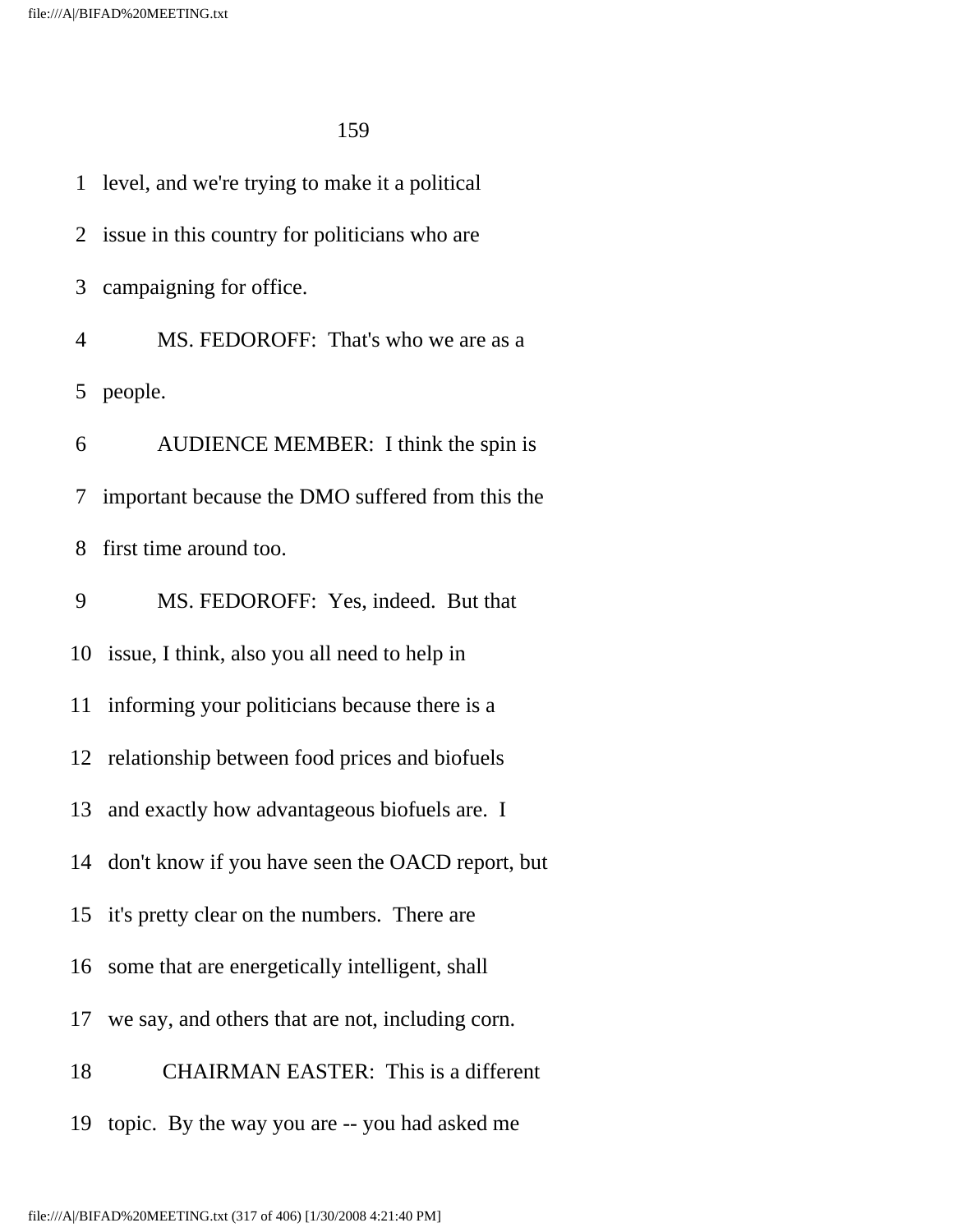- 20 something about the initiative and this subject
- 21 and I kind of passed it. But since the
- 22 ambassadors brought it up to where we're
- 23 interested in and Ron talked about this
- 24 excellence center and the science advisory here,
- 25 let me say a few things about it because it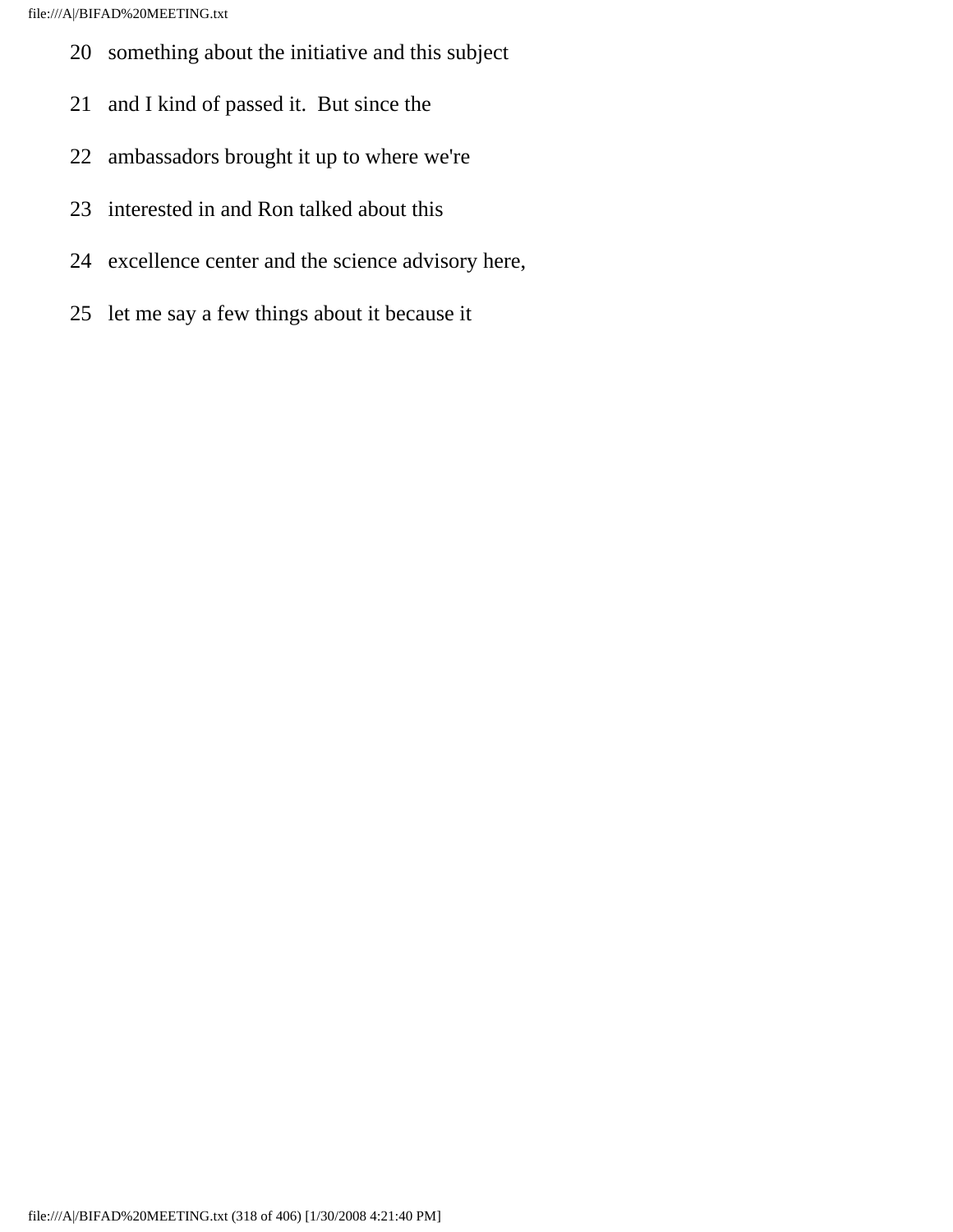1 really is very much involved with what we are 2 talking about. 3 Fundamentally -- and we want to move 4 to what is more fundamental here -- there is no 5 nation that's ever really grown and developed 6 with just eighth-grade and twelfth-grade 7 graduates. There's got to be a significant 8 investment in higher education. 9 At NASLUGC we have taken on the 10 challenge of trying to find a way to increase 11 the number of resources available for higher 12 education development in Africa. And Africa and 13 higher education faces a lot of challenges, but 14 there's some bright lights there as well, so 15 NASLUGC is going to take the leadership in that 16 along with the Partnership to Cut Hunger and 17 Poverty in Africa and other organizations. 18 First, one of our principles is we're 19 going to develop this program with great African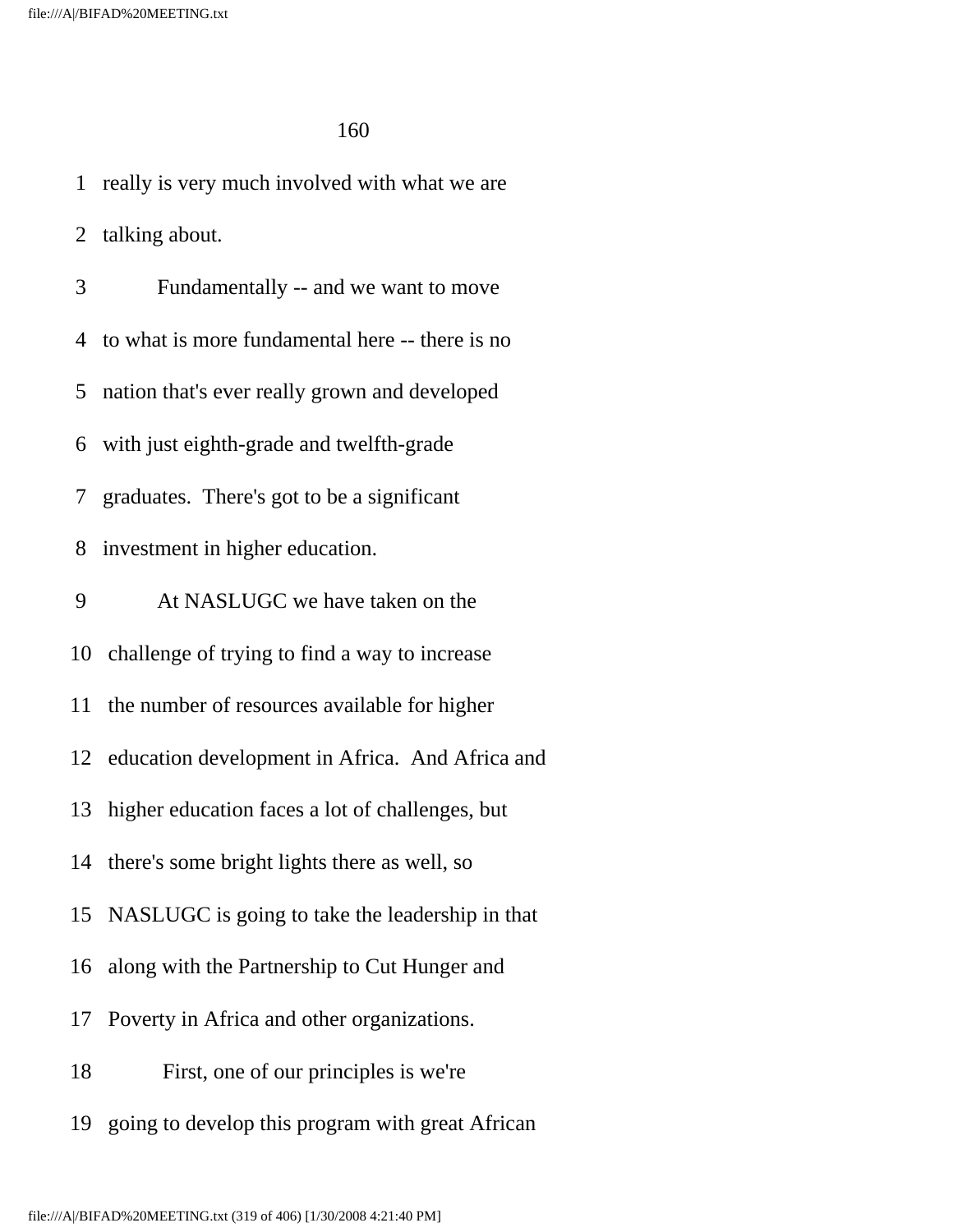- 20 input. In one hour I'm going to meet with all
- 21 of the ambassadors and embassy representatives
- 22 here, and we're going to get some input into
- 23 some of their informative plans. But so far we
- 24 have gone to the extent of saying that it's
- 25 extraordinarily important that African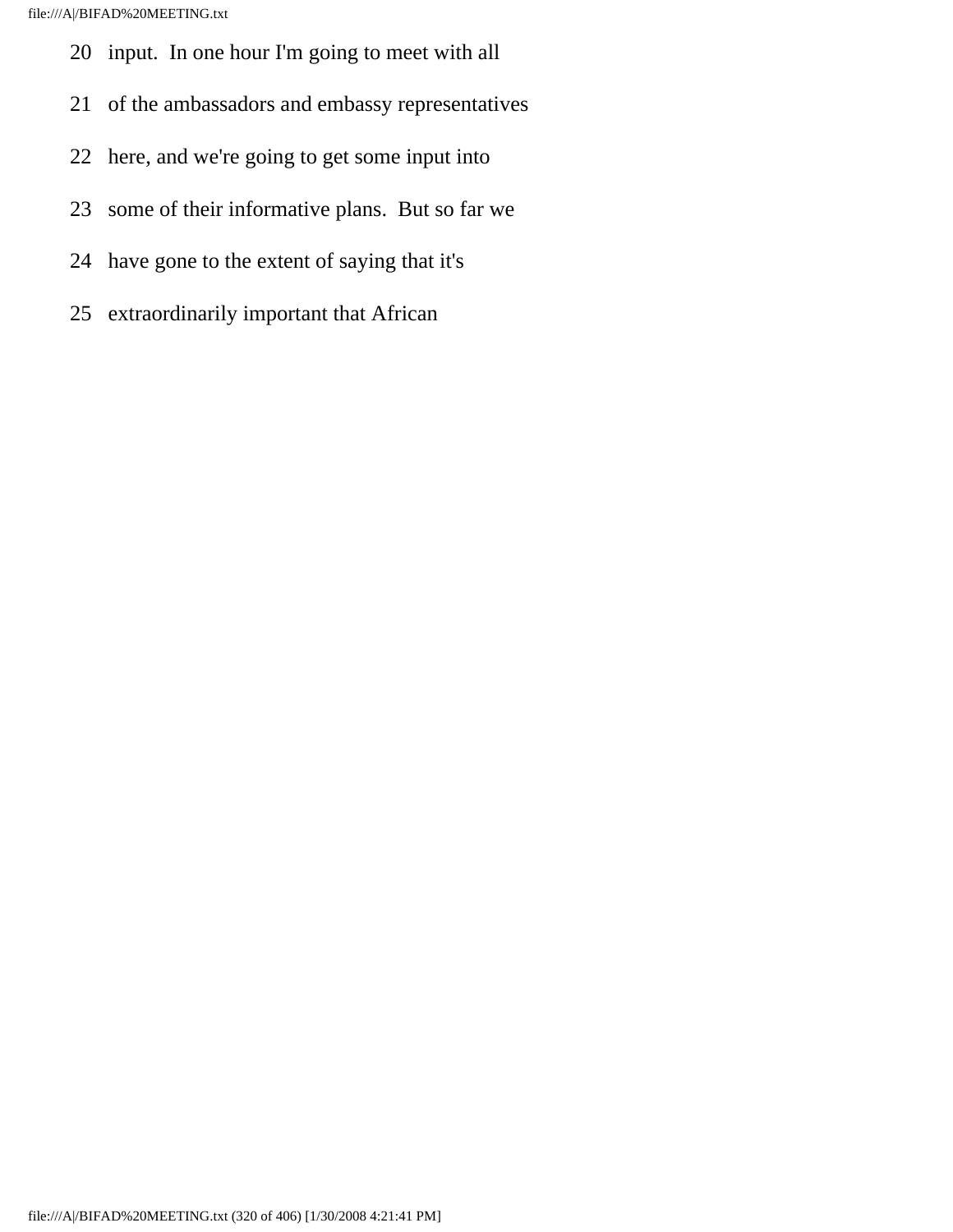1 universities have some type of linkage with the 2 best U.S. educational research and scientific 3 organizations that we can. We want to find ways 4 to advocate for higher investment in higher 5 education from our own development assistance 6 programs. Not just in USAID, but around the 7 U.S. government and multilateral organizations. 8 It's extremely important that we do 9 that. Even if your primary goal is to have a 10 higher quality primary education, you have to 11 have a higher education system that supports 12 that, where are you going to get your teachers? 13 Where are you going to get your curriculum? 14 Where are you going to get your leadership? You 15 get that from higher education institutions. 16 Somehow we have chopped this up into 17 pieces, and I think that's really been to our 18 detriment. So we are going to be talking about 19 strengthening higher education in Africa with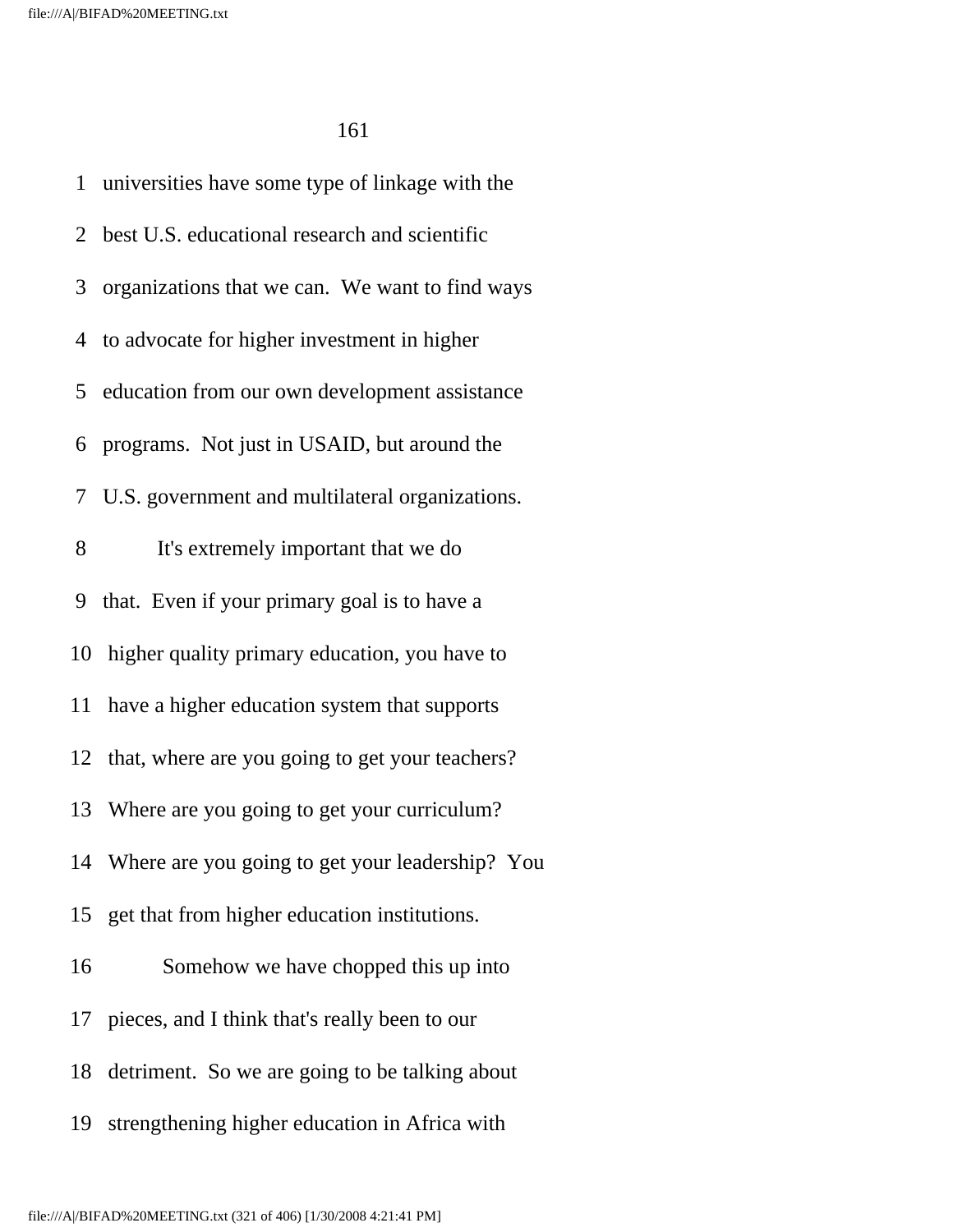- 20 linkages to higher education in the United
- 21 States, and we believe that this is
- 22 extraordinarily important for the future. Not
- 23 only of Africa, but for our own universities.
- 24 We badly need to better understand
- 25 Africa. That's part of the future of this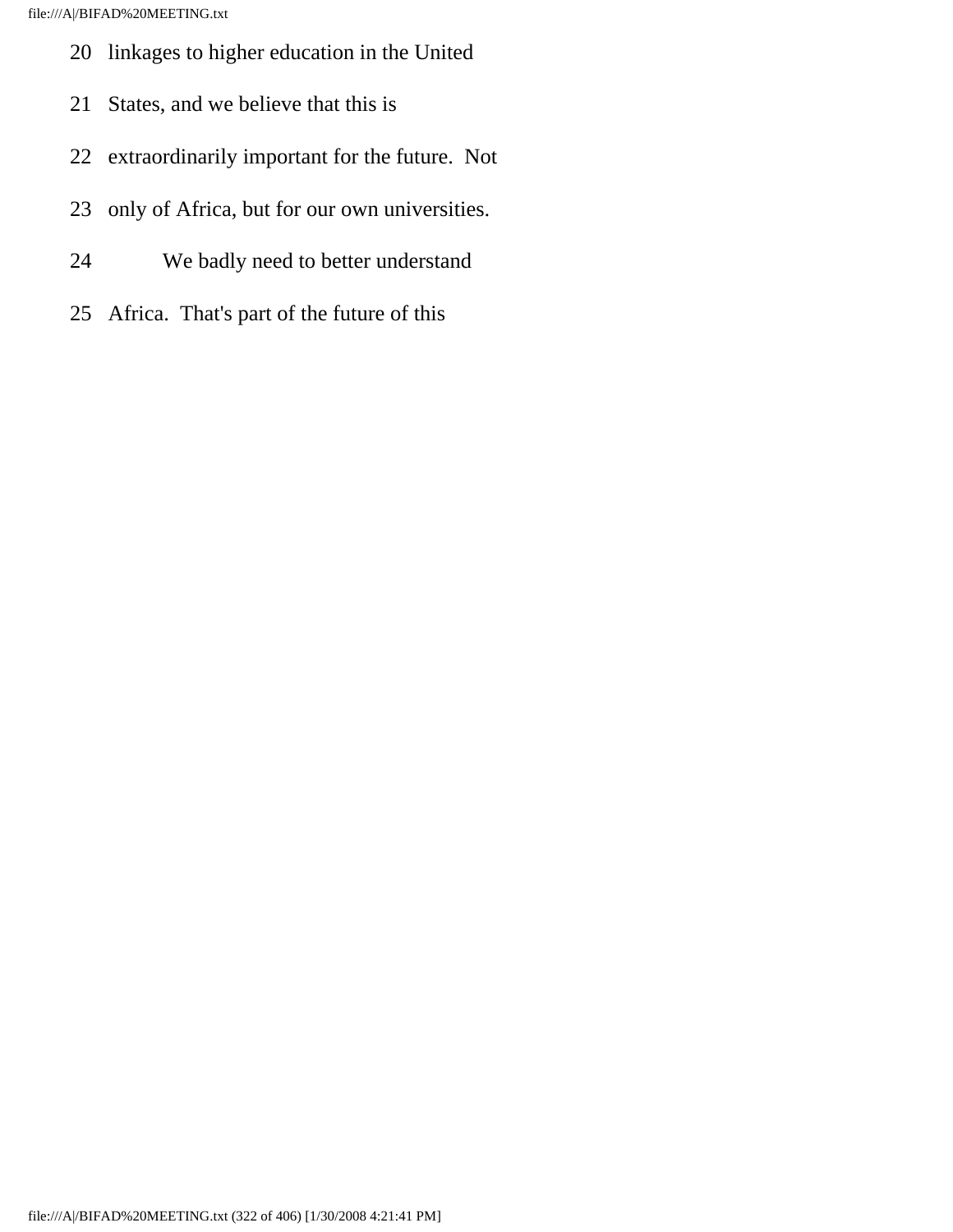1 globe, and we don't really understand the 2 challenges and wonderful opportunities, so this 3 is going to be a mutually beneficial program and 4 we believe it will be one that will make a big 5 difference if we can get their resources from 6 Congress. So this is the formative stages of 7 this initiative. 8 Peter sent a letter explaining this to 9 each one of your presidents. Hopefully those 10 presidents passed it to you so you know what 11 Peter said. If they haven't, let me know and 12 we'll get one to you, but it's critically 13 important. The first priority will be -- at 14 least our African colleagues are telling us, the 15 first priority ought to be in science and 16 technology, agriculture, engineering, health. 17 We're going to add business and education, so 18 those are going to be the five primary areas as 19 we are in the process of forming this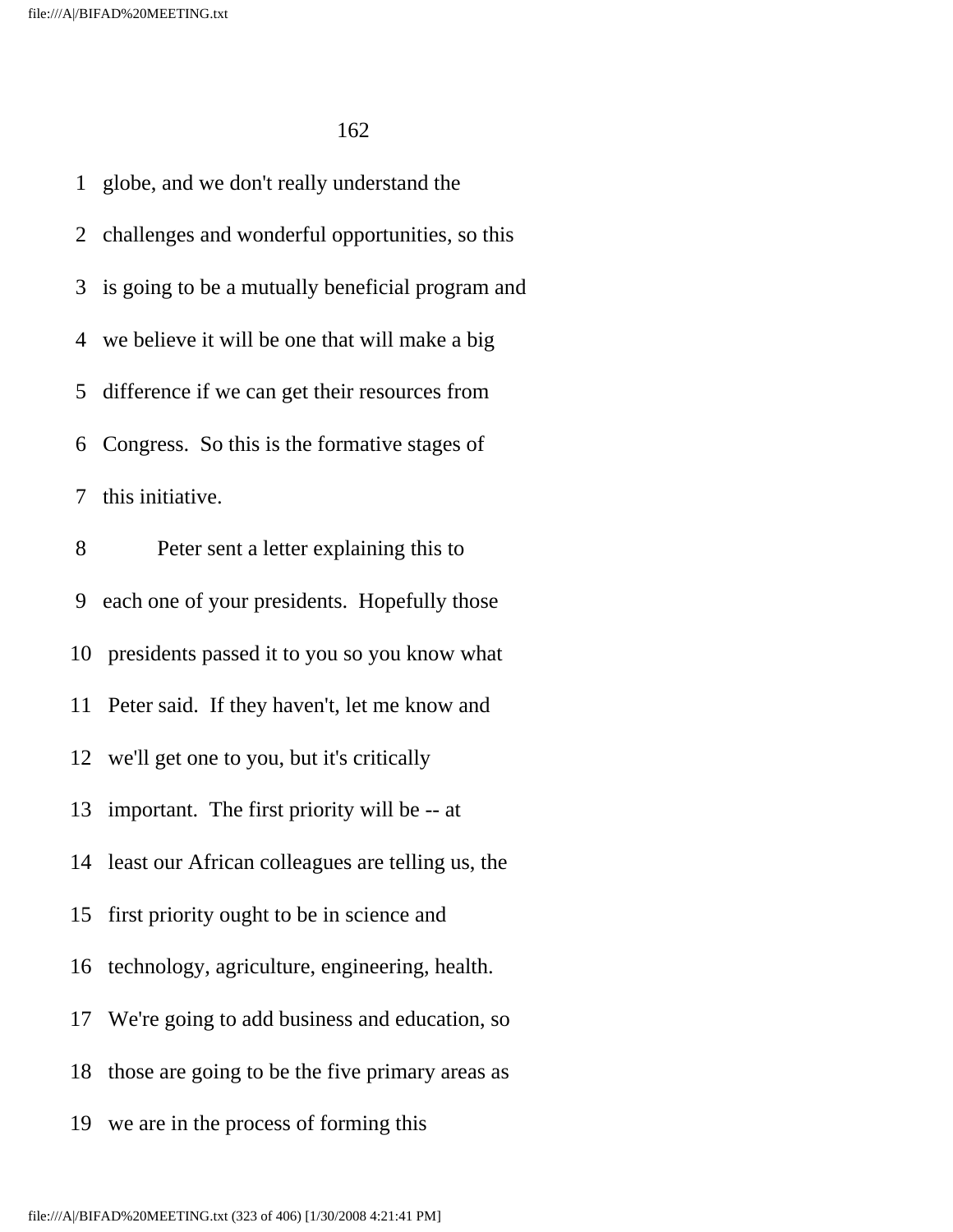- 20 initiative.
- 21 Now we're going to hear a lot more
- 22 from ambassadors and from other African
- 23 colleagues as we go, but, Bob, that gives us a
- 24 sense of where we're going and why I felt after
- 25 what I've been hearing here it's important to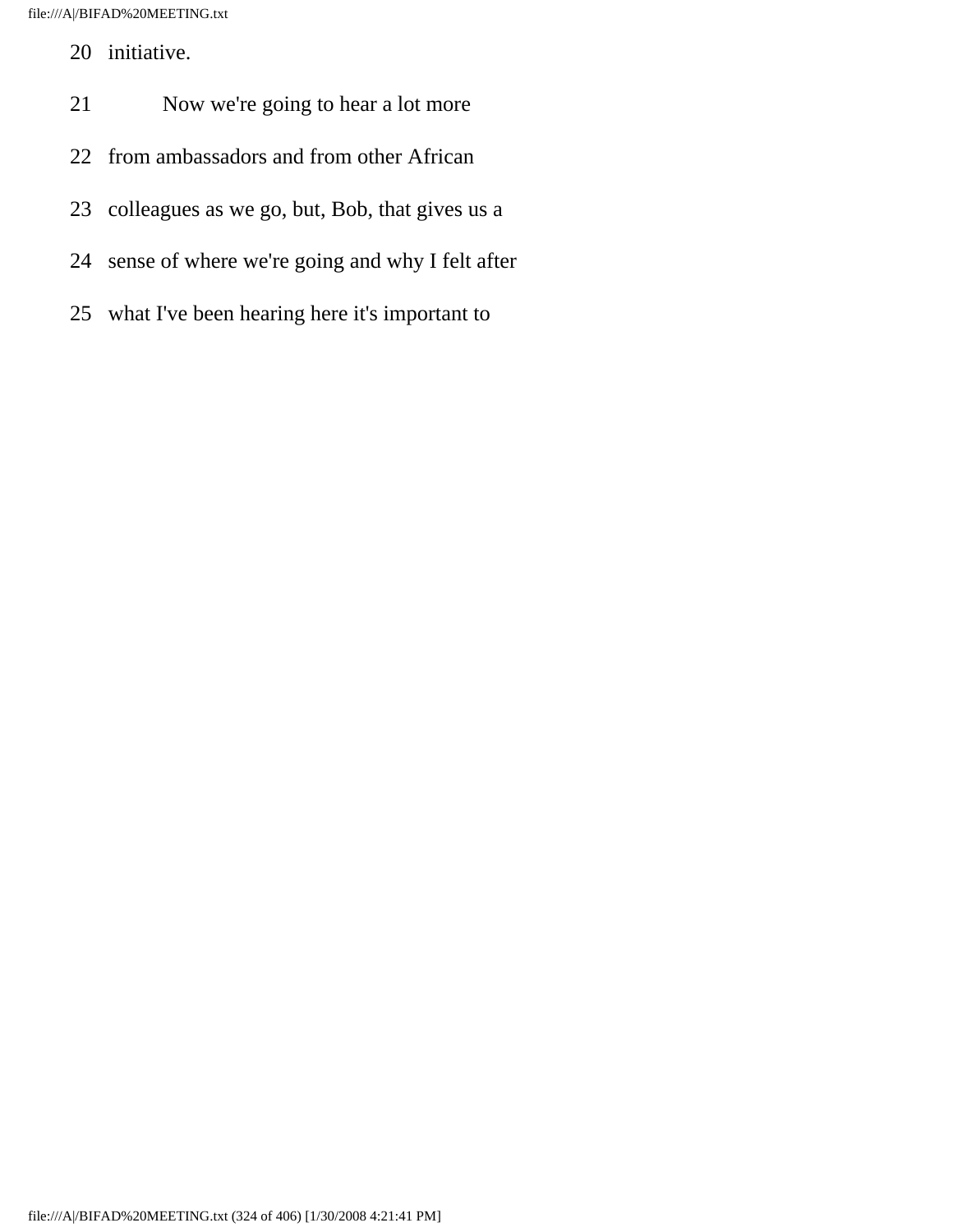|                | 1 get that on the table, and I will be happy to    |
|----------------|----------------------------------------------------|
| 2              | talk with BIFAD at our next meeting after we       |
| 3              | finalize this matter.                              |
| 4              | <b>BOARD MEMBER CHRISTENSEN: I think the</b>       |
| 5 <sup>5</sup> | comment that the future of Africa is in the        |
|                | 6 classrooms is profound, but not only Africa,     |
| 7 <sup>7</sup> | Latin America and even the United States, what     |
| 8              | goes on in the classroom, and people are no        |
| 9              | longer in the dark. One of the most amazing        |
|                | 10 things I've heard in the last couple years was  |
|                | 11 an Army colonel coming home from Afghanistan    |
|                | 12 where he treated over 60,000 head of livestock, |
|                | 13 conducted scores of training sessions. He said  |
|                | 14 the most amazing thing he saw in his year was a |
| 15             | farmer plowing his field with oxen with a cell     |
|                | 16 phone in his pocket. I don't think that we can  |
| 17             | assume that the rural people are in the dark.      |
| 18             | In fact, the last two presidents that              |
| 19             | were brought down in Bolivia were brought down     |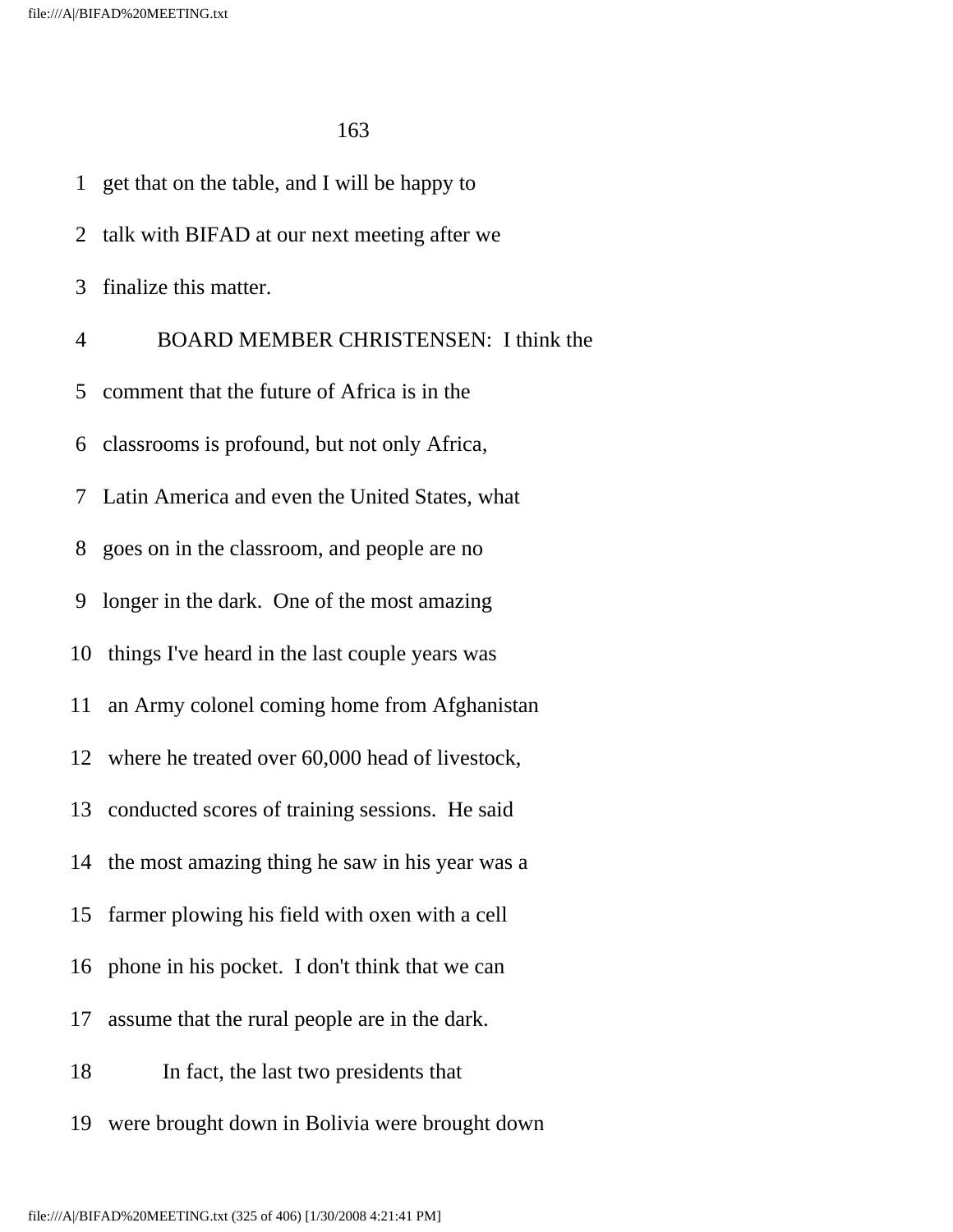- 20 by the rural population and we used to think
- 21 that the politics of a country was centered in
- 22 the cities. That's all gone. Seventy-
- 23 five percent of the world's poverty-stricken
- 24 people are rural people and there has to be a
- 25 way to address those situations.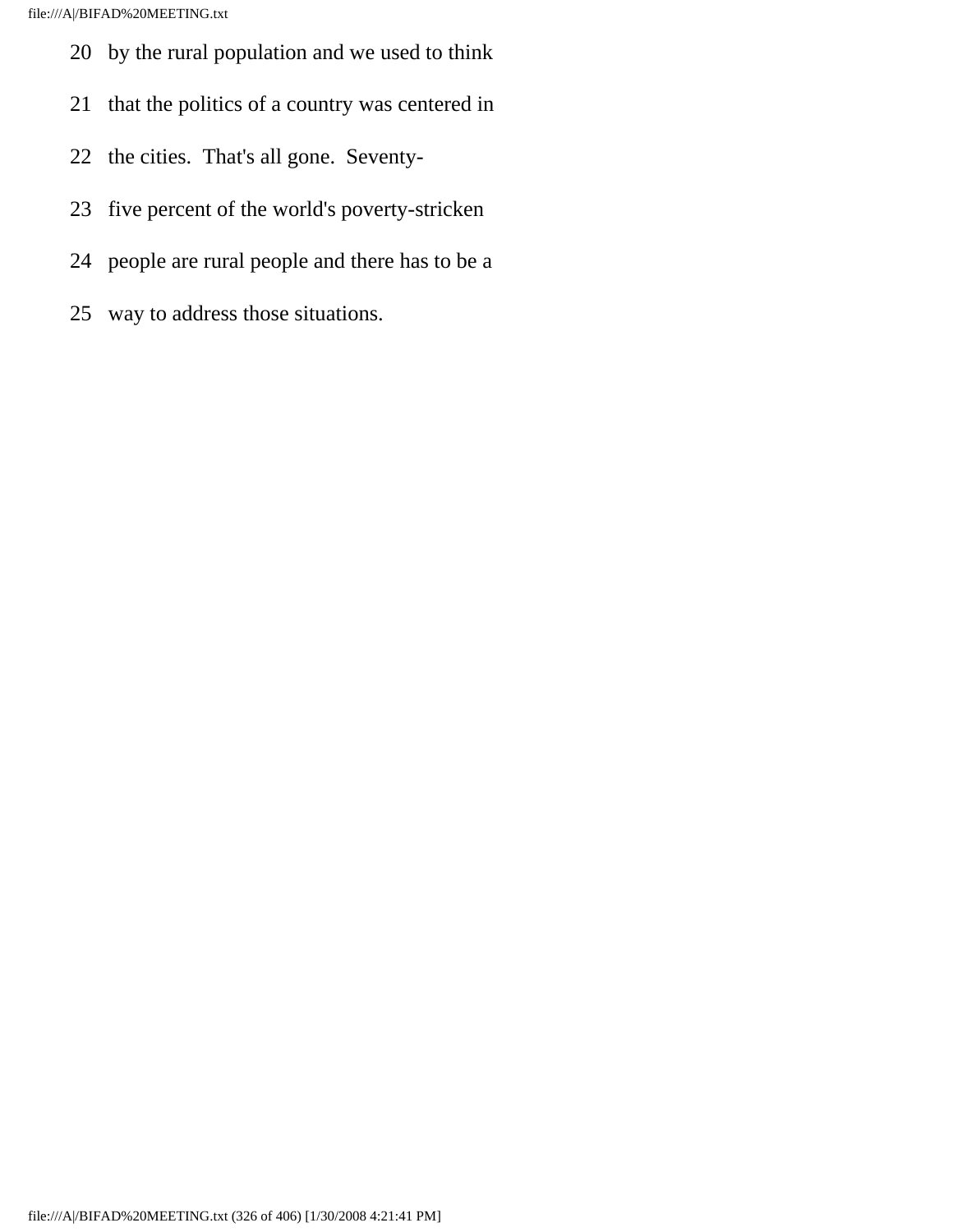| $\mathbf{1}$ | CHAIRMAN EASTER: I think we will move             |
|--------------|---------------------------------------------------|
|              | 2 on. We have had some wonderful discussions here |
|              | 3 in this final session. Before we close this     |
| 4            | meeting, I would like to ask the board for other  |
| 5            | issues they would like to pursue.                 |
| 6            | BOARD MEMBER BERTINI: Of course, I'm              |
|              | 7 going to be introducing the next round.         |
| 8            | <b>BOARD MEMBER RABON: Just a final</b>           |
| 9            | closing statement on an earlier conversation      |
|              | 10 that we had over the strategic direction of    |
| 11           | BIFAD. I would like to hopefully close on a       |
|              | 12 positive note and just express the board's     |
| 13           | appreciation for all the hard work and            |
|              | 14 dedication that we are receiving from our      |
| 15           | federal representative, Mr. Senykoff. He's done   |
|              | 16 an outstanding job providing us with           |
| 17           | documentation and keeping us informed and         |
| 18           | keeping us all moving in a positive direction     |
| 19           | and we greatly appreciate him and his work above  |
|              |                                                   |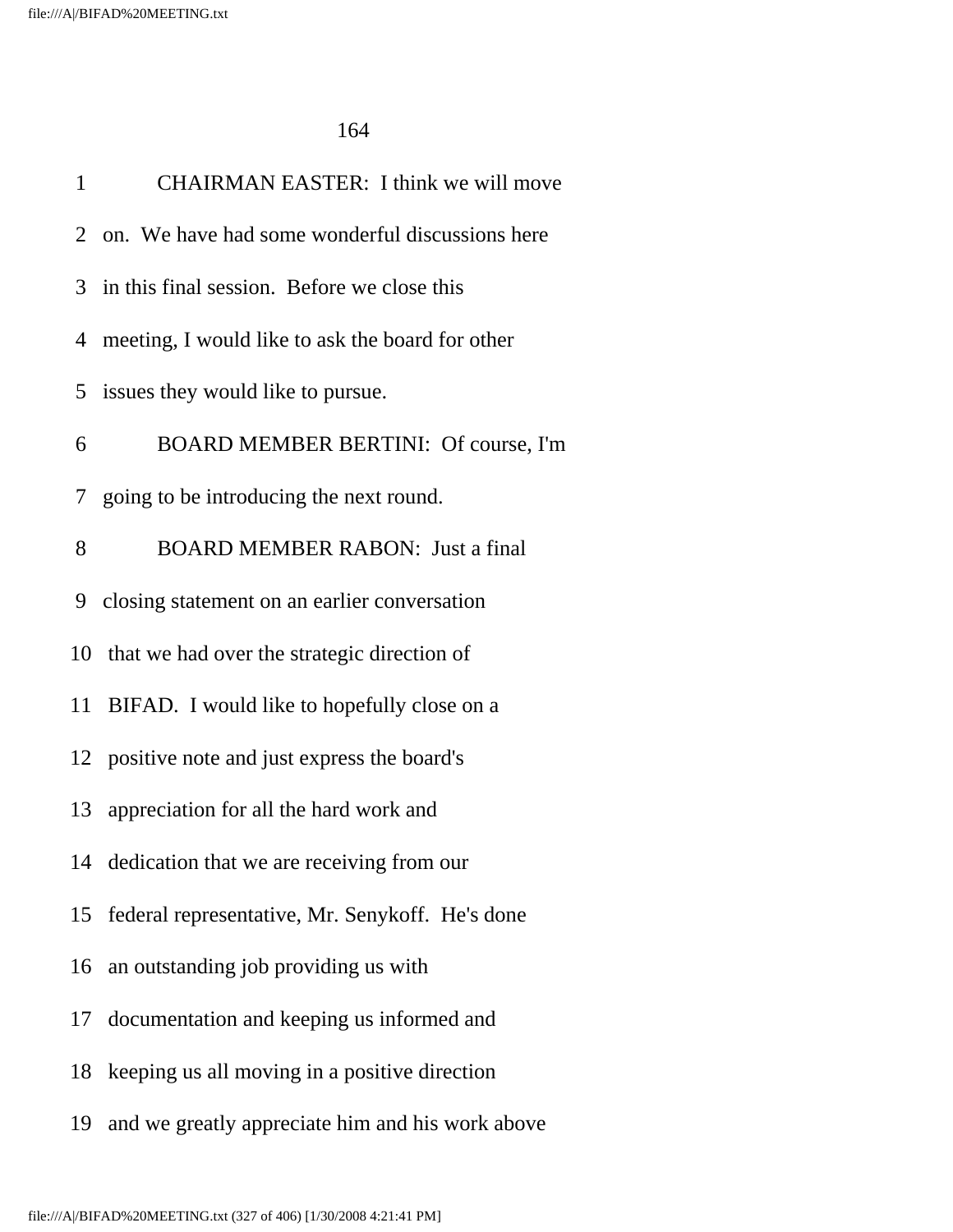- 20 and beyond what is really required of that
- 21 position. So thank you very much.
- 22 CHAIRMAN EASTER: Anything else? We
- 23 have an exciting program yet to come and we're
- 24 reconvening -- let me make sure I have this
- 25 right. This schedule says 3:15, but it's three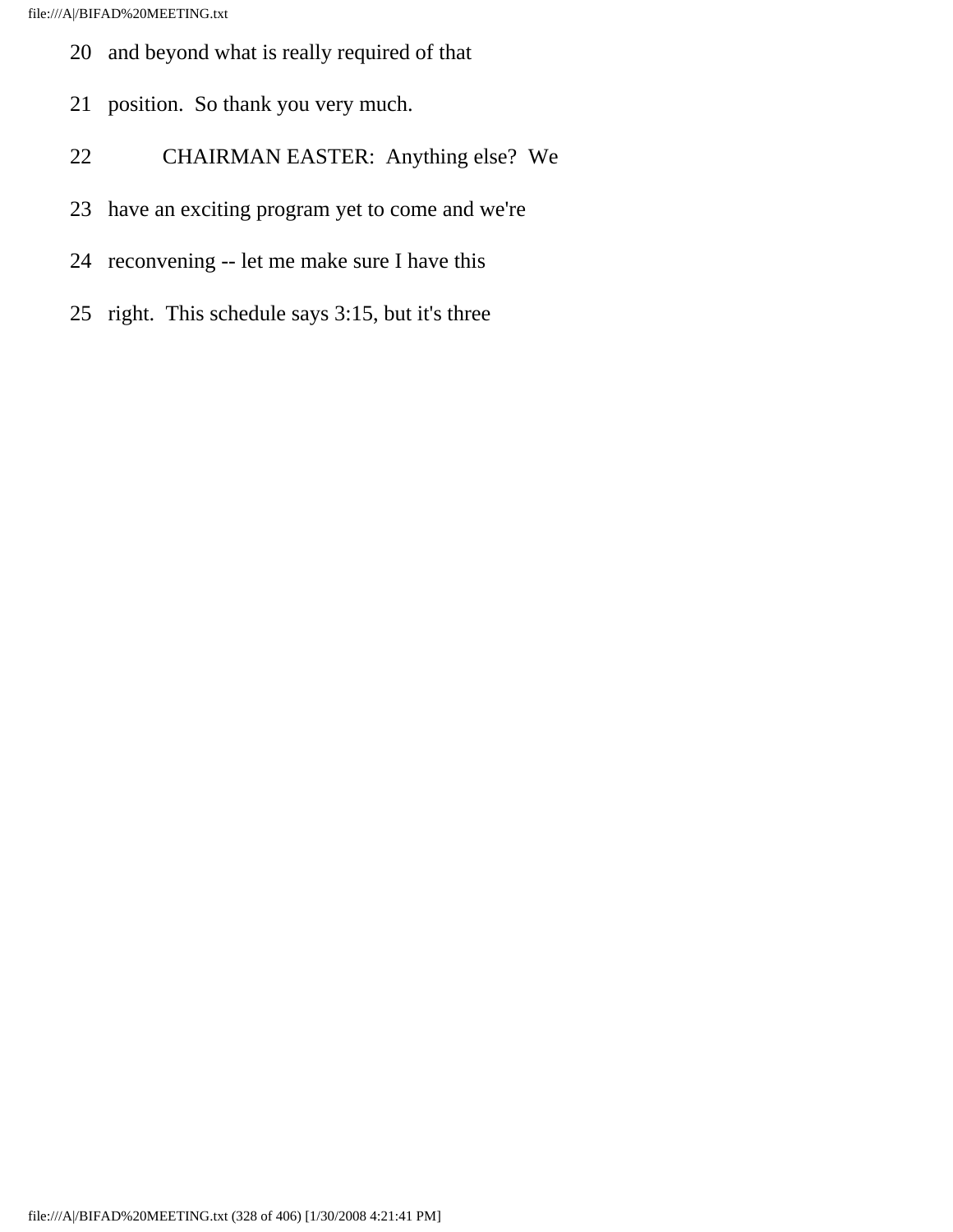2 BOARD MEMBER BERTINI: So we want to 3 start on the dot at three. 4 CHAIRMAN EASTER: I would really 5 encourage you to be back to hear Catherine 6 Bertini speak about her role at -- the Maxwell 7 School at Syracuse University over a year ago 8 now commissioned several of her graduate 9 students to look at this question of capacity- 10 building in Africa in support of higher 11 education. I'm very excited about it. We have 12 read the report and we've asked them to come in 13 person and talk to us, so I would really 14 encourage you to be back here at three o'clock 15 and Catherine will be introducing at that time. 16 (Afternoon break taken) 17 CHAIRMAN EASTER: If I could ask you 18 all to return to your seats. We are very 19 fortunate this afternoon to have an opportunity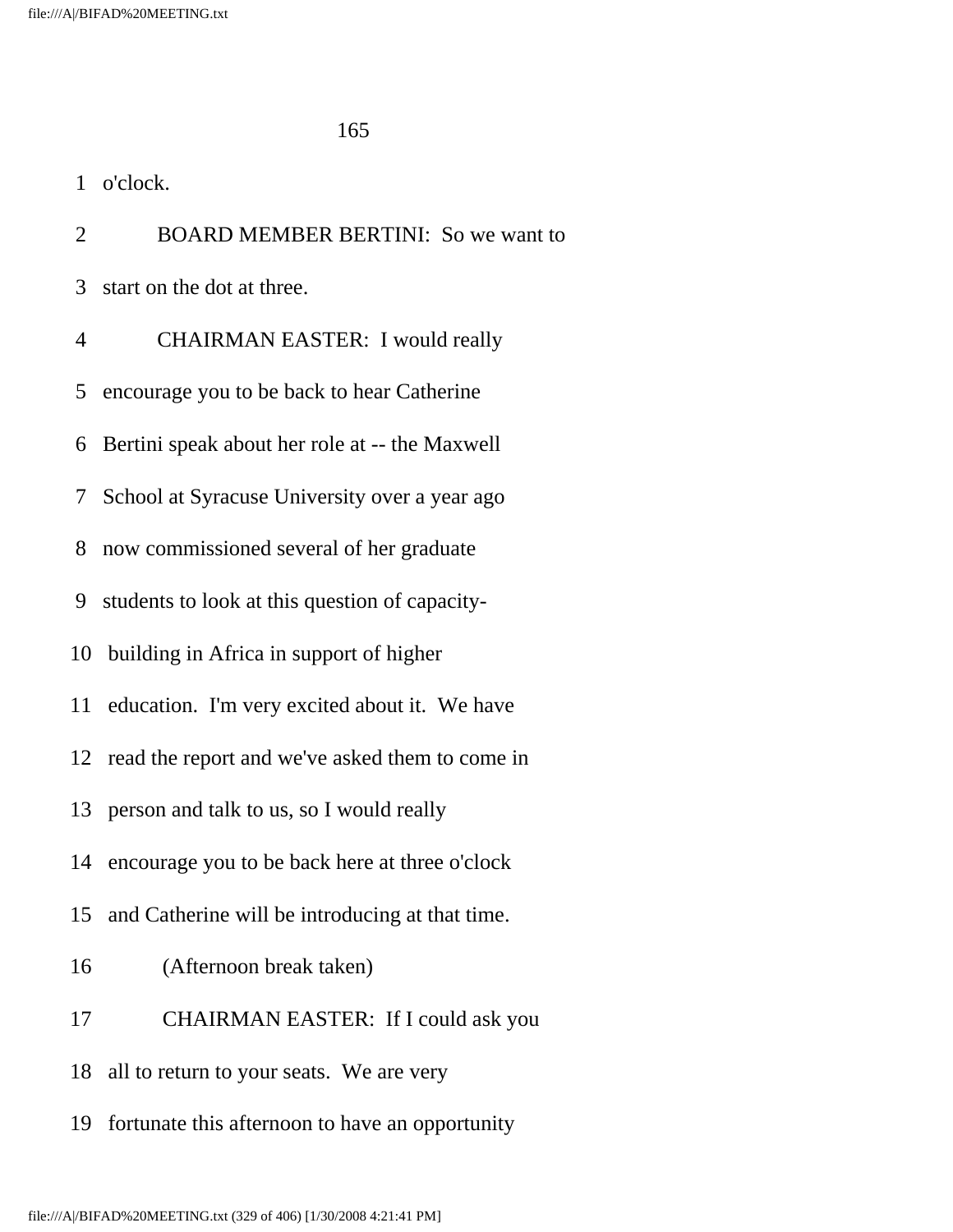- 20 to hear a report that has been prepared by a
- 21 group of graduate students at Syracuse, and to
- 22 introduce that, Catherine Bertini, a member of
- 23 our BIFAD board.
- 24 BOARD MEMBER BERTINI: When Peter
- 25 McPherson was still chair of BIFAD, we had an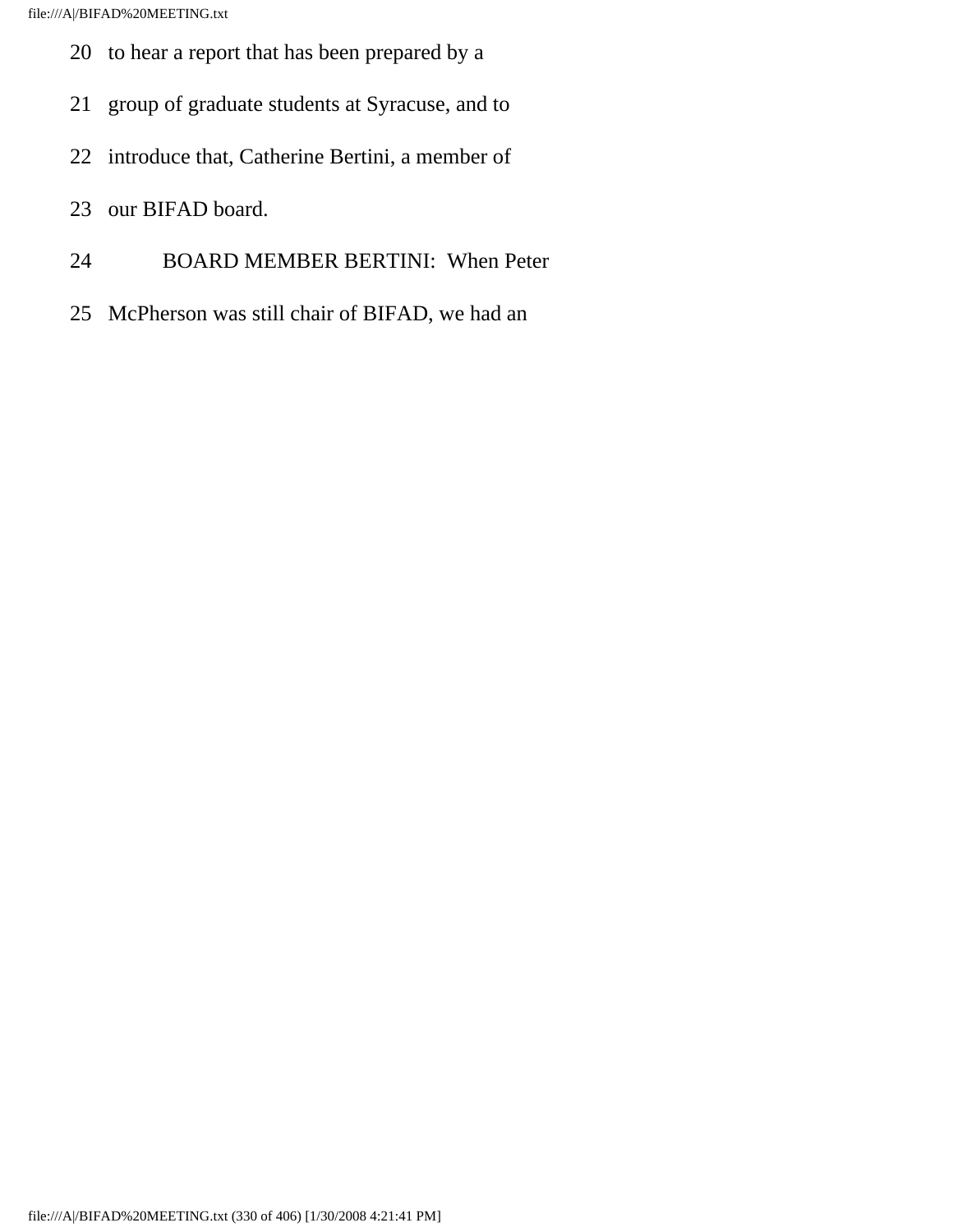1 informal conversation among the board talking 2 about how we wanted to encourage USAID to do 3 more in higher education in Africa, and we 4 thought really before we even get to that point, 5 we should know more ourselves about the state of 6 higher education in Africa. 7 What came from that discussion was we 8 had a discussion at the Maxwell School of 9 Citizenship and Public Affairs at Syracuse 10 University about whether or not we could put 11 together a program that could answer those 12 question, at least help educate us on the state 13 of higher education in Africa. That resulted in 14 a capstone project done by prospective MPA -- 15 well, prospective candidates for degrees who did 16 a capstone project on exactly this topic, 17 "Higher Education in Africa." 18 As a result of that, two of those 19 students are here today to present to BIFAD.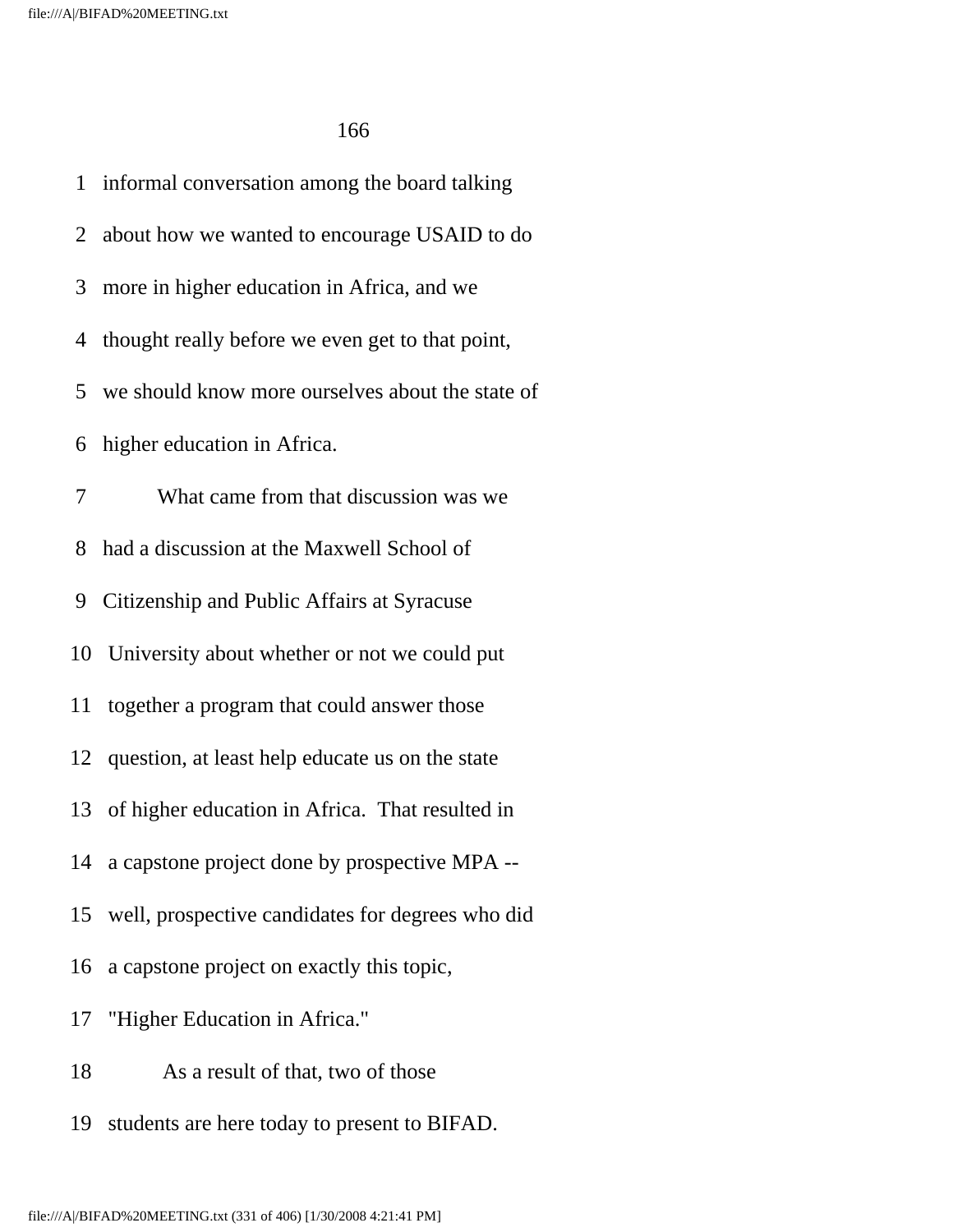- 20 BIFAD was actually the client of theirs for this
- 21 project, and they were facilitated with the
- 22 project by Tag Demment of NASULGC; and by their
- 23 professor, and by their professor, John McPeak
- 24 at Maxwell; and by yours truly as a member of
- 25 the BIFAD board.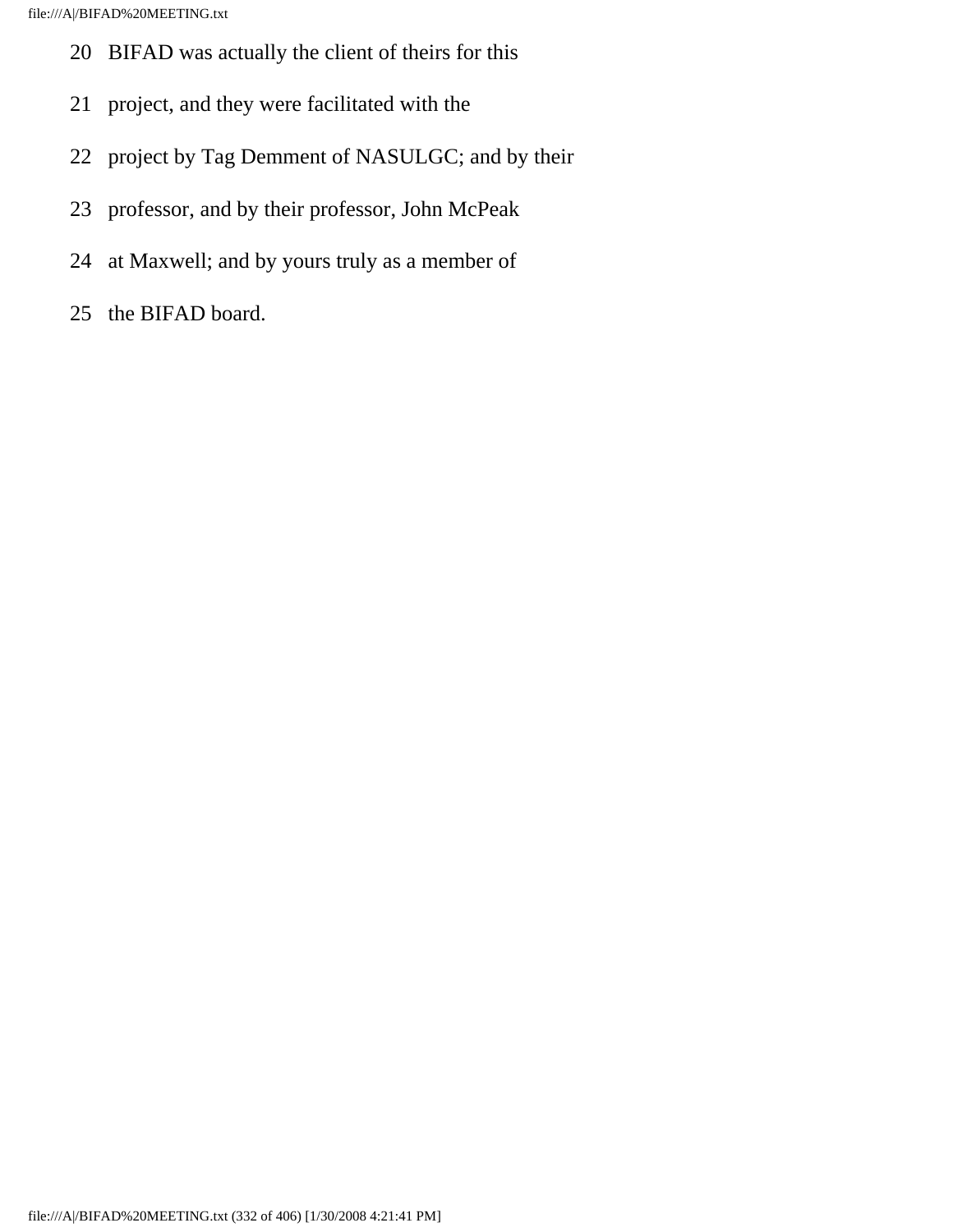1 So it is a great pleasure to introduce 2 the two representatives from that group who are 3 here today, and they are going to make this 4 presentation for us. 5 Loveena Dookhony is from Mawritius. 6 This is a program -- we have had two Mawritians 7 on the program in the same two-hour span. 8 Loveena got her undergraduate degree at Lake 9 Forest College. She's done a lot of work in 10 social welfare at home and in Uganda and in the 11 U.S., and she is currently a consultant with the 12 World Bank and she earned her MPA from the 13 Maxwell School at Syracuse, as well as another 14 master's degree at the same time. 15 We would also like to introduce 16 Rachael Chute, who is an American who has done 17 work with the Progressive Policy Institute and 18 with her congressmen on the Hill and got her 19 degree at George Washington University before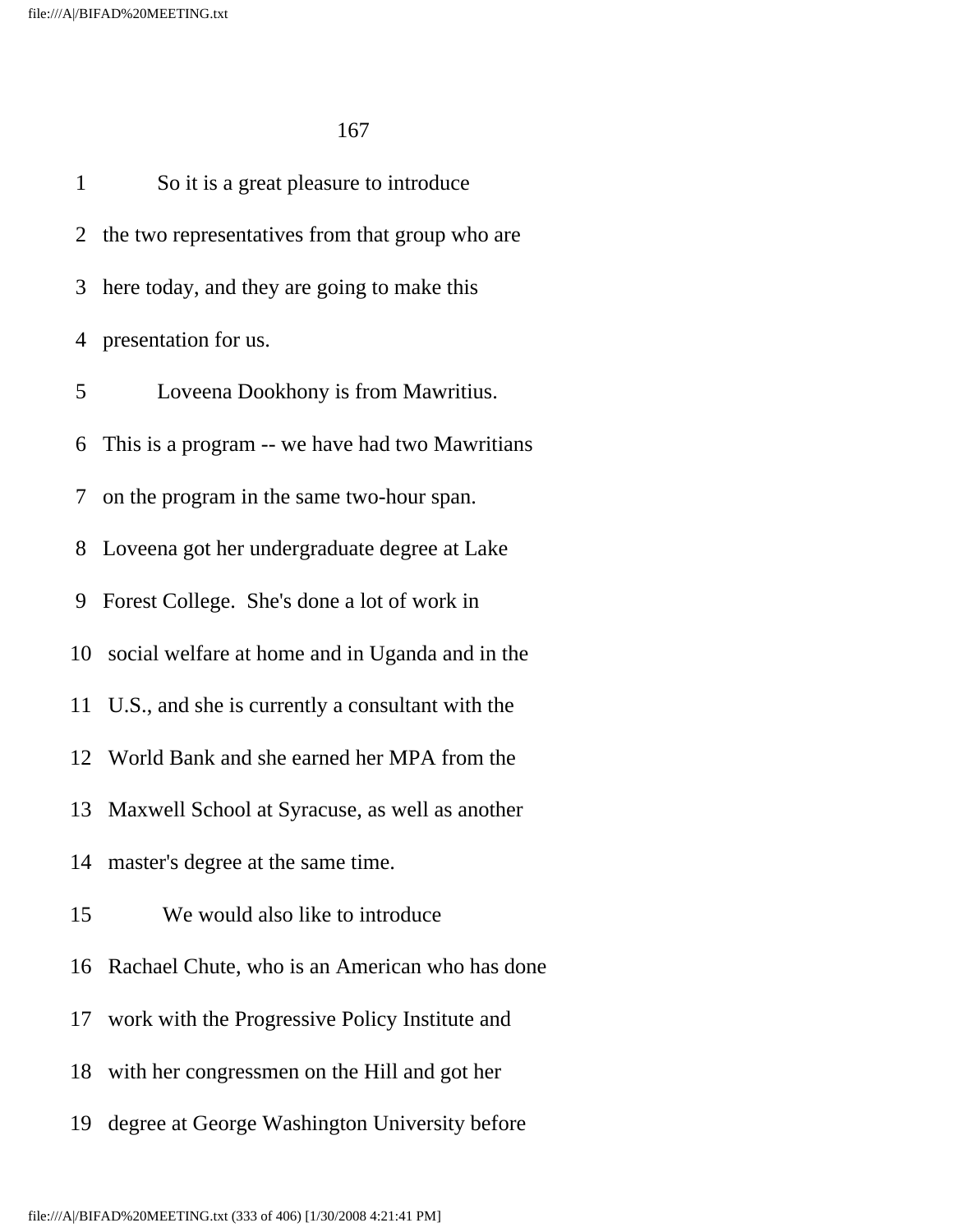- 20 she came to the Maxwell School to get her MPA.
- 21 So it is with great pleasure that I
- 22 introduce these two women to you, some of the
- 23 pride of the Maxwell School.
- 24 MS. DOOKHONY: Thank you. Rachael and
- 25 I are highly honored to be here, and I am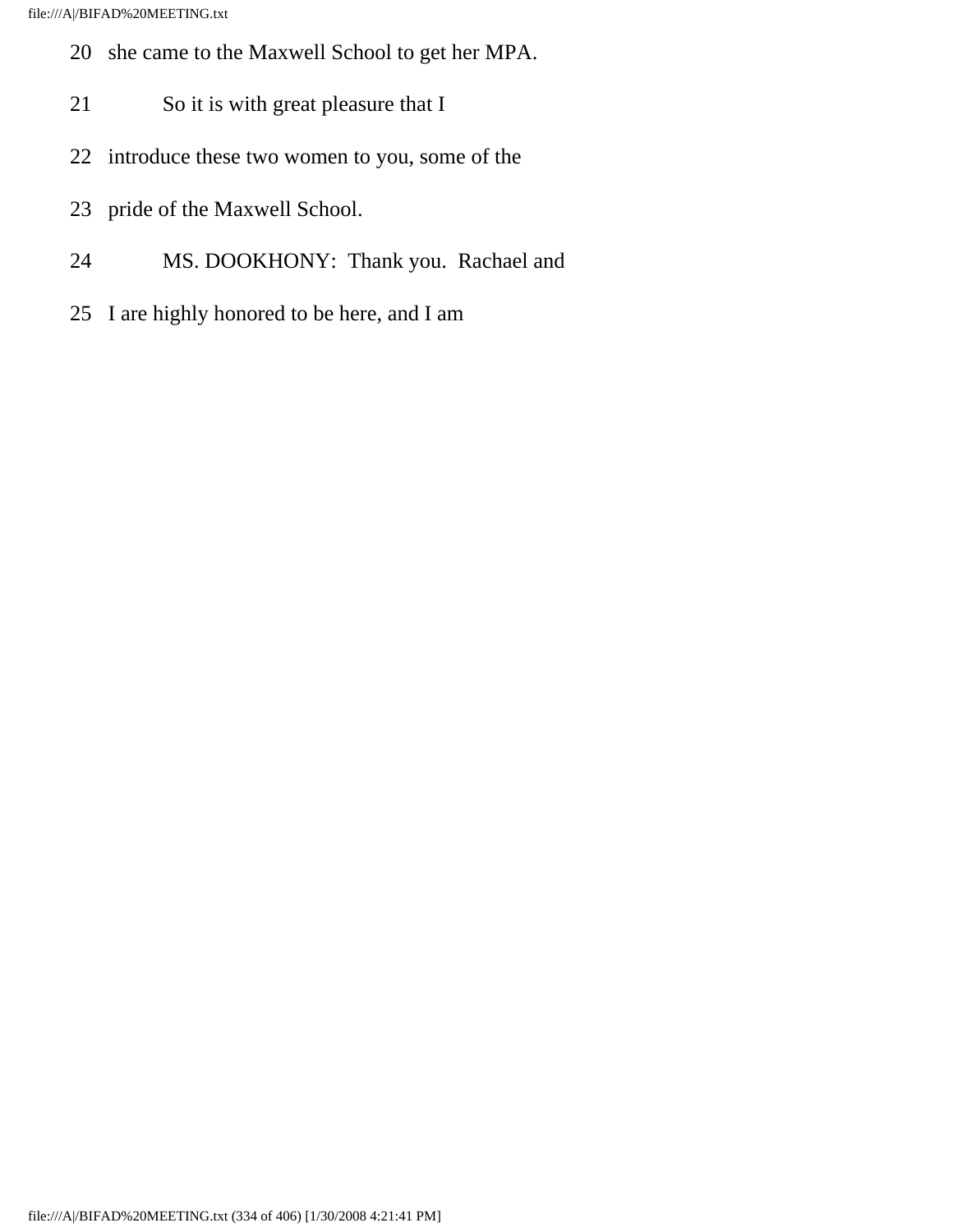1 especially happy since my ambassador is here. 2 The title of our presentation is 3 "Harvesting the Future: The Case for Higher 4 Education in Sub-Saharan Africa." This is an 5 outline of our presentation. We will provide 6 you with an overview of our research, which 7 includes the methodology we used for why we 8 think higher education is important. We will 9 also specifically touch on the link between 10 agriculture research and higher education. 11 Rachael will come to you and talk about the role 12 of the donor community and provide some modest 13 recommendations. 14 These are the two questions that we 15 need to be able to answer: One, is there a case 16 for funding higher education in Sub-Saharan 17 Africa? Two, what common challenges affect the 18 ability for higher education systems to be 19 drivers of economic development?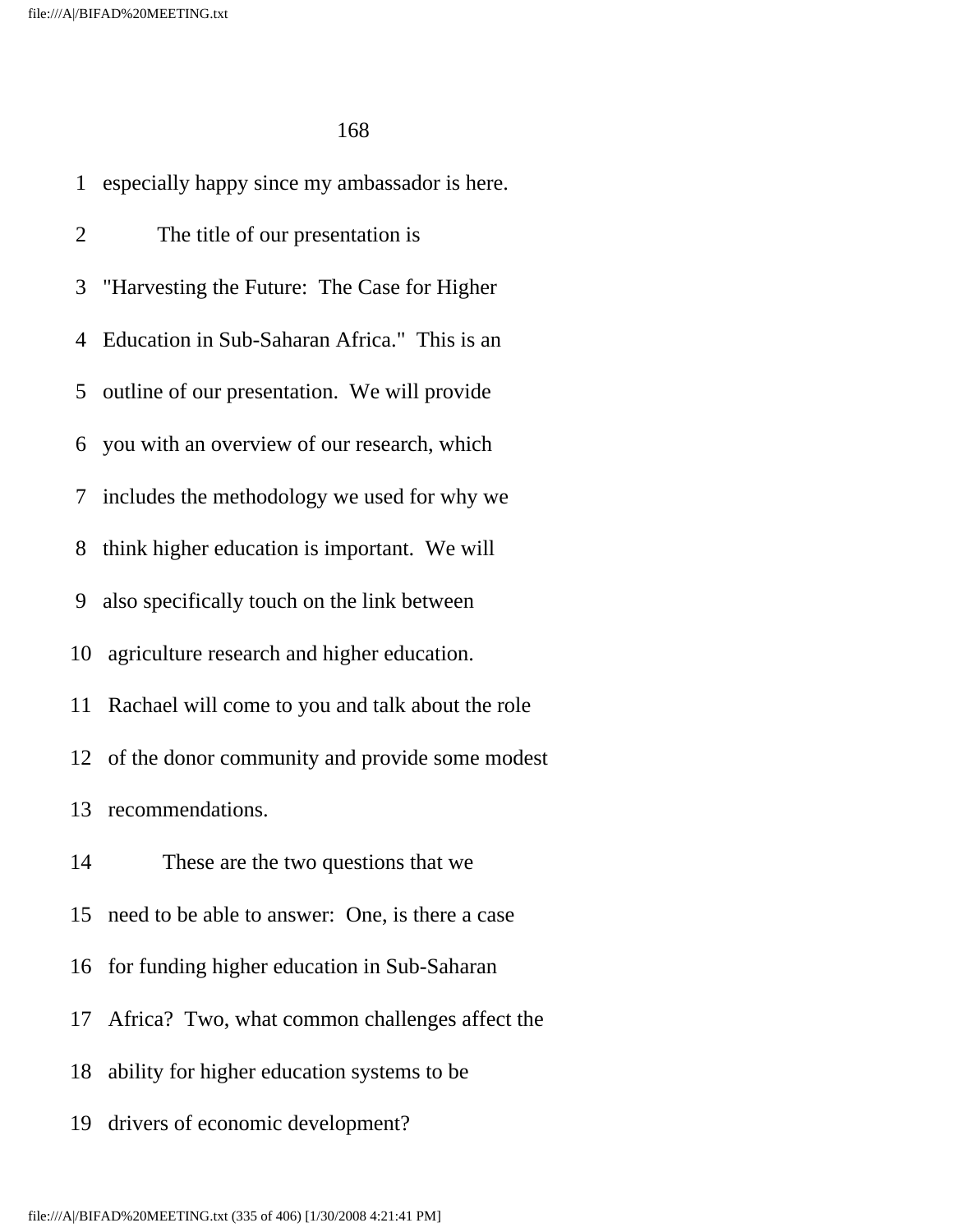- 20 In order to answer these questions,
- 21 eight countries were examined as case studies:
- 22 Botzwana, Cameroon, Ethiopia, Ghana, Nigeria,
- 23 South Africa, Tanzania and Uganda. This sample
- 24 was tracked by based on providing a goal for
- 25 presentation to the three main regions of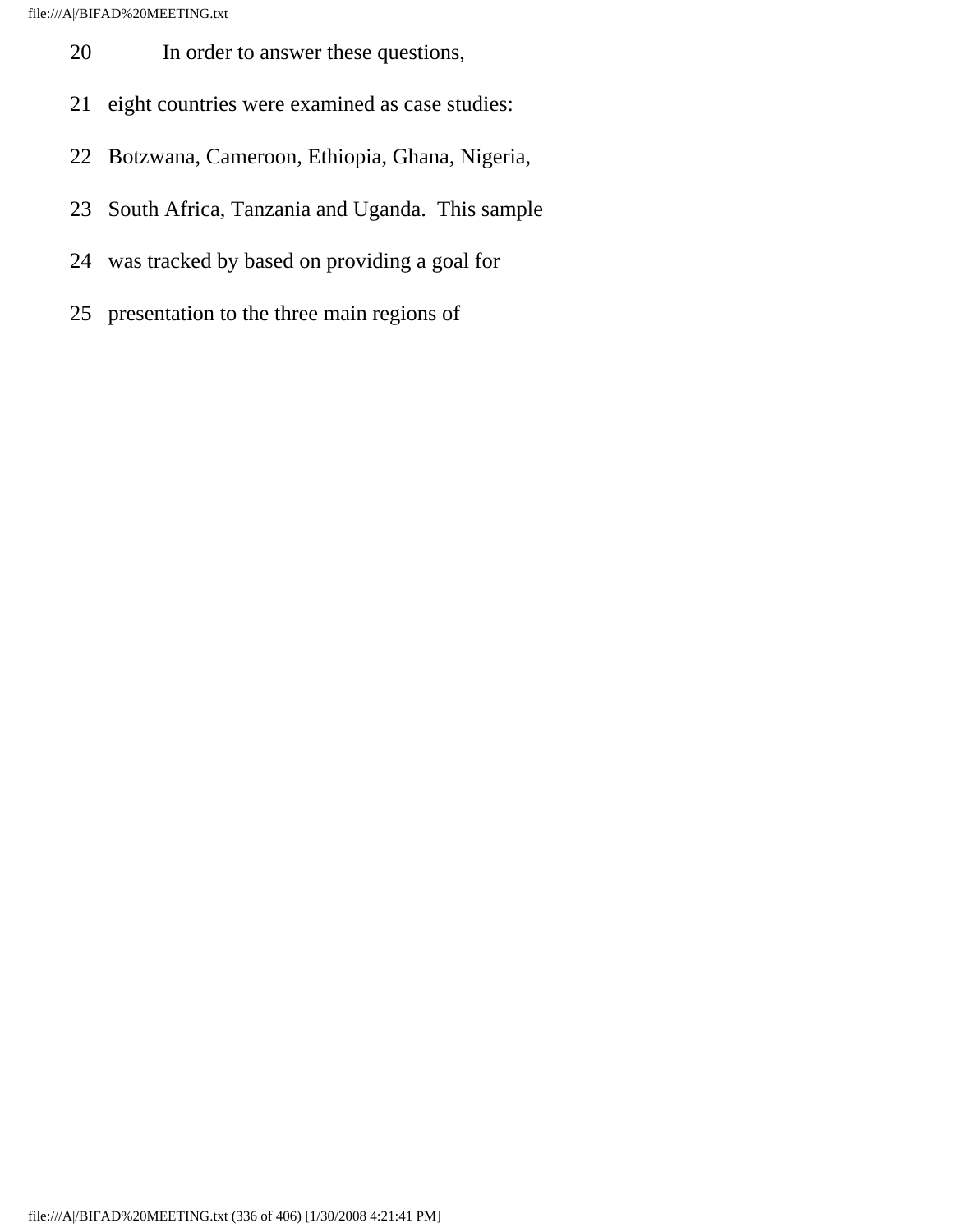1 Sub-Saharan Africa and on the availability of 2 information pertinent to higher education system 3 in each country. A detail of research was 4 reviewed based on information obtained from 5 academic publications, national governments, and 6 bilateral and multilateral institutions was 7 conducted for each country and for general 8 trends pertaining to higher education in 9 Sub-Saharan Africa. 10 Just to give you a taste of our 11 findings, yes, indeed, there is a case for 12 supporting higher education in Africa. The 13 arguments on which we base our analysis are the 14 high rates of return on higher education and how 15 higher education contributes to social and 16 economic development through three channels, 17 which are: improving the political context, 18 fostering knowledge economies; providing 19 solutions to local and global development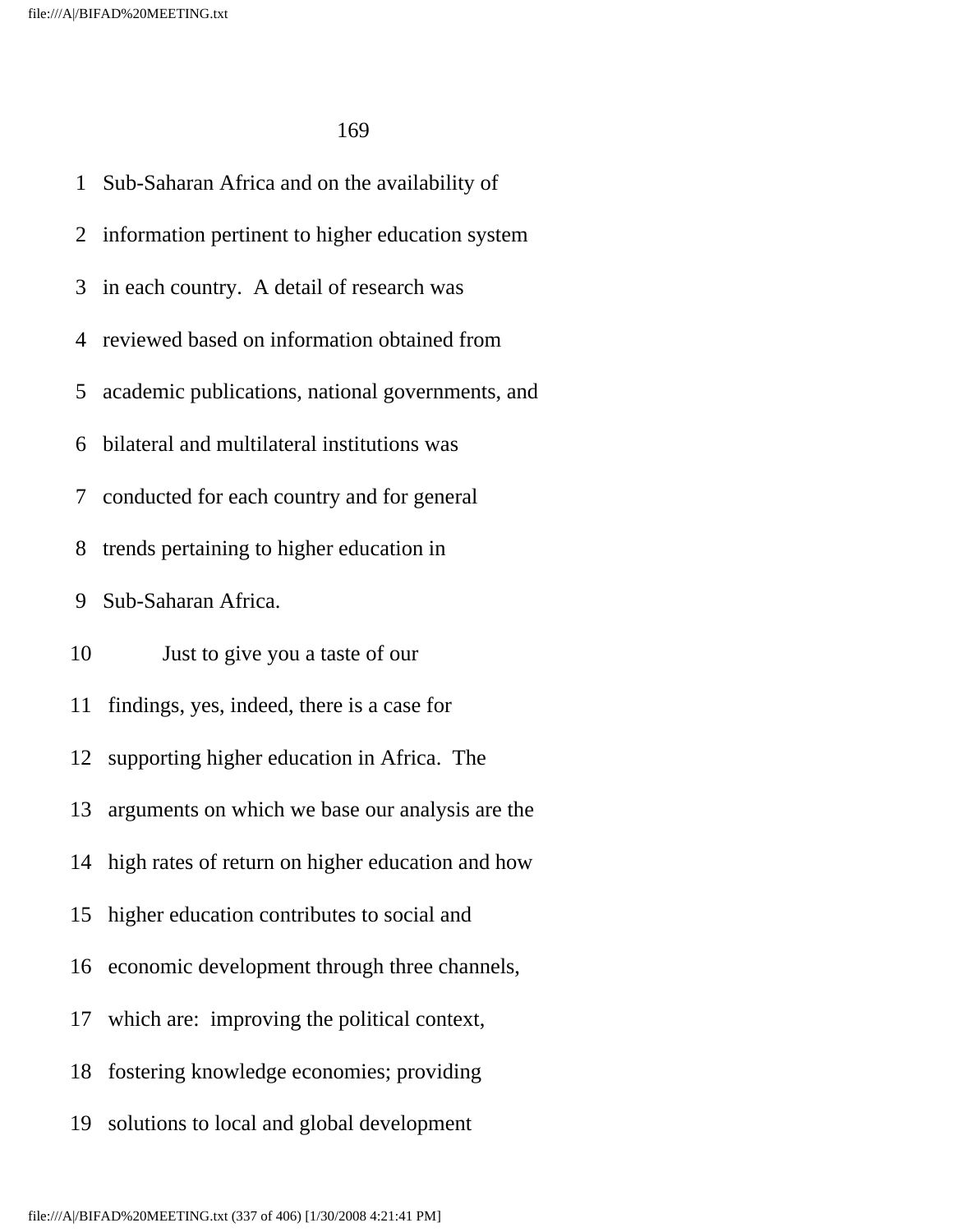- 20 through science, technology, policy and
- 21 research.
- 22 Findings in brief: These are
- 23 challenges that are faced by higher institutions
- 24 in many countries in Sub-Saharan Africa. These
- 25 are: Demand which increasingly exceeds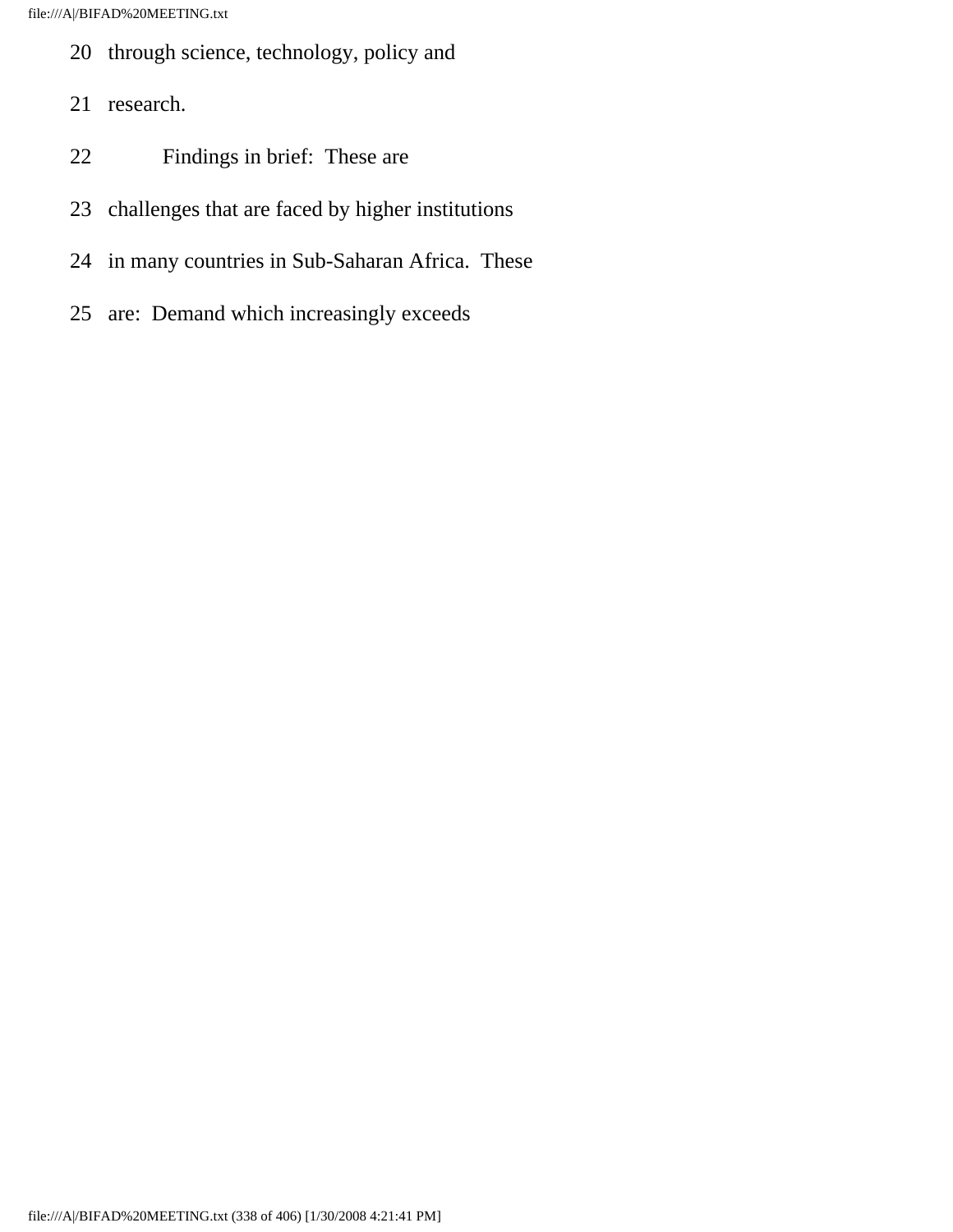1 capacity; quality issues, which is lack of 2 resources and human capacity; inequity in terms 3 of gender and socioeconomics; missing linkage 4 with labor markets, and lack of financing. We 5 will discuss each of these findings in detail 6 later. 7 Based on the main challenges that we 8 identified and the countries' best practices, we 9 will make recommendations which can serve as 10 areas of focus for potential USAID support. 11 I will now very briefly provide an 12 overview of higher education of countries. The 13 support for higher education declined 14 considerably at the end of the 20th Century due 15 to several factors of which studies on returns 16 of education played a considerable role. 17 The most widely cited review of return 18 to schooling is George Psacharopoulos' article, 19 "Return to Investment in Education, a Global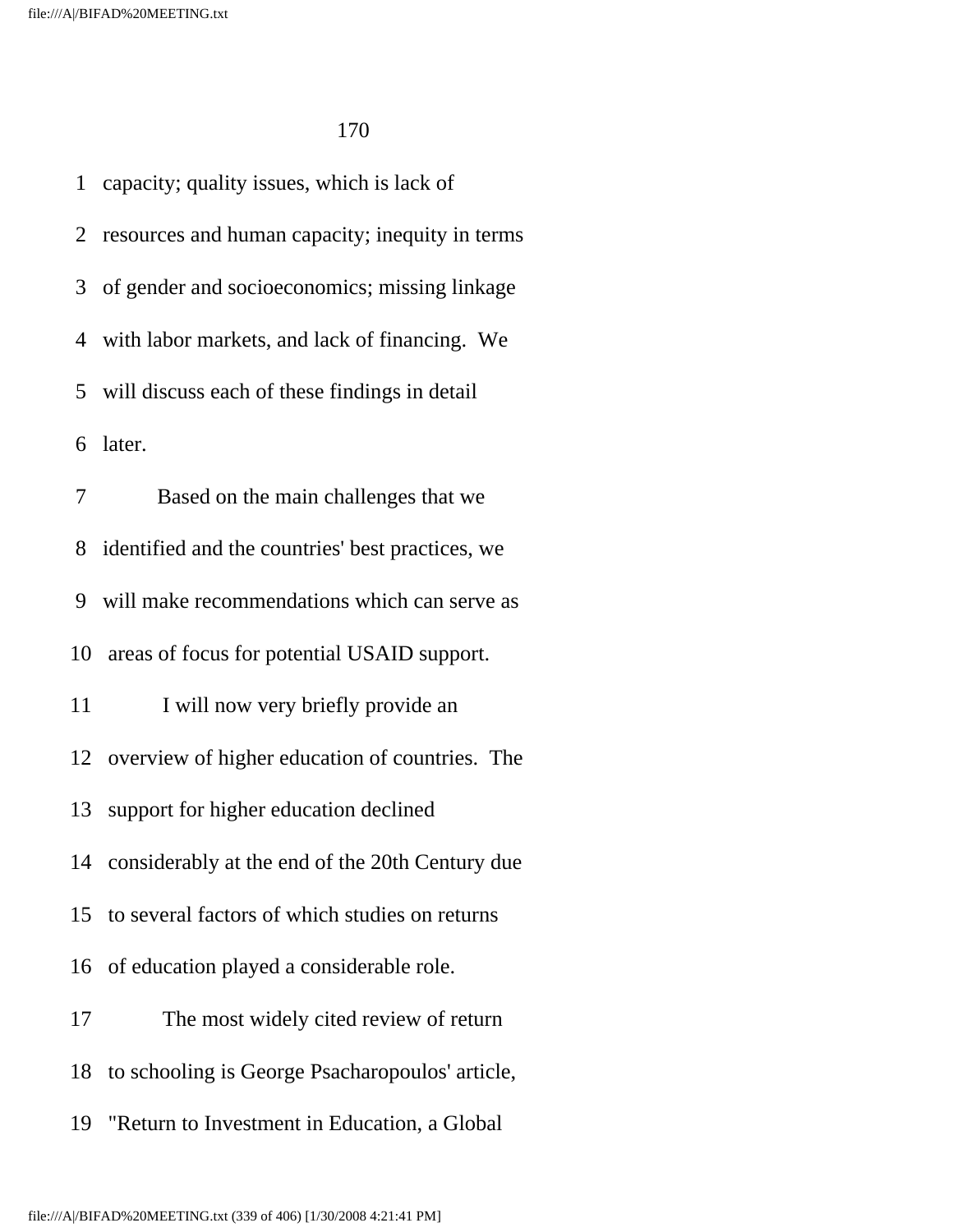file:///A|/BIFAD%20MEETING.txt

- 20 Update," which was published in 1994. He
- 21 calculated and compared the rates of return on
- 22 primary, secondary and higher education. He
- 23 finds that both private and social returns to
- 24 education are highest for primary schooling and
- 25 lowest for higher education. "Private" returns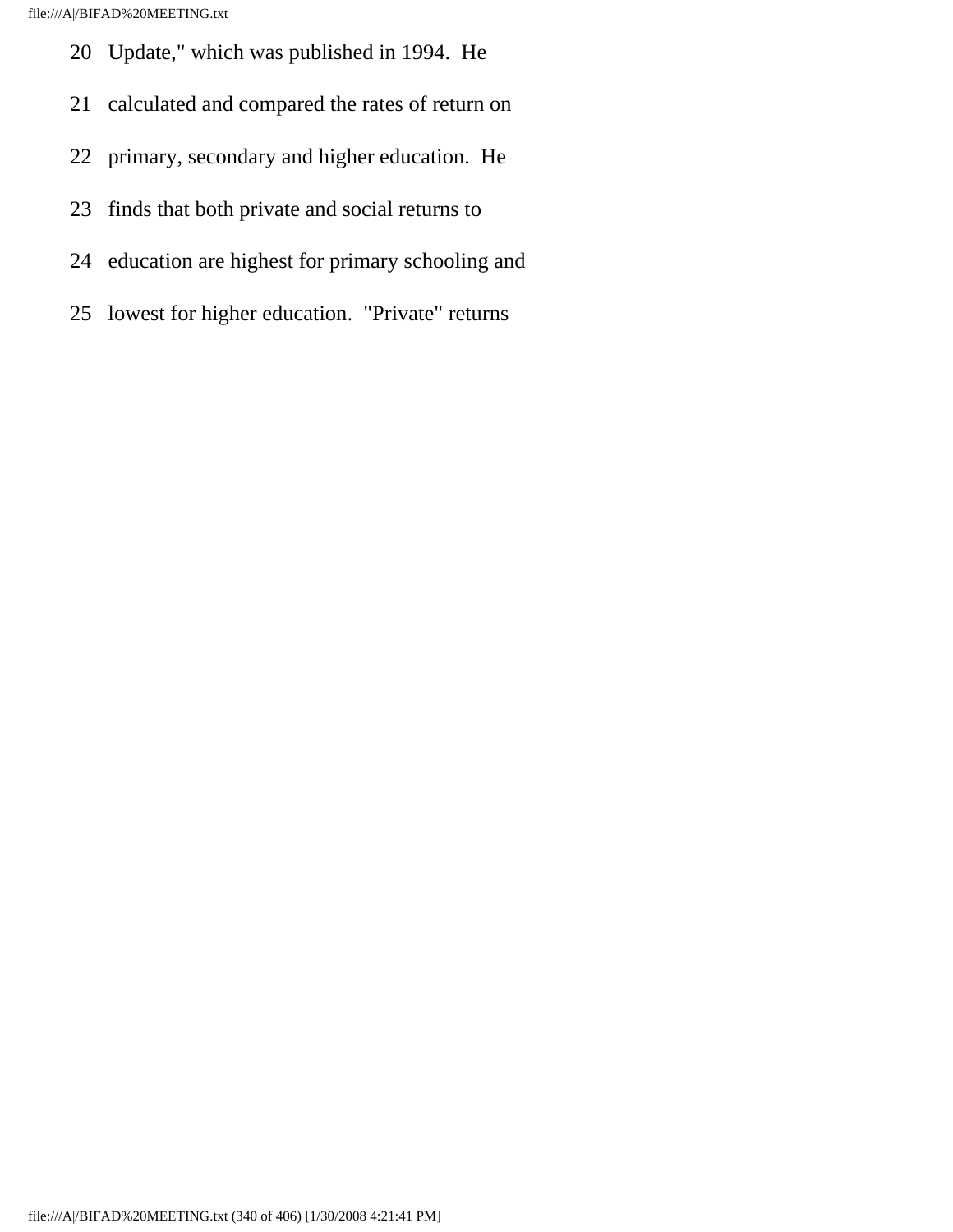1 meaning returns, benefits, are accrued to an 2 individual; and "social" accrued to the society. 3 As a result international donor 4 agencies decreased the support for higher 5 education to almost nil. However, this paper 6 was quite simplistic in nature due to the lack 7 of information. Also a closer look at the data 8 for six of the eight African countries covered 9 by our studies reveals various patterns of 10 returns of education. 11 Private rates of returns are higher 12 for higher education than for primary and 13 secondary education in both Ghana and Nigeria. 14 As you can see here, private returns range from 15 17 percent to 38 percent and social returns 16 range from 19 percent to 17 percent. The 17 accepted threshold for making investment is a 18 return of investment between 10 to 12 percent 19 investing in higher education. Much more recent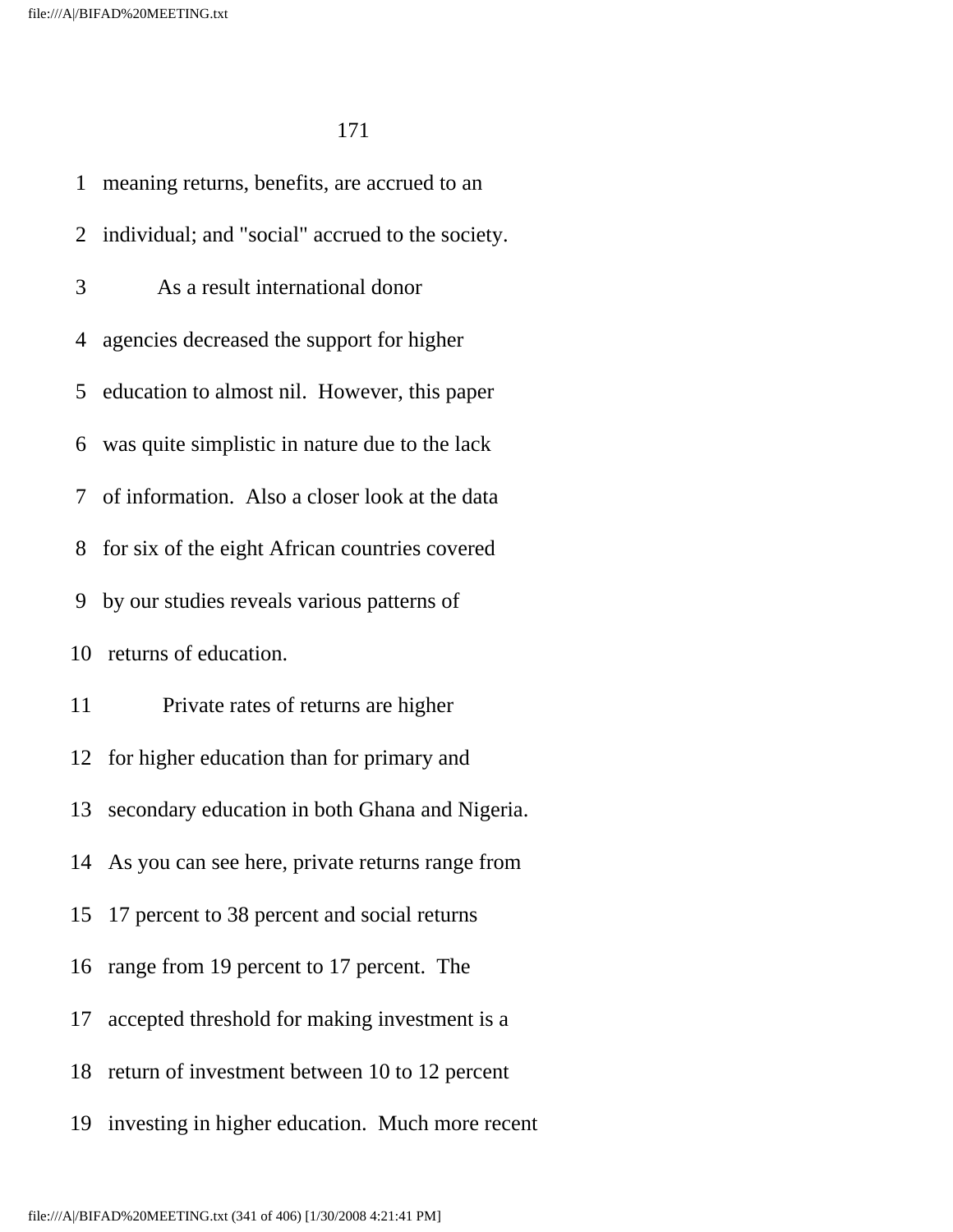- 20 analysis that have used household surveys in
- 21 Cameroon, Ghana and Ethiopia shows that the rate
- 22 of return increases with education.
- 23 This chart here, from a recent report
- 24 that analyzed the impact of education for
- 25 development in Africa, tries to model the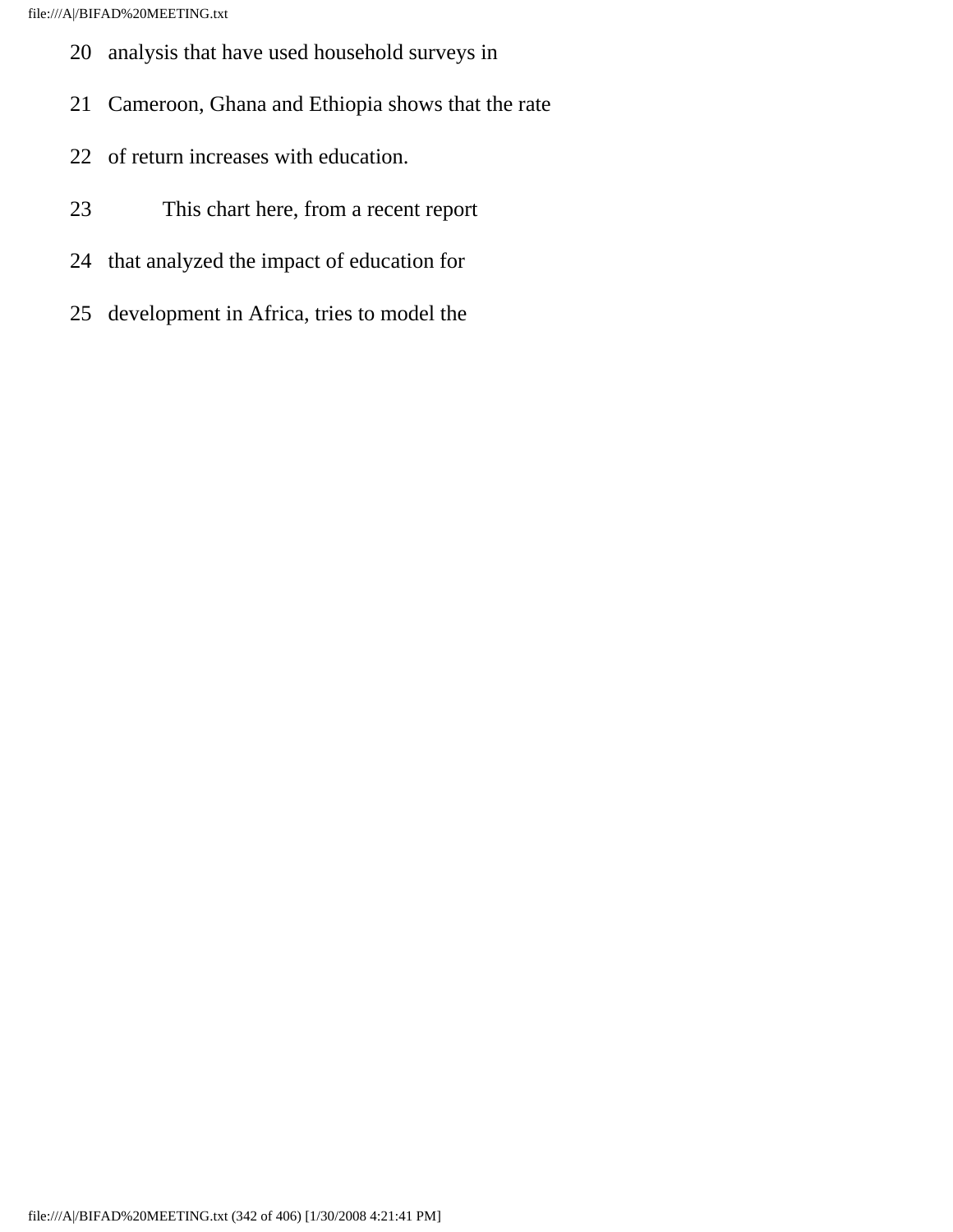file:///A|/BIFAD%20MEETING.txt

172

 1 effects of higher education and take a broader 2 look at productivity. As you can see, they are 3 linked to education, to entrepreneurship, higher 4 education, jobs, government, safety and social 5 development. However, that is extremely hard to 6 quantify the impact of higher education. Thus 7 due to the limited data and the methodological 8 problems that arise in calculating rates of 9 education, we find that a more cogent argument 10 is based on showing that higher education is a 11 driver of economic growth and development. 12 So why do we think that higher 13 education is important? One reason is that it 14 improves the political context. Higher 15 education improves the political context by 16 contributing to democracy, civil service and 17 peace. 18 First it helps building the social

19 sciences and humanities which help promote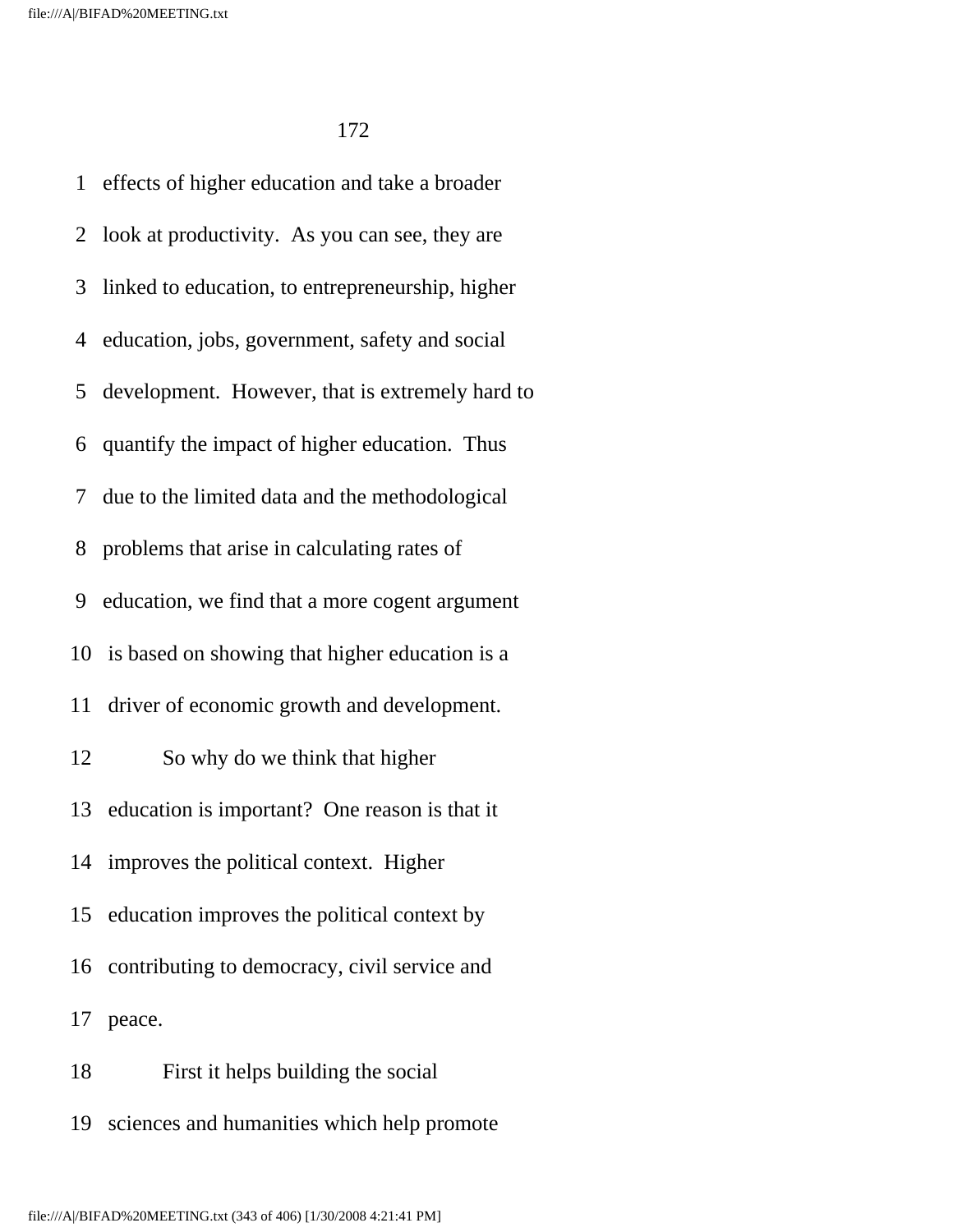- 20 research and interpretation of different forms
- 21 of government, offering the public the
- 22 opportunity to debate and agree on a model that
- 23 best suits their national needs. By later
- 24 becoming professionals in their own societies,
- 25 students can, in turn, promote an enlightened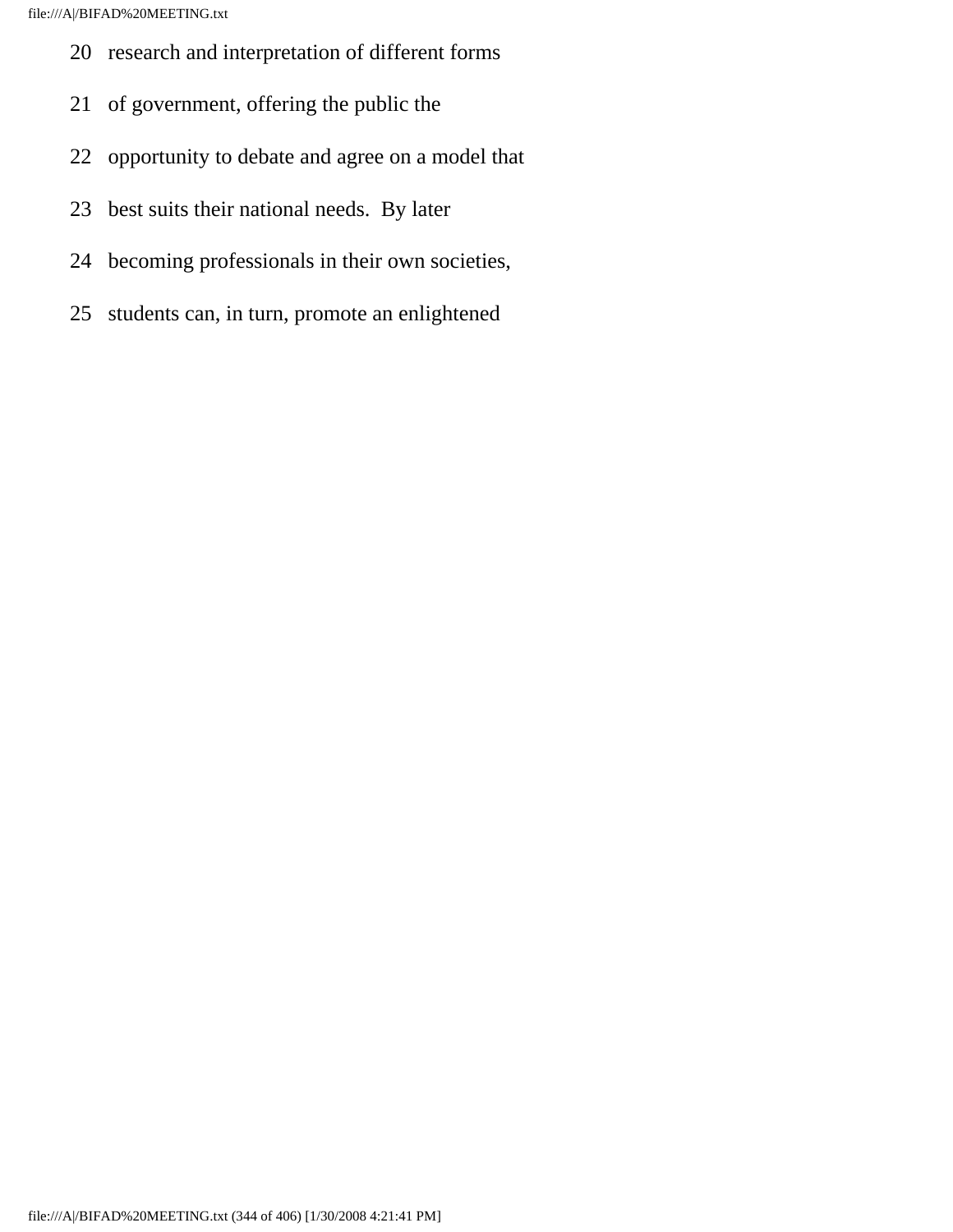1 citizenship across the nation.

2 The supply of civil service --

3 (inaudible) -- even more so in Africa with the

4 high point rate of return of aid. Higher

5 education can also contribute to peace as

6 mentioned in a recent paper published by UNESCO.

7 It presents a case for teacher training, women's

8 education, teaching-related courses and student

9 exchange programs.

10 The second reason why they think that

11 higher education is important is that it creates

12 a "knowledge" economy. The increasing

13 importance of technology, access to information

14 and innovation in the global economy and its

15 impact on economic growth has been

16 well-documented. A country's economic system is

17 the critical link that enables development of

18 new solutions for local development and global.

19 Expanding higher education, increasing the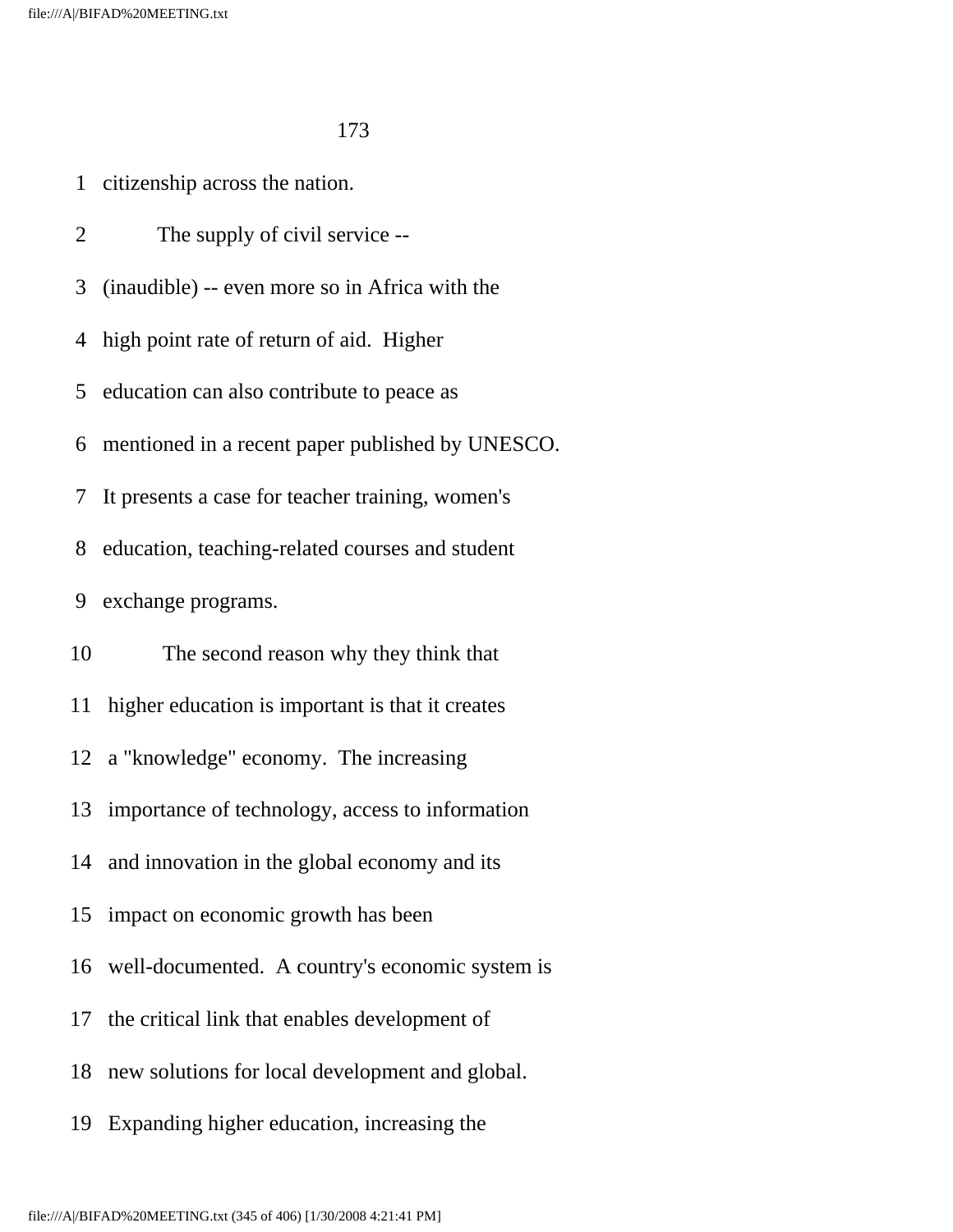- 20 activities of local research institutes to
- 21 incorporate local expertise is critical to the
- 22 development of Africa.
- 23 As it does say in an article titled
- 24 "African Higher Education: Implications for
- 25 Development," quote: It is necessary for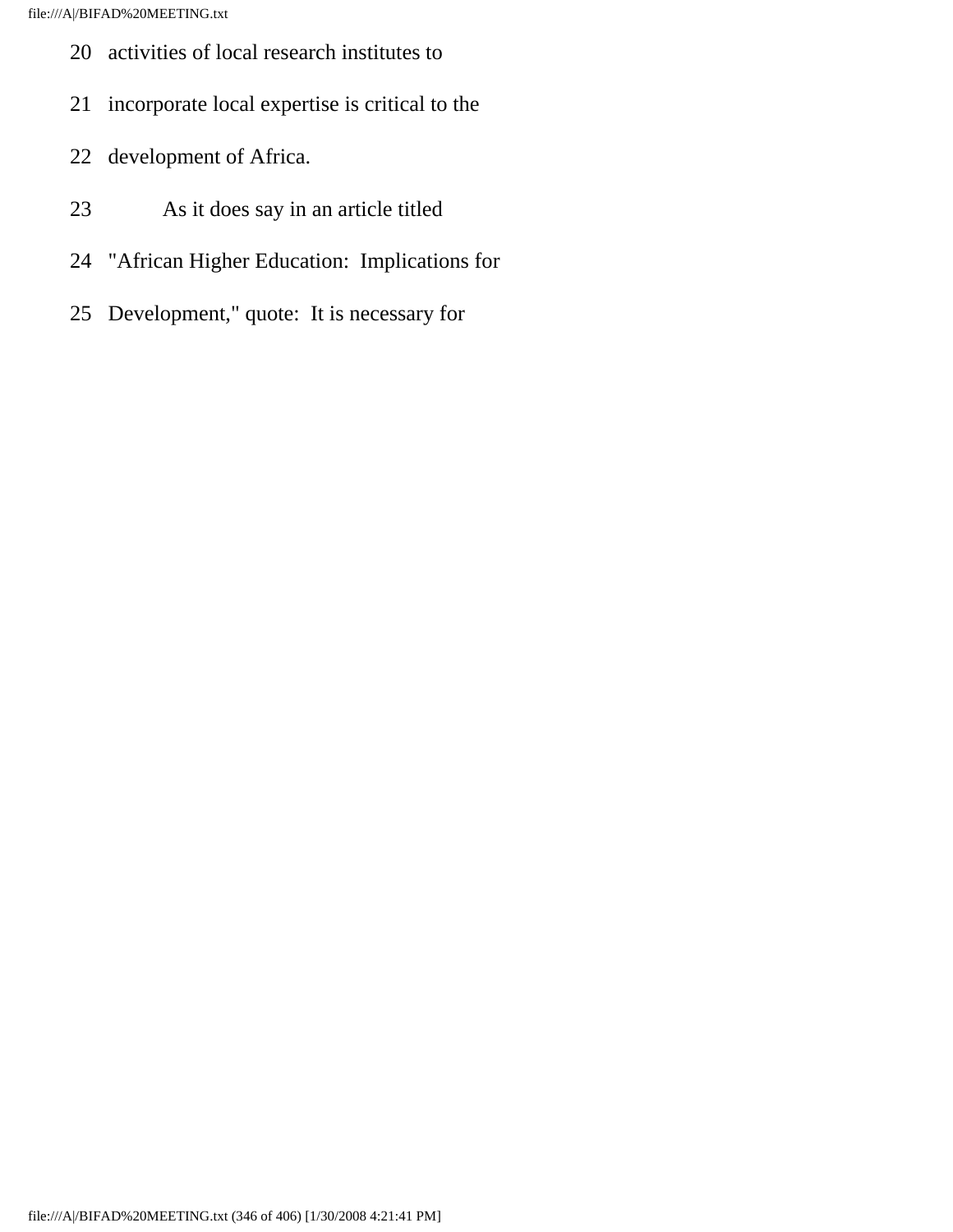1 African countries to have their own scientists 2 working in their own countries to adapt and 3 innovate to meet local conditions, unquote. 4 The third reason why we think higher 5 education is important is that it provides 6 solutions for development challenges. As 7 mentioned previously, universities have been a 8 source of innovation in most societies and the 9 research conducted by these institutions is 10 critical to technological and scientific 11 development. For instance, the Kigali Institute 12 of Science and Technology in Rwanda has formed a 13 center for information and technology transfer 14 which has developed technology solutions for 15 rural areas and local environmentally friendly 16 building techniques. 17 Higher education can also help to 18 utilize and adapt existing science and

19 technology for resolution of problems. For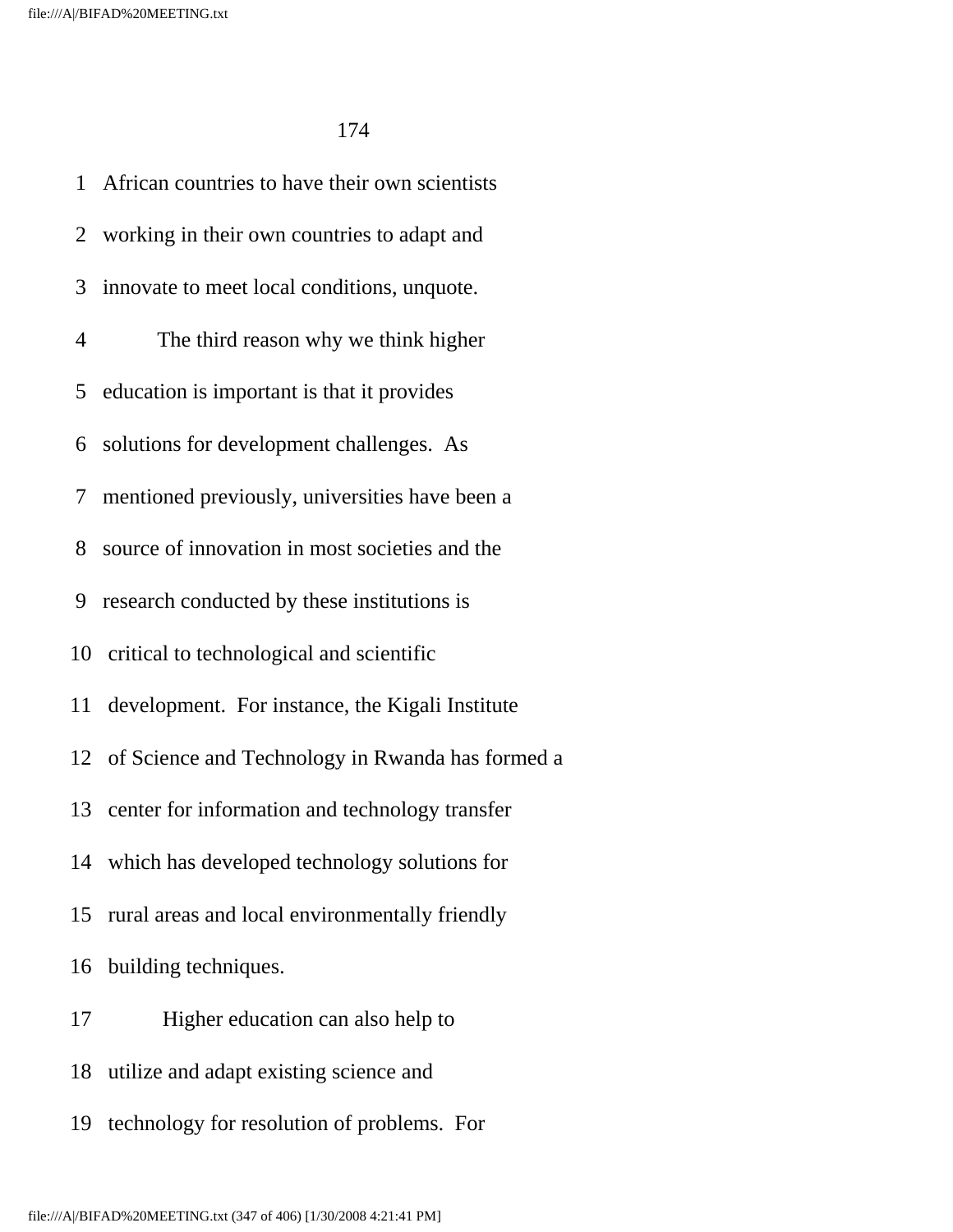- 20 instance, the introduction of maize, wheat,
- 21 barley having adapted and sufficiently
- 22 introduced in many African countries.
- 23 These are the reasons why we think
- 24 higher education is important. I will now turn
- 25 to look at the role of higher education in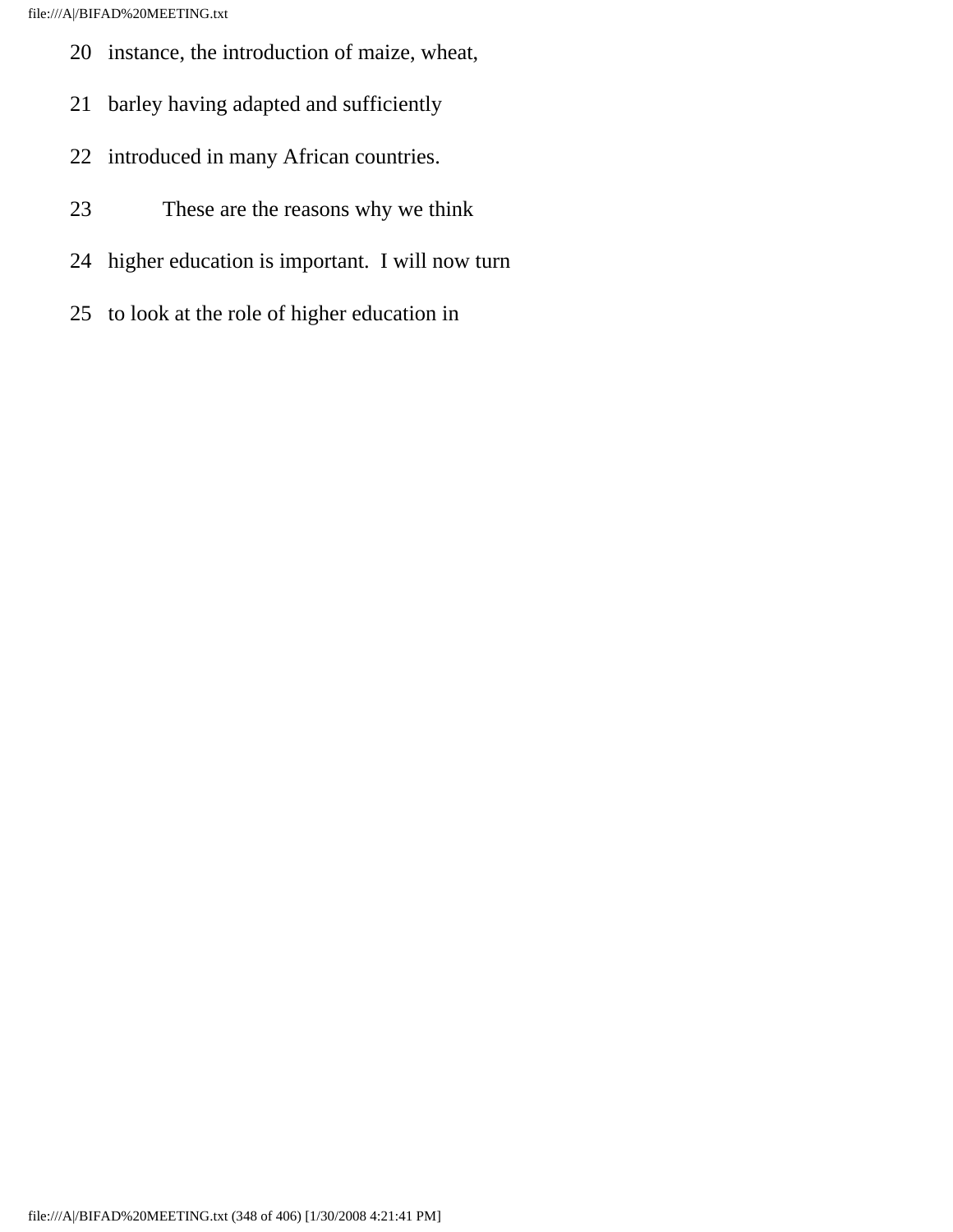1 agriculture research and development. 2 As you know, agriculture is the 3 backbone of many African countries. It accounts 4 for 60 percent of total employment and 11 5 percent of export earnings. In rural areas, 6 which makes up around 75 percent of the total 7 population, agriculture is the primary means of 8 support for most people. However, despite being 9 a continent that is primarily inhabited by 10 farmers, Africa has been unable to feed these 11 people. Over 28 percent of the population, or 12 200 million people, are classified as 13 "chronically hungry." 14 A study that was conducted by NEPAD 15 shows that spending on agricultural research 16 generated high payoffs in Africa, with each 17 dollar spent generating an average internal rate 18 ranging from 15 percent to 135 percent. That's 19 very high.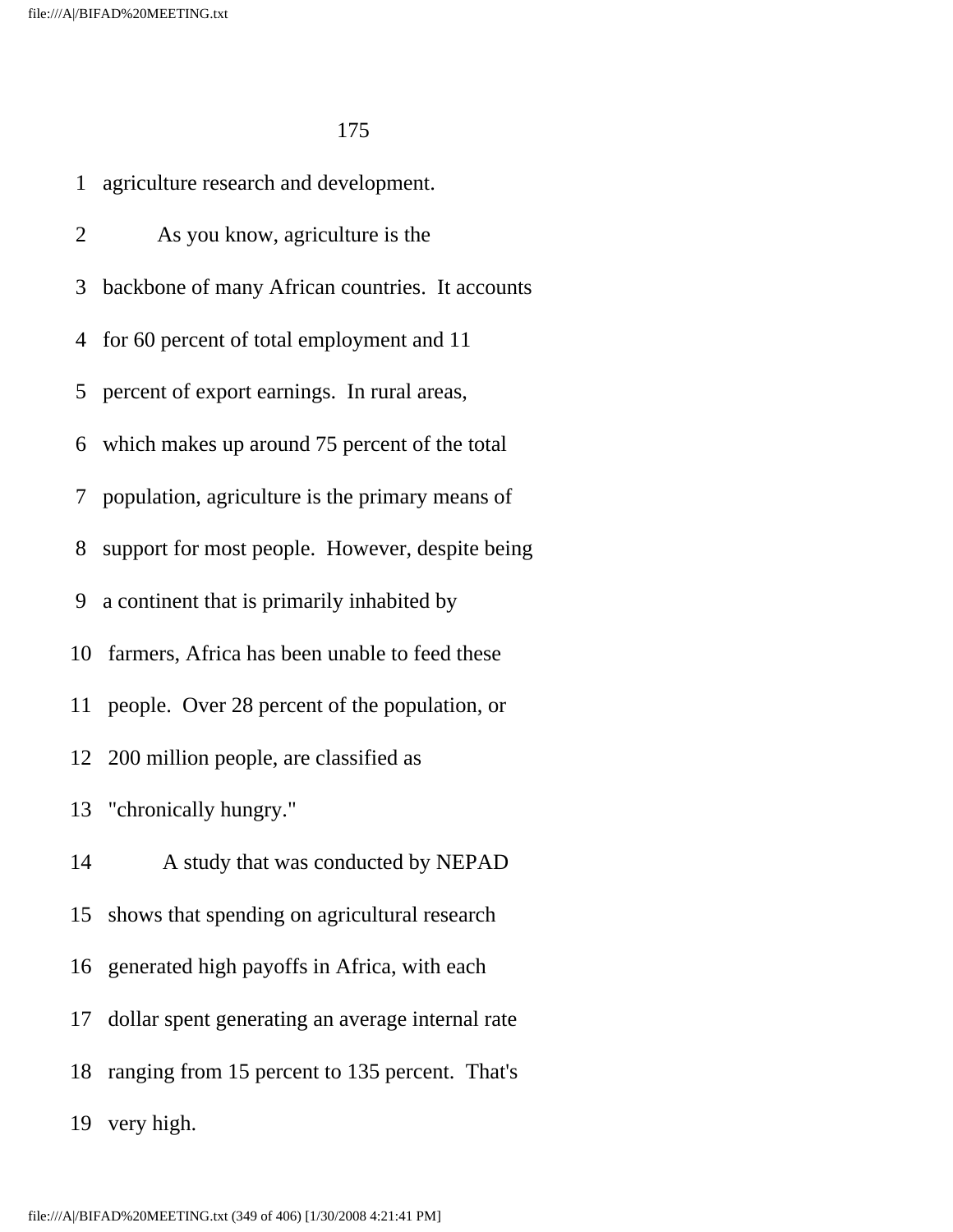file:///A|/BIFAD%20MEETING.txt

- 20 I will now look at the challenges that
- 21 the African agricultural R and D systems face.
- 22 The agricultural system has remained fragmented
- 23 after the end of colonialism. There is actually
- 24 a very weak link between agriculture research
- 25 centers and agriculture education as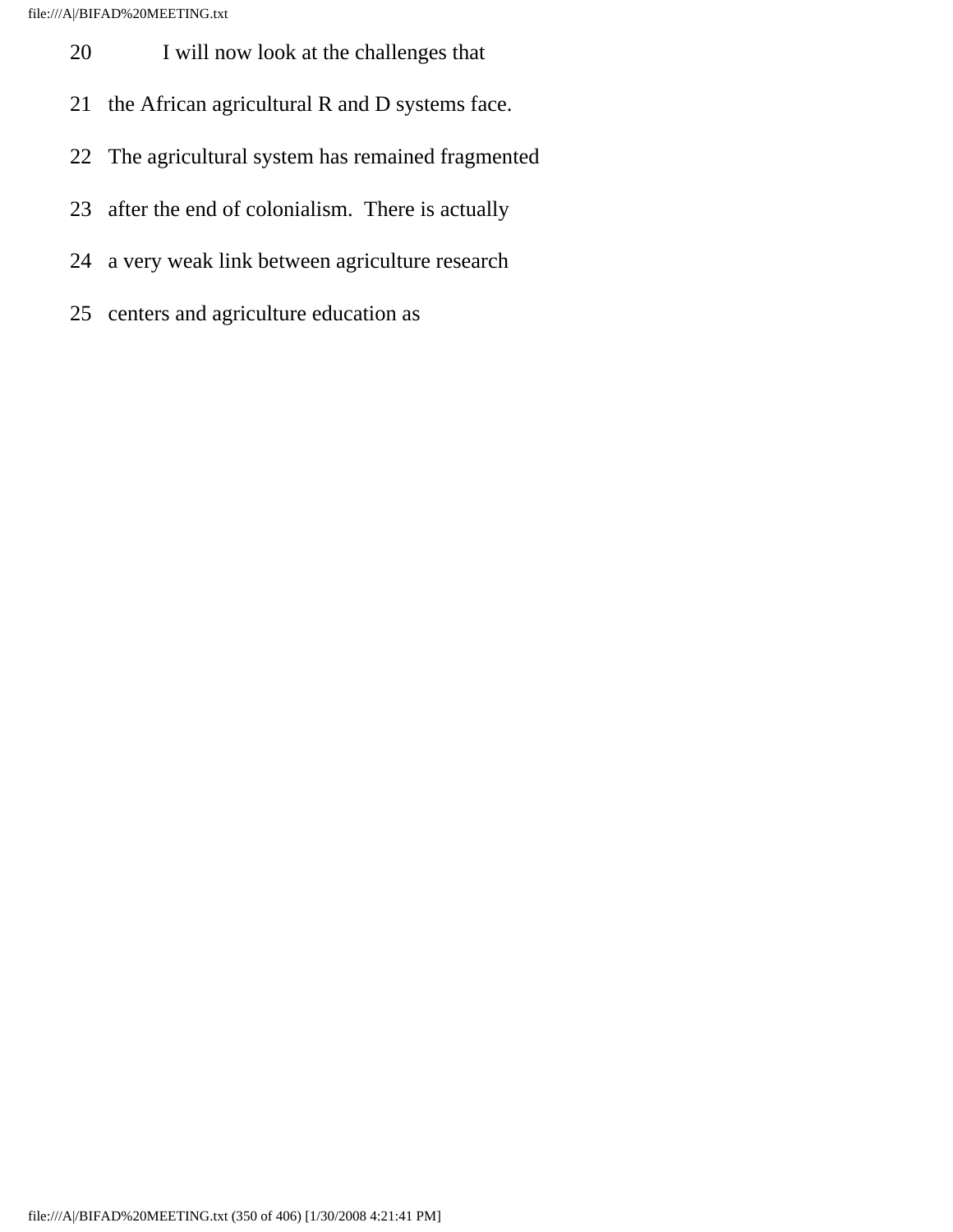1 universities and private sector of agriculture 2 have developed independently of the new research 3 system. So that research was limited to station 4 trial and little effort was made to link 5 university research with agriculture research 6 institutes and especially the users, farmers and 7 consumers. 8 African researchers have little 9 interaction with extension services and farmers, 10 which in the end does not reflect the priority 11 of the users in the research agenda. In some 12 cases the national research program is defined 13 by donors and they have little relation to the 14 farmers. This lack of engagement has led to 15 farmers adopting less than 10 percent of the 16 crop varieties that they are offered. 17 In other cases farmers never learn 18 about the new technology because of the lack of

19 effective channels to transfer information from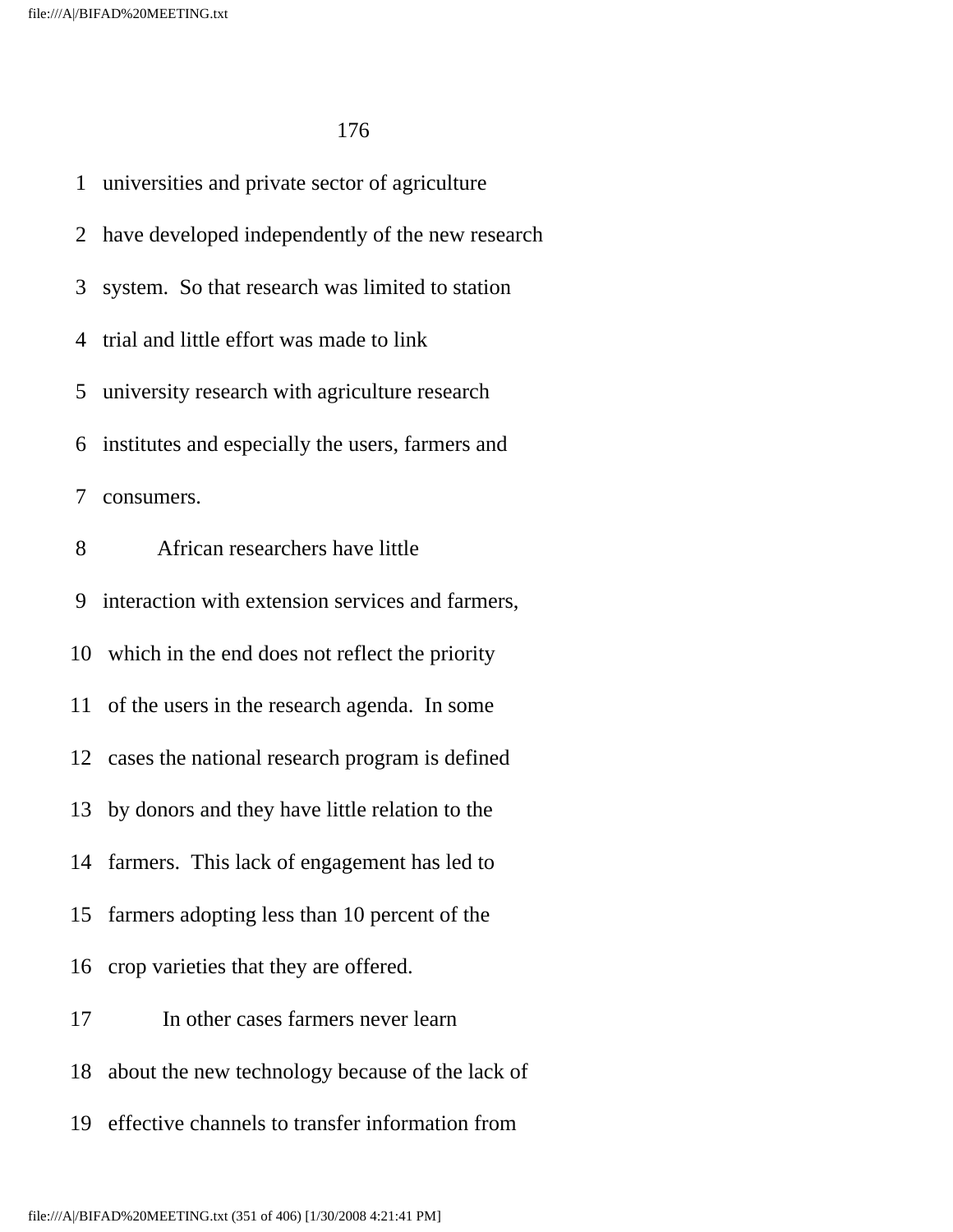- 20 research to the extension system. Thus
- 21 extension services from the agriculture
- 22 institute only admits farmers who are
- 23 responsible for the greater majority of
- 24 agriculture access in most African countries.
- 25 Spending on agricultural research and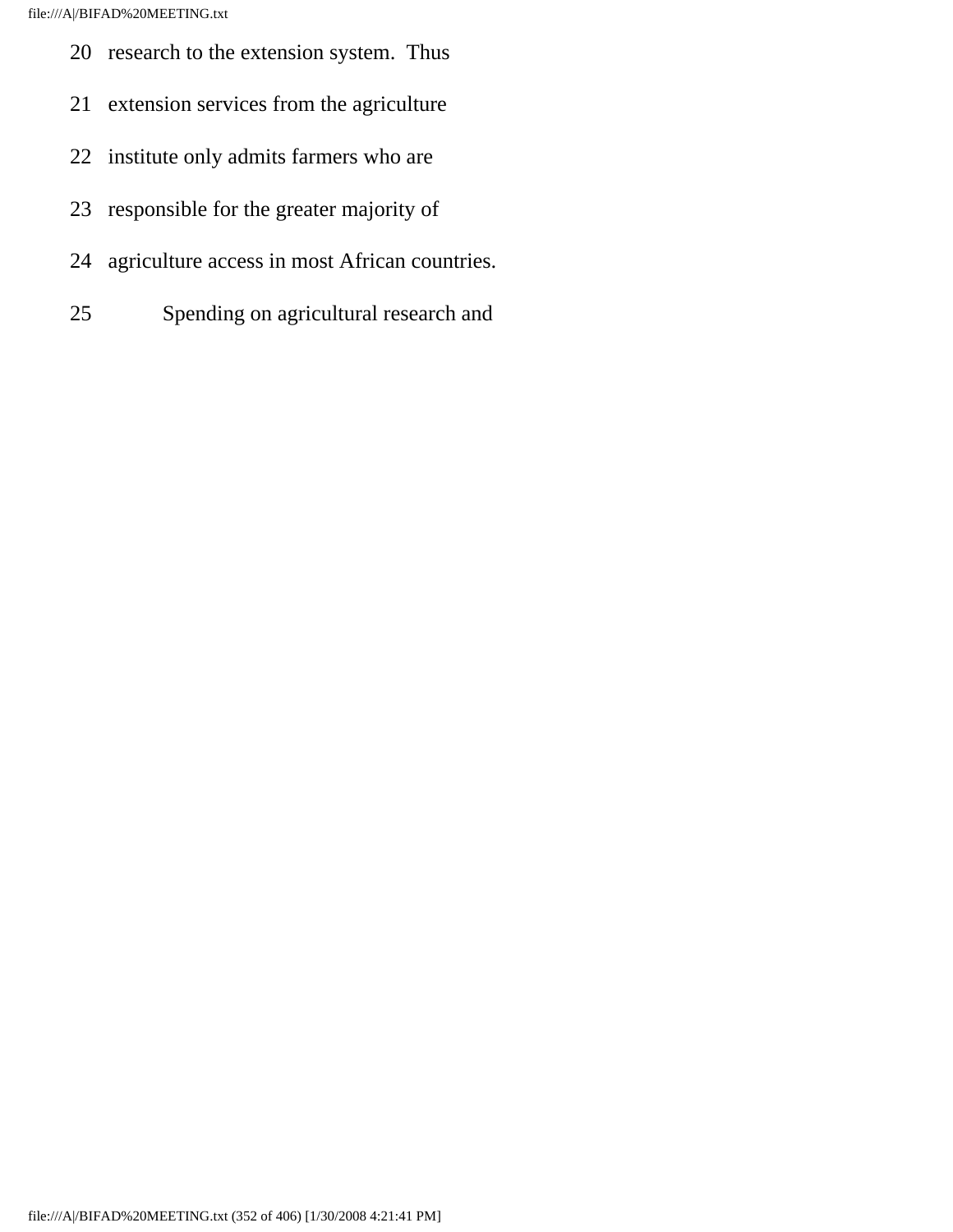1 extension can make a critical contribution to 2 stimulating economic growth and reducing poverty 3 in Africa; however, spending on agriculture 4 research in Africa has remained stagnant. As 5 you can see from this graph, this lower line is 6 Africa and how much has been the public 7 agriculture expenditure which has remained 8 stagnant from 1976 to 1996; whereas, when you 9 compare to other developing countries in Asia 10 and the Pacific and Africa and the Caribbean, 11 these have increased. 12 Reduction in government support for 13 agricultural research and extension reflects in 14 part pressures on African governments to reduce 15 spending generally. But spending on 16 agricultural research has also declined in 17 proportion to total dollars spending. Moreover, 18 unlike in other regions, the private sector is 19 not increasing its research in Africa as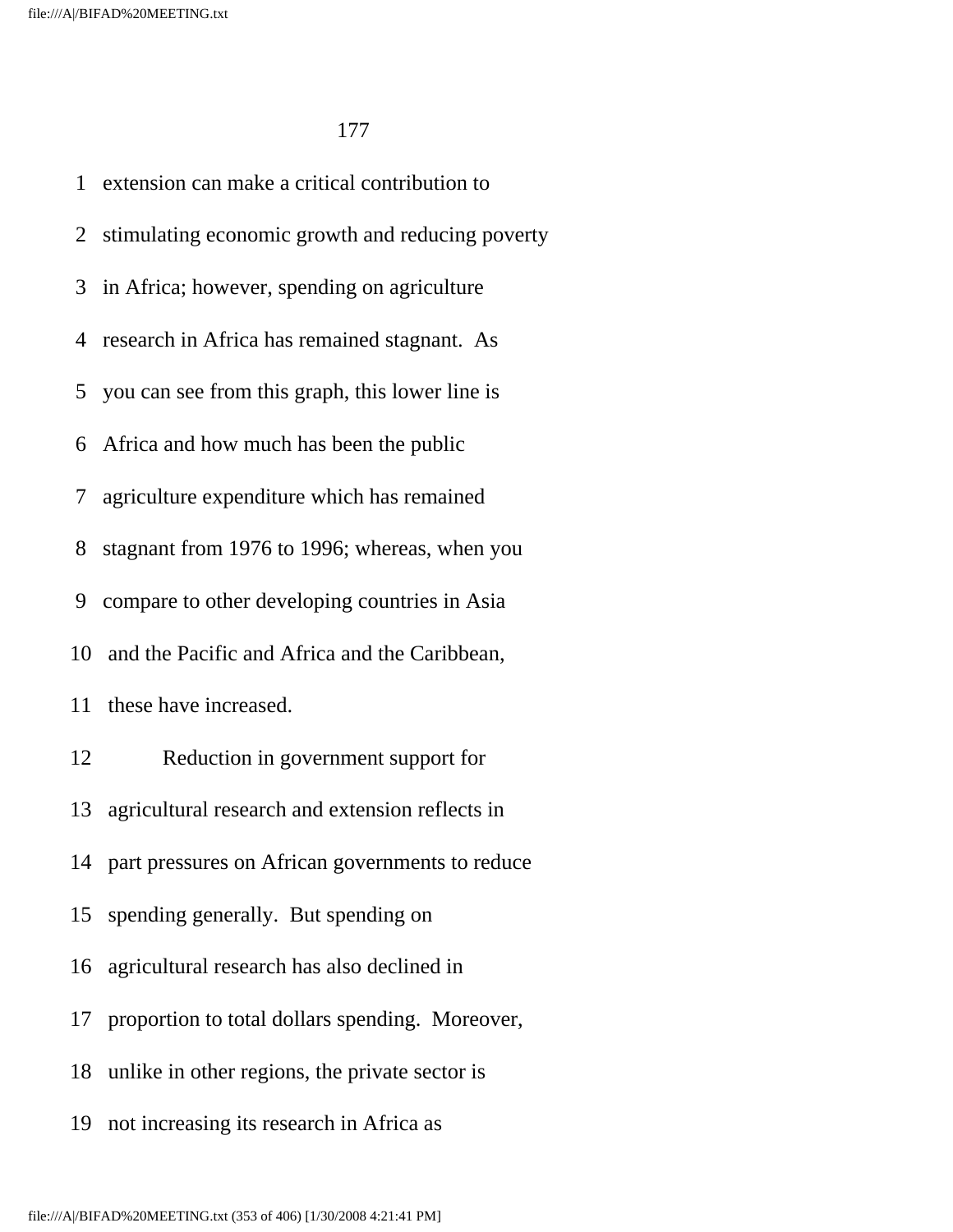- 20 government spending declines. With a share of
- 21 about 2 percent of total spending, the private
- 22 sector plays a very small role in funding
- 23 agriculture research in Africa; while in
- 24 industrial countries, private enterprise funds
- 25 over 50 percent of agriculture research.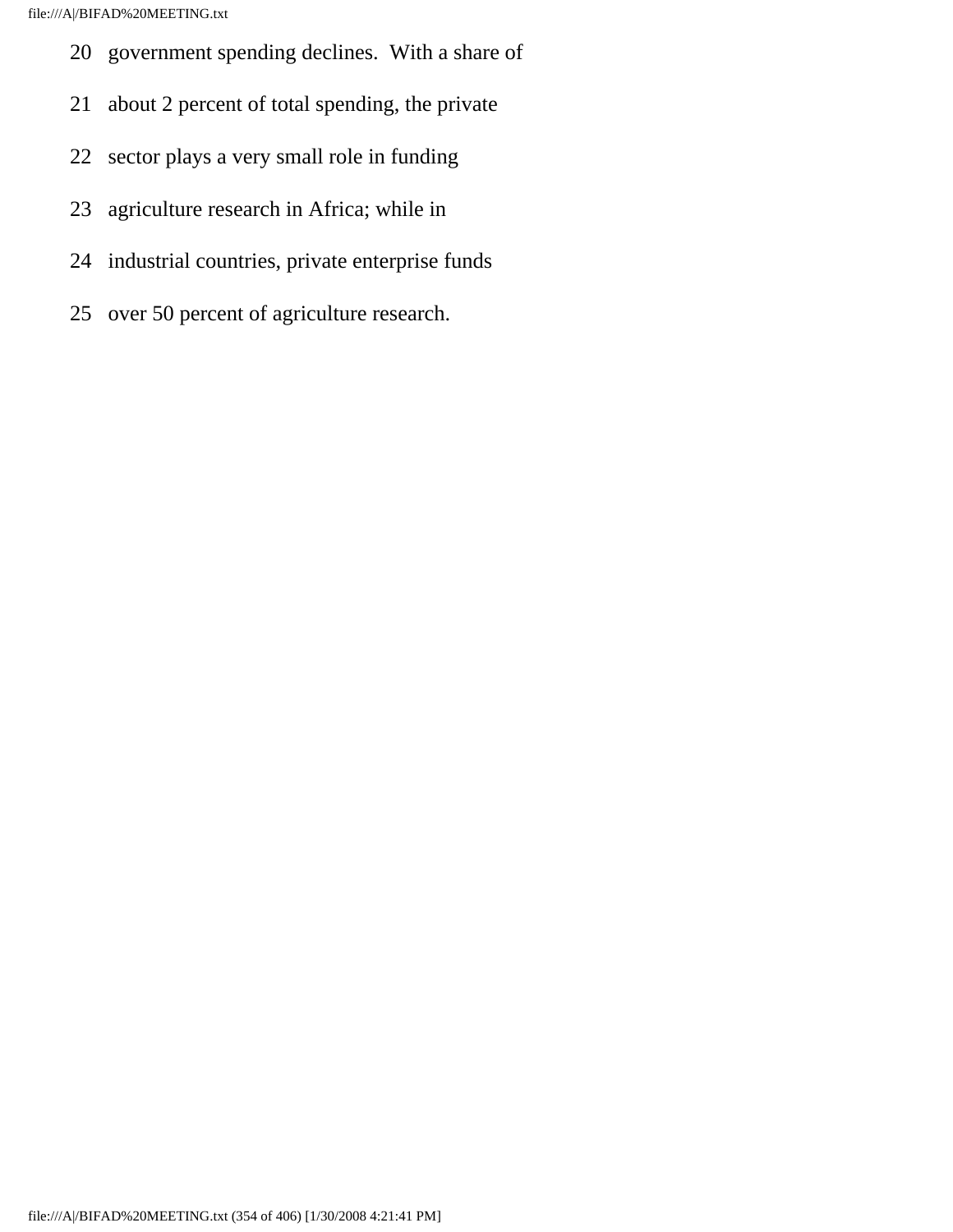| $\mathbf{1}$ | I will now pass to Ms. Chute, who will           |
|--------------|--------------------------------------------------|
|              | 2 look at the role of donors.                    |
| 3            | MS. CHUTE: Thank you, Loveena. I'm               |
|              | 4 going to take a look at the role of USAID and  |
|              | 5 then move on to the trends and challenges that |
|              | 6 we focused on in our case studies.             |
| 7            | First and foremost, the educational              |
| 8            | objectives of USAID have always been providing   |
|              | 9 equal access to quality basic education and    |
|              | 10 enhancing knowledge and skills from           |
|              | 11 productivity, including workforce development |
|              | 12 and higher education. In the past there has   |
| 13           | been limited funding for education programs at   |
|              | 14 the higher level in Sub-Saharan Africa.       |
| 15           | In fiscal year 2004, USAID gave                  |
| 16           | \$50 million in grants for higher education      |
| 17           | worldwide, as compared to \$330 million globally |
| 18           | for primary and secondary education. So this     |
| 19           | lumping that they gave for higher education      |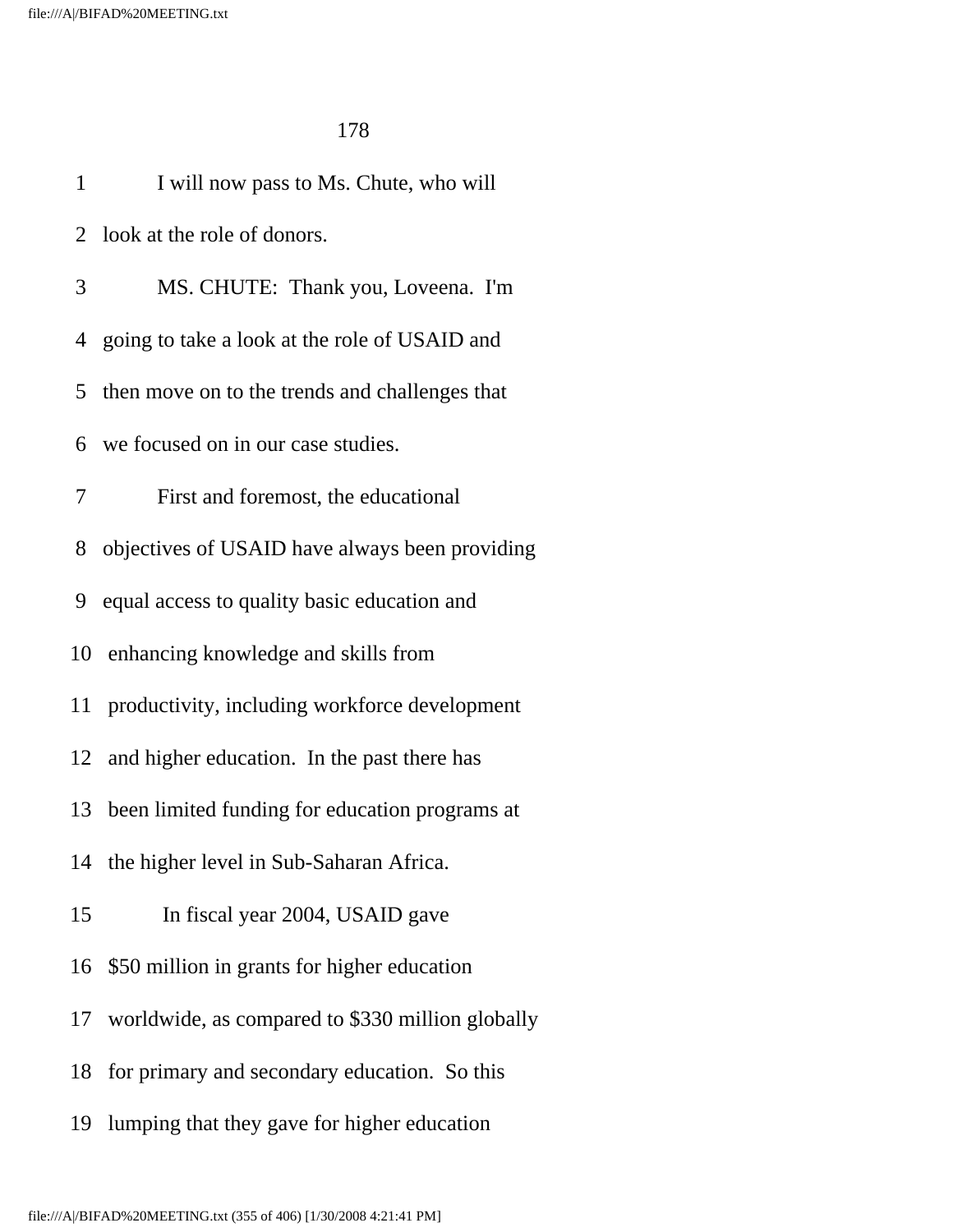file:///A|/BIFAD%20MEETING.txt

- 20 would equal to one-fifth of what they gave for
- 21 primary and secondary education globally.
- 22 Between 2000 and 2004 the United
- 23 States funded \$42 million on an average of
- 24 \$10.5 million a year for higher education in
- 25 Africa. And their main focus was on putting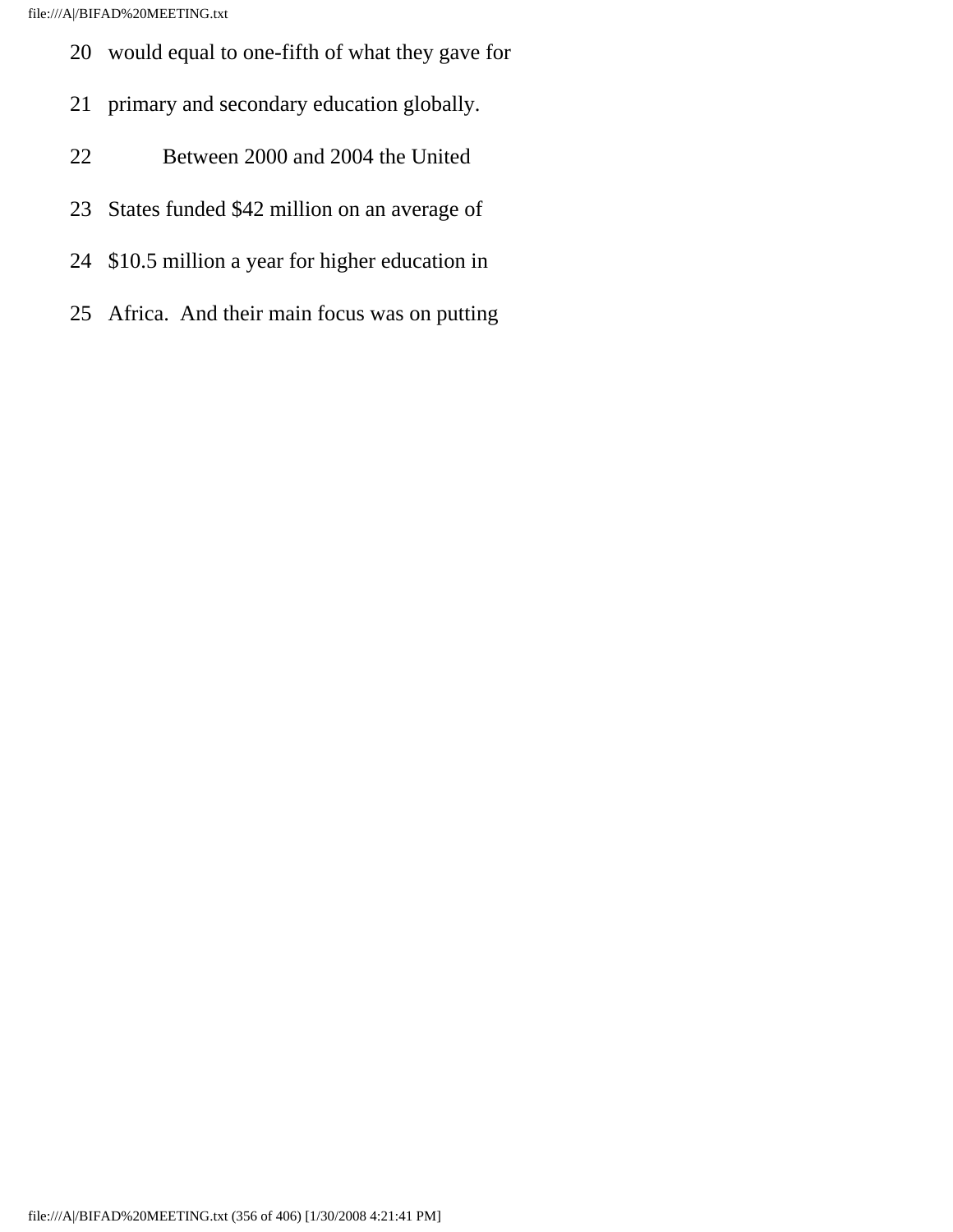1 together partnerships between the U.S. and 2 African universities through programs such as 3 Higher Education for Development. 4 In 2006 Higher Education for 5 Development established 20 new partnerships with 6 a total grant value of \$4.25 million, bringing 7 their total of active partnerships in Africa to 8 21 percent of everything they were doing. The 9 Higher Education for Development program has 10 assisted in capacity-building research programs 11 for African universities, but the current 12 funding level limits cooperative efforts. They 13 don't have enough to expand what they are doing 14 and the good work that they are able to 15 implement on a regular basis. 16 The other donors that we had the 17 opportunity to study were the World Bank, 18 primarily the World Bank. The difference here, 19 however, is the money that they are giving is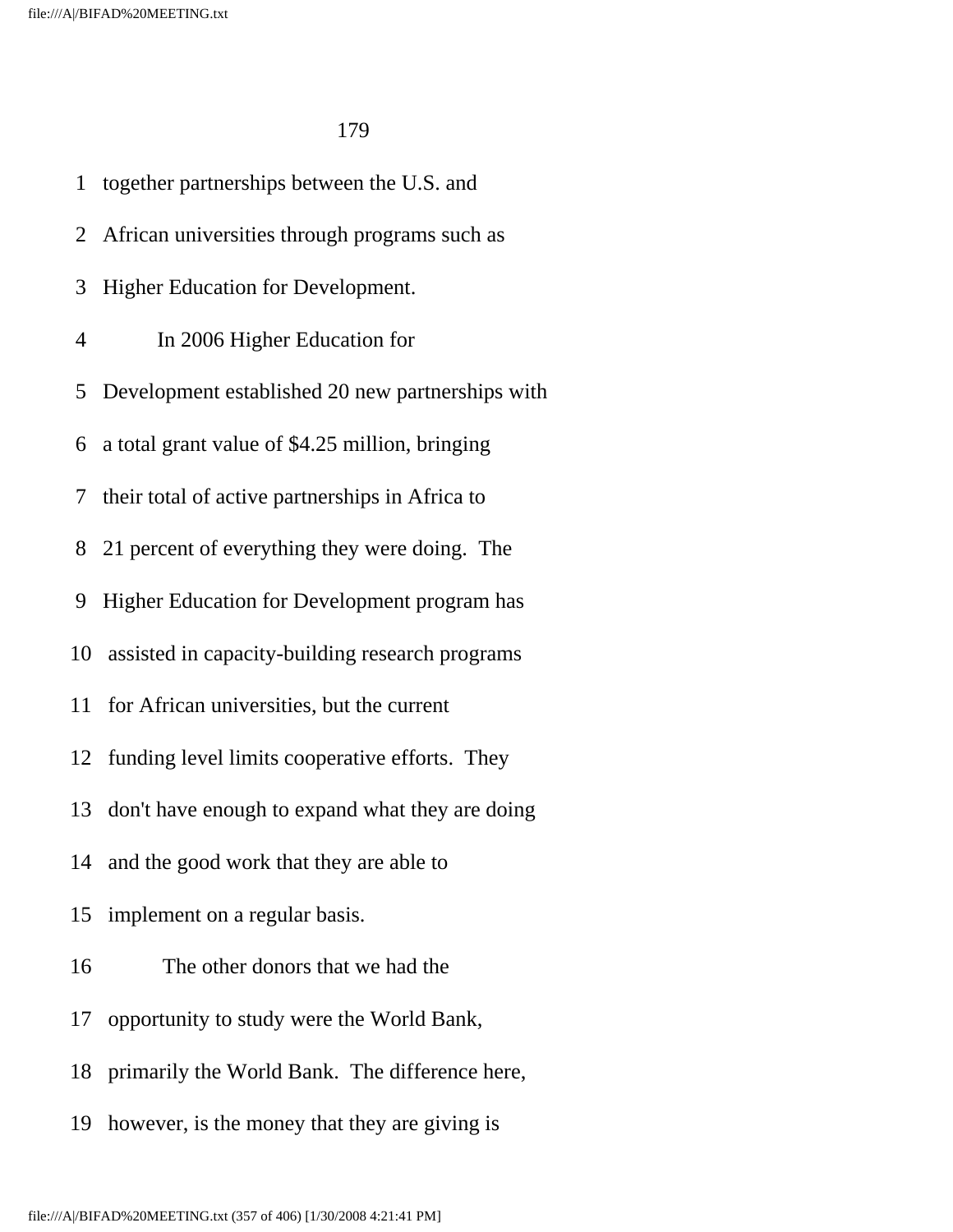- 20 loans, which is obviously more difficult for
- 21 developing countries to pay back.
- 22 In the years from 1990 to 2006, they
- 23 gave \$906 million in total to Sub-Saharan
- 24 African tertiary or higher education
- 25 programming. On average that's \$53 million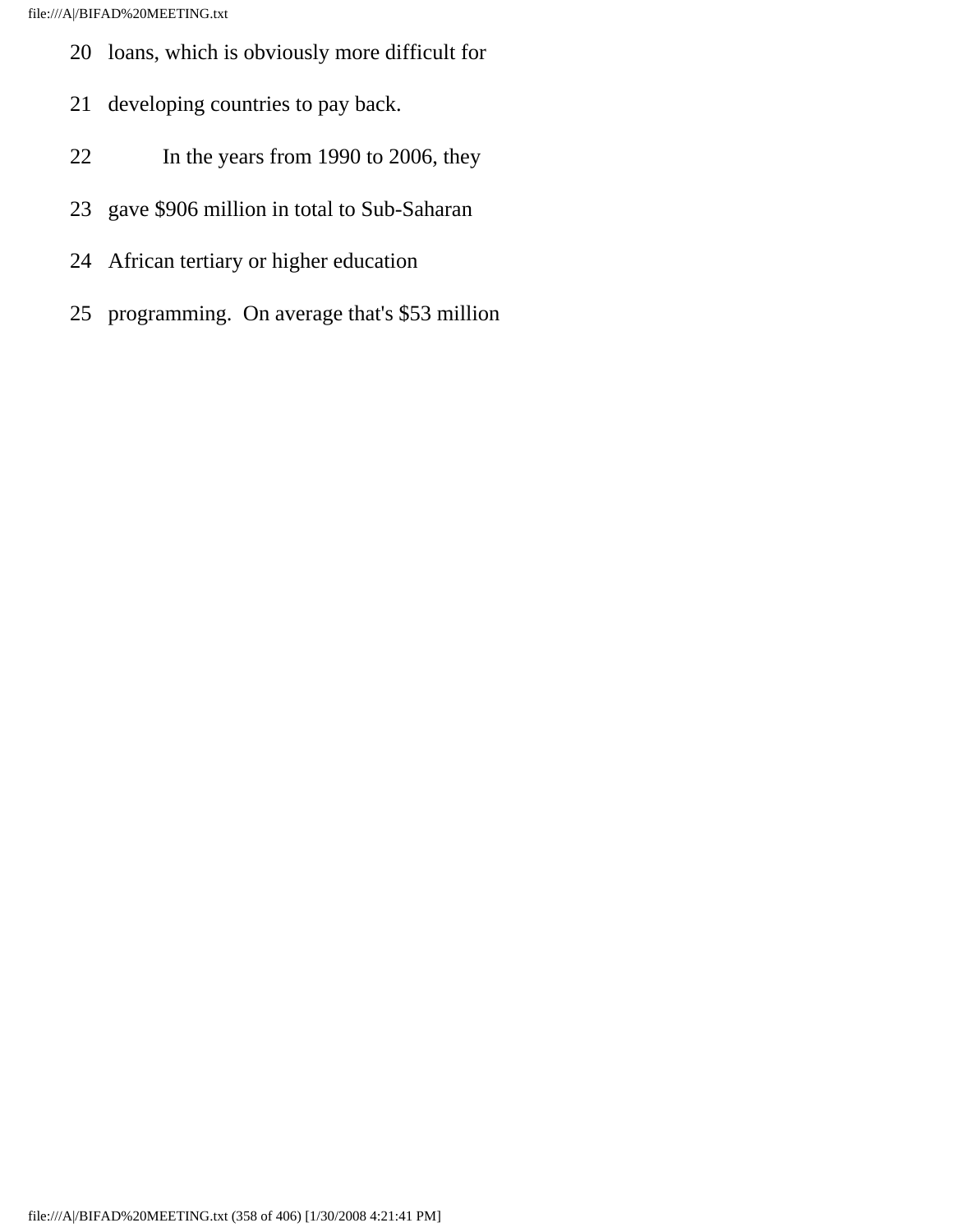1 loaned per year to the entire subcontinent of

2 Sub-Saharan Africa.

 3 The total education lending from the 4 World Bank for that time period was \$29 billion, 5 4.9 billion of which went to Sub-Saharan Africa. 6 Their primary focus is on increasing enrollment 7 and improving the existing systems. They're 8 using innovation funds to support programs that 9 will improve the quality and relevance of the 10 existing systems and try to move a little bit 11 further away from the loan system. 12 The other major bilateral donors in 13 the same time period that I quoted the 14 \$42 million that the United States gave were 15 Scandinavia was \$90 million; Japan was 16 \$86 million; and Canada, \$75 million. 17 The first trend we looked at was that 18 demand is increasingly exceeding capacity in 19 these institutions. The major factors of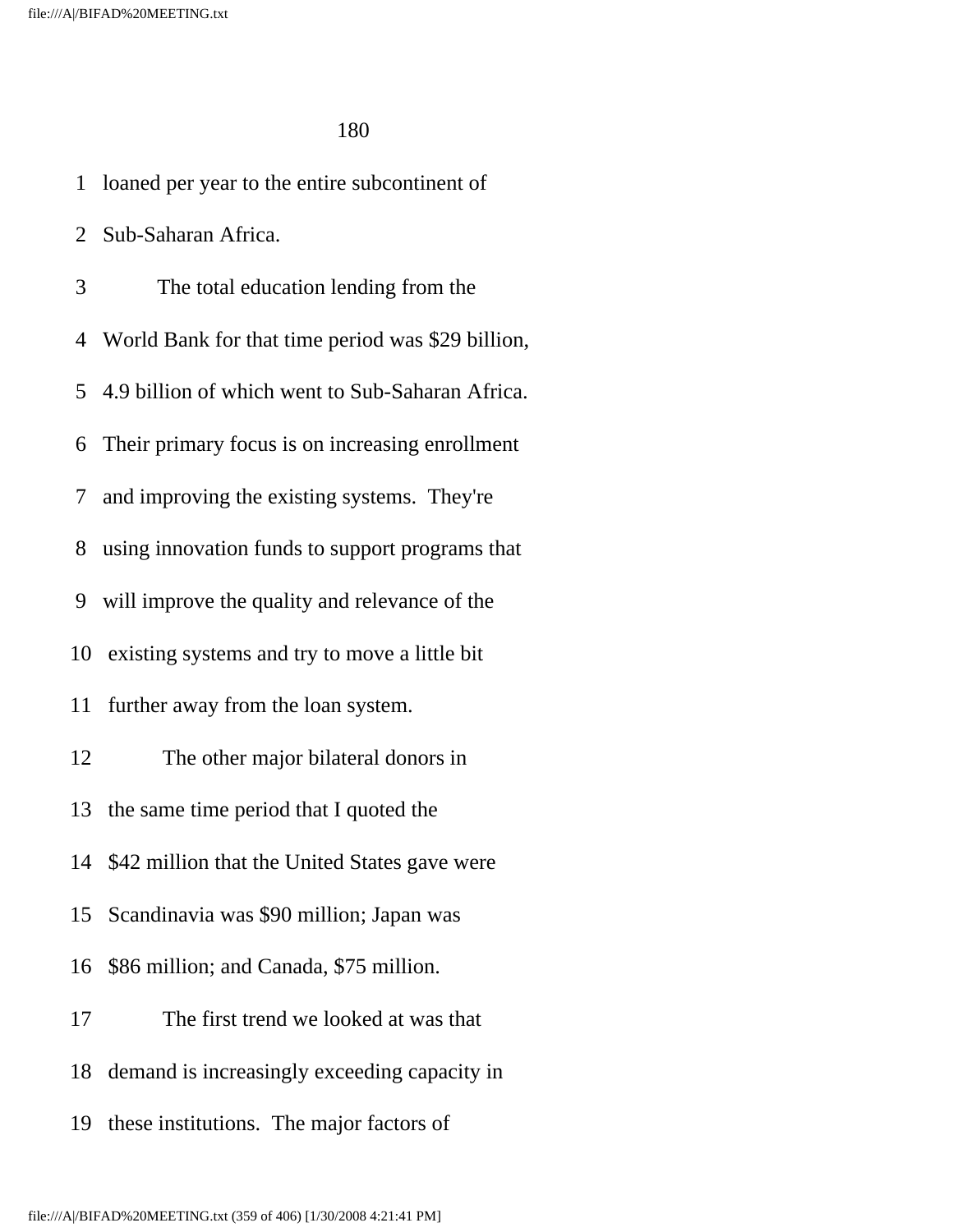- 20 strained capacity are population growth,
- 21 increased enrollment and economic downturns.
- 22 Based on what we have seen in the countries we
- 23 were studying, we have given the following
- 24 recommendations.
- 25 The real focus needs to be on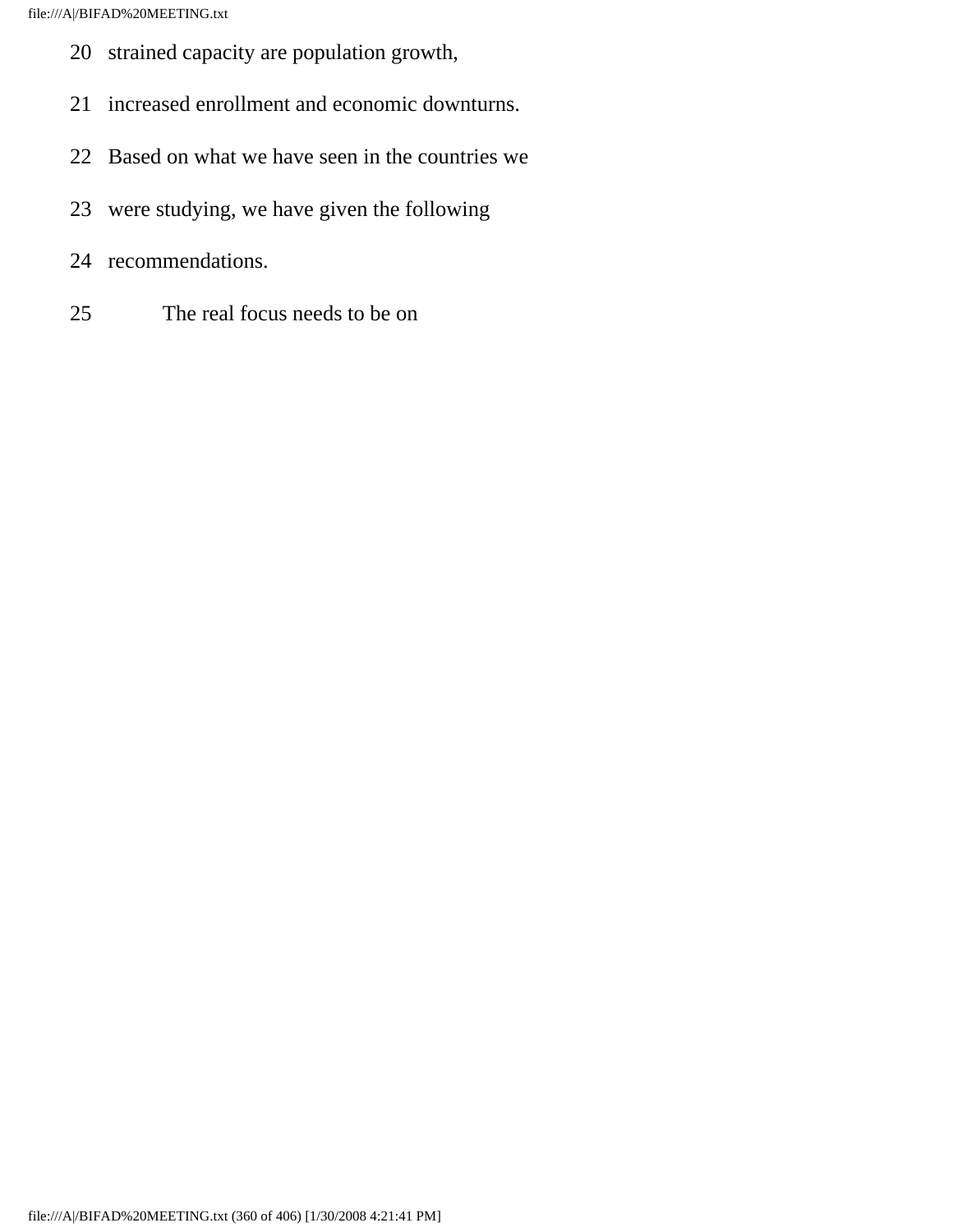1 developing infrastructure through particular 2 programming donations. For example, the United 3 Kingdom gives money specifically for building 4 libraries in developing countries. Secondly, 5 creating new institutions -- public or 6 private -- but first of all public, although the 7 challenge there is that there's not enough 8 funding to go ahead and build these larger 9 public institutions. 10 Then lastly, supporting the creation 11 and development of current private institutions. 12 This tends to be the trend in Sub-Saharan 13 Africa, is the increasing private institution 14 numbers; however, the challenges are that there 15 are higher tuitions and fees and that there is a 16 perception of lower quality; that the students 17 that attend these private institutions couldn't 18 get into the public institution and therefore 19 they are paying for their education at a lower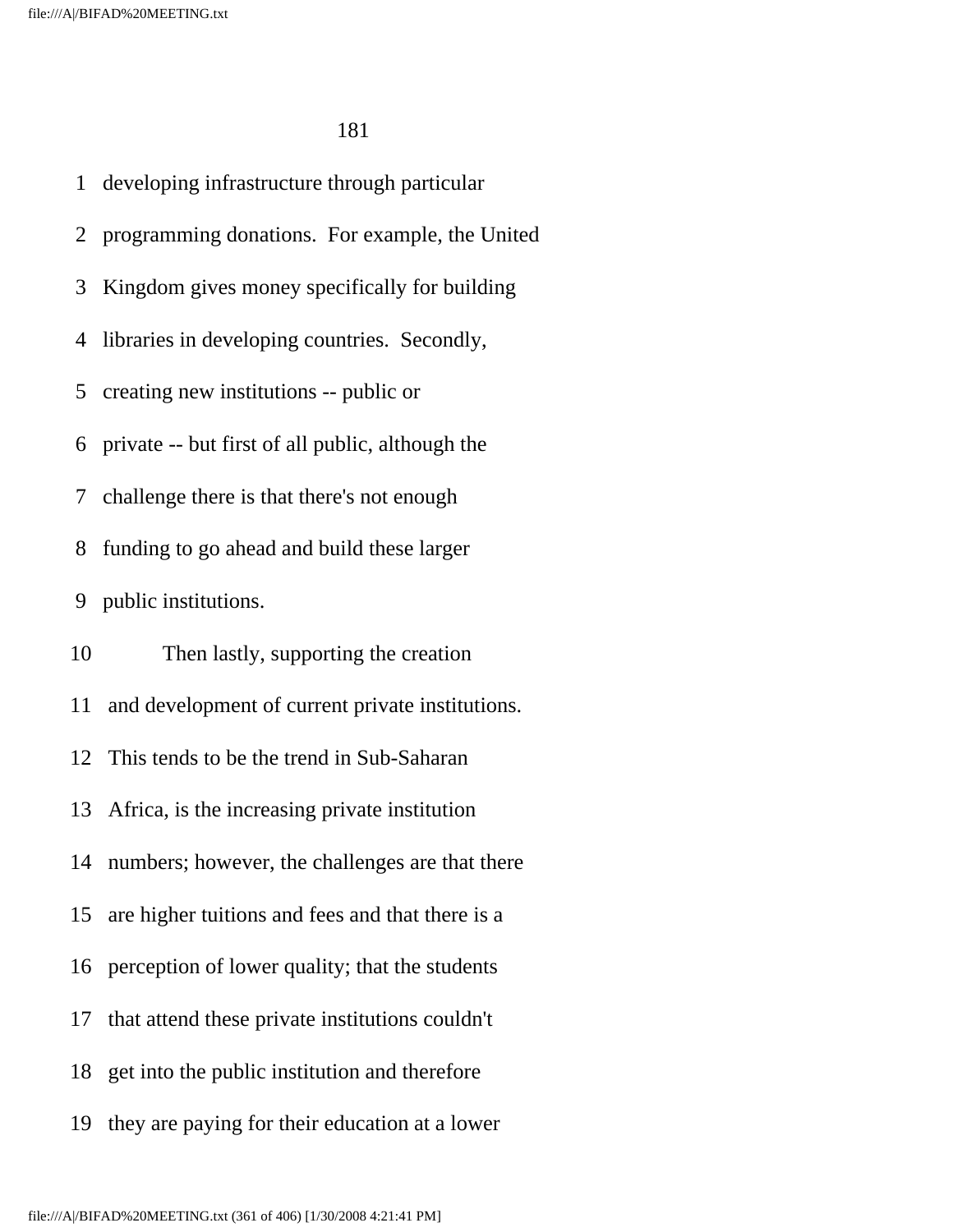- 20 level, which isn't always the case.
- 21 The next trend we found was there is a
- 22 significant issue with quality. The Millennium
- 23 Development Goals were the first actions we saw.
- 24 Their push for increased education has increased
- 25 enrollment, but there aren't enough trained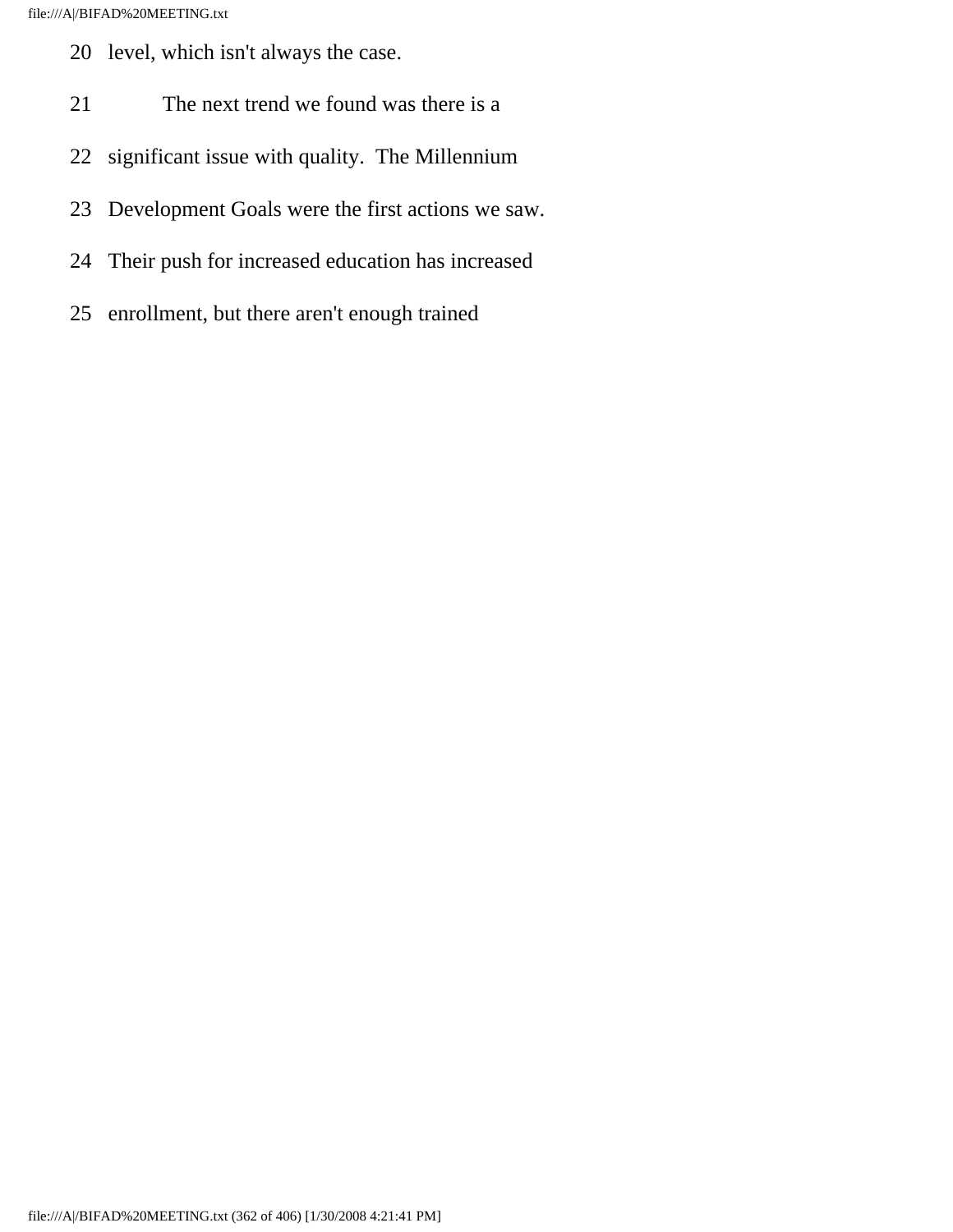1 teachers, textbooks or supplies for all of the 2 opportunities. For example, 10 percent of the 3 teachers are untrained. 4 Second issue we found was the state- 5 sponsored universities don't have enough 6 funding. They're increasing enrollment but not 7 the budget allotment to those universities. 8 Thirdly, there is a limited resources 9 problem. Academic journals, lab supplies, all 10 critical for the education of these students, 11 are unavailable or outdated, if they exist at 12 all. 13 Lastly, faculty and development 14 retention. Professors are faced with stagnant 15 salaries, growing class sizes, limited 16 resources, very little funding, so they are 17 moving to either private sector or abroad. 18 The recommendations dealing with the 19 quality issue were improving teacher training by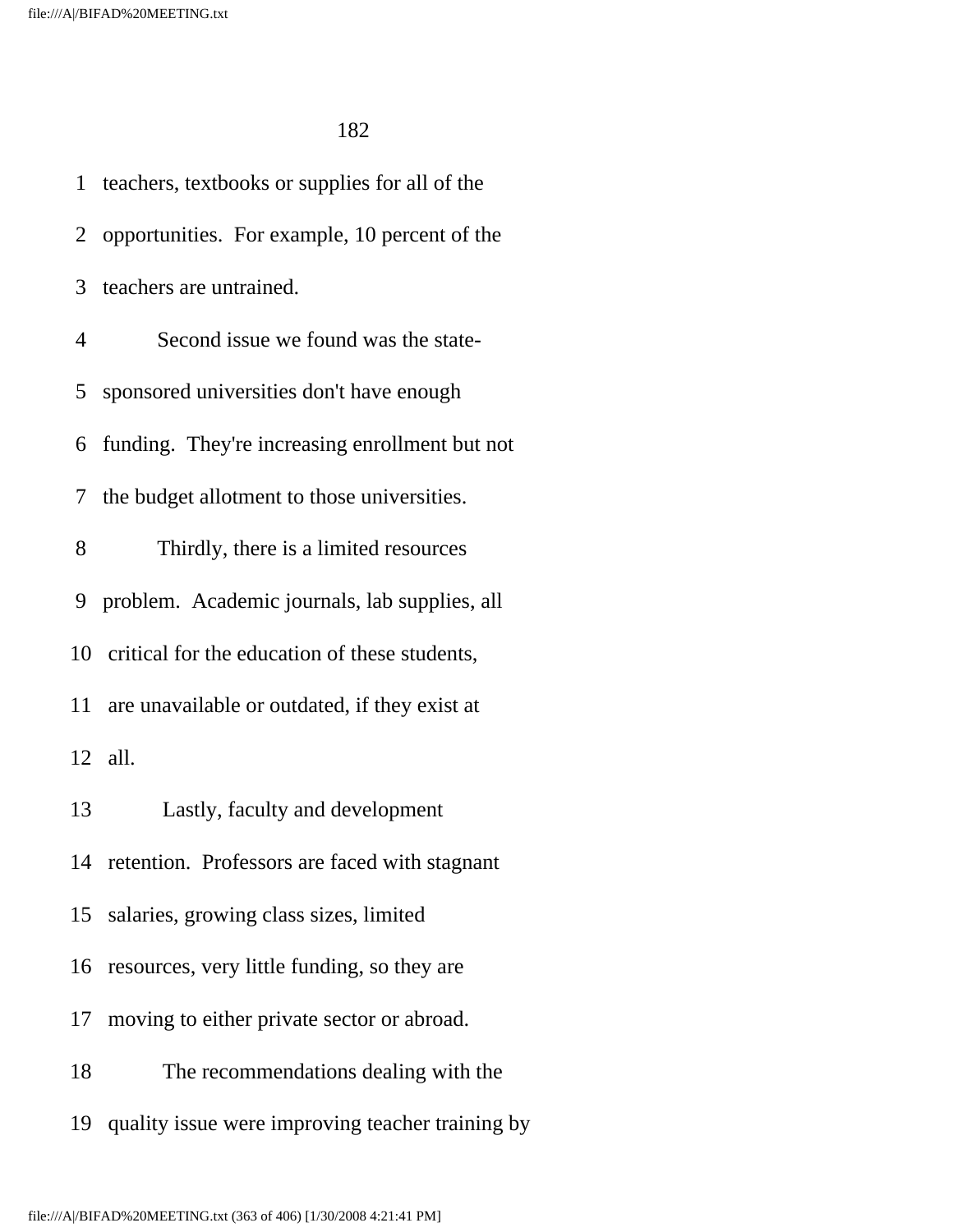- 20 increasing preparation for higher education
- 21 through greater investment in teacher training.
- 22 Start them at an earlier age with a quality
- 23 education by training your current generation of
- 24 teachers at a higher level, your education will
- 25 be higher as it grows from primary, secondary to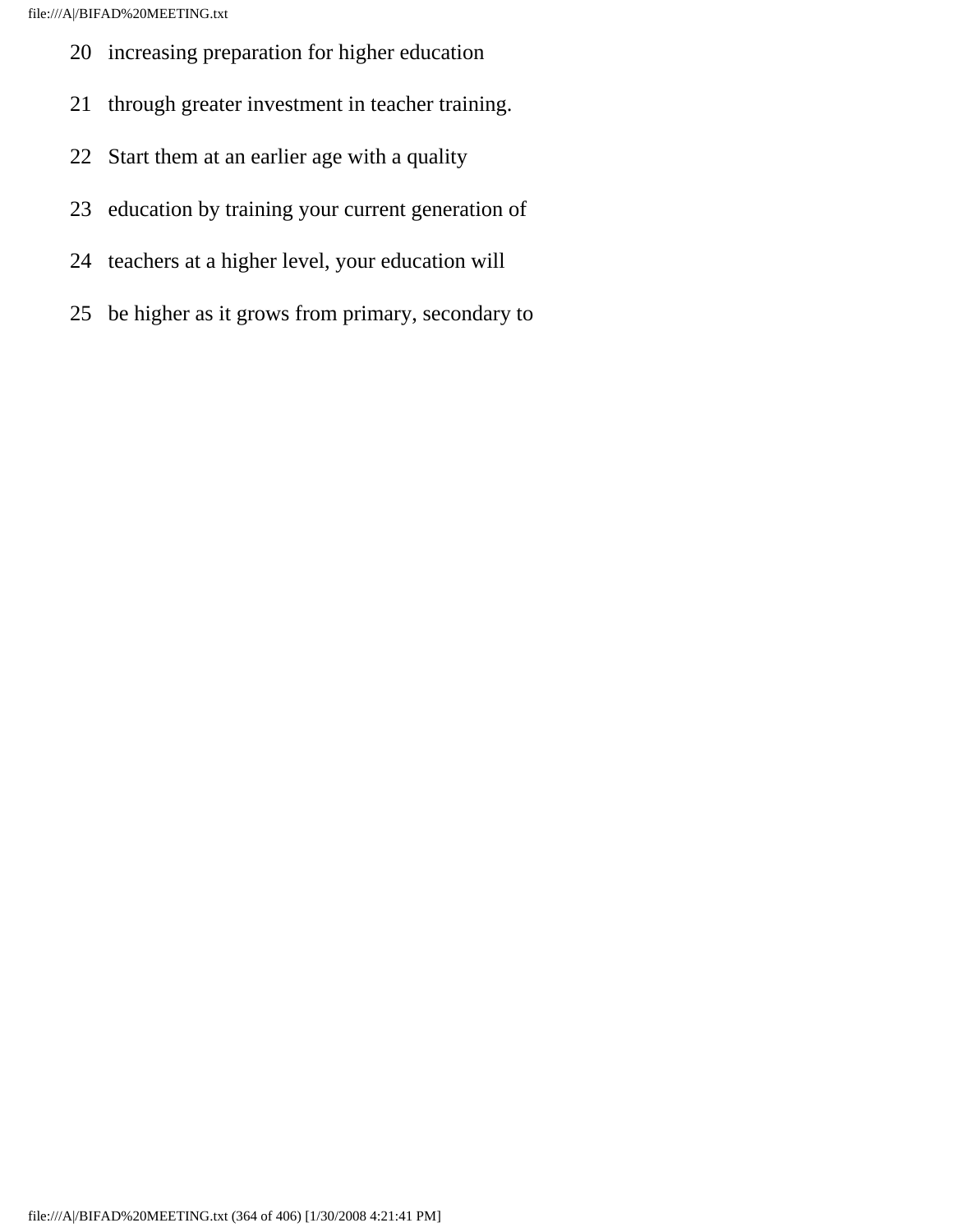## 1 a higher level.

 2 Secondly, increasing effectiveness of 3 monitoring an evaluation system through putting 4 together a blanket approach, something that 5 would be cross-cutting and really addressing the 6 issues that are facing that country as a whole; 7 and enhancing the level of research and 8 development, particularly in the agriculture 9 sector, health and other areas that are critical 10 for national development through the expansion 11 of policymakers, private sectors, government and 12 nongovernmental organizations. 13 The third trend that we came across is 14 inequity in access. The issues that we found 15 here were in regards to gender and the role of 16 women in the educational system. This is one 17 that is changing drastically at the present 18 time. Between 1989 and 2000, Uganda female

19 enrollment increased from 12 percent to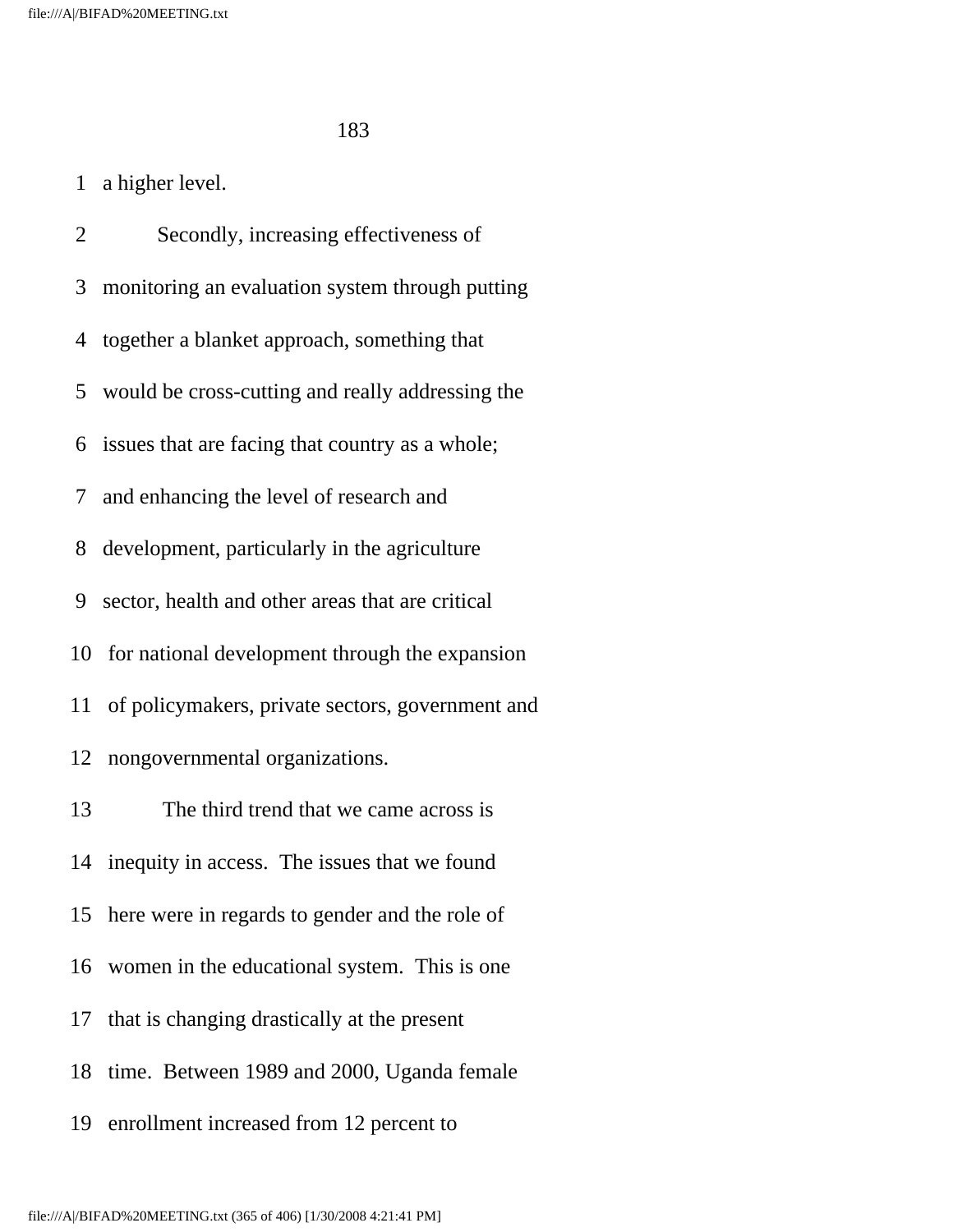- 20 40 percent. So there really are some programs
- 21 that, in effect, are being successful. In some
- 22 other countries we studied, for example, South
- 23 Africa and Botzwana, women are more than half of
- 24 the student population.
- 25 Socioeconomic status: This question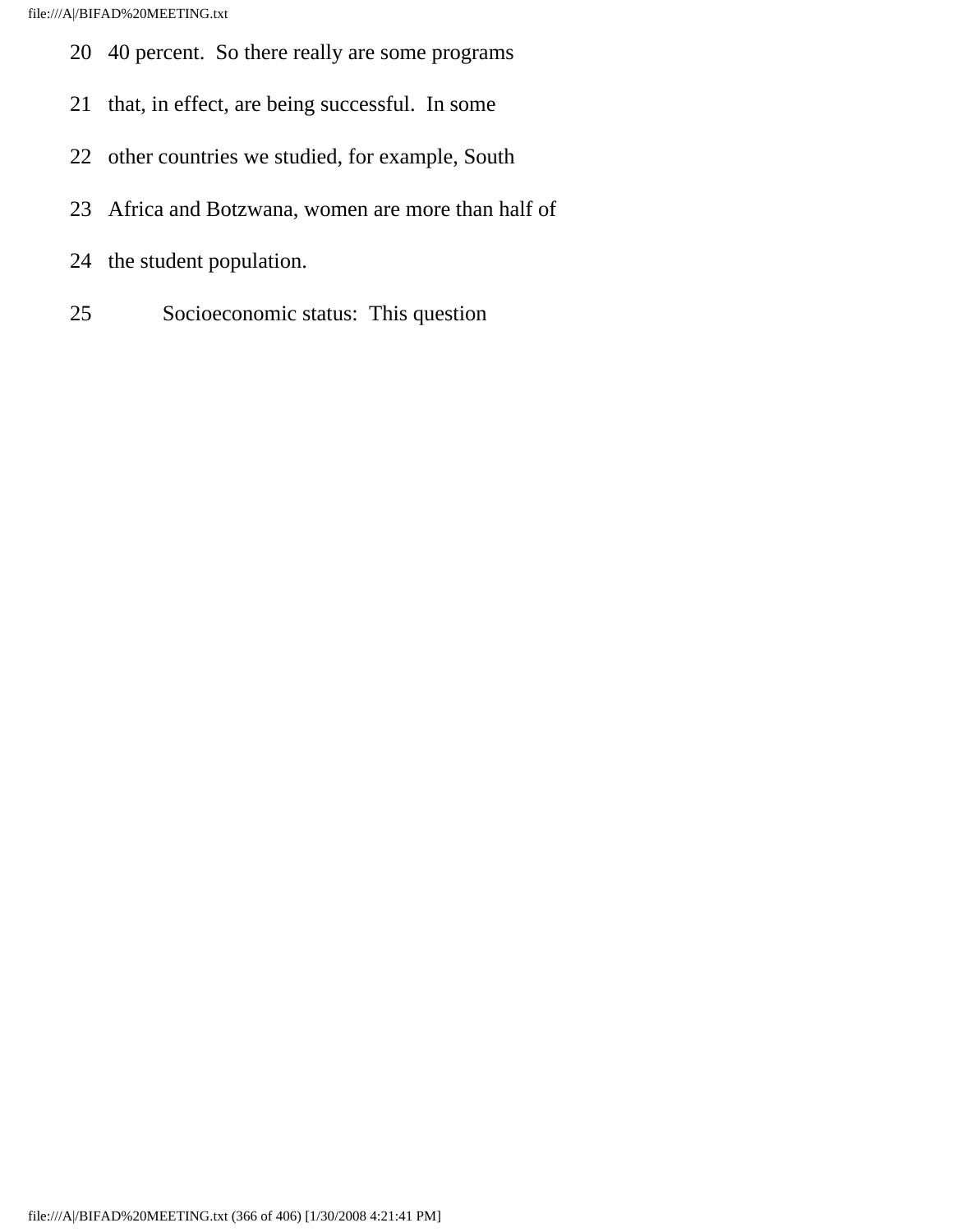1 of who can afford to go to school? The private 2 institutions cost money, so who can really 3 afford to go these institutions and how do you 4 offset this cost? 5 Geography: This is where the rural- 6 urban divide really comes into play. As we 7 mentioned earlier, there is a lot of the 8 Sub-Saharan African continent that depends 9 on agriculture to feed the population and you 10 don't get a lot of students from the rural areas 11 going to school. For example, in Tanzania 12 two-thirds of their student population comes 13 from six of the 23 regions in that country. 14 Ethnicity and nationality plays a role 15 on student and faculty populations. Can we 16 train all the teachers to stay in their own 17 country to teach future generations? That's the 18 challenge we're facing because they don't have 19 the funding to do it for the most part.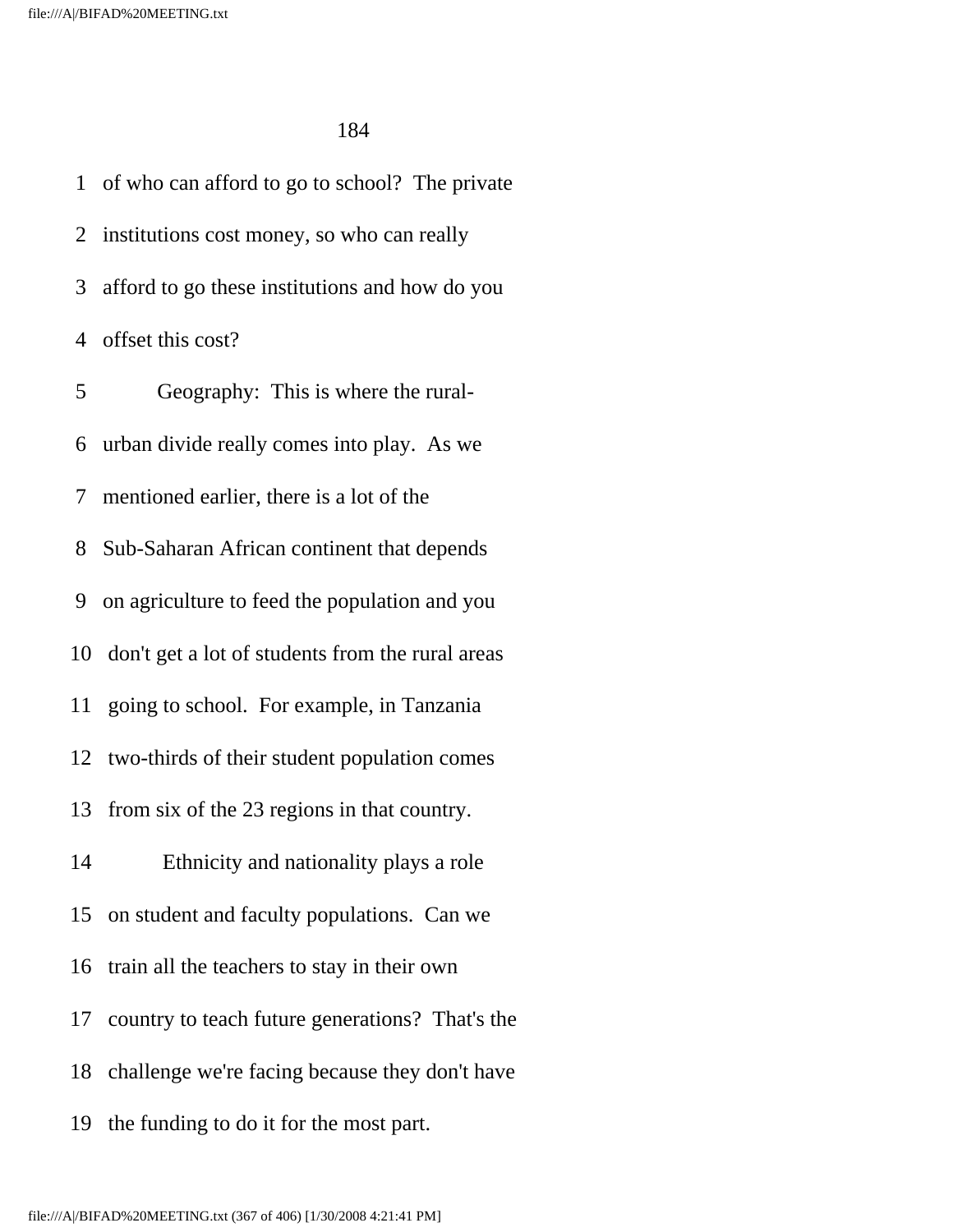- 20 Then the language barrier issue: This
- 21 comes into play when preparing students to come
- 22 to the higher education level. Cameroon
- 23 specifically, the problem is access to English
- 24 education. Most of the schools there are taught
- 25 in French. In Nigeria there are over 250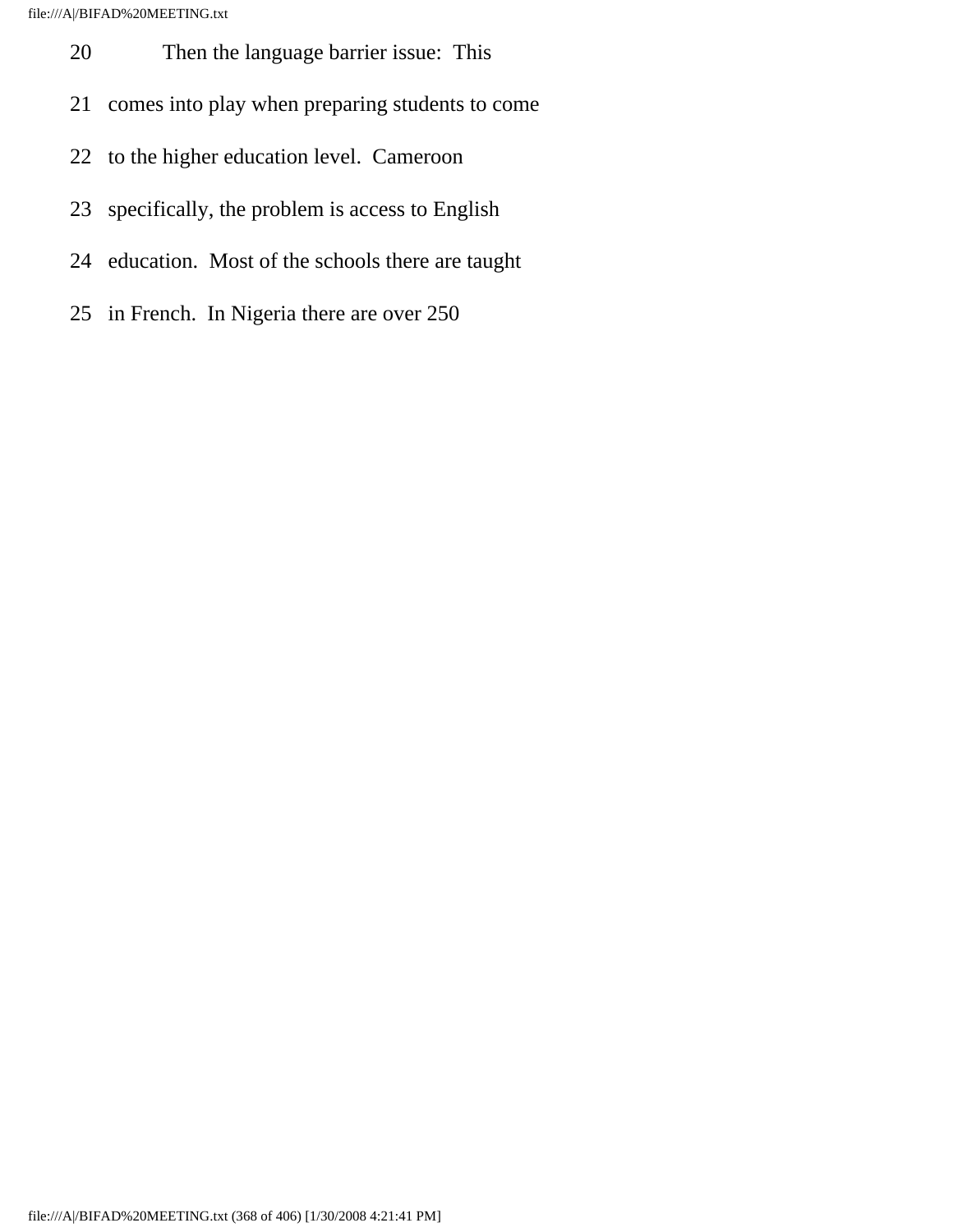1 languages spoken. There's a large push in that 2 country to conduct all primary education in 3 English, but it's hard to implement a program 4 like that.

 5 So our recommendations in dealing with 6 inequity and access are to encourage the further 7 implementation of the gender affirmative action 8 program to help balance the gender conflict, 9 which are disturbing numbers at times but they 10 are improving; and the affirmative action 11 program to help deal with some of the ethnicity 12 issues that came into play in countries like 13 South Africa before the end of Apartheid, now 14 that number has changed dramatically. 15 Expanding enrollment capacity, 16 allowing students into the public universities. 17 If they have such a requirement, then they have 18 the ability to attend school. Taking a look at 19 other training institutions, vocational and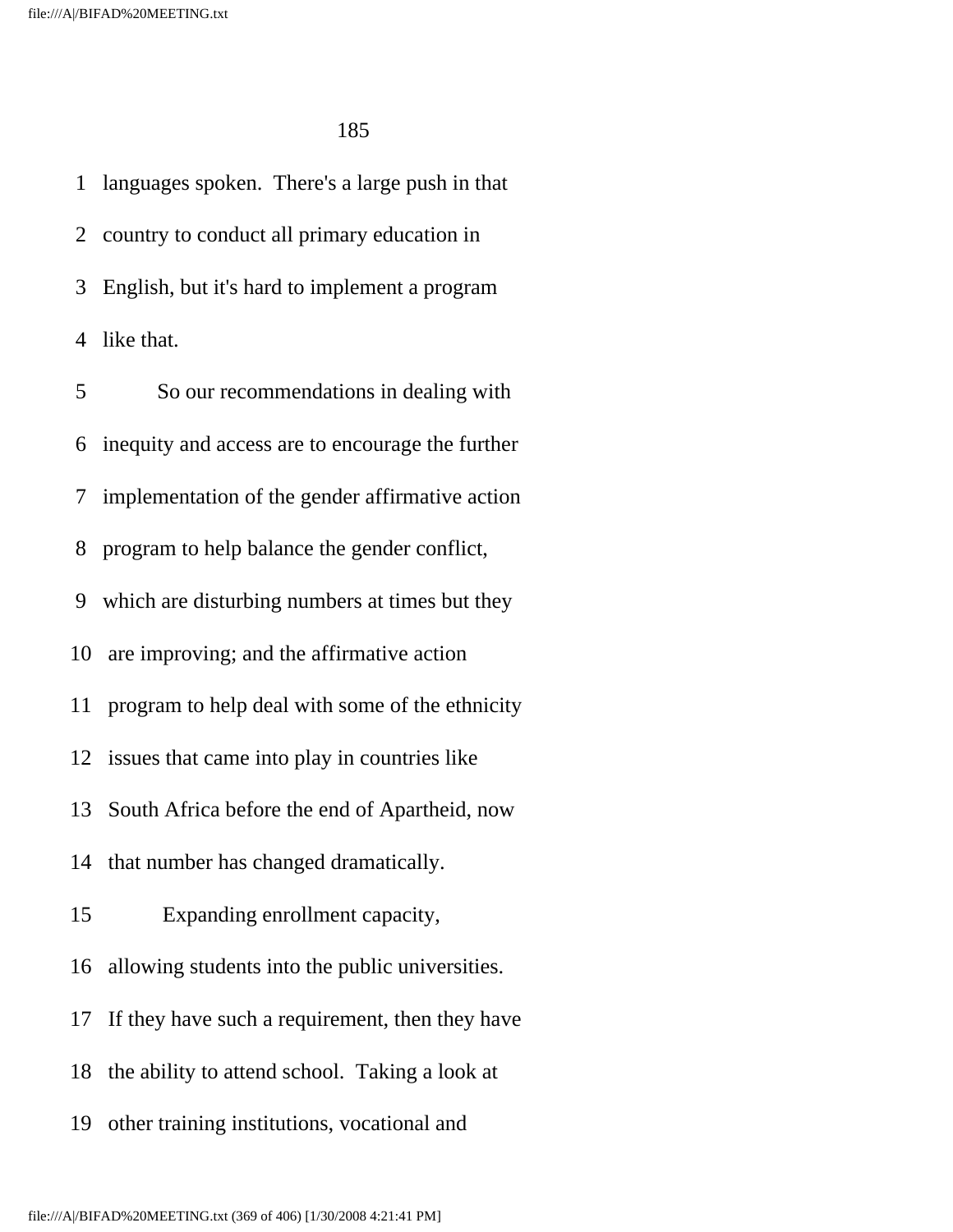- 20 technical training, the role that they play, the
- 21 pressure that they may get from the university
- 22 system and looking at a system of accreditation
- 23 that is broad-based and will ensure a certain
- 24 level of quality.
- 25 The fourth trend is a lack of market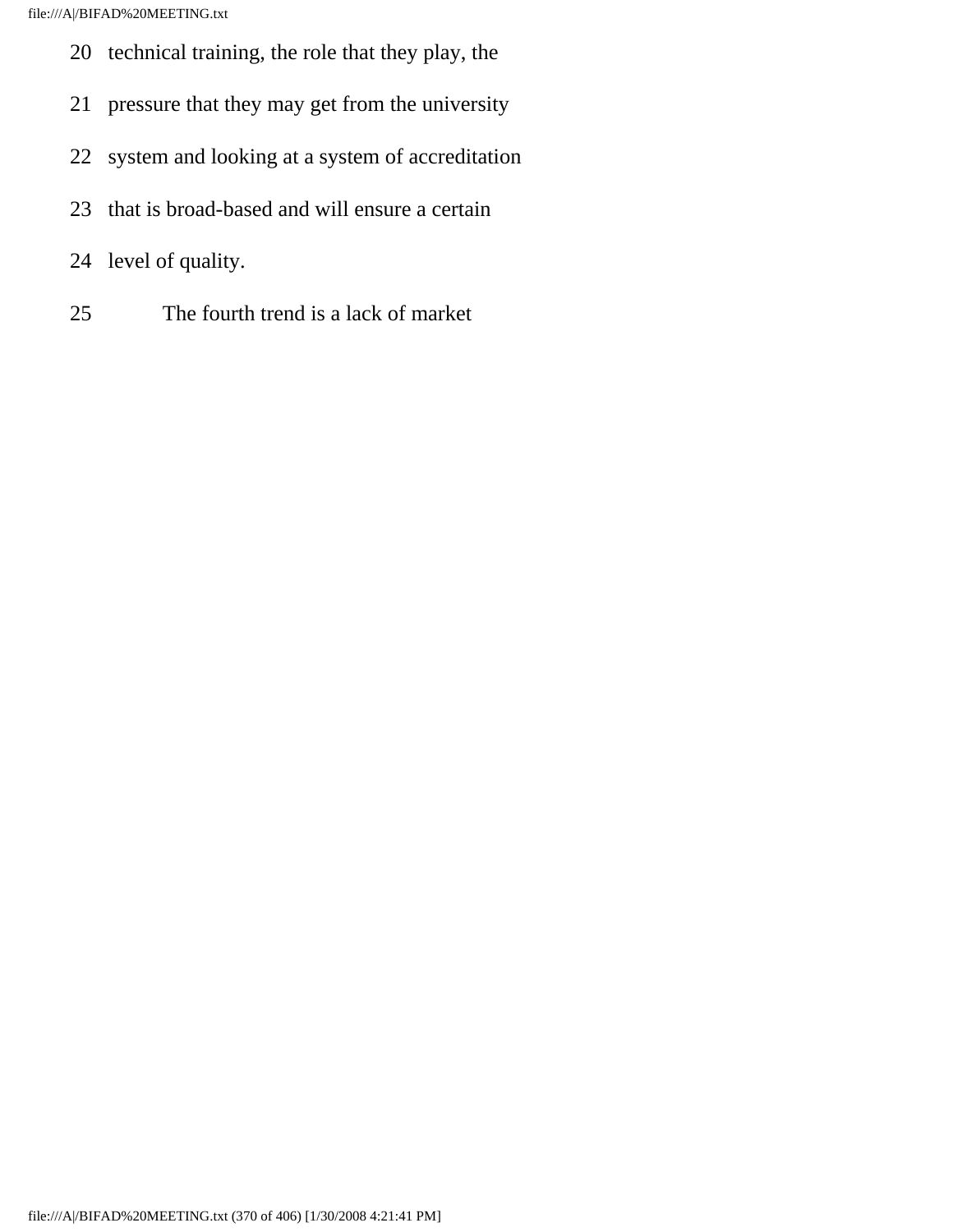1 linkages. There are exceptionally high 2 unemployment rates in Sub-Saharan Africa as a 3 result of high labor force growth and the low 4 employment growth. So a lot of these unemployed 5 students are even higher education graduates 6 like myself and Loveena, as if we were there, 7 partly due to the low quality of the education 8 system that is already in place. 9 Relevant programs of study have become 10 an issue because of areas where the countries

11 really need help aren't where the students are

12 really enrolling, so sort of pushing the

13 students toward those roles that they need to

14 fill in society. For example, Angola, they're

15 looking for public administrators. After 20

16 years of civil strife, they need people to come

17 and run their organizations in their country and

18 really keep things in working order.

19 Lastly, technical and vocational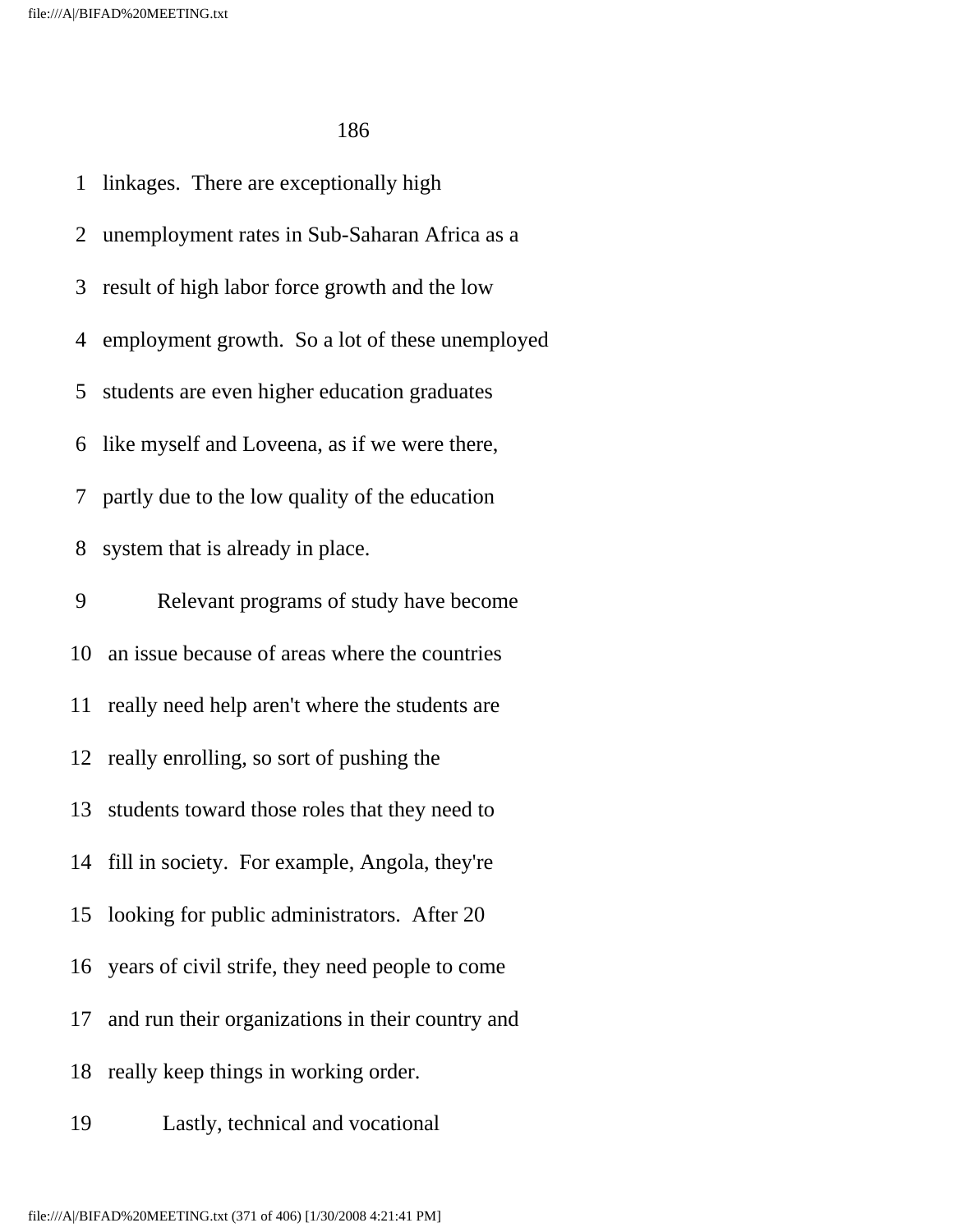- 20 training, looking at technology, electrical
- 21 engineering, agricultural sciences, education
- 22 and nursing as areas where people can receive
- 23 training outside of the university setting that
- 24 will be probably of a higher quality. The
- 25 recommendations that we had for this area were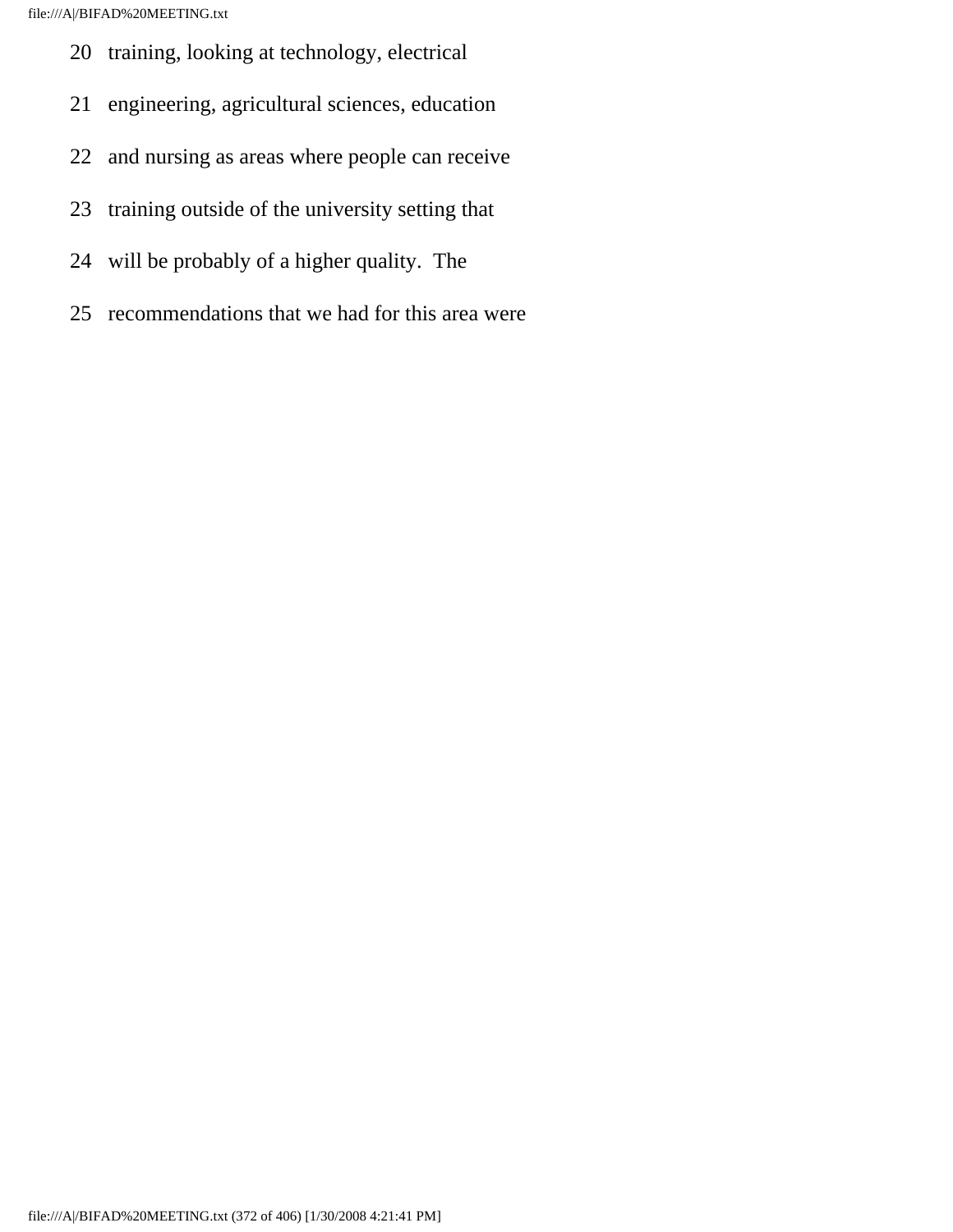1 matching curricula; the demands of the society, 2 the country, region, et cetera, to what the 3 students are looking to study; putting together 4 a partnership with private sector, educational 5 institutions and the government; creating more 6 private institutions that would be more 7 responsive to the demands of the country itself, 8 sort of allowing them to take a look at what it 9 is the country really needs to function and 10 creating apprenticeships and internships to 11 allow those students to have an opportunity to 12 really understand the work that they're doing in 13 the sectors that they're studying. 14 Last but not least, the fifth trend we 15 found was and specific finding is, as we know 16 there are major funding challenges in the 17 education system in Sub-Saharan Africa, and the 18 solutions that we thought out were things that 19 are actually current approaches: cost-sharing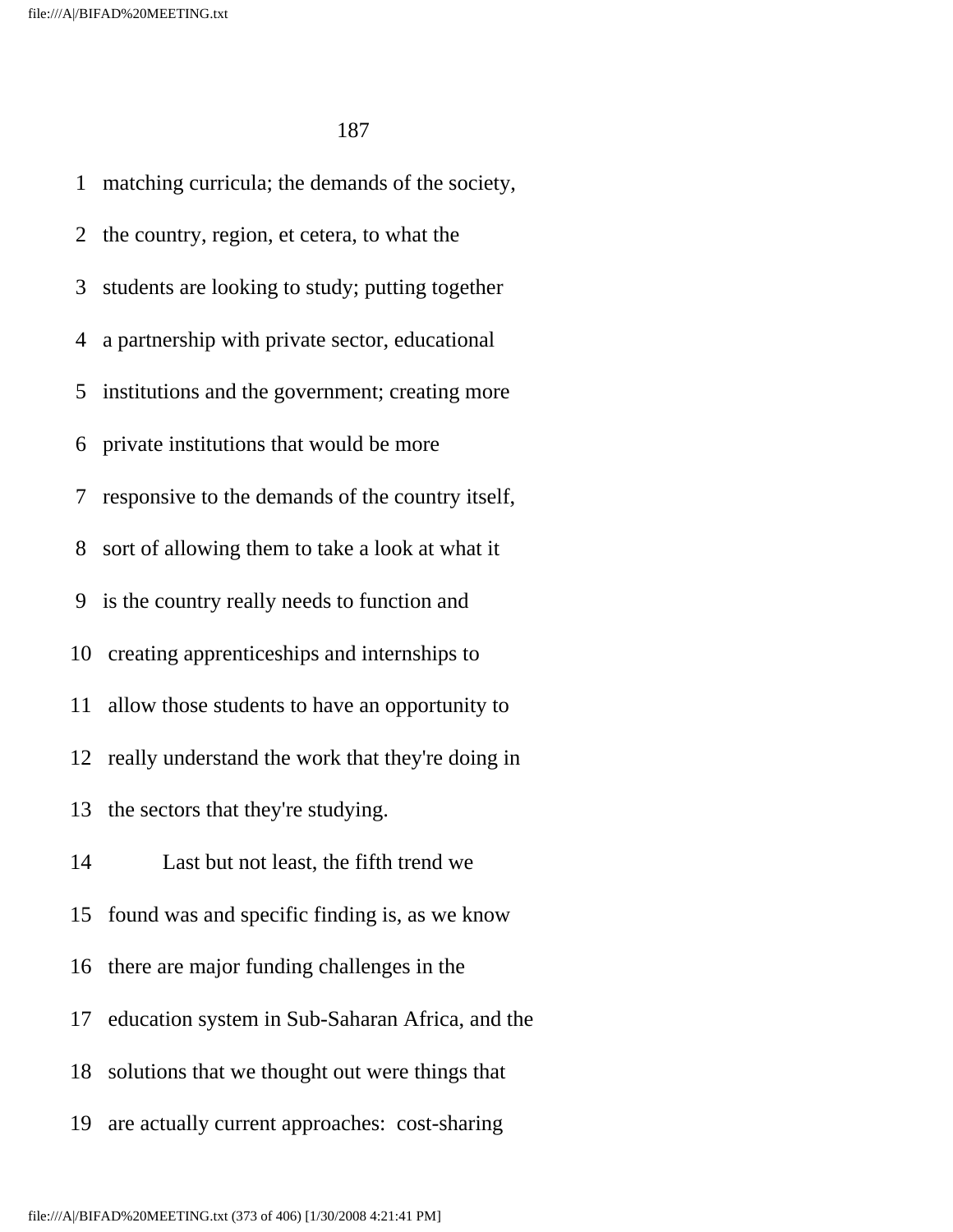- 20 towards fees and tuition. Uganda is not very
- 21 university -- students who can't afford to go to
- 22 school but have passed the test and meet the
- 23 qualifications to attend the university are
- 24 having their costs offset by those students that
- 25 maybe have passed the test but are willing to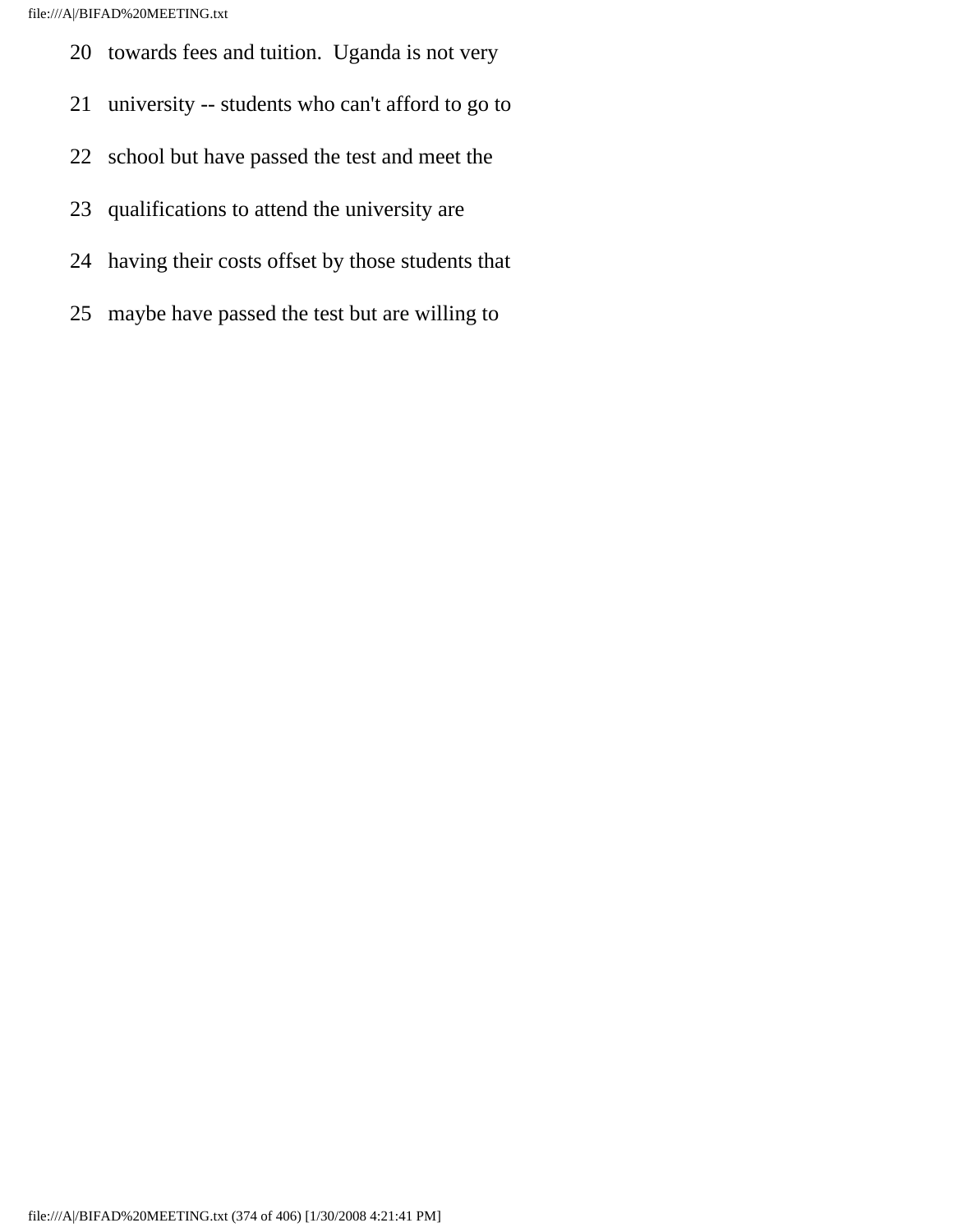1 pay for that education or attend class at night. 2 They are putting into effect loan and graduate 3 tax programs. 4 For example, in Ethiopia they have 5 instituted a graduate tax where you pay 6 10 percent of your annual salary back for 15 7 years back to the government in order to offset 8 the room-and-board costs that you incurred while 9 you are were at public university. 10 Commercial activities: Loveena 11 mentioned earlier the Kigali Institute for 12 Science and Technology Management. Their 13 agricultural innovation of the energy-efficient 14 oven has allowed the university to actually sell 15 that product and make money off of it. 16 Outsourcing some of the tasks that need to be 17 done at the university level can be more 18 efficient in many ways than hiring somebody and 19 paying their annual salary. So running grant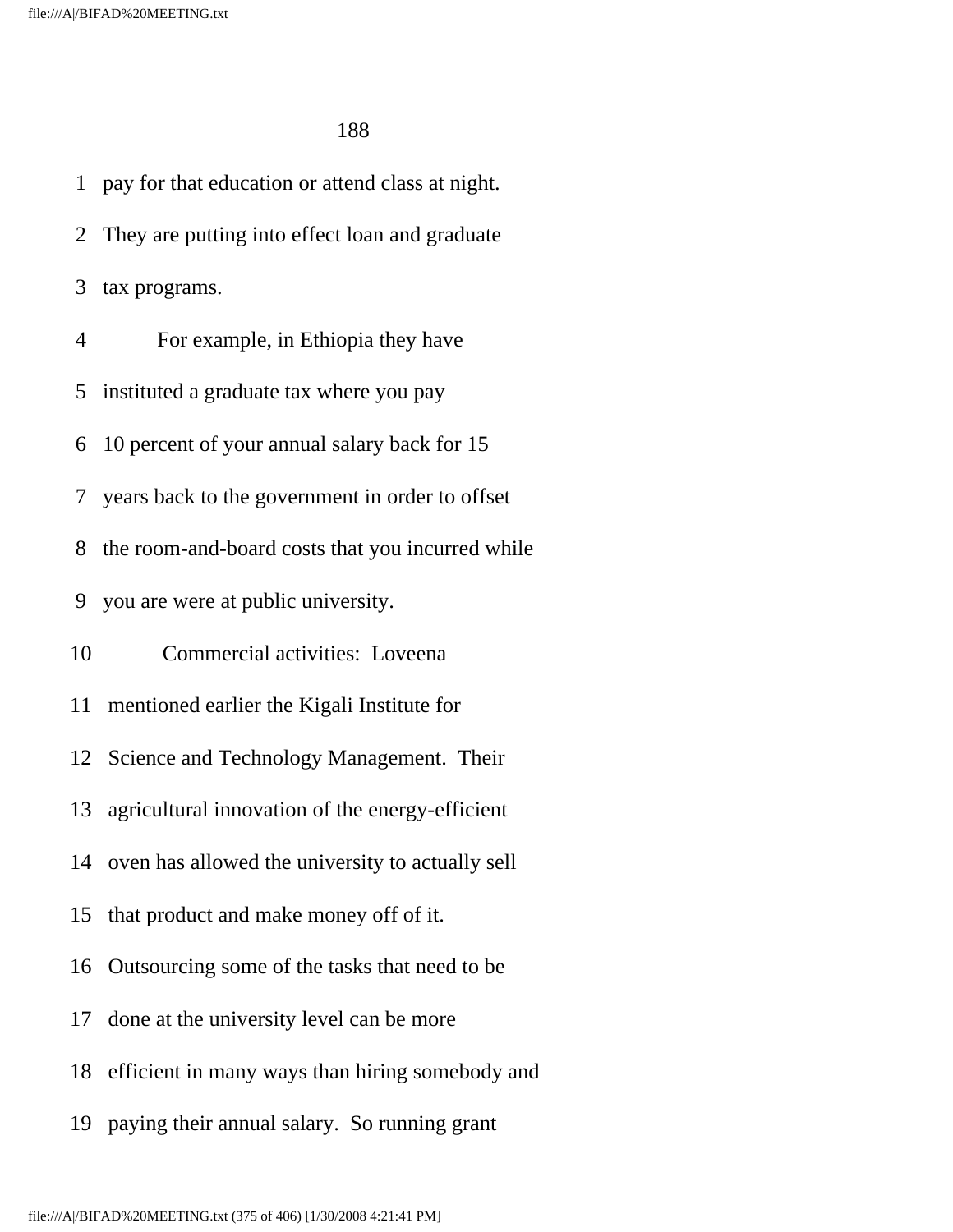- 20 programs, conducting research, sometimes even
- 21 balancing budgets and then creating incentives
- 22 to provide institutions to partner with public
- 23 institutions through use of land-grants, through
- 24 agreement for access to research; accreditation,
- 25 which really will speak to the quality of the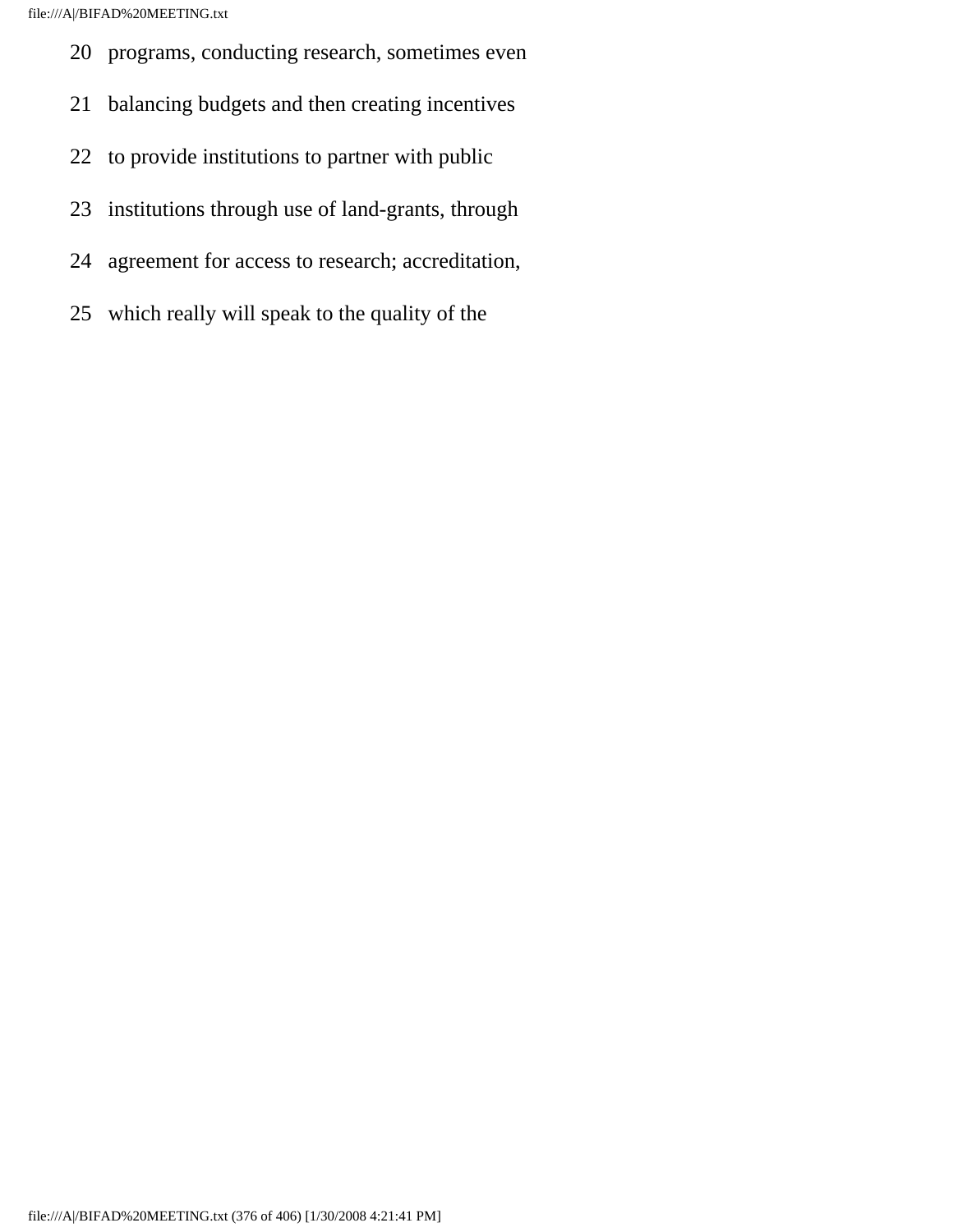1 education that they are providing.

 2 And then moving on to what questions 3 we answered, as Loveena mentioned before: Is 4 there a case of funding higher education in 5 Sub-Saharan Africa? As we said in short, yes, 6 there absolutely is. 7 What common challenges affect the 8 ability for higher education systems to be 9 drivers of economic development? As we saw, the 10 strength capacity is the result of increased 11 demand, issues of quality, inequity in access, 12 disconnect between the labor market and programs 13 of study and insufficient financing. 14 With that we move on to our targeted 15 or modest recommendations. Specifically for 16 USAID our suggestions were these four areas 17 where they can really make a difference. In 18 administrative capacity USAID can help by 19 providing funding and technical assistance like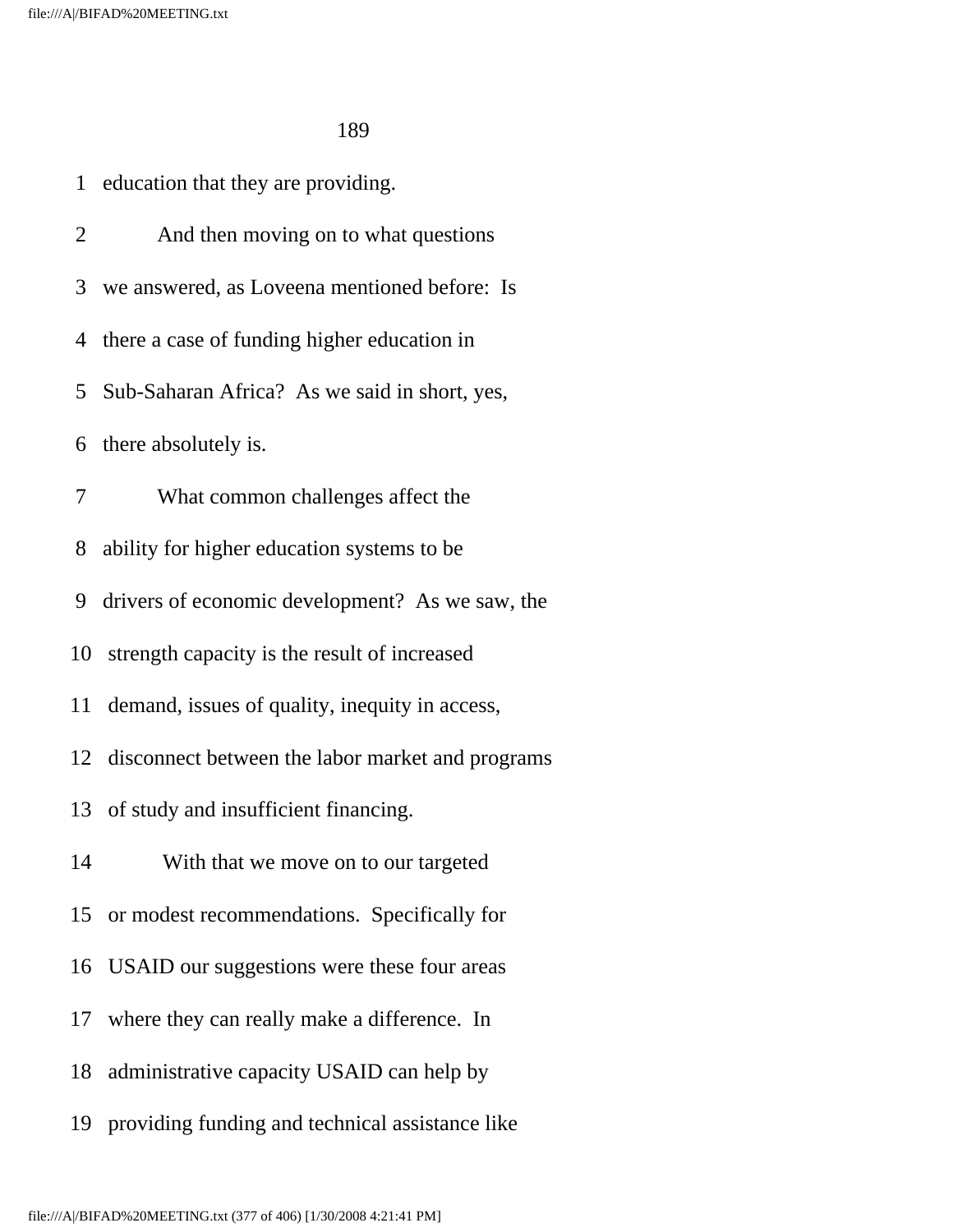- 20 program management, grant management, budgeting
- 21 and allowing these institutions to more
- 22 effectively manage their resources and improving
- 23 quality. These partnerships will also benefit
- 24 them in allowing them to be better prepared to
- 25 compete for grants in the future and potentially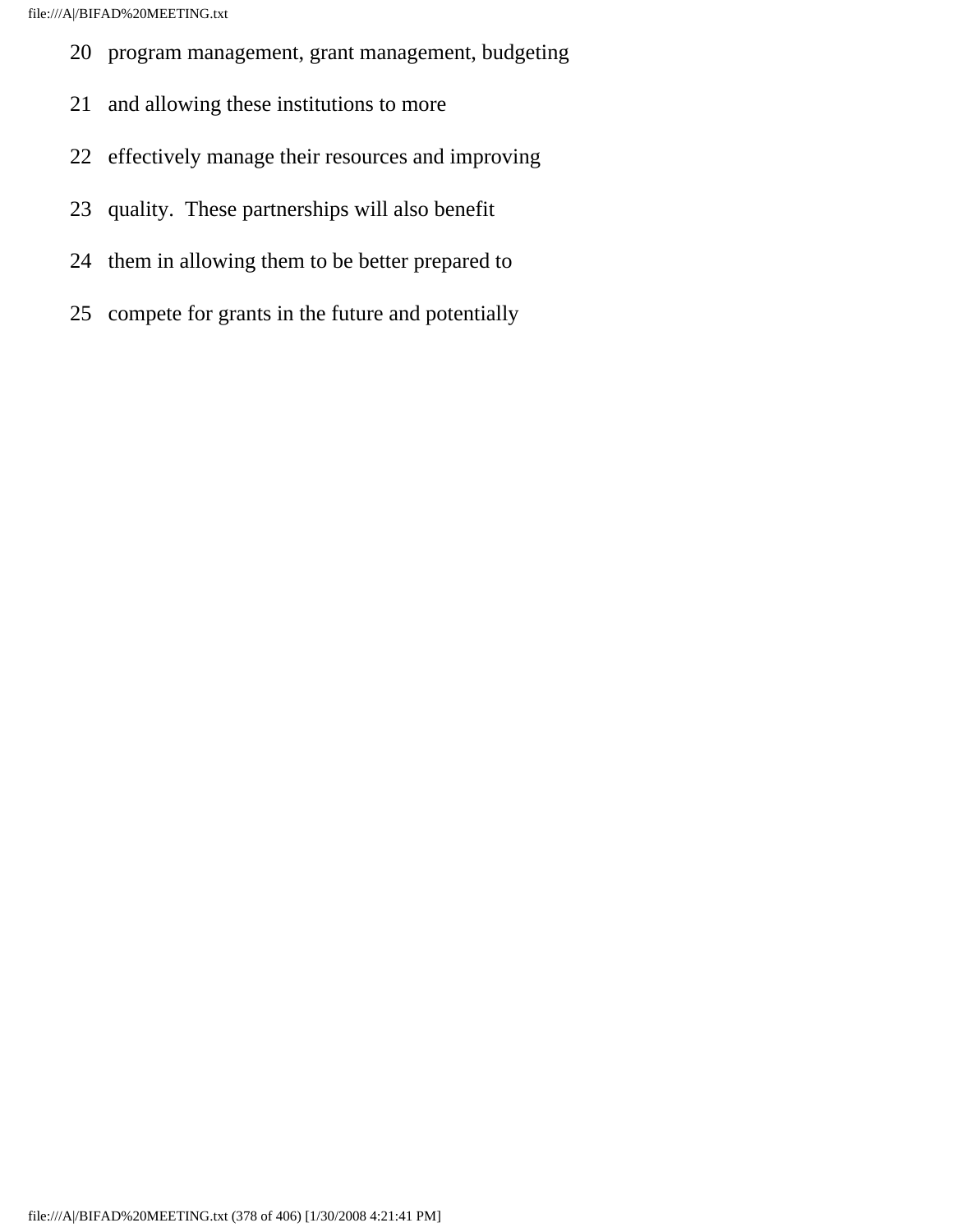|                | 1 increase their research capacity.                |
|----------------|----------------------------------------------------|
| $\overline{2}$ | In the area of accreditation of                    |
|                | 3 monitoring, USAID can facilitate a partnership   |
|                | 4 with the Association of African Universities to  |
|                | 5 help build a cross-cutting accreditation system  |
|                | 6 that would apply specifically to the context and |
|                | 7 condition of the African universities.           |
| 8              | Through the Higher Education for                   |
|                | 9 Development partnerships, USAID can help build   |
| 10             | more partnerships for the purpose of evaluating    |
| 11 -           | and improving these programs, in addition to       |
|                | 12 monitoring.                                     |
| 13             | In the area of research and                        |
|                | 14 development, USAID can contribute to joint      |
| 15             | research projects between American and African     |
| 16             | universities for the purpose of developing         |
| 17             | locale-appropriate technologies that are aimed     |
| 18             | at increasing labor productivity and market        |

19 competitiveness, including finding mentorship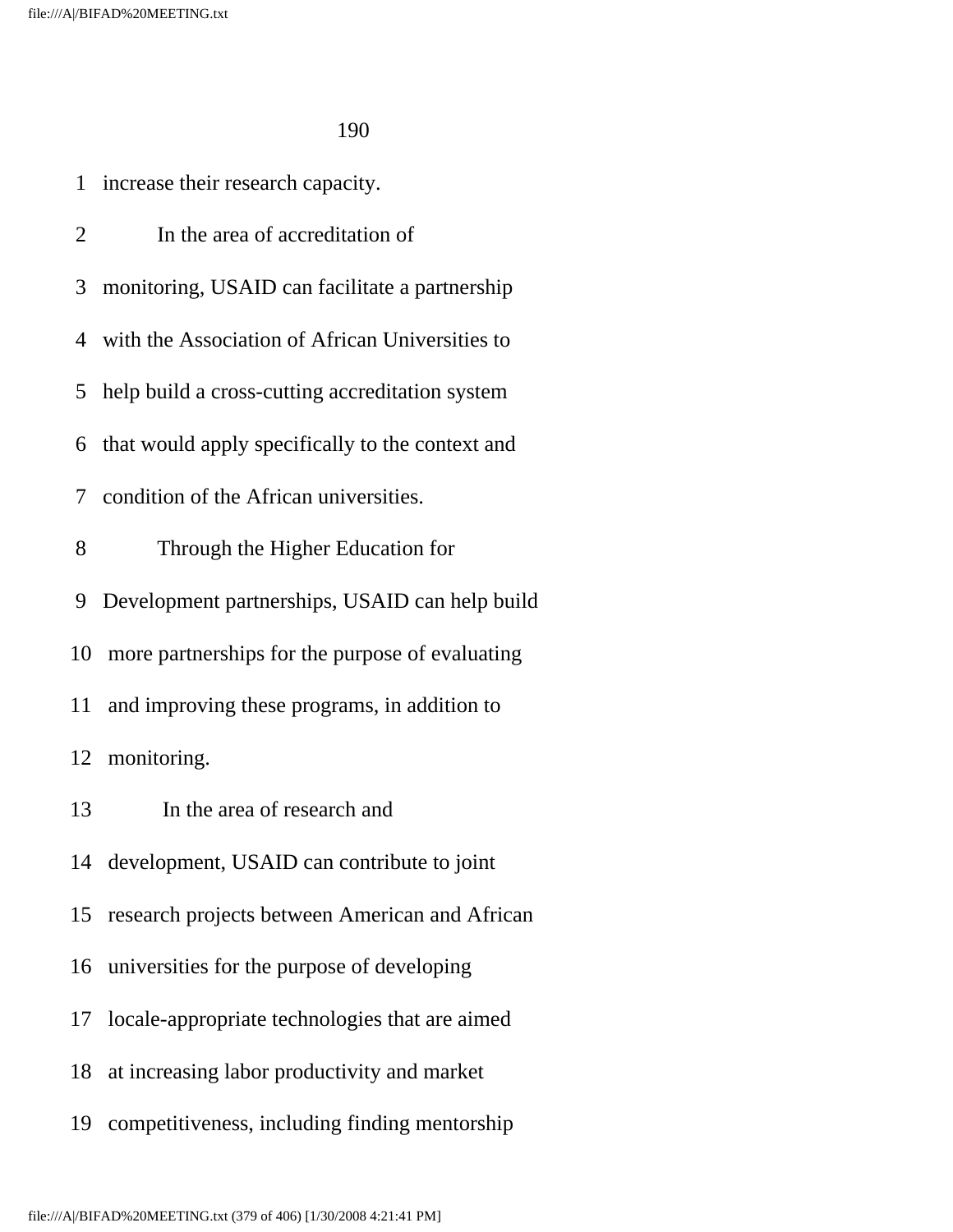- 20 programs with senior researchers from both
- 21 universities and junior researchers from African
- 22 universities to help them further their
- 23 educational abilities and build their
- 24 portfolios.
- 25 USAID actually already funds a program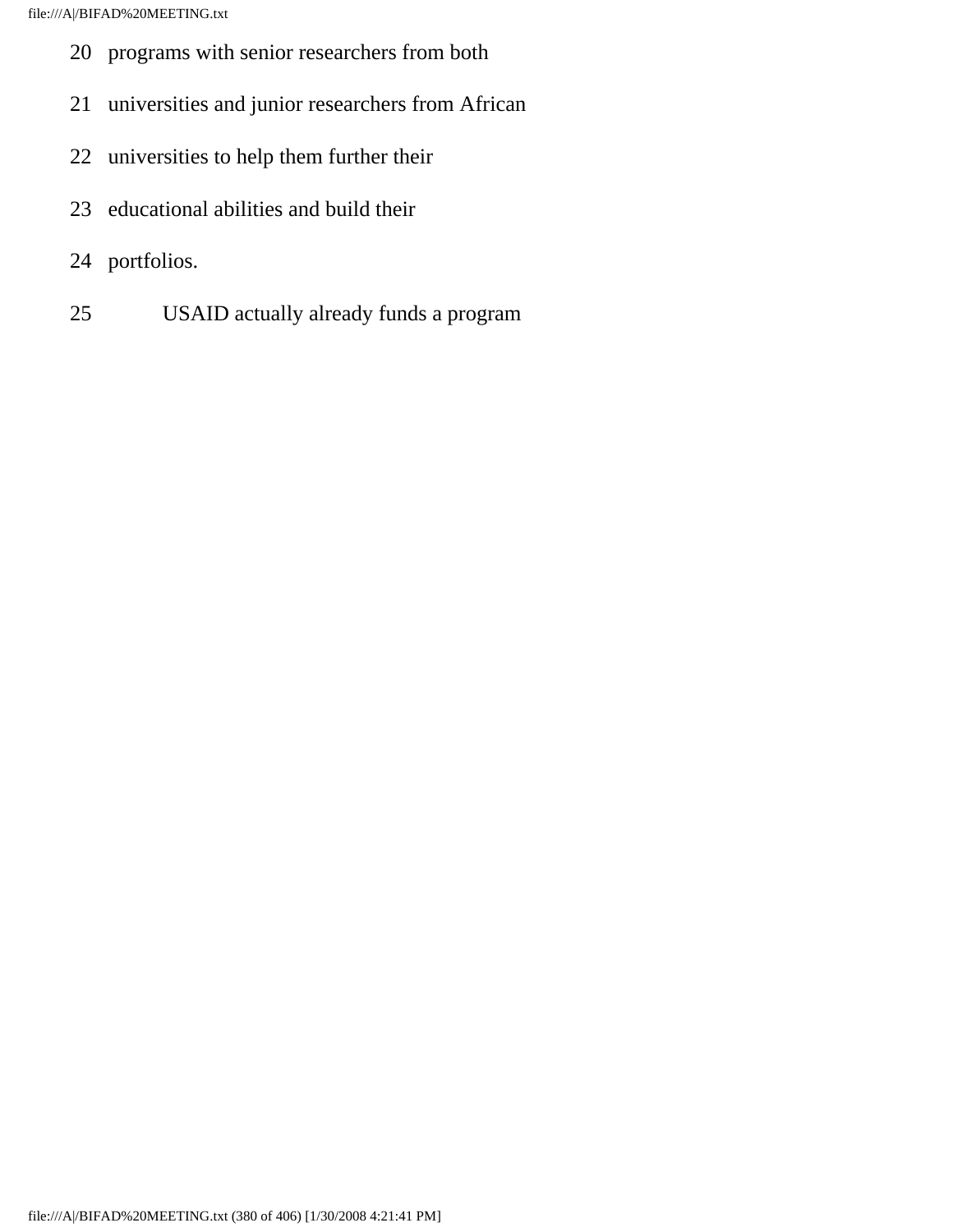1 similar to this and the collaboration in this 2 manner can assist in generation of knowledge, 3 innovation and technologies that are crucial for 4 long-term growth. 5 Finally, in the area of labor market 6 linkage, USAID had the opportunity to help 7 ongoing partnerships with Africa, instruct in 8 private sector and educational institutions; 9 also funding technical assistance to advise 10 African institutions on curriculum redevelopment 11 and helping set up internship or apprenticeship 12 programs for local nongovernmental 13 organizations. 14 I know that was a lot. I thank you so 15 much for your time and attention, and we welcome 16 any questions or comments you might have. 17 (Applause) 18 BOARD MEMBER CHRISTENSEN: I have a

19 comment, and this may be of interest to you in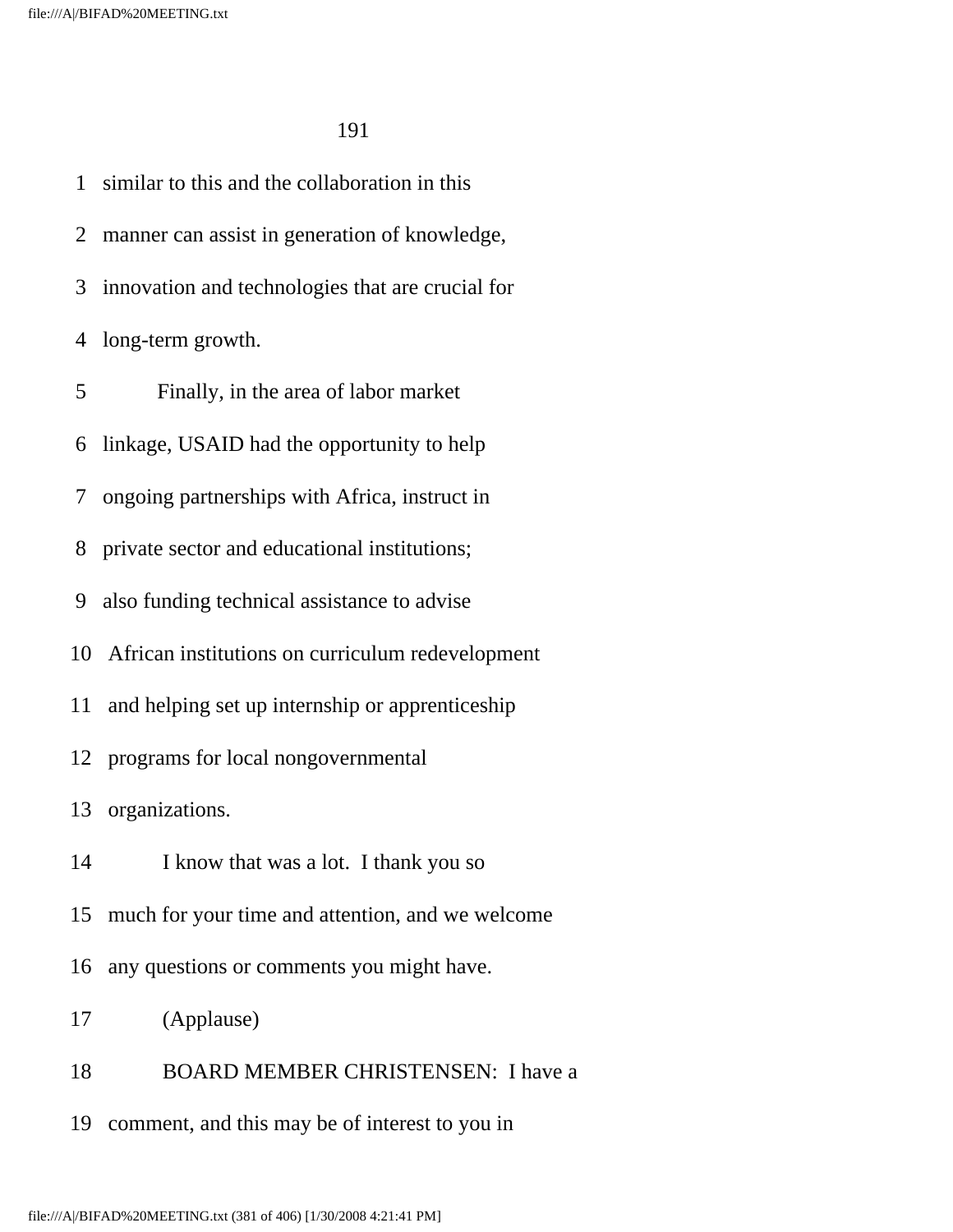- 20 terms of what we found in a rural school in
- 21 Morocco relative to infrastructure. The
- 22 young -- the girls quit coming to school. We
- 23 accidentally, quite accidentally, discovered
- 24 that the reason why they quit coming to school
- 25 was there were not private bathroom facilities.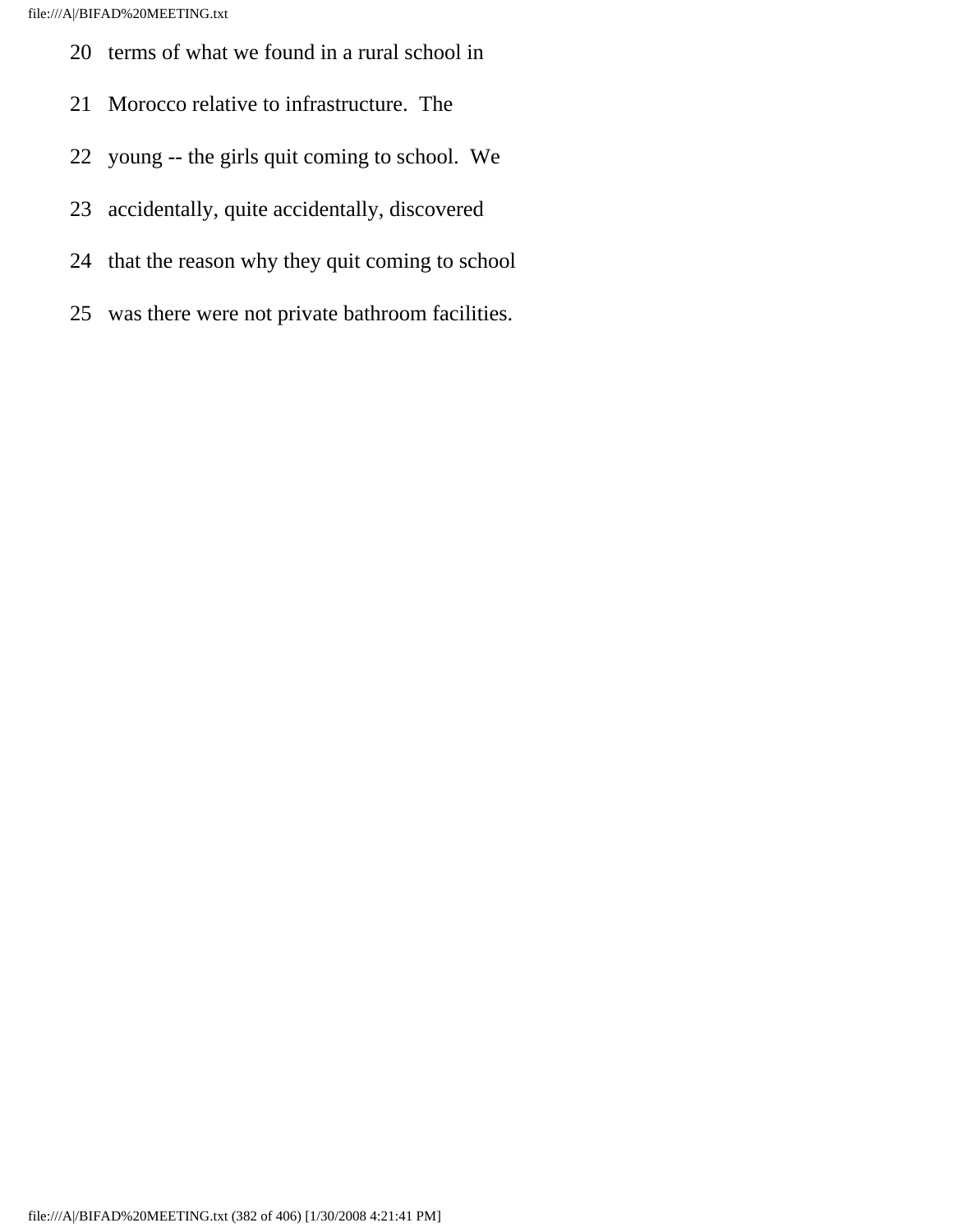1 When those were built, the young women came back 2 to school and actually outnumbered slightly the 3 boys at this school, and some of them were older 4 and so they had returned. 5 I wonder if you saw anything of that 6 sort of stuff in terms of your investigation as 7 to why maybe you have a disparity in terms of 8 gender attending school. 9 MS. DOOKHONY: Actually, we haven't 10 found a large disparity in tertiary education. 11 We found if they had affirmative action like in 12 Uganda where women enrolled are 47 percent, and 13 in some cases it's 51 percent enrolled at the 14 tertiary education. But what you are referring 15 to I have come across while looking at primary 16 education from working with Miss Bertini. 17 This was also the issue in Afghanistan 18 of not having latrines, not having bathrooms was 19 an impediment for girls attending school.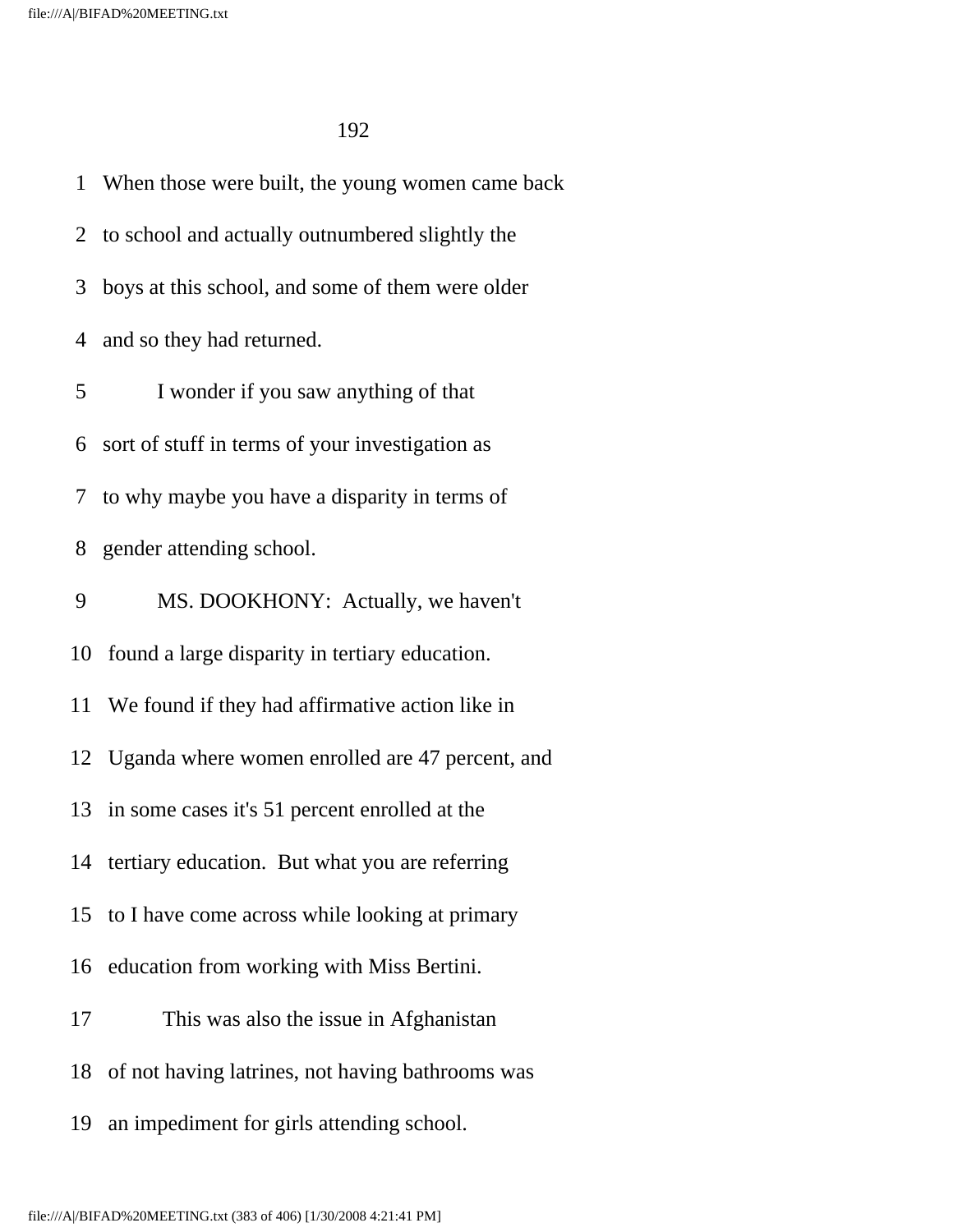- 20 BOARD MEMBER DeLAUDER: You had said
- 21 earlier on the issue of unemployment, as you get
- 22 more persons trained with degrees, you must have
- 23 opportunities for them in their country at the
- 24 comparable level, comparable salaries;
- 25 otherwise, you don't make -- (inaudible) -- is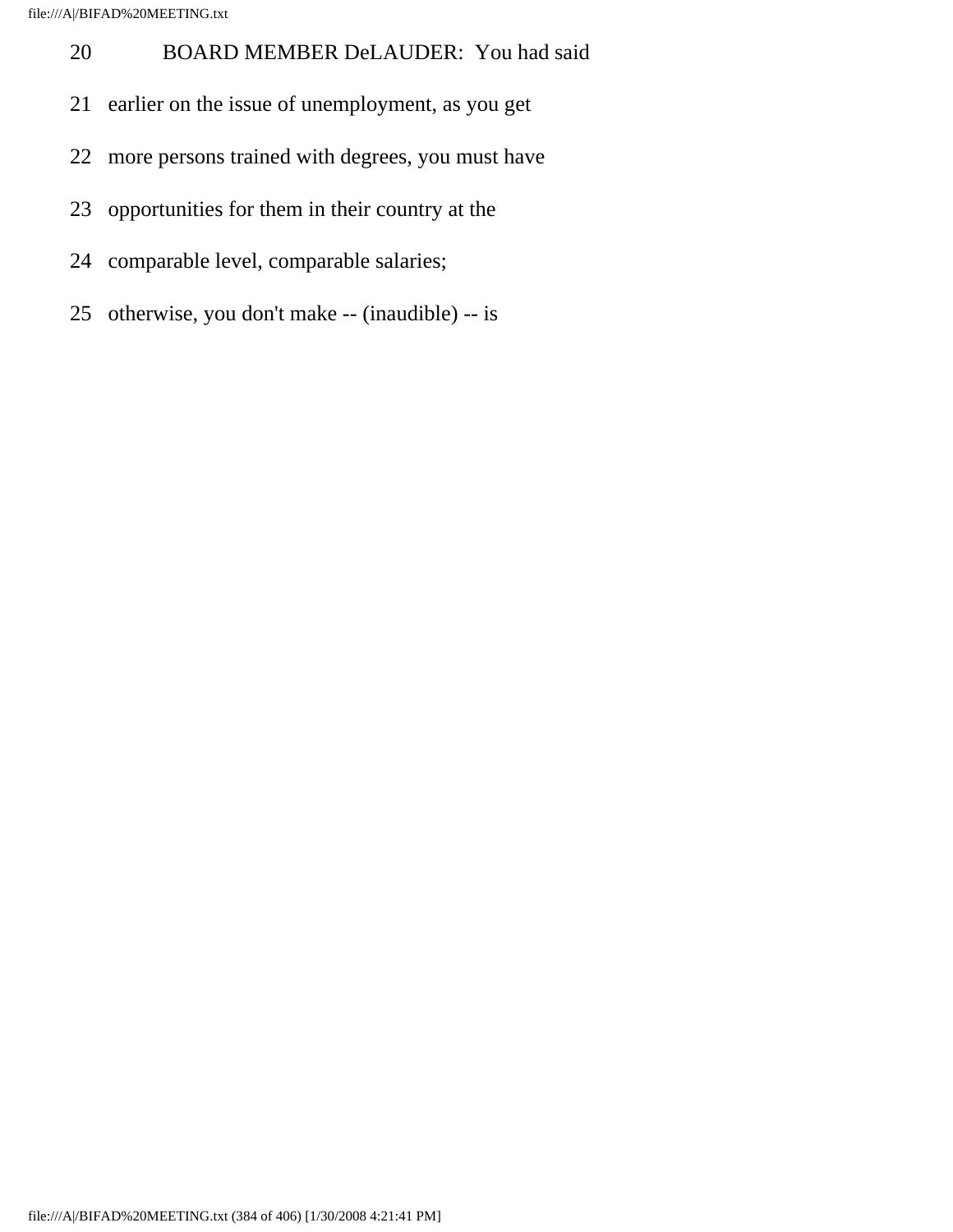| 1              | that an issue that needs to be addressed?         |
|----------------|---------------------------------------------------|
| $\overline{2}$ | MS. CHUTE: Well, with regard to the               |
| 3              | research that we did, absolutely that is an       |
|                | 4 issue. You are finding graduates -- what we     |
|                | 5 came across was a lot of the quality of their   |
|                | 6 education was impeding whether or not they were |
|                | 7 finding employment, but the stagnant employment |
|                | 8 growth rate is really a huge issue. So,         |
| 9              | therefore, you see that, like, 90 percent of the  |
| 10             | faculty in Ethiopia left the country at one       |
| 11             | point in time because there was nowhere for them  |
|                | 12 to go and there was nothing for them to do, no |
| 13             | research, no professorships, nothing.             |
| 14             | So we have seen that play out in the              |
|                | 15 case studies that we looked at. Unfortunately, |
| 16             | as you know, there is no easy solution to that    |
|                | 17 except for encouraging them to really go into  |
| 18             | their own ventures and help build the             |
| 19             | infrastructures within their home countries.      |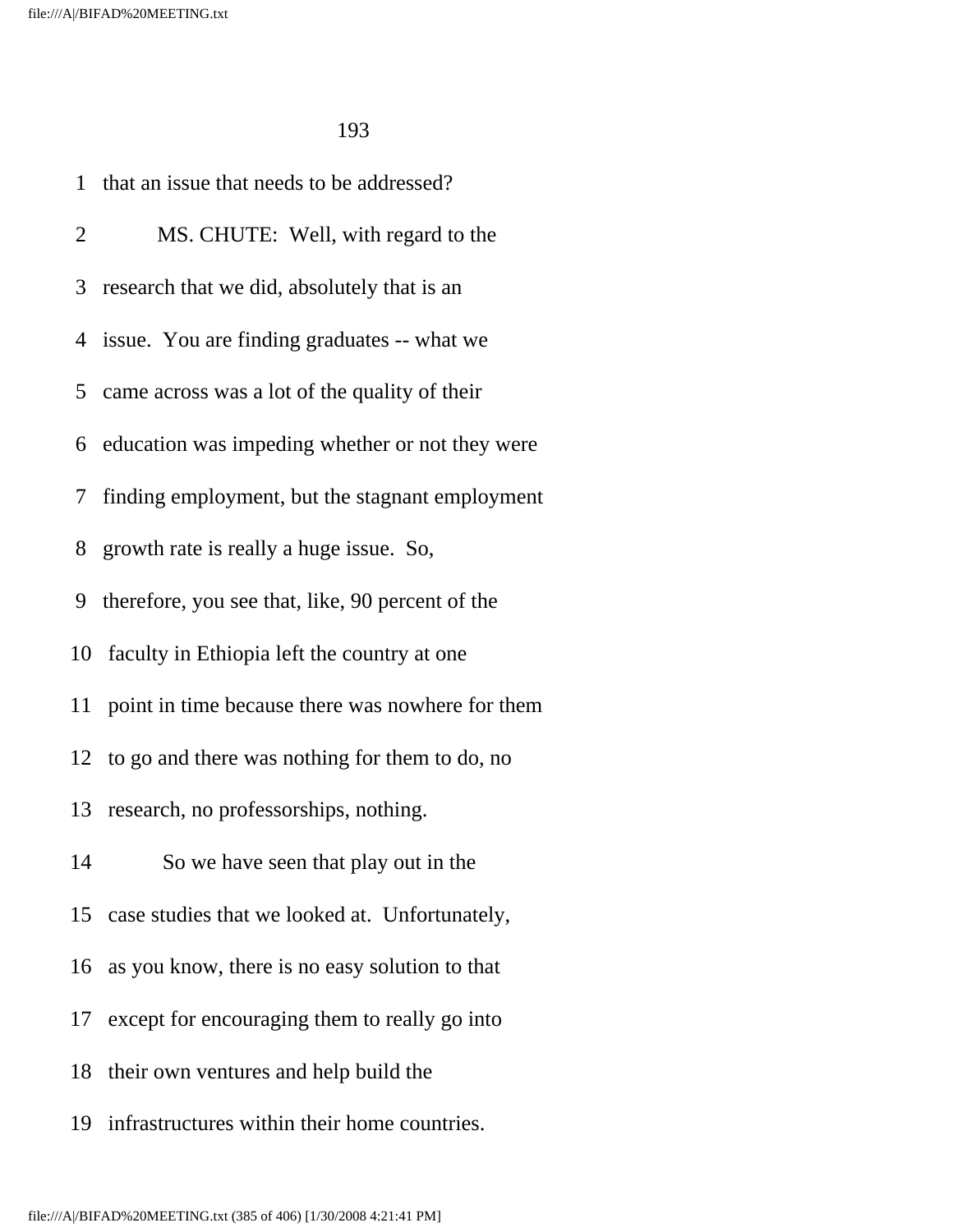- 20 MR. WIDDERS: I would like to follow
- 21 up on that last point.
- 22 Did you think about making the case
- 23 for higher education or tertiary education about
- 24 the kind of product or the kinds capacities and
- 25 skills that graduates need to have in making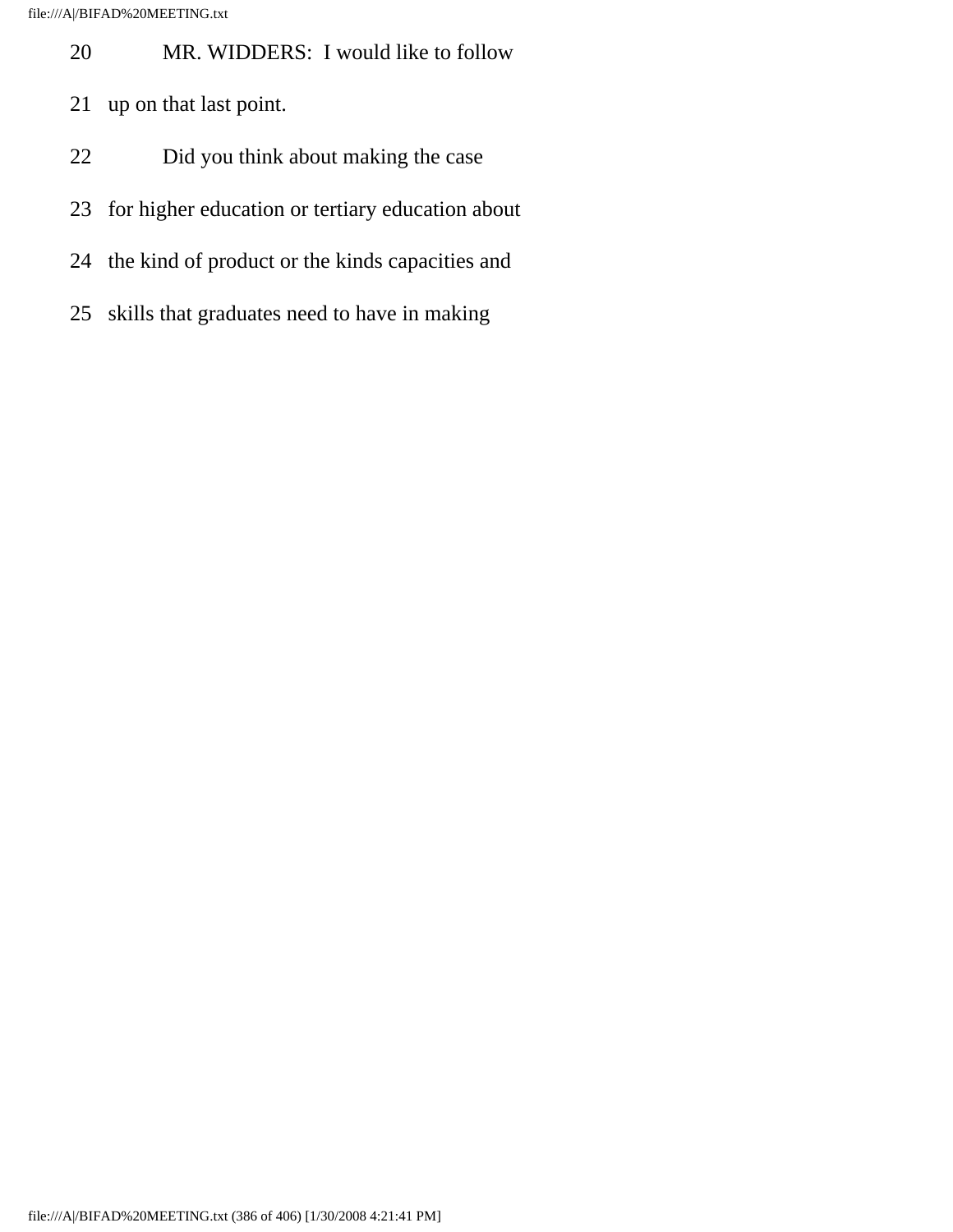1 that case? What I am referring to is developing 2 more of an entrepreneurial mentality of 3 graduates. 4 What I have found in working with 5 certain African countries, is because of 6 inequality in access -- this is especially in 7 the areas of agriculture -- that you have urban 8 youth, people that have access to a higher 9 quality primary and secondary education, those 10 are the ones that are going to the universities, 11 so they aren't individuals that are coming from 12 the agricultural sector. 13 It's not in the decades past like in 14 the United States where we had the sons and 15 daughters of farmers who went to the 16 universities and then returned to either manage 17 their own farms or went into agribusinesses and 18 things like that. 19 I think what we really need are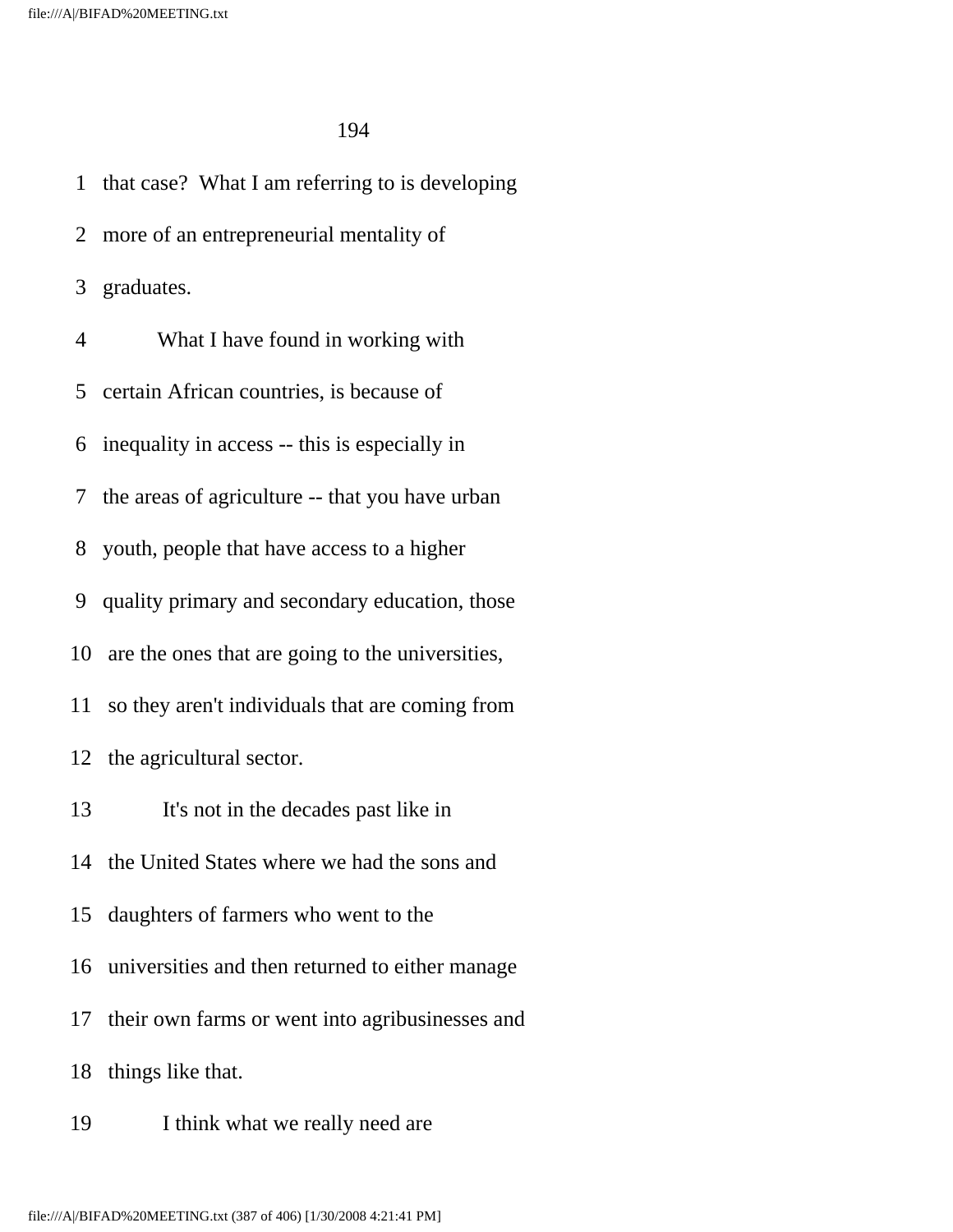- 20 individuals with an entrepreneurial mentality
- 21 that aren't looking at, Where can I find
- 22 employment? Where today much of the only
- 23 employment opportunities exist in ministries,
- 24 public-sector NGOs, things like that.
- 25 What we need is a different kind of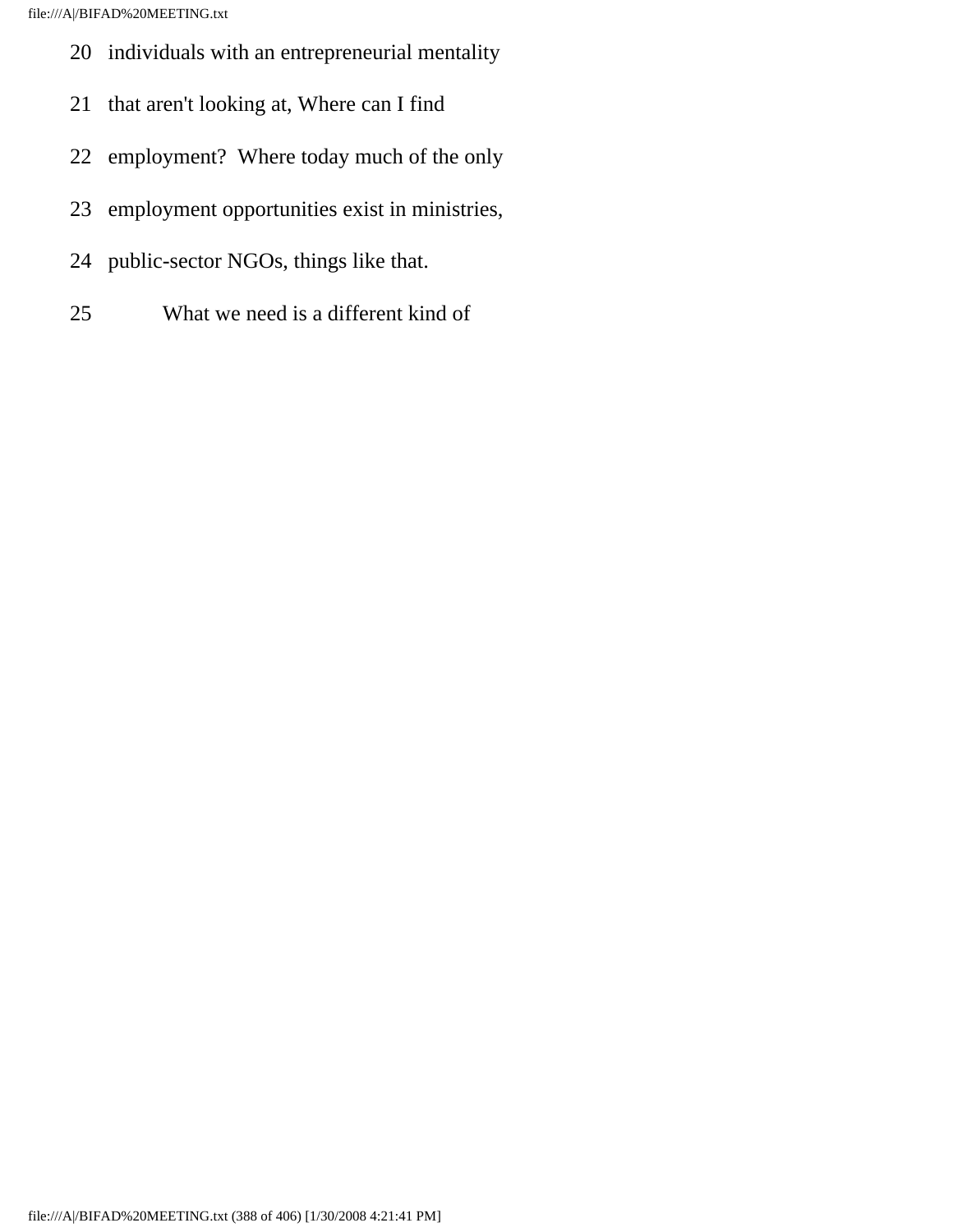1 person who has the vision and the skills to 2 return and initiate businesses. Did you think 3 about that? 4 MS. CHUTE: We actually came across 5 that in several of our case studies. My 6 specific case study was on South Africa, and I 7 came across that a lot because there is a huge 8 rural-urban divide. I had the opportunity to 9 work there this summer as a consultant with 10 local entrepreneurs and helping them build their 11 businesses. They only know what they want to do 12 and what they can do in terms of finding 13 employment. 14 So in looking at the higher education 15 level, it's really challenging. That's where we 16 found the biggest disconnect with the labor 17 market because you have students that want to 18 be -- they want to study political science; they 19 want to study, in some cases, public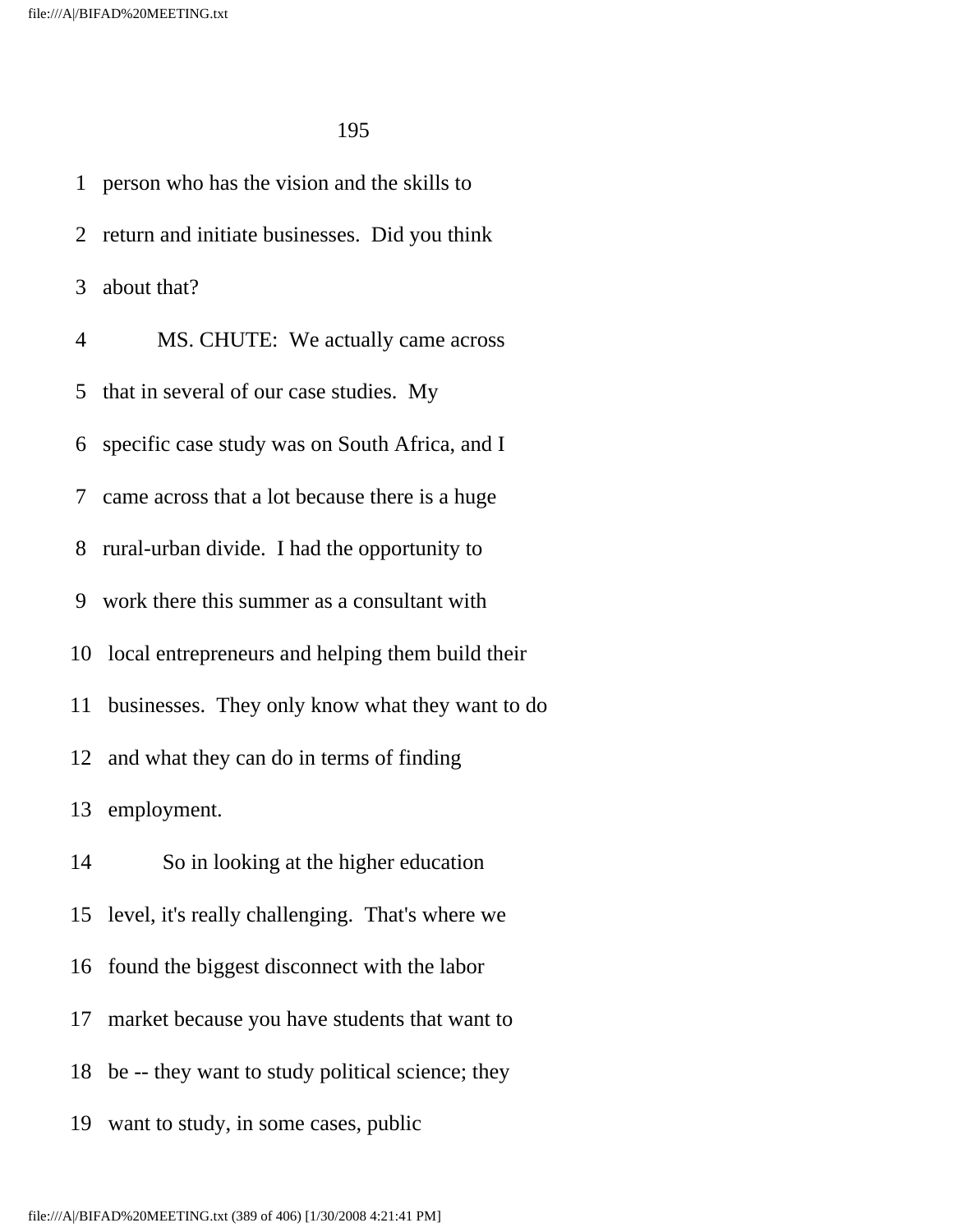- 20 administration, but there is nowhere for them to
- 21 go. Encouraging that entrepreneurial spirit is
- 22 something that could be done. I'm not sure
- 23 exactly the best way to do that.
- 24 Some of the partnership programs that
- 25 we looked at through the higher education for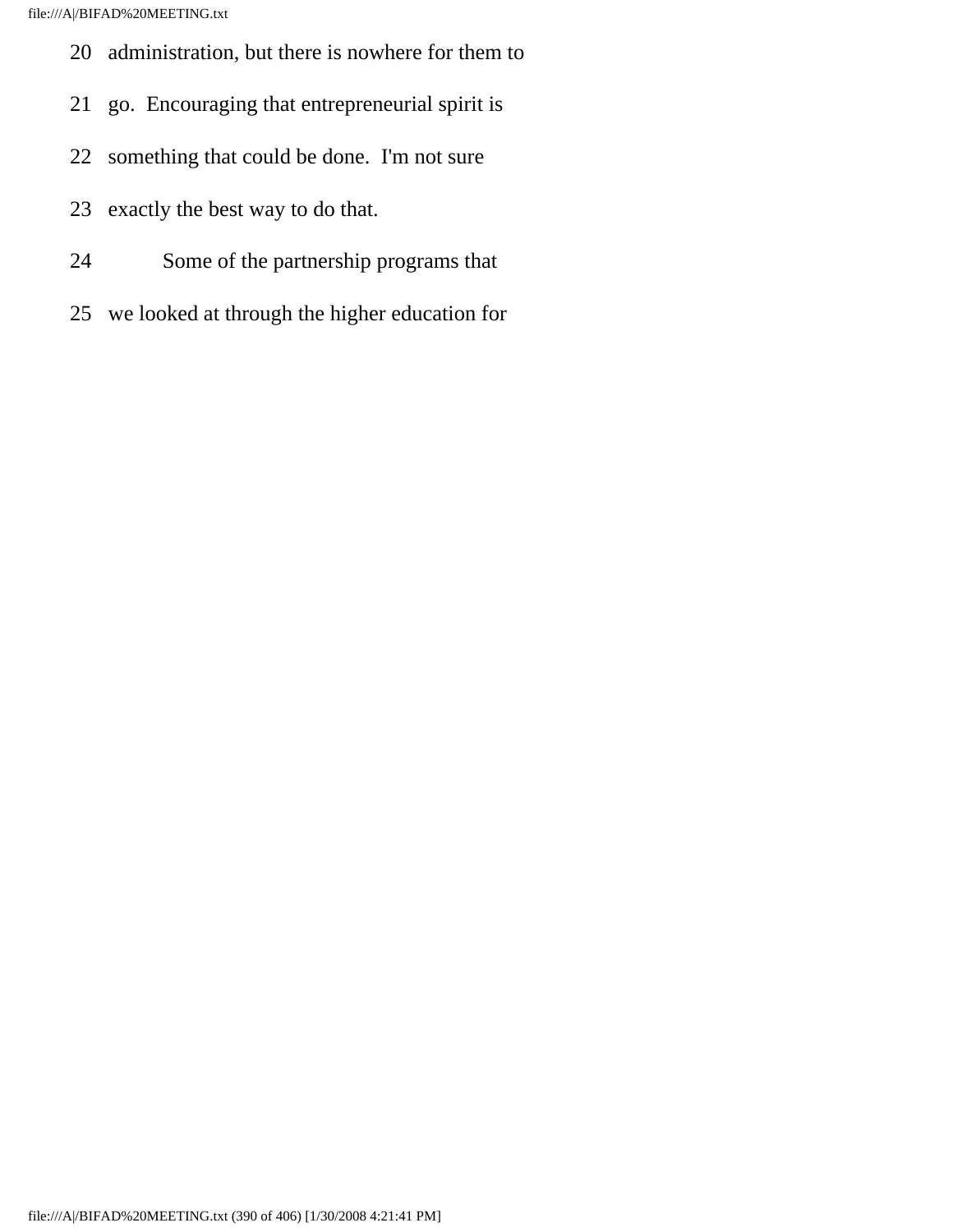1 development seems to be the best means for that, 2 but really there was no definitive answer on how 3 to encourage students to really embrace the 4 areas that there was the most need. 5 MS. DOOKHONY: One example that we 6 mentioned was a case in Rwanda where they had 7 invented an auger that they were selling to 8 other people. So that was one way of where the 9 entrepreneurial -- (inaudible) -- and I am sure 10 I have come across examples of such. 11 MR. WIDDERS: I would like to direct 12 you to two agriculture universities in Latin 13 America that I think are doing a reasonably good 14 job of that, that being Zamorano in Honduras and 15 the University of Costa Rica. They are USAID 16 funded. 17 AUDIENCE MEMBER: Oh, really, the two

18 that -- the question of linkages between the

19 university and the private sector, you know,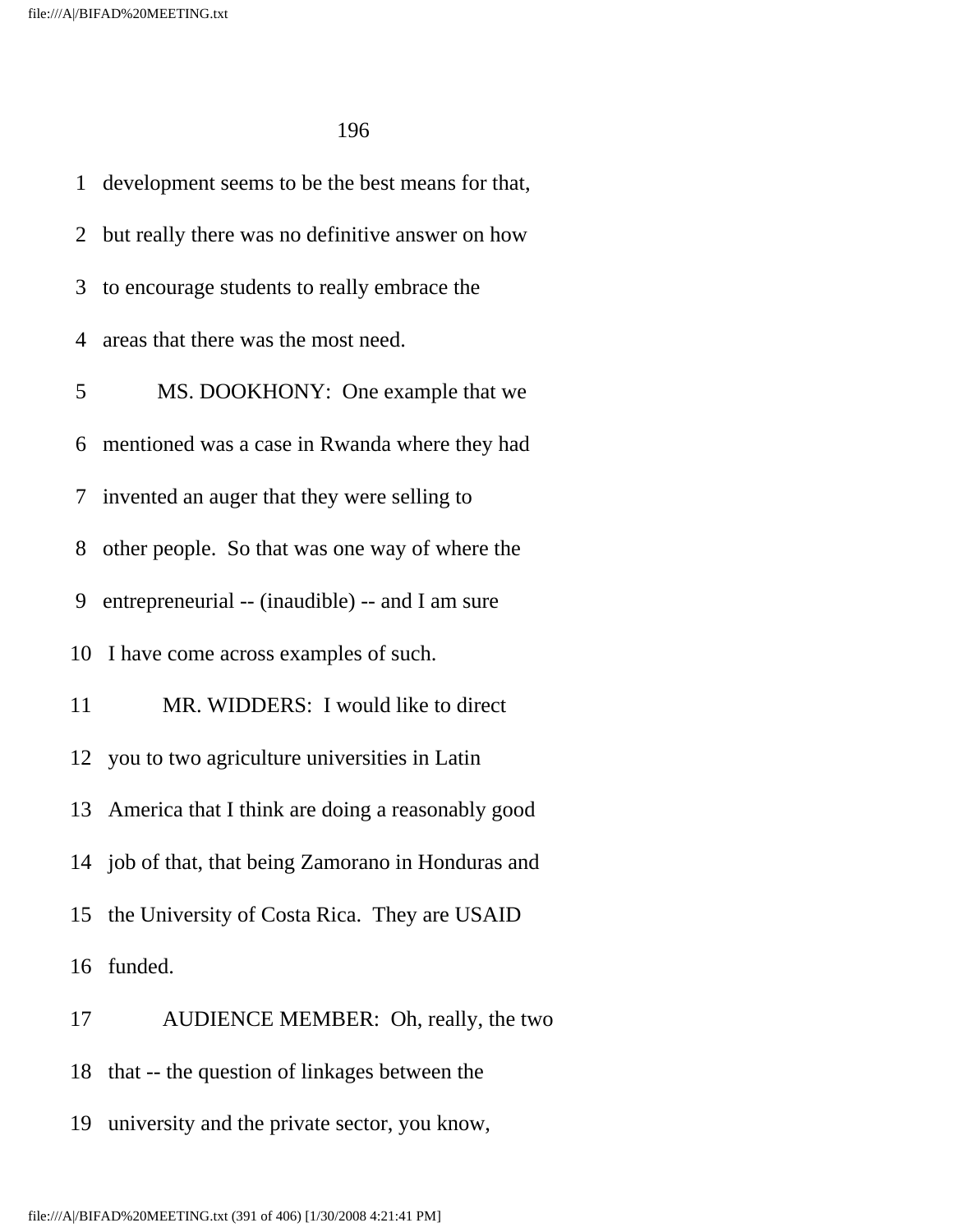- 20 most of these countries grew up, so to speak,
- 21 during the Cold War period when most of these
- 22 economies were essentially run -- the
- 23 private-sector business was kind of discouraged.
- 24 And for the last 18 years or so, we have seen
- 25 the development now of the private sector in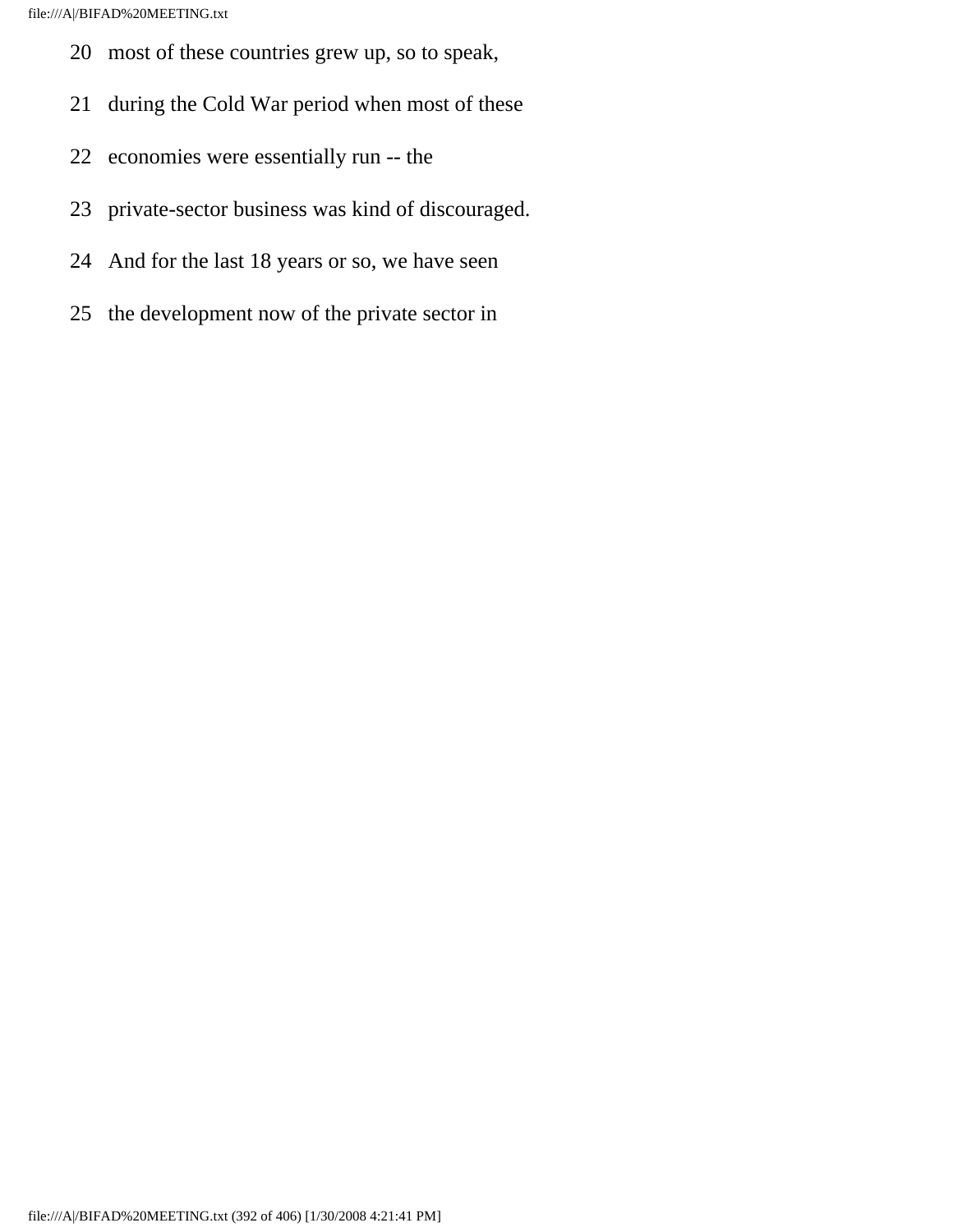## 1 these nations.

 2 But did you run across any case 3 studies where there actually were attempts by 4 the universities to develop systematic linkages 5 with that private sector to engage them in the 6 educational process? I look to internships or 7 perhaps in bringing private sector into the 8 classroom to help with this educational process. 9 MS. CHUTE: I came across that in one 10 of the places that I was doing research. It 11 wasn't in our case study specifically. But in 12 Rwanda there is a program that is being done 13 specifically with lawyers to get them involved 14 in some of the private firms but dealing with 15 some of the genocide issues that came about. 16 It's really been pushed in this partnership 17 system through the university, educating the 18 lawyers and get them interested in the issues so 19 they can then work on the issues.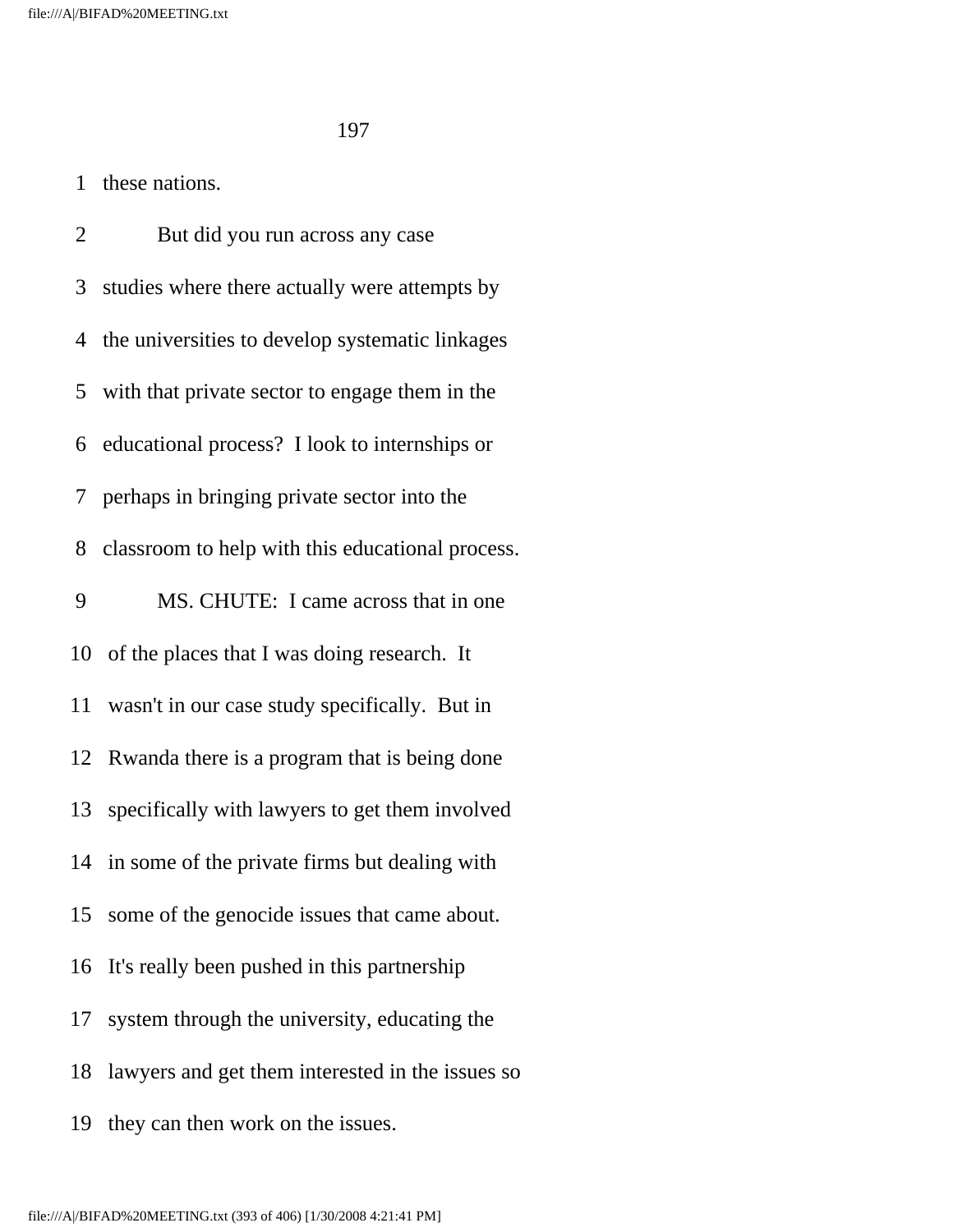- 20 That's the only one that I came across
- 21 specifically where they were really structuring
- 22 a partnership with a private-sector institution.
- 23 MS. DOOKHONY: There was one example
- 24 that came out during my study, was in Uganda.
- 25 Makerere University was building a partnership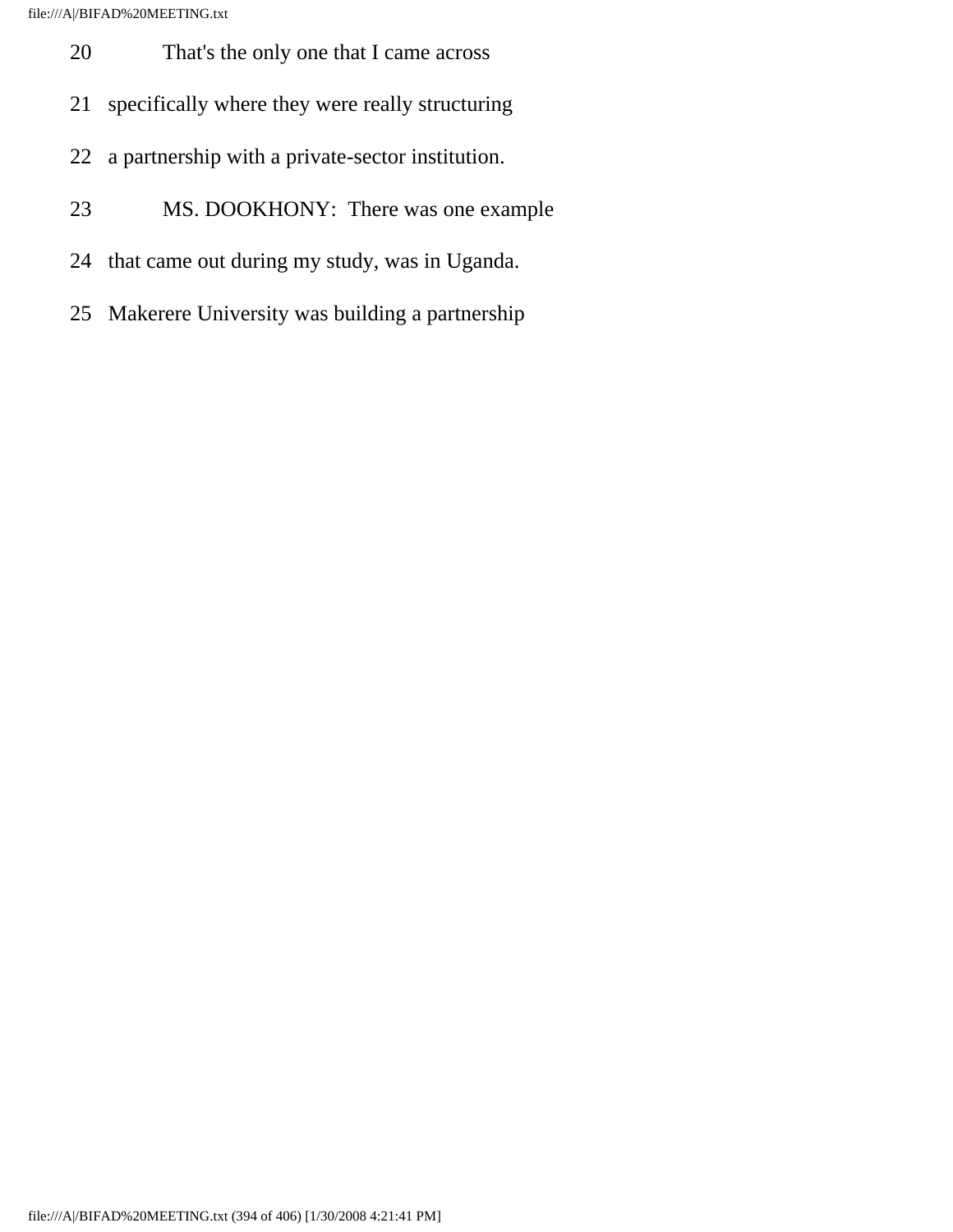1 with agricultural organizations in Kampala, in 2 certain regions of Uganda, and that case study 3 was actually -- was trying to be modeled for 4 other African counties to follow because it was 5 working and it was quite successful. 6 AUDIENCE MEMBER: I think that comment 7 first. You focused on some systems which is 8 different from -- (inaudible). 9 Second element, have you looked at the 10 role of international systems such as CGRI or 11 special problems to fix the problems in Rwanda 12 African Uganda; that is, look and it's actually 13 in Uganda and what are the implications of those 14 institutions in the development of research at 15 universities, because I think that might be 16 important. 17 Second, you mentioned a number a 18 funding in the education system. What 19 proportion is for the hardware and what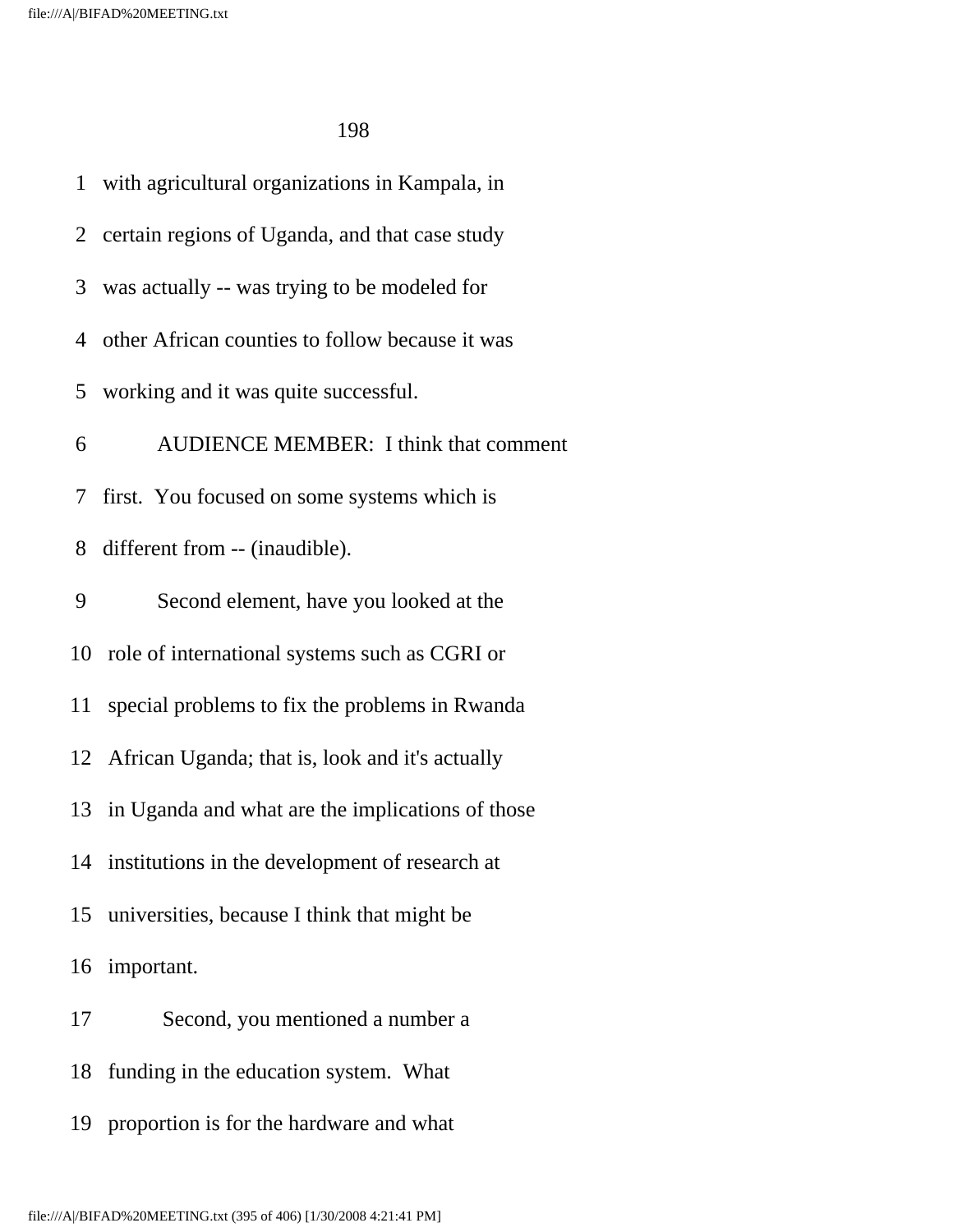- 20 proportion is for software? Because that is
- 21 very important, these disparities, and I wonder
- 22 if we can say -- (inaudible) -- broadly we have
- 23 two, three situations. We are lacking the
- 24 basics and we need to start with the upper
- 25 level -- (inaudible). I would not --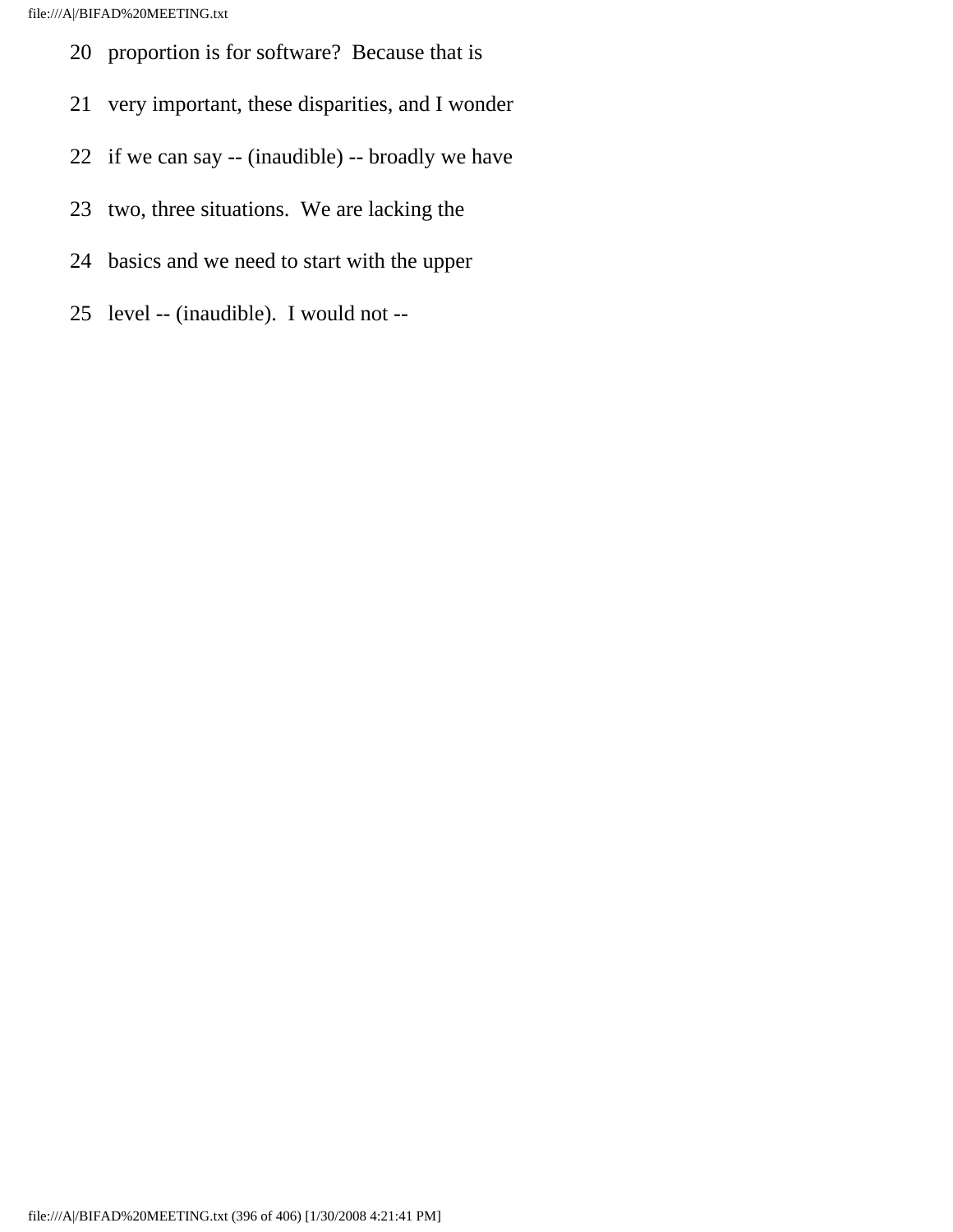1 (inaudible) -- because in order to get the 2 private sector involved in that, you need to 3 have a system which does not exist in most other 4 countries. In between the two countries you 5 have -- in between the two extremes, you have 6 the middle situation, and we need to look at 7 those three different levels. And at each 8 different level you have different 9 accommodations. We cannot say broadly this is 10 what needs to be done. 11 MS. CHUTE: There were several 12 questions in there that I think I can touch on 13 briefly. 14 We did face that challenge of how to 15 really broad-base the trends that we were seeing 16 throughout the continent, because you're 17 absolutely right, there is absolutely no way 18 that you can put one problem to every 19 institution.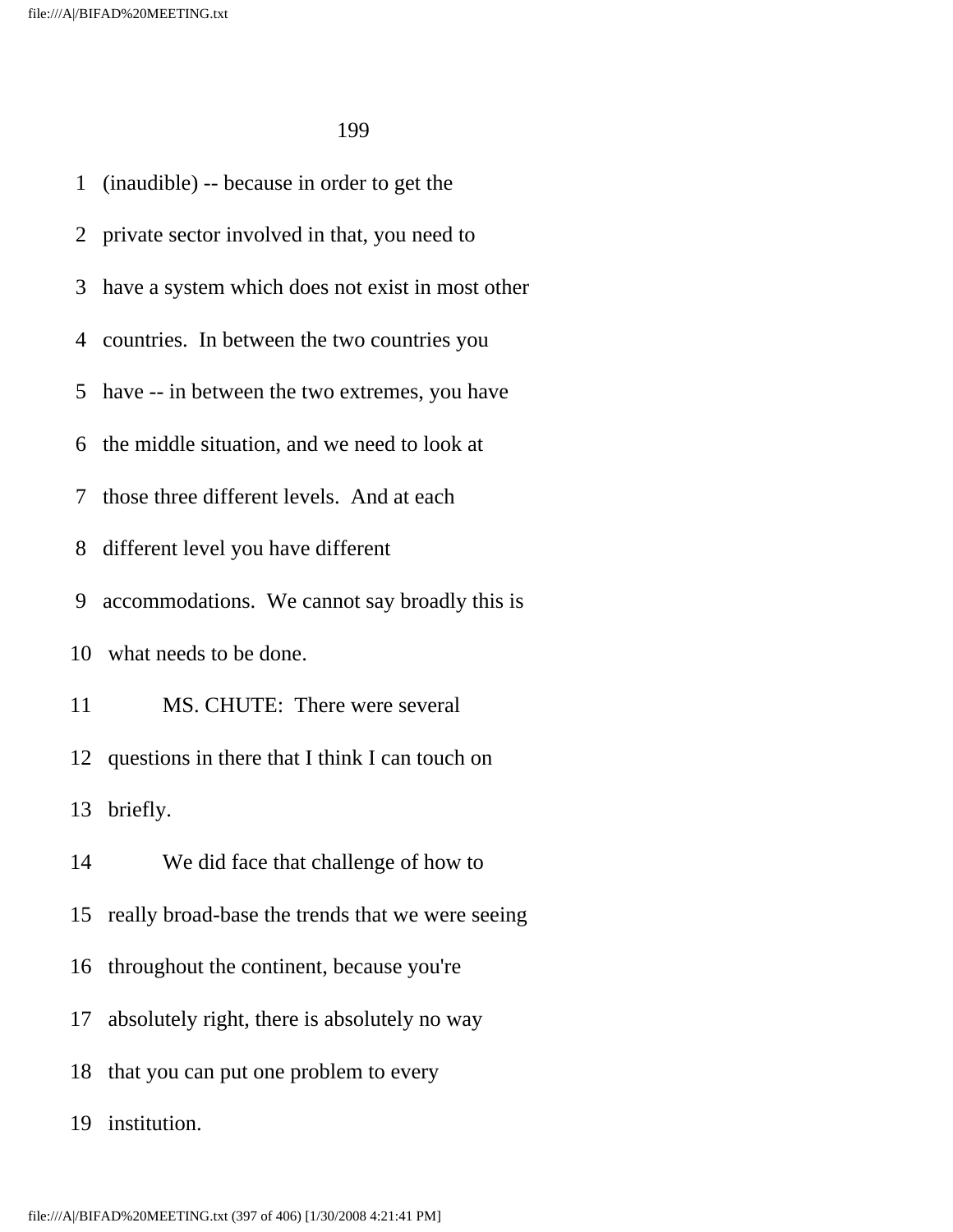file:///A|/BIFAD%20MEETING.txt

- 20 What we found was just that these five
- 21 trends that I mentioned before are things that
- 22 were sort of prevalent throughout where we were
- 23 looking at in dealing with issues of quality, et
- 24 cetera, et cetera.
- 25 In terms of the funding question, I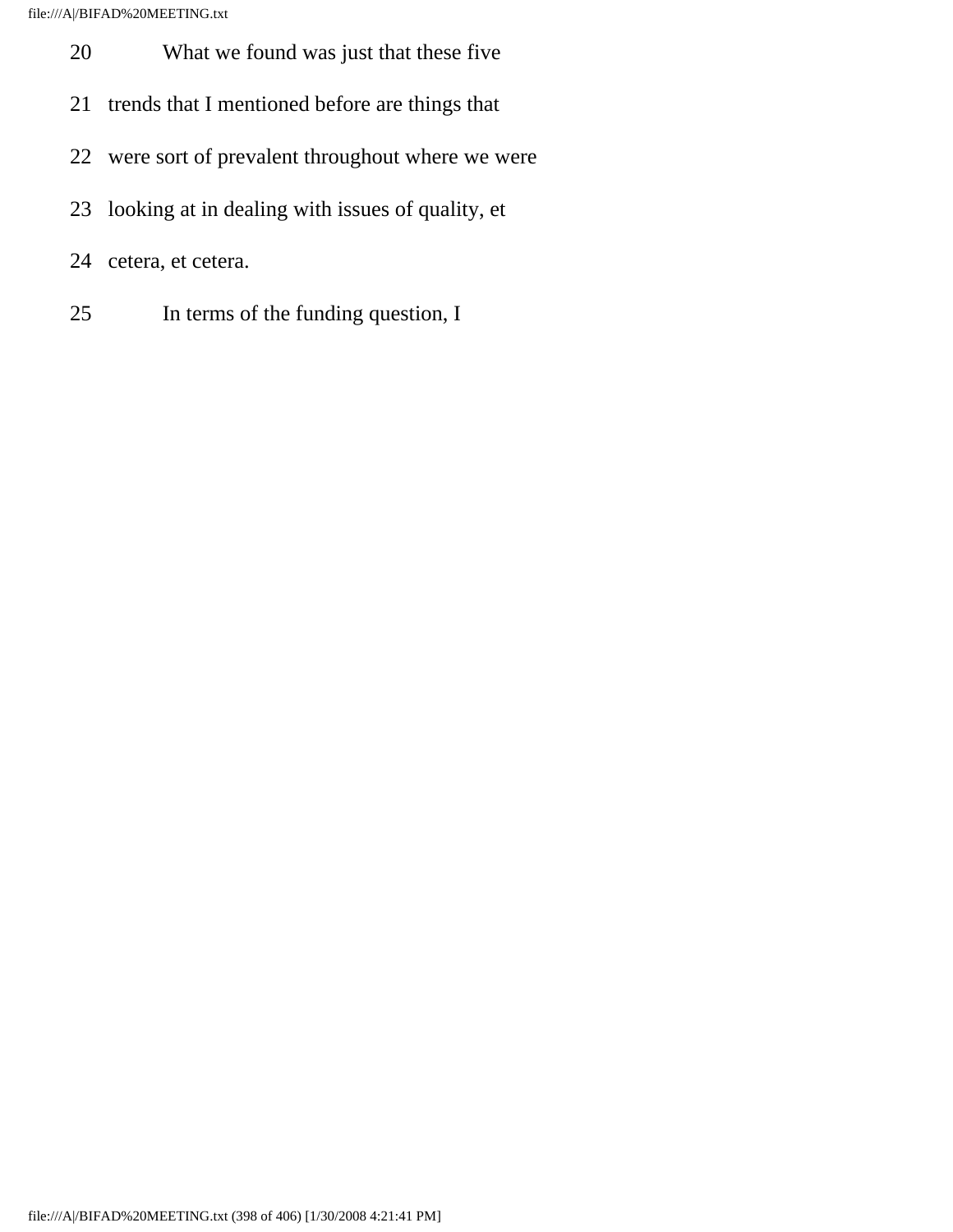1 don't know. We didn't come across any 2 breakdowns for what money was distributed 3 specifically to knowledge that we have applied. 4 The issue of the UK funding for 5 libraries, that is a specified program grant 6 that they do. I don't know if USAID does 7 something similar to that or if they have the 8 ability to do something similar to that in order 9 to specifically allocate funds to one specific 10 issue. I know they don't give money to general 11 education systems as a whole. 12 A lot of what we found was it would be 13 partnership programs or what they were doing. 14 There was the agricultural one. I didn't come 15 across it. That was something that I think 16 absolutely I would be interested to look into 17 and see how they're developing moreover, but we 18 did not necessarily come across that in our

19 research specifically because what we were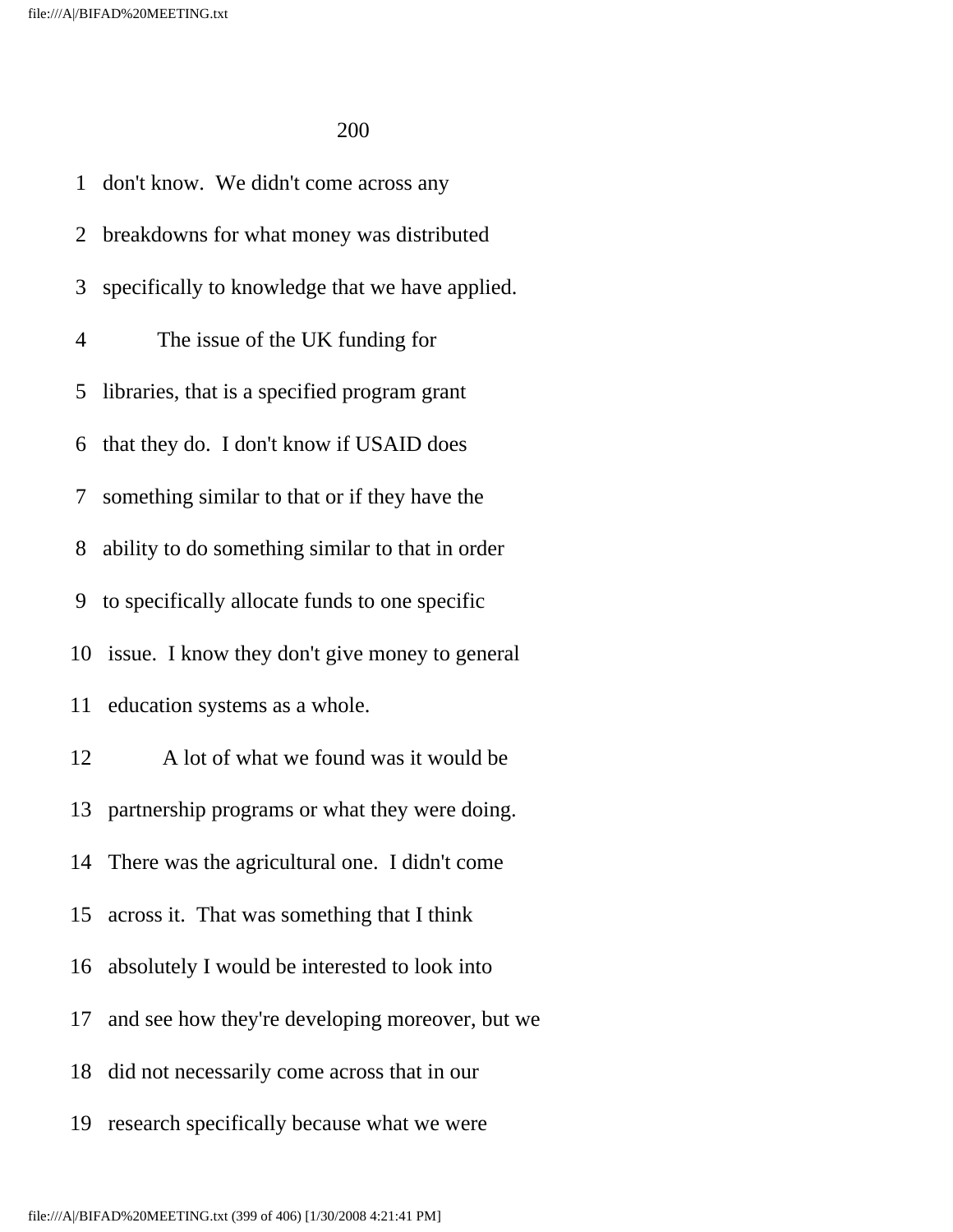- 20 looking at mostly were the programs that USAID
- 21 was conducting.
- 22 AUDIENCE MEMBER: In the U.S. we have
- 23 this issue -- and I'm sure they do in Africa as
- 24 well -- that has to do with the efficiency of
- 25 higher education: The drop-out rate, the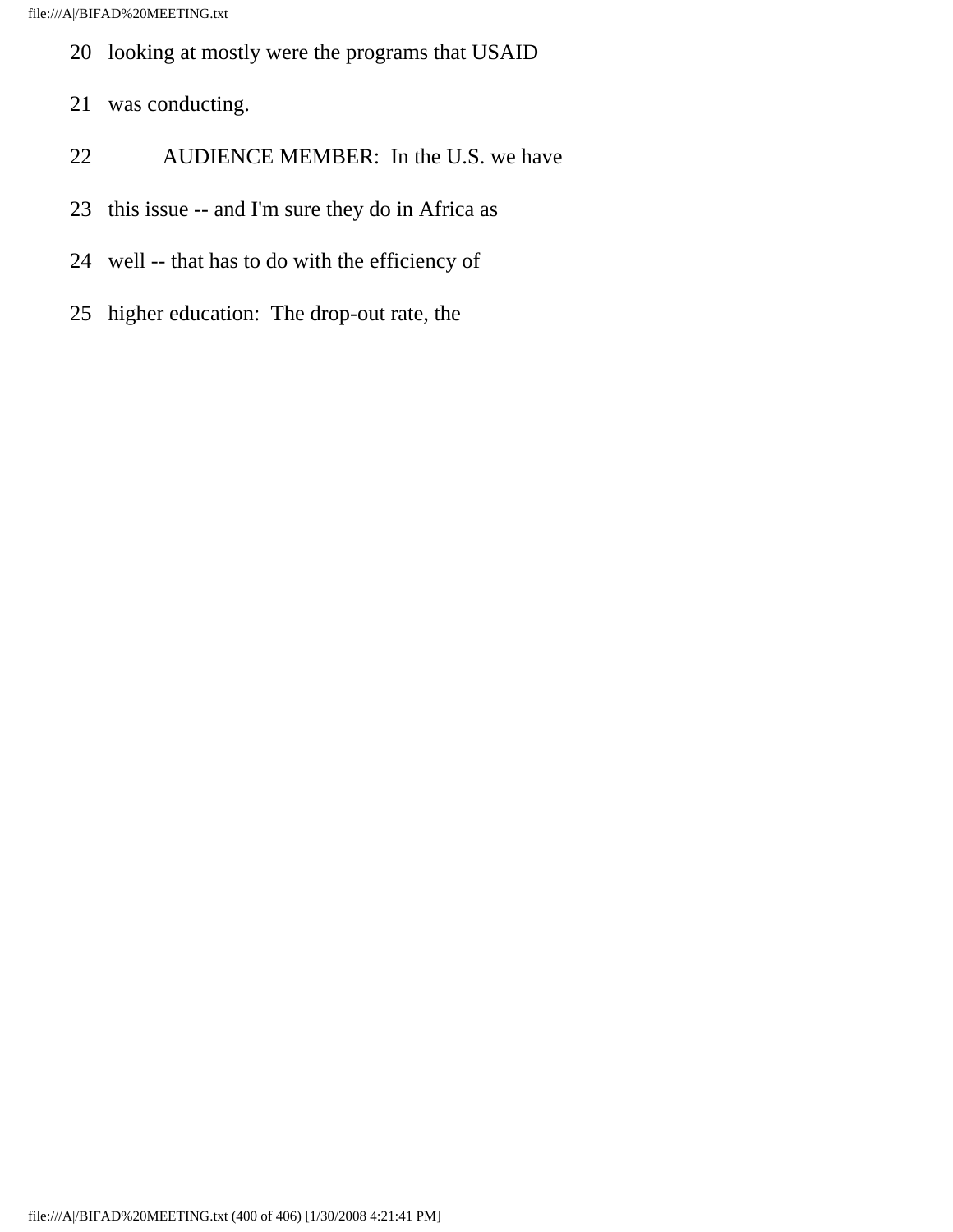| 1  | failure rate. You talked about how demand          |
|----|----------------------------------------------------|
|    | 2 exceeds capacity. Part of that issue is how is   |
|    | 3 the capacity being used in terms of is it is     |
|    | 4 being supported? Is it being poorly utilized?    |
| 5  | I wonder if in your work you found                 |
|    | 6 areas of Africa that are particularly focused on |
|    | 7 using their capacity more efficiently.           |
| 8  | MS. CHUTE: The situation that I saw,               |
|    | 9 I think, probably the clearest was in South      |
|    | 10 Africa where they are actually consolidating    |
| 11 | some of the public universities. They went from    |
|    | 12 36 to 25, so they are trying to be more         |
|    | 13 efficient in the usage of the facilities. They  |
|    | 14 don't want to duplicate their efforts or waste  |
| 15 | their money.                                       |
| 16 | That's the one I saw specifically in               |
| 17 | terms of their reduction, but that's only taken    |
| 18 | place in the last ten years or so.                 |
| 19 | MS. DOOKHONY: I would like to add                  |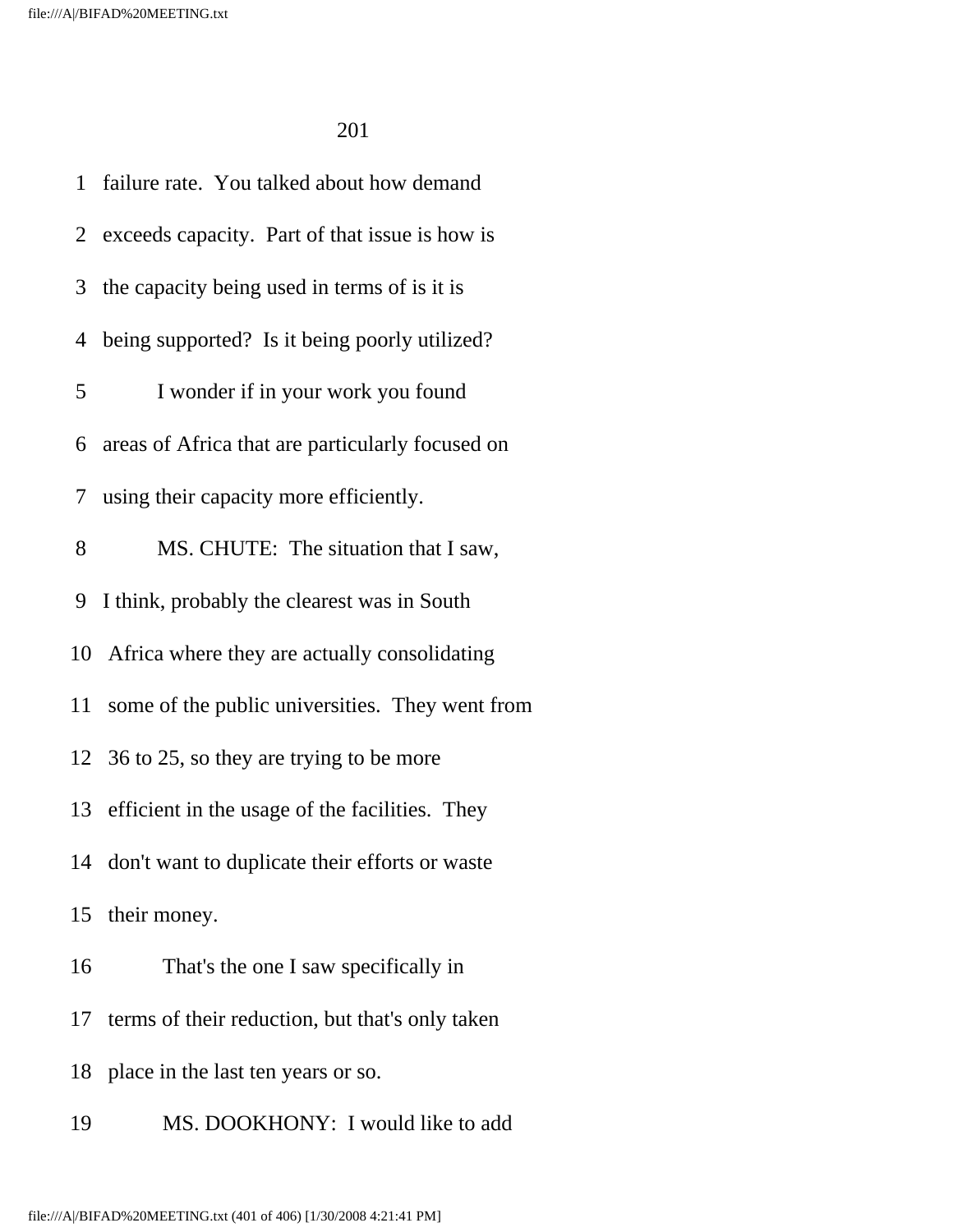file:///A|/BIFAD%20MEETING.txt

- 20 that competition will foster efficiency. In
- 21 Uganda there are a lot of other private
- 22 institutions sprouting up and we are in the hope
- 23 that these different institutions will foster
- 24 efficiency.
- 25 BOARD MEMBER CHRISTENSEN: I have one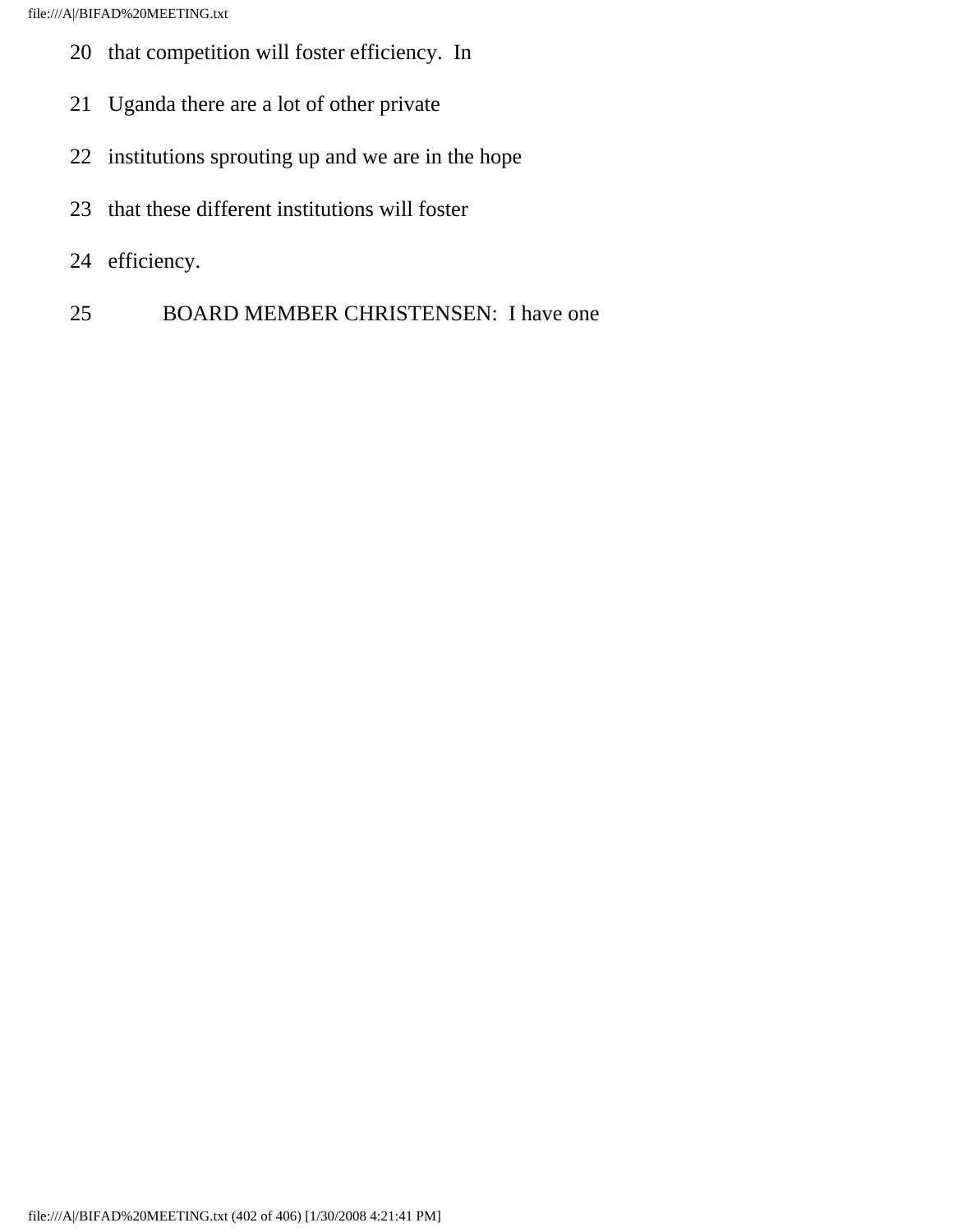1 more. Fourteen years ago when I looked at 2 higher education in South Africa, I found that a 3 number of black Africans had been directed at 4 the university programs in religion and 5 sociology and so on. 6 In terms of changes that have occurred 7 there, have there been -- in a consolidation of 8 programs, has there been an elimination of those 9 kinds of programs in favor of science, 10 engineering, agriculture, or is it still the 11 same problem? 12 MS. CHUTE: What I saw was that those 13 science and engineering programs have actually 14 been moved out to the vocational and 15 technological institutions, a lot of them have. 16 The major focus of studies or students in South 17 Africa now is political science; but, 18 unfortunately, there is nowhere to go to get 19 jobs. That seemed to be the biggest challenge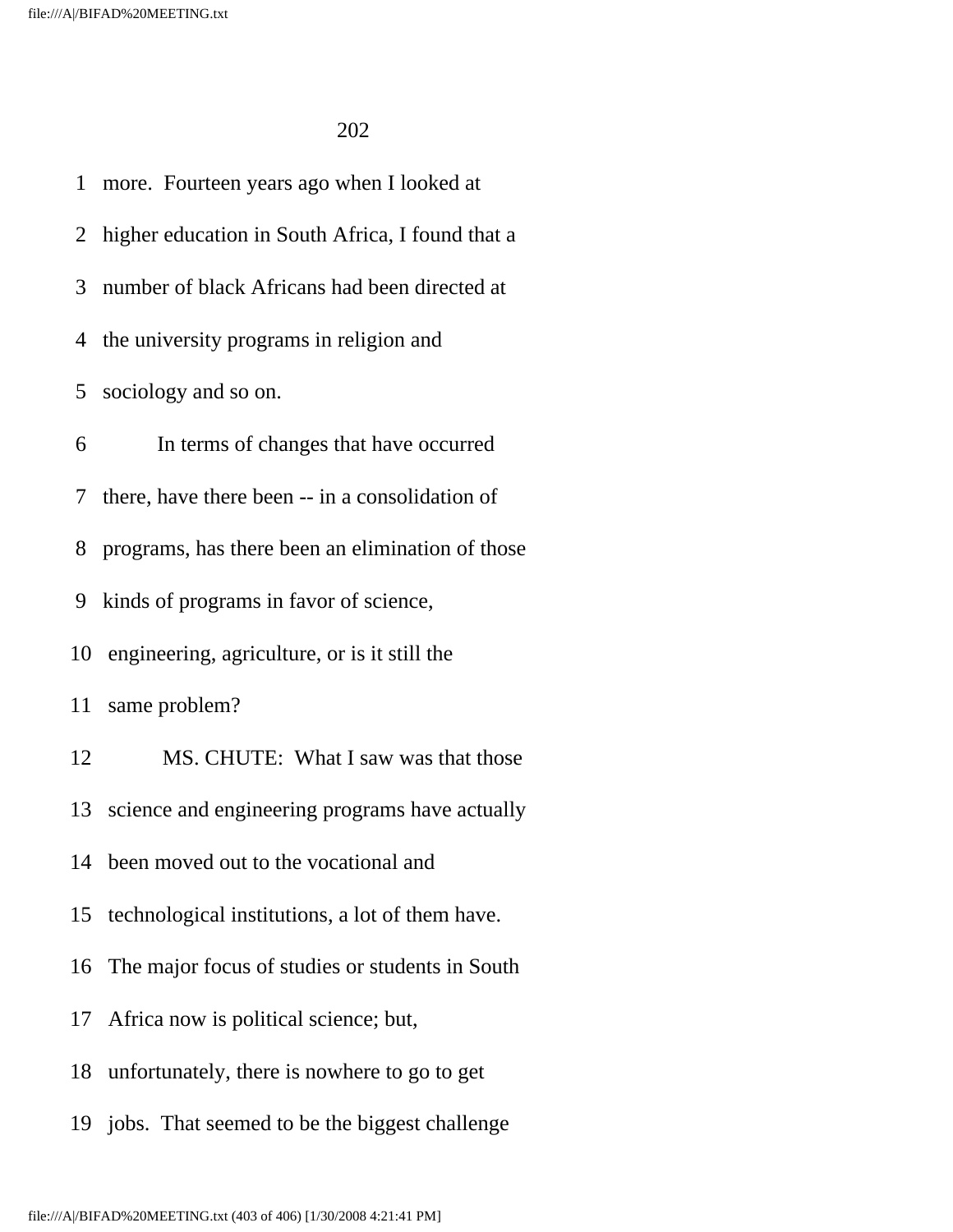- 20 that I came across.
- 21 They're not necessarily being directed
- 22 to what seems to be -- I came across a question,
- 23 Who was enrolling at what universities and
- 24 where? And the number of black South African
- 25 students in universities now is up to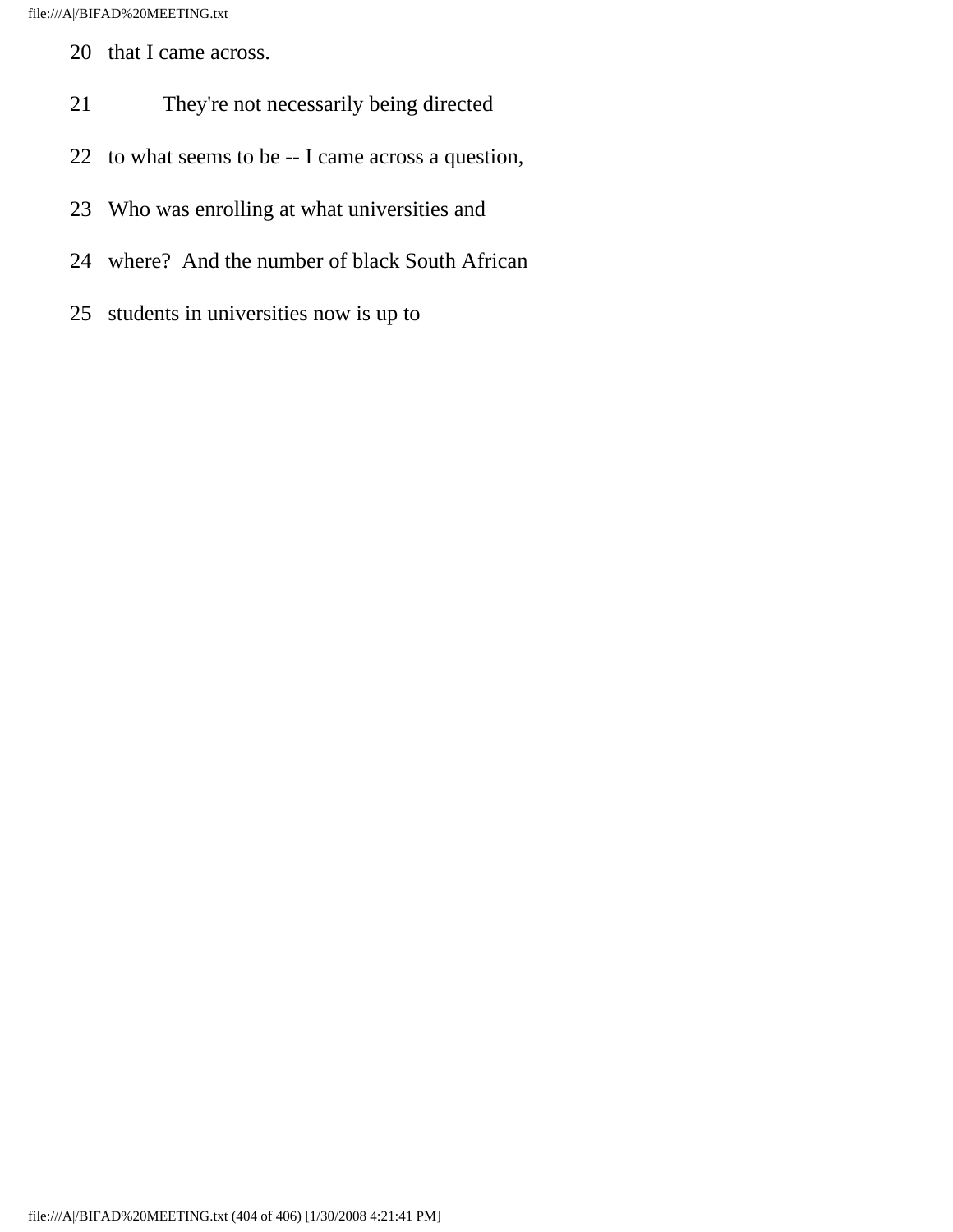## 1 75 percent.

 2 So they're cross-cutting every field 3 that you can possibly imagine. But the majority 4 of what they're focusing on is social sciences, 5 and specifically political science. 6 MS. DOOKHONY: But however, there are 7 some programs that are trying to push people to 8 have more agriculture and science. There are 9 scholarship programs, a couple in Ghana and 10 Uganda. 11 BOARD MEMBER BERTINI: I want to have 12 everyone join in saying thank you very much for 13 that great presentation. 14 (Applause) 15 BOARD MEMBER BERTINI: I will turn the 16 program back over to our chairman. 17 CHAIRMAN EASTER: This concludes this

18 session and we now move up to the third floor to

19 the Des Moines Hall, so we will see you upstairs